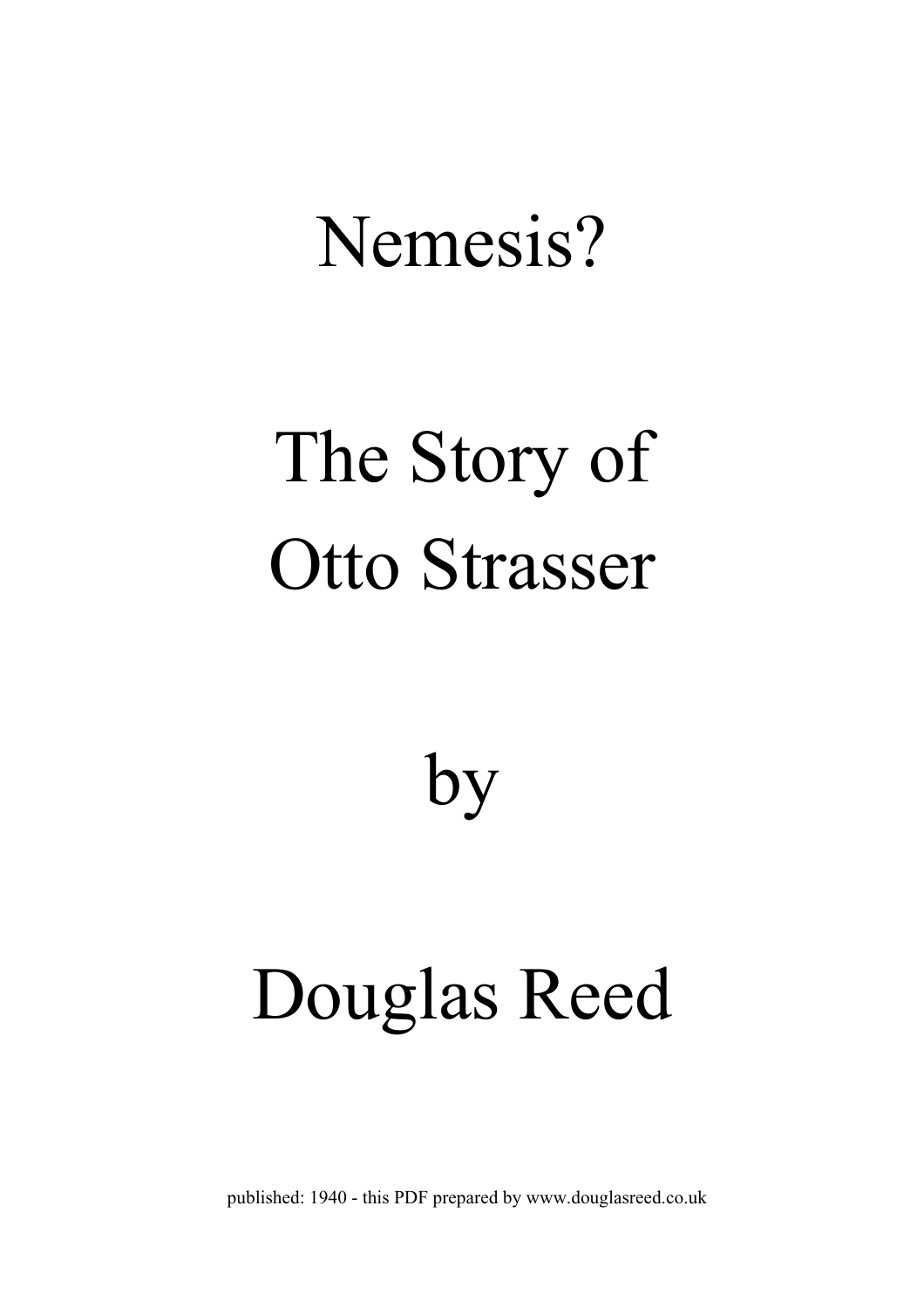### **CONTENTS**

*(click on the titles to go straight to that chapter)* 

#### [Preface](#page-2-0)

[01. Deserted Village](#page-5-0) 

[02. Sketch For A Portrait](#page-9-0) 

- [03. The Starting Gun](#page-12-0)
- [04. Belated Homecoming](#page-20-0)
- [05. Way Of A Socialist](#page-26-0)
- [06. Heil And Farewell](#page-35-0)
- [07. Black Front](#page-51-0)
- [08. Crazy Odyssey](#page-65-0)
- [09. Nemesis In The Shadows](#page-86-0)
- [10. Fourth Reich?](#page-90-0)
- [11. 'A German Socialism'](#page-102-0)

[Postscript](#page-119-0) 

Appendix 1 [The Books Of Otto Strasser](#page-140-0) 

Appendix 2 [The Military Service Of Otto Strasser](#page-142-0) 

Appendix 3 [The Colonial Plan Of Otto Strasser](#page-145-0) 

Appendix 4 [The Twenty-Five Points Of National Socialism](#page-148-0)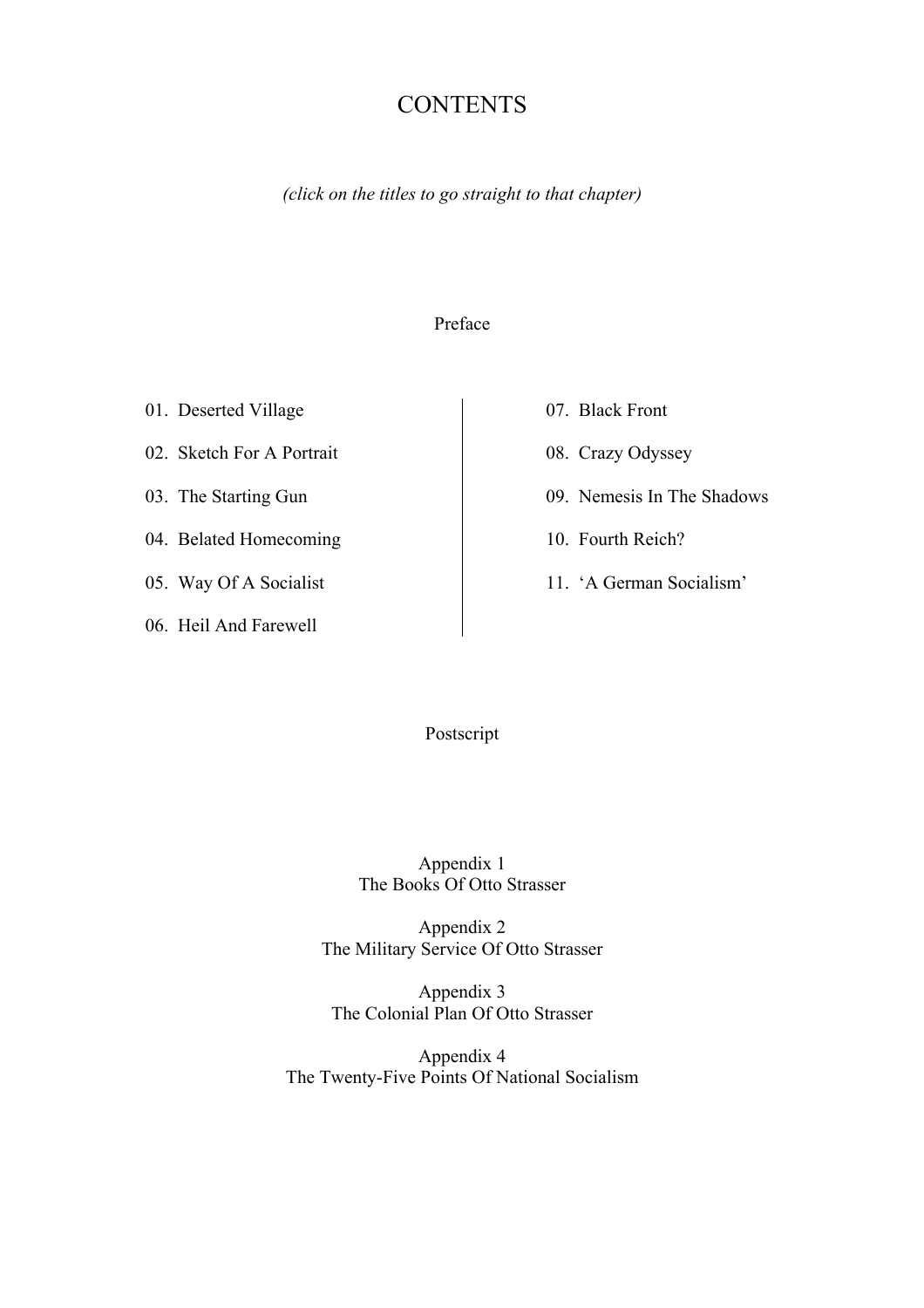<span id="page-2-0"></span>

OTTO STRASSER

### Preface

This book is about a German, Otto Strasser; having elbowed myself to the front of the stage in two books, I take the part, in this one, of *compère* - the man who opens the show, is often seen lurking in the wings while it progresses, and from time to time, between the scenes, comes to the front of the stage to remind you that he is there, that he holds the show together, and that it would not be complete without him.

Now that war has come, and the great question which engrossed our thoughts for many years has been answered, new thoughts crowd to the foreground of our minds, and foremost among them, the question, 'What Germany will come of this war?' In the search for the answer to it, Otto Strasser, of whom few people in Britain had heard till war came, becomes a figure of importance.

He may play a great part in answering this question. I say may, because war is less predictable than peace; it is the high-tension cable broken loose, thrashing about in all directions, you never know where, how, or whom it will strike; the switchboard is no longer in control.

Many writers have shown that the events leading to this war, and the war itself, could be exactly foretold: it was their trade, and they were as well able to do this as a doctor is able, from specific symptoms, to foretell the course of some diseases; and Lord Halifax, though he expressed in this phrase the average state of mind of many Britishers, only clothed a fallacy in words that sounded convincing when he once said 'We distrust people who forecast precisely the course of coming events'. This is a useful phrase to justify procrastination and non-exertion, nothing more.

Politics, in peacetime, are an exact science - to those who know politicians. War, 'the pursuit of politics with other means', draws a smoke-screen across the future. But this much I would wager now, at the dawn of 1940: that Germany will not emerge from this war a State ruled in absolute authority by Adolf Hitler and victorious over all enemies. Coming months or the next year or two will bring changes in Germany, and new men will begin to take a hand in the leadership of the Reich. That will not be the end of our troubles - perhaps only their beginning.

Otto Strasser has many qualifications and some chances, if he seizes them. Not many years ago Hitler, enthroned to-day on the lonely peaks of power, was obscure; Otto Strasser to-day is a littleknown exile, but before long he may tread the upward path.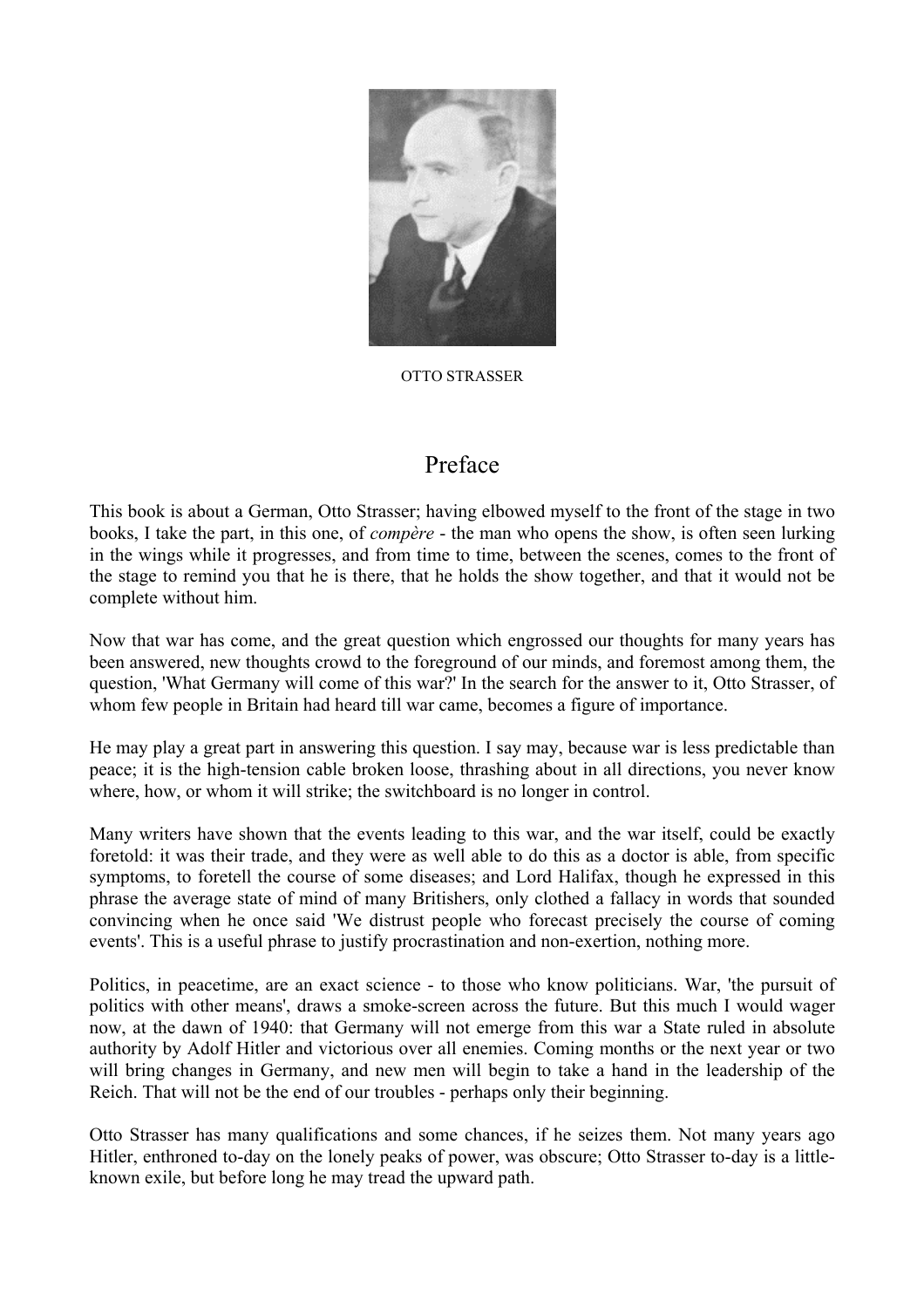After reaching manhood - which for my non-stop generation meant the first outbreak of the present war, in 1914 - I lived longer, at one stretch, in Germany than in any other country, including my own. The study of that strange Jekyll-and-Hyde country, the bane of our times, engrosses me. Some months before the present instalment of the war broke out, feeling that it was certainly coming, I began to think about and read about Otto Strasser, for I believed that when it came that lost legion of the Germans, the exiles, would immediately begin to grow in importance, and among the most important of them was this Otto Strasser. At that time my mind was already browsing on conjecture about the Germany that would succeed Hitler's Germany; but at that time the British public mind did not look so far forward, or this book might have appeared earlier.

When the second outbreak of this war came, his name was, in fact, at once heard, stimulating my interest even more, and an idea became an intention. In evening strolls through subdued, but not blacked-out Paris streets, where shuttered shops showed the way that war, for the third time almost within living memory, had drained the city of its manhood; in quiet meals in Paris restaurants, among elderly gentlemen who wore fine natural tonsures and were accompanied by fur-coated blondes; in long afternoons and evenings of unremitting work in hotel bedrooms I studied and questioned and debated with Otto Strasser, learned of his struggles in the past and his plans for the future.

The result engrossed me and left me with an ungovernable itch to write. Not entirely on account of Otto Strasser's political beliefs and plans; not entirely, even, on account of his personality, though I was happy and stimulated in his company, and got along very well with him, as I often do with individual Germans; but on account of the content of his life, which aroused in me all the instincts of the teller-of-tales and made me impatient for my typewriter.

I lived again, in those Parisian hours, the life of a man of The Other Side; a life far more adventurous than my own, which has not been dull; the life of another man of our raging contemporary times, buffeted by all the winds that blow. A life, to me, far more absorbing than Hitler's life. With and through him, I felt again the pulse of that seething, turbulent Germany that gives us all no rest, of that repellent and fascinating land where I spent many years.

The tale is told in this book. Otto Strasser's adventures and his political thought interest me alike. It is for me a new undertaking to write another man's life and explain another man's mind, for I have so much to say myself. I shall probably have to restrain myself by force from rushing on to the stage from time to time and elbowing the chief player aside. Somebody wrote of an earlier book of mine that my great fault in it was to shake the fist of my personality in the reader's face, and that probably was its chief merit. Nevertheless, short of an apoplexy, I shall achieve some measure of self-effacement this time.

The tale I have to tell is an important one. Hitler has nearly played his part. He long has curdled our blood. He has been like a Silly Symphony Napoleon with a live bomb in his pocket; it was as if the grotesque child of some comic artist's pen had suddenly stepped out of the screen and advanced upon a spellbound audience, firing real bullets from his gun.

A few more melodramatic postures and gestures and harangues, and he will be gone. From the wings already peep the candidates for the succession, chief among them two men: Göring, fat, Falstaffian, Neronic, ruthless, cunning, world-famous; and Otto Strasser, poor, unknown, outlawed, undaunted. They both mean you, just as Austria and Czechoslovakia and Poland meant you. I wrote that in *Insanity Fair* and *Disgrace Abounding*, and it has come true. This is just as true.

Your courage, your resolution, your this-and-that, will not help you if your rulers lose the peace. If they do that, your last state will be worse than your first, the going of the man Hitler will not profit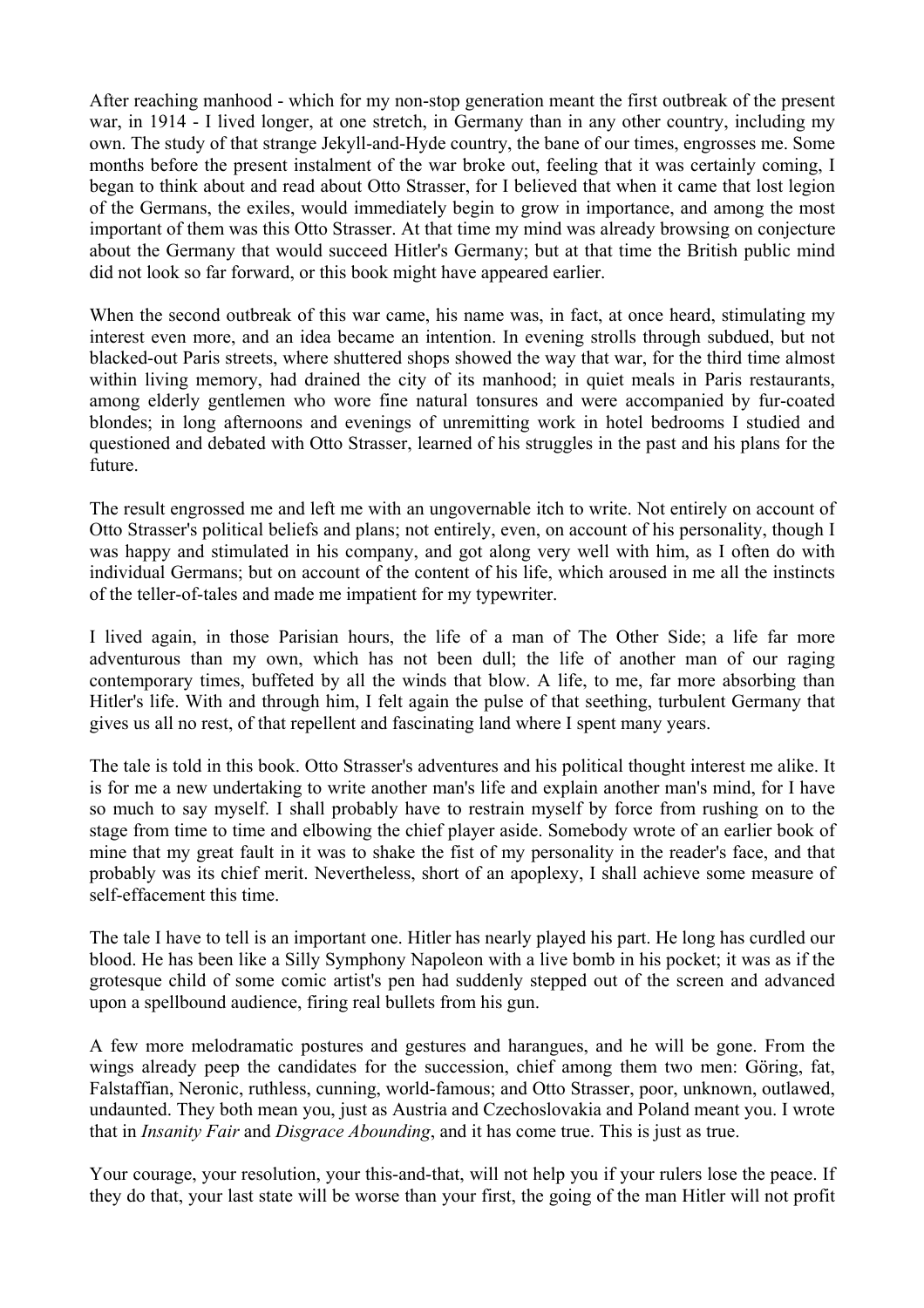you, your sufferings and your sacrifices and courage in this new war will be in vain, even your victory in it will be in vain, the next twenty years will be even worse than the last. The peace-tocome is even more important than the war, and in your own lives you now have seen what it means to lose a peace, or rather, wantonly to throw away a victory, just from dislike of exertion and of a stitch-in-time, from putting your trust in a burglar out of fear of a bogyman.

This is the importance of the tale that is told in this book.

\*\*\*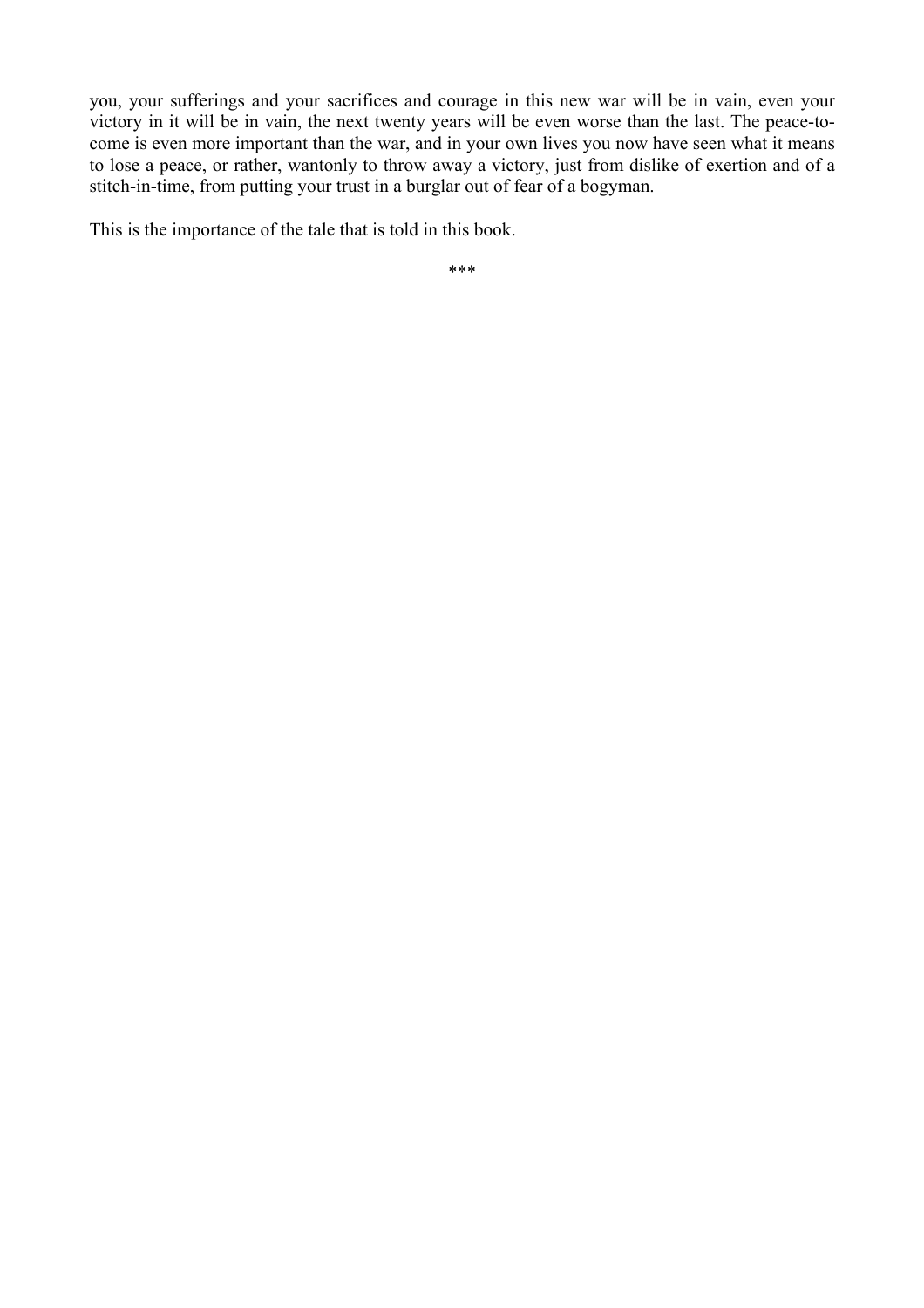#### Chapter One

#### DESERTED VILLAGE

<span id="page-5-0"></span>I homed to England, after many years abroad, in the spring of 1939. I had seen the invasions of Austria and Czecho-Slovakia and, as I came through Poland on my homeward way, clearly saw that that country would be the next victim, and I wrote this in *Disgrace Abounding*. I knew then, and also wrote, that our inevitable dilemma, the dilemma our foreign policy had made inevitable, now lay close before us: either we must go to war with Germany, or we must capitulate and have the Germans in London.

I saw that only a few months would pass before this decision forced itself upon us, and I decided to use that time to look at England, to try and understand the mind of a country that was my own, my native land, and yet was more perplexing to me than any foreign one. I could not begin to understand the slothful scepticism which had defeated every effort to awaken the country to the danger and thus to avert war. I could not understand the fear of exertion which seemed to underlie that state of mind. I could not understand the way the country, on the one hand, passively allowed itself to drift towards an avoidable war, and, on the other hand, permitted an enormous influx of unassimilable aliens whose intention clearly was, when that war came, to burrow into the places vacated by the young men of Britain who would again be sent to fight.

Already, the state of England after the war that loomed ahead was full of menacing shadows, but there seemed as little hope of awakening public opinion to these dangers as there had been of awakening it to the oncoming peril of war itself. The things that were best in England were being buried under an imported, alien way of life and way of thinking that made itself ever more master of literature and the Press, the stage and the films, radio and the menu, art, parliamentary debates everything.

We were going to war again to keep England's shores inviolate, and at the same time we were opening these shores to an alien influx the like of which they had never seen. Maddest of all, the craziest thing that I ever saw even in the madhouse Insanity Fair, we were about to give these newcomers preferential treatment in our own land over the country's own sons; they were to be put into posts liberated by the young men who went off to war, and at the price of 'joining-up' themselves they could even acquire British citizenship - but the condition of that 'joining-up', set out in black and white, was that they never should be sent to the front! Their lives were to be preserved at all cost, so that they could live in peace and prosperity in England after the war; and simultaneously the lives of young Englishmen were once more to be squandered.

No words are adequate to describe this lunacy. I had seen the thing coming and written this, in *Disgrace Abounding*, and now it had come. Both the things I had foreseen and feared had come the war, which would take another British generation off to battle, and the alien influx, which would rot the roots of British life still further. It was a cheerless prospect. At that rate, we should not be better off after the war, whether we won or lost it; but for the new comers, it was heads-wewin and tails-you-lose. I had seen them playing with that coin in Berlin and Vienna.

We seemed to have tied ourselves inseparably to a policy of adding one mistake to another. The state of England did not bode well.

So, in that discontented summer, I set out on a series of English journeys, and shall describe the things I saw in another book. To a patriot in search of his homeland, they were not reassuring; rather, they deepened his fears, and after this war, if the same policy be continued, you will see that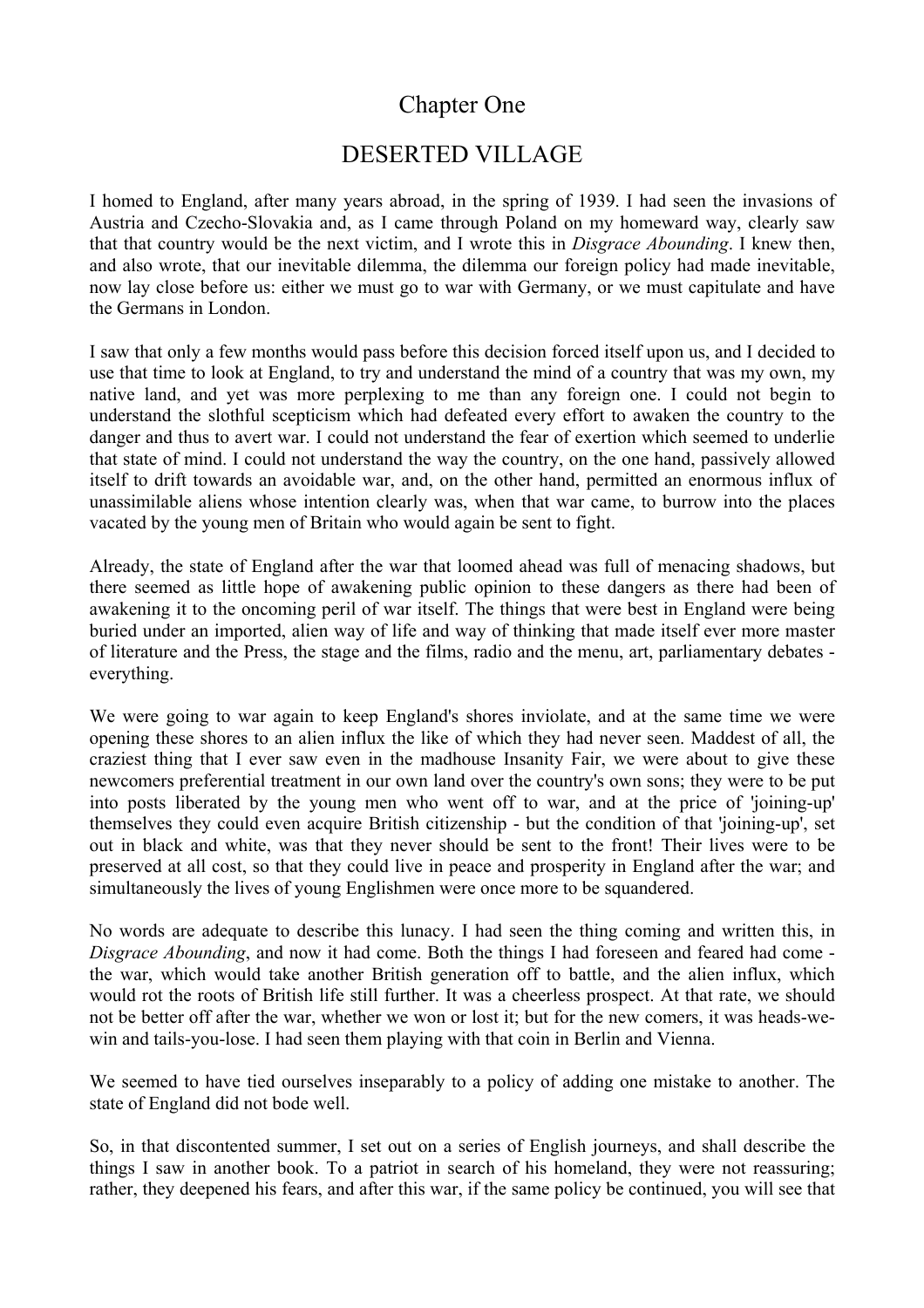they were well-founded. These journeys showed me many things, and led me to strange places, and one of these places, where I made up my mind to write a book about Otto Strasser, was the strangest of all.

Turning things over in my mind, I went along a lonely stretch of coast and suddenly came upon Goldsmith's Deserted Village, a weird, spectral place hidden beneath the cliff until you suddenly encountered it.

A ruined inn; roofless and wall-less houses; gaping and shingle-buried streets; an odd flower poking its head through the débris to show where a garden had been; fragments of ancient wallpaper; rusty grates, where fires once had warmed tired fishermen; a chicken or two pecking about; a solitary, tousle-headed woman, with a bright eye and one tooth in her head, who leaned against a wall and watched me as I came. The most uncanny place, where the crunching of my feet on the shingle took on a disturbing and disquieting sound, although the sun was still high.

I saw the longing for talk lurking like an eager dog in the old woman's eye and greeted her, and she gave me a 'Good-day, master', and told me the story, a simple one. This was a busy fishing village and one night came a great wave, the like of which none had ever seen, and just wrecked the village where it stood; nobody had been killed, but the fishermen all elected to have new houses built by the Government in a safer spot, a mile or so away up on the cliffs and out of sight, and so all had fled - all save she.

She chose, she did not tell me why, to have her house rebuilt where it stood and now she had lived these many years, all alone, in the one sound house in that wrecked hamlet. The bathing was good, and in the summer she had a few lodgers; and follow-my-nose sometimes led an odd motorist to her door, to whom she sold a cup of tea, but that was stopped now, because the authorities thought the little road down from the cliff-top dangerous and had put a bar across it, so that follow-my-nose stopped at the top and never scented the ruined village below. And now the war on top of that, and no holidaymakers. And the blackout on top of that.

The blackout! Among these ruins, her one window had shone yellow of nights, spilled its reflection into the waves that nearly lapped her door. Through that window, she could see the great light at the headland a mile distant, that now in war, as in peace, cast its rolling eye for ever round and round, winking to all who wanted to know, British fishing boat and peeping German submarine alike, 'Here I am, Shingle Head; here I am, Shingle Head; Here I am, Shingle Head ...'

The light had kept her company. But now she might see it no more, of nights. For although all the visitors had gone, and winter was nigh, and she seldom saw a soul, still the blackout man had been down and told her to douse that light. How the Big Light laughed, when the Little Light, its companion those many years, went out! Now she sat all alone, in her little room in the one sound house in the ruined village, surrounded by those brick-and-mortar ghosts, and had blacked-out her little window. She had not gas-proofed her little room; she was not educated enough for that. But how she hated the blackout.

'Do you take lodgers at this time of year?' I said, when she finished.

'Yes, master', she said wonderingly.

'Well, I'm doing nothing for a day or two, so I'll come in, said I, I have a job of thinking to do, anyway.'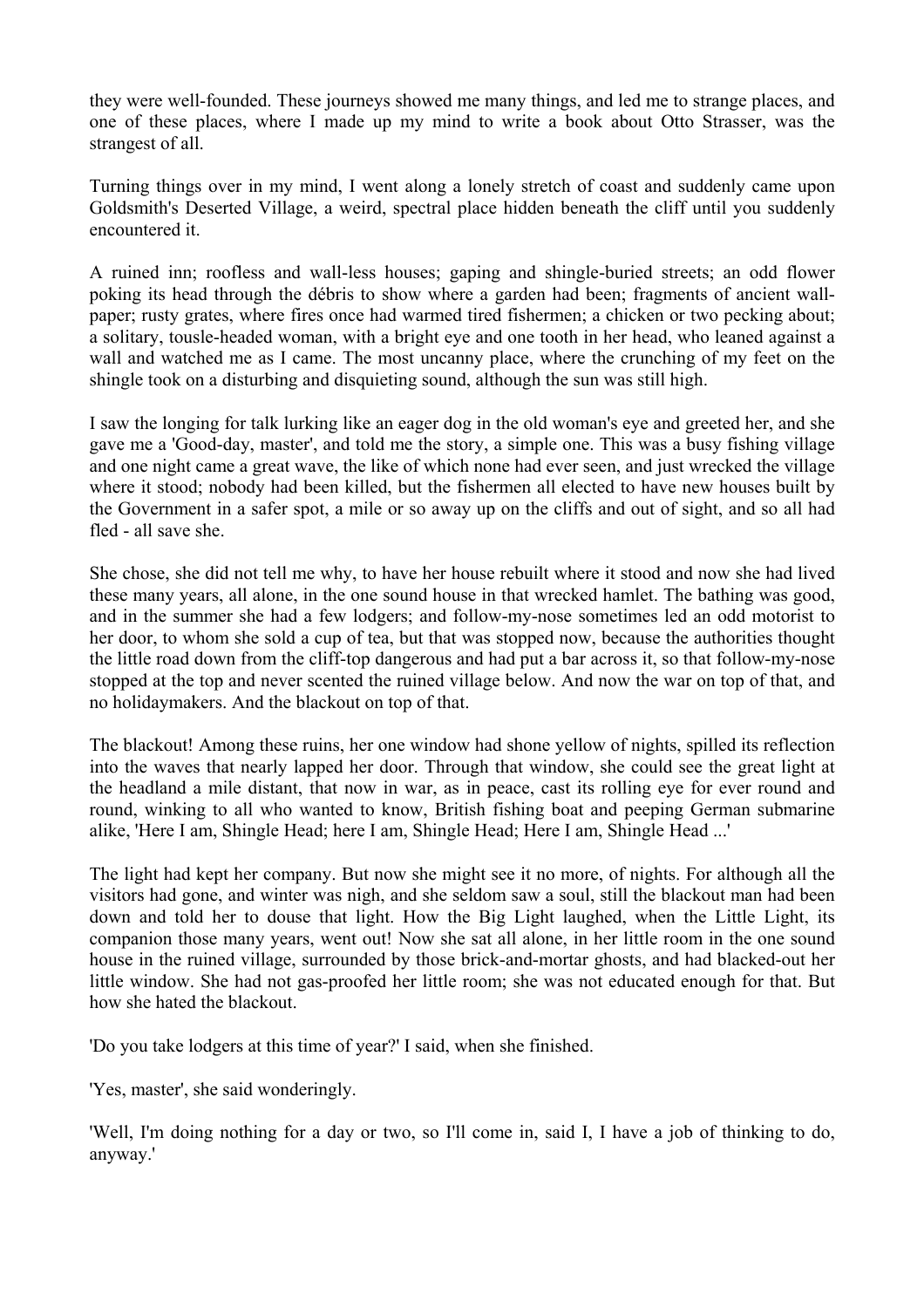It was a strange lodging. 'Well, stap me and Heil Hitler,' I thought, when I surveyed it. It was nearly as damp as a well, but then, it was not much wider than a church door, and I had been in worse, though not in stranger places.

A good place to think. I thought about the war, and what would come after it, leaned against the breakwater, stirred the shingle with my foot, watched the seagulls. And at night we talked, and how we talked.

We agreed that the fishermen were right; the Big Wave had been caused by the county authorities taking too much sand from the foreshore; hadn't we always said that would lead to no good; we talked about the German cook at the hotel up on the cliff, who had yielded to the entreaties of all who knew her not to leave them because of the war; and we agreed that, all things considered, if it had been us we would probably have gone home, no matter how they coaxed us; and the things we said about the blackout! The old lady celebrated the festival of Saint Garrulous; she liked it.

And so did I, but at last I said, 'I'm going now, I'm going to write a book, about England and Germany, and Göring and Otto Strasser, and how this war is going to end, and what will come after it, and I'll probably come and stay with you again about Christmas, so good-bye.'

'Well, I'm sorry you're going, master,' she said, 'you was good company for me. And are you going to write a book, out of your head?'

'I am, I said, 'I'm a slave to the habit. Some people can take books or leave them alone, but I'm not like that. I'm like the alcoholic subject, whose next drink is always going to be his last. I'm always full to bursting with *Treppenwitze*.'

'What's that?' she asked.

'The joke you think of after the party, when you're going downstairs', I said. 'The things you wish you'd said. But I have the advantage of those tardy jesters - I always go back and work off my jokes, in another book. None can escape me, and here I go.'

'Well, that's interesting,' she said, raking me with her bright but empty eye, 'good-bye, master'.

I felt that eye in the middle of my back as I walked up the cliff path. At the top I turned and waved. She stood at the door of her house, among the skeletons of the homes of her childhood's friends, and the chickens pecked about her feet.

I took train and ship for France, to seek Otto Strasser. The train dawdled. The ship waited for hours before even setting forth, and as all the cabins were monopolized I spent the night walking the deck. The next day, I was in France, revelling in a glass of Dubonnet, a mouthful of mushroom omelet, a half-pint of Clicquot, a marvellous contrecarrée, a morsel of Brie, a coffee, and a Grand Marnier. 0, land of gastronomic perfection, of the art of living.

I strolled awhile about Paris, happy as a sandboy. The streets, for me, were full of the ghosts of the British Army that rolled roaring down from the line in 1918 to celebrate victory. Victory! Holy umbrellas!

I thus took a quick, deep breath of Paris, and then wandered off to Montparnasse in search of Otto Strasser. Eventually I found him in a modest room in a small hotel in a back street.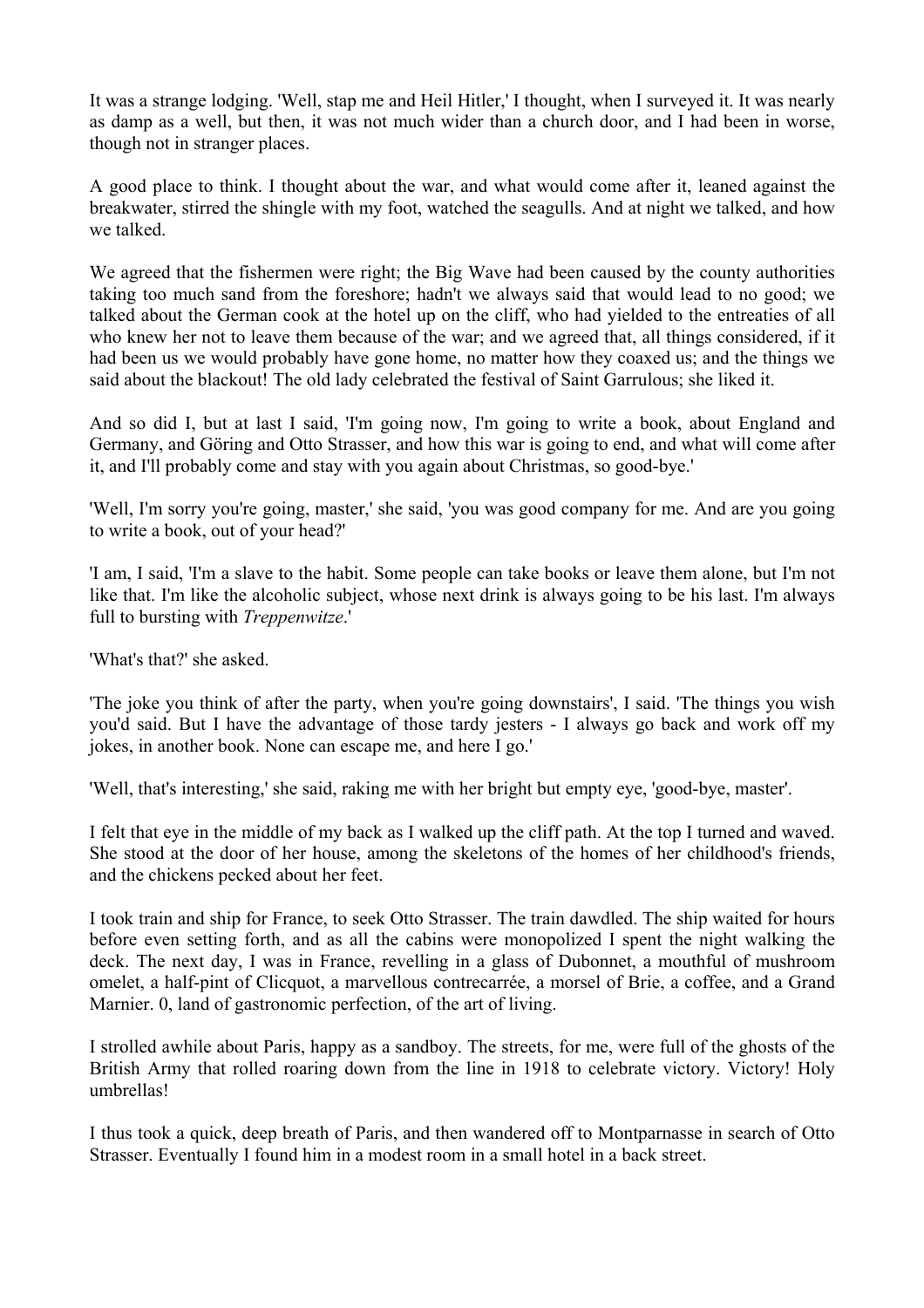I had seen men in exile who became kings. I had seen kings who became men in exile. I had seen presidents in palaces and in cheap lodgings. I had seen politicians rise and fall like the bobbing celluloid ball on the water-spray at the shooting galleries. Here was a man who had just missed playing a big part, a man who had called Hitler a fraud when all others were acclaiming him a genius, a man whose time to play a big part again might soon be coming.

I plunged myself into the study of this man, Otto Strasser, and here he is.

Ring up the curtain!

\*\*\*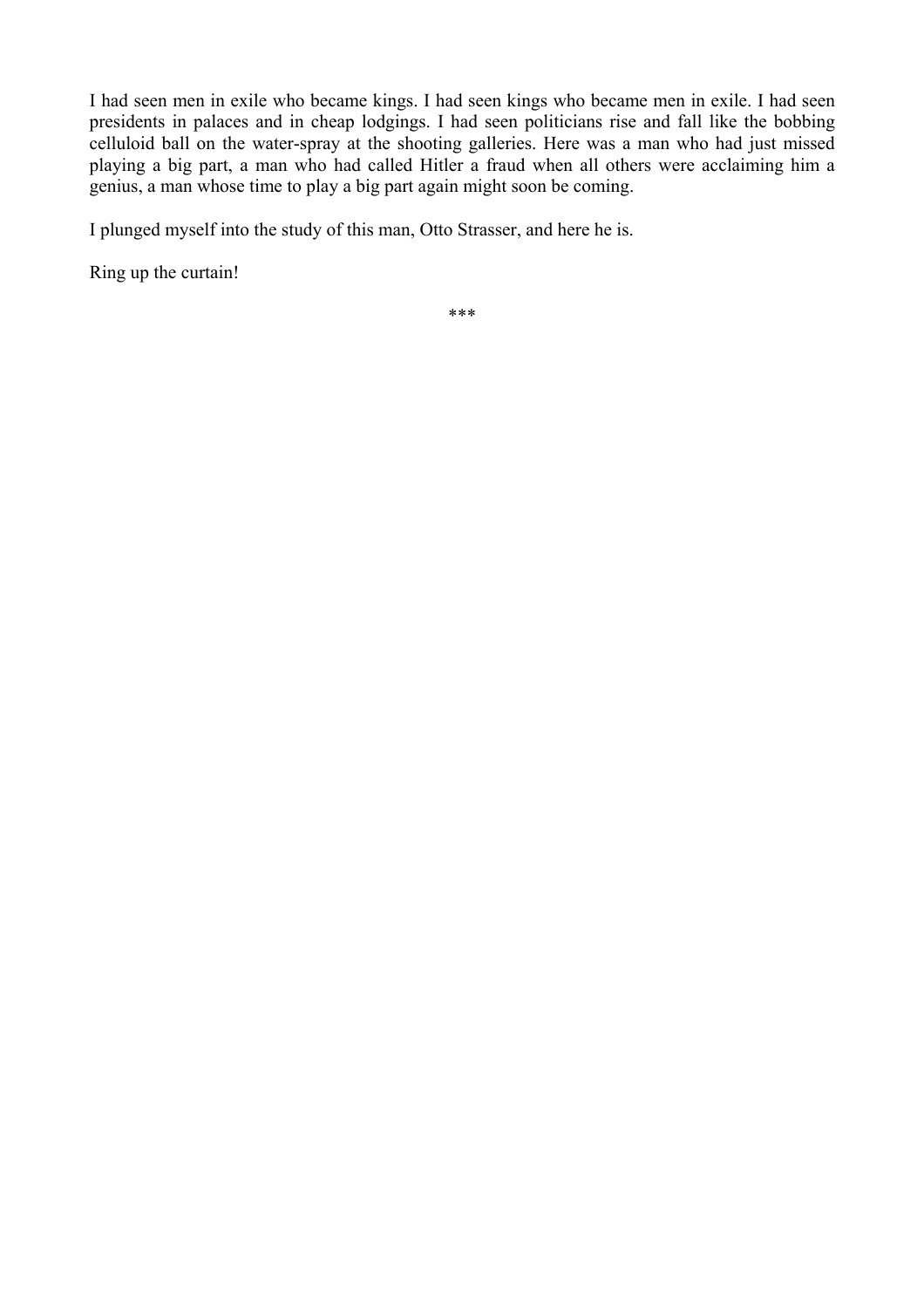#### Chapter Two

#### SKETCH FOR A PORTRAIT

<span id="page-9-0"></span>The man whose picture is the frontispiece to this book is Otto Strasser. It is the best one I could find. In others, which I rejected, the photographers gave him the glowering glance, the clamped lips affected by all the dictators of our and other times, the mien of the strong-man-candidate-for-thesuccession.

Otto Strasser may be that, but he does not customarily wear that familiar visage. His habitual expression is one of vigour but also of smiling friendliness, and I do not mean that he smiles and smiles, but his natural disposition is a cheerful and hearty one. He has not the inner hatred of life and of his fellow men which is Hitler's driving instinct and which gives Hitler that suspicion-filled, my-hand-against-every-man's, don't-you-try-to-take-a-rise-out-of-me look.

Strasser is much more of a fighter than Hitler; no man could picture him dissolving into tearful selfcommiseration at a setback or at the thought that the ultimate enemy of all men, the Marxist Death, cannot be put in a concentration camp; he revels even in a fight that is going badly, though in his heart is an unrelenting hatred of men who owe him a debt written in blood, and if they come into his power they will pay in the coin they took.

But that is not written in his face, because his inner man is not like this, and for that reason the picture is not good. Twenty-five years of struggle, betrayal, disappointed hopes, embitterment, of unflagging pursuit and narrow escape, have not chiselled hatred in his features, as it is chiselled in the features of men who have reached the highest peaks of power. He remains a merry fellow, who lives hard, loves hard, eats and drinks with enjoyment, carries on his one-man war with gusto, never forgets his revolver, has a long score to settle, loves his country, and likes to laugh.

He is the opposite of everything that Hitler is - Hitler the éclair-eater who preaches the spartan life; Hitler the celibate who preaches big families; Hitler the chauffeur-driven and chauffeur-piloted armchair-sitter who preaches sport and physical exercise; Hitler the non-smoker, non-drinker and non-meat-eater who leads one of the heaviest-eating and heaviest-drinking nations in Europe; Hitler who preaches the fight-to-a-finish and orders unbeaten battleships to scuttle themselves. Hitler, who wrote *Mein Kampf*, has known little struggle in his life; he was carried in a sedan chair by an Al Capone bodyguard to the summits of power. Strasser has never stopped fighting, since 1914.

I should call him a typical German - not in the sense in which the term is currently used by Britishers who do not know Germany and who have in mind something rather fat, rather coarse, and over-portentous. The term, a typical Englishman, used by people of the same kind in Germany, also has an uncomplimentary significance; English people would be genuinely startled to know that the German often finds in their physiognomy something that reminds him of the *Raubtier*, the carnivore.

I lived very long in Germany and mean, by a typical German, an inexplicable mixture of good and bad, of staunchness, vigour, industry, thrift, humour, talent; and of brutality, envy and insensitiveness. The Germans, incidentally, have a particularly keen sense of humour, and I often wish that my countrypeople, who almost completely lack this, would learn from them.<sup>[\[1\]](#page-152-0)</sup>

A good pointer to the difference between the character of a Strasser and that of a Hitler, who is not typical of any one people but is more unlike the Germans than almost any other race I know, is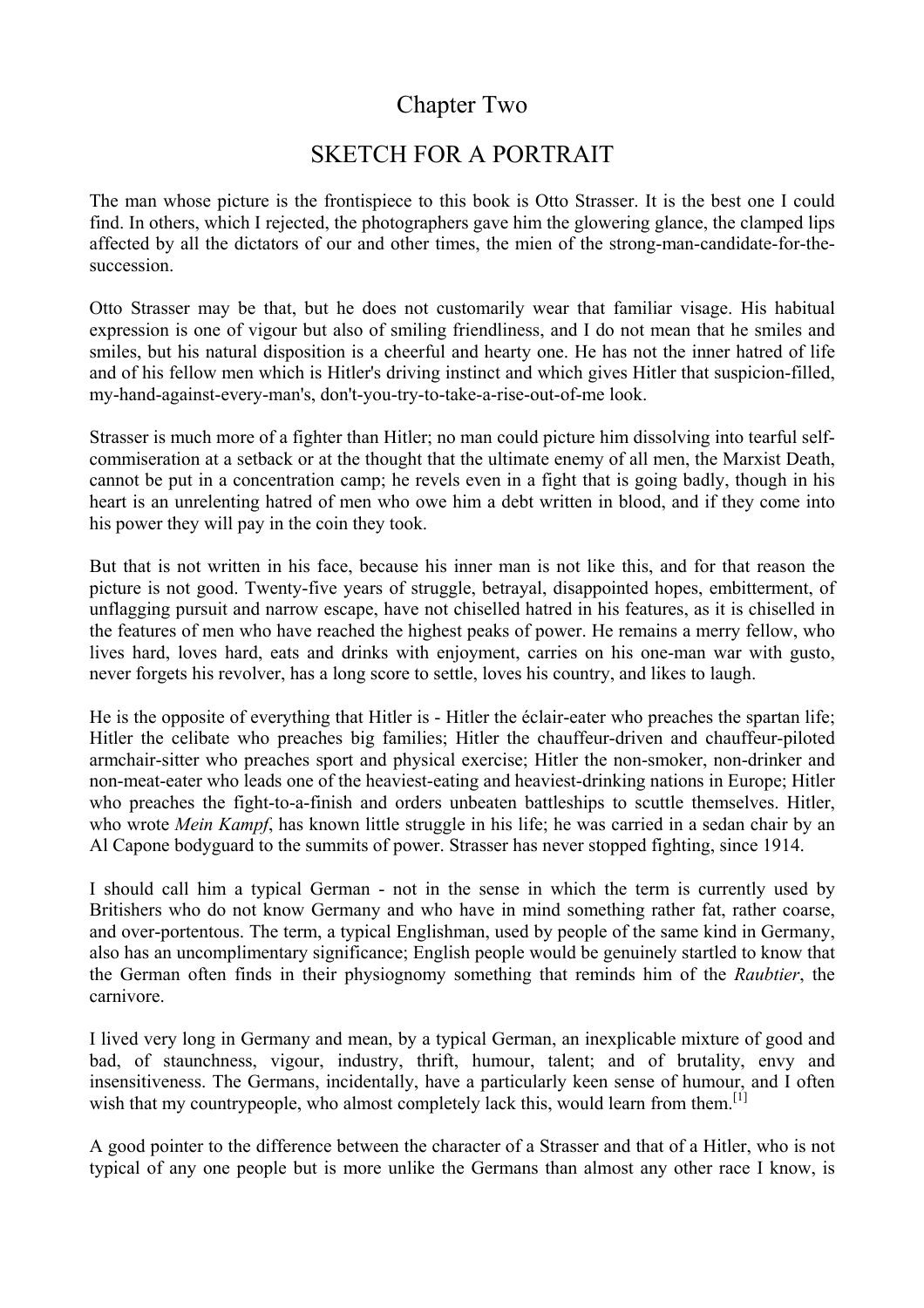given by Dr. Hermann Rauschning, once an intimate of Hitler, in his book *Hitler Speaks*, in reference to Gregor Strasser, Otto's brother.

'In Danzig and in most of Northern Germany, Gregor Strasser had always been more esteemed than Hitler himself. Hitler's nature was incomprehensible to the North German. The big, broad Strasser, on the other hand, a hearty eater and a hearty drinker too, slightly self-indulgent, practical, clearheaded, quick to act, lacking bombast and pathos, with a sound peasant judgment: this was a man we could all understand. I had been present at the last meeting of leaders before our seizure of power, in Weimar, in the autumn of 1932. Gregor Strasser gave the meeting its character. Hitler was lost in a sea of despondency and accusations on the top of the Obersalzberg. The party's position was desperate. Strasser was calm, and with assurance and quiet confidence, succeeded in quenching the feeling that the party was at its last gasp. It was he who led the party. To all practical purposes, Hitler had abdicated.'

Here you have, also, a good picture of Otto Strasser, for the two brothers were much alike. But for intrigues and stiletto-work that outdid the medieval Italian courts and the gang-wars of Chicago, the Strassers, and not Hitler, might have become the leaders of Germany. Germany would then never have known the orgasms of hysterical, mock-patriotic self-pity and self-applause which she knew under Hitler; but she and Europe would probably have been spared war. The time may be coming soon for Otto Strasser to take up his brother's work.



OTTO STRASSER AS A NON-COMMISIONED OFFICER, 1915

Otto was a good-looking lad and young man, as the pictures of him in his recruit and officer days will show you. Now he is in his middle age, nearly bald, but filled with that unquenchable energy which astonishes all foreigners, and exhausts many, when they deal with Germans. I am no laggard worker; but after hours and hours of discussion and debate and research and comparing notes, I often had to cry halt when Otto Strasser seemingly was just getting into his stride. I like and admire this terrific energy, which also fills Otto Strasser's greatest adversary and rival, Hermann Göring. It is some product of the German climate and the German way of life.

Consider Otto Strasser now, as he goes with a quick stride through obscure Paris streets. Average height; rather bulky, rather stocky; a heavyish, German-looking overcoat; a bow-at-the-back, German-looking hat. You would hardly notice him, yet he may force himself on your notice. In the marionette-theatre that is our world, the unseen hand, Destiny, has of late been tugging gently at the strings of this figure, testing them to feel if they are in good condition.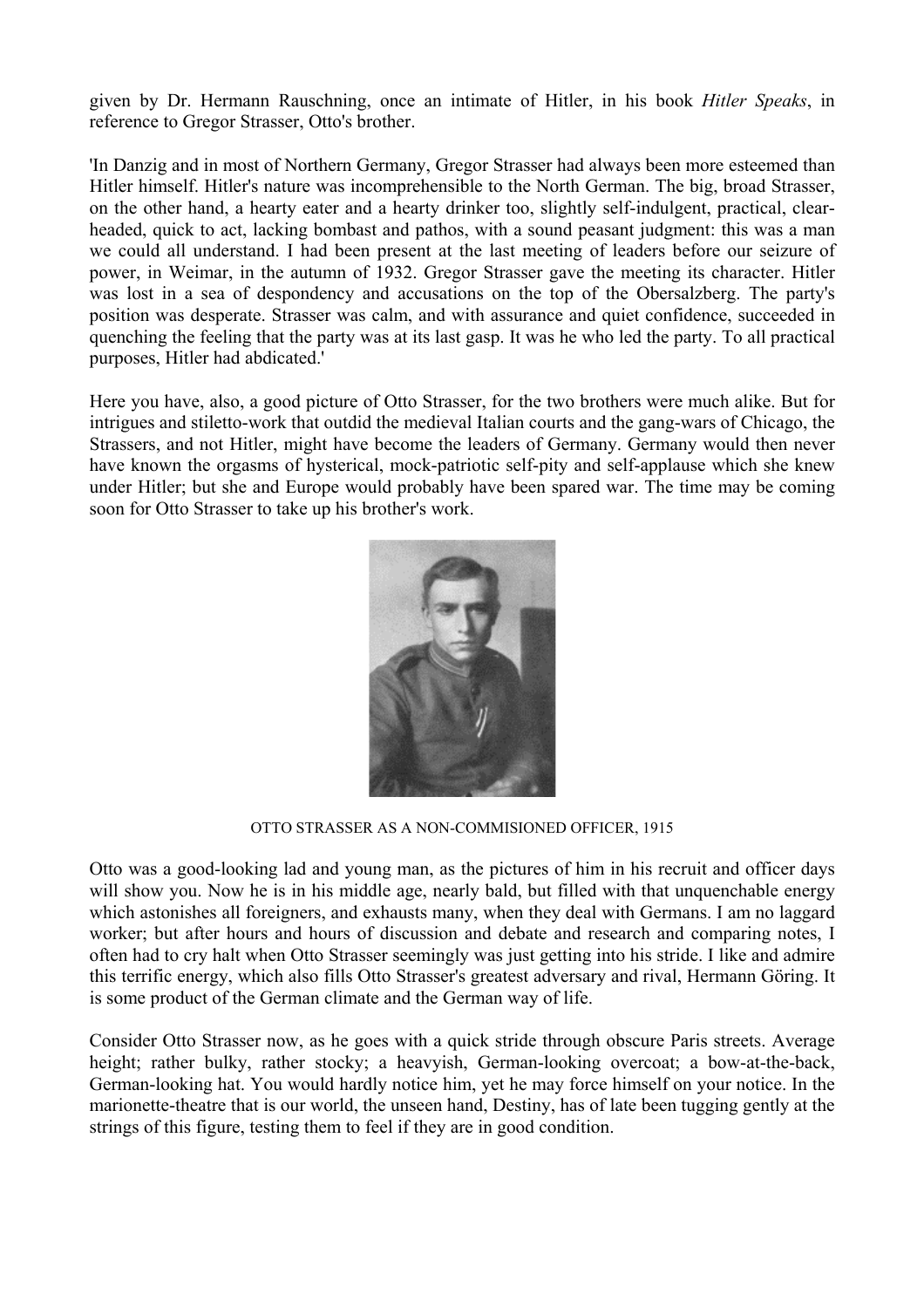This man alone, among the men who left Germany, *fought*! The exiles dispersed to a score of countries. Some subsided quietly into complete oblivion. Others, and particularly the Jewish exiles, began a deafening war of words. None so bold as they - in the press and radio of Paris and London.

But this man took up the fight, a one-man-fight against Hitler. Whatever he is, whether he become powerful or not, he could with truth and justice write a book of his labours and call it *Mein Kampf* for this *was* a Kampf. A fight against fog and frost, against police and passports, against secret pursuers and perjured friends, against gunmen and kidnappers, against poverty and vilification, against poison and bullets.

Whether luck and his own qualities will bring him to the place he strives for, I do not know. When I first met him, he was reading a book about Napoleon, and in a more intimate moment I said to him, I hope you are not developing Napoleonitis?' which made him smile. He often spoke of the new Germany that he would like to build as The Fourth Reich and, again, I wondered; a good new name is better than a revised edition of a discredited old one. And once he told me that his whole, carefully-thought-out and detailed plan for the structure of that new Reich came to him suddenly and vision-like, and, as we are nearly dying of a surfeit of Hitler's visions, I felt dubious.

But the future is his, to make or miss. His past story is so full of effort and courage that it commands respect and deserves its record. If he reaches his mark, it will pass into history, form the stuff of a hundred biographies. If he fails, it is nevertheless a thundering good story.

\*\*\*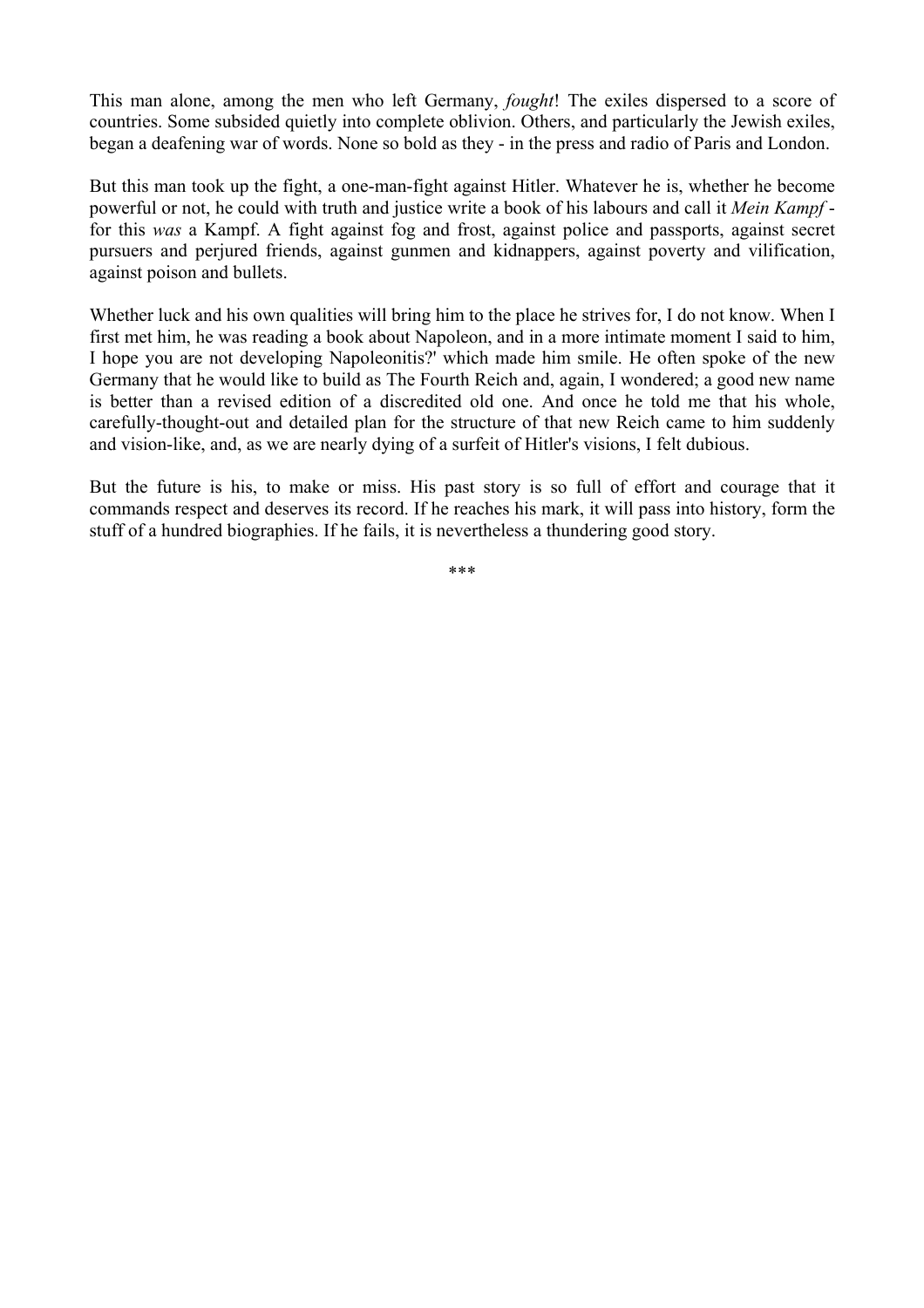### Chapter Three

### THE STARTING GUN

<span id="page-12-0"></span>Otto Strasser's life really began, like those of most male Europeans born around the turn of the century, with the outbreak of war in 1914. Since its adjournment, in 1918, he has had, as the little boy said, two minutes peace each year. He was carried by it into the vortex of those turbulent years which still hold us captive.

The aspect, to-day, of the quiet family circle in which he grew up is typical of the lot of that generation. His eldest brother, Gregor, is dead, killed by the man he made, Hitler. His second brother, Paul, is a Benedictine monk, until lately in Belgium; life in Germany was made impossible for him and he was fortunate to escape unscathed. Paul's experience is worth recording. After Hitler's advent to power, he took a party of young Germans on a pilgrimage to Rome, was attacked in the press for this, and on his return arrested at the frontier. Being released, he gave his captors no second chance, but went to Austria, and from there, a little before Hitler's invasion, to Belgium.

Otto himself is an exile, outlaw, hunted these many years from land to land. His youngest brother, born ten years after himself, a lawyer by profession, is an infantry subaltern in Hitler's army. His brother-in-law, the husband of his younger and only sister, is a colonel in that army. Gregor, Paul and Otto all served as officers in the 1914-18 war.



THE STRASSER FAMILY CIRCLE *Otto is on the right, Paul on the left, Gregor is not shown*

Otto Strasser was born on September 10th, 1897, at Windsheim in Bavaria; nine years earlier, Adolf Hitler was born not far away, at Braunau, just across the Austrian frontier. Yet a world of difference separated these two men. To understand a man, you need to know his roots. No man can trace Hitler's roots. The roots of Otto Strasser were three: a deep German patriotism, an inherited religious feeling, and strong Socialist convictions, partly inherited.

These three things made the grown man. Patriotism was fostered by the country of his birth, that loveliest and noblest countryside in all Germany, the Franconian provinces of Bavaria. Here one fine town neighbours another. Rothenburg, the finest surviving example of a medieval town, with its walls and towers, lay a few miles away; his mother came from Dinkelsbühl, which in beauty vies with Rothenburg, and grew up there in the famous wooden Deutsches Haus, which tourists from all the world come to see, for her father had an inn in that ancestral home of a Bavarian noble family. Otto Strasser's grandfather was another great link with the life of Bavaria, where beer is a second religion, and marvellous beer it is too, for he was a well-to-do peasant and owned a brewery. A fine countryside, this, where Otto Strasser grew up; the foreigner may seek his life long, and fail to account for the contrast between these noble cities, this thriving and well-farmed land, and the things that the State, Germany, does.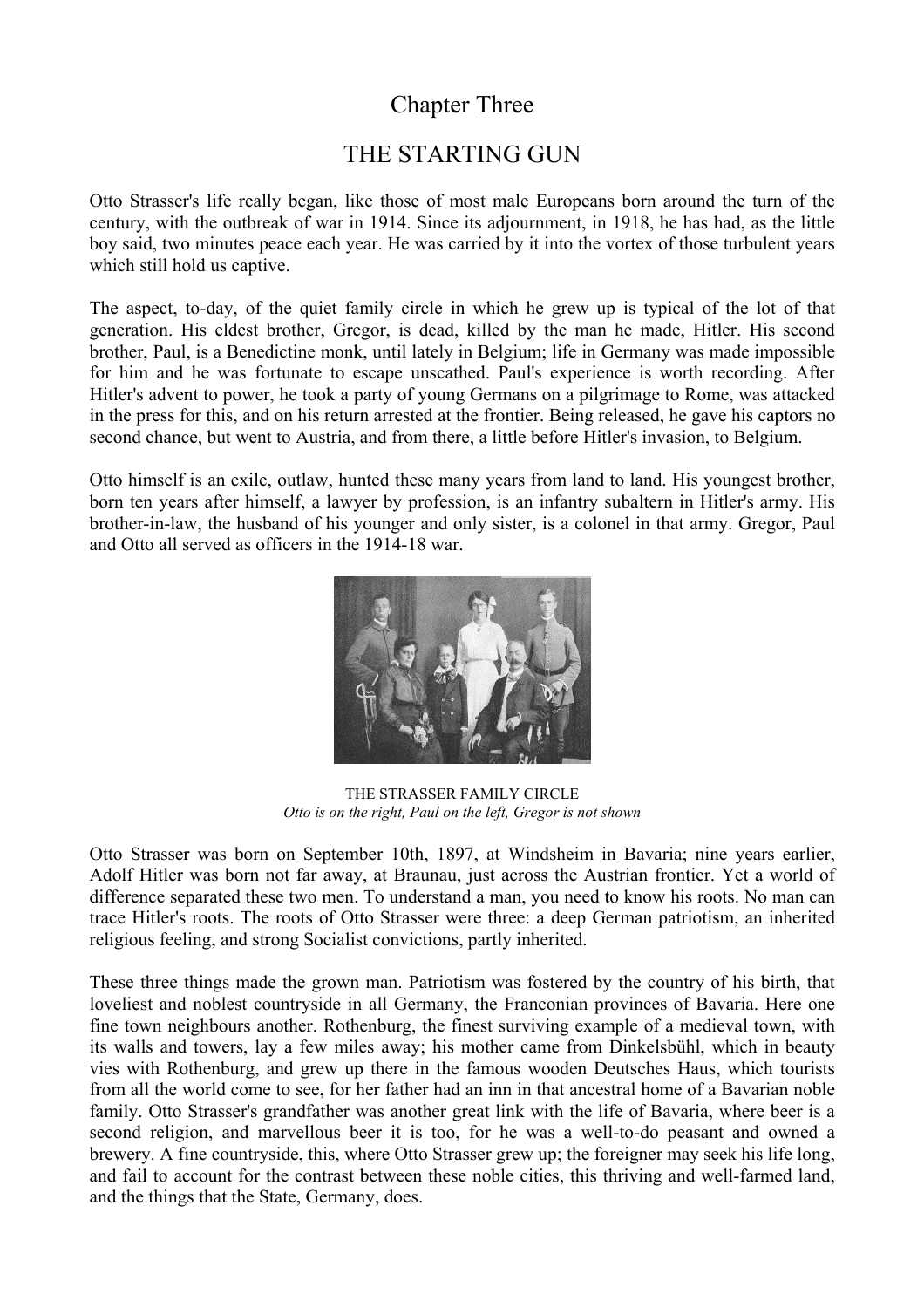The people of these parts are devout Catholics, and the Strassers belonged to them in this as in all else. Here grew the root of his religious feeling.

The third of Otto Strasser's roots, the political root came in a curious way.

Political thought, like the fruits of nature, flourishes in Franconia, which has supplied more famous German politicians than any other German land, among them Stein, Metternich, Baron von Dahlberg, Franz von Sickingen, Ulrich von Hutten and Florian Geyer. Otto Strasser's father was, outwardly, the model of a quiet, diligent, middle-rank civil servant in the judicial service. But in his heart he was a revolutionary Socialist - on a Christian, not a Marxist basis.

His mind, behind his sober, workaday outer man, was discontented with the things his eye saw, in a world of courts and pomp, and he wrote, and published anonymously, as a civil servant must if he wishes to print his thoughts, a book called *Der Neue Weg* (The New Way) which set forth his political ideas for A New Germany. Nearly all Germans, at that time and for long after, were thinking about that New Germany; not much later, young Adolf Hitler was to start thinking about it, too. The book was published under the pseudonym of Paul Weger - a half-pun on its author's name, Peter Strasser.

The political itch left him no rest, and he afterwards wrote a second book, but his wife caught him at it. She was a typical official's wife, with the passion of the female defending her young for the safe, prosaic existence, with a pension at the end of it, which her husband could look forward to, as a government servant, if he kept his mouth shut and his views to himself. The sounds of loud scolding might have been heard in the home of the Strassers at this time, and the end was that Peter Strasser, a man of peace, gave up his project and locked his manuscript away.

But here was the political germ, which, for all the good *Hausfrau's* antagonism, presently reappeared in the blood of his sons. Exactly the same dispute repeated itself in the life of Otto Strasser at a later date and led to his divorce from his first wife (his present marriage is his third.) Otto Strasser, unlike his father, emerged victor in this household strife, and parted company from his wife rather than abandon his political convictions. He was the revolutionary Socialist resolute; his father, the revolutionary Socialist frustrated. For these reasons Peter Strasser always took Otto Strasser's part in his later disputes.

I have recorded these things because they explain the man, Otto Strasser, of to-day: a South German homeland, a religious upbringing, an inherited political interest.

The rest, until the starting gun sounded, is almost irrelevant, but not quite. He left school in 1913 and, because his father could not afford to pay more fees than those he was already paying for Gregor at the university and Paul at a grammar school, Otto became an apprentice in a textile factory.

'A terrible year', he says, 'six months in the counting house, six months in the workshops.' In the first he learned only to fill the inkpots (typewriters had not then reached the factory), copy the letters, fetch their food for the clerks and workmen at 10 o'clock, and stick on stamps. And in the second six months, in the factory itself, he learned to pack things up. 'I can make a wonderful parcel to-day and have never forgotten this.' In September 1914 he was to have resumed his studies, for which the fees were now available - but the starting-gun sounded.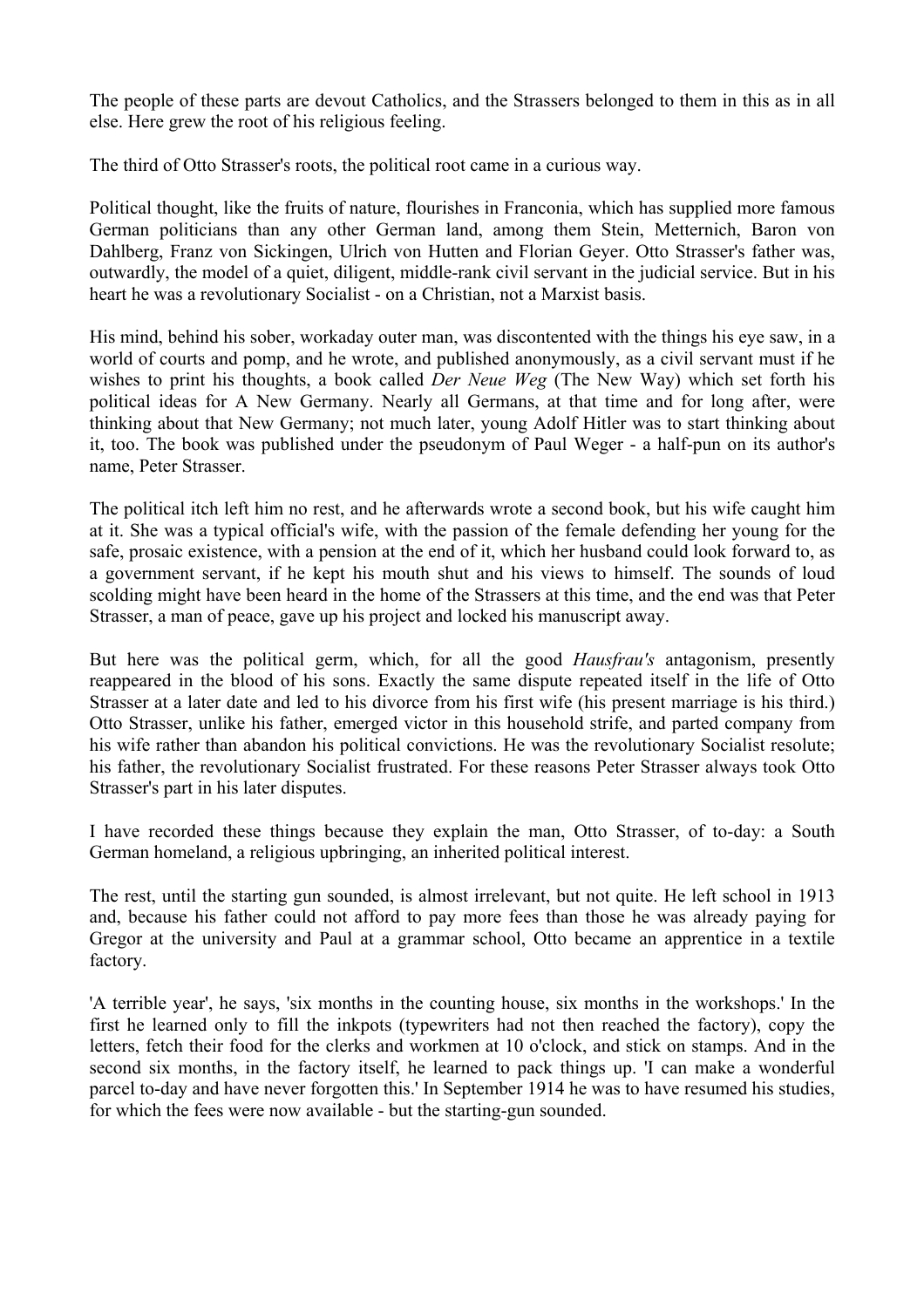

#### OTTO STRASSER AS A VOLUNTEER IN A LIGHT CAVALRY REGIMENT, 1914

Otto Strasser was 16 years and 10 months old. On August 2nd, 1914, he reported himself as a volunteer in Augsburg; Hitler reported on the same day, in Munich. Strasser wanted to be a light cavalryman - those long overcoats, those heavy sabres, those clanking spurs! - but after being locked in a riding school with 300 other volunteers for three days, and forgotten, he broke out and was accepted by the Fourth Artillery Regiment, on six weeks probation, because he was weakly! The six weeks lengthened into five years.

He was a boy of sixteen. This was the most formative period of his life. Though the war only steeled his love of Germany, and his feeling for the German army, he thinks to-day with horror of his experiences as a recruit and young soldier in Imperial Germany. His description of them deepens the eternal perplexity of the foreigner at the duality of the German character, at the Jekylland-Hyde nature of a people in which the highest military and civic qualities are seen side by side with a bestial brutality.

Strasser was passionately a soldier at heart, but regards the non-commissioned-officers of that day as the most repulsive beings he has known. Among the 300 men in his unit were some 180 students, and the non-commissioned-officers vented their especial spleen on these in ways which left him with an ineradicable loathing of a class of man now best represented among the senior Brown Army commanders.

Let Strasser describe some of these scenes for himself. 'One Saturday afternoon in October 1914, when we were all due for leave in the town, had our best uniforms on and the girls waiting outside, an enormously corpulent sergeant-major had us all on parade and shouted, "Those who speak English or French, parade on the right; those who play the piano, on the left". At that time Turkey had just entered the war and in our innocence we thought that men who could understand the orders, given in French or English, of Turkish officers might be wanted for service with the Orient Army, so most of us rushed to volunteer. Then the sergeant-major, inflating his paunch and regarding us malevolently, said, "*So*, and now the piano-players can get to work scrubbing the floors, and the conceited intellectuals on the right may spend the afternoon cleaning the closets. The others can go out. Dismiss!" From that day, I never again paraded my intellectual attainments in the army. I went off to the closets, found them stopped-up and in a disgusting condition, and asked the shoemaker-corporal to give me a long piece of strong wire with a hook at the end to help me in cleaning them. While I was doing this, a corporal came up behind me, and said: "What are you doing?" I reported most obediently, "I am cleaning the closets, according to orders". "You conceited intellectual swine, get down on your knees and do it with your hands, like a soldier." I was compelled to lie down full length in this filth and clean it with my bare hands. Since that day I have a hatred of these people which nothing can kill.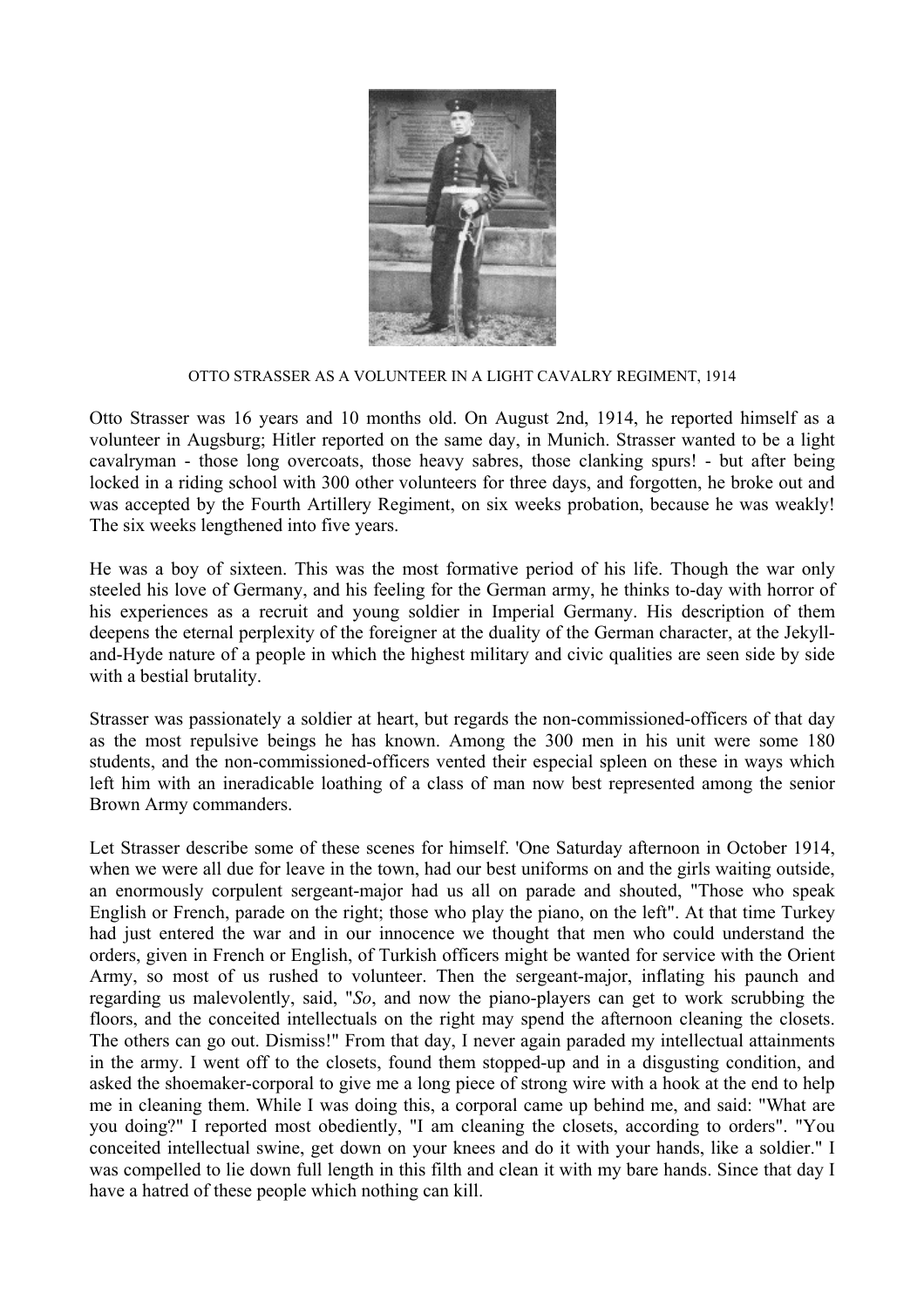They are the SS men of to-day. The SS spirit was born there.'

(The 'SS man' of whom Strasser speaks is the black-uniformed member of the *Schutzstaffel*, formerly the *élite* corps of the Brown Army, later used for concentration camp duty, beatings-up, killings, and espionage on the home-front in general.)

'Stables' was sounded at four o'clock in the morning, and the straw had then to be cleaned. Strasser hit on the idea of taking a pitchfork and lifting the straw with it, so that the droppings fell through and the clean straw remained. Again came the corporal, with his abuse of the 'damned intellectuals', and ordered this work, too, to he done with the hands. One such man compelled a young recruit to drink from a spittoon; the lad never got over this, and shot himself.

These things are almost beyond belief, but they happened in Germany, and here you have them from the lips of a German patriot. I knew of them, and many other foreigners knew of them, and saw that this spirit, this scum, would come to the top if Hitler's National Socialism prevailed. It did; and although I do not believe that such things occur in the German Army to-day, they have reappeared, as Otto Strasser says with perfect truth, in another form - the bestialities of the SS and their concentration camps. (I wrote almost exactly the same thing in *Insanity Fair*.)

Strasser's worst experience was at the hands of a sergeant who particularly hated him, apparently on the same ground, that he was an 'intellectual'.

At the front, in a battery position, in April 1915, this man compelled Strasser to clean his top-boots at four o'clock every morning, first excreting in them so that he should not himself have to go out in the cold. Later, in a reserve position, he put Strasser, though he was a bombardier and had nothing to do with the horses, to cleaning horses so lice-ridden that some of them had to be destroyed. The man on this duty became covered with lice at the first stroke of the brush, with the result that his comrades would not allow him in the dugout and he had to sleep in the open. An officer found Strasser thus, trying to sleep, heard the story, gave orders that he should never he put to this duty again, and gave the sergeant fourteen days field punishment. When he came out, he encountered Strasser and advanced on him, roaring, in the untranslatable and unprintable jargon of the paradeground terror of those days, 'I'll smear your brains on the wall for this'.

Strasser drew his revolver and was prepared to shoot, whereon the sergeant shouted, 'Now I've got you, you ----', and had him court martialled. But Strasser was acquitted and the sergeant again punished.

This story had a sequel. In January 1918 Strasser was a battery-commander at the front and received a draft, including this man. He told him, quietly, that the old incident was forgotten, but that if he ever caught him mishandling a bombardier he would have him degraded. The battery sergeant-major was given instructions particularly to watch this man, who later was caught at the same trick. He came before a court martial, was degraded, and received five years penal servitude.

Otto Strasser was seventeen years old when these things happened. They are important, in a man who may come to the forefront of affairs - because they explain and give truth to the words he utters to-day: 'Since that time I have an undying hatred of militarism, as opposed to the calling of a soldier, which is something quite different.' They also explain his hatred of Hitlerism, which for him means Germany in the grip of the men who treated him thus in 1914.

In October 1914, fearing that he would not reach the front before the war ended, he volunteered, though a trained artilleryman by now, for transfer to the infantry. At that time the Sixth Bavarian Reserve Infantry Division consisted of four regiments, the 16th, 17th, 20th and 21st. Adolf Hitler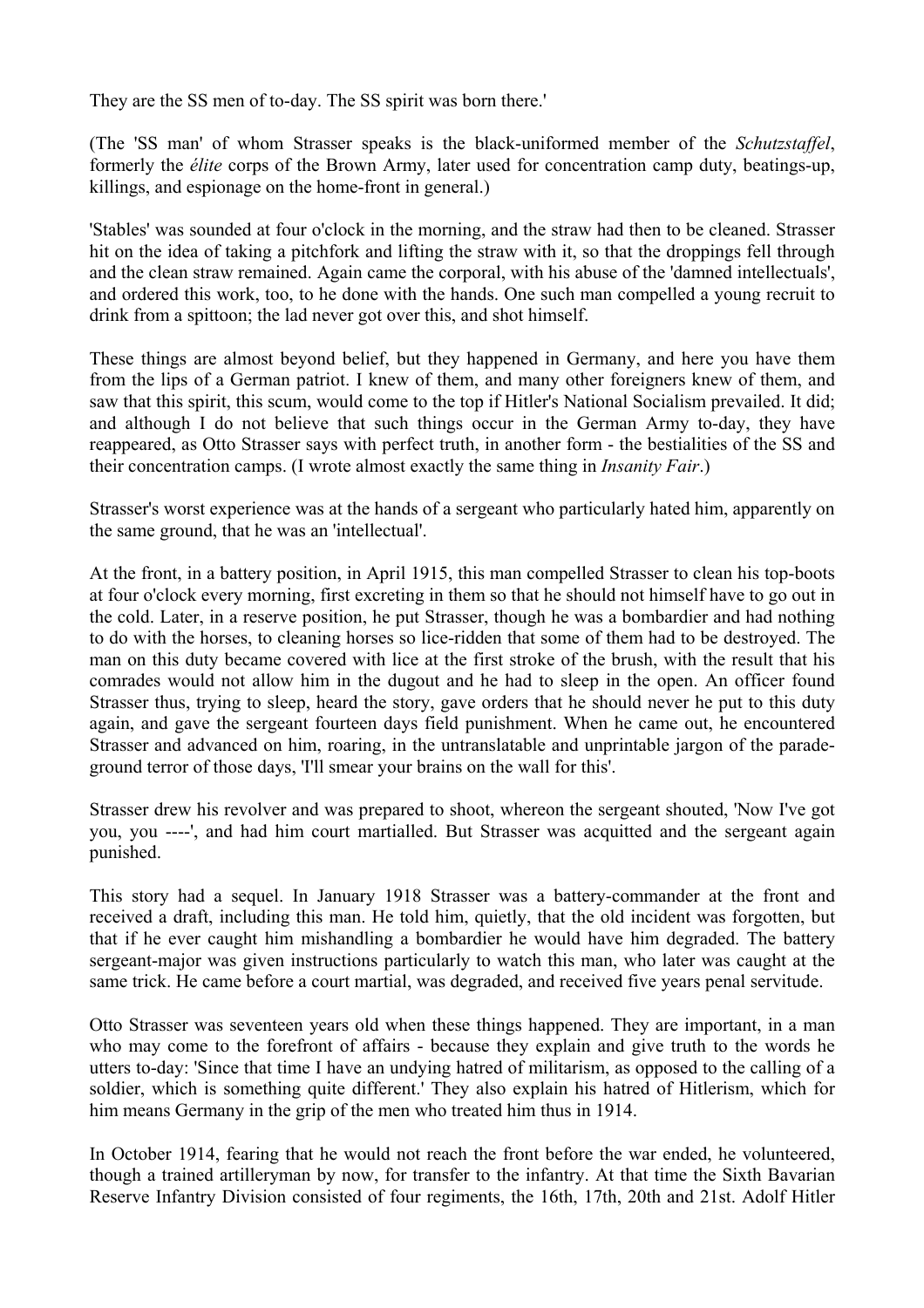was serving in the 16th, as a headquarters orderly, behind the front. Strasser was posted to the 20th, and, just seventeen years old, went into the trenches in Flanders, with British troops, at first the Sikhs, against him, at Wytschaete and Warneton.

More than half the volunteers were students, of Strasser's age or thereabouts. They went into battle like the picture-book heroes, singing *Deutschland über Alles*, and at Warneton Strasser's company lost seven-tenths of its men. 'The English fire,' he says, 'was deadly.'

There he lay until March 1915. Then his battalion was rushed off towards the Russian front, in night marches so cold and exhausting that the coffee in the water-bottles froze and the men collapsed by the roadside, and the threats of officers, with brandished swords and revolvers, could not move them. They slept like the dead for twenty-four hours in a disused factory - and were rushed back to hold the great British attack at Neuve Chapelle.

In March 1915 Strasser was re-transferred to the artillery, and, after the court martial, sent up to Armentières, where he won the Iron Cross, Second Class, during a British attack in the late summer. By September 1915 he was sergeant; then in May 1916 he was seriously wounded by a shell splinter; on Christmas Eve 1916, as he was preparing to celebrate the festival, he was ordered by telegram to join a newly-formed section, the Third, of the First Bavarian Reserve Artillery Regiment. At Verdun, he was in charge of his battery's telephones; by May 1917 he was a warrant officer; and in October 1917, artillery lieutenant.

Hard fighting; on that muddy Western Front, where the great armies lay locked in each other's grip. Now began his service as a German officer, and to-day his hatred for the non-commissionedofficers of that time is equalled by his admiration for the German Officers' Corps. Here, he found in many things a truer democracy and a finer spirit. Here, he found the calling of a soldier.

His battery commander was Count von Hertling, a nephew of the German Chancellor of the same name about that time. Otto Strasser gives the following example of the spirit he admires:

'No candidate was admitted to the Officers' Corps, that is, to the rank of lieutenant, without the *unanimous* agreement of all officers in the unit. It was thus like a club, and the rule was most jealously held. Without such a unanimous proposal from the Officers' Corps, the King of Bavaria himself' (Strasser served throughout in the Bavarian Army) 'could not appoint an officer. The then Bavarian War Minister was much annoyed that his son, the ensign Count X, was not made an officer. The colonel of the regiment asked Count von Hertling, the battery commander, why he would not propose him, and Hertling answered "He is incapable, cowardly, of no use to us". A few weeks later came an urgent telegram from the Bavarian War Minister asking why Count X had not been nominated, as His Majesty wished to make him an officer at Christmas. Count von Hertling once more declined to nominate him. Thereupon the colonel called a meeting of all officers in the regiment; he wished to have Count Hertling voted down. The colonel addressed his officers and put his case before them, saying, "After all, gentlemen, this is the son of the War Minister, and after all, again, we have enough stupid officers in the army, one more won't make much difference, and in addition it is the express wish of His Majesty, or at any rate papa says so; it is a great scandal in the court circle at Munich". Answered Count Hertling: "I can certainly understand that Herr Papa is troubled about this, but the lives of the soldiers whom Count X would have under him as an officer are more important than the dissatisfaction in court circles in Munich." A vote was then taken of all the officers present, and with a large majority Count Hertling's attitude was endorsed and that of the colonel rejected. His Majesty the King of Bavaria and his War Minister had no choice but to take the young Count X away and transfer him to a more docile regiment - but the First Bavarian Artillery Regiment was the best in the State, and ranked with the Guards. Count X eventually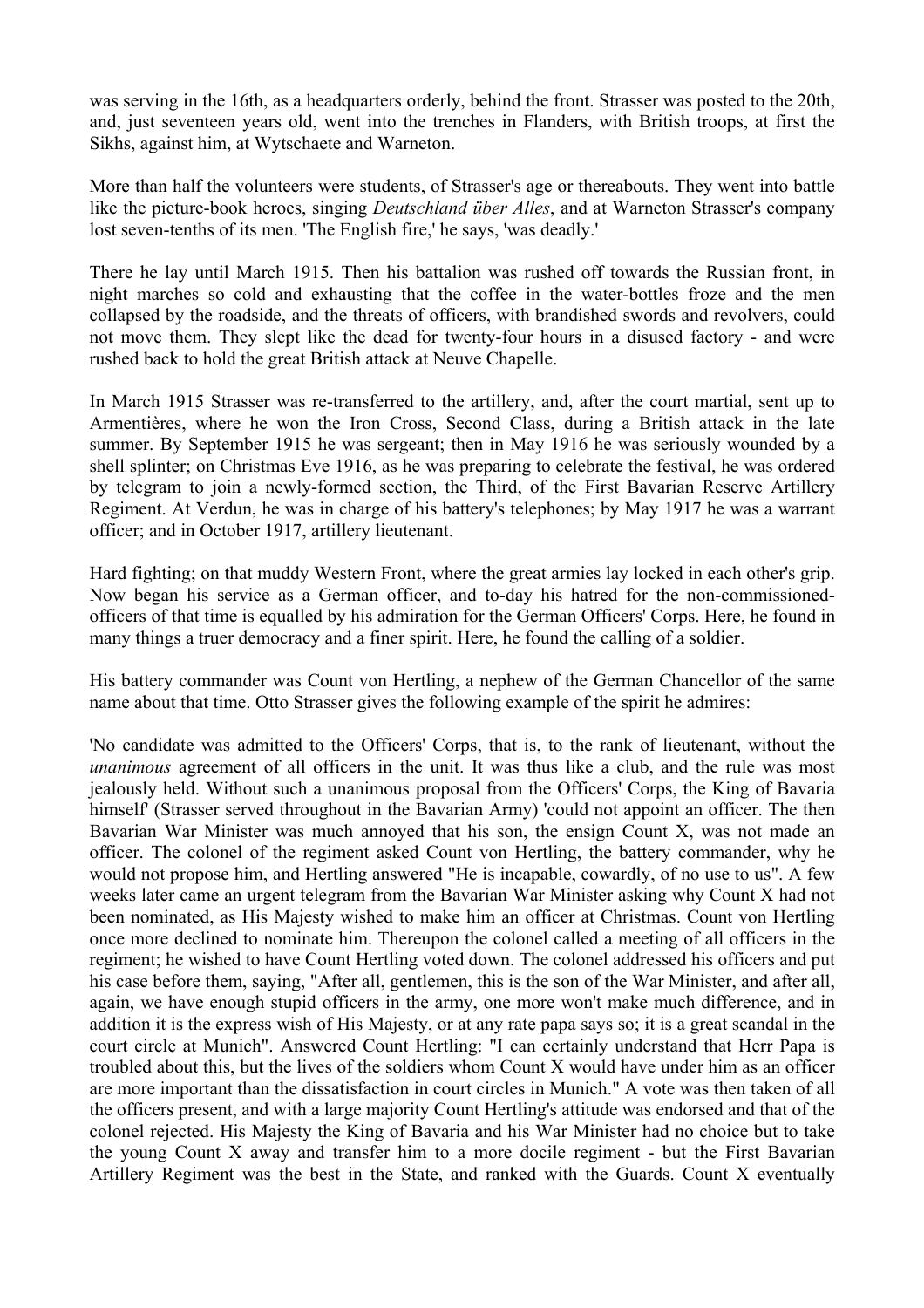obtained his lieutenancy in some remote and unsought-after regiment with a very low number - the 46th, or something of that sort.'

That is another illuminating glimpse of a country, Germany, and of a German, Otto Strasser. In the political events that followed the war, the Strassers always stood well with the army, and had friends in its highest ranks. Indeed, after Hitler came to power the Army would have liked to unseat Hitler and put Gregor Strasser in his place; that was one reason for the great clean-up of June 30th, 1934, and for the killing of Gregor Strasser. These threads have never been entirely cut, and may prove important yet.

Now came the last great convulsion of the 1914-18 war, the last great German victory in that war of great German victories but not of victory. Tsarist Russia had collapsed, and Russia was in the throes of the Bolshevist Revolution, the plague-germs of which had been sent there, in the persons of Lenin and his alien throng, by Germany. The German rear was free; all the German weight could be thrown against the West, before the mass of American troops arrived. Ludendorff made his last great throw for Victory. The British Fifth Army took the full shock of the German onslaught. Once more, the German tide set in strongly, flowing towards Paris, that strand so often lapped but never quite reached.

On that famous day, March 21st, 1918, Otto Strasser was in the front line of the attack, south of Saint Quentin. He was artillery liaison officer, with the duty of maintaining communication between the advancing infantry and the guns behind them, and on that day there was first tried a new variation of the method of throwing the infantry forward immediately behind a progressively advancing curtain of fire.

Almost without loss, and helped by fog, the German troops in Strasser's sector, the spearhead of the attack, took the first and second British lines, and found themselves four hundred yards from a British battery. The infantry commander declined to advance farther, and Strasser called for volunteers. Seventeen men responded, and with them he took the battery, shooting the British battery commander in the hip with his revolver and demanding to know from him, as he lay, the position of the next battery. 'I won't tell you,' said this officer. 'So I had him bandaged,' says Strasser, 'but I made his own men carry him off. And then I turned one of the British guns round and silenced a machine-gun nest with it.'

For this and other exploits in those fateful days, including the capture of a British brigade staff, Strasser, who in the meantime had received the Iron Cross, First Class, and the Bavarian Distinguished Service Order, was recommended twice for the Bavarian Max Josef Order. This was the rarest German decoration for valour, more highly coveted even than the Prussian Pour le Mérite which Göring wears, and carried the predicate of nobility with it. Otto Strasser would have been able to call himself Ritter Otto von Strasser, as John Brown may become Sir John Brown, K.C.B. But the German collapse and the disappearance of the Bavarian monarchy ended his hopes of receiving the award.

Those were great days for Otto Strasser. He knew the exhilaration of a big advance, victory seemed to lie behind each new objective, hope was high in him and his men. He has the greatest respect for the British Army, against which he did most of his fighting, and for Britain as a foe; 'When the British once start,' he then wrote, 'they don't let go,' and I think he is right in this: the bulldog simile has actually some truth. The commander of the *Graf Spee* said the same thing twenty-one years later.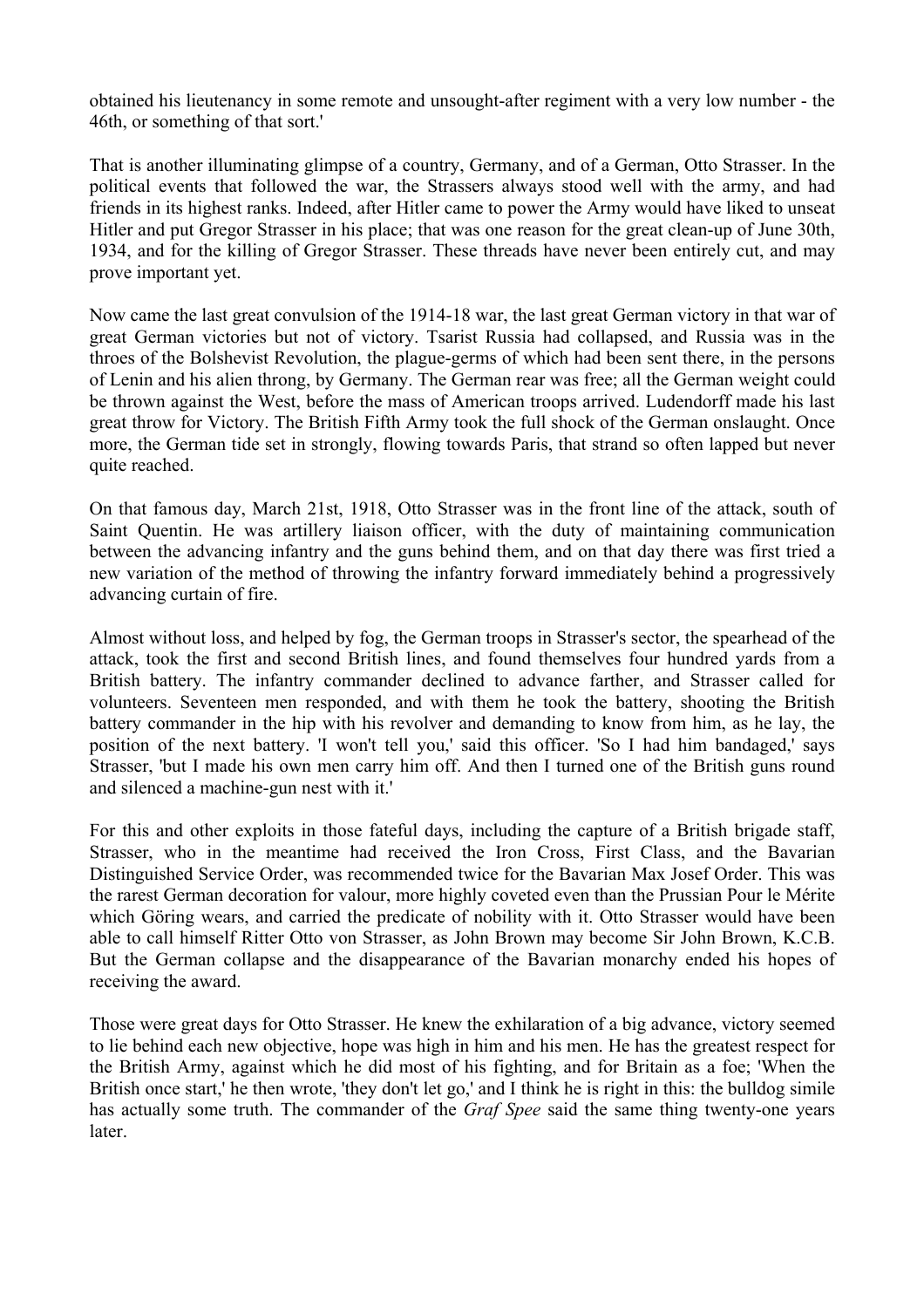But in that spring, as he pushed forward with his men, the war really seemed to be going well for Germany. Her armies held nearly all Europe; they had crushed Russia; now they were storming Paris-ward again.

That was a spring to inspire a young officer. Ludendorff would win the game yet! What a general, thought Strasser and his comrades. (To-day, Strasser says he is almost horrified to see how Hitler is repeating all Ludendorff's mistakes. Ludendorff conquered one country, vanquished one foe, won one victory after another - so many victories, but not victory. Hitler is doing the same, says Strasser. He has swallowed two countries; he may yet swallow half a dozen more; he may go from victory to victory; but never to Victory.) Looking back on those days, Otto Strasser inclines to think that Ludendorff made a mistake, after the collapse of Russia, in launching the entire remaining strength of Germany against the French and British on the Western Front. Better, he thinks, if Ludendorff had used a part of it to overrun Italy; that victory could have been had fairly cheaply and the impression it would have made would have put Germany in a better position to bargain for a favourable peace.

As to that, none can say, now. But as the summer came, the German advance slowed down, the Americans poured into France in ever greater numbers, and Otto Strasser's heart began to sink. By June 1918 the promises of the German Admiralty to prevent the transport of American troops to France through the use of the submarine, had been proved vain. Half a million Americans were already there, and each month that succeeded would bring a quarter of a million more.

'And what soldiers!' says Otto Strasser. 'I shall never forget the impression that my first encounter with the Americans made on me, on August 25th, 1918. I was defending with my battery and a few infantrymen and machine-gunners a canal-crossing near Soissons. We had been falling back for days before an urgent and superior enemy. We were without proper supplies of munitions or food, we could not get our wounded and sick away. We had no mail, no trustworthy communication with headquarters, or with our flanks. We dug ourselves in at this important bridge to hold up the advancing enemy -- black French Colonial troops -- as long as we could and cover the retreat of the main body. Some hours passed and, to our surprise, we saw no sign of the enemy. With an orderly, I rode carefully across the bridge and into no-man's land, which was a mile broad at that point.

'Suddenly I saw in front of me, about half a mile away, turning a tree-hidden corner in the road, endless marching columns of cheerful, singing troops in fours, brand-new equipment from their boots to their steel helmets. They marched and sang as if in the midst of peace, splendid young fellows. Four years earlier, in the summer of 1914, we had marched off to war looking like that!

'For the first time, as I watched them, fear rose, in me - fear that we should lose the war. What did it avail us that our shells and machine-gun fire mowed down these incautious lads in swathes, just as we were mown down by the British in Flanders in 1914? This human torrent was so mighty, so relentless, that we were bound to drown in it.

'And' -- adds Otto Strasser, and this is important -- no German soldier who had that experience, who with his own eyes saw the contrast between the starved, ragged and exhausted figures of our diminishing army, and the well-nourished, splendidly-equipped, well-trained and well-rested lads of the innumerable American armies, can ever believe in the stupid and venomous fairytale of the "Stab-in-the-back".'

(I say this is important, because Hitler succeeded, through the irresolution and passivity with which the outer world accepted his successive armed coups, in making the Germans ultimately believe that they had never been beaten in the field, but had only lost the war through the 'Stab-in-the-back' of strikers and mutineers at home.)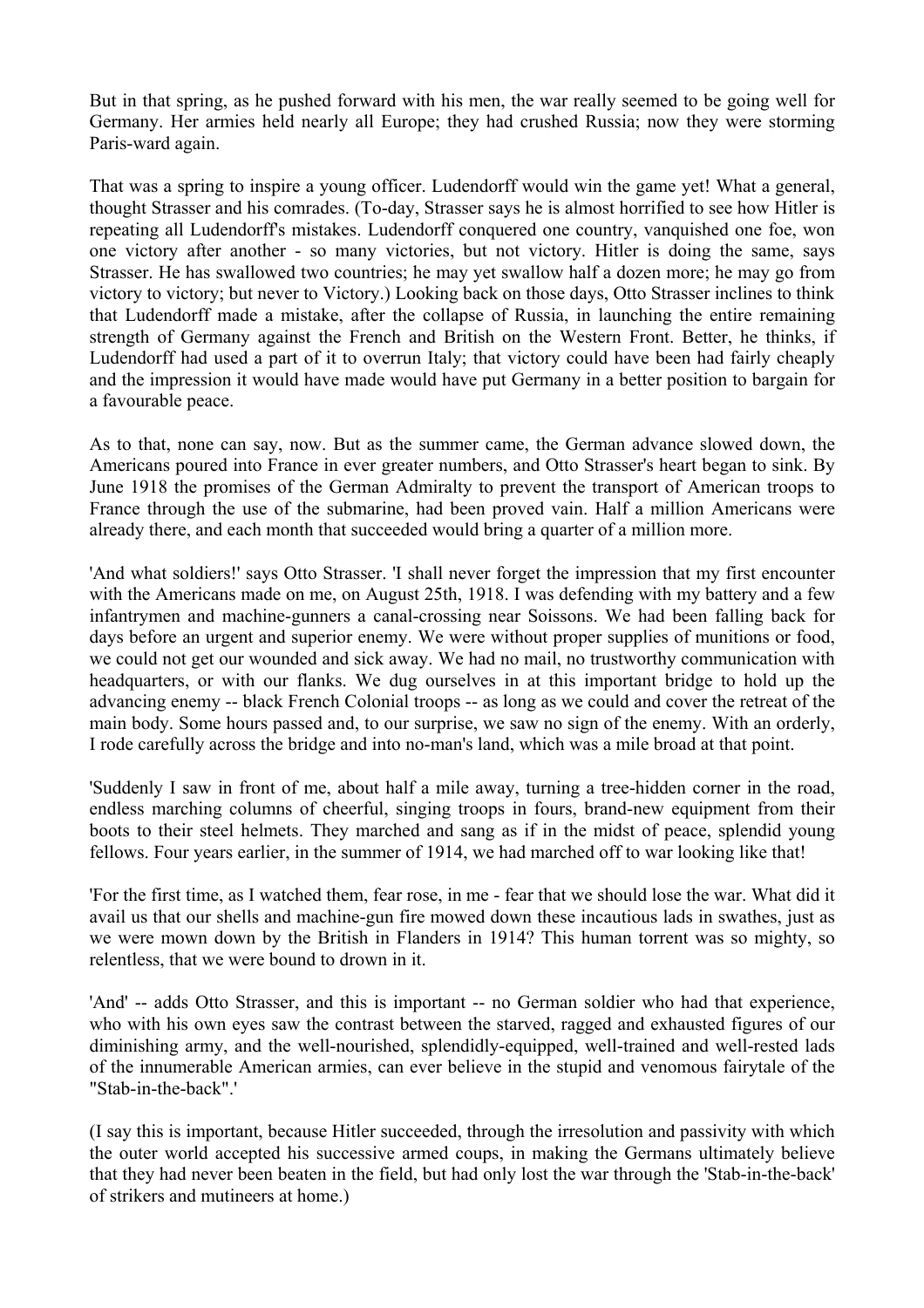Thus, hard on the heels of the triumphant spring and the summer of doubt, came the autumn of disillusionment and despair. This was the first of the really bitter periods in Otto Strasser's life.

Here you have the picture, in the words of a man who, unlike Hitler, was in the forefront of the fighting, advance or retreat: 'Wherever the Allies attacked, our High Command defended every scrap of trench at enormous cost in life, then withdrew a mile or two to ease the pressure, and made a new stand. The German guns were worn out, and the supply of new ones could not keep pace with the need. The German artillery lost irreplaceable material. The German battalions mustered less than 500 men, after two or three days fighting they were down to 300 and 200, to the strength of companies. But these men were burnt-out slack. Whole divisions were no stronger than, in 1914, had been a single regiment, sometimes even weaker than that. Reinforcements were made up of half-grown lads and fifty-year-olds, fathers, grandfathers, sick, half-invalided men. The uniforms were made of substitute materials, the boots were of odd pieces of leather held together by cobbler's thread, leather equipment gave way to hempen makeshifts. The food, already bad, diminished even in quantity.'

Germany was beaten. 'I realized by then that there was no hope left,' says Otto Strasser. 'The spirit was one of desperation. Murmurs of mutiny were in the air. The troops were inferior. The game was up.'

Retreat from glory! Strasser fought rearguard actions. His battery was the only one of the division which was not captured; he saved his own guns and three Prussian guns as well. In September he was so ill with sciatica that he could neither walk nor ride, and had to be carried. An inglorious end to that jubilantly undertaken adventure. A sick man on a stretcher returned to a chaotic Germany where a youngster burning with patriotism had left a prosperous and well-found land. As the German revolution approached, Otto Strasser lay in hospital in Munich; in another hospital, at the opposite end of Germany, in Pasewalk, was Adolf Hitler.

On November 6th, 1918, Strasser, a veteran of twenty-one, was allowed out of hospital, on crutches, for the first time. He used this opportunity to pay a quick visit to his parents, now at Deggerndorf. On November 7th he had to return. As he arrived in Munich he heard the roar of a mob. Hundreds of rioters thronged the station and stormed the train, arresting all officers save Strasser, because he was crippled. But they made to tear off the cockade from his cap and his officer's shoulder-straps.

He drew his revolver - this man has been drawing his revolver now for twenty years or more. A soldier came towards him, told him good-humouredly not to be silly, took the revolver away, and told the crowd, 'I know him, he was my officer in the war. He's all right, he's one of the best. Leave him alone'.

Strasser had never seen him before. He was a *Soldatenrat*, a member of the revolutionary Soldiers', Sailors' and Workmen's Councils, and wore the red armband. He accompanied Strasser to his hotel, and brought him civilian clothes there. Strasser decided to stay in Munich.

This was a very different homecoming from the one the German soldiers had pictured to themselves - the traditional, triumphal homecoming of flower-tossing maidens, cheering crowds, bands, bugles and beer. The race that began with the starting-gun seemed to have finished, but actually it was just getting under way.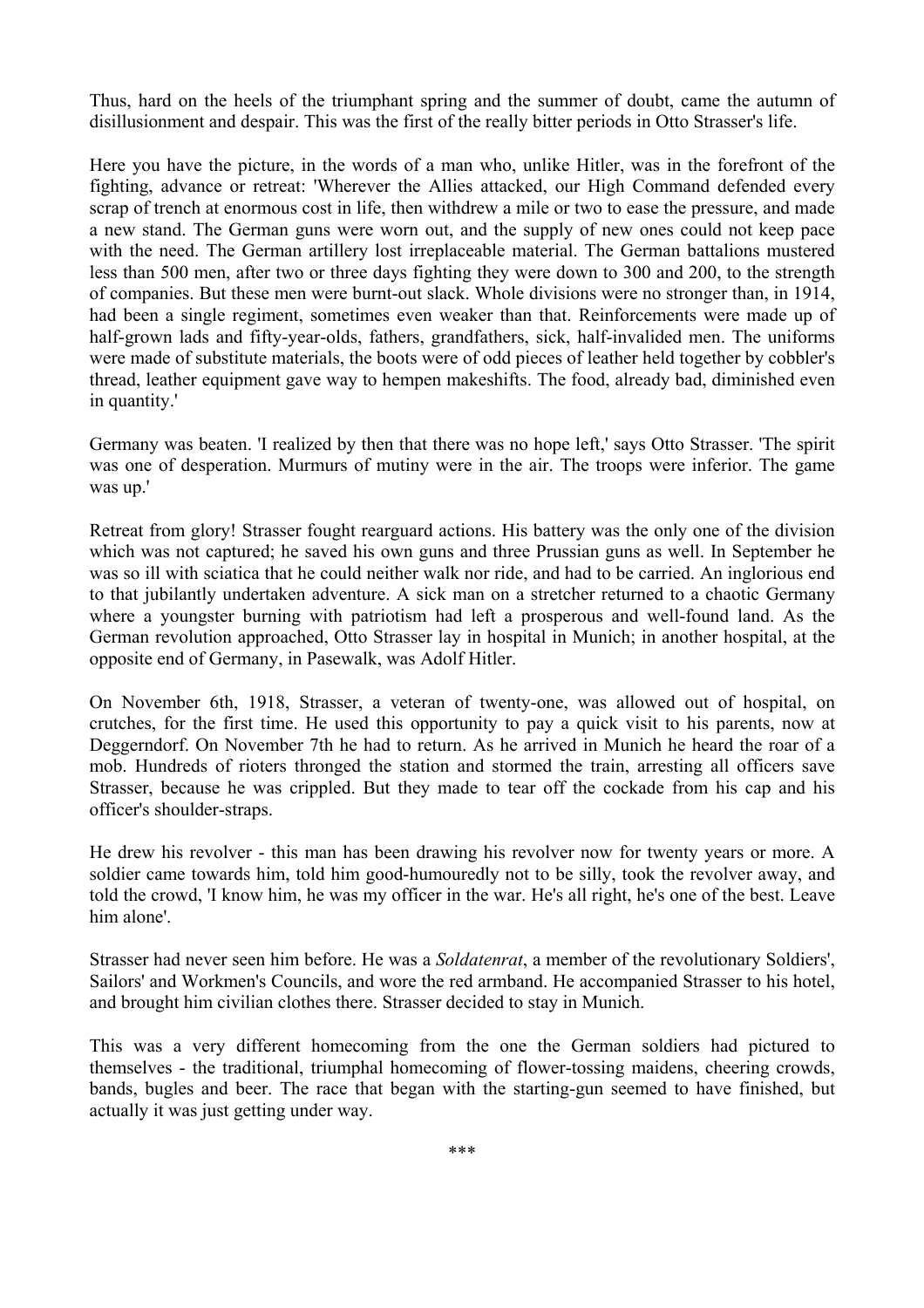#### Chapter Four

#### BELATED HOMECOMING

<span id="page-20-0"></span>Otto Strasser, on two crutches, with chaos around him, took stock of his life and surveyed the future. First, he decided to resume those studies interrupted, in 1913, by lack of funds, and, in 1914, by the starting-gun. Now, he was equally short of time and of money. Curtailed courses, threeyears-in-one, were available for the men whose education had been stopped by the war, but even this was too long for him. He could only count on his officer's pay as long as he was sick, and resolved to complete that one-year course, somehow, by hook or by crook, in six months.

But first, he had to nurse his health, and to that end he went to a modest Bavarian spa, Bad Eibling, and found there, as well as health, politics. Here came about, in a strange way, his first small appearance on a political stage.

Before I describe it, I want again to trace the growth of political thought in this man. In the beginning, it was inherited, this longing for a just social order that burns in so many Germans, from his father, that outwardly calm, inwardly fiery Bavarian state official.

Then, in the war, as an officer, he had to give 'patriotic instruction' to his men. This was ordered by General Ludendorff, who already scented disaster, at the end of 1917 and was intended to 'improve the spirit of the troops'. In dugouts and billets, the men gathered round their officers, who were supposed to dispel their doubts about the war and its results and the things that Germany ostensibly was fighting for, and to convince them that all questions, all doubts, all scruples, found their ultimate answer in the words 'Kaiser', 'Fatherland', 'Patriotism', and the like.

Otto Strasser was himself, in his heart, a Socialist -- a Socialist of a special kind, as I shall presently explain -- and the questions that some of his men put to him, though he turned them aside or stalled them off with patriotic eyewash, rankled and festered in his mind. Some of them, indeed, would put all the professors in the world to rout in their succinctness, in their simple expression of an unanswerable thought, and even in their language. For instance, this retort, when Otto Strasser spoke of The Fatherland:

'Sehen S', Herr Leutnant, i' bin a Taglöhner; i' hab ka' Land; mei' Vater hat ka' Land; also, was haast für mich Vaterland?'

The beauty of this unfortunately is a little lost in translation, but it means: 'Look, Herr Leutnant, I am a day-labourer; I own no land; my father owns no land; so what, for me, is Fatherland?'

And this question, put by a Bavarian private who in civilian life was a textile worker in Augsburg: 'Herr Leutnant, what is Germany to me? I earn my wage, and it is never more, though it can be less. I can earn it anywhere I go in the world. What difference does it make to me if the English capitalist, or the Italian capitalist, or the French capitalist, or the German capitalist pays me my wages. When I am old and used-up they will chuck me out anyway. So what is Germany to me?'

Picture Otto Strasser, in some candle-lit barn, or dugout parrying these questions. This life, these experiences, added to his inheritance, were forming the man who was developing into an antiinternational Socialist, or, to use the term which Hitler afterwards misused,' a National *Socialist*.

This, in the simplest possible analysis, is the deep-lying difference in thought which for years prevented Otto Strasser from joining Hitler, which later led him to break away from Hitler, and is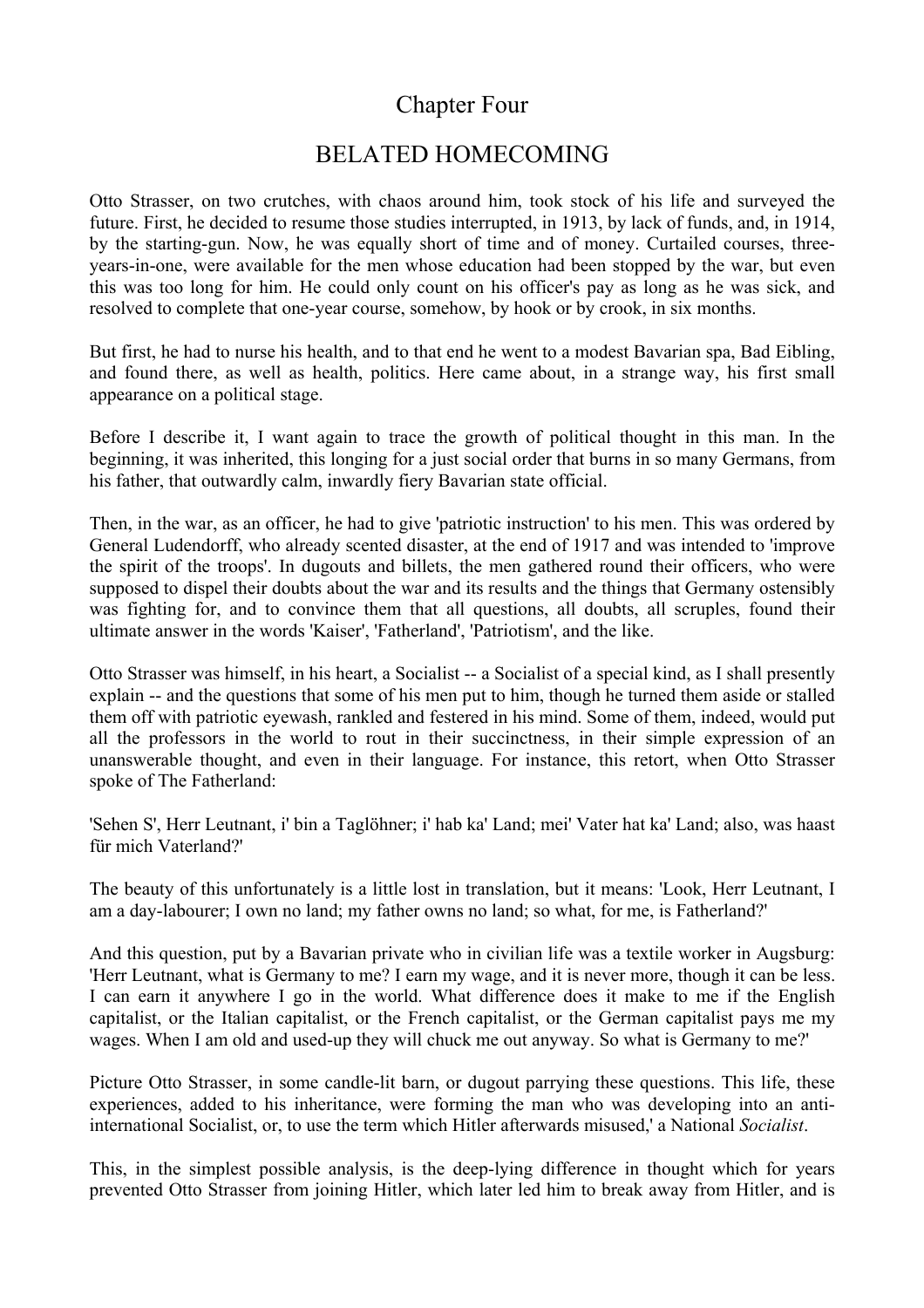responsible for his subsequent long and undaunted struggle against Hitler - the difference between National *Socialism* and *National* Socialism.

For Otto Strasser, Socialism was always the noun, National merely the adjective, and he rightly foresaw disaster in the blurring of that fact. In a long altercation between him and Hitler, once, the issue was joined on this point, and Hitler, the wordy, accused Strasser of humbugging with words. But Strasser answered, again rightly, that this was no question of juggling with words, but of a fact and a truth, and of the things they were or were not working for. As stupid, he argued, to deny that a bath-chair was in fact a chair, or a lieutenant-colonel a colonel; by Hitler's argument, a fieldmarshal would have been a field. Socialism on a patriotic basis, Strasser wanted; not militarism with the word Socialist tacked on to it to dupe the masses. And that is exactly the issue, to-day as then.

In the officers' mess, Strasser was wont to discuss these encounters with his men, and to argue that the governing classes in Germany were wrong not to put themselves at the head of the Socialist masses, not to guide, instead of trying to repress, the longing for a just social order which was fermenting in the German soul. 'We officers, and not the Jews, should lead the workers,' he argued. This made him politically a little suspect in the Officers' Corps, and he was known as The Red Lieutenant.

But back to Bad Eibling, and Otto Strasser's first appearance in politics. The Republic had been proclaimed in Bavaria. Strasser, at his spa, had to conceal the fact that he was an officer, for the peat-workers from the neighbouring Kolbermoor were violent revolutionaries. The Jewish Communist leader from Munich, Kurt Eisner, came to Bad Eibling for this very reason.

Otto Strasser, now on two sticks, attended the meeting, a large one, held in December 1918. He looked down from the gallery, where he was accompanied by half a dozen men of his own mind, upon the crowded hall, and listened to things which 'made me almost mad with rage'.

Kurt Eisner, with long hair and beard, looked like the caricatures of a Ghetto Jew. He was, in fact, by origins a Polish Jew and spoke defective German; he had not been in the war, but had written for the Socialist *Vorwärts*. He was, therefore, 'a Socialist'. So was the angry man listening from the gallery. This picture will perhaps show the difference between one Socialist and another Socialist.

'Kurt Eisner spoke with a fearful Galician accent and with typically Jewish gestures. He was as clever in the methods he used with this yokel audience as any trickster at a fair. "They reproach me with being a Prussian", he said, to odd cries of *Jawohl, du Saupreusse*; "If my mother in her ninth month had come to Munich and I had been born here I should have been a Bavarian. But -- with spreading arms -- *wäre ich ein anderer gewesem?* Should I have been a different man?" One or two peasants scratched their heads at this and nodded at each other, "Yes, that's right, he's right there". Then he continued: "Secondly, they reproach me with being a Jew." (Odd cries of, *Jawohl, du Saujude!*) "But was not Christ a Jew? The man who vilifies us Jews, vilifies Christ." This completely flummoxed the peasants, who were devout Catholics, and they shuffled uncomfortably and looked uncertainly at each other and nodded, as if they felt there was a catch in this somewhere, couldn't for the life of them see where, but had better keep on the right side of the Church anyway.

'Then he started. He shouted that Germany was guilty of the war, that the officers had swilled and guzzled while the troops were driven into the enemy's fire. Both his speech and that of a fat cattledealer, Gandorfer, who followed him were directed mainly against the officers. "These officers, these *Schweinehunde*, went whoring and boozing, and you had to die for them."'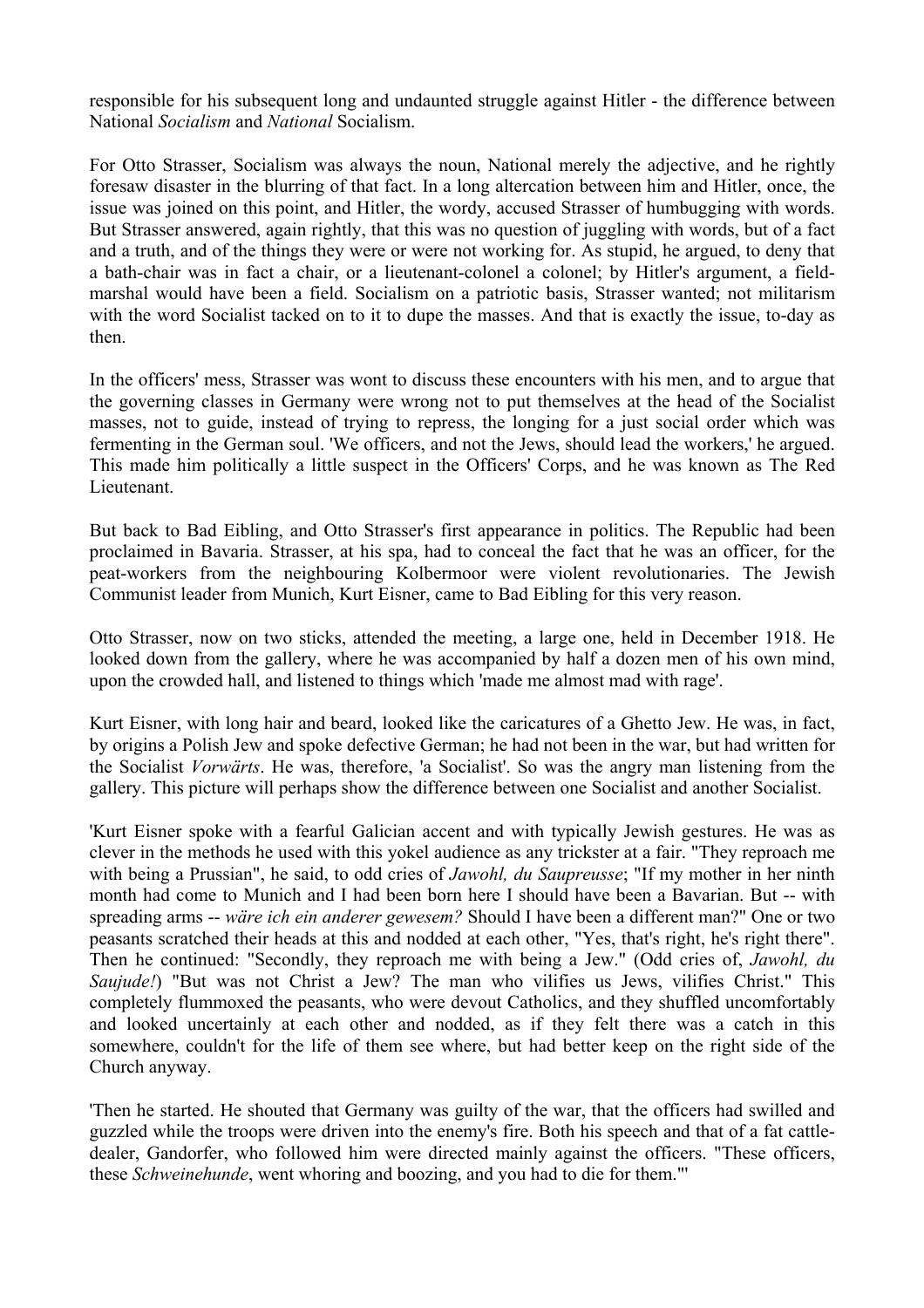This was too much for the red-faced man in the gallery, who shouted repeatedly 'You liar, you liar', so that the chairman of the meeting called up, 'If you want to speak, come down and speak afterwards in the debate'. 'I will', said Strasser, and this was his first public appearance.

He had never spoken before, he was almost incoherent with indignation, he was twenty-one years old, he was sick, and he had a hostile audience. 'I spoke badly, but it took effect,' says Strasser. 'I told them that proportionately the casualties among officers had been three times as high as those among the men. Not the officers enriched themselves, I said, but the war profiteers, like this fat Gandorfer here. Where were you in the war, Herr Eisner? Where were you in the war, Herr Gandorfer? I was at the front; so were you who sit down there. Ask these loudmouthed gentlemen here where they were, and if they only had sixpence a day pay, like us.'

While he was speaking, his hosts inquired who he was, and suddenly Gandorfer sprang up, pushed him aside, and shouted, 'Comrades, now we have unveiled this fellow - he's an officer!' There was tumult in the hall, the peat-workers, who carry knives in their right boots, surged angrily towards the platform. The men on the platform seized Strasser, pushed him to the back door, threw him out and locked it.

These two men, Otto Strasser and Kurt Eisner, both called themselves 'Socialists'. I stress this point, in order to show what very different types of men may be covered by this name.

Soon after, Kurt Eisner was shot in Munich by Count Arco. Thereupon the Red Republic was proclaimed; until then, there had been a Left Coalition Government of Socialists. Independent Socialists, and Communists. Levine, a Russian Jew and emissary from Moscow, was the moving spirit in the Munich Soviet; other Jews in it were Ernst Toller and Erich Mühsam.

The most famous Bavarian soldier, General von Epp, began to recruit men to oust the Red Government in Munich. He had seen colonial service, and in the war was, first, Colonel of the Bavarian Guard and later general officer commanding the Bavarian Alpine Corps, *élite* troops. He had fled to Ohrdruf in Thuringia and, with one Captain Ernst Röhm as his chief-of-staff, formed the Epp Free Corps, which all patriotic Bavarians tried to join.

In Munich, the Red Government, fearing the attack, arrested hundreds of hostages, chiefly officers, and now a very sinister thing happened, which deserves a much greater place in the history of the Jews in politics than it has received. Among the hostages were twenty-two members of the 'Tulle Society', a small and unimportant body which fostered the cult of old German literature, traditions, folklore, legends, and the like. Anti-Semitism was an integral part of its teaching; so was anti-Christianity. It was an insignificant group without any power or possibility of putting its theories into practice. It had no single politician among its members, only a few old professors and noblemen.

Of all the hundreds of hostages precisely these twenty-two people, including several women, among them Countess Westarp, were taken out and shot by the alien Jewish Government of Munich!

The Epp Free Corps took shape for the expedition against Red Munich. All the figures who later played a big part in the European drama gathered for this smaller one - save Hitler!

Hitler was in Munich. He was still a soldier. He had, as he tells in *Mein Kampf*, taken that fearsome anti-Bolshevist oath in hospital at Pasewalk. He was already resolved to save the world from Bolshevism. Yet he did not spring to save Munich from Bolshevism. He did not make his way out and join the Epp Free Corps, although he avowedly burned to fight. He was in Munich, and he was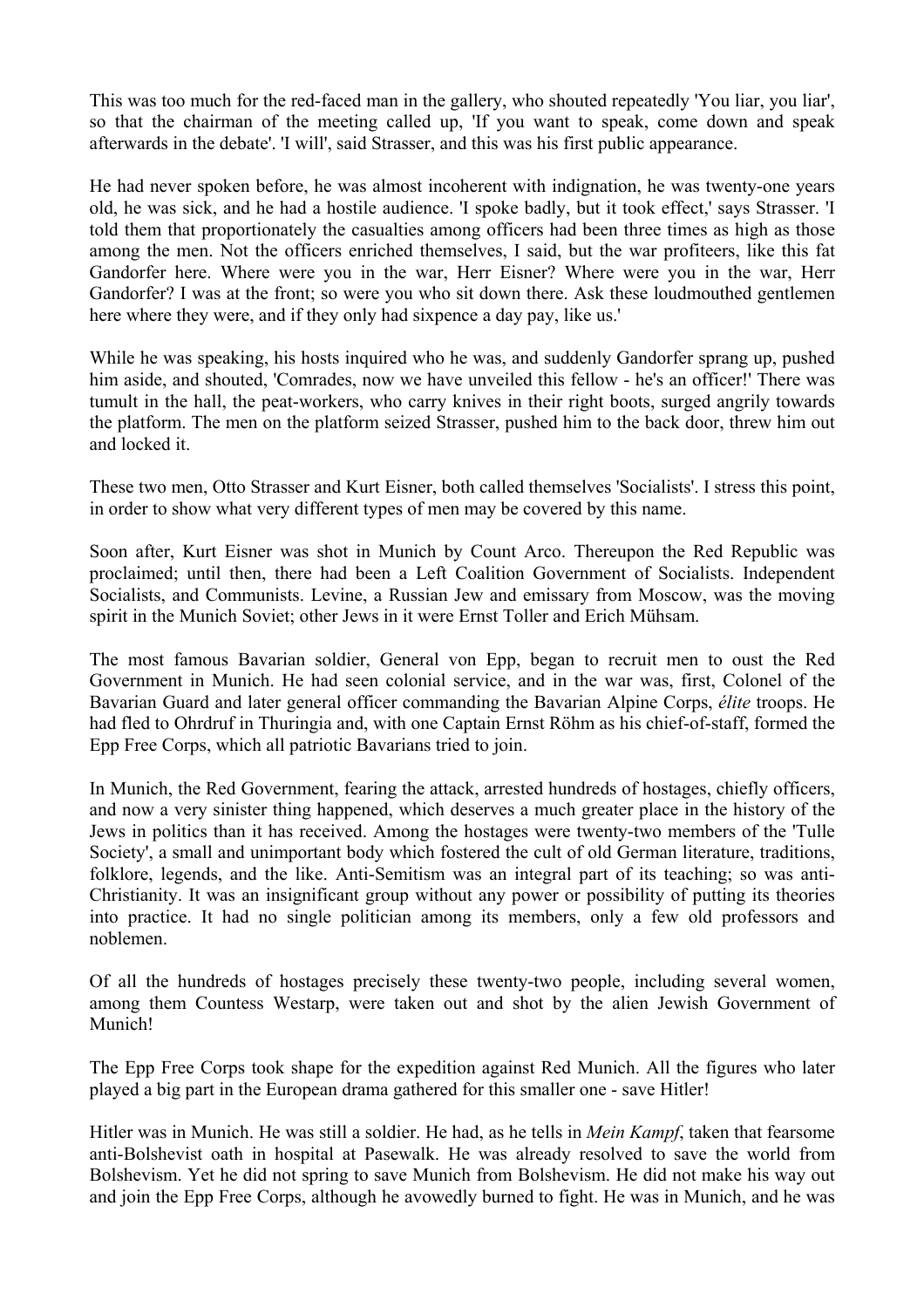a soldier. But the soldiers in Munich were under the orders of the Red Government, the Jewish Government ruled from Moscow. If he was in barracks, he must have been - a Red!

There was much muttering and murmuring among the National Socialist leaders, much shaking of puzzled heads, in later years, about this, but not the hint of an explanation of his doings in Munich at that time ever came from Hitler. This is a complete gap in *Mein Kampf*. It is one of the darkest things in all his dark history. I would give almost anything I have to know for whom that man really worked, not only then, but at all times later.

Otto Strasser first drew my particular attention to this remarkable episode in Hitler's life. Although I had closely studied these things, I had overlooked it, and I do not think any other writer has noticed its significance or discussed it. Indeed, a man who was up to the neck in the political turmoil of those days, as was Otto Strasser, is needed to put it in its true proportion, and future historians will be indebted to him for this, because it is one of the most important of the things we know, and they are too few, about the man Hitler. Later, when we know more of him, and the double or triple game he always played is clearer to see, it may prove to be the missing piece in the jigsaw puzzle.

It is worth explaining more fully, for this reason. The Red regime in Munich lasted from November 1918 until May 1st, 1919. Hitler, according to his own account in *Mein Kampf*, was filled with the most violent hatred of the Jewish-Communist revolution in Germany from the moment it broke out, in the first days of November. In the last days of November, cured and discharged from hospital, he reported to his regimental depot - in that very Munich where the Reds were most powerful.

His own battalion was under the orders of the revolutionary 'Soldiers' Council'. This so disgusted him, he says, that by some means he contrived to be sent to a camp at Traunstein, a few miles away. He says that he returned to Munich 'in March'. The Reds were driven out by von Epp and the Prussian troops at the end of April. For about two months, therefore,' Hitler, a serving soldier, was in Munich when the Red regime was at its height, under the rule of a Russian Jew sent from Moscow, when the hostages were being shot.

Good Bavarians who were there at the same time contrived, by hook or by crook, to get out of Munich and make their way to von Epp, returning with him to drive the Reds out. Otto Strasser did this, at the risk of his life and after surmounting many difficulties.

Hitler, who devotes so many pages in his book to windy abuse of the Reds in Moscow and of International Bolshevism in general, stayed quietly in Munich. He says no word of his life in Munich during those two months. He gives no description of the horrors he saw -- he, who later rails for pages at a time about the wholesale massacres in Moscow -- or of conditions in Munich at all.

But, and this is the vital point, he was a soldier, and soldiers who stayed in Munich were under the orders of that Red Government; if they didn't like it, they deserted by night to von Epp, in Thuringia, and Hitler did not do that. He was then - a Red! He probably wore the red arm-band. Presumably, with the rest of the Munich garrison, he took part in the fighting against von Epp's troops.

What other leader of such a party as the National Socialist Party would in a book pass over in silence such a period as this? All Hitler has to say about it is the vague and unintelligible remark that he was 'nearly arrested' three days before the Reds were driven out. From that he calmly passes on to a sentence beginning: 'A few days after the liberation of Munich I was ...' Nothing about his reasons for staying in Munich, nothing about the horrors of a Red regime which he actually knew,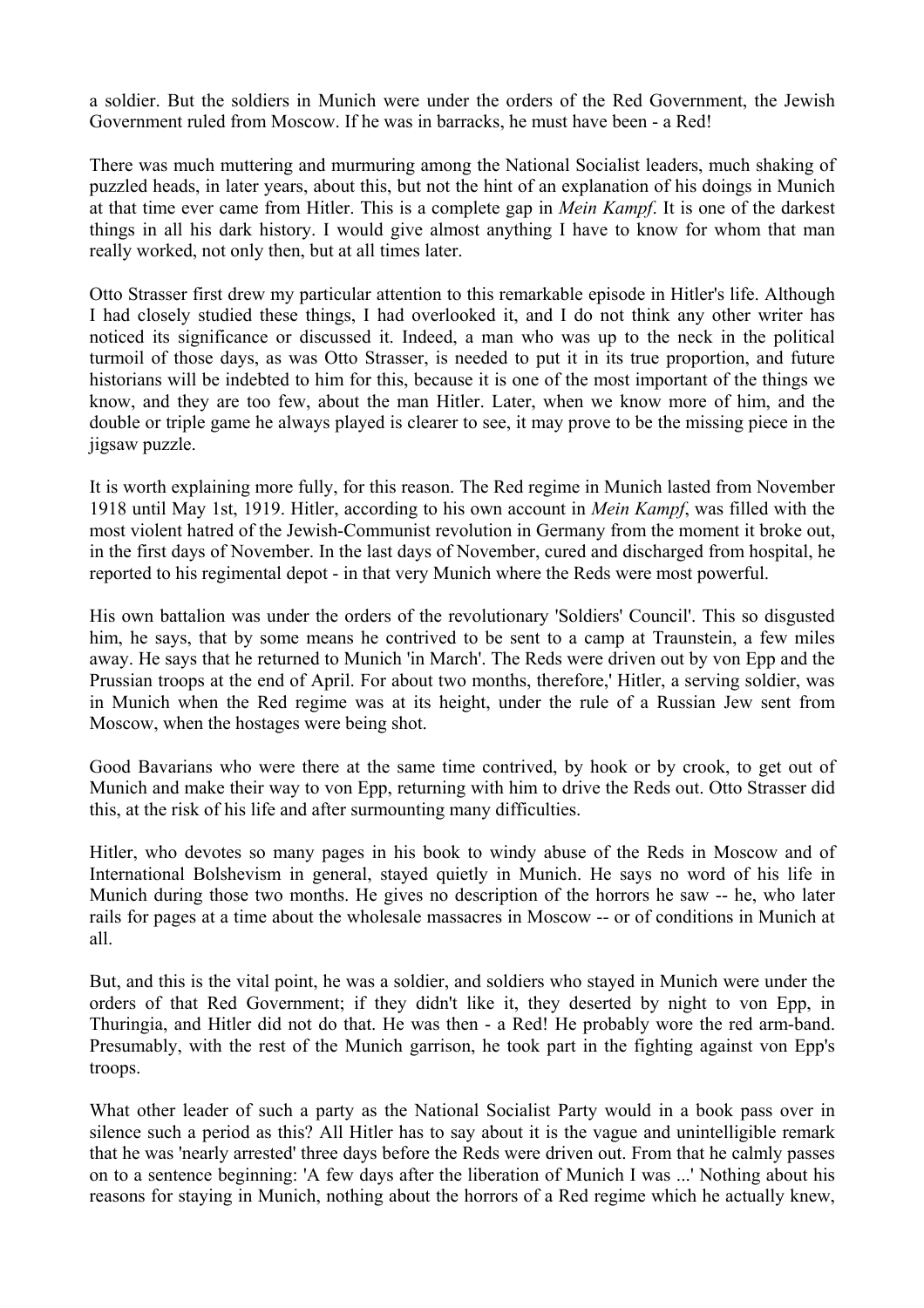nothing about the severe fighting that preceded the liberation of Munich, nothing about the triumphal entry of von Epp's troops.

Every other notable National Socialist leader or Storm Troop commander, in those days, fought with one or other of the Free Corps somewhere in Germany; this was the very thing that gave them a claim to subsequent advancement in the Party. But the Führer himself, the arch anti-Red - was in Munich. He, who was always filled with a religious horror and hatred of the Bolshevists, retained from these months spent under their rule in a city that he regarded as his adopted birthplace no single memory worth putting on paper.

I believe that future historians will need to start their researches into his life in Munich, in the period between March and May 1919, and unless all the tracks have faded they will discover some strange things. Otto Strasser says that for many years afterwards -- until the advent to power placed Hitler on a pedestal elevated above all such doubts, which would have cost the audible doubter his life -- the National Socialist leaders, when they were talking together of this and that, always returned to the question 'What was Adolf doing in Munich in March and April 1919?' and the answer was always a perplexed shrug of the shoulders or shake of the head.

But all the other men concerned in these events acted as they preached. Von Epp and Röhm formed their Free Corps. Gregor Strasser, back from the war, after serious wounds, had already formed a patriotic Free Corps (the *Verband Nationalgesinnter Soldaten Niederbayerns*) at Landshut.

This immensely popular man, the living embodiment of the German tragedy, who had a rare gift for talking to his men on equal terms, soon had together a troop of 2000 infantrymen, three field batteries, and a 15cm. howitzer battery, with full war equipment and munitions! Such things were possible in that chaotic Germany.

Gregor Strasser was for a time lord of Lower Bavaria, but as he was an apothecary by day, and could only become a Free Corps leader by night, he took a helper, a young man called Heinrich Himmler. Himmler had not been in the war; he was too young. He reached the rank of ensign at home, but never became an officer, and suffered ever afterwards from a sense of military inferiority for this reason, which he strove to compensate through exaggeratedly coarse and loud militarist behaviour. He had vaguely studied agriculture; but his first profession was that of being adjutant to Gregor Strasser. By day, when Gregor Strasser was busy in his chemist's shop, Himmler was a great man.

Gregor Strasser and his miniature army immediately joined von Epp. (Himmler, for some reason, did not.) Otto Strasser abandoned the studies he had just taken up in Munich and with great difficulty contrived to smuggle himself out of Red Munich and join von Epp at Ohrdruf. As von Epp had too many officers, Otto Strasser served as bombardier with a mechanized battery.

The march on Munich began - the Epp Free Corps and a regular Prussian division. In Munich, the Russian Jew Levine ruled. In two days Munich was captured, after fierce fighting. Levine was court martialled and shot. Otto Strasser is entitled to wear on his left arm the golden lion of the Epp Free Corps.

This episode is also important, for students of contemporary history who seek to know what sort of a Socialist Otto Strasser is. Hitler, the anti-internationalist, the anti-Marxist, the anti-Bolshevist, the anti-Jew, the anti-Socialist, was nowhere to be found in those days. Otto Strasser, who is not only a Socialist but an anti-militarist, was *dabei*, he was there, he fought to turn the Reds out. If you think about these things long enough, and put them in their proper places, and study many other things that Hitler has done, many of your ideas will change.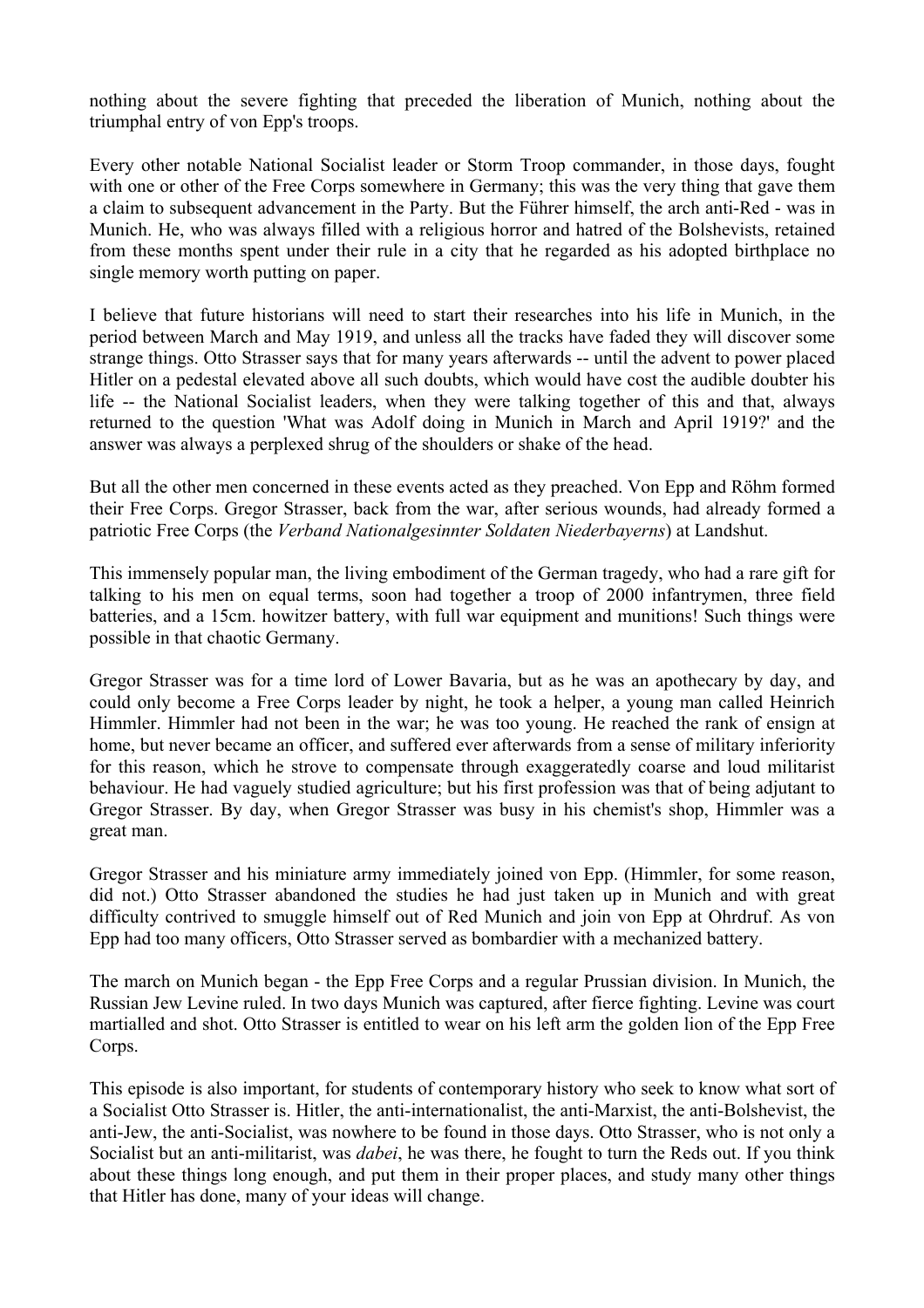On May Day 1919 came the triumphal entry into Munich. The Bavarian soldiers had dreamed for four years of such a triumphal homecoming after the war, but instead of that they saw a revolutionary, alien-led mob which spat at every soldier who did not wear a red arm-band and tore off the officers' shoulder-straps.

But on this day, with summer in the air, Munich was a mass of flowers and cheering people. The incoming troops did, after all, get posies for the muzzles of their rifles and for their helmets. Otto Strasser and his comrades recaptured a broken dream; a little late, the dream came true.

\*\*\*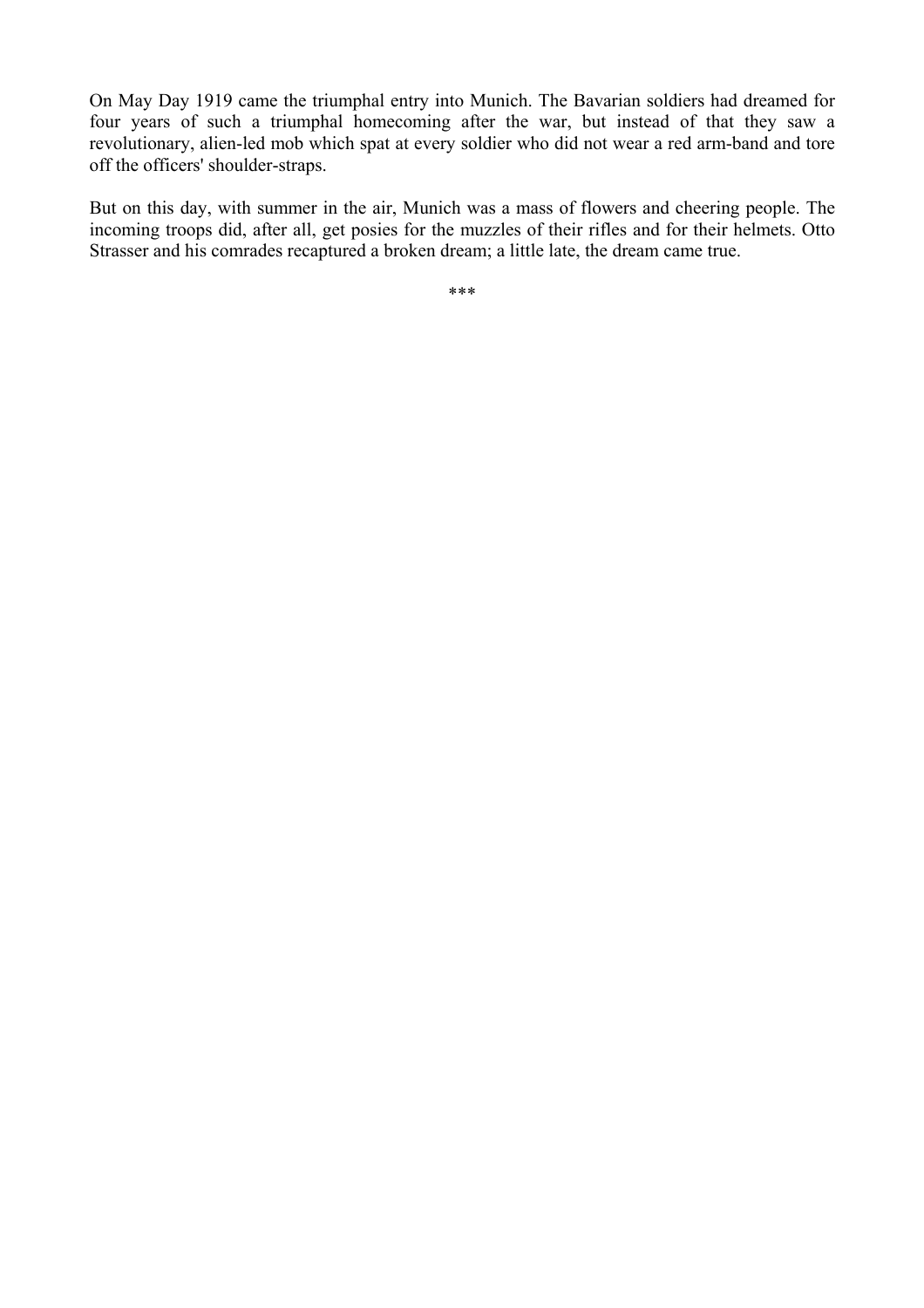#### Chapter Five

#### WAY OF A SOCIALIST

<span id="page-26-0"></span>Now came that frenzied, tempestuous, post-war period in Germany, when middle-aged men found their lives in ruins about them, when young men back from the army sought to find a way through chaos to an ordered existence, when lads leaving school looked confusedly, like shepherdless sheep, into a scheme of things that had been shattered to bits and offered no clear way to an assured future.

All barriers had been broken down, but so had all conventions and all standards. The regimentation of the masses, which had been far too strict, gave way to a licence that was far too libertine. Youth was the prey of the free foxes in the liberated hen-roost. Chastity was the butt of a literature and a stage that, in the land of Goethe and the Meistersingers, had come predominantly under the influence of alien cheapjacks and exploiters masquerading as great writers and inspired impresarios.

'Glamour' then had its home in Berlin; its victims, girls and lads in their early teens, were openly bought and sold in the temples of sexual perversion which flourished beneath blazing electric signs in the cities. The word 'currency' became a farce, but while the savings of hard-working people vanished overnight, the manipulators, the vultures of the inflation, grew fat; the other day in London I bought for thirty shillings a collection of German banknotes issued in those days, the nominal value of which represented more billions than the vaults of the Bank of England could hold.

One great financial scandal followed another, as profiteer after profiteer and swindler after swindler decided that the time for bankruptcy was ripe. Communists revolted here; reactionaries there; and precarious coalitions of all-good-men maintained a crazy equilibrium in the land.

Amid this turmoil, Otto Strasser, a revolutionary Socialist, began to grope his way towards the future. He affirms, indeed he insists, that he is a revolutionary Socialist, but because so large a proportion of people are incapable of distinguishing between words and things, between real and imitation pearls, between the Church and Christianity, between the bawling of Rule Britannia and patriotism, I hope to explain, as this book goes on, what sort of a *man* he is.

Misleading to say that Otto Strasser is a revolutionary Socialist if the reader understands by that something different from the thing that Otto Strasser means, or something different from the truth.

For instance, if I were forcibly held down and compelled by violence to take the label of any one political party, I should have to take that of Socialist, but I should feel myself politically as outcast in the company of Mr. Ramsay MacDonald, Lord Snowden, and Mr. J. H. Thomas as in that of Mr. Chamberlain or Sir John Simon, as in that of any present leader of the British Socialist Party. I see no party in Britain that answers at all the longing for a better social order that fills me; they all seem to me to be groups representing special interests, without any real ideals, civic sense, or patriotism in the sense of the whole community.

Otto Strasser, as I have told, began to be a revolutionary Socialist by inheritance; he continued his revolutionary Socialism by becoming an exceptionally efficient and courageous officer in the war; he carried his revolutionary Socialism a stage further by joining in the armed liberation of his homeland from an alien regime which at first also claimed the name, Socialist; he later joined the Socialist Party; then Hitler's National Socialist Party; he is now the bitterest enemy of that party,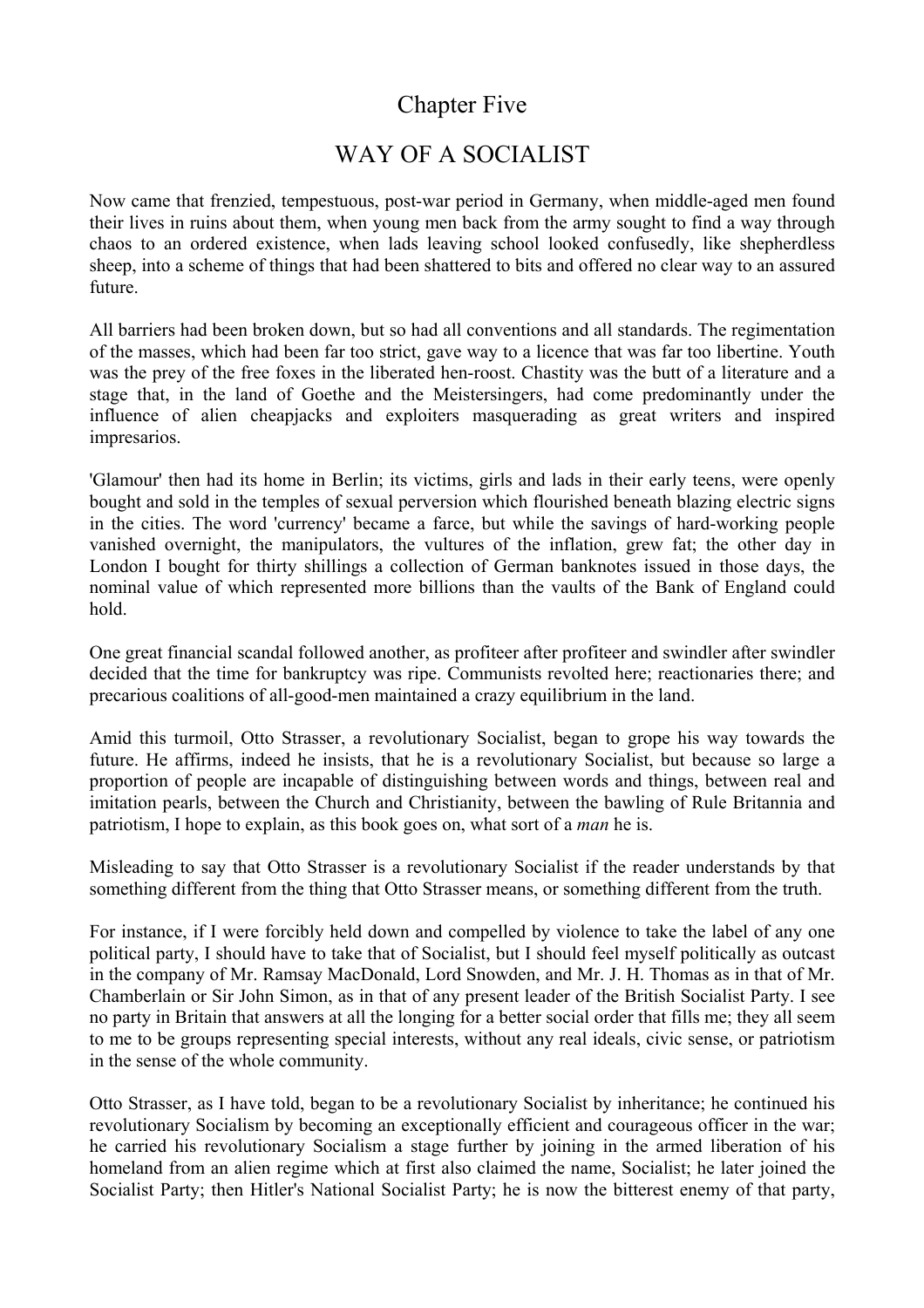but is also an antagonist of the Socialist Party, of Fascism, and, venomously, of Communism; because he believes that all of these have betrayed, or that none stands for, that which he wants - German Socialism.

So he is a revolutionary Socialist. The thing ought to be simple to understand, but in a world where the peoples have been brought up on catchwords and tags, it is probably difficult. Nevertheless, I hope that this book will ultimately make clear what Otto Strasser wants and what he is, for both these things are of great interest.

When Munich had been liberated, he began, once more, to strive after that coveted university degree, scrambled somehow through his exams, and in July 1919 was admitted to study at Munich University. His race was with time, and when the vacation came he rushed to Berlin to continue his studies there. He was now twenty-two.

His great problem was his daily bread. These were, as I said, the turbulent times. He had no money, and his family could give him none. The inflation was beginning. The mark was already worth but 20 pfennigs, instead of 100. He had to earn money, somehow, to pay his fees and achieve that doctorate.

This part of his life shows the enormous energy and capacity for work of which I have already spoken. It is common among Germans, but Otto Strasser has it in an exceptional degree. He studied from eight o'clock in the morning until midday at the university, and then went to the Reichstag. This sat only in the afternoon and, to earn his fees, he found a post as stenographer in the parliamentary office of the combined Socialist provincial Press; here the reports of the debates were prepared, suitably tinted with pink, the talk-of-the-lobbies summarized, and the whole sent out to the Socialist newspapers in the country.

This work lasted until 6 or 7 o'clock in the evening, which left him an hour for a simple meal at Aschinger's, one of the cheap chain-restaurants operated by that firm in Berlin. After that, from 8 till 10 o'clock, he took unpaid evening classes for workmen, to whom he taught German history and stenography; and after that, again, he had to prepare his next morning's work for the university.

After a year, the evening classes were discontinued, and he filled in the few leisure hours which this left him by studying Japanese at the Oriental Institute in Berlin. His affections might have expected a rest, in view of all this; but even they were not spared; he found time not to neglect them. Indeed, he has driven them unremittingly, all his life, and does not regret it.

All this time Strasser was on two sticks. His hunger, or mania, for work, however, was not satisfied, and the state of affairs at the university led him to organize a League of ex-Service Students to uphold the rights of men whose studies had been interrupted by the war.

The throwing-open-of-all doors had led to the flooding of the universities, and the compressed emergency courses introduced for such men were being swamped by girls, by Jews and by others who had not served. The ex-service man, as is always the way after a war, was being elbowed aside by eager interlopers. Strasser, at the head of his League, succeeded in raising a loud voice and having this evil remedied.

Another evil, at that time, was the plight of the thousands of young men who starved themselves to finish their studies and then could obtain no employment, or who could by no means raise the fees to complete these studies. This became so grave a public scandal that the leading German industrial concerns joined to form a Students Emergency Association, charged to find employment for the masses of desperate young men who were wandering aimlessly about, and the secretary of this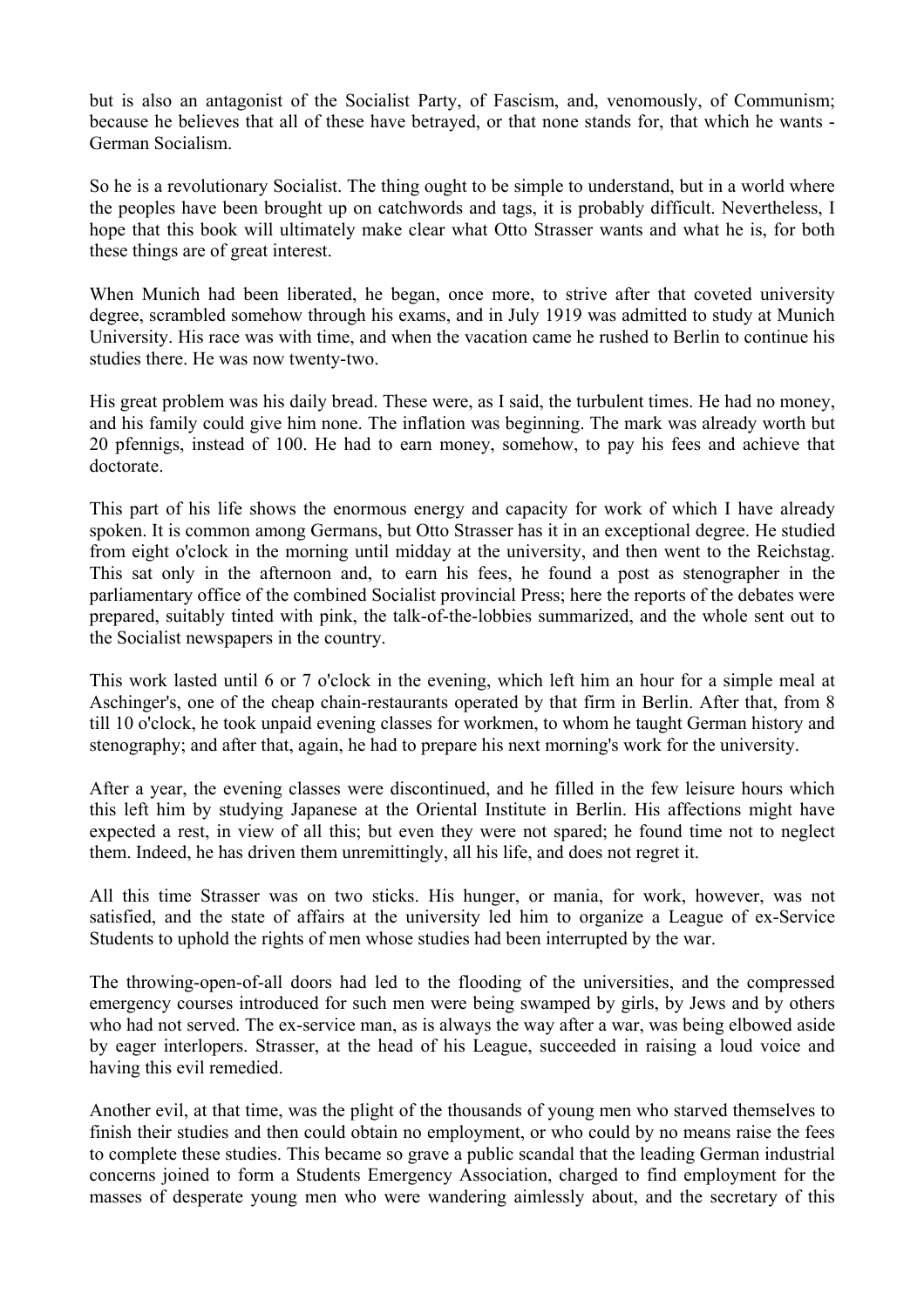body was Dr. Heinrich Brüning - subsequently the Chancellor who fought so hard, but failed, to keep Hitler from power, and who is now also in exile. Strasser worked in close collaboration with him.

I have mentioned these early post-war experiences and experiments of Strasser in organizing his fellows for some cause because, though they were not specifically political, they show the mind and thought of this revolutionary Socialist. They were good undertakings, of benefit to the community.

Now, for the second time, the political impulse, that broke through for the first time in the episode at Bad Eibling, began to push him into the fray. He became a registered member of the German Socialist Party - and immediately found himself in the forefront of the dissensions which racked that party.

Otto Strasser's view then is his view to-day, the view that makes of him an exile and implacable enemy of Hitler, as it finally drove him out of the Socialist Party. He could have had popularity, position and possessions by compromise, but preferred to be adamant, and this commands respect.

He sought everywhere, but found nowhere, a German Socialism; not a State Socialism, which simply meant one big Capitalist and a horde of officials in place of many capitalists; not a thing of international roots and affiliations, alien in its origins and leadership; and certainly not National Socialism as Hitler made it, which was but capitalist-militarism masquerading as a Socialist circus. He has never faltered, that I can find, from his beginnings until his present exile, and he seems to be that rare, if not unique thing, a real National Socialist.

The Socialist Party at that time -- which had committed suicide in the moment of its revolutionary triumph by calling on the regular army and the old ruling classes in general to protect it against the Communists -- had formed an *Einwohnerwehr*, or Civilian Defence Corps, as an instrument for the Government to use against the Communist danger. The majority of the local branches of the Socialist Party forbade their members to join it, arguing that they wanted nothing to do with 'the officers' and with militarism, since they were internationalists and pacifists. Otto Strasser strongly advocated membership of the *Einwohnerwehr*, arguing that if the Socialists did not take it under their wing, the reactionaries would, and in his district, that populous quarter of Berlin called Steglitz, he carried the day. Steglitz joined the *Einwohnerwehr*, and Otto Strasser became the commander of Steglitz's *Hundertschaft*, the units of the *Einwohnerwehr* being called by this name of 'Hundreds'.

All this was in the spring of 1920. There followed the first attempt, called the Kapp Putsch, of the old ruling classes in Germany to dethrone the Socialist-Centrist Government, to sweep away all the newcomers who had succeeded to power in Germany, by means of armed force.

The Kapp Putsch was rather like the von Epp march on Munich, save that it had not the same justification; the Government in Berlin was predominantly Socialist, and dithering Socialist at that, but it was non-Communist and anti-Communist, and had no imported Moscovites in it. By way of contrast, the Kappists imported a man of similar type with them as Press Chief - the Hungarian Jew, Anglican Clergyman, British Member of Parliament, convicted traitor, and professional swindler, Trebitsch Lincoln! This sort of man seems to pop up in every shady affair in the history of Europe. Incidentally, Hitler's professed anti-Semitism, as I have often tried to make people understand, is another lie; witness the international string-pulling Jewess who was go-between in his negotiations with British politicians.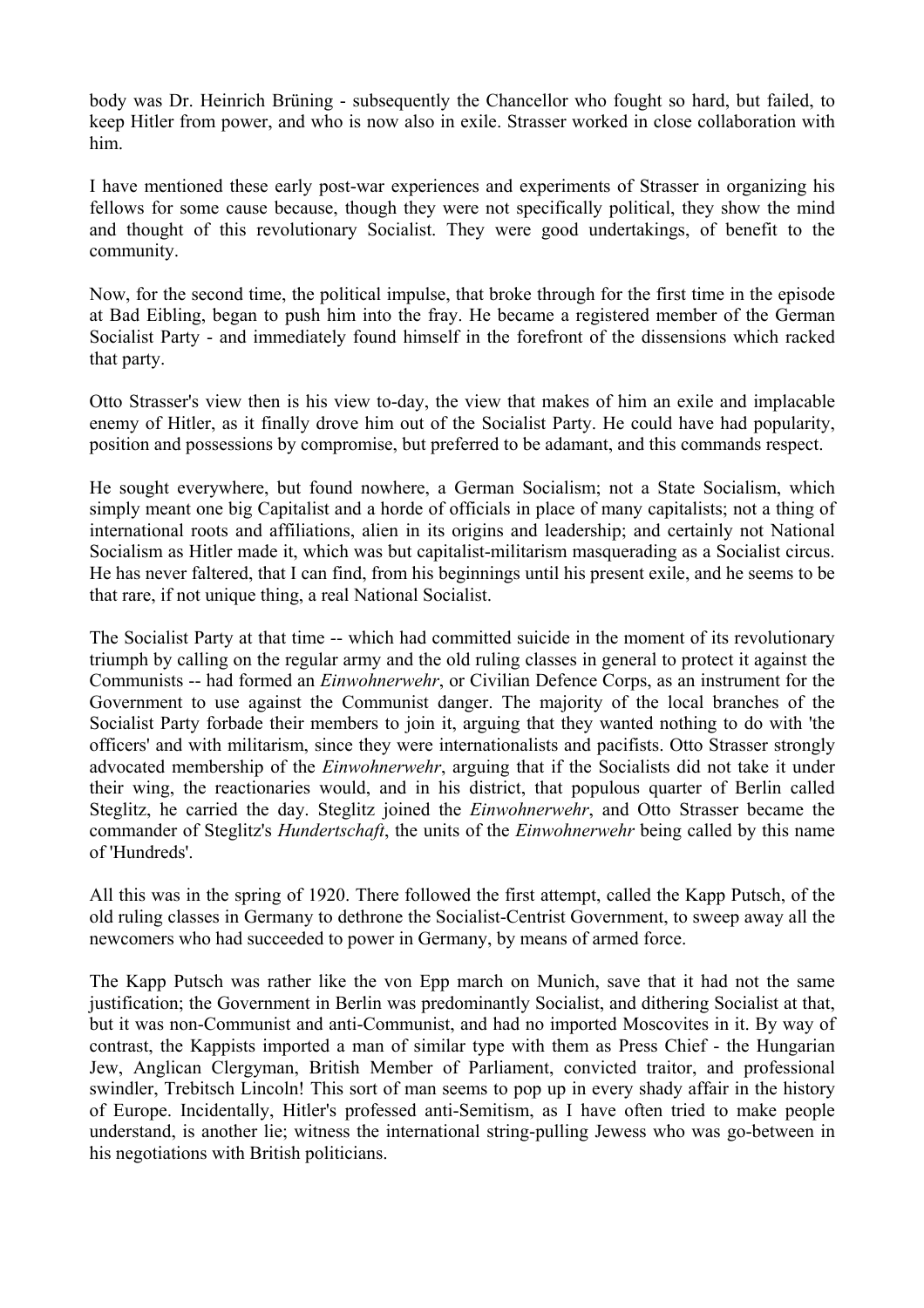The Kapp soldiers ruled Berlin with their machine-guns for a day or two, until the general strike called by the fugitive Berlin Government caused the collapse of their adventure and their ignominious withdrawal, but they never attacked Steglitz, where Otto Strasser and his Socialist *Hundertschaft* were waiting, armed, to receive them. By now, the officer who had given his men 'patriotic instruction' in the war who had challenged Kurt Eisner in the Red meeting at Bad Eibling, who had helped to drive the Communists out of Munich, was a Socialist *Hundertschaftler*, standing ready to give combat to the reactionaries. The Kappists preferred not to use force against the Steglitz Hundred; Steglitz, surrounded but not occupied, was left a peaceful Socialist island in Kappist Berlin.

When the Kappists withdrew, the convinced Socialists thought the day of real Socialism had come. The Government, too cowardly and too scared of the reactionaries to carry out its Socialist programme before, now had the power. At Bielefeld, an agreement was signed between the Government, represented by Karl Severing, and the delegates of the Socialists for the dismissal of the Police Minister, Noske, who had been too weak with the reactionaries and had allowed the Kapp Putsch to happen, for the socialization of heavy industry and for the partitioning of the big estates. On the strength of these promises, the Socialist workers laid down their arms.

The Communists and the Independent Socialists, who were near-Communists, did not, and were defeated by the same Kapp soldiers who had seized power in Berlin. And as soon as that was accomplished, the Government disavowed the promises made by Severing.

Otto Strasser, still following without deviation his ideal of a German Socialism, now found himself with enemies on all sides. A bitter critic of the Government's betrayal of its Socialist policy and promises, he incurred the enmity of the party bosses, intent only on keeping their jobs, and at a Socialist meeting in Steglitz was denounced from the platform as 'a police spy'. (The Police Minister and the Police Chief, so illogical was this charge, were both Socialists.)

At the university, however, where he was still struggling after that degree, he was equally unpopular among the students, the majority of whom were what we should to-day call Fascists or Nazis, and was pilloried as the leader of a 'Red Hundred'. Arriving one morning at the university, he found a notice on the board announcing that he had been debarred from further study there 'pending a disciplinary investigation', and on his furious inquiry for the reason was told that his war record was suspect. By producing the official war history of his regiment, and other documents, he was able to reduce the Rector to a state of contrition and to have the insinuation withdrawn with all ceremony in the presence of the entire Students' Corps of the university, in full regalia.

But an uncompromising man was a lonely man in those days, as now. Disgusted with everything, he left the Socialist Party. The second political period in his life came to an end. For five years he stood aloof from parties, and for three years aloof, almost, from politics; complete abstention from them would be an impossibility for this man.

In March 1921, at long last, he took his degree, at Würzburg, and is thus fated to be known to the end of his days as Doctor Otto Strasser. That opened the door to a minor appointment in the Ministry of Food, where he prosaically represented the interest of authority in artificial fertilizers and the cultivation of moors. This lasted two years. Then, one day, Count von Hertling, his commanding officer in the war, visited the Ministry. He had become head of a big industrial concern, saw Otto Strasser, and offered him an important post in it. Strasser gladly accepted. So, until 1923, as he says, 'ich sass brav in meinem Ministerium und in meiner Industriestellung, and habe eigentlich keine Politik getrieben'. 'I sat like a good boy in the Ministry and in my job, and hardly touched politics.'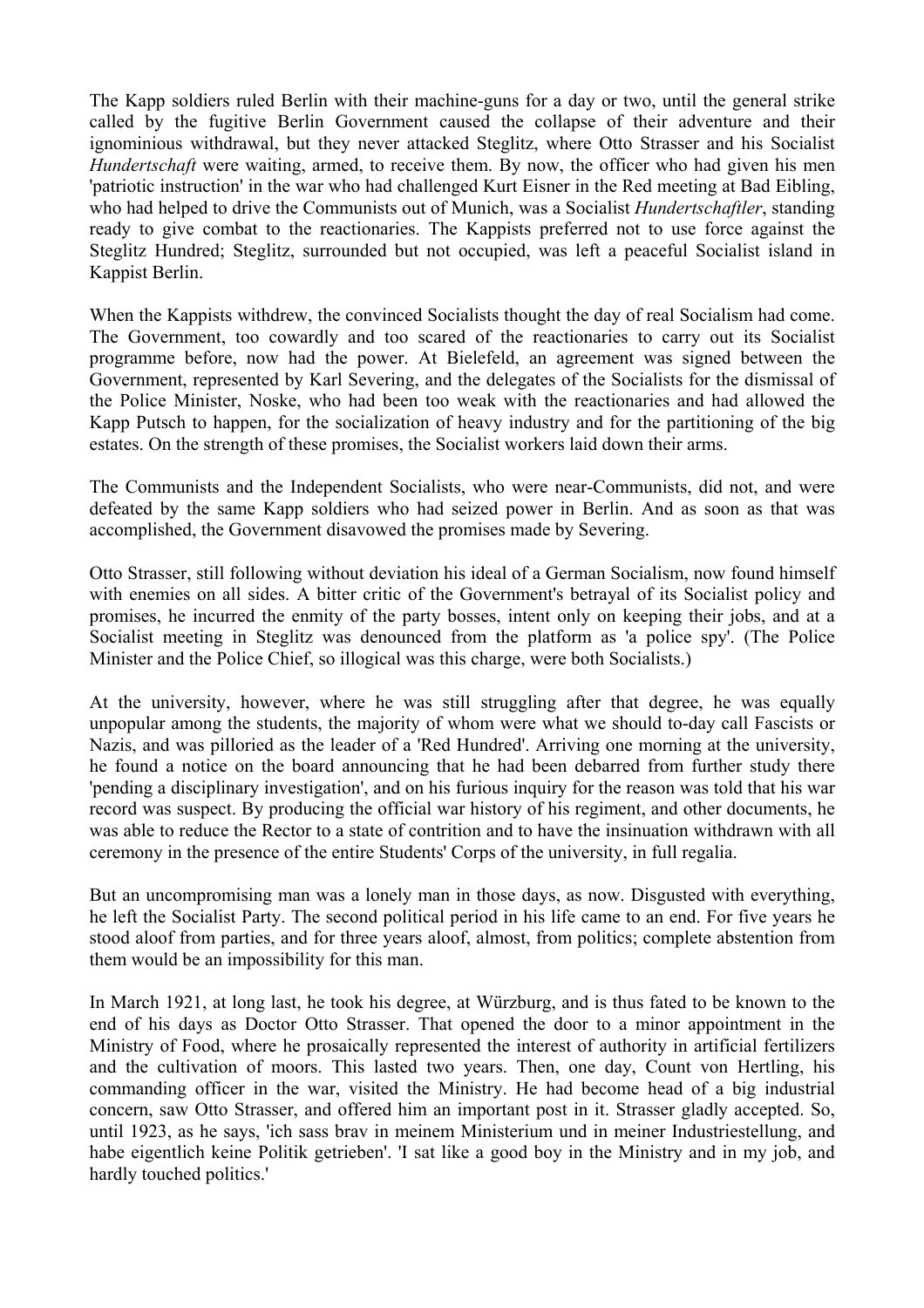November 1923 was to alter that, because it brought the Hitler Putsch in Munich and a change in Otto Strasser's views about Hitler; but a digression is necessary to keep the thread of this story unbroken.

Otto Strasser had first met Hitler in the autumn of 1920, at the time of his embitterment with all parties. He was on holiday, visiting his parents in Bavaria, when his brother Gregor invited him to Landeshut, saying that General Ludendorff, a great hero of Otto's from the war, and one Adolf Hitler, then little known, would be present. At this lunch, says Otto Strasser, 'Ludendorff made a great impression on me. Hitler did not. He was too servile to Ludendorff, and behaved himself like a battalion orderly speaking to a general. Ludendorff was like a block of granite; Hitler, like a nervous, half-hysterical spouter. He used the Jews as a common denominator for all political problems. I told Gregor that I did not want to join the party and would prefer to wait; the only thing I liked about it, I said, was the name, National Socialist, *und Du* ['and you', that is, his brother, Gregor]. Throughout 1921 and 1922, when I was out of politics, I had many disputes with Gregor about Hitler and the Party. I never felt drawn towards it and would not join. Hitler, after that lunch, always spoke of me as an *Intellektbestie*.'

*Intellektbestie* is difficult adequately to translate. 'One of those intellectual cranks', perhaps. It is the sort of term a man of inferior merit may use about another whose arguments have irritated and baffled him. Hitler cannot argue; the slightest hint of contradiction or challenge makes him angry and hysterical. His great good fortune, or skill, is that he never had to join in open debate with an adversary, entering Parliament and becoming dictator only when all opposition had been crushed.

But to resume the thread of the story: Gregor Strasser, several months before this lunch, had heard of Hitler, travelled to Munich, found himself in wide agreement with Hitler's views, and thereupon enlisted his little private army bodily in the National Socialist Party as its independent *Gau*, or regional organization, for Lower Bavaria. Until then, the National Socialist Party existed only in skeleton form in Munich *alone*; the recruitment of Gregor Strasser's *Verband Nationalgesinnter Soldaten Niederbayerns* marked its first extension outside Munich.

Gregor Strasser became Regional Leader, with Heinrich Himmler, the dreaded Secret Police and SS Chief of to-day, as his secretary. Gregor Strasser had already seen that he could not indefinitely keep his private army of foot and artillery together; those days cannot be described as piping ones of peace, but the war was nevertheless receding, the times were growing quieter, the men were getting on with their jobs and forgetting to clean their rifles or turn up on parade, and Gregor Strasser thus realized that he must either disband his organization or turn it into something political. The Reds had been driven from Bavaria, anyway; indeed, in all Germany, Bavaria alone was Redfree; everywhere else the Socialists shared power.

In Bavaria, von Epp and his chief-of-staff Ernst Röhm now ruled. After the triumphal eviction of the Reds in May 1919, instead of restoring the legal, exiled Government, they had, against the wish of Berlin and of the Reichswehr regular troops who had helped them, installed a bourgeois government without any Socialists. They wished to use Bavaria as a base from which the rest of Germany could be similarly cleansed.

Röhm, an energetic soldier of revolutionary mind, was the real ruler of Bavaria; von Epp was a fine soldier, but not a brilliant thinker. Röhm had all the politics and parties of Munich at his fingertips, and employed an army of agents. Among them was the man Adolf Hitler. One day Röhm (to whom all political meetings in Munich had to be reported) said to Hitler, 'I've an announcement here of a meeting of something called the N.S.D.A.P. (*Nationalsozialistische Deutsche Arbeiterpartei*). Go along and see what sort of a show it is'.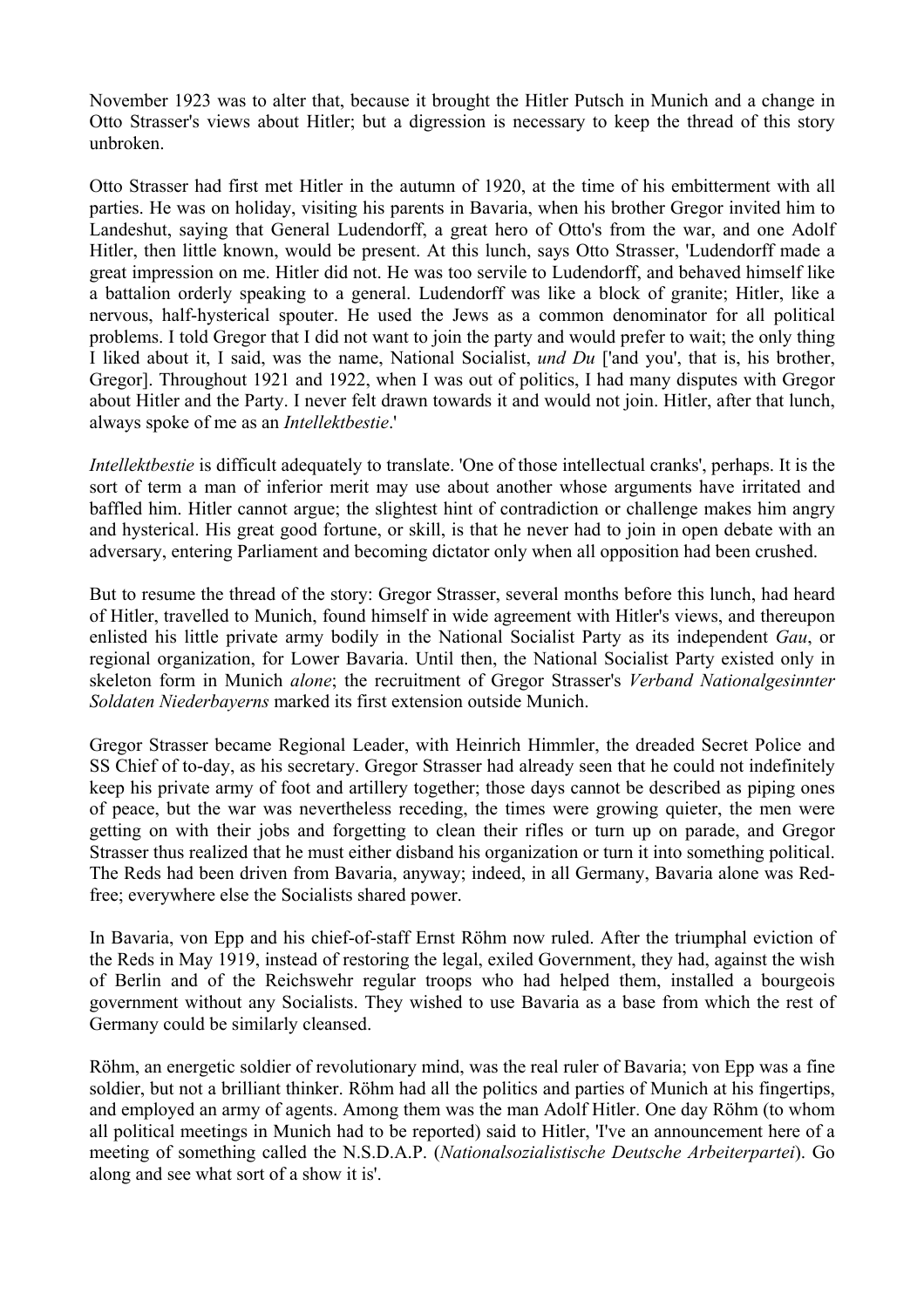

ERNST RÖHM

Here you see how, twenty years ago as I write, the plan or plot was born in an office in Munich that now has let the devil loose on us all again. Von Epp, a remarkably fine figure of a soldier, probably never had an unworthy motive in his life, and simply burned to clean up his country, as he understood cleanliness, and make it a power among nations again. Röhm was a thought too bawdy even for a hardened mind, but by the common judgment of his acquaintances was a good and loyal companion, a brave soldier, and an exceptionally good organizer.

What freakish trick of fate caused him to pick on this epileptic mongrel Hitler, whose virtues are even less than his vices, and he has no vices, this man who cannot prove what he did in Vienna before the war, or even adequately what he did in the war, or what he did in Munich after the war until Röhm picked on him?

Röhm, sitting at his desk, chose his own executioner in the nondescript fellow standing at attention on the other side of it. More, he chose the man who was to plunge all Europe into war again. More still, he chose the man who, as I am now coming to think, is built entirely of hatreds, but among those hatreds keeps the worst for the people whose destiny he has in his hand. For the strangest passages in the conversations with Hitler which Dr. Hermann Rauschning reports are those verbal orgasms in which he frequently speaks of 'sacrificing the lives of one or two million *Germans*', of his determination, in some particular circumstances, 'to sacrifice a new *German* generation', and so on.

Hitler went to the meeting and reported to Röhm (all this information comes from Otto Strasser): 'This is a workman's party. It's something good, the sort of thing we could use, Herr Hauptmann.' Röhm was obsessed with Germany's isolation and defencelessness in the world, with the need for a new army - a secret army. He saw that the old-soldier organizations, like Strasser's *Verband* and the various Free Corps, deteriorated as the war receded, and he wanted, as did Gregor Strasser, to build a political movement which would reinvigorate them. But his real aim was to create, in the guise of Storm Troopers, a new army under the cloak of that political movement.

Hitler, with his extraordinary instinct, had recognized that the little N.S.D.A.P. was the ideal instrument for the purpose he and his masters had in mind; hence the report, 'We can use this, Herr Hauptmann'. Röhm had already remarked Hitler's talent for propaganda and political agitation, and had chosen him as one of his agents for that reason, and now said to him, in effect, 'Buy the firm out; we can make something of it'.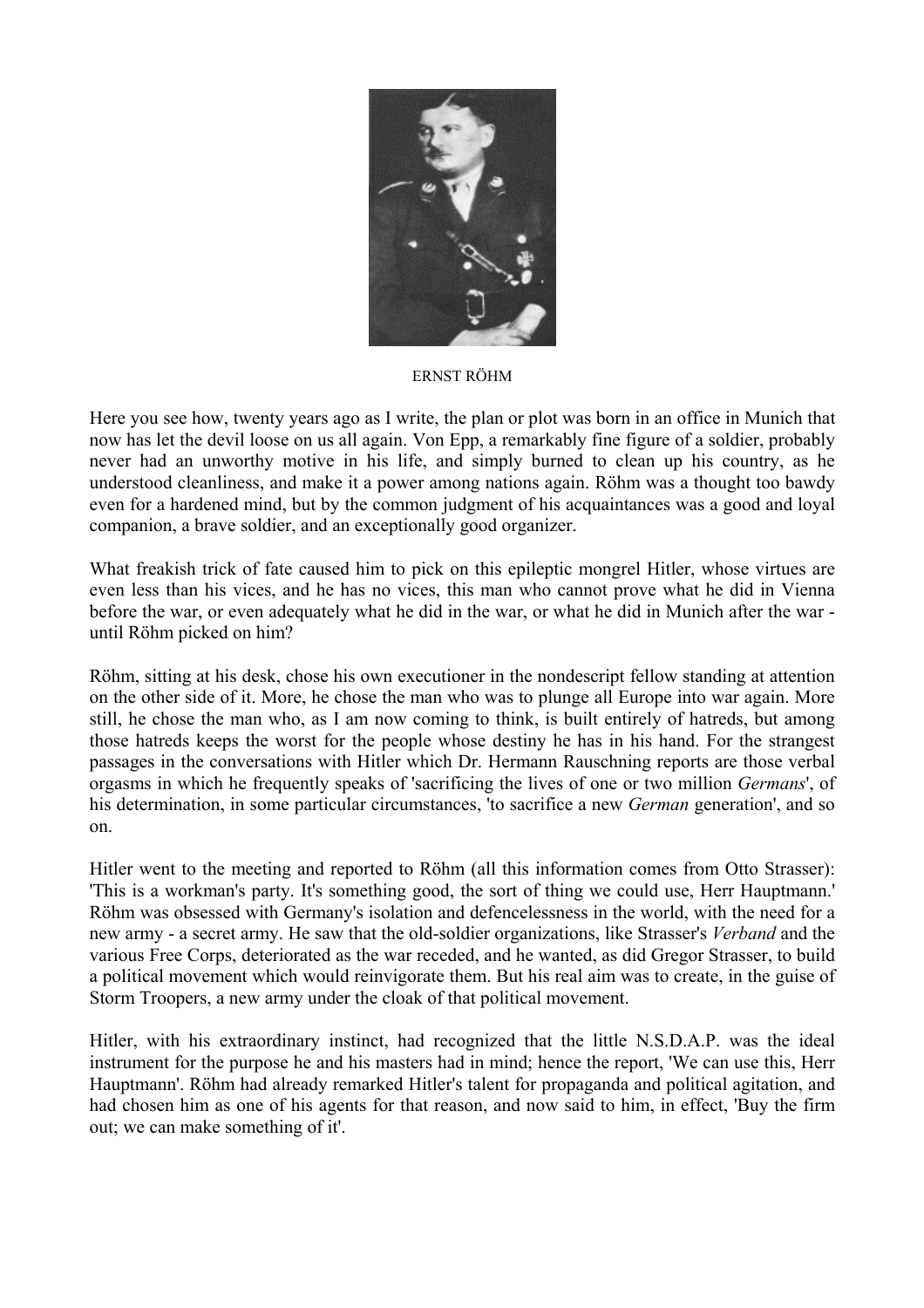Röhm's sole condition was the formation of the Storm Troops, the Brown Army. Through this, he counted on remaining the master of the movement. He frequently said: 'All the rest is a matter of indifference to me; I need a well-disciplined private army'.

To this end, he gave Hitler the money to have placards printed, and to buy an obscure little local sporting-sheet, which published racing-tips and football results, called the *Völkischer Beobachter*. As the man with the money, Hitler was able to throw out the founders of the little party. He never altered its programme, which then already existed, and would never permit any discussion of it though hardly any of its tenets have been fulfilled by him. The Brown Army was formed, by Röhm; for it Röhm borrowed the brown shirt from one of the Free Corps (Rossbach's) and the swastika from another (Ehrhardt's).

Thus did a soldier of fortune sign his own death warrant and bring disaster on Europe again, that day in Munich twenty years ago as I write. A few other details about this birth of the Hitler Party, culled from Otto Strasser's special knowledge, deserve to be recorded here:

'One of Hitler's innumerable lies, in the legend he has built up, is that he was "the seventh member" of the N.S.D.A.P. At the time when Röhm sent him to report on it, it already had several hundred members. He became the seventh member of the *executive committee*, in charge of publicity. Nor did he invent "National Socialism". The party was founded by one Harrar and Anton Drexler; they copied it from an Austrian party of the same name, the National Socialist Party, founded by the Sudeten Germans Jung and Knirsch; and they in their turn took the idea from the Czechs. A young Czech labour leader, Klovacs, in about 1892, seceded with the Czech workers from the Socialist Party in pre-war Austria-Hungary because its leadership and methods were "Jewish, international and German", and founded in Bohemia the first "National Socialist Party", whose most famous members were, later, Masaryk and Benesh. The only man in the party who has no conception of real National Socialism is Adolf Hitler.'

All this information is Otto Strasser's. The last sentence is literally his. It is, in my judgment, literally true.

Such were the beginnings of the movement which took root and grew -- to the misfortune of Europe, under the leadership of a professional perjurer -- while Otto Strasser was 'sitting like a good boy in his Ministry and his job and not bothering with politics'. In 1923 came its first attempt to seize power, and one effect of this was to bring Otto Strasser back into politics.

This was the story. By 1923, von Epp and Röhm no longer ruled Bavaria, but had been displaced in favour of a regime more in sympathy with Berlin. Röhm had already been elbowed aside by Hitler (who later recalled him, from Bolivia, to take over the Brown Army). Hitler, with General Ludendorff and Göring, now Storm Troop commander, attempted to displace the Bavarian Government by force, hoping, as von Epp and Röhm had previously hoped, from Bavaria to reach out and rule the Reich. Gregor Strasser was commander of the Landeshut Battalion in this exploit. Hitler, marching with his Storm Troops in the expectation that he would not be resisted, was received by the bullets of the regular troops. He fled, was arrested and imprisoned; Ludendorff was wounded; Göring was wounded but escaped abroad; Gregor Strasser was sentenced to one and a half years imprisonment. The first Hitler Putsch collapsed.

This brought a complete change in Otto Strasser's opinions about Hitler. Until then, he had not taken the National Socialist Party seriously. He had regarded it as half-reactionary, and therefore no party for a revolutionary Socialist; or, to quote his own words, as a 'cheap edition of reaction, with a red cover on it to delude the buyer'.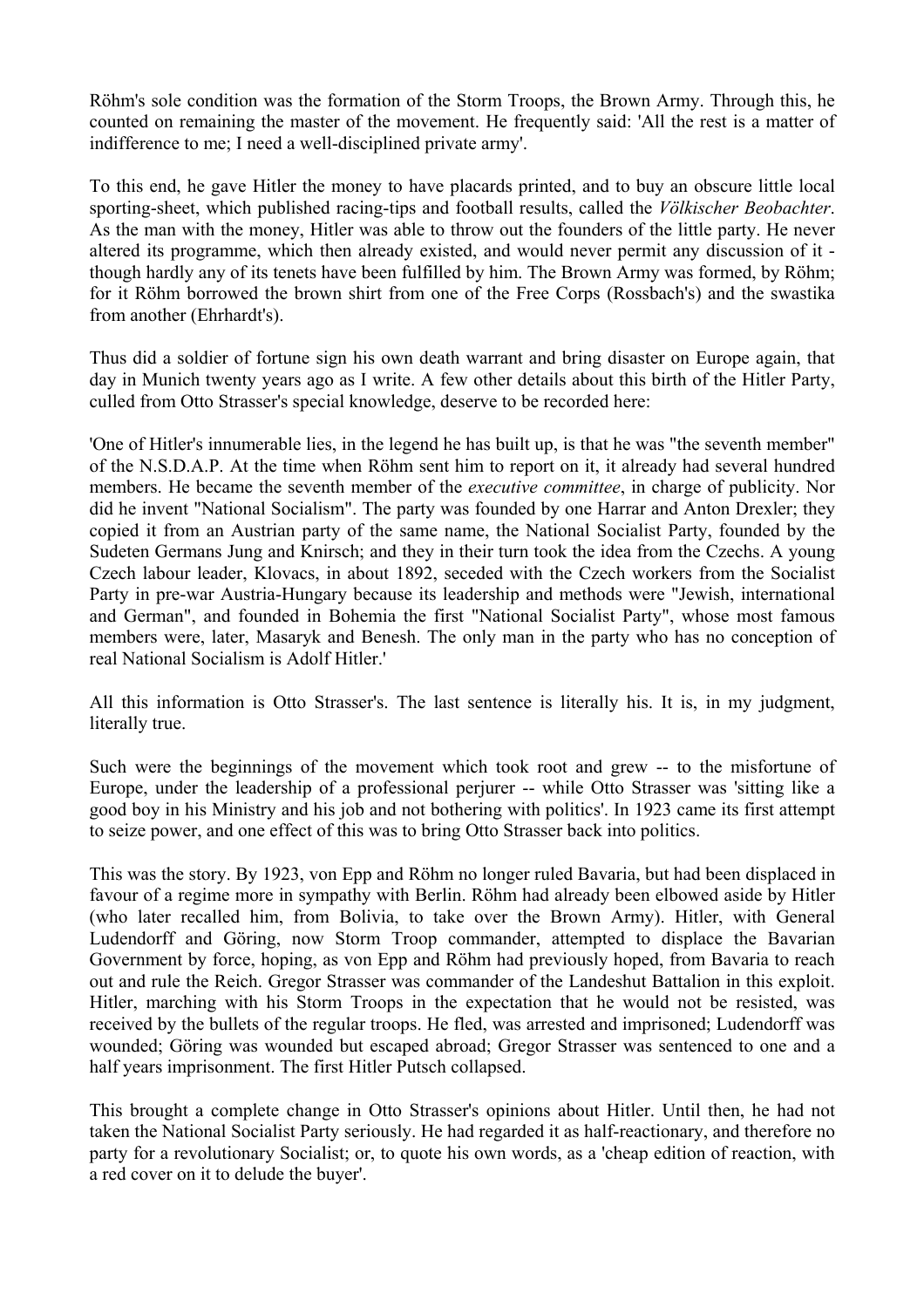But in Munich, on November 9th, 1923, the bullets of a reactionary regime were fired at Hitler and his men. 'My brother was right after all,' thought Otto Strasser. 'This is a revolutionary movement, this is a Socialist movement. Hitler's flirtations with the generals and big business will have to stop now.'

This view was strengthened by Ludendorff's famous subsequent speech -- the fascination of Ludendorff for many German officers must not be forgotten -- in which he said, 'Now I know that the salvation and reconstruction of Germany are not possible in collaboration with the reactionaries'.

Ludendorff at that time solemnly discarded all further caste-fellowship with his kind. Otto Strasser's regiment had sent a circular letter to all its officers, including Strasser, telling them that they must choose between the Crown Prince Rupprecht of Bavaria (the heir to the abolished crown) and General Ludendorff, and make a declaration of loyalty in this sense. Otto Strasser immediately plumped for Ludendorff, and was forthwith excluded from the Officers' Corps of his regiment.

By these means, Otto Strasser, the fervent admirer of the German Officers' Corps, the Free Corps, anti-Red soldier of Munich, the Socialist *Hundertschaftler* of Steglitz, the undaunted and undeviating seeker after 'German Socialism', was drawn again into the whirlpool of politics. He thought he had found the thing he believed in.

His brother Gregor remained in prison, with Hitler, until at the election of May 1924 he was elected to parliament and thereupon released. Hitler remained in prison, writing *Mein Kampf* as he says another untruth. Hitler being in prison, Gregor Strasser took over the leadership of the entire party, including North Germany, whither it had now spread through the recruitment, *en masse*, of the *Völkische* movement of Graefe.

One of Gregor Strasser's first actions was to expel the clown Julius Streicher from the party, which he then proceeded to organize and expand. He was its head, and remained its real head for some time, even after Hitler's release from prison, for two good reasons. First, Hitler, though free, was forbidden to speak throughout the whole of North Germany, and could not have taken part in the work for this reason. Second, and this shows the financial plight of the men who made Hitler's party for him, Gregor Strasser, as a Reichstag Deputy, held the coveted free-railway-pass which enabled him to travel to and from Berlin without cost, and this was vitally important. Hitler, as an Austrian, could not, even if he would, have been returned to Parliament, and this is another example of his stupendous luck, for in open debate he would so quickly have been routed, that his rise to power and triumph would have been almost inconceivable; the myth would have been shattered too soon.

Hitler was a discredited and almost forgotten man. Gregor Strasser, far more popular, much better understood, was the leader of the National Socialist Party. But Hitler had one great source of strength. He was the only one of them all with any money. This he obtained from big-business magnates and other interested parties behind the scenes, by selling out piecemeal, in private parleys, the Socialist parts of the National Socialist programme, to which the Strassers and their friends attached vital importance. But that only became known much later.

Otto Strasser, after that Munich Putsch, gingerly began to feel the political waters again with one toe by writing leading articles under a pseudonym for the *Völkischer Beobachter*. Now his brother Gregor came to him and renewed his urgent appeals. 'We are independent in North Germany now', he said, 'and we can give the party substance and meaning, a countenance and an ideology. Now, *lieber Otto*, you will have to help me. WE will make and mould this party.'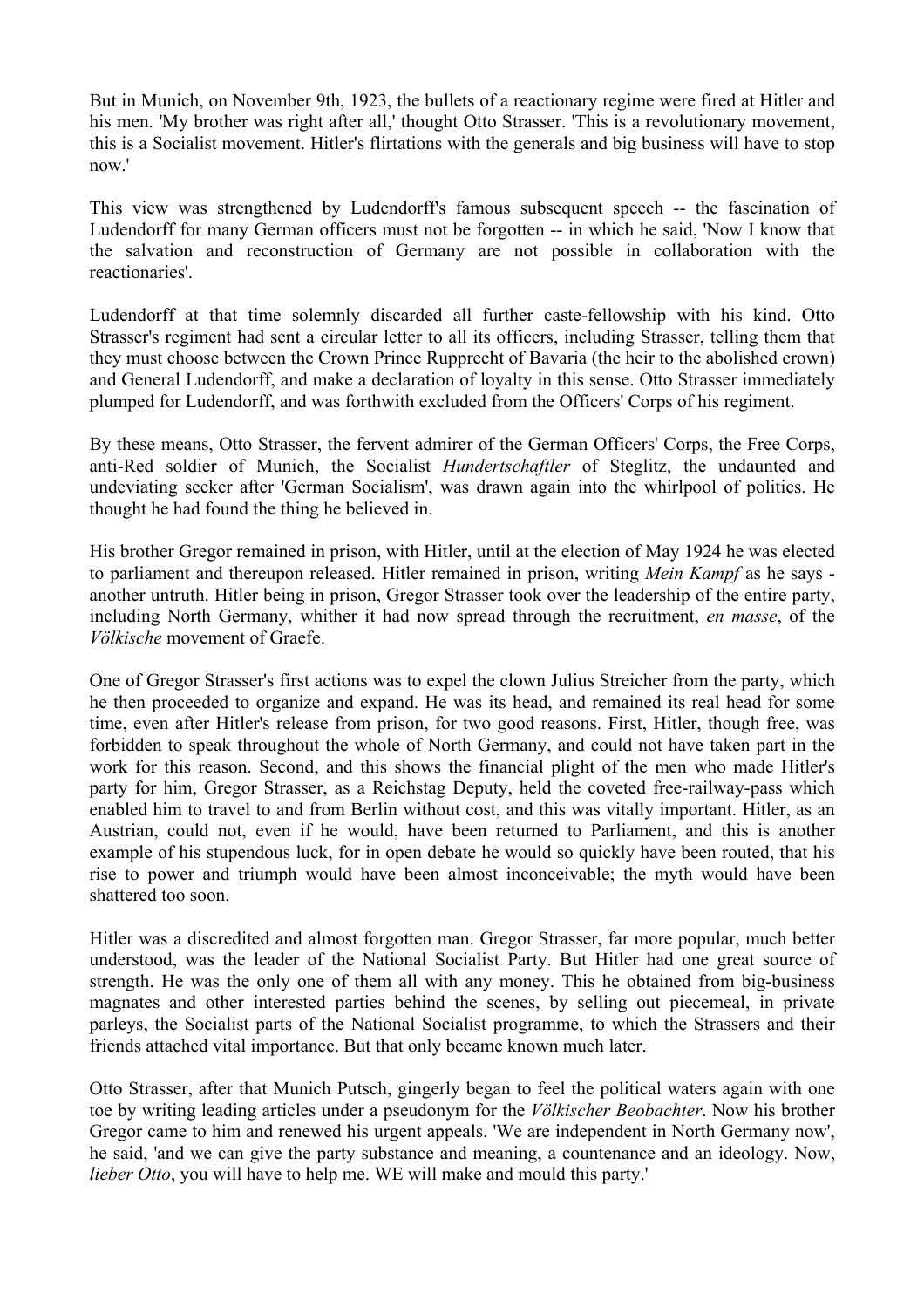In this way, Otto Strasser, the revolutionary Socialist in persistent search of revolutionary Socialism, joined the National Socialist Party in 1995. Not Hitler, the political foundling without a clean page in his record, but the two Strassers, men of clear ideas and unimpeachable history, were at that time the real leaders of the party. Believing that he had found the political haven where he fain would be, Otto Strasser set to work.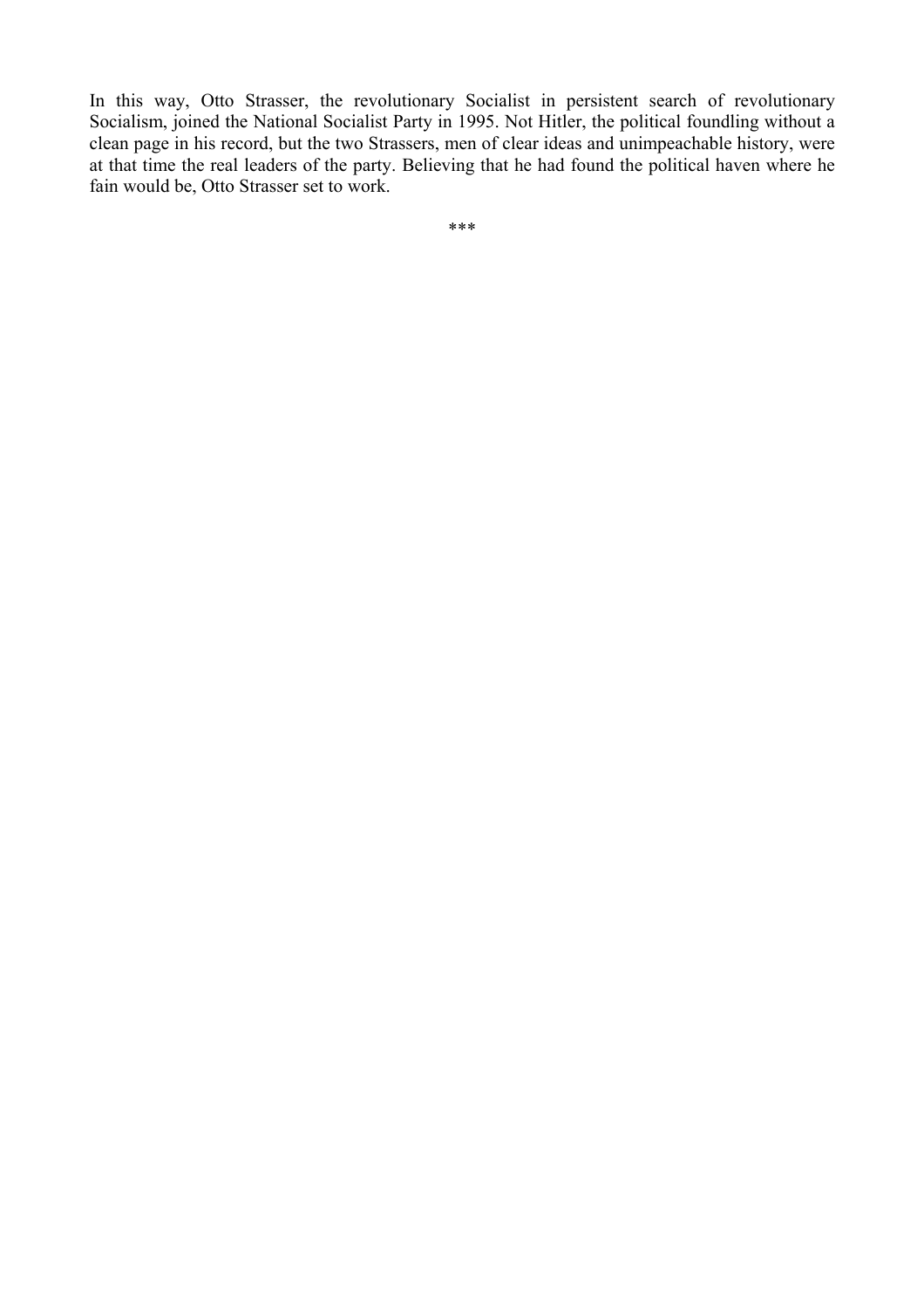#### Chapter Six

#### HEIL AND FAREWELL

<span id="page-35-0"></span>Five years passed from that day when Otto Strasser, joined the Heil-Hitlerists to the day when he bade Hitler farewell, telling him to his face that he was a windbag, a fraud and a humbug, and resumed his lonely fight for a German, revolutionary, Socialism. (Neither he nor his brother Gregor, incidentally, ever used the form of address, 'Mein Führer', in speaking to Hitler. They were both men of sturdy and independent character and called him 'Herr Hitler' to the end.)

These five years were filled with the struggle between the Strassers and Hitler for the power within the National Socialist Party, for the power in Germany. They did not see the struggle in that light, they did not feel themselves to be working *against* Hitler. They only saw that Hitler was betraying the things he claimed to represent, the promises he had made, and sought to bring him back to them. Inevitably, the men who thought as they did grouped themselves around the Strassers. But they did not consciously struggle for *power*, only for the soul of Hitler and the principles of the party.

This conflict of itself developed into a struggle for power, because Hitler was not interested in principles he had proclaimed to catch votes; they were for him not principles at all, but tactics, and he implacably sought to get rid of any who tried, by pinning him to principles, to cramp what he regarded as tactics.

In this way he came to look upon all men who had really believed in the professed tenets of National Socialism as his enemies, as intriguing foes within the walls, and he turned on them, to destroy them. But these men naturally resisted, feeling that they were right and that he was wrong, or misled. They had invested time, money, strength and idealism in the party, and would not give way or allow themselves to be brusquely elbowed aside. In this way, the struggle became one for power.

It ended in the triumph of Hitler and the rout of the Strassers. Otto Strasser seems to me to-day, when I look back upon those years in Germany, to be the only man among all the leading National Socialists who both saw that Hitler was a cheap cheat, and had the courage to say so and take up the struggle against him.

Even his brother Gregor seems never quite to have discerned this truth. His loyalty to Hitler survived all tests, and his persistent argument, in his innumerable discussions with the disbelieving Otto, was that 'the horse is bucking, certainly, but it is going the right way and we shall contrive to stay on it', to which Otto invariably replied. 'You are wrong; the horse is not bucking, but travelling in the wrong direction, and we cannot alter that'.

Gregor had an easy-going streak in his pugnacious nature which always led him, in the decisive moment, to give way to Hitler, and this affected the course of European history. For if he had broken away from Hitler with his brother, the National Socialist Party would certainly have split, and Germany and Europe would have been spared the militarist nightmare in which they now live; or, even if the party had not split, the claim-to-the-succession of the two Strassers, to-day, would be irresistible. The one Strasser alone, Otto, has a much harder and longer way to travel, but he is well in the running.

The whole dispute around which this quarrel and struggle revolved was the old, old doubt which had filled Otto Strasser until the day when the forces of reaction fired on Hitler at Munich - whether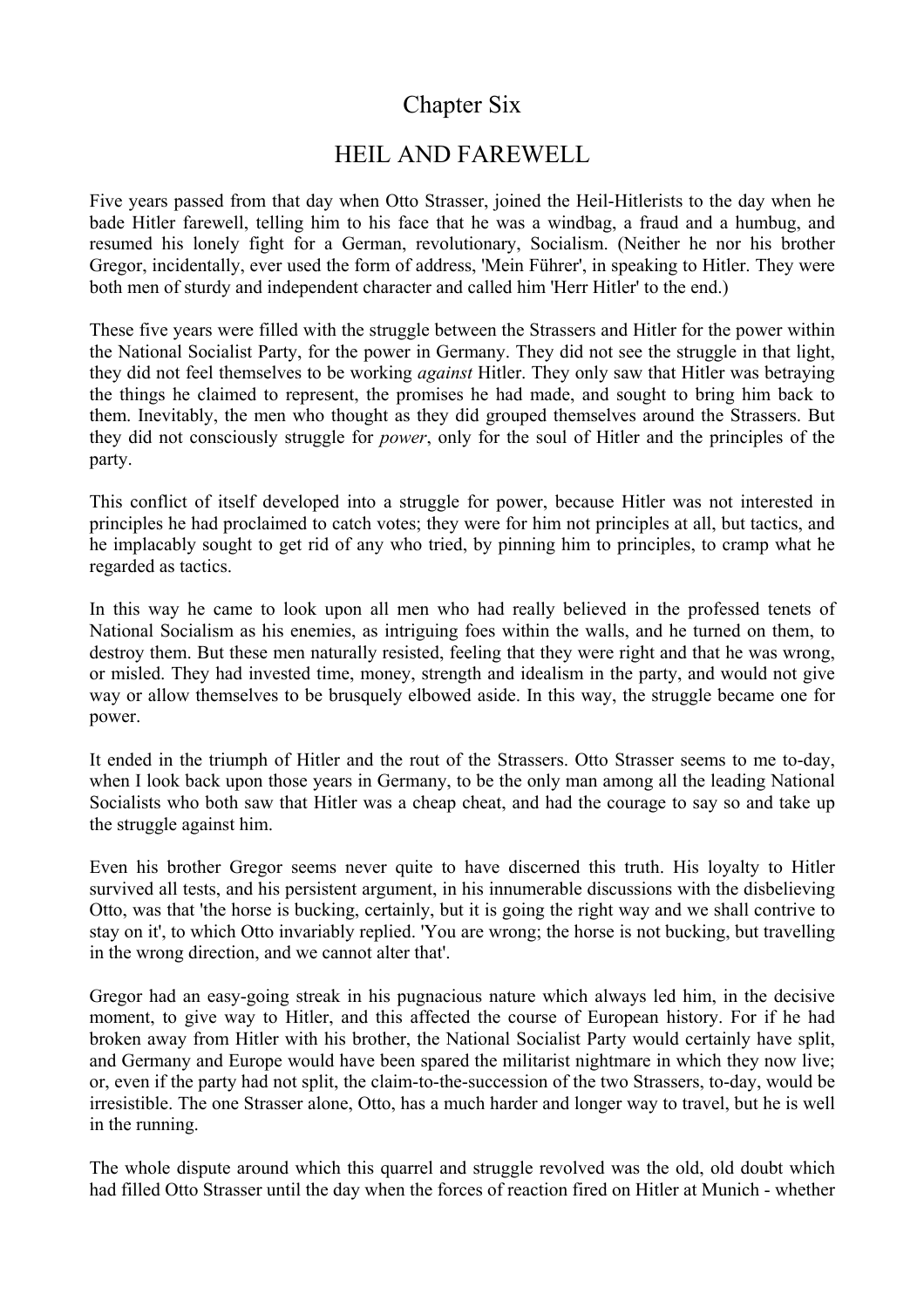Hitler would be true to his Socialist professions, whether he really meant to lead Germany to a new social order and to a German Socialism, or whether he was the catspaw of the old, embattled ruling classes in Germany, big business and big landownership.

After five years with Hitler, Otto Strasser was confirmed and strengthened in the doubts he had felt before 1923, and in 1930 he accepted the logical consequence of this - he bade Hitler farewell.

His brother, easy going, not yet convinced and loth to abandon a loyalty, wandered on at Hitler's side, filled with inward misgivings, loth to break away, and saw Otto Strasser's words come true when Hitler came to power. But this was too late; Gregor was then a broken and a doomed man. Otto, clearer-sighted and more resolute, though less of a great popular figure, had cut the hawser in time, and lives to pursue his mission - that of avenging Germany and of avenging Gregor Strasser.

The story of those five years, between his half-convinced, still doubting, surrender to Gregor Strasser's persuasions, and his final breakaway is therefore more that of a direct conflict between Hitler and Otto Strasser, with Gregor continually trying to make them link arms, than between Hitler and the two Strassers. This gives Otto Strasser his claim to attention to-day, and his eligibility to a big part in the future.

For he was right; Gregor was wrong; and Hitler was wrong, or rather Hitler is so mendacious a man that we do not know yet whether he was wrong or not, because we do not know, and perhaps never shall know, what he really wanted. In any case, the struggle was joined between him and Otto Strasser. Between them, placatory, stood Gregor Strasser. In the background, sometimes advancing to the front of the stage to put in a word or two or do a little stiletto-stuff, moved other figures - the malignant hobgoblin Goebbels; the Falstaffian but vindictive Göring; the bespectacled bosomsnake Himmler.

Five stormy years!

When Otto Strasser joined his brother Gregor, and became Hitler's liege, Gregor was the real head of the party in the vital and largest area of the Reich -- North Germany -- from which Hitler was barred $^{[2]}$  $^{[2]}$  $^{[2]}$ 



GREGOR STRASSER

The party was in a bad way -- the ignominious collapse of the Munich adventure lay but eighteen months behind it -- and the two Strassers set diligently to work to reinvigorate it. Gregor took as his personal, paid assistant an unknown man, the sycophantic dwarf who later, at his downfall, was to prance around him with waspish jeers and taunts, Doctor Joseph Goebbels. The Strassers began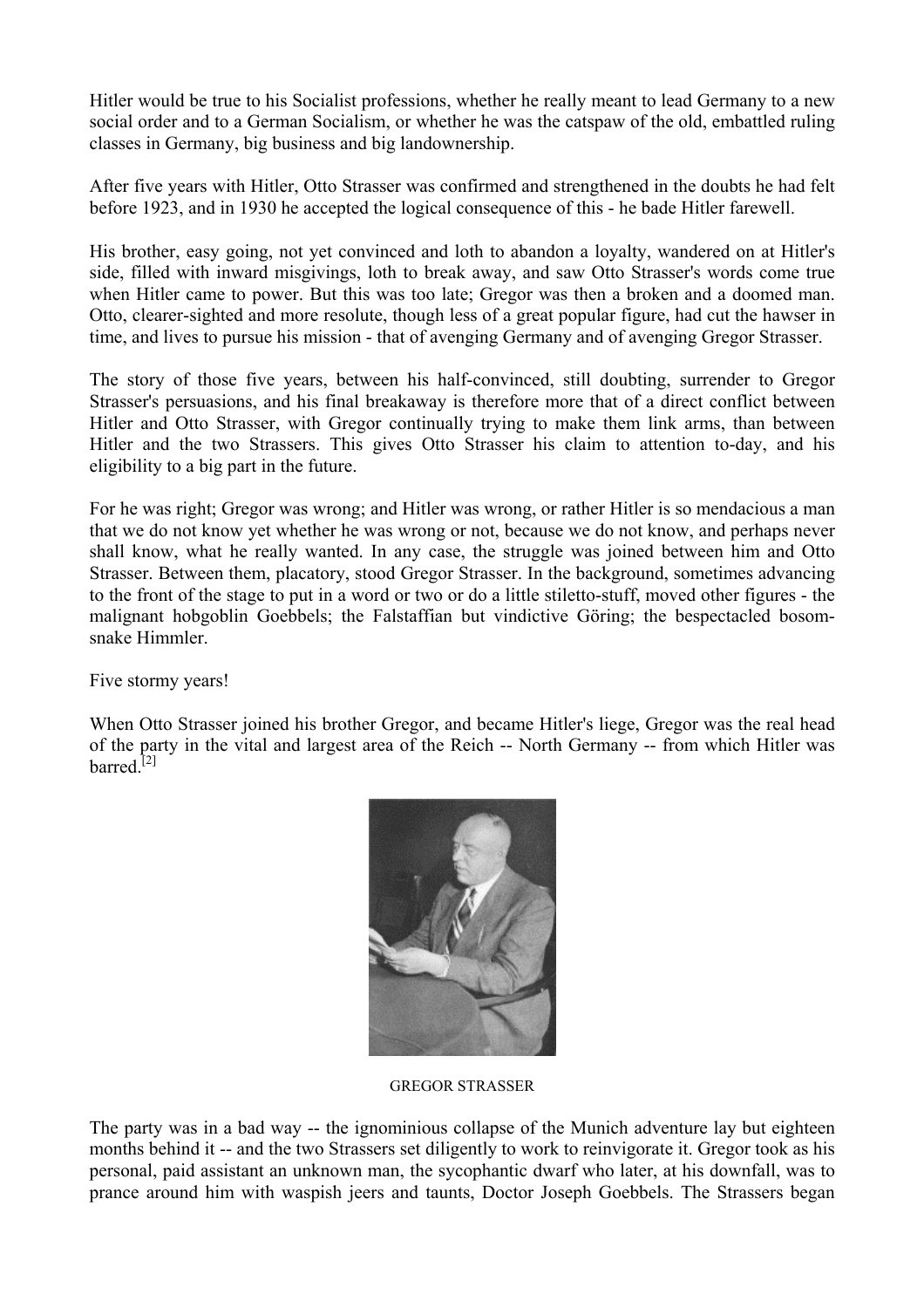their work by issuing the National Socialist News-Letters, published for the officials of the party only, and in these the principles and doctrine of the Socialist, or Strasser, wing of the party were expounded and developed.

The 'fight against Munich', that is, the fight between the tactician Hitler in Munich and the convinced Socialists Gregor and Otto Strasser in Berlin, dominated the life of the party at this time, and Goebbels, with his talent for telling rhetorical thrusts, took a leading part in it on the Strasser side. Suspicion and distrust of Hitler were widespread, and the conflict blazed into open flame at the famous 'Leaders' Meeting' at Hanover in October 1925, which was called to concert measures for improving and strengthening the party organization throughout Northern Germany, and for removing dissensions. It was attended by such notable Nazi leaders of to-day as Viktor Lutze, the present Brown Army Commander; Rust, the Schools Minister; Kerrl, the Church Minister; Robert Ley, the Labour Front Leader; Hildebrandt, the Mecklenburg Statthalter; and of course the two Strassers and Goebbels.

Hitler, banned from North Germany, sent to it a representative, Gottfried Feder. The meeting developed into an open expression of dissatisfaction with Hitler, and one resolution after another was passed which clearly showed this feeling.

The meeting was unanimous, save for Dr. Ley, who repeatedly protested that resolutions and decisions taken without reference to Hitler were invalid, whereon Rust exclaimed, 'We will not tolerate a Pope in our party', and Goebbels proposed that Hitler should be expelled. Gregor Strasser tactfully slurred over these things, stating that he was not a candidate against Hitler for the leadership, but was concerned to improve the organization in North Germany, which had been entrusted to him.

The conference then resolved that all North German branches of the party should be amalgamated in a single North German organization under Gregor Strasser; that all officials of the North German party must look to the Strasser News-Letters for their political guidance; that a publishing house should be founded in Berlin, under Gregor and Otto Strasser, which would take over all publicity and press work for the party in North Germany. Further, it was resolved, and this was vital, that the political programme (for 'real German Socialism') drawn up by the Strassers was accepted, and the entire body of North German leaders, save Ley, pledged themselves to vote, at the next National Congress of the entire party, for this programme to be substituted for the famous, but obsolete and imprecise, 'Twenty-Five Points' taken over by Hitler from the little party he had bought out, with Röhm's money, in Munich in 1919.

These Twenty-Five Points were adopted by Hitler as his programme and he had always refused to allow any discussion of them. He had, however, added a rider, which was in effect an annulment, to one of the most important of them, that which demanded the break-up of big estates for settlement purposes. This modification was made by him as a concession to big-business and biglandownership interests with which he was, so long ago, already in privy negotiation. This demand for the expropriation of land, however, was one of the most important things in the Twenty-Five Points, and one of those which justified the claim of the party to the name National *Socialist*. Its emendation made Hitler most suspect to such men as Otto Strasser. As this conflict of ideas and ideals between Hitler and the Strassers, between the convinced National *Socialists* and the merely power-seeking men in the party, plays a great part in the whole German development until the present day, and in the story which this book has to tell, I have reproduced the Twenty-Five Points as an appendix, for comparison with Otto Strasser's programme of 'A German Socialism' which is explained in a subsequent chapter.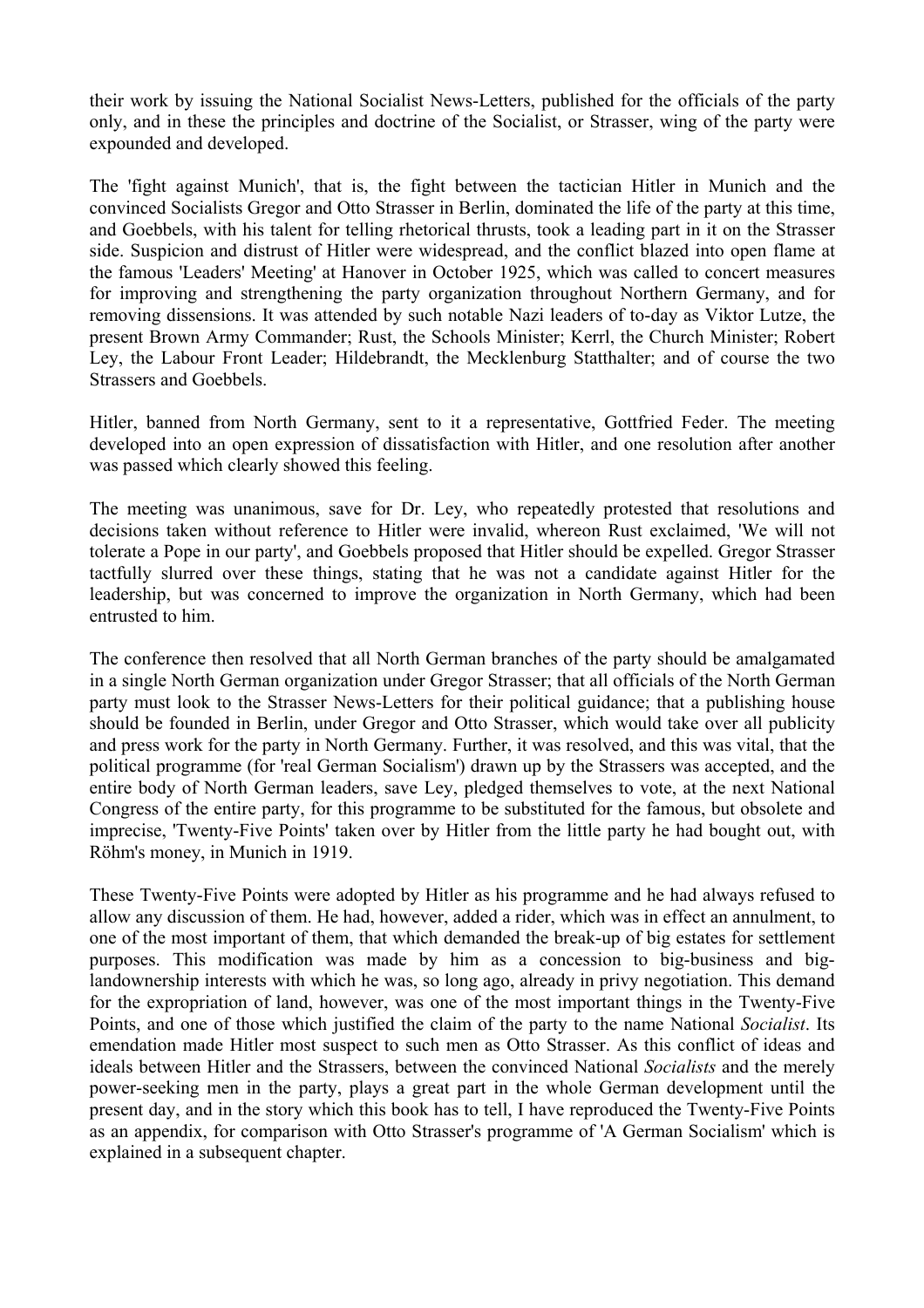The Hanover meeting, with its rebuff to Hitler, its endorsement of the Socialist part of the National Socialist programme, and its declaration of allegiance to Gregor Strasser, was thus a triumph for the two Strassers and their doctrines. It was followed immediately by their discomfiture, the first of the setbacks which ultimately led to Otto Strasser's breakaway from Hitler and to Gregor Strasser's dismissal and murder. Hitler out-manoeuvred them in this manner.

On receiving Feder's report from Hanover, he called a counter-meeting of all South German leaders at Bamberg, and invited the North German leaders, Strasser's men, to attend. None of them went, because at this time politics was an expensive spare-time luxury for these men, most of whom were living on the edge of poverty or had businesses which they could not leave; even the fare was a serious obstacle.

Only Gregor Strasser, who had his famous free-railway-pass, and Goebbels, who had 200 marks a month from Strasser, attended. Goebbels there first saw Hitler. He saw more. He saw Hitler's host of salaried officials from the embryo Brown House in Munich (Hitler was getting money from the magnates) and he saw swarms of Hitler's motor cars. He mentally contrasted this with the povertystricken picture of the North German leaders' meeting and with his own paltry 200 marks a month.

Thereon, Goebbels decided that he had been standing on his bad leg and shifted his weight on to the good one. In sonorous and repentant tones, he declared that he could not associate himself further with the decisions of Hanover, whither he had called for the expulsion of Hitler.

Gregor Strasser was left isolated. His own supporters were absent. Goebbels had publicly betrayed him. He was poor; Hitler had the money. He shrugged his shoulders and accepted defeat.

He was left at the head of the North German organization, because Hitler was not allowed in North Germany anyway, but Hitler refused to discuss the Strasser programme. The Twenty-Five Points were restored to their place as the official programme of the party.

From that day dated the deadly enmity between the Strassers and Goebbels, which may yet see a spectacular issue. Goebbels, purring, left the meeting in Hitler's motor car. Max Amann, the head of Hitler's Eher Publishing House, gazed curiously at him and murmured to Hitler: 'This is the Mephisto of our party.'

As an instance of the kind of issue which agitated opinion within the party in those days, and led to such dissensions, I may mention that the dispute about the confiscation of the property of the former reigning dynasties was in progress. On the ground that war-disabled men, inflation victims and others had had no compensation, the Strassers, and the bulk of the party were for confiscation; Hitler, who was bargaining with the magnates behind the scenes, was against it.

Nevertheless, the Strassers resumed the struggle in North Germany, and Gregor persuaded Otto, as Goebbels had left him, to give up his job in Count von Hertling's concern and devote all his time to the party. This happened at the beginning of 1926. With the money he received as compensation for surrendering a contract which still had two and a half years to run, Otto Strasser founded the North German publishing house, the Kampfverlag, and began to publish National Socialist newspapers in Berlin and throughout North Germany.

In the years 1926-28 the entire North German section of the National Socialist Party was inspired by and controlled through the Kampfverlag, of which the Strassers and a third partner, Hinkel, held the shares in equal parts. It was bigger than Hitler's own publishing house, the Eherverlag, at Munich. Through it, the great struggle for the mind of Germany was waged, a struggle of ideas, of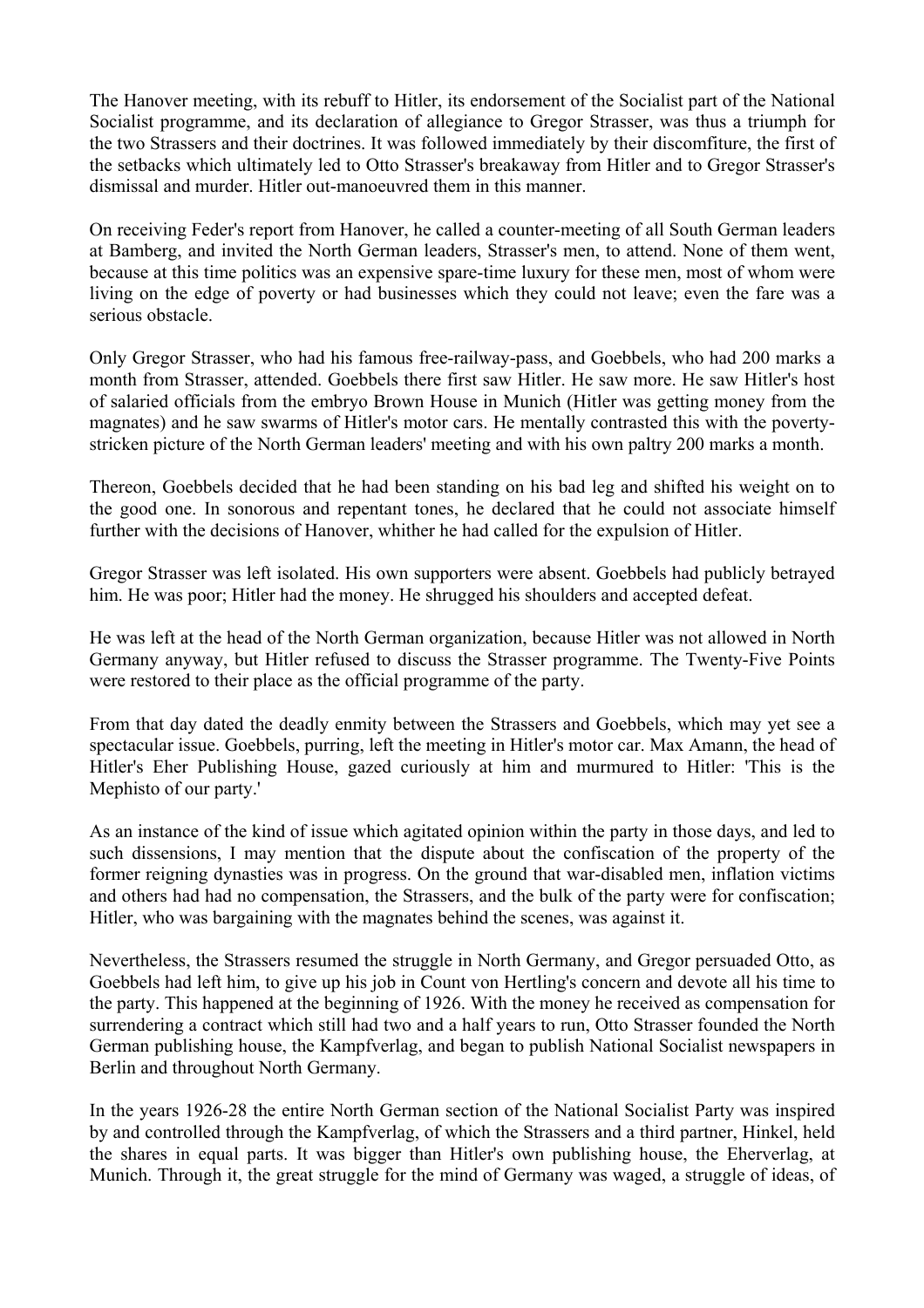organization, of publicity and of finance, a battle between Munich and Berlin, between Hitler and the Strassers, between Eherverlag and Kampfverlag.

In 1927 Hitler delivered his great blow, one which was eventually to prove fatal to the Strassers.

Looking round for an instrument to use against the Strassers, whose incorrigible convictions hampered his tactical ideas, he picked on Goebbels, the penitent of Bamberg, the detested enemy of the two brothers in Berlin. Goebbels he made Regional Leader of the party in Berlin, in 1927, and instructed him to begin publication of a newspaper, the *Angriff*, rival to those issued by the Kampfverlag. His mission was to be a thorn in the Strasser side.

It was a curious position. Otto Strasser, who held no party office, was formally entitled to publish the official party organ for Berlin; Goebbels, who was the party leader in Berlin, published a nonofficial paper in competition with it. Gregor Strasser was Hitler's deputy, the National Socialist leader for all North Germany; Goebbels was made leader for Berlin in order to undermine and overthrow him. This was one of the earlier examples of Hitler's methods of attaining his ends.

For three years, from 1927 to 1930, the vendetta was pursued with tremendous bitterness, at first behind the scenes, then in the open. The vendors of the rival newspapers fought each other in the streets, while the Socialists and Communists laughed and rubbed their hands; but in this feud Goebbels had the advantage, for he was the commander of the Berlin Storm Troops.

One day, Hitler himself came to Otto Strasser's well-appointed office in the Nürnbergerstrasse and tried to induce him voluntarily to suspend publication of his newspaper, which preached National *Socialism*, the *Berliner Arbeiterzeitung*. Strasser answered: 'Why should I? We were first in the field. Our papers have appeared for years. We have the official party authorization to publish. We did the spadework and broke the ground. The party and its press are now thriving, thanks to our work. Tell Goebbels to stop publication of *his* paper.'

Hitler answered: 'This is not a question of right, but of might. Goebbels has the Storm Troops, and what can you do if twenty Storm Troopers come here one day and smash the place up?'

Otto Strasser opened his drawer, laid his revolver on the table -- I said before that he loves this gesture -- and said, Herr Hitler, in that case you will have eight Storm Troopers the less'. Hitler shouted: 'But you can't shoot my SA men!' Said Otto Strasser: 'I thought you said they were Goebbels's SA men. If they are yours, you can stop them. Anyway, I'll shoot anybody who breaks in here with the intention of attacking me.'

'We should have broken openly with Hitler then', says Otto Strasser. 'That was the right moment, and we were in a very strong position. But Gregor always wanted to avoid the open conflict. He thought we should win in the end anyway, and should appear to give way by transferring our offices outside Berlin.'

Between 1929 and 1930 the rise of the party was so rapid that the Kampfverlag grew rapidly, and had to make daily papers out of several of its weekly papers. The friction with Hitler and Goebbels consequently increased. At last Hitler sent for the three partners in the Kampfverlag, the two Strassers and Hinkel, to come to Munich. (Hinkel is to-day Reich Commissioner for the Jewish Question, having retained Hitler's favour through his subsequent compliance in this matter.)

'Hitler behaved like a madman. He shrieked and roared at us, and then flattered us. He offered to buy the Kampfverlag from us at any price we liked to name, and offered Hinkel and myself deputy's seats in the Reichstag. [A deputy's seat in Germany was a fairly profitable thing.] Gregor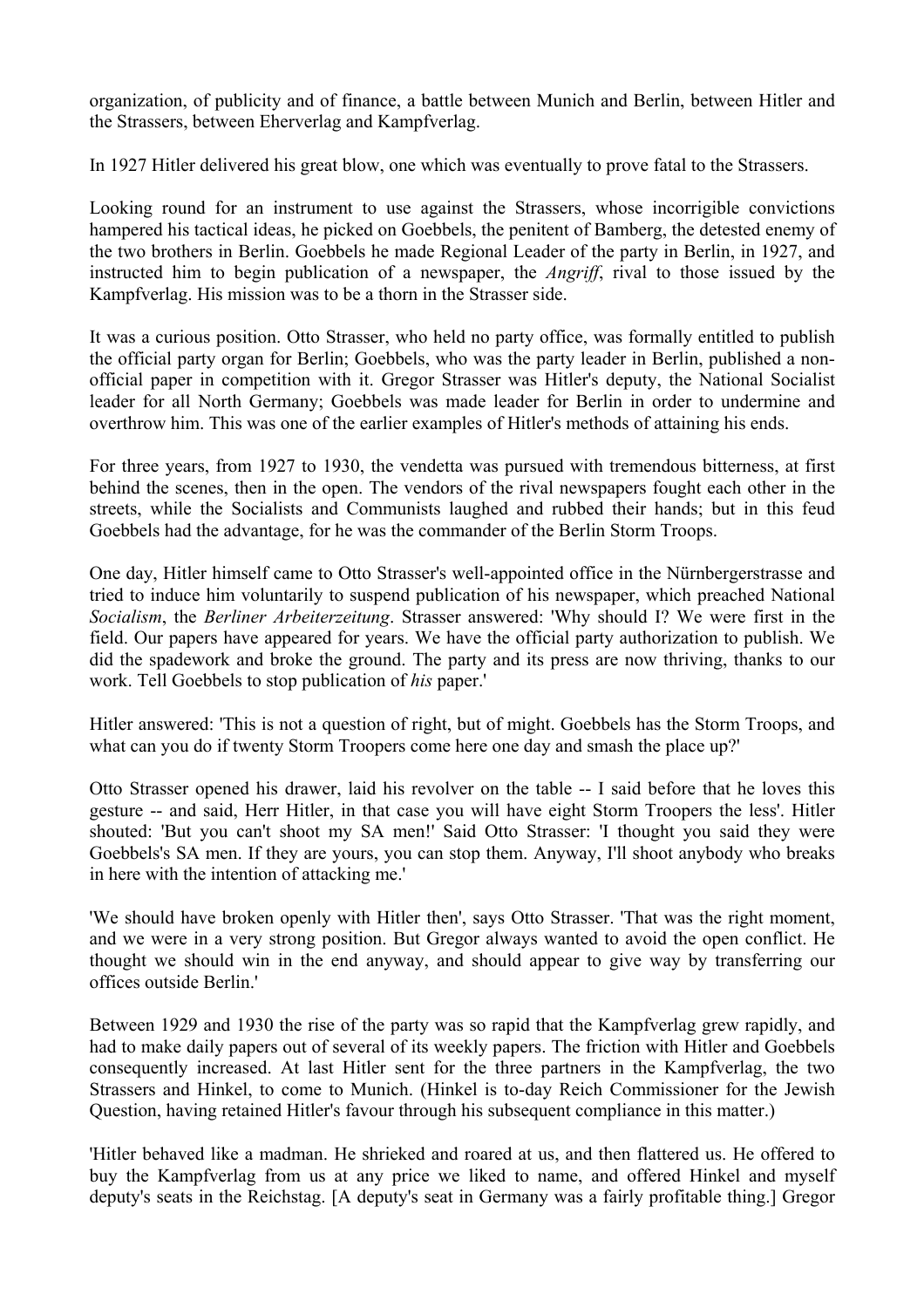was ready to sell, but his share was only a third. I refused point blank and contrived to get Hinkel to refuse also. The conversation lasted many hours and at times was conducted in a Bedlam-like atmosphere. At one point I remarked mildly, "You are mistaken, Herr Hitler", whereon Hitler shouted, "I cannot err, everything that I do and say is history".'

The tension approached explosion point. At last the breach came. The immediate cause was a metalworkers' strike in Saxony.

The Strassers and the North German section of the party supported the strikers, and the official order of the party to its members was 'strike'. The Employers' Federation then sent an ultimatum to Hitler that it would cut off its contributions to his exchequer unless the strike order were at once countermanded. Hitler ordered the Saxon Branch of the party to countermand the strike order and instruct its members not to take part. The National Socialist Leader for Saxony, Mutschmann, gave way, but the Strassers held fast, and the official press of the party urged the workers to continue the strike. Thus, the open conflict broke out - in the spring of 1930.

Hitler came to Berlin and had two long and stormy meetings with Otto Strasser, who suffered at them from his old handicap - Gregor had begged him not to provoke a split, because in that event he would stay with Hitler. Gregor's motive was always the same; he believed that the National Socialist movement was good and that the only fault was one of tactics, which could later be corrected; he did not believe that anything fundamental was wrong with the party. Otto took the opposite view.

These two encounters with Hitler are of great interest. Otto Strasser recorded them immediately afterwards, as literally as he could remember them, and published them in his *Aufbau des Deutschen Sozialismus* (Structure of German Socialism) in 1931.

Thus for many years the record of those two terrific conversations has been on record and in print, available to all who wanted to study the man Hitler. To-day the accounts of his hysterical orgasms in such conversations come from all sides. Ambassadors, who formerly counted among his admirers, publish them. His former lieutenants publish them. Mental specialists all agree that this man is mad. The peers who wooed him all agree that this man is mad. Everybody agrees, quite suddenly, that this man is mad.

Why? He has not done anything now that he did not do, repeatedly, in the seven preceding years of his might - save the pact with the Bolshevists. He has not said anything now that he did not say over and over again in those years and long before. He has touched no summit of delirium that then was beyond his reach.

Here, in these two protracted wrangles with Otto Strasser ten years ago, you find it all - the shouting and screaming, the half-witted jargon -- like a low music-hall comedian caricaturing a diehard major of the most exaggerated type -- even the threats and the ultimatum.

On the one side, Otto Strasser, who wanted a straight answer on an issue of major political importance. On the other side, the cheapjack ranting of Hitler, who pulverized the clearest question and the most logical argument alike with shouted retorts of 'Marxism', 'Bolshevism', 'Democratic bunkum', 'Nonsense' and so on. There it all is, the same picture, in every detail, with which the world has become familiar since the outbreak of war.

Nowadays, people think. 'Of course, a man who behaves like that is clearly irresponsible, a public danger. If the world had only known'. But the world could have known. It could have known from this account of Otto Strasser's of his two-day struggle with Hitler. But it did not want to know.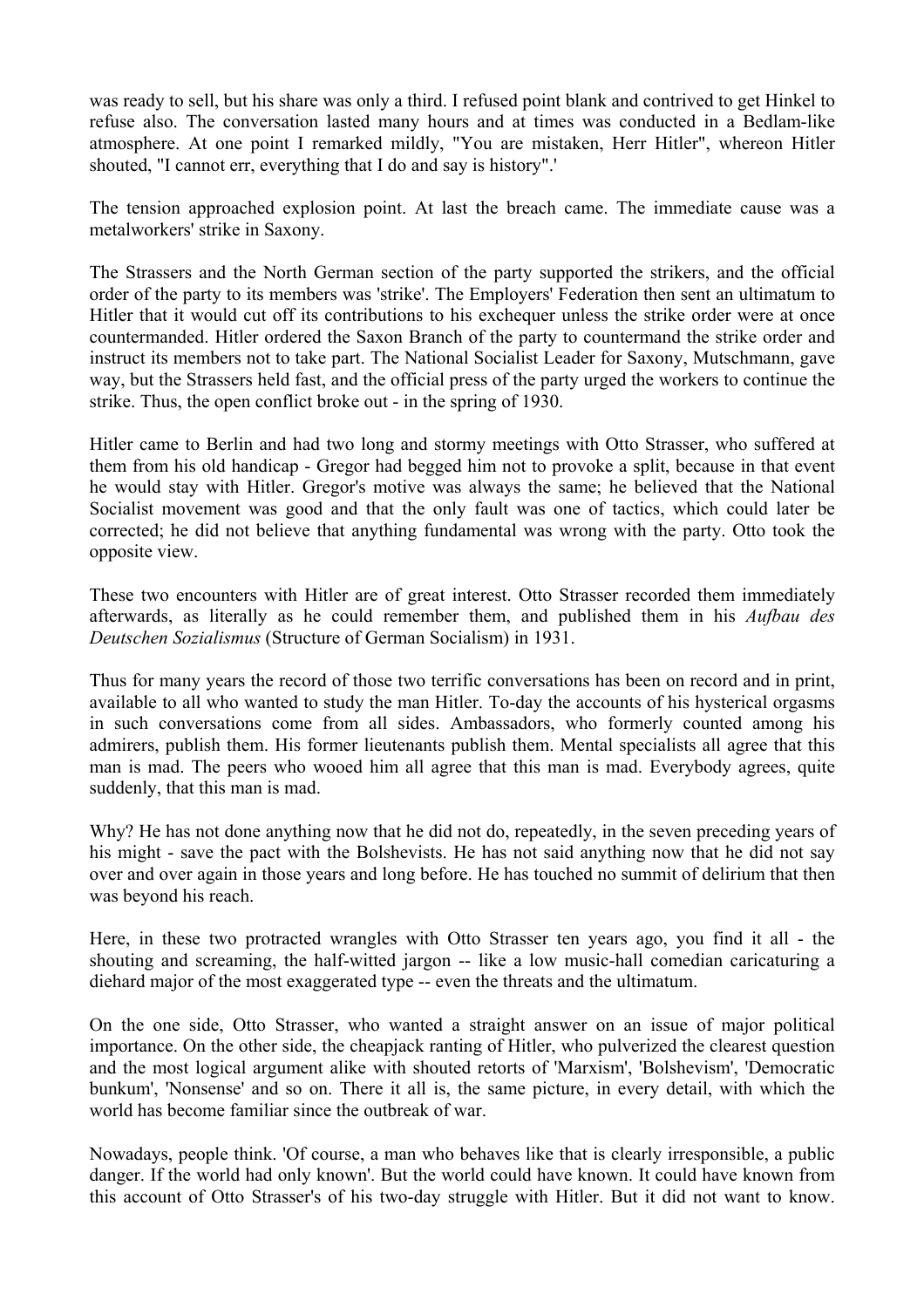Strasser's narrative would even have been discounted, as exaggerated, by anybody who took the trouble to read it. To-day, the world has become sufficiently familiar with Hitler to know that it is a life-like portrait, true in every detail.

It is, indeed, the first such portrait, painted long before Hitler came to power, at a time when the world was only languidly interested in Hitler and did not believe in his capacity to do the harm he has done. It is strange that it did not attract attention later, when Hitler had come to power, and any fifth-rate gutter-journalist from Berlin could go abroad, to England or America, and publish the 'inside story' of Hitler. Here *was* the inside story, and nobody bothered to read it.

I believe Strasser's book, containing the account of these two conversations, has never been translated; at any rate it has never appeared in English. If any foreign statesman, having the interests of his country really at heart, had wished to learn what sort of a man Hitler was, he could have found all he needed here. A statesman who had read these pages would not, unless he were incorrigibly wooden-headed and blind to his country's interests, have found himself years later talking about 'that eternal tendency to suspect Herr Hitler which unfortunately only breeds countersuspicion', or suchlike twaddle.

Here he would have found, if he wished to know it, the true picture of Hitler. A thimblerigger, a three-card-trickster, a mountebank who sought to make his trashy wares look genuine by shouting them ever more loudly, as does the ranting cheapjack at the fair, a man without truth, honour or loyalty, a third-rank political swindler destined through intrigue to be borne to the loftiest heights of power.

His adversary, in those days, was a man who believed in certain *things* and wished to attain power in Germany in order to bring them about; Hitler, as these conversations show, believed in nothing, but thought these certain *things* worth professing as a means to attain power, when he meant to do something quite different.

The two men are as different as night and day, as thief and honest man, as renegade and patriot. The greatest renegades, in all countries, are those who shout their patriotism loudest, bawl their national anthem loudest, clamour loudest that they will not sheathe the sword in wars in which they do not fight, cry loudest for that patriotic conscription which will not conscript themselves.

Hitler, in this understanding of the word, is the greatest patriot of all time, a worthy crony of those in other countries who sang his praises and propped him up until he could plunge Europe in war again, and then, in their pure patriotism, began chanting 'the man is mad, we must finish with him, send the young men away to finish with him, down with him'.

He deserves, and they deserve, an honoured place in the Valhalla of such patriots. They are the men who have made Europe what Europe is, and if you like it, you like it. If only, one day, we could have just one settling of accounts with these renegades. If they have their way, they will soon be betraying us again, with and through Göring.

Such men enabled Hitler, this cesspool-product Hitler, the greatest traitor and renegade that Germany ever had, for years to pose and be accepted as a German patriot, of all ludicrous things. By similar means, men in Britain who should be pilloried as renegades are able to pose, not for years, but for decades, with the halo of a shining patriotism encircling their heads.

I shall give long extracts from the two conversations here because they so clearly illuminate the theme of this book, the method by which renegades-called-patriots succeed ever and again in bringing about war in Europe, and the characters of the two men called Adolf Hitler and Otto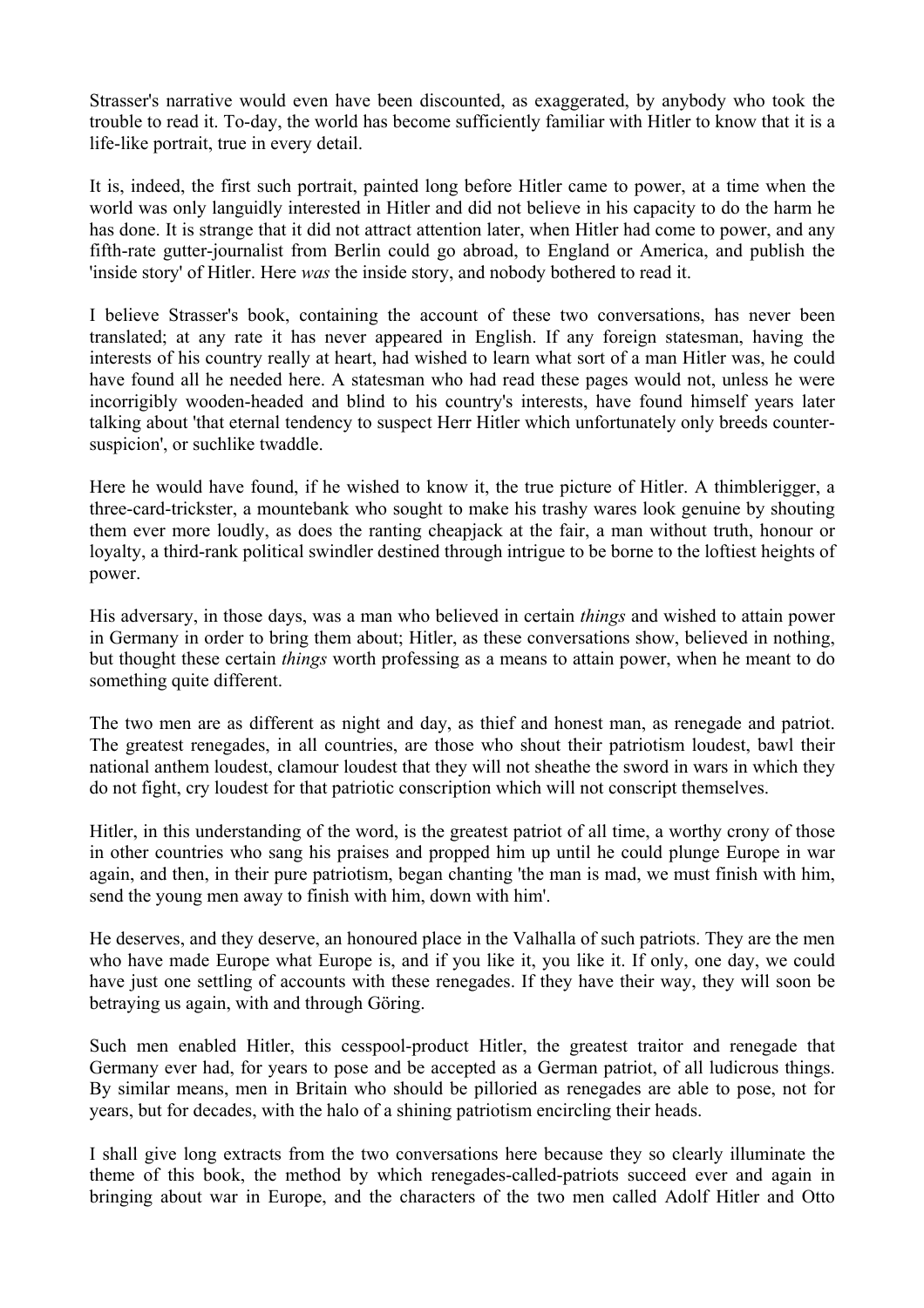Strasser. For many years after the publication of these conversations, such is the level of intelligence in Europe, it was possible to present Hitler, because he was entirely and cynically and avowedly self-seeking and without any feeling for the welfare of Germany, as a patriot: Otto Strasser, because he had precisely this feeling for the welfare of Germany, and was not selfseeking, and clung to his convictions, as an anti-patriot and 'Red'; to this appalling extent is the public opinion of Europe, and particularly of Britain, slave to the millionaire-owned newspapers whose mission, as it believes in its purblindness, is to inform.

The theme of these two long verbal rencounters is the old, old dispute. Strasser asks quietly again and again, in a dozen different ways, 'Are you for Socialism; do you mean what you say; have you the ideal of a better social order in view; or are all these only phrases which you use to catch votes; is power your only real aim?'

Hitler, in reply, rants, rails, and roars: 'I am the anointed of Heaven, you are an intellectual crank' (do you remember those sergeant-majors whom Otto Strasser so loathes from his recruit days?), 'I know what is best, what you say is the purest Marxist-Bolshevist-Liberal-Democratic-Socialist-Communist-Red muck'. (It is not I, but Hitler, who marries the adjective 'pure' with 'muck'; he does it continually; he would.)

These are not direct quotations, but they give the picture. The contest is between a man of convictions, ideals, and logical mind; and a liar who believes in nothing and is prepared to use any means to counter an argument, crush an adversary, or bring about a war.

On the one side of the table sits a man of clear thought and convictions who can pungently put and counter an argument; on the other, a ridiculous tub-thumper, vain as a peacock, who can produce no answer to a direct question but a string of meaningless catchwords, who is thrown into hysterical paroxysms by any simple interrogation, because he knows himself to be a liar, and who clearly shows that he has no ideals or convictions whatever, that he is only for the means and leaves the end to look after itself.

These meetings took place on May 21st and 22nd, 1930. The first began with the familiar tirade -- Hitler's technique never changes, from Otto Strasser in 1930 to Kurt von Schuschnigg in 1938 and Sir Nevile Henderson in 1939 -- of shouted reproaches and threats, on account of the tone taken in the publications of the Kampfverlag, culminating in a demand for the immediate dissolution of that publishing house, or else ... But when Otto Strasser rose and quietly said he had come for a discussion and was not prepared to listen to an ultimatum, Hitler, as ever, became calm and friendly, and the talk began.

The battle was joined with Hitler's objections to criticisms made in Strasser's papers about the appointment, by the first National Socialist Minister, Dr. Frick, in Thuringia, of one Schulze-Naumburg to a high post in the realm of art. Strasser replied that the younger generation of artists of National Socialist sympathies held this gentleman to represent the wax-flowers-under-a-glassbowl period in art and had the right to state its opinion. Hitler's rejoinder began, 'Everything you say proves that you have no idea of art. There is no such thing as an "older generation" or a "younger generation" in art, there is only art, and particularly Greek-Nordic art'. Strasser interjected another view and mentioned 'Chinese and Egyptian art as an expression of the souls of those peoples'. Hitler answered: 'What you say is the most obsolete Liberalism. There is no such thing as Chinese or Egyptian art, only Nordic-Greek art ...'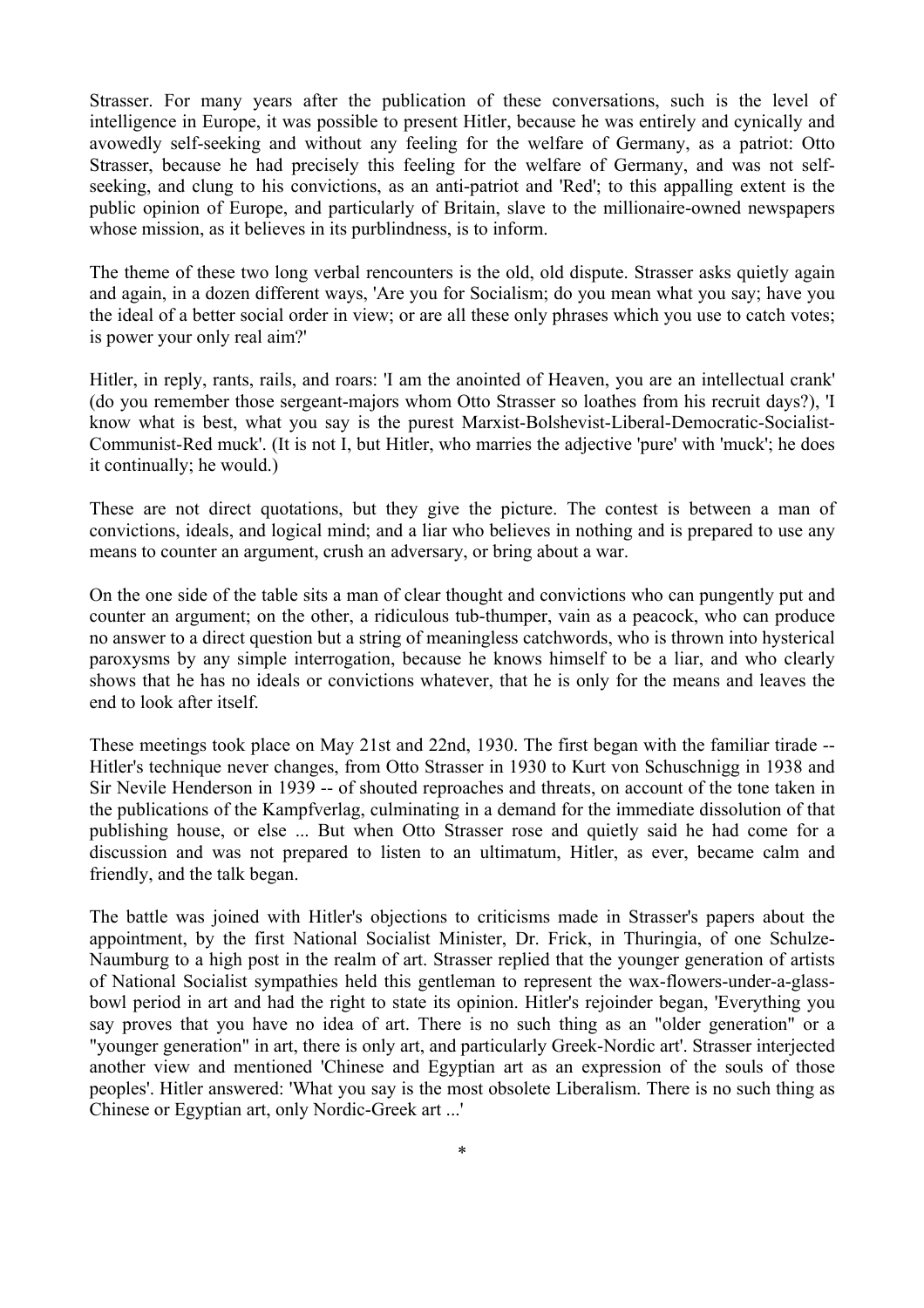The conversation begun on this level remained on the same level throughout. Hitler's next reproach was against an article which, as he complained, 'differentiated between the Idea of National Socialism and the Führer, and even put the Idea higher than the Führer'.

Strasser, while disclaiming any disrespect for Hitler, said he held precisely that view. A Führer 'might become ill, or die, or conceivably deviate from the Idea; but an Idea was of divine origin, and eternal'.

This, said Hitler, was 'bombastic nonsense hatched out at a debating table, and the worst sort of democratic bunkum. The Führer and the Idea were one, and every National Socialist must obey the orders of the Führer, who embodied the Idea and alone knew its ultimate aim'.

'That, Herr Hitler,' said Otto Strasser quietly, 'is the doctrine of Rome, and both of Papist and of Fascist Rome. For me, the Idea is the vital thing, the Idea of National Socialism, and my conscience decides when a gap appears between Führer and Idea.'

Hitler simply cannot stand this sort of stuff; people who talk like that are for him 'intellectual cranks', and a kindly providence alone prevented the meeting from being ended by a stroke at this point. But he knew the age-old answer to this one: discipline! 'You are talking rank democracy,' he said, 'and this would lead to the break-up of our party, which is based on discipline, and I don't intend to have the party destroyed by a few conceited scribblers. Do you intend to submit yourself to this discipline, as your brother does, or not?'

Thus, at a very early stage in an argument that lasted the best part of two days, Hitler fell back on the age-old retort of 'patriots', of this kidney; 'You have put a question which I am unable to answer. I must remind you of the necessity for discipline. Yours is not to reason why, yours is to do as I tell you in the unquestioning belief that I am always right. Where should we be if you began to wonder whether I *am* always right. This would be intolerable. You might then want to go in a different direction, even in a better direction, than the one I want you to go. This is pure Bolshevism. Pure, I repeat, Bolshevism. Gad, sir, discipline! Only discipline can bring you where I want to go.'

Here, again, the resemblance to those encounters with the parade-ground buffoons of 1914, whom Otto Strasser so detests, is striking. 'Conceited intellectuals.' 'Conceited scribblers.' 'Piano-players to the left, those who speak French or English to the right. Now then, the conceited intellectuals who speak French or English can go and clean the closets.'

Strasser replied that he knew a deal about discipline from the war, and not discipline, but conscience and a sense of duty alone had carried him and many others like him through the last bitter months. He begged Hitler not to be deluded by the cheap plaudits of the creatures about him….

Hitler interrupted: 'I forbid such defamation of my collaborators.'

Strasser replied: 'Herr Hitler, we need not try to fool each other. How few of these collaborators are mentally able to form their own opinion, and how few even of these have the spirit to state it, if it differs from yours. Or do you believe that my brother would be so well-disciplined if he were not financially dependent on you, through his deputy's seat?'

Thereupon Hitler invited Strasser to follow his brother's example and offered him the post of Press Chief of the party if he would come to Munich and work under his, Hitler's, supervision. Strasser said he could only do that if they agreed about the fundamental principles of policy -- about the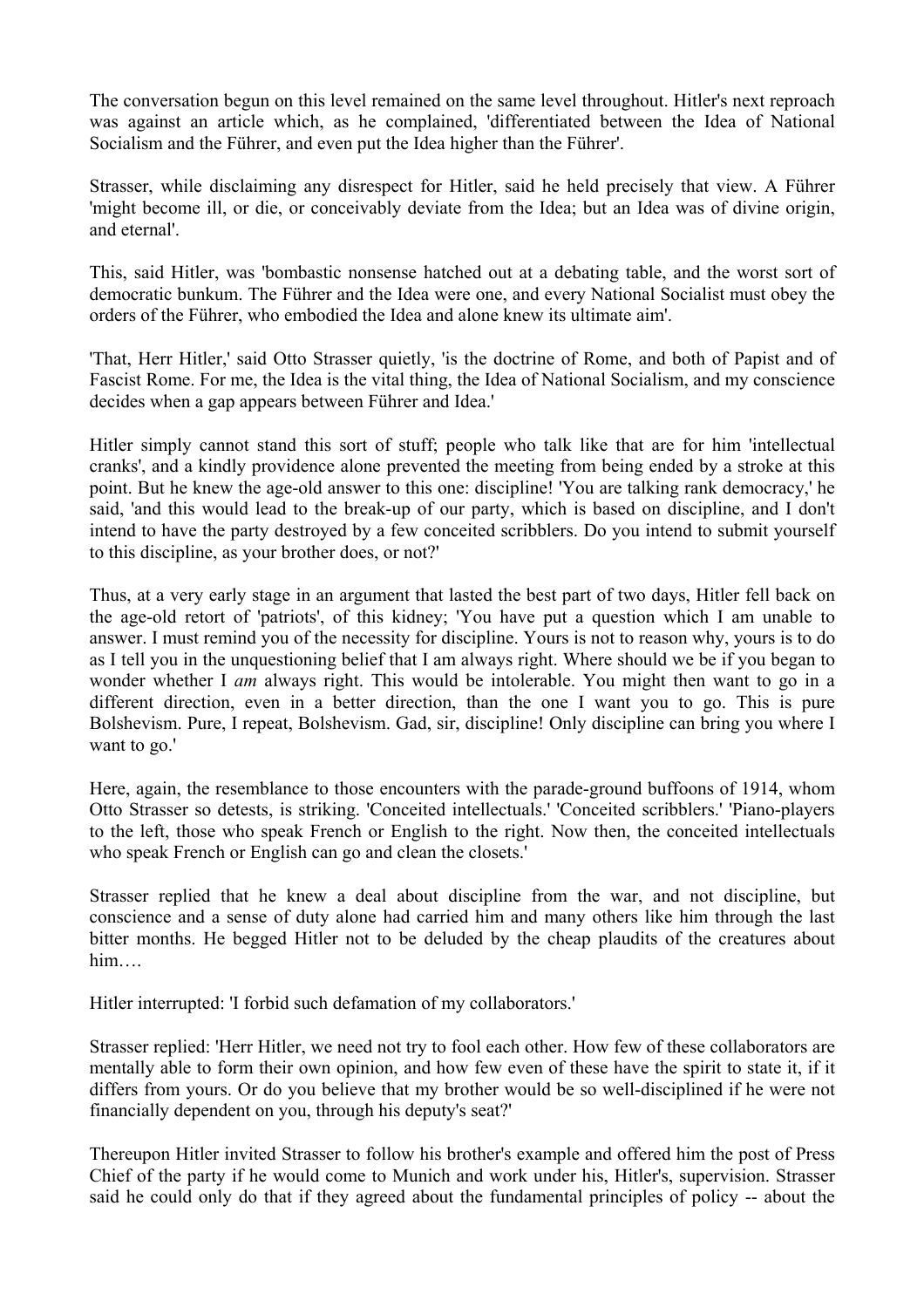Idea, in fact -- and first an exhaustive discussion of all questions, particularly those of foreign policy and Socialism, would he necessary; to that end he would be ready to come to Munich for four weeks and thrash these matters out with Hitler, and with Alfred Rosenberg, whose enmity, as that of the spiritual prompter of the National Socialist Party, he felt keenly.

Now came the ultimatum, in the same form that it later came in the interviews with Chancellor von Schuschnigg, and President Hacha, and many others. 'Proposals of this sort,' said Hitler, 'are too late. My patience is exhausted.'

And he threatened, if Otto Strasser did not give an immediate decision about the offer for a Press Chief's post, irrespective of his convictions or the promises of the party, to expel him and all his associates from the party and to sever all connection between the party and the Kampfverlag. Here was the same method which was later to be used in annexing countries. Otto Strasser was threatened with bankruptcy, but he would be spared if he took a bribe. Schuschnigg was threatened with invasion, but would himself have been spared if he had 'legalized' it by appealing for it.

Strasser answered that Hitler undoubtedly had the means to carry out his threats, but in doing this he would confirm Otto Strasser's suspicions, that his real motive was a fundamental antagonism to the Socialist doctrine which the Kampfverlag, in accordance with Hitler's and the party's promises, had preached for five years, and that this was the real reason why Hitler wished to destroy the Kampfverlag, its publications and its influence over the North German group of the National Socialist Party: he wished to he rid of it in order to collaborate with the Right and the reactionaries.

Hitler violently repudiated these insinuations (which were, in fact, the truth). Of course, he was a Socialist, he said, but a different kind of Socialist from Otto Strasser. The whole trouble was, that Otto Strasser did not understand these things. 'I am a far better Socialist, for instance, than your wealthy Count Reventlow' (Count Reventlow, a former naval officer, was at this time a supporter of Strasser's but afterwards seceded to Hitler). 'Even to-day, I cannot bear to see my chauffeur eating anything different from myself.'

This was a curious argument, for very few chauffeurs would be likely to covet what Hitler eats. But it shows what some people understand by Socialism, when they wish to. Hitler continued:

'What you mean by Socialism is rank Marxism. The great bulk of the workers want nothing but bread and circuses; they have no use for "ideals" and we can never count on winning over large numbers of them.'

To read these words, is to understand the sympathy that Hitler so long enjoyed, indeed until he made that pact with Bolshevy, among the ruling classes in Britain. They, too, admire Socialism, within limits, and Hitler, in this answer, precisely defines these limits.

'We want a hand-picked new ruling class,' said Hitler, 'one not moved, as you are moved, by lovemy-fellow- man feelings, but one that clearly realizes that its superior race gives it the right to rule, and one that will ruthlessly maintain and ensure this rule over the masses.'

Otto Strasser, with a tenacity that commands respect, repeatedly sought to bring the conversation back to an intelligible level and to get down to an exchange of clear questions and answers about specific problems.

'Herr Hitler', he said, I am staggered by these views of yours. I hold your racial theories to be entirely false. In my view, the "race" is but the original raw material, and in the case of the German people four or five races contributed to make this. Political, climatic and other influences, together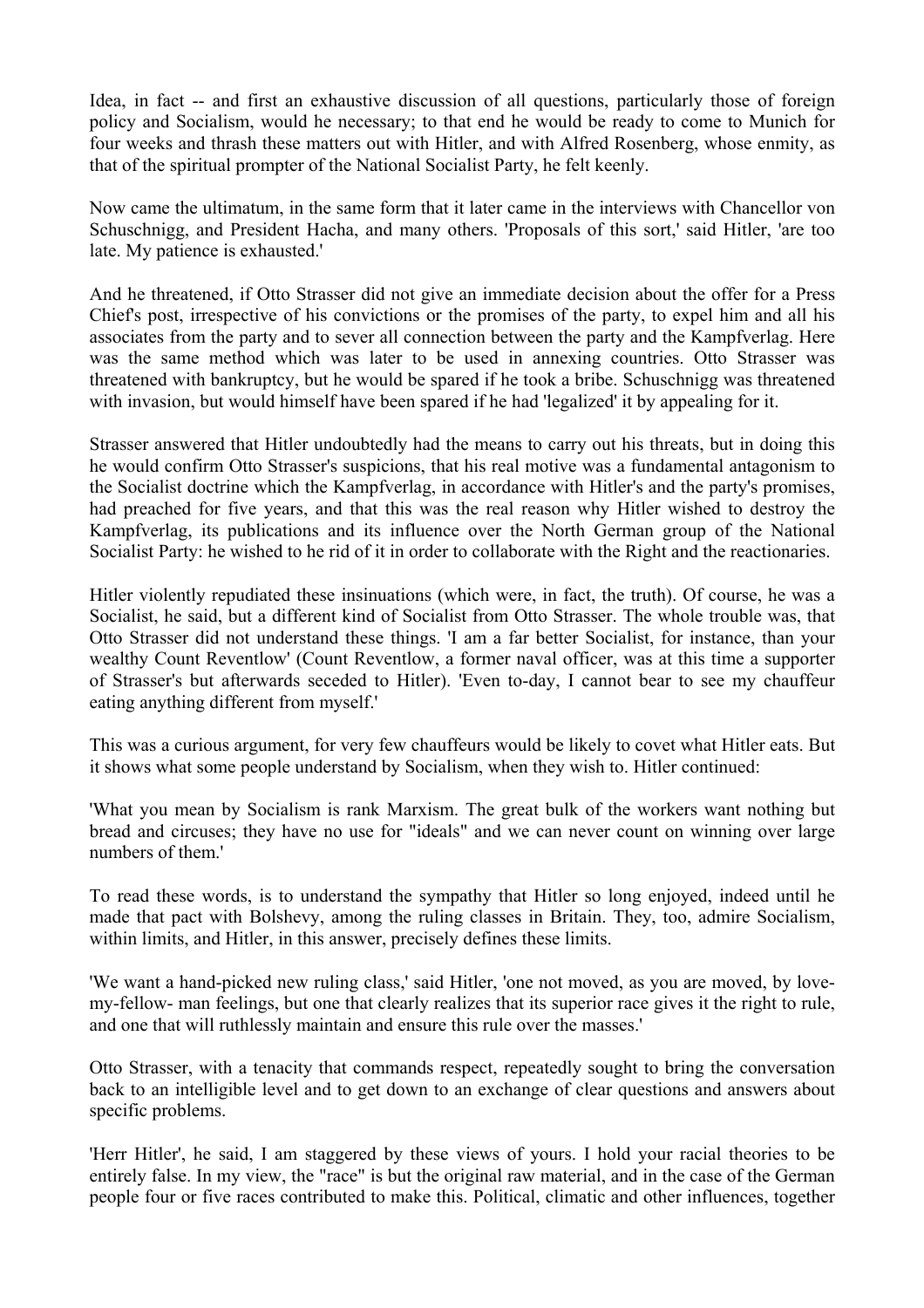with pressure from without and assimilation within, made of this mixture a people; and the processes of history evolved the third and highest form, that which we call "a nation", which in our case was born in August 1914. Your racial theories would deny that the German people *is* a nation. They deny that which I hold to be the task and meaning of the coming German revolution.'

Said Hitler: 'What you say is pure Liberalism. There *are* no other revolutions but racial revolutions. There are no economic, political or social revolutions, there is but the struggle of the racially inferior lower class against the ruling upper race.'

This interesting passage throws a new light on Hitler's theories. Put this way, his ideas would be universally acceptable to exploiters the world over, as much to Jews as to any others. It contains, indeed, no mention whatever of Jews, this utterance of the year 1930 by the arch anti-Semite who so often used Jews as his agents. It is, indeed, an entirely new conception of race, even than that which has currently passed as his conception of it. It is that the poor are not only a lower *class* but an inferior *race*; while the rich, are not only predestined to *rule*, but are also a superior *race*. This is the best racial theory ever invented, in my recollection, and if only Hitler had made this clear to the world earlier, and had kept that stupid stuff about the Jews out of the argument, he would, in my opinion, be the adored ruler of Europe to-day. Not even the pact with Bolshevy could have shaken him - if he had propounded this fascinating doctrine earlier.

'You, Herr Strasser', roared Hitler further, beating the table with his fists until it danced, 'do not understand these racial matters. Precisely because you lack this knowledge of race, your foreign policy is so wrong. For instance, you have often spoken openly in favour of the so-called Indian freedom movement, although this is obviously nothing but a rebellion of the inferior Indian races against the high-quality English-Nordic race. The Nordic race has a right to rule the world and we must make this right the guiding star of our foreign policy.'

It is really sad that Otto Strasser's book, containing the record of these conversations, did not become widely known years ago, and that Hitler was thus deprived of the honorary memberships of the Simla, Bombay and Calcutta clubs which would inevitably have been conferred on him if these lovely words had reached the outer world. In the next sentence he continued in like vein.

'For these reasons, we can never go together with Soviet Russia, where a Jewish head rests on Slav-Tartar body. I know the Slavs from my own homeland. Earlier, when a Germanic head sat on the Slav body, co-operation with Russia was feasible, and Bismarck did this. To-day it would be simply a crime.'

Otto Strasser replied that he could not understand such views in foreign politics. The only thing that would count with him was, whether this or that line in foreign policy would benefit or harm Germany; in the first case, he held it to be the right line, and the State in question could be as repugnant to him personally as it wished; in the second case, he held it to be the wrong line, without regard to the depth of his personal liking for the State concerned and its people.

Germany's most vital aim in foreign policy was, in his opinion, to throw off the Versailles Treaty, and in the search for powers whose course might lie parallel with hers in that direction, for no matter how short a distance, he found only Italy and Russia. For that reason he held collaboration with Italy to he wise, though the Italians did not attract him, and he even held collaboration with Russia to be theoretically possible, though Bolshevism was as antipathetic to him as Fascism; where the interests of Germany were at stake, M. Stalin and Signor Mussolini, Mr. MacDonald and M. Poincaré were all one to him.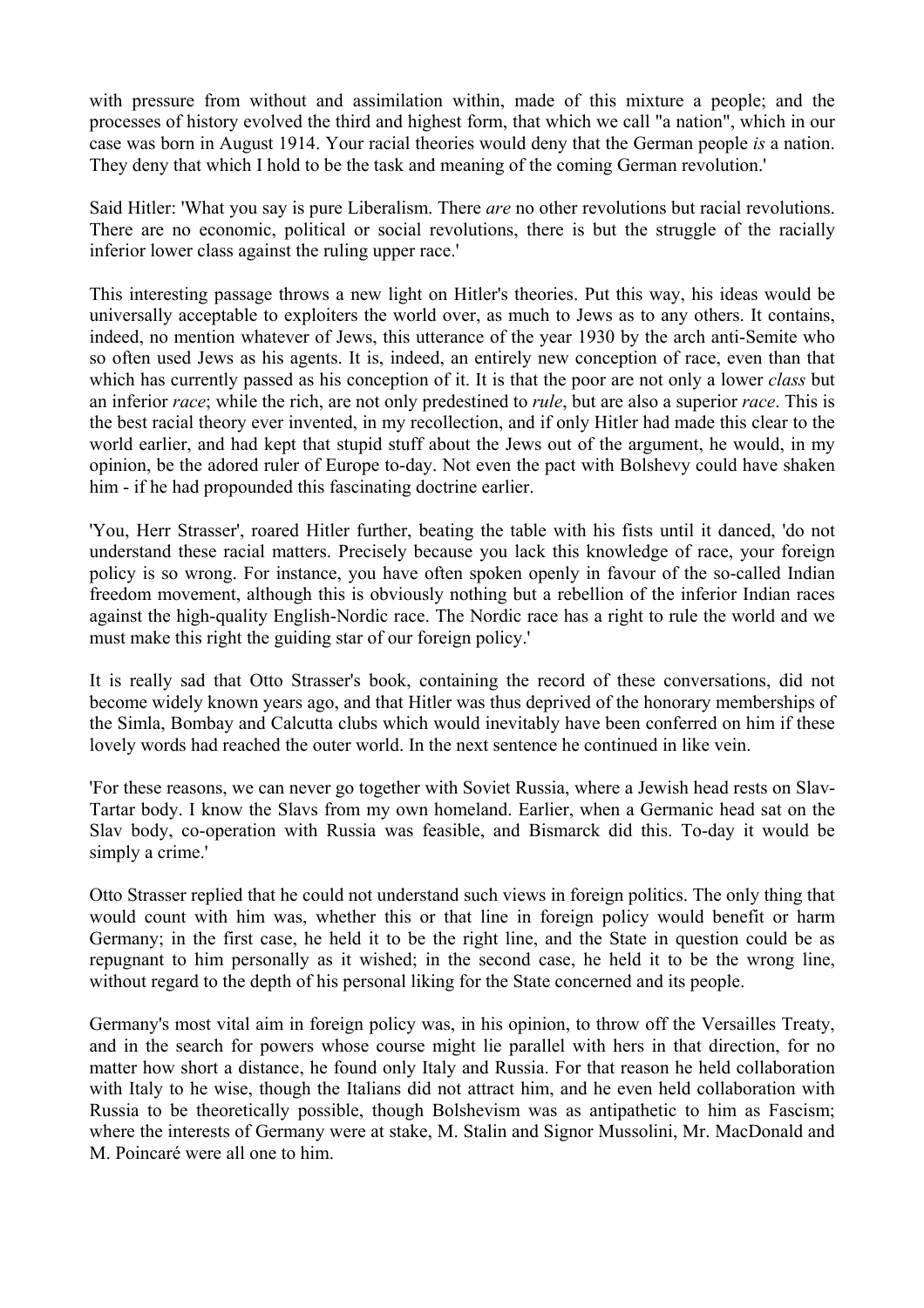A conversation which had already lasted long and continually threatened on Hitler's side to degenerate into an unintelligible babble then continued with a speech of Hitler's about 'the coming Nordic-Germanic rule in Europe' and Strasser asked for it to be interrupted and continued the next day. Optimist that he is, he also asked that it should then be devoted to the question that particularly interested him - Socialism, as he understood it.

When the two antagonists met the next day, Strasser got his blow in first. He had prepared a lengthy explanation of his Socialist views and of the way to apply them in practice, and delivered himself of this, in order to nail Hitler to a clear statement of intentions.

'Do you agree with me,' said Strasser to Hitler, 'that the overthrow of the existing regime, which we are mutually working for, should be a complete revolution in the political, economic and spiritual fields, a revolution which must be brought about and carried through by all methods? That means, that we must be equally implacable and hostile in our attitude towards capitalism and towards international Marxism. And this is the main question at issue in our conversation to-day - that our campaign should not be confined to the "struggle against Marxism" but should also be conducted as a struggle against Capitalism. But this demands clarity under the head, Private Property. My view is that the principle of "the inviolability of private property" excludes all possibility of German Socialism. It is of course my view that all civilization rests on property. But precisely because the material circumstances of a man govern his possibilities of developing his personality and evolving a manly and upright bearing, precisely because property is thus the basis of independence, is it necessary to give those eight-tenths of the German people who are to-day without property the possibility of acquiring property. In the capitalist system, they lack this possibility.'

'The position to-day,' continued Otto Strasser, 'is like that before the Wars of Liberation. At that time Baron von Stein wisely said: "If the nation is to achieve freedom and honour, it will be necessary to give the oppressed sections of this nation property and the right of co-determination." The oppressed classes were at that time the landless peasant-serfs. Then the need of the day was to carry through the liberation of the peasants; to-day, it is to carry through the liberation of the workers; just as the goal was achieved then by giving the peasants property and the right of codetermination, so must the workers be given property and the right of co-determination now. In agriculture, it was possible to use the method of individually-held property, because the land is capable of being divided into suitably small portions. In our modern industry, that is impossible; a factory cannot be divided into a lot of small undertakings. In this case, therefore, the method of collective-ownership is needed, and the title to this property should be held in a double right - as a member of the nation, and as a member of the working-community in that particular factory. But just as Baron von Stein had to take parts of their land from the big landowners in order to make the peasants property-owners -- for then, as now, nothing was lying about ownerless -- so must we today take from the present owners part of their monopoly-property and give it to the workers, or in a wider sense to the nation. The property-owners of that day called Baron von Stein a Jacobin, just as they call us Bolshevists to-day, but the liberation of Prussia would have been just as impossible without this reform as the liberation of Germany is to-day without the liberation of the German workers.'

Hitler interrupted, 'Your comparison is completely false. You cannot compare the complicated industrial mechanism of to-day with the German peasant-liberation. Land can of course be divided up and given to individuals, but not a modern factory.'

Strasser broke in to say that a great difference in matters of method of course existed, but his point was that the peasant-liberation, that unloosed the mighty forces which made the War of Liberation possible, would not have been possible if the principle of 'the inviolability of private property' had remained in force.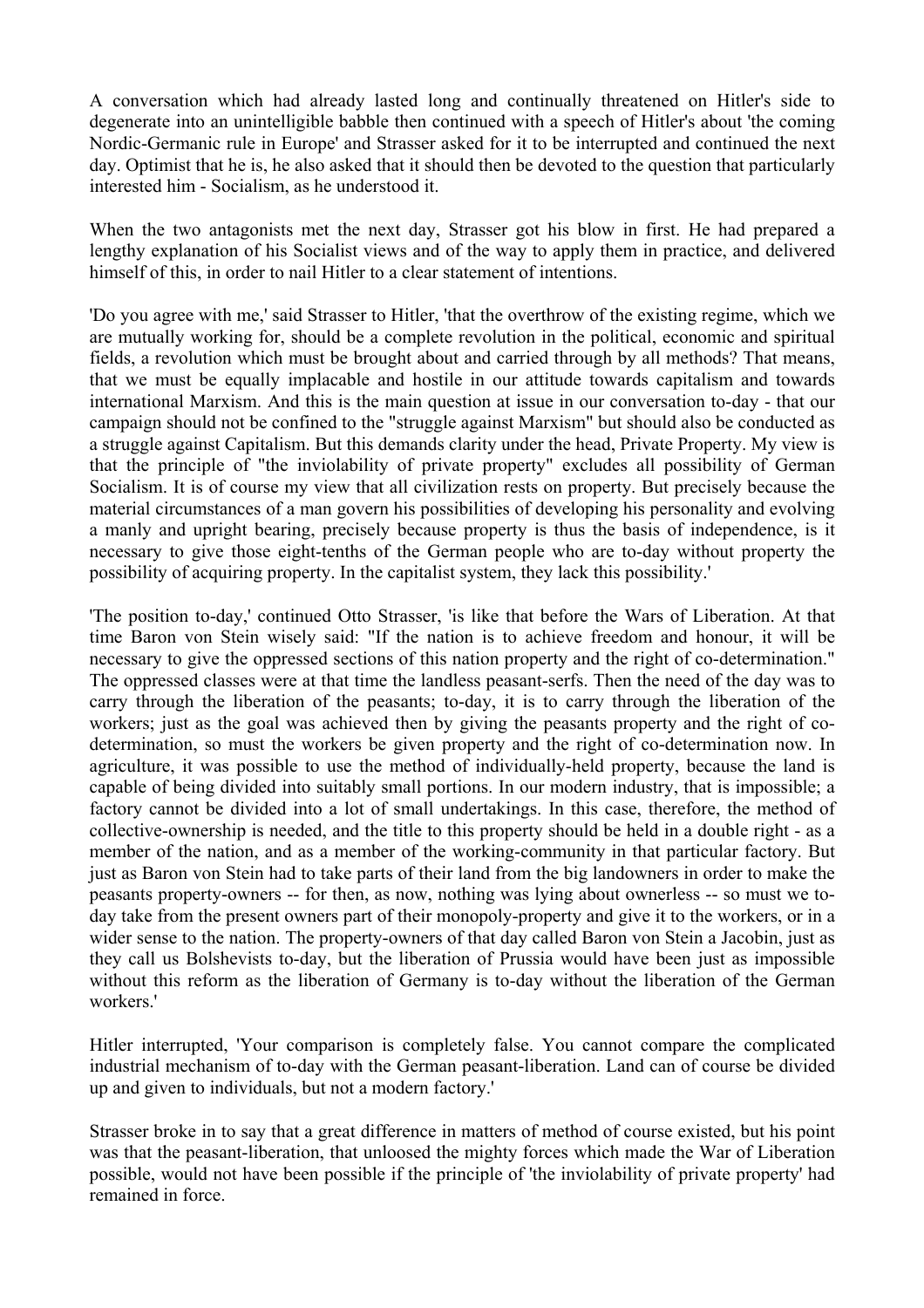Hitler asked Strasser how he envisaged his share-out of property in a modern industrialized State, and Strasser answered that he thought the present owners should retain 49 per cent of the capital and profits of an undertaking, while the State should receive 41 per cent as the representative of the nation, and the workers the remaining 10 per cent; but the management of the concern, as embodied in the Supervisory Board, should be divided into equal shares of one-third each among the present owners, the State, and the workers, in order that the influence of the State in its actual conduct should be reduced.

Thus Otto Strasser, in his opening speech, developed, in broad outline, his theory of a German Socialism, which I shall describe more fully later in this book. It is not, as this quotation will show, that the present owners of property in Germany should be brusquely dispossessed in favour of the unpropertied masses; or that a super-capitalist called The State should be set up in place of the body of individual capitalists of to-day; but that the unpropertied eight-tenths of the German people should be admitted to co-ownership, co-management and co-responsibility.

The result of it all was, inevitably, that Hitler told Strasser. 'What you say is rank Marxism, it is just Bolshevism. You want to introduce the democratic system, which in politics has left us with a heap of ruins, into economic life and destroy it. You would undo the whole progress that has has been made by mankind, which was always due to individual great men, to great inventors.'

It is astounding how this man, whose whole stock-in-trade seems to consist of a few phrases culled from the cheaper press of Viennese back streets, was able to dazzle and dominate his kind; how he was able to answer and annihilate practically any question with one of a dozen words: 'Marxism', Democracy', 'Liberalism', 'Intellectual', 'Scribbler', 'Bolshevism', 'Discipline'. Hardly an intelligible thought is to be found in his discourse, only a few which are comprehensible, but base.

Strasser answered the one about 'the progress of mankind' with the kind of remark that would spring to the lips of any non-cretin in a sane world. He is not a man to be overborne by phrases, but one who looks for the truth behind them, and he replied that he questioned the whole assumption about 'the progress of mankind' and by no means admitted 'that the invention of the water closet was a contribution to civilization'.

Hitler, whose every remark could be foretold by a school child of average intelligence after a sixweeks' correspondence course, answered: 'But you will not deny that mankind has undergone a gigantic development, from the Stone Age to the technical marvels of to-day, and that this entire development would be cut off by your hatched-at-a-writing-desk theories?'

Strasser, who respects the meaning of words, said he did not believe that *mankind* had *progressed*, but rather that mankind had remained unchanged for thousands of years. He asked mildly if Herr Hitler thought that Goethe had been mentally backward because he never travelled in a motor car, or Napoleon because he never listened to the radio?

Hitler answered that these were all 'arm-chair theories, and practical life daily proves the mighty progress of mankind, which receives its impulse from the achievements of individual great men'. (I once played a game, the winner of which was he who could answer the most questions with some fatuous remark in common daily use, such as 'The days are drawing in, aren't they?' Hitler should be a master of this, after a little practice.)

The one about the progress of mankind being the work of individual great men, however, let Otto Strasser in again, and he interjected pointedly that he did not accept this dogma about the part played by great leaders either, for man was neither the maker nor the inventor of historical epochs, but the tool of destiny.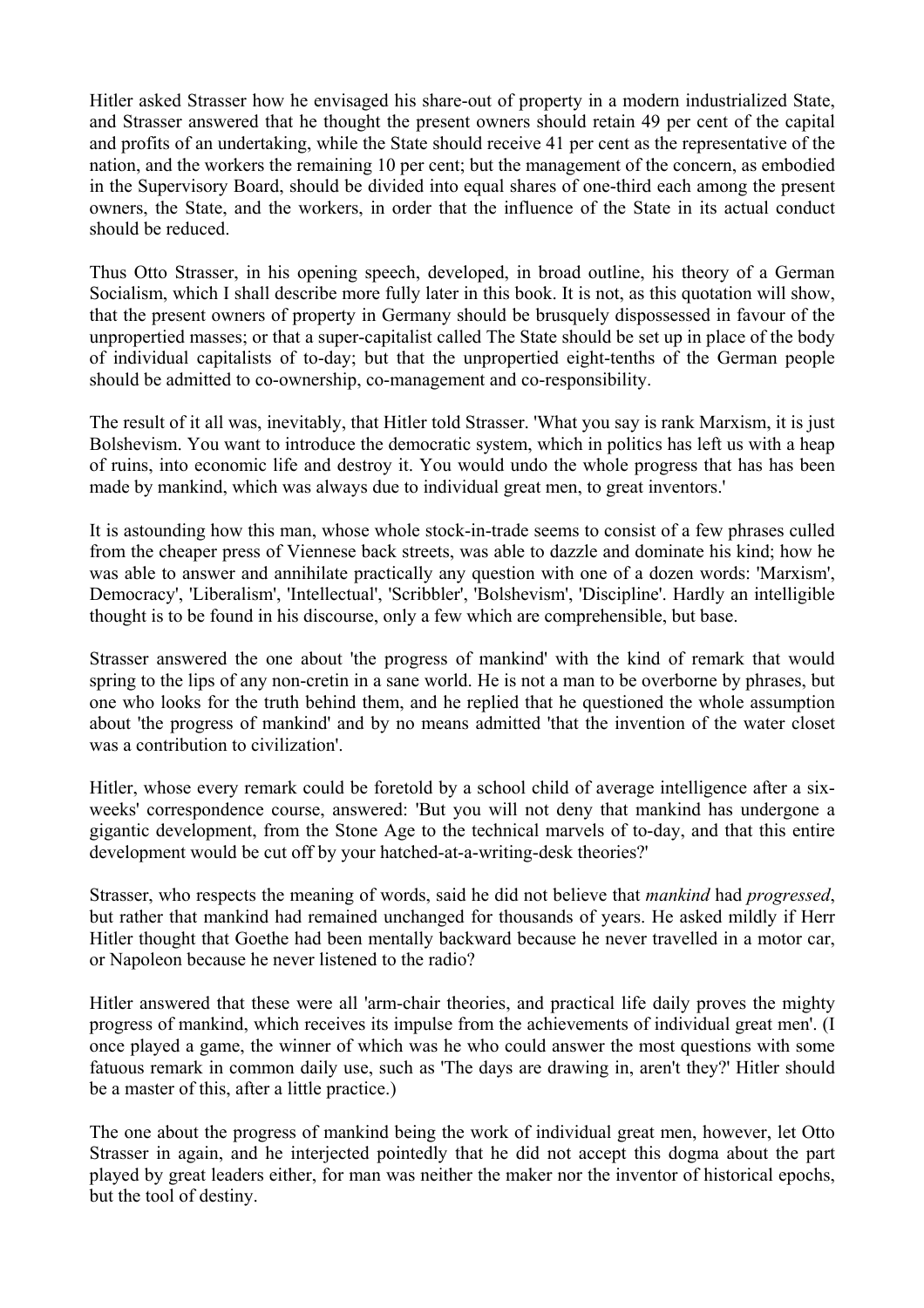Hitler looked at him with that suspicion-laden gaze born of Vienna back streets and interrupted him sharply.

Even at that time Hitler was a master of every trick of intimidation; I remember how he tried to stare me down and sat staring at me for two or three minutes without opening his lips, when I once went to see him. But in those days he had not the backing which made intimidation so easy later the biggest army in Europe. Now he asked Strasser, with bulging eyes and thunder-laden brow:

'Do you wish to insinuate that I am not the inventor of National Socialism?'

'Certainly I deny that,' said Strasser. 'I see National Socialism as an idea born of our times and planted by destiny in one form or another in hundreds of thousands of hearts. You have it in an exceptionally sharply defined form, but the simultaneity of its appearance, and the similarity of its form, shows that it is the fruit of a historical process. It is the same with the capitalist system; apart from its merits or demerits, it is "old" now, it is in decline, while the time of Socialism is coming and it will determine the history of the next 150 years'.

'What you call Socialism,' replied Hitler angrily, 'is just Marxism, and your whole ideas are just paper theories which have nothing to do with real life. By what right do the workers demand a part in ownership or even in management? Do you think my publisher here would allow his girl typist to tell him what to do? The employer provides his workers with bread. Our big industrialists are not concerned with making as much money as possible, with living as well as they can; responsibility and power are the things that matter for them. Their brains have brought them to the top, and this process of natural selection, which again proves their superior race, gives them a right to lead.'

It is strange now to think that these words, which would make any armaments-Croesus, sweatedworkshop proprietor, brothel-keeper, bottle-party Levantine, company-promoter, dividend-lizard, or war-profiteer purr with pleasure, came from a man who succeeded in making millions of Germans think that he was moved by a burning will to abolish the social evils of our times.

I have quoted only parts of these two immense conversations, but enough to show their nature. At one point Otto Strasser did contrive to transfix Hitler with his pin and hold him down for a moment. 'What would you do, if you came to power in Germany to-morrow?' he said; 'what would you do about Krupps? Would everything remain unchanged in respect of shareholders and workers, ownership, profits and management?'

'Why, of course,' said Hitler contemptuously. 'Do you think I am mad enough to destroy the economic system?'

'Then, Herr Hitler, said Otto Strasser, if you mean to maintain the capitalist system, you should not preach Socialism, for the members of our Party are in the first place Socialists and put their faith in the Party programme, which specifically demands the Socialization of jointly-owned concerns.' (Point No. 13 of the 25 Points.)

'The term Socialism,' said Hitler loftily, 'is bad in itself, but in any case the programme does not mean that such concerns *must* be Socialized, only that they *could* be Socialized if they acted in a way contrary to the interests of the nation. If they don't do that, it would be a crime to destroy the economic system.'

The conversations dragged on, but did not progress. Hitler stubbornly rejected all idea of coownership and co-management for the workers, and when Otto Strasser recalled the case of a famous lock-out in which, as he said, 'two or three dozen people, who were no better and no worse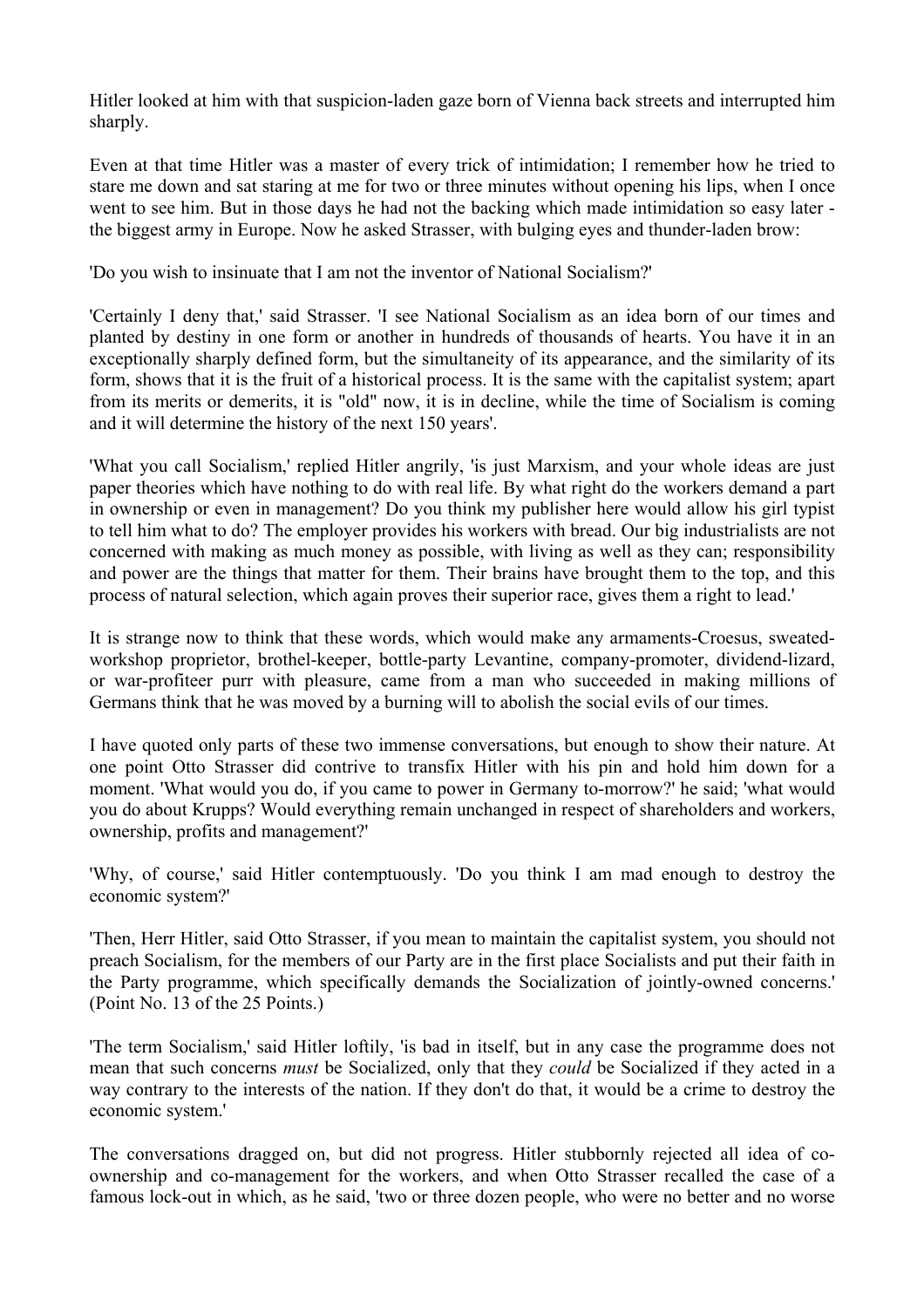than their neighbours, had been able to put 250,000 Ruhr workmen on the street', Hitler said, I don't need the co-ownership or co-management of the workers to stop that sort of thing; a strong State can do that.'

The most important thing about these encounters with Hitler is that Otto Strasser did succeed in obtaining a clear negative in the matter that was vital for him - Socialism. More remarkable still, Hitler on this occasion and in this matter spoke the truth, which is very rare. Three years before he came to power, he was already willing, in such a discussion as this, to abandon all pretence in the matter of his Socialist promises and to show himself as a man of no political principle at all.

After these meetings, Otto Strasser's years of service in Hitler's Party quickly approached their end. The gap between 'Idea' and 'Führer' had become clear to see. Otto Strasser realized that his place, as he had told Hitler, was with the Idea, at no matter what cost to himself.

The open breach soon came. Hitler put into practice his threat to destroy Otto Strasser financially, to make him bankrupt, and to cast him out. He ordered Goebbels to get rid of Strasser by hook or by crook, and the little Doctor called a packed party meeting, which Strasser and his associates were prevented by various devices from attending, as rebels. Otto Strasser retaliated with a manifesto, published in his papers throughout North Germany, which were still the official organs of National Socialism. This was entitled 'The Socialists leave the National Socialist Party'.

A furious onslaught followed. Summoning to his aid his army of words and phrases, Hitler issued a scathing attack on Strasser, whom he denounced as a 'cheap scribbler' and 'parlour-Bolshevist' - the sergeant-major touch again.

Strasser retaliated by publishing, without comment, his official war record, and took this trick, for when the contest is one of facts, and not of phrases, Hitler must lose every time.

Hitler struck again, by expelling Otto Strasser and his followers throughout the country from the party. Only one position now remained - the Kampfverlag, which was still publishing the newspapers of Hitler's Party. Gregor Strasser had yielded and sold his third-share to Hitler; now, by the offer of a Reichstag seat, Hitler won over the second partner, Hinkel, who sold out. The Kampfverlag was Hitler's and he promptly closed it down.

Otto Strasser thus paid in cash also for his convictions, a thing few men do. His third share was lost; at the first attempt to buy the Kampfverlag, Hitler had offered each of the partners 80,000 marks, at that time £4000, for their share. Strasser was left penniless.

Thus came Otto Strasser's farewell to Hitler, after a good fight, lasting five years, for his Idea. Once again he had to start at the beginning, to resume his quest for 'German Socialism'. Hitler had made a bitter enemy. For the first time, a foremost leader of the Party had defied him and left him rather than compromise.

This was the moment when Gregor should have broken away too, with his brother. But Gregor never could bring himself to do that. He always thought that Hitler was sound at heart, only misguided. He believed that the horse 'was only bucking' and would return to the course, run a straight race. This self-deception cost him his life; the same self-deception, in other men, cost Europe a new war.

Now, Otto Strasser gathered his friends about him and began his war against Hitler. It is still going on. Indeed, it is only just approaching its decisive stage. Strasser, seeing that there was neither Revolutionary Socialism nor Socialism of any kind to be hoped for from Hitler and his Party, set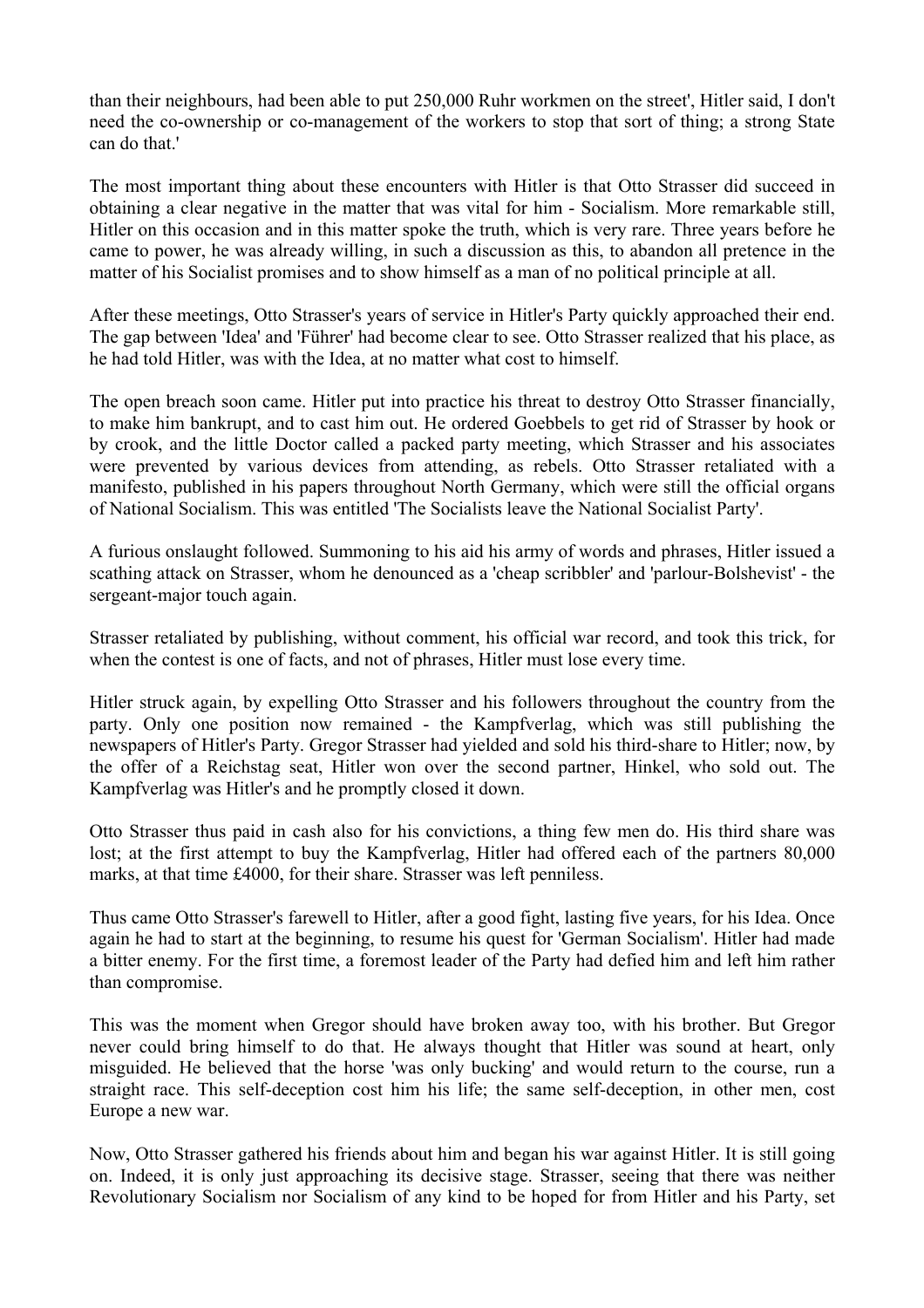out to corrode that party from within. The time would come, he was convinced, when Germany would insist on having Socialism, and then he and his men would take up the heritage that Hitler had mal-administered.

So, with his eye on that future day, Otto Strasser formed his Black Front - a Brown Army within the Brown Army, a Party within the Party, a Gestapo within the Gestapo. All those men who were to rule Germany through terror now had to look over their own shoulders, to look suspiciously at their own shadows. It was a bold venture, and the Black Front from the beginning worked for a distant day - the day when Hitler should have come to power, betrayed his promised Socialism, brought Germany into war, and been overthrown.

\*\*\*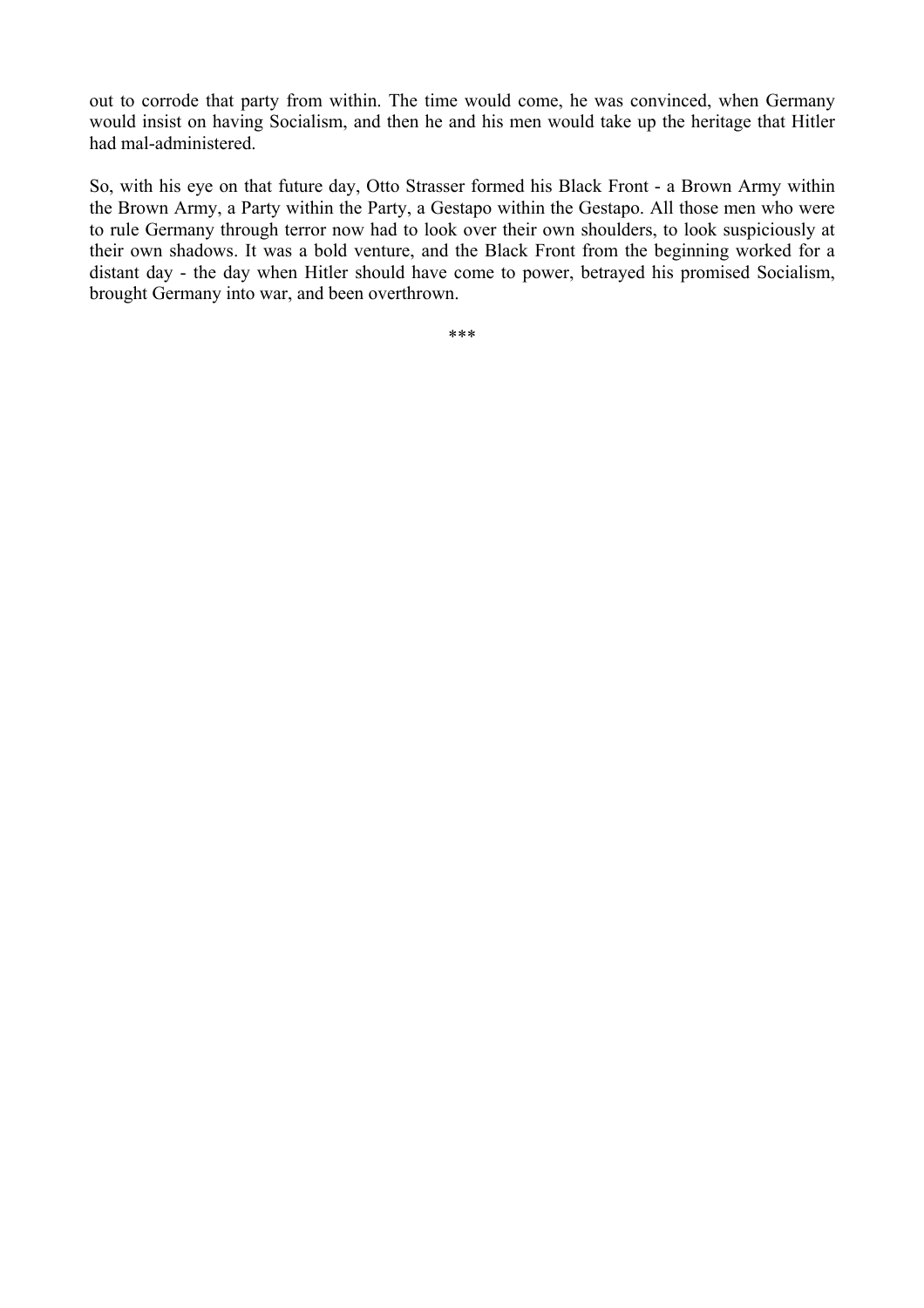## Chapter Seven

## BLACK FRONT

Just ten years have passed, as I write this book in 1940, since the Black Front was founded, and during that time its name was little known, and still less understood, in the world outside Germany.

Within Germany it was well known, both before and after Hitler's triumph, but the tide was running so strongly in his favour that its struggle was one against overwhelming odds. Hitler's fame, and later his power, was growing, and the Black Front, though it carried on a stubborn fight, only attracted, outside Germany, the languid and slightly contemptuous interest with which the majority of people always regard fighters for a lost cause.

Few were then far-sighted enough to perceive that it might one day be the petard which would blow up Hitler. But it was formed of resolute men who would not compromise and clung to their beliefs, at whatever cost. Strasser himself, as I have shown, lost a small fortune through his stand against Hitler at the Kampfverlag; his leading associates also lost money, position, liberty and sometimes life.

But the fight never stopped, and neither exile, outlawry nor even the war itself could completely sever the bond that existed between them. The Black Front *exists* in Germany to-day, as no other organization exists, ready to spring into action, like an engine at the touch of the starter, when the moment comes. Hitler's star is waning, and with it National Socialism in the form that he gave it. The Black Front, the members of which claim that they are the real National Socialists, is preparing for the come-back, and may have the last laugh yet.

It began, after the breach with Hitler, on July 4th, 1930, as the *Kampfgemeinschaft Revolutionärer Nationalsozialisten*, or Union of Revolutionary National Socialists. Later, after the adhesion of rebellious Nazi Storm Troops from the Berlin district and other sympathetic groups, it became simply The Black Front.



HERBERT BLANK AND OTTO STRASSER

Its chief leaders were Otto Strasser himself, Major Buchrucker, Herbert Blank, and other wellknown North German figures.

Major Buchrucker deserves description, for in him the discerning reader may find a pointer to the way the Black Front may in the future re-emerge, and possibly conquer. A regular officer and fiery patriot, he organized the Black Reichswehr, that secret army of 100,000 men which was formed,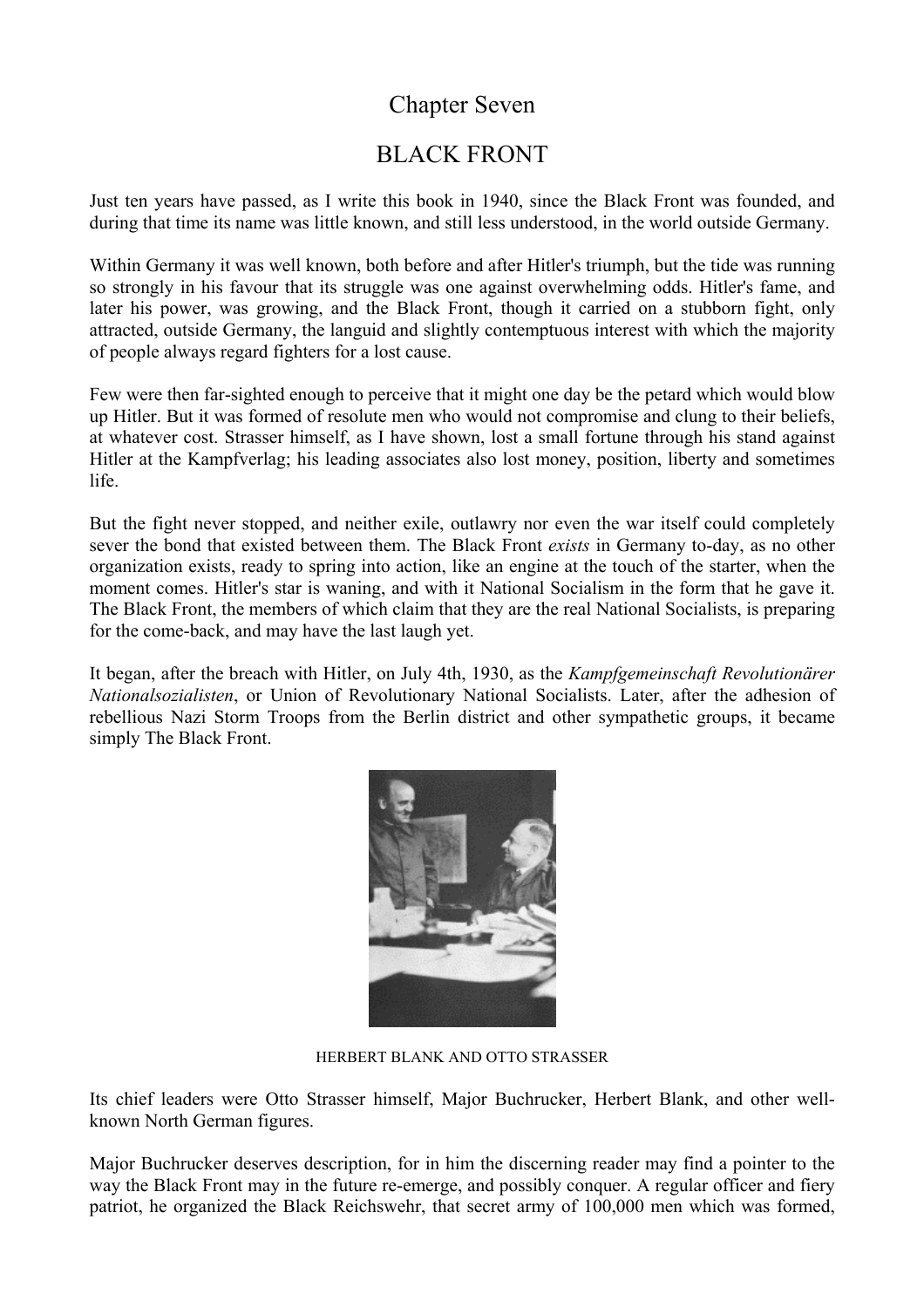with the connivance of the regular German army, after the 1914-18 war, to outwit the military restrictions put on Germany by the Versailles Treaty. In lonely fortresses, in remote country districts, behind the hedges of big East Elbian estates owned by men who sympathized, this shadow army was raised out of sight of the French, British, Belgian and Italian officers sent to see that Germany respected the Treaty.

It was the first experiment in secret rearmament; the last, and greatest, was Göring's secret creation of an enormous air force between the years 1933 and 1936. Here the word 'Black' appears for the first time; it had nothing to do with the colour of the uniforms worn by this clandestine force, which were not black, but meant *secret*. Exactly the same thing applies to the *Black* Front, and this is important to understand; it has nothing to do with the Strasser 'Black Guard' afterwards raised, which actually wore black shirts. Göring's air force, until it was revealed, was a *black* air force.

Major Buchrucker led one of the very earliest Putsches (those post-war attempts of the Nationalists to unseat the detested Republican Government by force of arms) in Germany - the Küstrin Putsch of 1922. It might be called the first Hitler Putsch. Its aim was to overthrow the Berlin Government and set up a new regime. General von Seeckt, the head of the regular Reichswehr, knew of it and was half in sympathy with it, but lost his nerve at the last moment.

Buchrucker was left alone and the Putsch collapsed. At his trial, he kept silence about the connivance of the regular Reichswehr in the formation of the secret Reichswehr and received ten years penal servitude, five of which he served. His sentence was not commuted, like that of the allegedly persecuted, but actually fortunate Hitler.

In 1928 he was set free and joined the Strasser Group of the National Socialist Party. At the breach with Hitler, he followed Strasser, and became commander of the uniformed 'Black Guard'. After Hitler's triumph he was thrown into a concentration camp and kept there for eighteen months. There he was drilled for weeks at a time. 'Quick march. Halt. About turn. Double. Halt. About turn. Double. Halt. About turn. Double. Halt. *Was, du Schwein, du willst ein Major gewesen sein?* What, you swine, you mean to say you were a Major? About turn. Double.' And so on, and so on.

Major Buchrucker was released when conscription was reintroduced in Germany - and is now a senior staff officer, with the rank of colonel!

I have chosen him to try and show the kind of man who helped Otto Strasser build his Black Front.

Strasser's breach with Hitler and formation of a new organization made a deep impression on the younger, more urgent and more idealistic National Socialists, and among the younger generation in general throughout the country. The Young German Order of Lieutenant Artur Mahraun (who was also put in a concentration camp after Hitler's triumph and terribly maltreated, so that he lost an eye, and now has a little bookshop in Berlin) entered into working collaboration with Strasser. So did the revolutionary peasants of Schleswig-Holstein, under their leader Klaus Hein. So did Richard Schlapke, who had a large following among the National Socialists of Silesia. So did a coterie of rising young men called the *Tatkreis*, whose foremost figures were Hans Zehrer and Ferdinand Fried, author of a most celebrated book called *The End of Capitalism*. (Fried is to-day the right-hand man of Hitler's Minister for Agriculture, Darré, whose Hereditary Peasant Holdings Act, drafted by Fried, and other bills represent the solitary attempt to put National Socialism into practice.)

These men and their movements represented what was best in Germany at that time. They all ardently desired the liberation of Germany, but also a new social order, and their common fear, which was afterwards vindicated, was that Hitler would betray them in this and, instead of making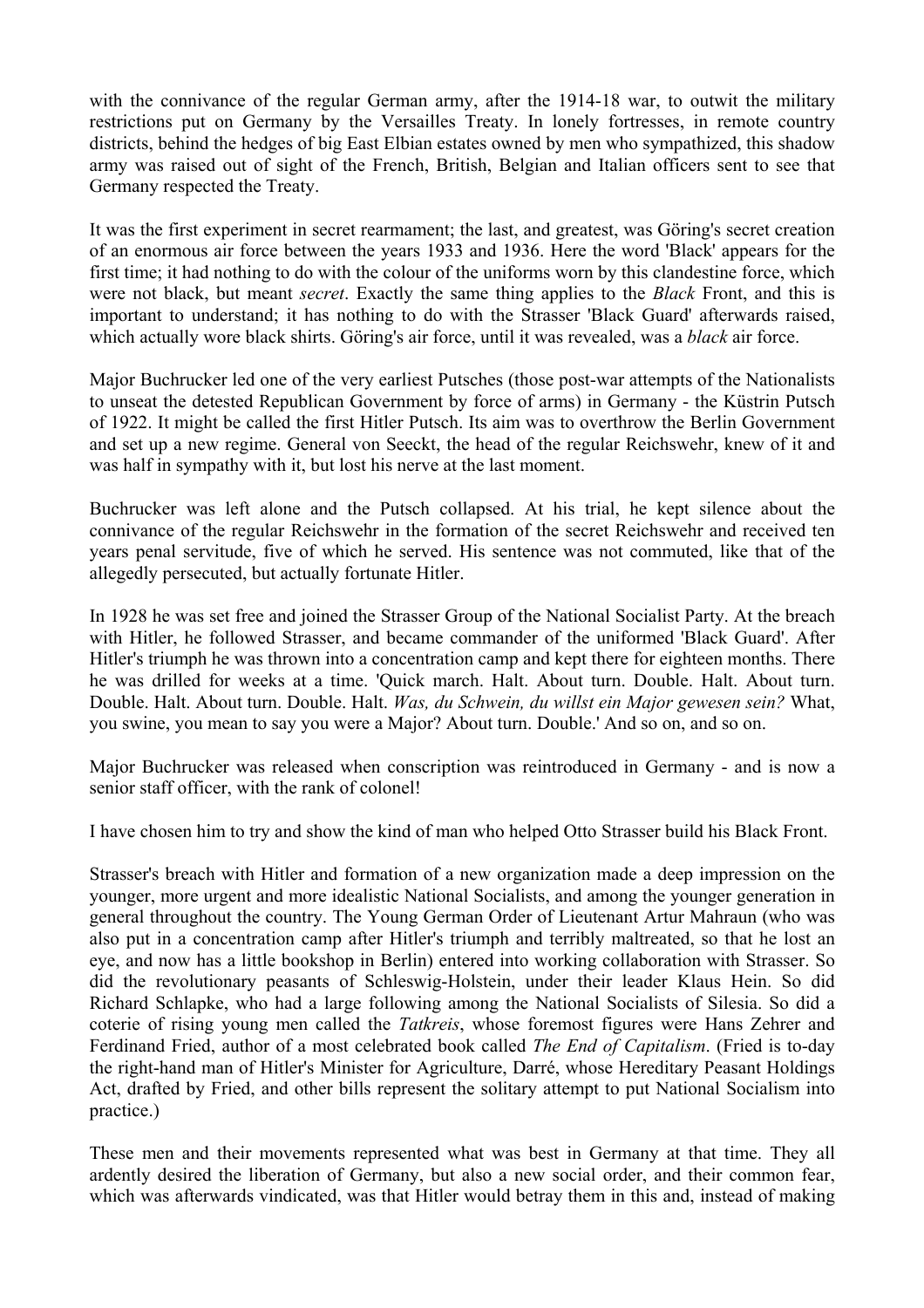a *new* Germany, would simply bring another period of militarist reaction in the place of the chaotic, licentious, alien-inspired post-war Republic they lived in and detested.

From these men and these groups Strasser made his Black Front. But, here again, the significance of the word 'Black' must be remembered.

It meant 'secret', and precisely for that reason it is not possible to say, just what men and groups were in it then, or are in it now. That will be shown when the moment comes. Otto Strasser was already working for a distant future. The visible organization - The Black Front, The Black Guard, the three weekly papers in Berlin, Breslau and Munich - comprised but a quarter of the whole. This was the outward and visible structure. The other three-quarters remained invisible; at the instruction of Otto Strasser, they remained in the parties or organizations to which they belonged, in accordance with the first clause of the Black Front programme, which stated 'The Black Front is a school for the officers and non-commissioned-officers of the German Revolution'.

Strasser deliberately chose this penetration-from-within, enemy-inside-the-walls system. Through it, he had his men in all the parties of those days, save the Communist Party; namely, in the National Socialist, Socialist, Nationalist, Democratic, and other parties.

At this very day, months after the outbreak of war, his Black Front men are in all existent organizations in Germany, but especially in the Army, the Brown Army, the National Socialist Party, the Labour Front and the SS.

This is only possible because of the 'black' method he adopted three years *before* Hitler came to power. Through it, the members of the Black Front were always anonymous, apart from the visible structure. For the same reason he never put up candidates at the elections, and thus there was never an open trial of strength or demonstration of the size of the Black Front and its appeal.

Otto Strasser and his men never felt that they were counter-revolutionaries. They held themselves to be the real revolutionaries. Their whole fear was that Hitler would not make a revolution, and they were right. He only destroyed, or half-destroyed, leaving it to his successors to build. Their spiritual community of views with him was that they were against the old; but they wanted something new, which he has never achieved and which, as seems clear from the conversations with Otto Strasser in 1930 which I have quoted and from Hitler's actions since he came to power, he never intended.

Perhaps I can best show the conflict of hopes and fears which tormented the mind of idealist young Germans in those days by describing a strange episode in which both Hitler and Otto Strasser figured.

Soon after he formed his Black Front came the trial, before the Supreme Court of the German Reich at Leipzig in the autumn of 1930, of three young Reichswehr officers who were accused of subversive activities in the interest of the National Socialist Party. This trial will long have been forgotten by the majority of people, but a bell will probably tinkle in their memories when I say that Hitler gave evidence at it and used the phrase 'Heads will roll' - when he should come to power.

These three young officers -- Lieutenant Wendt, Second Lieutenants Scheringer and Ludin -- were typical of the best kind of German of that period, the sort of man represented, in a rather older generation, by Otto Strasser. They wanted, ardently, fervently, and above all things that Germany should become free and mighty again, and if need be, by force of arms. But that was not all they wanted. They shared the longing of eight-tenths of the German people for a new and better and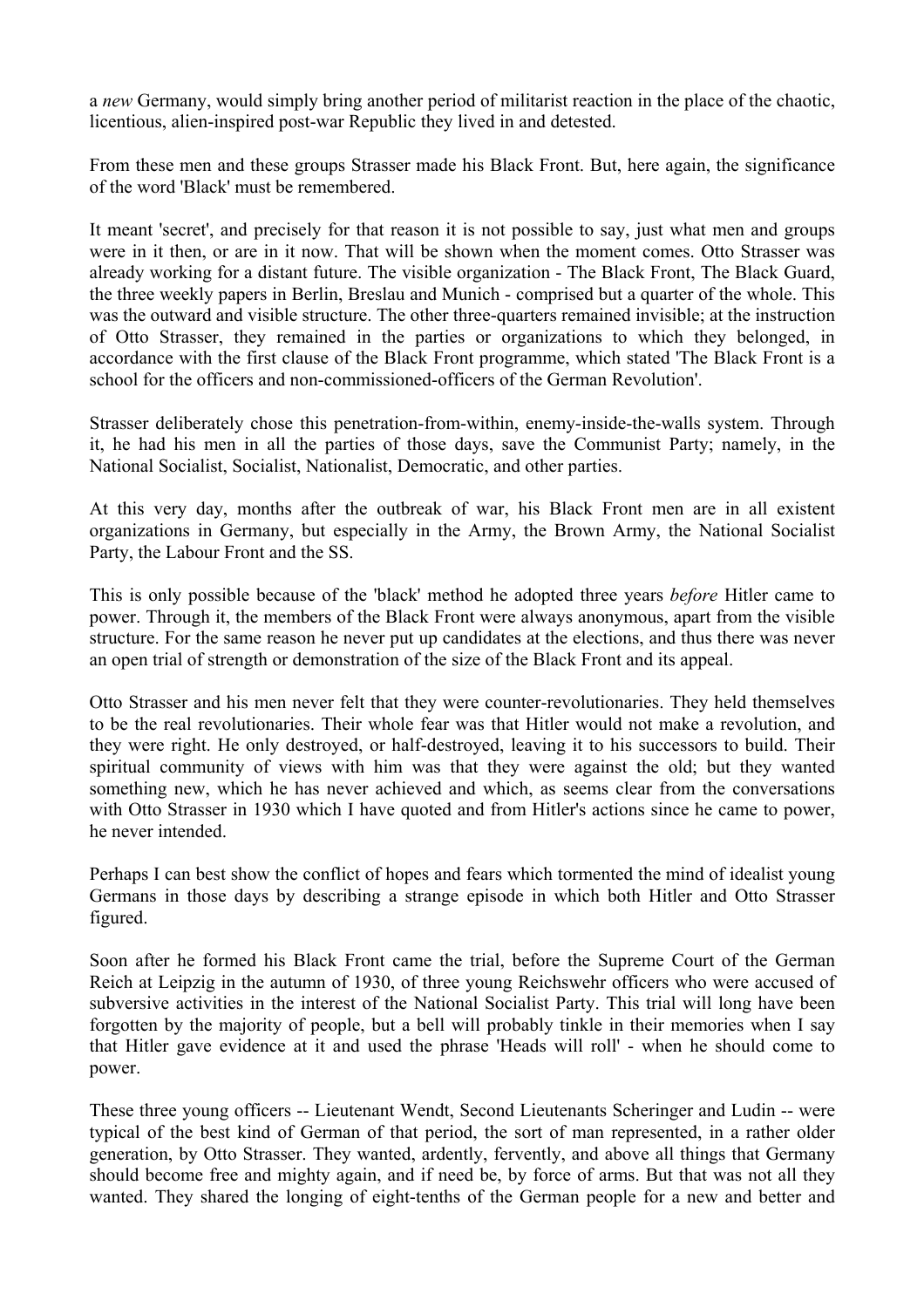juster social order, for something which they were ready to call 'Socialism' if it were different from the Socialism of the Socialist Party and from the Socialism of Moscow, both of which they intuitively felt to be alien and false and consequently loathed.

These officers had hoped to find what they wanted in Hitler's National Socialism, they had done what they could to enlist the sympathies of their comrades and their men for that party, and they now stood on trial for this offence and Hitler gave evidence on their behalf. The whole issue on which a conviction or an acquittal turned was, whether Hitler's party was a revolutionary one or one which sought to achieve power by constitutional means, and he, in maintaining stubbornly that it would use only constitutional methods, may have wished to do what he could to get the young officers acquitted.

If that was his aim -- I doubt it, myself; he was simply using 'tactics' again -- the three lieutenants did not thank him for it. They had believed in him as a revolutionary National Socialist. His bourgeois methods and tactics in the witness-box antagonized them.

Even 'Heads will roll' he interpreted, on a question from the Public Prosecutor, not as meaning that he would work for a violent and revolutionary overthrow of the existing regime and thus seize power; but that he would take revenge, by 'constitutional means', after achieving power, by 'constitutional means'. (This is exactly what happened, incidentally; the Reichstag fire furnished the 'constitutional means' and the brutalities done to political opponents after the seizure of power, as well as the shooting of several hundred defenceless persons on June 30th, 1934, were nothing but the gangster's revenge in the coldest of blood, without any trace of white-hot revolutionary fervour or resentment-born-of-the-barricades.)

Thus the three lieutenants went to their fortress partly-disillusioned men, and in the loneliness of their imprisonment began deeply to study political questions. All three came from Ulm, in South Germany, and knew little about the North German vendetta. Ludin was sent to Rastadt in Baden; Scheringer and Wendt to Gollnow, where they had the cell once occupied by Major Buchrucker.

Searching their minds and consciences for the political truth, Scheringer and Wendt wrote to Otto Strasser, who did not know them, and asked him to visit them and explain the whole political conflict to them. He visited them three times.

But just about that time the German Communist Party sought to make use of the strong patriotic wind which was blowing by taking patriotism into their own programme and issuing a manifesto which called, not only for the social, but also for the 'national' liberation of the German people. The young officers thus began to wonder if the truth they sought were possibly to he found in the Communist Party, which also strenuously wooed them in their captivity, and during two of Otto Strasser's visits to them representatives of the executive committee of the German Communist Party were also present. The two lieutenants asked Otto Strasser if he would object to a full debate, and he agreed.

An extraordinary scene this, the struggle for the soul of two German subalterns in the dining-room of a prison. I hope it may give readers some idea of the tormenting conflict which racked the minds of such young Germans, of their dogged search for hope, for an ideal, for a better Germany. This state of mind remains; it was only chloroformed by Hitler; and soon it will awake again, more turbulent and clamant than ever.

Picture the scene. On one side of the table, half a dozen of the leading Communist prisoners and their spokesman, the emissary from Berlin. On the other, Otto Strasser. Between them, the two lieutenants. In the background, prison warders, listening enthralled.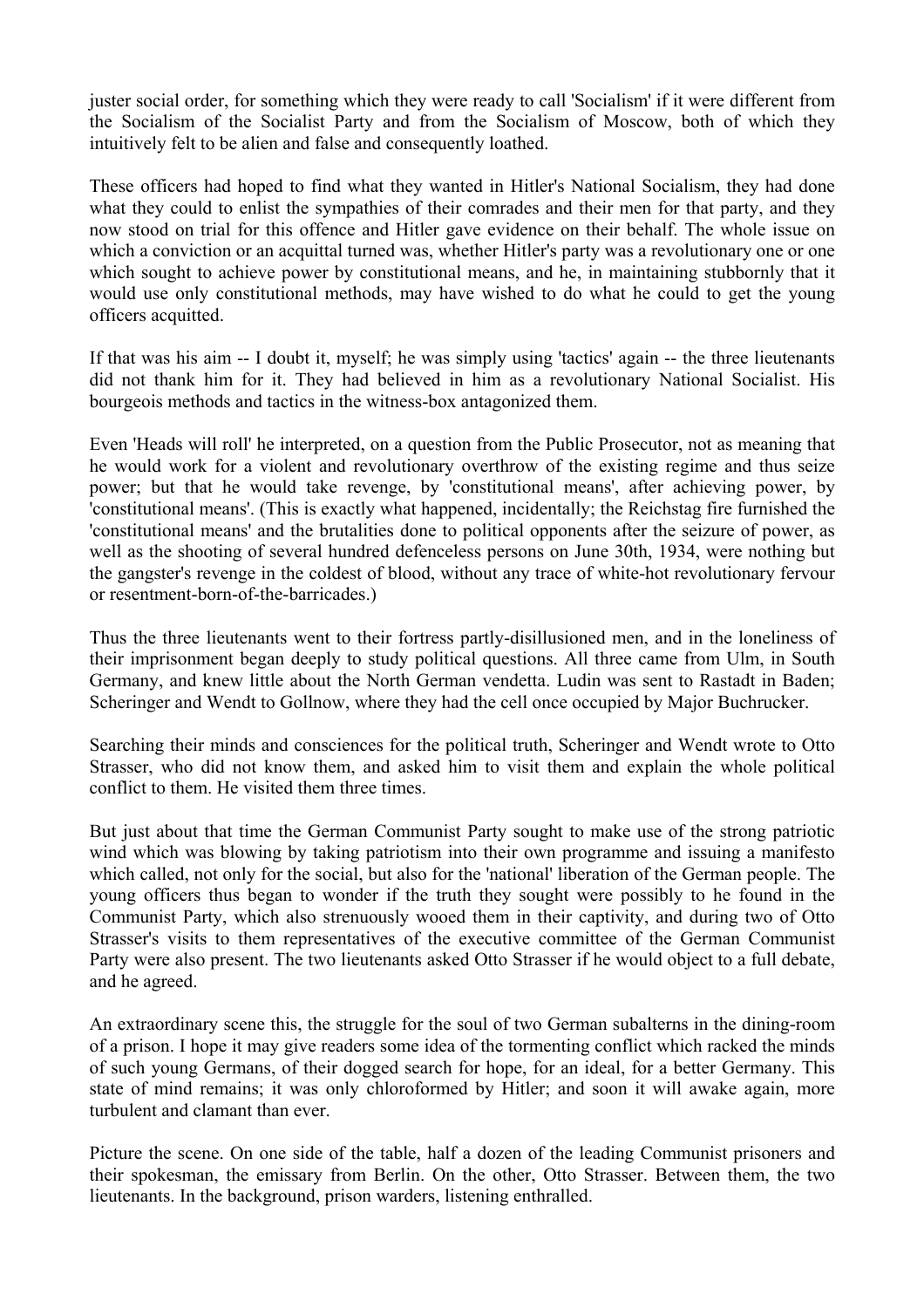On the first occasion the Communists sent down a Jew, Leow, a burly fellow who was commander of the uniformed Communist Storm Troop formations called The Red Fighting Front; after Hitler's triumph, he fled to Moscow and in due course was relieved of further anxieties in this world by Stalin. He was a poor debater and no match for Strasser.

So the next time the Communists sent down the very best man they could find, and an astute move this was, for he was a most remarkable figure. Captain Beppo Römer was the Communists' best show-piece. He had been a distinguished German officer in the war; after the war he had been a leader of one of the anti-Red Free Corps (the Oberland Corps), and in that capacity had collaborated with Hitler in the Munich Putsch of 1923; and now, in the course of that unending search for an ideal, he had gone over to the Communists. (Credible reports say that he too is now in the Reichswehr again to-day, a thing only explicable by the saying, *on revient toujours à ses premiers amours*.)

Captain Beppo Römer was no mean antagonist, and a terrific battle was joined across the deal table in the prison dining-room, with the lieutenants and warders hanging on every word. Otto Strasser violently attacked Hitler, but he attacked the Communists even more violently. The debate continued for hours, quarter neither asked nor given.

At the end of it, Lieutenant Wendt became Otto Strasser's man, and the Black Front had its representative in Gollnow Fortress. When he was released, he openly joined the Black Front and became a member of the executive. After Hitler's triumph he was arrested and no man has ever learned if he is living or dead.

Remember that these three young men, who risked their careers for Hitler, played an important part in bringing him to power; at their trial, the full light of world publicity for the first time shone on him; the party used them prodigally to make the world believe that Hitler had the army with him; but no more mercy was shown to Wendt than to a mongrel dog. Hitler's mission has always been to destroy good Germans - not Jews. Wendt heard the Viennese cheapjack ranting in the witness-box about 'Heads will roll', and didn't like it, because Hitler's conception was not of a clean fight at the barricades, but of cold-blooded vengeance after the achievement of power. But even Wendt cannot have dreamed, that day, that his own head would he among those that rolled.

Scheringer was won over by the Communists at first, by an interesting method. Captain Römer told him that he need not join the Communist Party, but could form his own 'Scheringer Group', a patriotic-Bolshevist group, in loose affiliation with it, and the Communists would finance a newspaper for him. They wished to use his name in the struggle against Hitler and Otto Strasser alike.

Scheringer agreed to this, after telling Otto Strasser privately that he was in sympathy with the Black Front but would like to wean away the most useful men from the Communists for it. Strasser told him he would fail in this, because when the Jewish leaders of the party perceived his little game they would stop publication of the newspaper they were to finance for him. This actually happened, and in 1932 Scheringer broke with the Communists and joined the Black Front. After Hitler's triumph he too disappeared from the scene, and none knows his whereabouts to-day.

The third lieutenant, Ludin, may be heard more of one day. He alone remained a Nazi, and narrowly escaped death on June 30th, 1934, but to-day he stands very high in the Party and is Storm Troop commander for the whole of South-Western Germany, Württemberg, Baden, Hesse, the Palatinate, and the Saar.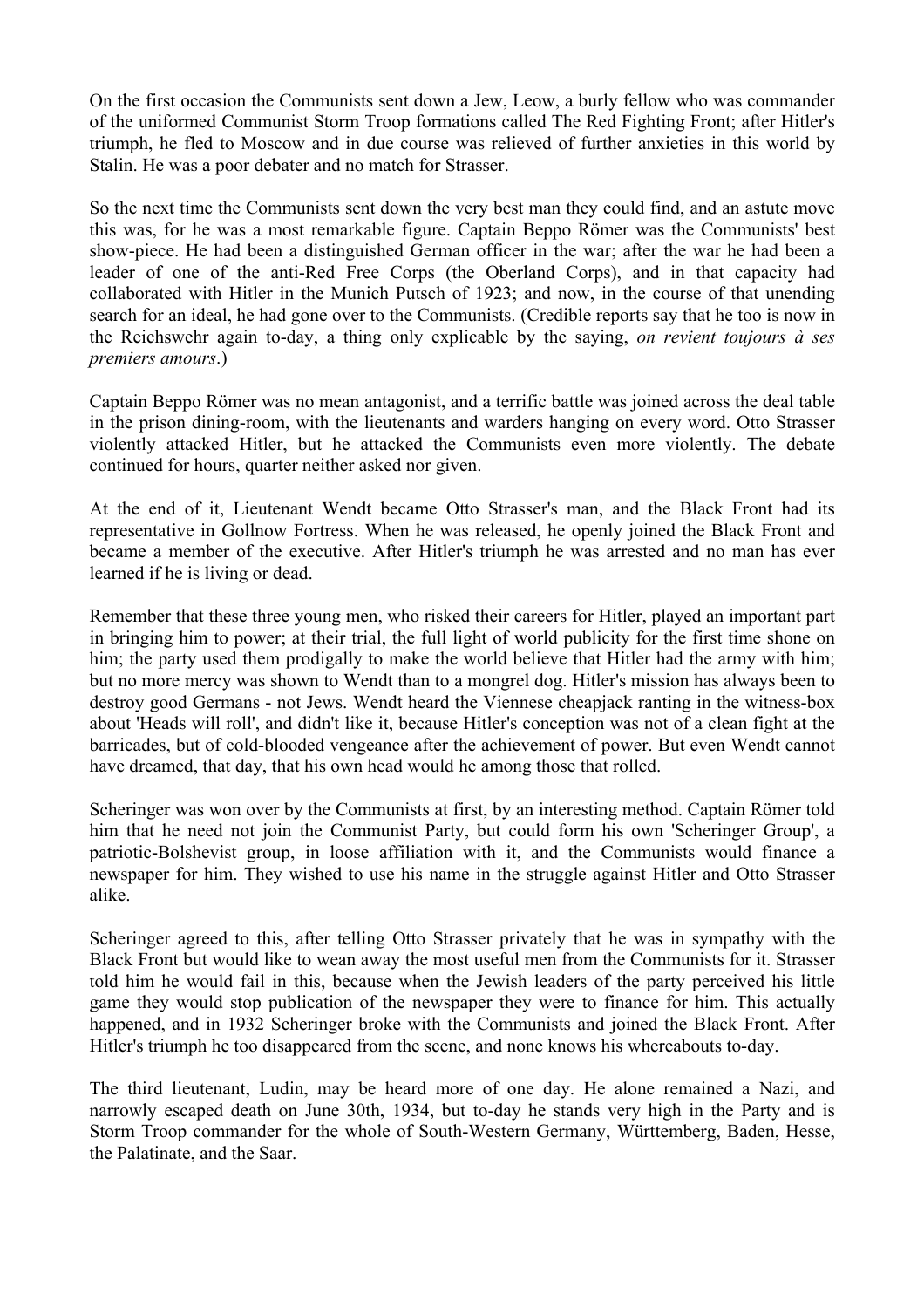Then Otto Strasser campaigned all over Germany, north, south, east and west, speaking, organizing, and writing. He was several times hurt when Storm Troopers attacked his meetings; Major Buchrucker was knifed at Flensburg.

Strasser then introduced the platform-debate type of meeting, challenging Hitler and Goebbels by public placard to confront him at any time or place they chose, but this was ignored. He had many stormy platform-battles with the representatives of many parties: with Willi Münzenberg, the Communist leader, in a working-class district of Berlin; with Kaspar, a later Red Fighting Front leader; with Colonel Duesterberg, of the Nationalist Stahlhelm; and many others. But the Nazis refused all challenges and would never appear on a platform in open debate with the Black Front. They did, however, do their best by violence to crush the Black Front - and they marked down, for future vengeance, all the men who thus defied them.

Otto Strasser is almost the only one of all those men, his chief known helpers, who escaped death, the concentration camp, or prison.

For instance, his Black Front Leader for Schleswig-Holstein was a man who had formerly been one of the most popular National Socialist leaders, Dr. Grantz. Grantz is a small and indomitable man, with the student's slashes all over his face - 'One of the best Germans I ever knew, says Strasser. His fame in the National Socialist Party was chiefly that he had been the hero of a terrific free-fight between Nazis and Communists at Woehrden, when four Storm Troopers were killed and thirty injured.

At the burial of these men, Hitler stayed in Grantz's house and assured him in his most emotional manner ('Mussolini, I shall never forget what you have done for me to-day') that he would never forget etc. etc. and would repay and reward Dr. Grantz in the Third Reich. In March 1933, immediately after the Reichstag fire, Dr. Grantz was thrown into a concentration camp and is there now, in 1940; he has never had charges preferred against him or been tried. Seven years in a concentration camp!

But Grantz's spirit is unbroken. In 1937 a fellow-prisoner from the concentration camp, Sachsenhausen visited Otto Strasser in Prague and told him of Grantz's martyrdom. He also described this incident: The commandant told Grantz one day that he would remain in the 'camp as long as he lived. Grantz answered, 'Jawohl, I shall remain here - but as commandant with you as prisoner'. He received fourteen days 'hunger-arrest'.

The tale of Otto Strasser's men is a terrible one, even for these times, when brutality and suffering have become the norm. Dr. Becker, a lawyer who was his Black Front Leader for the populous Halle district, has also been in a concentration camp since 1933, without charge or trial. Dr. Becker, who is also in Sachsenhausen, has, in contrast to Dr. Grantz, become a better-treated prisoner, for the following strange reason. The Prussian SS guard at the camp was relieved one day by Bavarian SS men, who insisted on having their native Bavarian beer -- I said earlier that beer is a religion in Bavaria -- whereas their predecessors had made a contract for the beer supply with a Prussian brewery. An action followed, in which Dr. Becker was put up as advocate for the Bavarian SS men, and won the case. Since then, his lot has improved.

To-day, between six and seven hundred Black Front men are in the concentration camps and prisons. Many of them have been there for seven years. During these years, thousands of others were arrested and released after serving shorter terms. And all these were but the *known* Black Front men.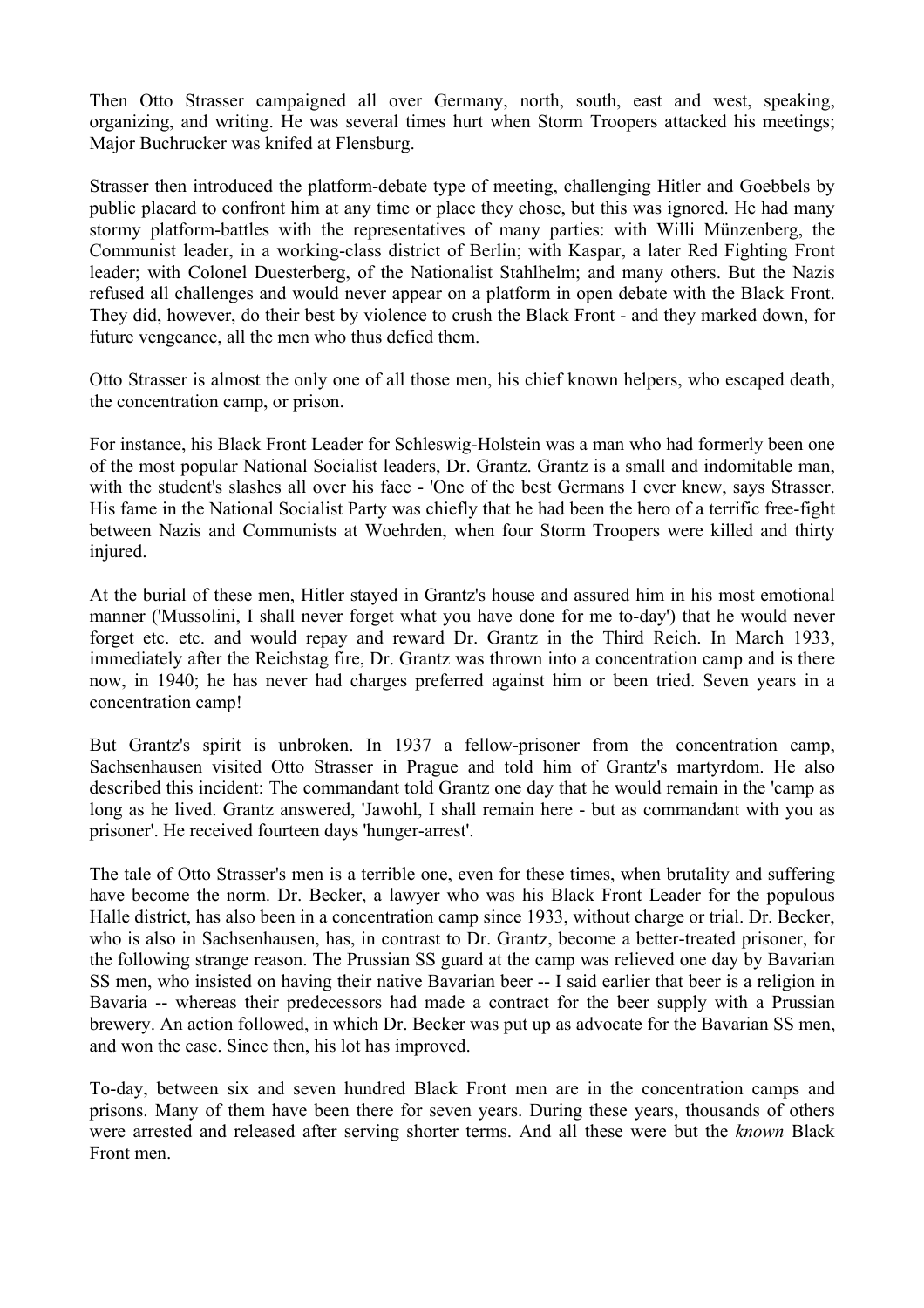I have looked forward a little here, to show the things that happened to the men who openly supported Otto Strasser in his fight against Hitler in the years between the split and the Nazi triumph, 1930-1933. They bore the brunt of the battle, and this glimpse of the future shows how they paid for their convictions.

But most of them still live, and hold their convictions still. Before so very long, they will be free men again. And many others who think like them have always been free and even wear the brown shirt.

The conflict itself seriously shook the Hitler Party, which, indeed, came to the verge of an ignominious collapse. It was only rescued, and enthroned in power, in the nick of time, by those very forces which Otto Strasser and his men regarded as the worst enemies of the new order for which *they* fought - big business and big landlordry.

The conflict reached its height in 1931 and 1932. In 1931 came the second open revolt in the National Socialist Party. Captain Stennes, the Brown Army commander for the whole of North Germany, also could not stand Goebbels any longer and broke away, taking many of his brownshirts with him. He went the way of Otto Strasser, and joined Otto Strasser and the Black Front.

I shall have to look into the future again to tell the story of Captain Stennes to-day. It is another extraordinary tale; these Germans are almost incredible.

He, too, was an officer with a distinguished war record and subsequently a Free Corps commander. After Hitler's triumph, he, too, was arrested, maltreated, sent to a concentration camp and told that he was to be shot and must dig his own grave. Standing before this empty grave, he was executed four times - with blank cartridges! Later he was released at the mediation of a well-known German general, his former commanding officer, General Watter, on signing a pledge to leave Germany within twenty-four hours. After a visit to Otto Strasser, in exile, he went to China and is to-day commander of the bodyguard of Chiang Kai-shek! I have used more exclamation marks in this book than ever before, but the things I have to tell seem to deserve them.

In 1932 the Black Front was gaining ground and strength. The Hitler Party was going downhill, and fairly fast. But for the great age of Hindenburg, which made him the senile dupe of intriguers and the credulous victim of old wives' tales, it probably never would have come to power.

At the beginning of 1932 one of the first Hitlerist Ministers ever made, Dr. Franzen in Brunswick, gave up his post in protest against the reactionary tendencies of the party, as shown in the Harzburg agreement with Alfred Hugenberg, of big business and big armaments, and Hjalmar Schacht, of big banking.

In August came Hitler's rebuff by Hindenburg, who at that time seems still to have been of clear mind; he gave Hitler a parade-ground dressing-down, and vowed that he would never make him Chancellor. Goebbels, keenly watching to see which way the cat would jump, wrote in his diary of 'deep despondency' in the party; the financial position he said, was 'hopeless, nothing but debts', and so on. In November came elections and another blow for the Hitler Party, which lost over 2,000,000 votes. 'A defeat', wrote Goebbels; and Hitler threatened to commit suicide.

Otto Strasser was fighting the Hitler Party with all his might, doing his best to precipitate its downfall.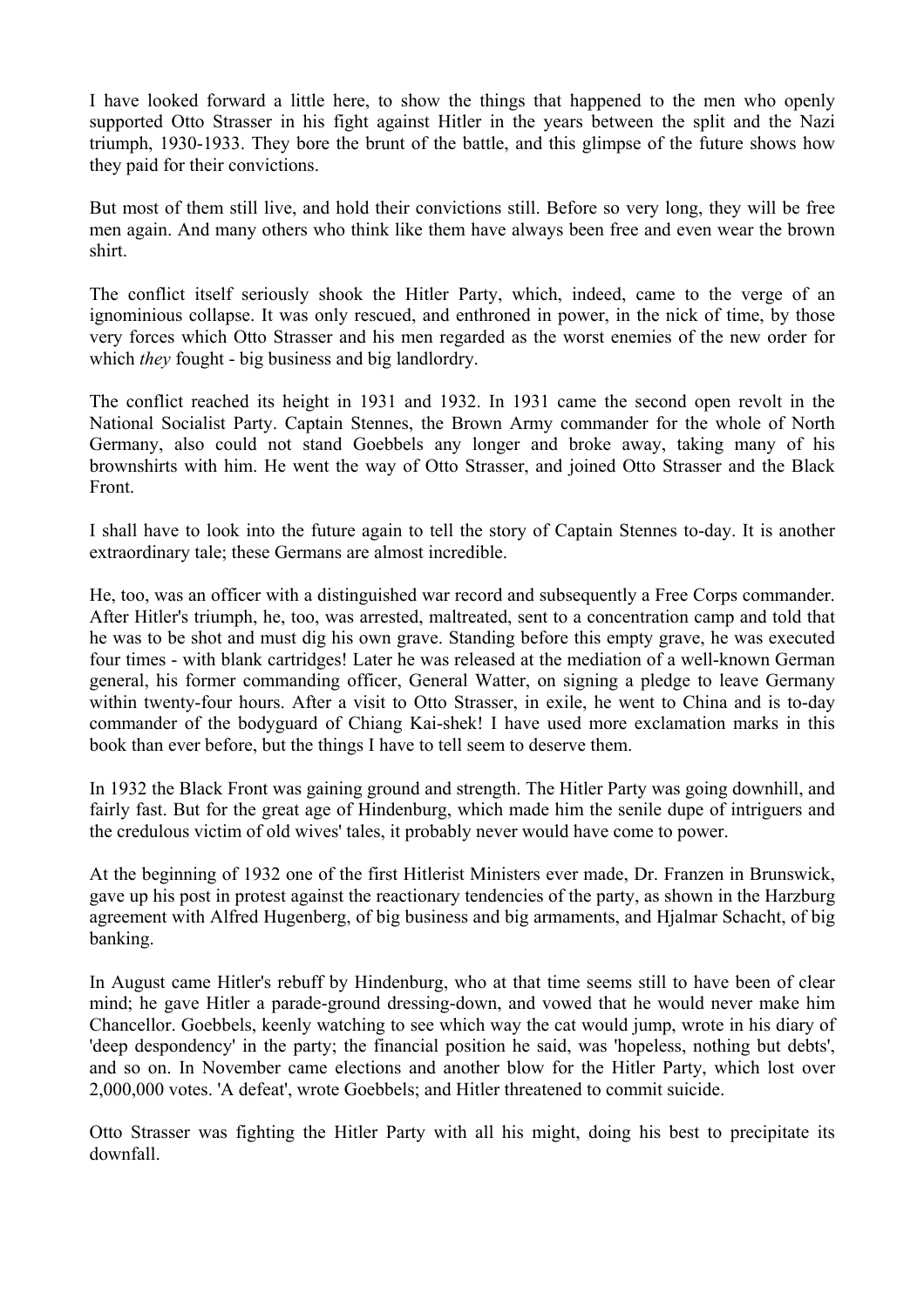Gregor Strasser was in the party, Hitler's chief lieutenant. From the dark forest into which the German Republic had wandered, only two exits offered, as he saw. It could take the path of a Socialist revolution, which would lead to something new; or that of a return to Prussian militarism, which meant war. Some combination of forces had to be found which would give a majority in the motley Parliament, and at this point the old, old dilemma appeared: should National Socialism prove its Socialism and join hands with the Socialists, or should it betray its Socialism and join with the Nationalists?

The choice was clear. The first way would lead to a better Germany and to peace; the second to the disappointment of hopes of a better social order and to war.

Gregor Strasser -- how Goebbels vilifies his former master at this point in his diary -- was for the first way and urged that the National Socialists should follow it. It meant an alliance with the Socialist workers - not with the Communists, and not with the Socialist Party, but with the socialistminded workers organized in the trade unions. Their representative was Leipart, the trade union leader. General Schleicher, the Chancellor of the day, had avowed himself to be 'a social general' and that meant that the army would play. This meant a Government headed by Gregor Strasser (Hindenburg had said he would never have Hitler), or General Schleicher, and with Leipart, and this was the combination which would have saved Germany.

This coalition is not dead, but only seems dead; its ghost is now appearing to haunt Hitler.

Göring was Gregor Strasser's great antagonist at this moment. He was for the second way out - the alliance with heavy industry and the big landowners which would entail the immediate jettisoning of all Socialist and social ideals, and would inevitably concentrate all Germany's thought on rearmament and militarism and lead to a new Prussian war.

These were the two courses between which a choice had to be made, while Germany's destiny hung in the balance. The vital difference between them was the old one of principles and ideals. The first way meant working for a definite aim. The second meant working to get power, without regard for what came after. This was the gap between the two camps, between Gregor Strasser and Hermann Göring. Hitler's attitude was 'Never mind about what comes afterwards; let us get the power, the rest will take care of itself.'

He allowed both Gregor Strasser and Göring to negotiate, Strasser with Schleicher and Leipart, Göring with Hugenberg and Papen. He approved of both parallel sets of negotiations. Gregor Strasser's chances of success were great. The general, Schleicher, and the trade union leader, Leipart, were in agreement with him; a great part of the Hitler Party was for him; and he was acceptable to Hindenburg, for he was an officer and normal, while Hitler was a corporal and a clown, and Röhm was homosexual, and all this counted with an Old Gentleman who had once disparaged Goethe as a man of immoral habits to Max Liebermann, the painter, and on being reminded, 'But, after all', he wrote *Faust*, replied, 'Yes, that is his only excuse'.

Gregor Strasser was twice received by Hindenburg in these fateful days. Germany, and the peace of Europe, was almost saved.

The real bitterness of Gregor Strasser's tragedy can only be understood if it be borne in mind that he heard from Hindenburg's own lips, at one of these meetings, that the Old Gentleman 'would never make the Bohemian Corporal Chancellor' (this was the contemptuous term that Hindenburg used for the crossbred, vague-origined Hitler). Thus his very loyalty to Hitler demanded that Gregor Strasser should strive with all his strength to achieve office himself and bring about a coalition in which the National Socialists would be predominant. It would never have occurred to him that the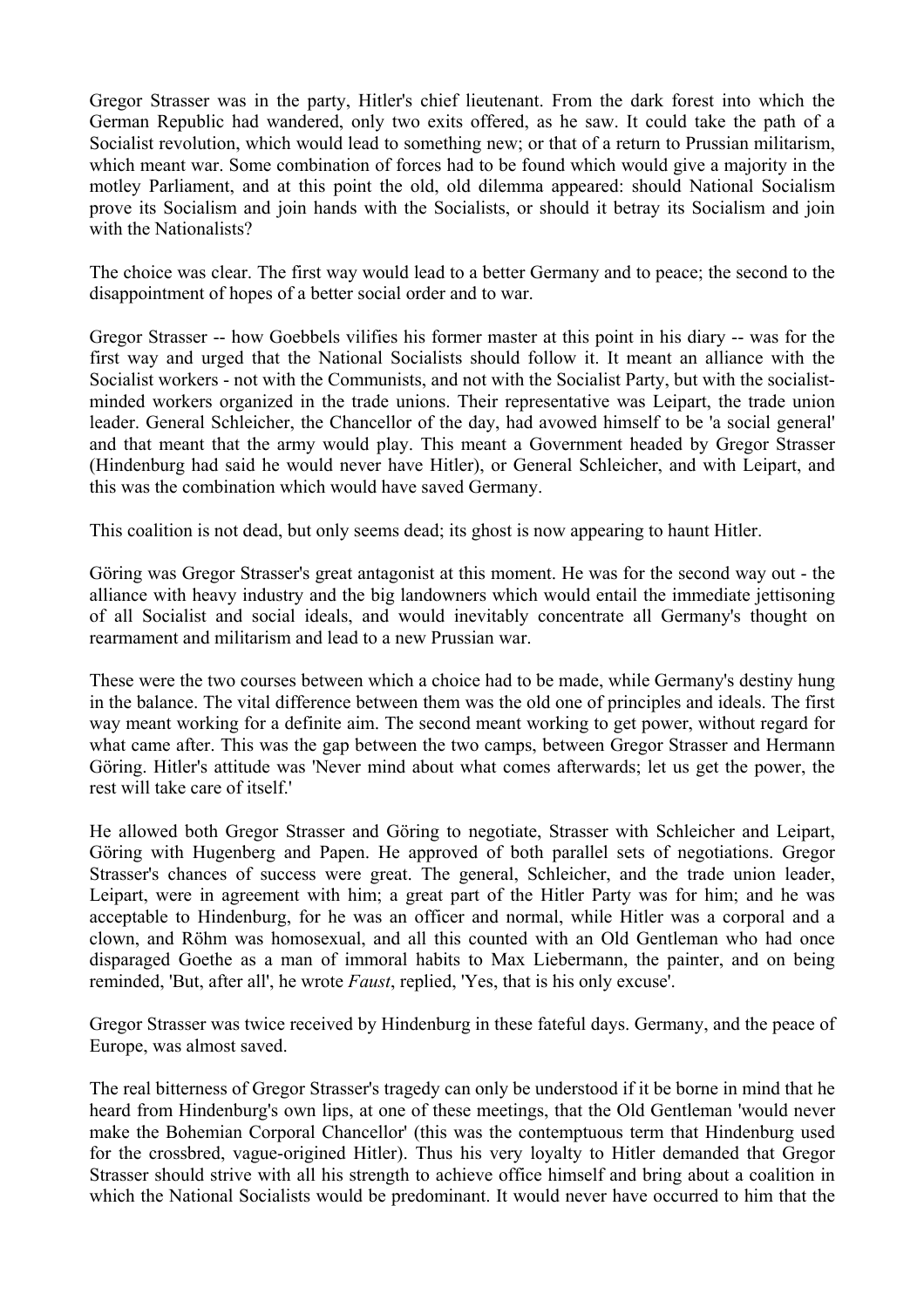Old Gentleman would, barely two months later, do the very thing he had sworn never to do. This is the eternal weakness of an honest man, such as was Gregor Strasser. Having no untruth in himself, he accepts the word of others, and when they break it, he is undone. Hindenburg, by this means, made it possible for Gregor Strasser's enemies in the National Socialist Party to defame him, to Hitter, as a traitor.

The story of those eight weeks in which the fate of Germany was decided, and Europe doomed again to war, by a few men in Berlin deserves to be told in more detail. The massacre of Poles and Czechs, the blackout of England, the manning of the Maginot Line, the battle off Montevideo, the conscription of British youth - all these things, all these woes of to-day, are the children of those fateful weeks in Berlin at the turn of the year 1932.

Gregor Strasser, in November 1932, went into the fray with these thoughts in his mind: The Party was going downhill, heading for disaster. The Old Gentleman had told him he would never make Hitler Chancellor. He himself was entirely loyal to Hitler - for that reason he had not followed his brother Otto at the breakaway. The country had had a taste of government by a little group of reactionaries -- Papen and his Cabinet of Barons -- and had repeatedly shown, by overwhelmingly hostile votes, that it loathed this and was approaching the point at which it would violently erupt against them. How could the National Socialist Party and Germany be saved? Not, thought Gregor Strasser, by alliance with this self-same group. The only alternative was a coalition between the National Socialist Party and the masses of the trade-unionist workers, who must be weaned away from their discredited Socialist leaders, with the benevolent backing of the Reichswehr. Leipart and General Schleicher were willing to collaborate with him -- but not with Hitler -- in such a coalition. The way to save both country and party seemed clear.

Gregor Strasser, as the organizer of the party, knew better than any other man the disastrous plight in which it was (a plight revealed *after* Hitler's triumph in the diary of Goebbels). He knew that it was breaking under a load of debt, that it could not face another election -- and Germany was having an election about every three months at that time -- because nobody would even print electoral placards for it. The time had come, he thought, to save what could be saved.

At the end of November, just eight weeks before Hitler's triumph, General Schleicher brought him to President von Hindenburg, who gave his word of honour as a Prussian general that he would never make the 'Bohemian Corporal' Chancellor. Gregor Strasser immediately reported to Hitler, telling him that the Chancellorship was beyond his reach, but might possibly be obtainable for himself, Gregor Strasser. The Vice-Chancellorship, in a cabinet headed by General Schleicher, could certainly be had.

As Gregor Strasser told him of Hindenburg's pledge never to make the Bohemian Corporal Chancellor, Hitler interjected that he had different information from another source. Strasser, puzzled, informed General Schleicher of this, who expressed great annoyance - and set his private police to watch his predecessor in the Chancellorship, the man he had made and unmade, the Puckish Mephistopheles of our unhappy Europe, von Papen. (The police agents afterwards took a photograph of Papen leaving the house, in Cologne, of the banker Schroeder, where he had just had a talk with Hitler that was arranged by the present German Foreign Minister, Joachim von Ribbentrop. This was the meeting at which Papen agreed to recommend Hitler to Hindenburg for the Chancellorship, on the understanding that he would remain the prisoner in his cabinet of a majority of non-Nazi Elder Statesmen none of whom he would dismiss. Schleicher bitterly reproached Papen that he had been intriguing with Hitler. Papen gave his word of honour as a Prussian officer that he had not spoken with Hitler. Schleicher produced the photograph. General Schleicher then proposed the expulsion of Papen from the Count Schlieffen Society (the members of this body were restricted to the Officers' Corps) on the ground that he had given a perjured word.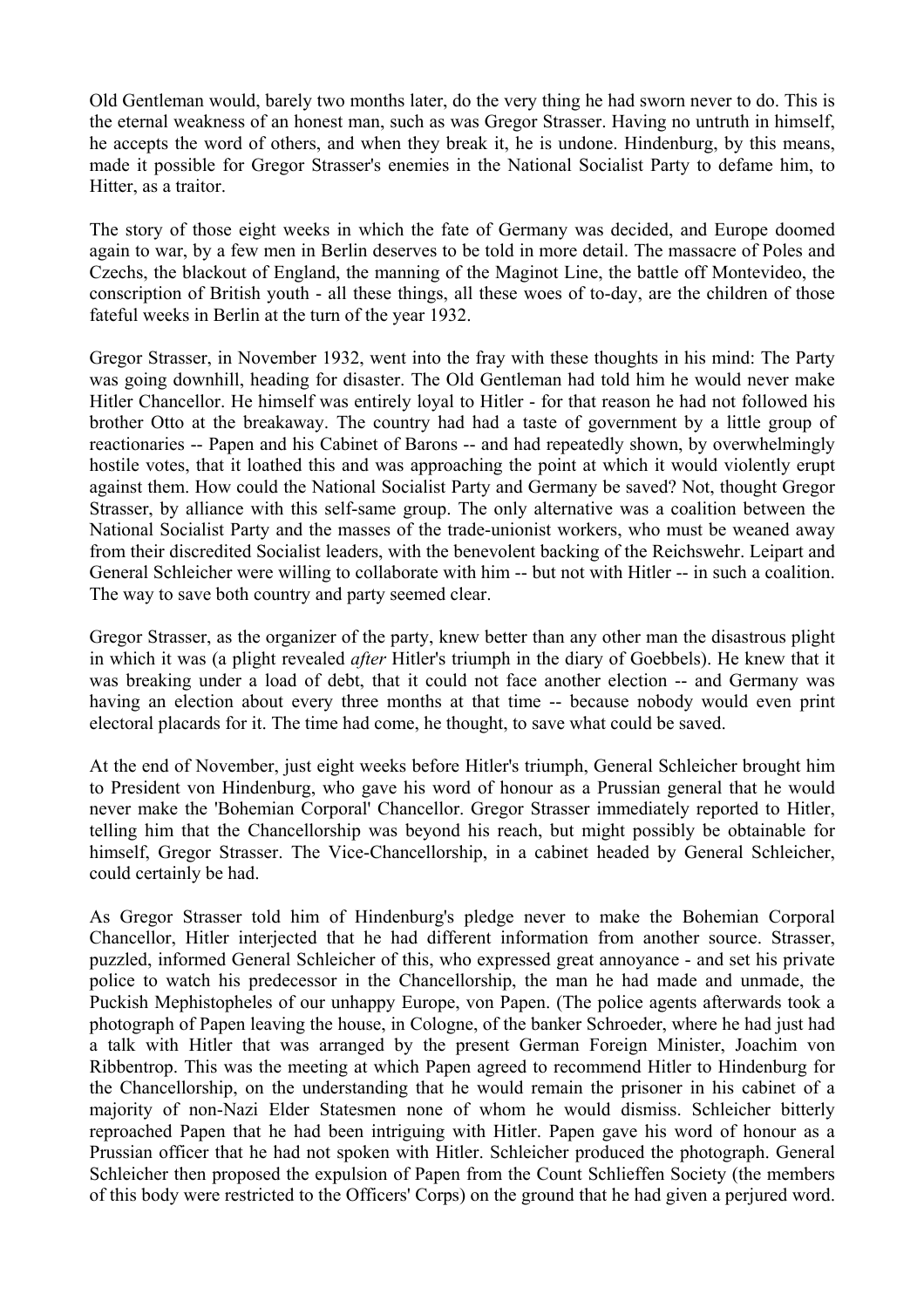The disciplinary investigation has never been concluded: the instigator of it was shot on June 30th, 1934, as was Gregor Strasser.)

But while Schleicher was trying to defeat the intrigues of Papen, Hitler appeared to be convinced by Strasser's report and to be half-ready to accept the solution he proposed. He made certain conditions -- that the party's debts should be paid, that the Reichstag should not be dissolved without his sanction, that three other National Socialist leaders (Frick, Stöhr and Hierl) should enter the cabinet with Gregor Strasser -- and on this basis was prepared to agree to the Strasser-Schleicher-Leipart coalition, to the coalition of National Socialists, Reichswehr, and Socialist workers. All was ready for the written agreement between Hitler, Strasser and the ruling Chancellor, Schleicher. On December 7th, 1932, Gregor Strasser, in Berlin, spoke by telephone with Hitler in Munich, and Hitler agreed to come to Berlin the next day to conclude the negotiations.

On the morning of December 8th Gregor Strasser stood on the platform of the Anhalter Station and waited for Hitler. The night express from Munich arrived. Hitler's compartment was empty. The conductor explained why. 'Herr Hitler', he said, 'got out at Weimar.'

The reason why he got out was also the reason why the coalition was never made, why Germany embarked on a new period of militarism and war, and why Gregor Strasser was later killed. This reason, or rather these reasons -- for their names were Göring and Goebbels -- only became clear subsequently, but can be explained now, in Otto Strasser's words.

At Weimar, Captain Hermann Göring and Gauleiter Dr. Goebbels had intercepted Hitler's train. They saw that the formation of the coalition would mean the end of their own ambitions. In a mass coalition reaching from Leipart's trade unionists on the left by way of the Reichswehr to Gregor Strasser's National Socialists on the right, there would be no place either for a Propaganda Minister or for a terrorist.

They travelled by car to Weimar, awakened Hitler, and fetched him from his sleeping-car. The whole thing, they told him, was a plot, a plot made by Gregor Strasser and Schleicher. It was not true that Hindenburg had pledged himself not to make Hitler Chancellor. Strasser's aim was simply to become Chancellor himself, to keep Hitler on a nose-lead, and if necessary to smash the party.

Thus enlightened, Hitler came later to Berlin, hurled the accusations of Göring and Goebbels in Strasser's face and called him a traitor. Strasser asked if Hitler really thought him capable of such infamy. Hitler answered, yes. Without a word Gregor Strasser went away, wrote out his resignation from all his offices in the party, and his wish to continue as 'a private soldier' in the National Socialist Party, and went off with his family to Bavaria. He was broken-spirited from this moment, and never appeared in politics again.

Meanwhile Papen, intent on the overthrow of his detested rival Schleicher, went lobbying in Berlin with his rival proposal for a cabinet in which he should be Chancellor, Hitler Vice-Chancellor, Göring his own (Papen's) deputy as Prussian Premier, big-business Hugenberg Minister for Economics. Another word-of-honour (they were cheap) was given about this time - Hitler's word of honour that he would change nothing in the composition of such a cabinet for four years. Hitler on January 30th, the night of his triumph, reaffirmed this particular word of honour from the balcony of the Reich Chancery in the Wilhelmstrasse.

Gregor Strasser's disappearance put an end to General Schleicher's hopes of retaining power and saving Germany, though he did not realize this himself. He continued to try and build that coalition, though its main prop was gone. He placed too much faith in the fighting spirit, and anti-Nazi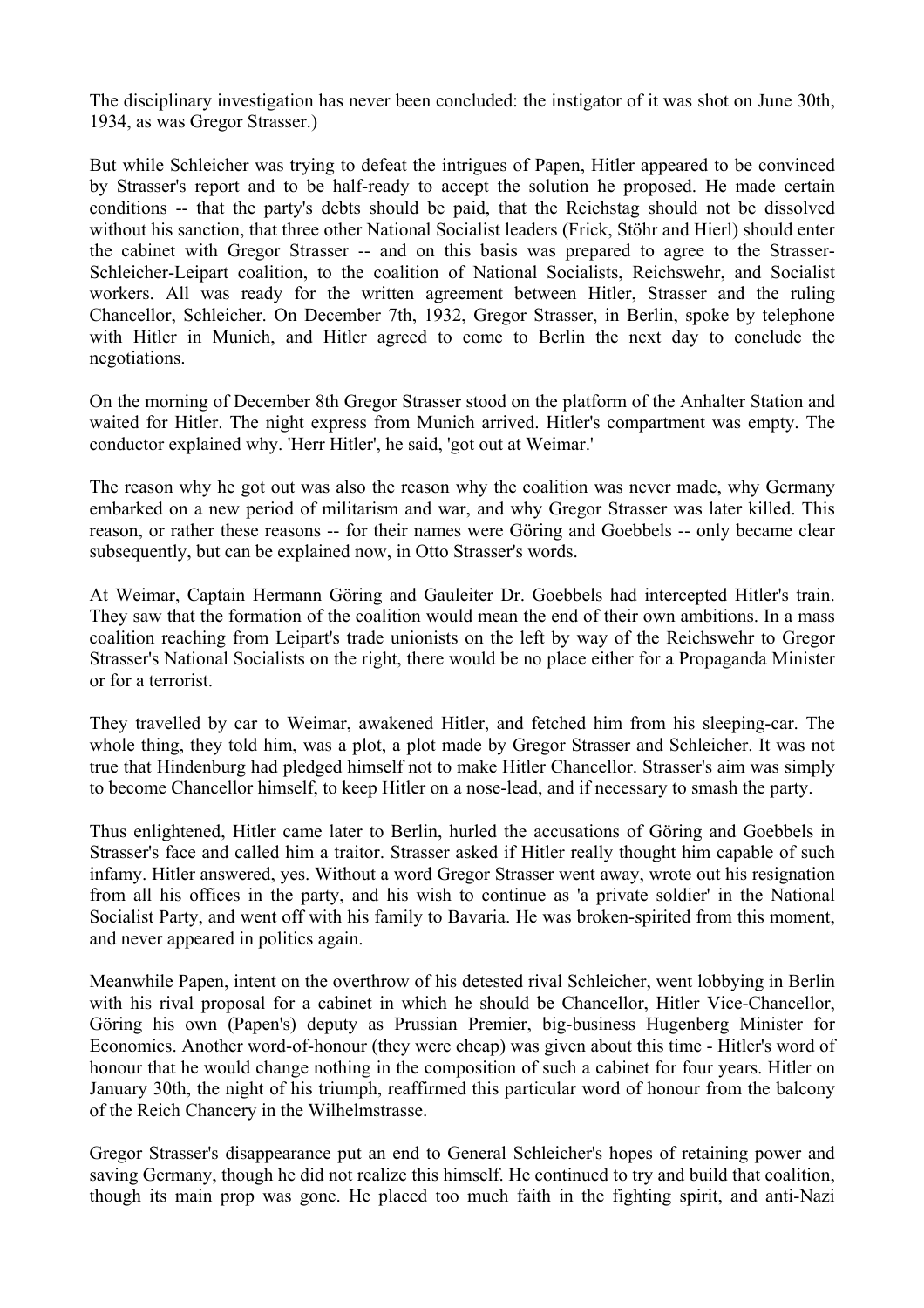fervour, of Leipart's five million organized trade unionists. He announced himself to the nation by radio as 'a social General' on December 15th, 1932, and thus strengthened Papen's hand in the negotiations with the big-business group in the west of Germany and with the big-landlord group in the east.

Nevertheless, Hitler on that day -- six weeks before his triumph -- seemed to have not the remotest chance of attaining power. Goebbels on that very day wrote in his diary: 'It is high time for us to gain power; for the present, however, not the slightest prospect of that offers'. Hitler talked of committing suicide, as he had once before actually sworn to do - on November 9th, 1923, the day of his abortive Putsch in Munich.

Just at this juncture came the meeting at Cologne between Papen and Hitler. The banker Schroeder filled up the bankrupt Nazi treasury, and Goebbels's diary began again to take a more optimistic note. Now came Schleicher's fatal mistake, that helped to cost him his life.

Schleicher could probably have saved Germany and Europe at that juncture by a bold stroke. The stroke he made was not bold enough. He attacked the most powerful and vindictive groups in Germany without covering his rear.

What he did was to release, for the use of the press, material collected by a parliamentary committee of investigation into the misuse of the famous *Osthilfe*, or Eastern Help Fund. To make this matter clear to British readers, it is worth while remarking that 'Help for the Farmers' in Britain usually means financial subsidies at the cost of the taxpayer for great landowners who rent land to farmers. So in Germany, immense sums which had been budgeted as 'relief for suffering agriculture in Eastern Germany' (the *Osthilfe*) had actually gone in large part to great landowners who were already hopelessly indebted to the State and whose estates were badly run.

These facts had come out in the parliamentary inquiry but had been suppressed until General Schleicher revealed them. The investigators stated among other things that some of the great but bankrupt landowners had 'whored, drunk and gambled' away the money they received from the State. (Chancellor Brüning's downfall had been directly caused by his attempt to foreclose on these insolvent landlords and use the land for small-holdings. The Hindenburgs, father and son, themselves belonged to these squires, having been presented with a large property by them, and President Hindenburg had dismissed Brüning on a charge of introducing 'Bolshevism' in Germany, on this very account.)

Now Schleicher returned to this self-same, dynamite-laden issue. He thought so to discomfit the embattled forces of reaction by publishing this material in the press that their intrigues against him would be broken, their further opposition to his coalition-making plans neutralized. He underestimated them. He aroused in them a mortal enmity that brought Hitler to power within a fortnight. One of the squires alone, their leading spokesman, the aged Oldenburg-Januschau, had had rather more than £30,000 from the fund for the alleviation of his distress, and such an attack on his hereditary prerogatives and perquisites was bound to make him apoplectically angry.

This card that Schleicher held *was* a strong card, if played properly. It was even the ace of trumps, properly played. But if he meant to play it, he should first, and before revealing his intention, have obtained from President Hindenburg power to dissolve the Reichstag, and then he should have arrested the chief intriguers, Papen, Hitler, Oskar von Hindenburg, the leading Junkers, Göring, and a few others, and have rallied the masses of Gregor Strasser's National Socialists and of Leipart's trade unionists behind him by a manifesto explaining the reasons for his action.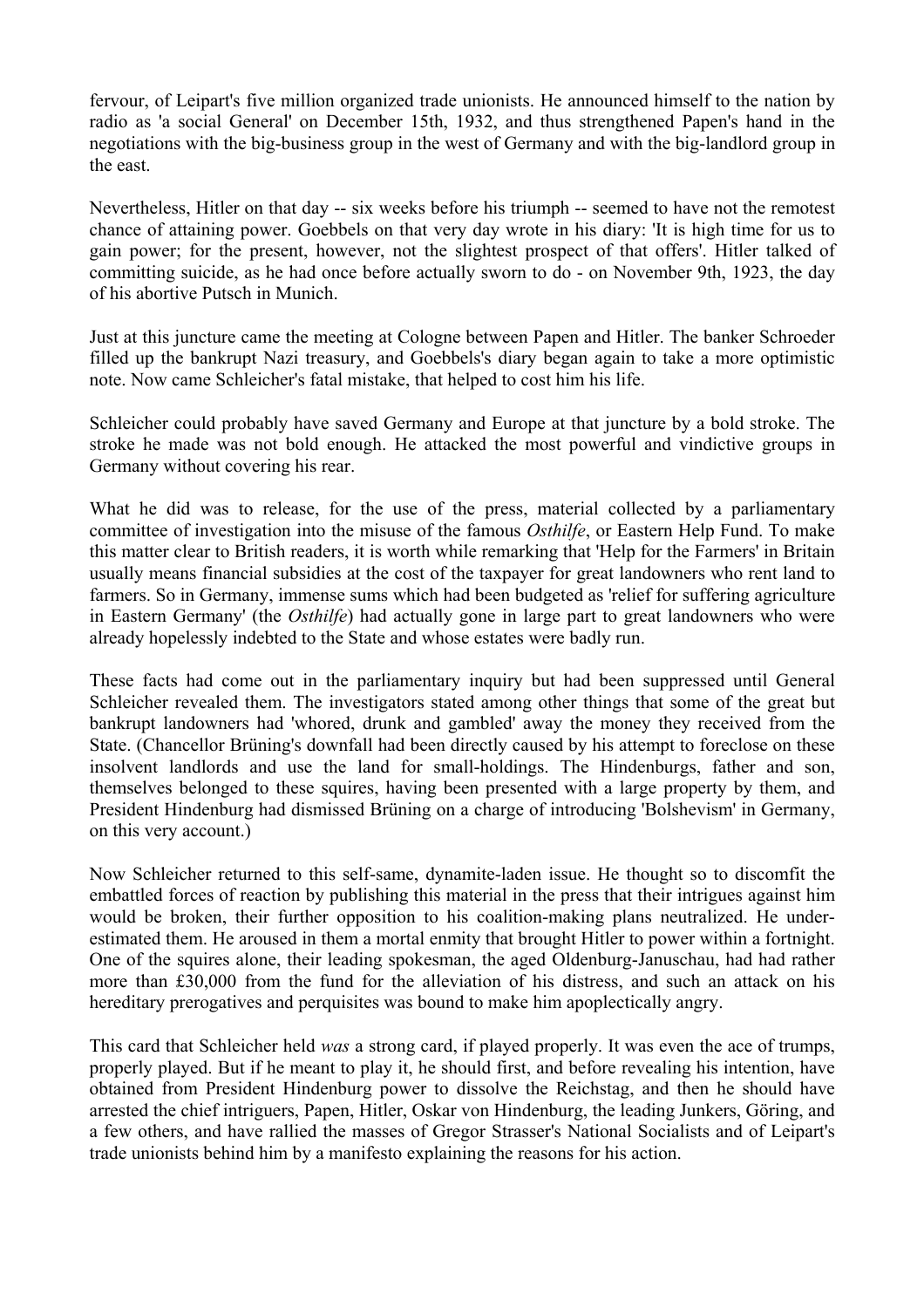By such means, he might have saved Germany and Europe - for these insatiable squires were also the hereditary war-makers of Europe. Instead of giving orders to Leipart, he consulted and debated with Leipart - and the German Socialists, like all other Germans except the little militarist clique, can do nothing without a word of command. Leipart's reaction to such plans was: 'What on earth will Herr Bumke say?' The good Herr Bumke was at that time President of the Constitutional Court of the Weimar Republic, a tribunal before which all nice questions of constitutional procedure had to be brought and decided. The awful vision of an enraged and avenging Bumke was enough to destroy the last hope of a right and reasonable policy in Germany.

So the end came. At the last moment one last intrigue succeeded in obtaining for Hitler, not the Vice-Chancellorship, but the Chancellorship itself. This was the story, brought to Hindenburg by an agent of von Papen (Werner von Alvensleben) and supported by Göring; that General Schleicher intended to march on Berlin with the troops of the Potsdam garrison. After all the other bogies that had been paraded before him -- especially that bogy of 'Bolshevism on the land' -- this one was enough to stampede the old gentleman who had been presented with an estate and who, eight weeks earlier, had pledged himself never to make the Bohemian Corporal Chancellor. He signed the birthcertificate of Hitler's Government, and all was over.

President and Field-Marshal von Hindenburg signed, on the dotted line, the order for the new war, the death warrant for thousands, possibly yet millions, of Germans, Spaniards, Czechs, Poles, and, short of a miracle, Britons and Frenchmen.

I have explained these events in some detail because they explain much in the life of the two Strassers, in the death of Gregor, and in the implacable campaign against Hitler of his brother Otto.

While Gregor Strasser's last struggle with Hitler for the soul of the National Socialist Party and of Germany was in progress, Otto Strasser, Hitler's inveterate enemy, stood aside, watched, and did all in his power to thwart Hitler. A day or two before Hitler's triumph, he sat in a restaurant Unter den Linden at supper with that Madame Geneviève Tabouis who to-day writes about the political mysteries of Europe in the French and British Press. Madame Tabouis came from General Schleicher. That over-astute, and ill-fated Chancellor, a few hours before his overthrow, had held his clenched fist out for her to see, and said, 'I've got Hitler like that'. Madame Tabouis told Otto Strasser of this remark, and he answered, Well, if Herr Schleicher really has got Hitler like that, he had better be quick and crush him, or it will be too late'.

Hitler became Chancellor. Otto Strasser has not the same unrelenting personal hatred of Hitler that he has of Göring, Goebbels, and Heydrich. He does not feel the same bitter loathing of the man to whose destruction he has consecrated his life. This surprised me at first, but I think I understand it now. Strasser regards Hitler as a curiosity, a freak. He cannot take him quite seriously, in spite of everything, and cannot help laughing a little when he looks at him. Hitler is something outside Strasser's ken.

'A feminine type, with a destructive mission, not a constructive one,' he says. 'Hitler gave the best description of himself - a drummer, or showman, and a sleepwalker. Nothing is real or genuine about him. Not even the title Führer grew on him; it is not the product of any inner impulse or wish of the German people or even of Hitler himself. It is the result -- and this is so typical of Germany - - of an order couched in military language and signed by an officer, Röhm, who in the later part of 1931 issued this command to the Party: As from the Nth, the supreme commander of the SA, and Leader of the Party, Adolf Hitler, is only to be addressed or referred to as The Führer.'

Otto Strasser smiled when he told me this and added: 'And believe me, Mr. Reed, I know the Germans, and you must believe me when I say that our revolution, too, will have to be *ordered*,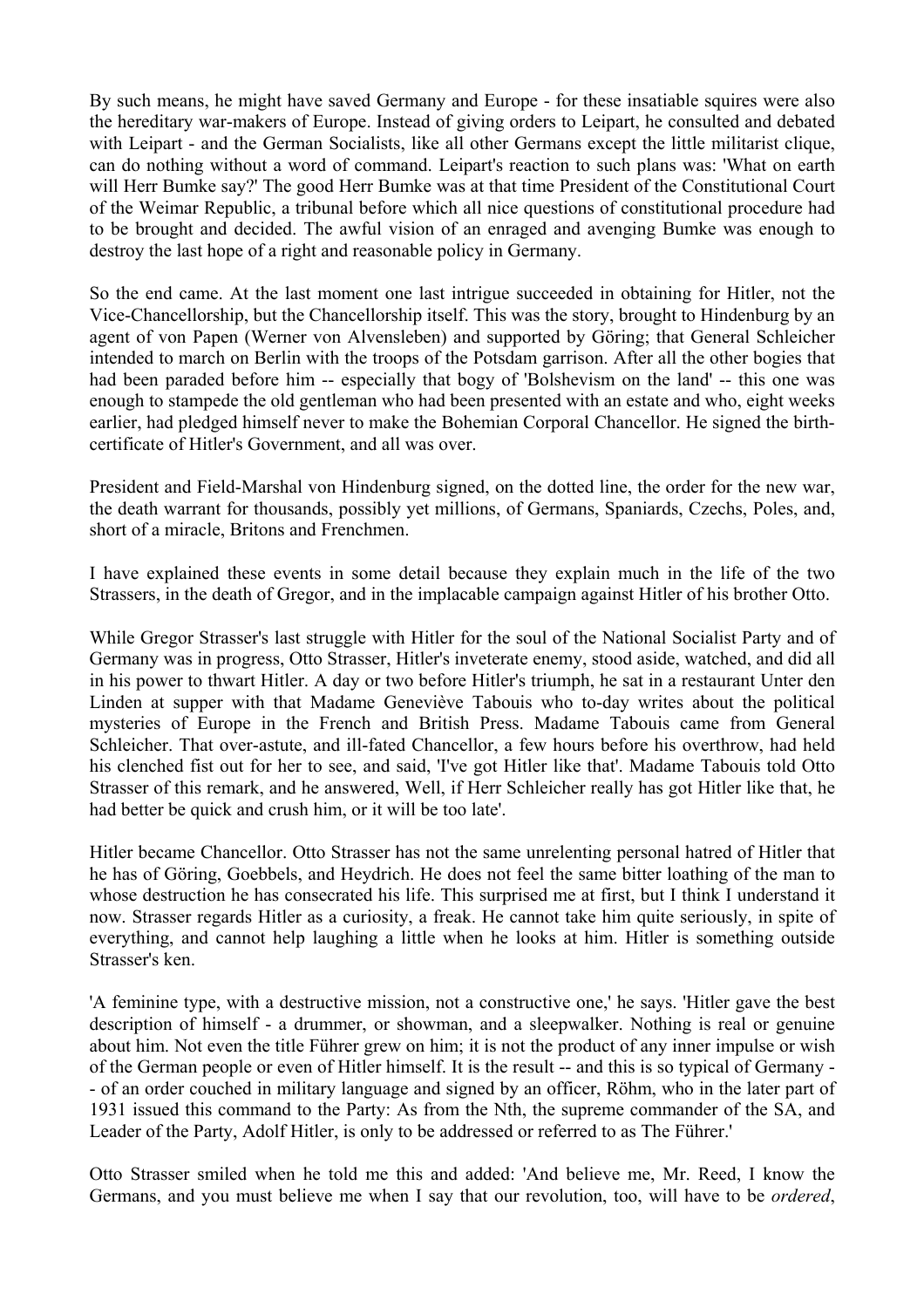otherwise the generals and others -- I know these people -- will ask: "But who will undertake the responsibility?"'

Now, in January 1933, this man Hitler became ruler of Germany, and everything he has done since then has justified the doubts that Otto Strasser felt about him for so many years, Strasser's parting from, and Strasser's war against him.

With that day, the black years began for the two brothers. Gregor was at first allowed to feel secure in his chemical works in Berlin. He had left the Party and took no part in politics. But Hitler still saw in him a dangerous rival, particularly in the stormy first half of 1934, when dissatisfaction with the achievements, or lack of achievements, of the Hitler Party was rife, and the ghost of that old coalition of Strasser National-Socialists, Reichswehr Generals, and Socialist workers, popped its head up again. For that reason, General Schleicher, and his wife, were shot in their quiet flat in a pleasant suburb. For that reason, Gregor Strasser was dragged away from his midday meal with his family and taken to the Secret Police headquarters.



HIMMLER AND HEYDRICH

Otto Strasser has never succeeded in obtaining any account of his brother's death which he could completely verify. The version he believes to be true was given to him by another man who was at the Secret Police headquarters at the same time. He says that Gregor Strasser, late in the afternoon, was lying on a bench in his cell when the fair-haired Heydrich, Himmler's chief assistant, and another man, who is not known, thrust aside the grating in the door and fired through it with revolvers, missing Strasser, who jumped up and ran into a corner out of sight of the grating. The two men then opened the door and fired round it, again missing Strasser, who ran to a third corner. They fired again and hit him, so that he sank down, still alive but badly hurt. Then Heydrich entered the cell and dispatched him with a bullet in the neck.

But that, again, is a glimpse into the future, for the sake of keeping the threads of this narrative intact, which is about Otto Strasser, his life, his motives, and particularly the score which he has to settle.

During the three and a half years that elapsed between his breach with Hitler and Hitler's triumph, which began his own exile, Otto Strasser, as I have shown, had been busy with the construction of his Black Front. Its open activities I have described - the campaigning up and down the country, the anti-Hitlerist newspapers, the platform-debates. The Black Front had its own Storm Troop organization, the Black Guard, not to be confused with Hitler's SS, which is sometimes also called the Black Guard because of its black uniform. Strasser's Black Guard actually wore a black shirt,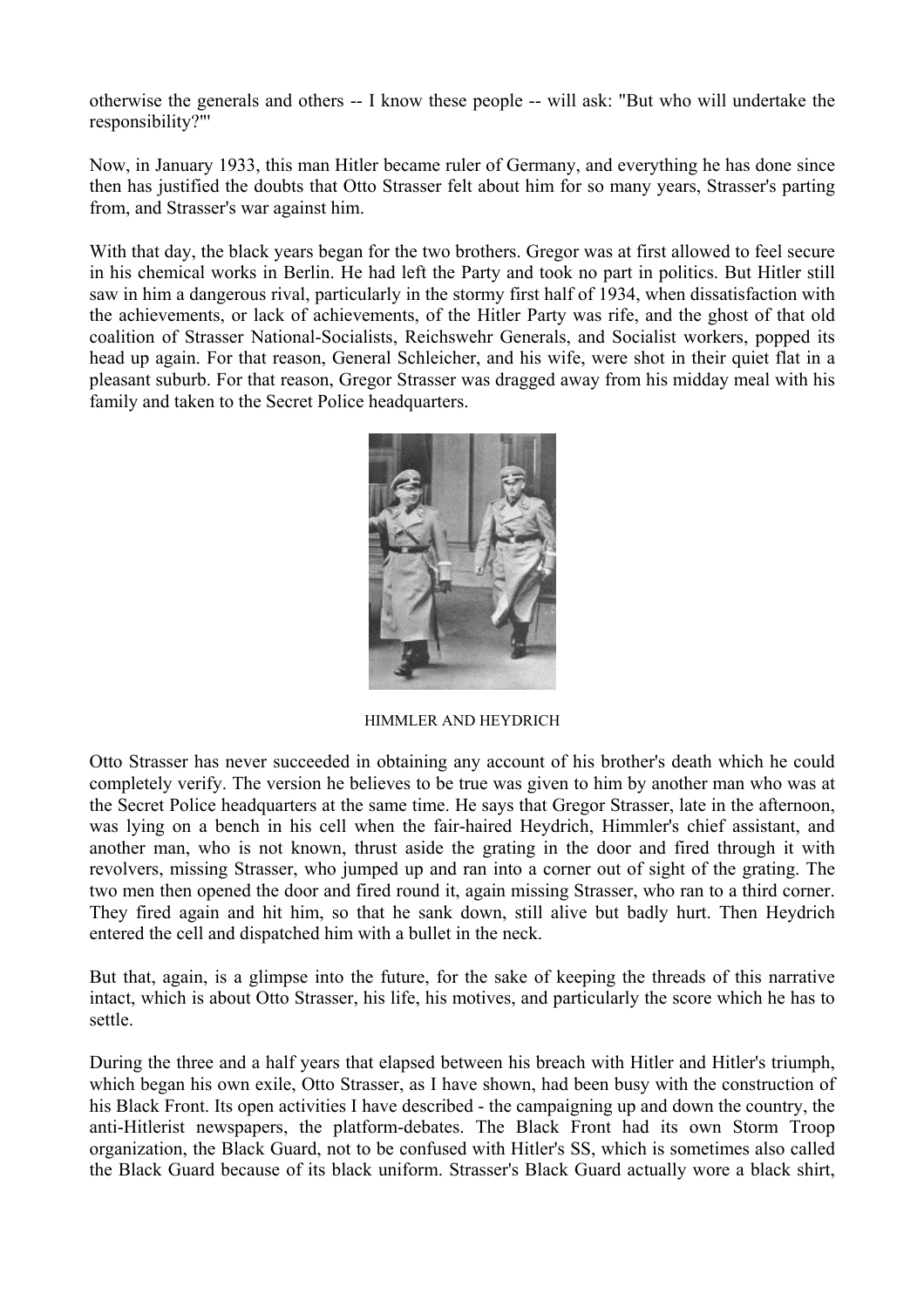but the adjective Black, as I repeat, did not refer to this, but to the secret nature of the greater Black Front organization. The badge of the Black Front, incidentally, is a sword-and-hammer, crossed.

But these visible activities of the Black Front were the less important back of its work. The vital work was that indicated by the word Black - secret organization. In all political parties in Germany save the Communists, but particularly in the National Socialist Party and its organizations, Otto Strasser had his followers, who had been carefully instructed not to reveal their allegiance. Their part in his organization, planned against a long-distant future day, was to remain where they were, ostensibly good Nazis, enthusiastic Storm Troopers, ardent SS men, and the like, and to devote the knowledge they acquired by this method to promoting the ends of the Black Front.

They are still doing this, and much of their work, many of their exploits, can therefore only be told at a later day. But by this 'black' method, Otto Strasser was able, during the years when he worked against Hitler inside Germany and also during those years when he carried on the war from across the frontiers, to see through doors and walls, to know of orders and conversations that were never meant to be known outside very small Nazi circles.

Thus, when he made his escape from Germany, he had as his chauffeur, for long distances, a senior Storm Troop commander in the brown uniform. I have seen a letter written to him, in exile, by one of the leading SS commanders of to-day, a man famous and popular in Germany, and this letter breathes a fierce hatred of Hitler. I have seen other letters from officers now serving in the Reichswehr.

Through these invisible channels of information, Otto Strasser was able to look into Secret Police headquarters in Berlin itself, to read the report made by a man sent to kill him. He was able to identify other agents of the Gestapo who from time to time approached him, under one pretext or another, on a similar mission. He knows the contents of his own dossier at Gestapo headquarters.

These invisible supporters *inside* Germany have, by one means or another, supplied him with the money to carry on his campaign in exile; he spent all the money he himself possessed on it, and is, on account of one or other part of his political philosophy, cut off from the normal sources of financial support upon which Hitler's enemies in exile draw. Those friends in Germany, too, have supplied him with false passports, sheltered his emissaries. The men he has sent into Germany, to carry out some exploit against Hitler's regime, have done this at the risk of their lives and without payment.

In the course of this book, the reader will become acquainted with the men who openly helped him -- some of them have appeared already -- and may judge for himself their characters, qualities, courage and patriotism. But the legion of his unknown followers, the men inside Germany who are ready when the time comes to step out of the Brown Shirt or other ranks and avow their allegiance, is more important.

January 30th, 1933, closed a chapter in Otto Strasser's story and opened a new one. Another starting-gun sounded.

The bitterest years of his life were beginning. The man he distrusted and despised had triumphed, was Chancellor of the Reich. His brother was at last disillusioned and was soon to die. What was to become of him, Otto Strasser, of his Black Front, of his hopes, of the German Socialism for which he had laboured so hard.

What did the future now hold?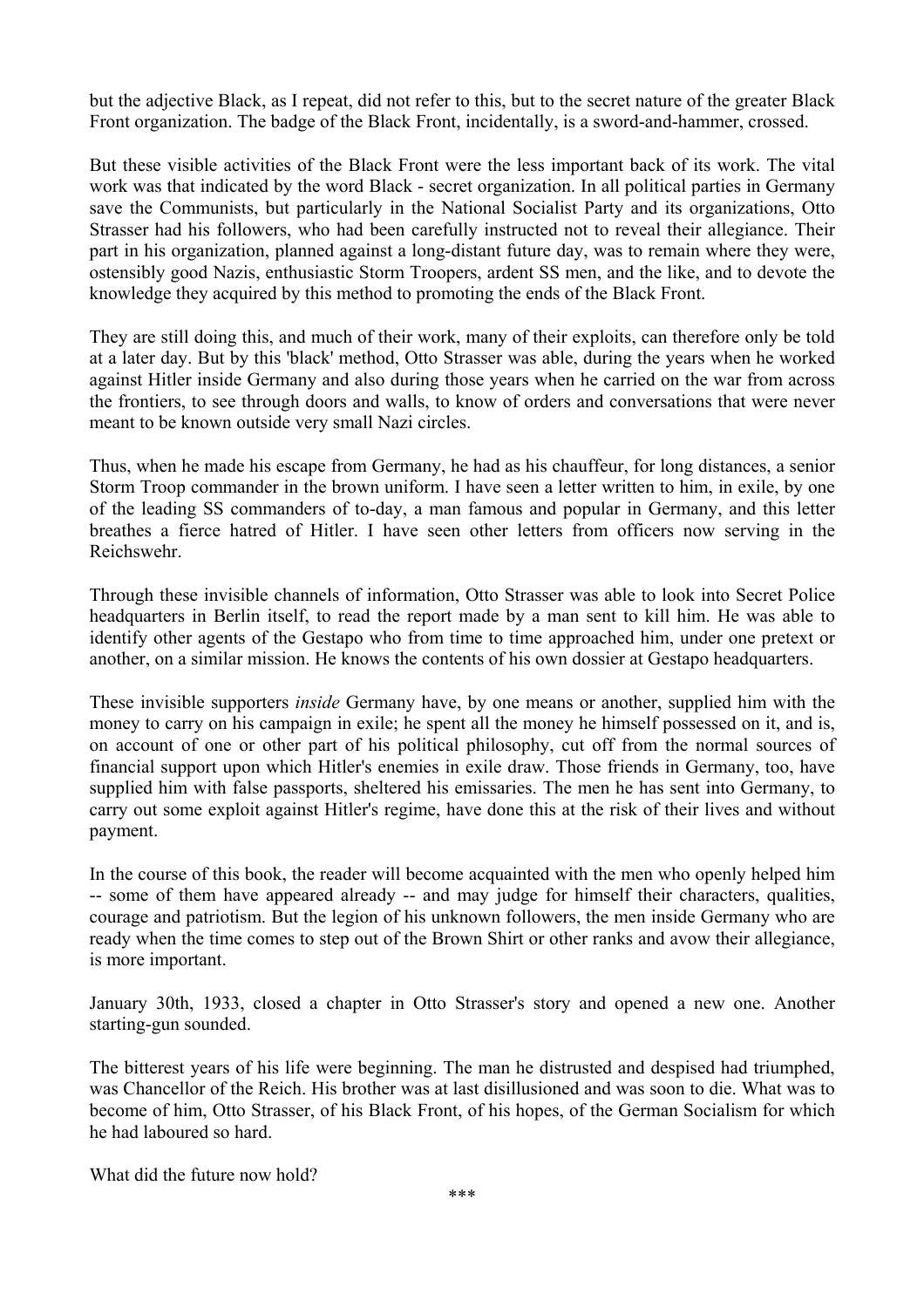## Chapter Eight

## CRAZY ODYSSEY

With Hitler's arrival in the Reich Chancery in Berlin on January 30th, 1933, and the endless torchlight procession of Storm Troopers between delirious multitudes and past the two lighted windows, at one of which old Hindenburg nodded mandarin-like approval while at the other Hitler leaned far out in the spotlight, saluting, with these events another period in the life of our Revolutionary Socialist began - the period of pursuit and escape, plot and counterplot, mantrap and elusion, flight and exile, of a one-man-war waged by an outlaw from across the frontiers against the most powerful man in Europe.

Nothing in Hitler's life is so dramatic as this part of Strasser's life. It is an astounding story of adventure and hairbreadth escape; it is just Fenimore Cooper, Edgar Wallace, Phillips Oppenheim and all the others come true. It suggests that destiny must have something waiting, at the end of this road, for the man who has travelled it; why, otherwise, has destiny always intervened?

On February 4th, 1933, four days after Hitler's triumph Otto Strasser's Black Front newspapers were suppressed throughout the Reich.

For three weeks longer a false lull lay over Germany. As a precaution, all documents and weapons of the Black Front were secreted; plans were made for a second line of regional, and unknown, leaders throughout the country to spring into being, and into inter-communication, if the known leaders were arrested; and at the headquarters office of the Black Front in the Wilhelmstrasse -- not far from Hitler's Chancery itself -- only a telephonist and a couple of Strasser's Black Guards were left.

On February 27th, the docile Reichstag burned. Dr. Goebbels had written prophetically in his diary on the very morning after the National Socialist triumph:

'We set to work at once ... We discuss new measures. In a conference with the Leader we arrange measures for combating the Red terror. For the present we shall abstain from direct action. First the Bolshevist attempt at a revolution must burst into flame. At the given moment we shall strike.'

The Reichstag, as I say, obligingly 'burst into flame' four weeks later, on February 27th, was immediately proclaimed to be 'a Bolshevist attempt at revolution', and the Nazis 'struck' - at the enemies of Hitler throughout the country, not only Reds, but also pacifists, Nationalists, Catholics, Democrats, and The Black Front.

On the next morning, February 28th, the Wilhelmstrasse office of the Black Front was raided and wrecked, the few unfortunate men in it taken away, and all the known leaders and members of the Black Front throughout the country, some thousands in all, were rounded-up and taken to concentration camps, where, as I have already explained, some of them still are.

Otto Strasser, on that evening of February 27th, was on his way to the Anhalter Station to take train for his home outside Berlin, when he saw the glow in the sky, asked a taxi-driver what it was, and received the answer, 'The Nazis have fired the Reichstag'. He did not go home, but turned back and spent the night in an hotel; and in this manner began the fantastic journey which is still continuing to-day, seven years later, and at this moment after innumerable adventures has brought him to Paris.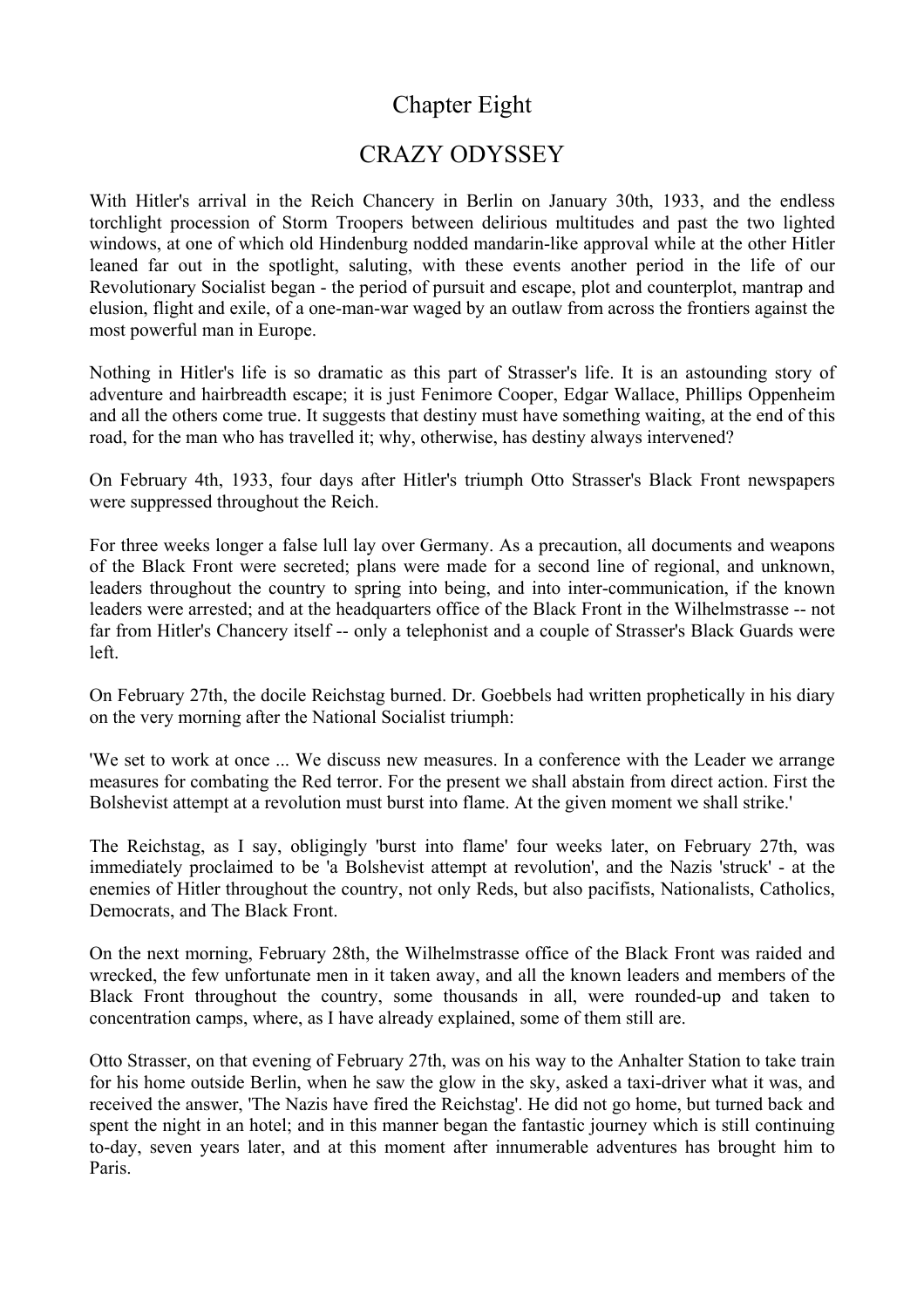While the Black Front headquarters in Berlin was being ransacked and demolished, Otto Strasser was on his way to a little Thuringian holiday resort which had already been chosen as the first secret headquarters in such an event as this.

From there, he issued the following order to his followers throughout the country: 'All members of the Black Front who are not known as such to the police are immediately to apply for membership of the Army, the National Socialist Party, the SA and SS, and to continue their political activity in legal guise inside those organizations.' This order became known to the Gestapo, and the members of the Black Front who were known and had been arrested underwent a martyrdom in the concentration camps to force them to betray their associates. Corrosive activity from within was the thing that the Nazis feared more than anything else, because it was so difficult to detect.

Thanks to the precautionary selection of these second-line leaders, who were not known to be his men and were therefore not arrested, Otto Strasser was able from his quiet Thuringian resort, by means of simple telephone calls, to keep all the threads of his organization in his hand, to issue orders and receive reports. The Gestapo took some time completely to clamp down the hatches of their terror, and in these early days local telephone calls were not tapped.

But after a week, he received an urgent call which told him, in a hastily improvised code intelligible to him, that one of his helpers had broken under manhandling in a concentration camp and had revealed the approximate locality of Strasser's hiding-place. This telephonic warning came from the Gestapo itself! That is, it came from one of Strasser's Black Front men who, in obedience to orders, had remained at his Nazi post.

At this moment, the hand of the Gestapo first touched Otto Strasser's coat-tails. On receipt of the warning, he fled at once by road to the second secret headquarters, also chosen long in advance, at a village in Bavaria; the next day, as he subsequently learned, the Gestapo arrived at the Thuringian inn where he had been staying under a false name, to arrest him.

Then, at the end of March, he moved to a third secret headquarters, in West Germany. It was a lonely house in the Teutoburger Forest, and from here he called a meeting of his chief helpers in West Germany, choosing for the occasion a quiet hamlet on the Steinhuder Lake. When he and his men foregathered there, they found that some thirty thousand Storm Troopers had chosen the same day and place for a Brown Army parade. With these throngs of jubilant Brown Shirts all round them, Strasser's four men (one of them himself in the Nazi uniform) calmly made their way to the lakeside, discussed the situation, agreed their plans, and parted.

The chase grew hotter, the Gestapo network ever closer, and the concentration camps ever fuller. In the middle of April, Otto Strasser made a dash for his native Bavaria - with the uniformed Nazi, a senior Storm Troop commander, now at the wheel of his car!

They had not been long on the road when they heard behind them the *tara-tara* -- a sound like the post-coachman's horn of old -- of the Flying Squad, and a police-tender with a Berlin number and a load of SS men drew level and overtook them. The brown-shirted Storm Trooper at the wheel gave the Nazi salute and 'Heil Hitler'; the black-uniformed SS men in the tender did not return it, but drove on. 'That's funny,' said the SA man to Strasser.

A little later, they encountered the tender again, halted on the road. The SS men, all armed, watched them intently as they drove past. 'Herr Doktor', said Strasser's brown-shirted companion, 'I don't like this. I believe they're after you'. (The car was Strasser's own, bearing the number known to be his; it was an ancient vehicle with a top-speed of fifty miles an hour presented to him by an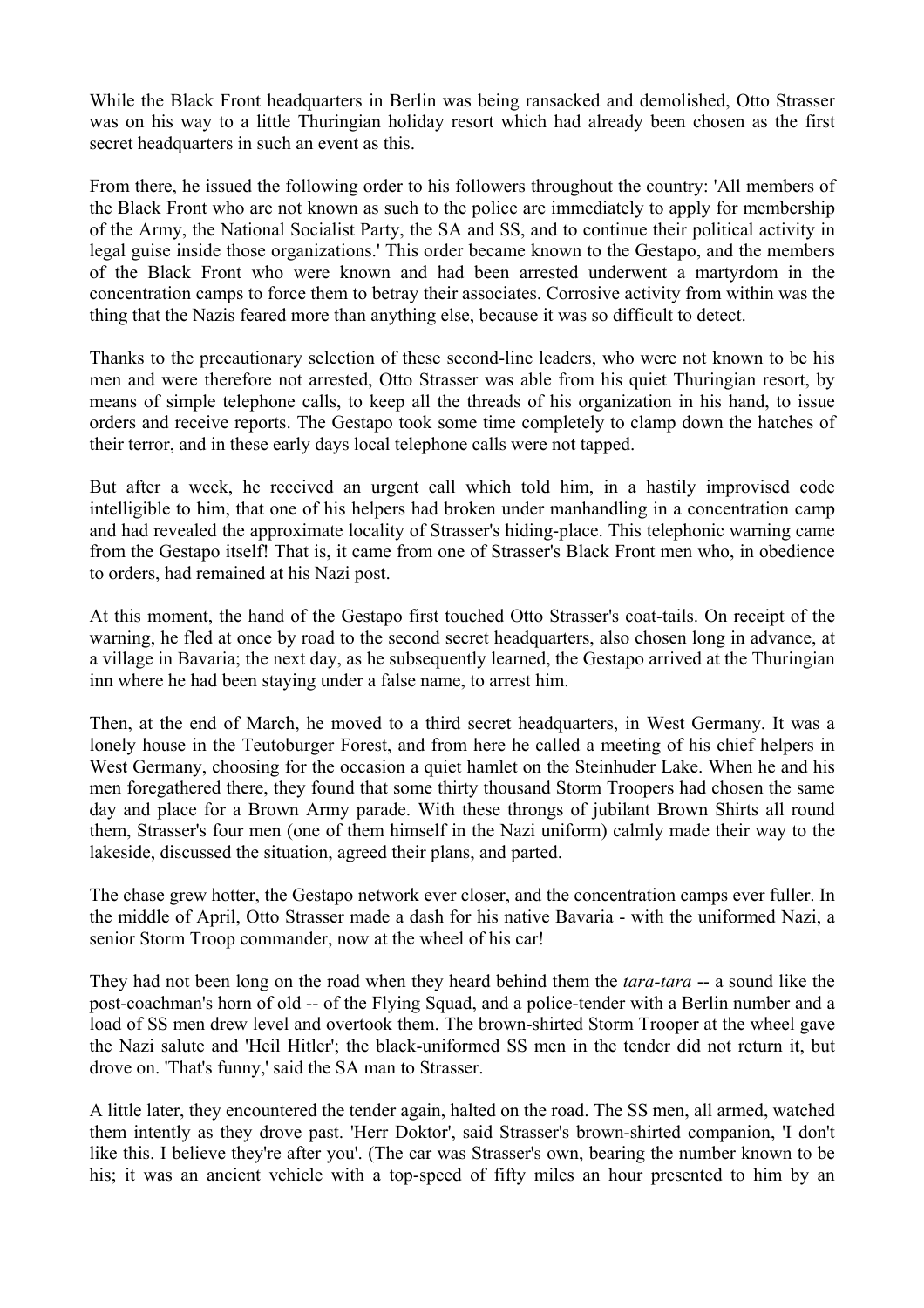admirer. (He had taken the Storm Troop commander, one of his Black Front men who had remained in the Brown Army in accordance with Strasser's orders, with him to disarm suspicion.)

A little further on, and *tara-tara* sounded again behind them; the SS men overhauled and passed them once more. This cat-and-mouse game was repeated several times, until Strasser sought to trick the pursuers by turning sharply from the main road and pulling up in the market-square of a little town, which was crowded with people come in from the countryside for a political meeting. Strasser dashed to the post office to telephone his wife and tell her of his flight; when he came out the SS tender was parked next to his own car.

The crowds of people in the market place, as he believes, alone prevented a revolver battle at this point. It was getting dark. He drove off, leaving the pursuers out of sight, and told his driver to get the last ounce of speed from the car and turn in at the first farm he came to. Eventually they found one, and swung in, through the great double-doors, into the farmyard, quickly slamming the doors behind them.

A few moments later, they heard again *tara-tara*, and saw the beam of a searchlight, as the tender flashed by, raking the countryside with its light to discover the fugitives if they should have left the main road. They did not think of stopping to look behind those great wooden doors. Strasser and his men lay doggo until the light and *tara-tara* had died away in the distance, then came out and, driving without lights and using by-roads, succeeded in reaching the Chiemsee, in Bavaria, their destination.

Afterwards, through his underground channels of information, Otto Strasser learned that these SS men had indeed been after him and had known that he was in the car. In reporting the failure to arrest him on returning to Berlin, their leader wrote that 'Otto Strasser is known as a violent man who habitually carries a machine-pistol; for that reason, my plan was to wait until darkness fell and then blind his oncoming car with the beam of the searchlight before proceeding to the arrest.'

For the last time, Otto Strasser called together his helpers in Germany - those for the South German districts. They met on the green slopes of the Bavarian Alps, within a few hundred yards of the Austrian frontier, and sat, in bathing drawers, with their papers strewn over the rough-hewn table before the *Almhütte* - one of those simple Alpine huts where the cowherd or the cowherdess lives during the summer, when the cattle pasture in the high meadows which in winter will be snowbound.

At this fantastic *Führerbesprechung*, or conference of leaders, within sight of freedom, the hand of the Gestapo again rested for a moment on Strasser's shoulder. Strasser and three of his chief South German helpers were there; and two women, his hostess at the lonely farmhouse farther down the slope where he was staying, and her servant.

While the nearly naked men were discussing plots and high politics at the table, armed SS men appeared -- auxiliary frontier guards on patrol -- came across, and demanded to know what they were doing. 'Sun-bathing and having a good time with the girls,' said Strasser, desperately anxious to prevent the SS men from examining the papers on the table. 'Girls?' said his interlocutor, 'I don't see any girls.' 'Why, there they are,' said Strasser pointing to where the two women lay, also in sunbathing costume, two or three hundred yards away. 'And that's your girl?' asked an SS man suspiciously. 'Of course she is, said Strasser, and, raising his voice, 'Du, Annerl, komm' her. Come here. Here's a gentleman who wants to know what I'm doing and won't believe you're my girl.'

The respectable married lady who was his hostess was quickwitted enough not to be startled by the familiar *Du* and the insinuation, and played her part nobly. The SS men, obviously suspicious but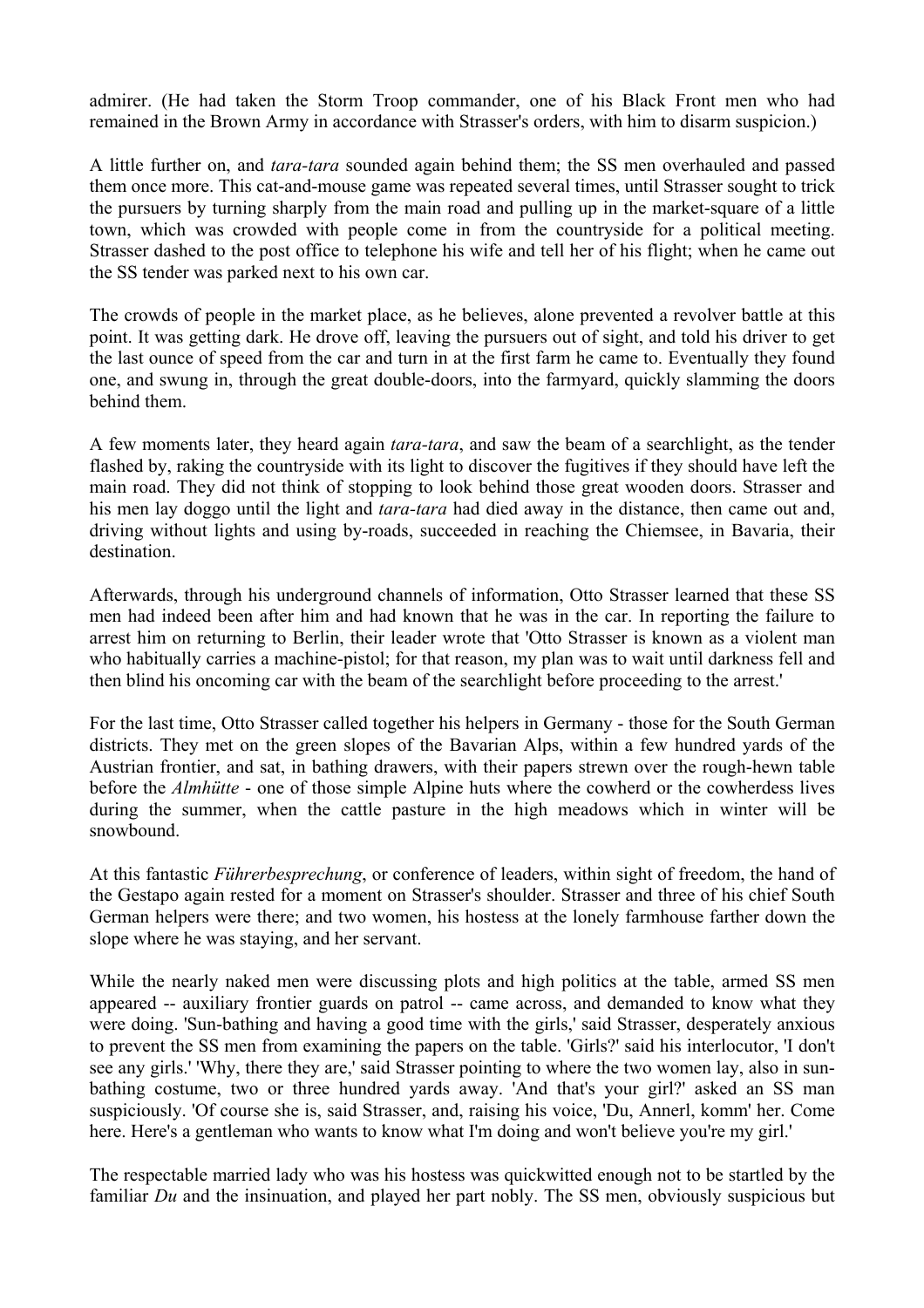confused, withdrew and lay down between the four men and the frontier. Then one of them sounded his *Trillerpfeife*, the shrill whistle they carry, and presently, from neighbouring peaks and slopes, came climbing three other SS frontiersmen. They all foregathered in a group and stood, watching and discussing the four men at the table.

Otto Strasser and his men, feigning nonchalance, sat round the table. Never had the beauties of Austria seemed so superb to them. The situation grew embarrassing, when salvation came out of a heaven that had been brilliantly blue and had contained only a blazing sun. It clouded over and released a sudden and torrential downpour of such force that little rivulets, bearing tiny avalanches of stones with them, in a few moments were careering down the mountainsides. The SS men stood their ground for a while and then suddenly decided that their suspicions were not worth getting so wet for. They made off, down the hill. Strasser and his companions dispersed their various ways, Strasser returning by devious routes to his farmhouse.

But the game was up. Four days later, on May 9th, Gregor Strasser, in Berlin, saw the Minister of the Interior, Dr. Frick, who had remained on good terms with him, and learned from him that Göring's men had wind that Otto Strasser was in the neighbourhood of the Chiemsee. He took aeroplane to Munich, sent a warning and a motor car to Otto, in his hide-out, and begged him to flee. Otto, moved by some premonition, felt he could not go without seeing his brother. He made his way in disguise to Munich and there met Gregor, whom he was never to see again, in the house of a mutual friend who was also a senior SS commander; he too retained his friendship with the Strassers from the earlier days.

Gregor Strasser, says his brother, was already a broken man. His part was played out, he could not forget the way he, who had really made the Party, had been vilified and thrown outside in the moment of its triumph, and more, he felt his coming death upon him. He told Otto: 'Göring will shoot us both.' 'Or we him, that is certain,' answered Otto, and he entreated Gregor to accompany him into exile and resume the struggle from across the frontiers. Gregor would not; he could not bring himself to leave his family and his business.

That same night of March 9th, 1933, Otto Strasser was driven to a place in the Bavarian Alps near the Austrian frontier. About midnight, led by a guide who knew every inch of the way, he began to climb, along narrow and precipitous paths made by the hooves of the chamois. As dawn broke on March 10th, 1933, he crossed the frontier.

In Berlin, an Austrian destitute and neer-do-well was absolute master of the Reich. Across the Reich frontiers, at dead of night, a German officer, anti-Red and Revolutionary Socialist made a weary way into Austria.

After a twenty-hour march, Otto Strasser came, on the evening of May 10th, 1933, into Kufstein. He was free, he had shaken off the pursuers, he could take up the fight. He was wrong in thinking this, for the pursuers had not been shaken off, but were still close behind him and were for years to stay close behind him. But he did not know that, and made his way to the new headquarters of his Black Front - Vienna.

In Vienna, the one-man-war was resumed, only three months after Hitler's advent to power and the descent of the Gestapo terror on Germany. In February, the necessary material for the preparation of Otto Strasser's anti-Hitlerist paper had already been sent to Vienna, and from the middle of that month onward it appeared there and was smuggled in thousands of copies into the Reich.

This was relatively simple because The Black Front covered not only Germany, but also Austria, and its organization there was still intact. Strasser's followers in Austria helped in the printing of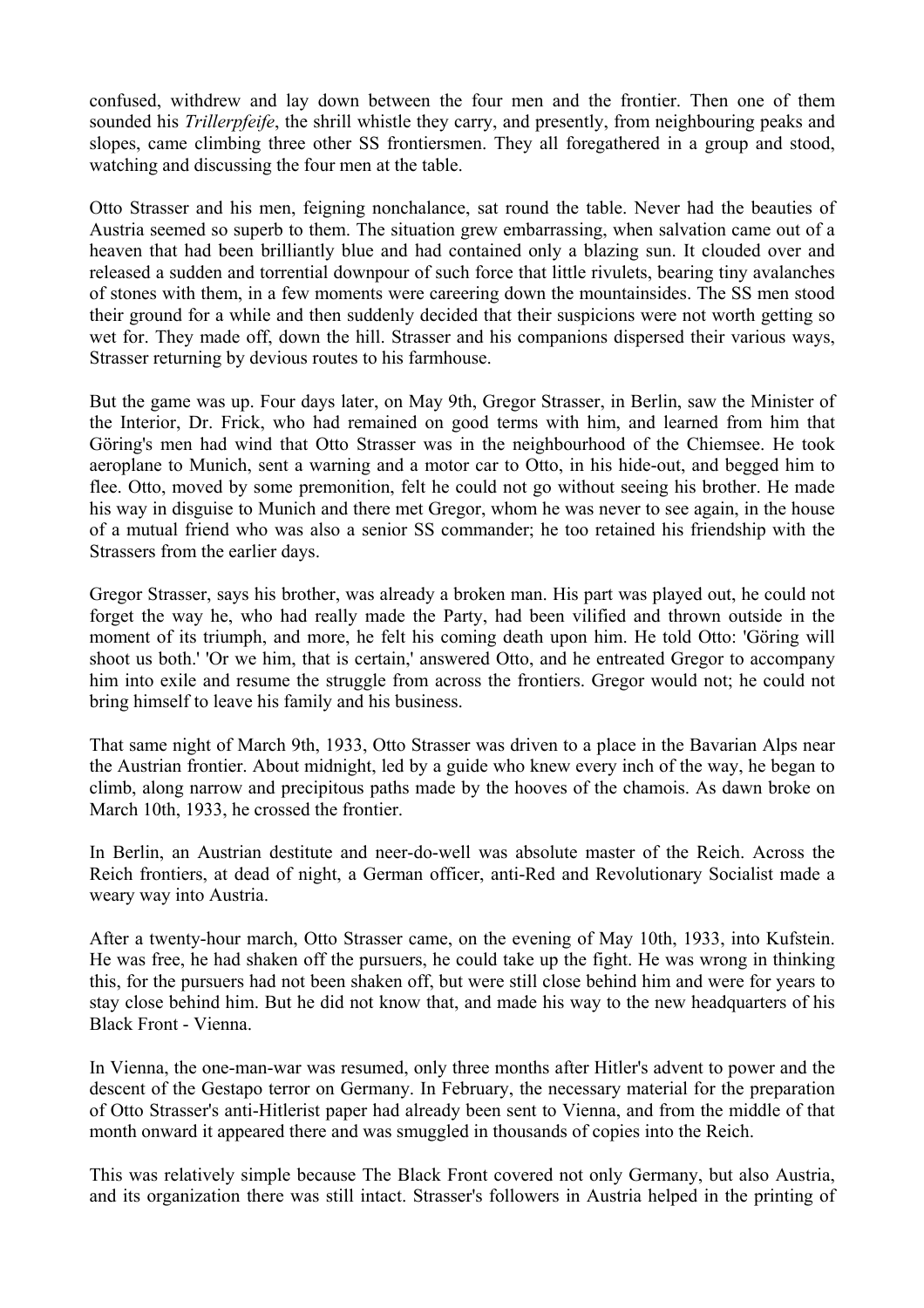the paper and in smuggling it across the frontier. It was called, in anticipation of something that afterwards came true, *Der Schwarze Sender* (The Black or Secret Sender).

In addition to the paper itself, small-type pamphlets on thin paper were prepared, things which could be screwed into a tiny ball and swallowed, and these were sent across the frontier, 50,000 at a time. They caused more annoyance to the Nazis there than any other form of attack upon their rule, because the author was a man who had played a leading part in their own movement, and because he could neither be called Socialist, Communist nor Jew.

Very soon, for these reasons, the arm of the Gestapo reached out across the frontier into Austria and again Otto Strasser's coat-tails slithered through its fingers. This is one of the most remarkable of his adventures.

By July 1933 he had been in Vienna for nearly two months, living with a beautifully forged passport and under a false name, with a cousin. In these few weeks, with his enormous energy, he had redoubled the anti-Hitlerist campaign of the Black Front from Vienna, and the flood of pungent literature that was pouring across the frontiers was seriously worrying the Secret Police in the Reich.

At this time, too, as I must interpolate to make the story clear, the Austrian Nazis, on orders from the Reich, were conducting their first campaign, which ended in the rising of July 24th, 1934, and the murder of Chancellor Dollfuss, to conquer Austria by terrorism. In Vienna particularly, but also in many parts of the country, bombs were exploding and violent exploits of many kinds were perpetrated; the people knew that the Nazis were the authors of these things and the feeling everywhere was of tension and suspense.

On the night of July 4th, 1933, Otto Strasser returned to Vienna from a visit to Prague, where, with his habitual foresight, he had been surveying the ground in case Austria should fall to Hitler and the Black Front need to seek yet another secret headquarters. At his dwelling in Vienna, all was dark and he found that his key failed, for some reason, to open the door; nor could he obtain any answer to his knocking.

So he went downstairs and knocked-up the porter, who opened his eyes in surprise when he saw the visitor, and said, 'But, Herr Müller, the police were here to-day and arrested your landlady'. Strasser, though he was taken aback, did not connect this incident with himself, for he was convinced that the Viennese police did not know his real identity, or even if they did, that he would be the last man they would seek - for was not the Austria of Dollfuss fighting for its life against Hitler? But he asked 'How is it that my key won't open the door?' and was told 'Oh, the police have sealed the flat'.

'*So!*' said Strasser, thoughtfully, and after a moment's indecision went into the street. There doubts overtook him and he made up his mind to avoid the house for that night, at least. The drawback to this was that he had returned from Prague with the sum of just one Austrian schilling in his pocket (during all these years, the money problem was an enemy only less mortal than Hitler) and could not afford a lodging. Though the month was July, the night was very cold and he had no overcoat, and not even enough money, as he says, to seek that warmth which the pleasures of the town can provide.

So he walked about all night, and dawn found him waiting eagerly for the first cheap coffee-house to open, where for half of that Austrian schilling he could buy a cup of coffee, with sugar and whipped cream, and a roll.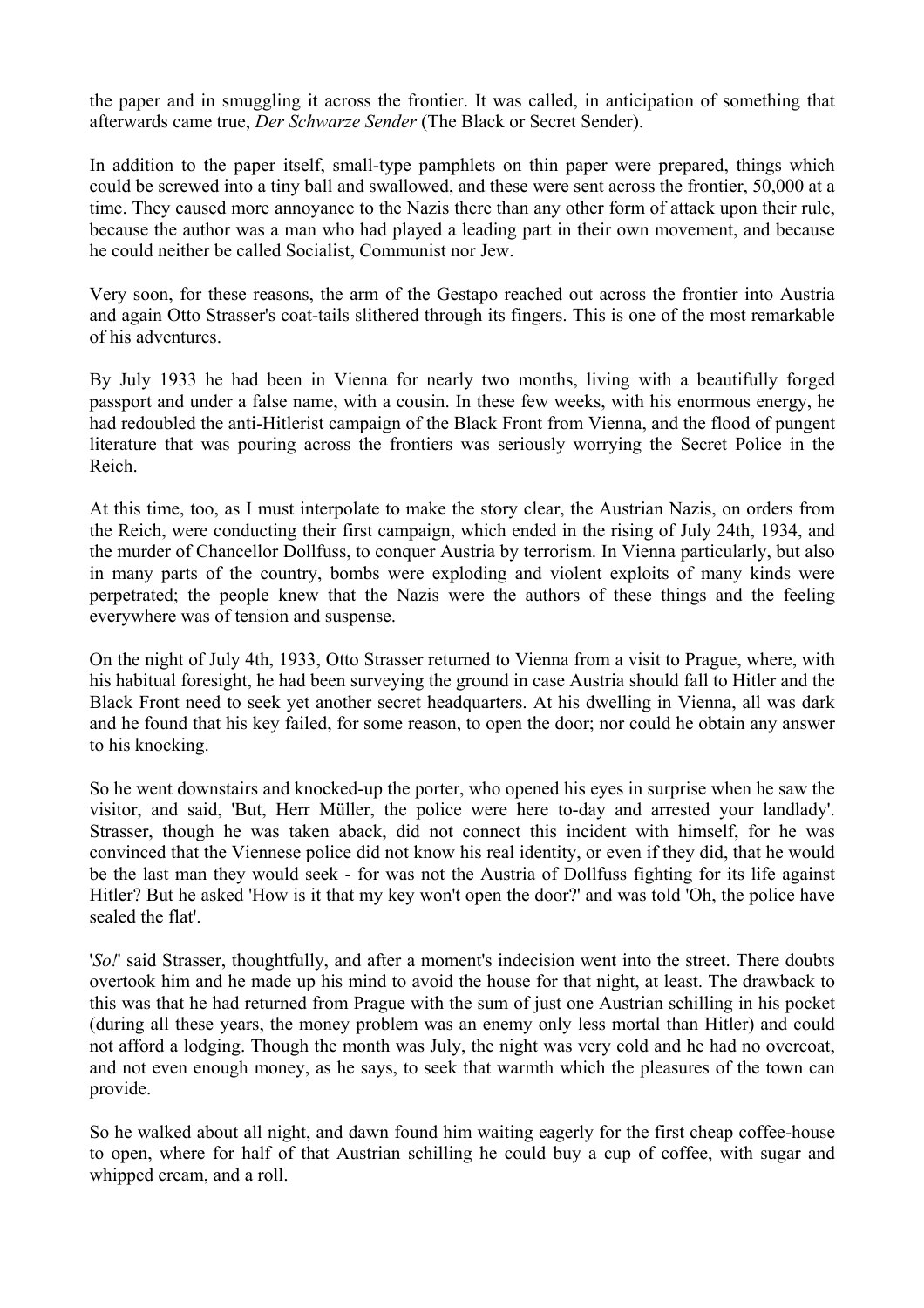At last one opened. The sleepy waiter brought him the coffee and the roll and, as every well-trained Viennese *Ober* must, the morning paper. Otto Strasser sipped his coffee, bit the end off his roll, opened the paper, and saw written across it, in flaring headlines, the news that The Black Front had been identified as the author of the bomb outrages that were going on all over Austria; that all the leaders of this criminal organization, seventeen men and two women, had been arrested during the night; but that *the* Leader, one Dr. Otto Strasser, had unfortunately escaped.

Otto Strasser was an alarmed and a stupefied man. He could not, at that time, even guess at an explanation - for was not he, Hitler's arch-enemy, in the anti-Hitlerist Austria of Dollfuss? Why for anything's sake should he and his men try to destroy *this* Austria with bombs? The survival of this Austria meant their survival, its life or death was their life or death. What on earth was the meaning of this ridiculous story? Everybody knew who was throwing the bombs. For what conceivable reason had the anti-Nazi Black Front been saddled with the blame?

Otto Strasser did not know it then, but at his side in the frowsy Viennese café sat an unseen guest the Gestapo. Its arm was longer than any man would at that time have believed. The explanation only came a year later, in July 1934, when the Nazi rising occurred, Chancellor Dollfuss was murdered, and his own Viennese Chief of Police, Dr. Steinhäusl, was found after the suppression of that revolt to have been one of the Nazi conspirators. He was sentenced to a long term of imprisonment, but after Hitler's invasion of Austria was made Viennese Chief of Police again.

Thus in Vienna, where he thought -himself safe, Otto Strasser only escaped the clutches of the Gestapo by the merest fluke. Hitler's man, Steinhäusl, was out to get him and nearly had got him. If he had been at home that day, when the police called, Otto Strasser would have been 'kidnapped' across the German frontier, or he would have been in an Austrian prison when Hitler invaded Austria, and in either case he would have been sent to join his brother. Here, again, is one of the reasons why I think that destiny must have something in store for this man; why, otherwise, has destiny so often pulled him from beneath the annihilating wheels?

But on that morning Otto Strasser could not even guess at these things and he was a flabbergasted man, who instinctively felt that he was in danger. He could not think what had happened, but his inner voice told him to get out, and get out quickly. But how? He had no money and did not know a soul in Vienna; his few acquaintances had been arrested that night. He had half a schilling, fifty groschen, say sixpence, in his pocket.

He thought, and thought, and at last hit on an idea which held out a faint hope. There *was* one man whom he knew in Vienna slightly - the man whose secretary his cousin and landlady was, a Jewish journalist in the employ of the Ullstein publishing firm.

To this man's office he went, a long walk right across the city, after a sleepless night and a spoiled breakfast. Giving another false name, he succeeded in gaining admission.

The man behind the table looked up, and horrified surprise suddenly spread over his face. He sprang up, with hands spread before him as if to ward off some awful apparition, and said 'Get out, get out of here, at once'. 'I want a hundred schillings and I'm not going until you give me them,' said Strasser. 'But this is blackmail,' expostulated a frightened and excited man, 'the police are looking for you. Go away.' 'I want a hundred schillings to get to Prague with,' said Strasser, 'and if you don't give them to me I shall stay here and be arrested in your office, and you will be arrested too.'

Frightened though he was, says Strasser, the Jew immediately recalled that the fare to Prague only cost sixty-nine schillings and said so. 'But I want something for a taxi and food, insisted Strasser. 'Here, said the harassed man. 'Here you are, take it and go, go quickly.' Strasser took the hundred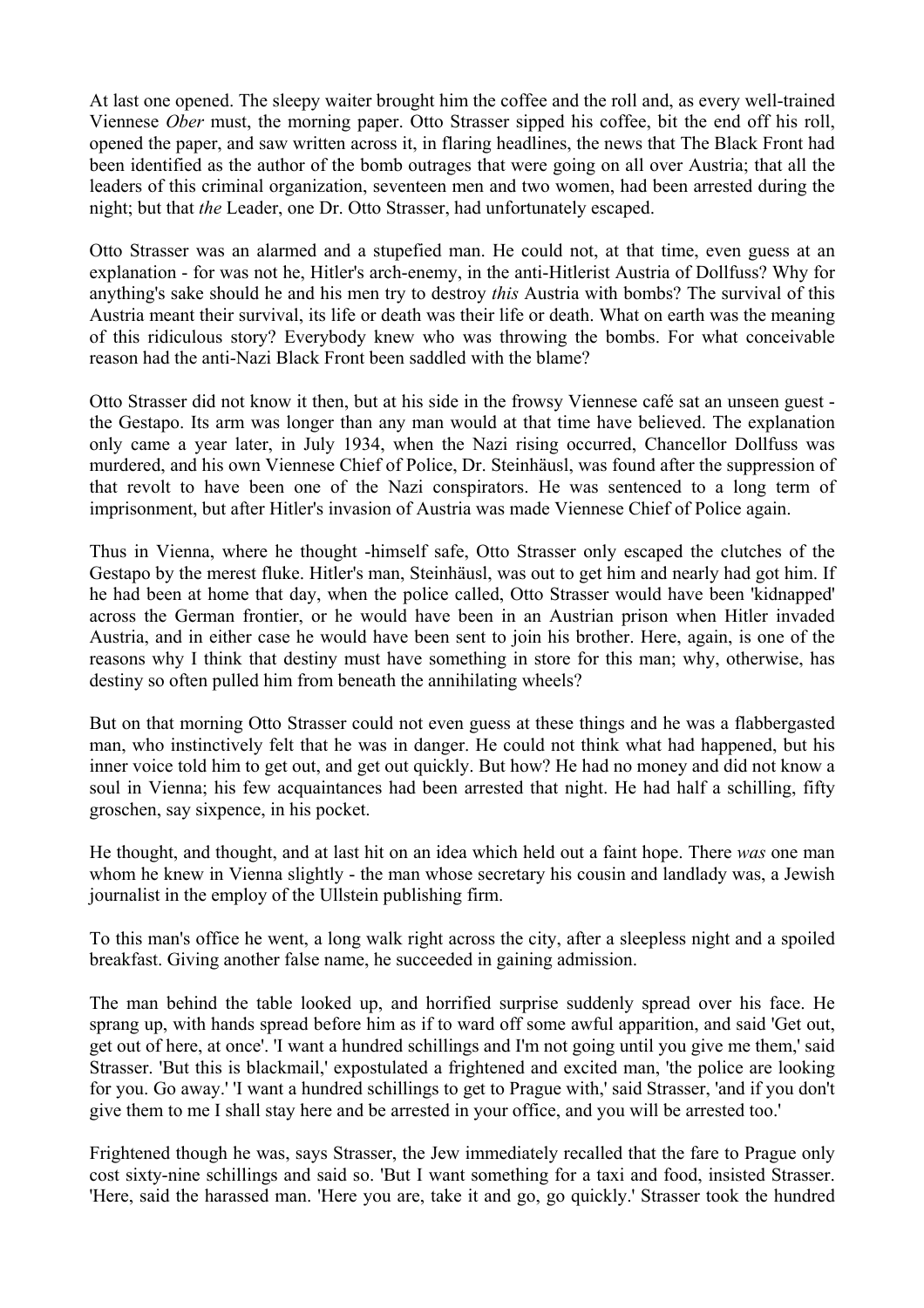schillings and said, 'I'll give you a receipt'. Up came the protesting hands again, 'No, no, don't give me a receipt'. 'Then I'll send you the money from Prague.' 'Do what you like, send it or not, but go away from here, go away quickly, and don't send me a receipt. Just go away, go away.'

Pushed out of the door, Strasser again found himself in the street. He was not, as he had thought, a free man in a free land; he was once again a fugitive, and at that time did not even know why. He only knew that he had to escape quickly, and that he now had the money for his fare. He set his face towards the Ring, and then remembered that he had no clothes whatever but those he wore. The others were in his lodging. He decided to take a taxi, and to drive there. If he saw anything suspicious, he would drive past. If not, he would go in and see if a chance existed to get his clothes.

At the house all was quiet. He stopped the taxi, went in, and rang at the porter's lodge, feeling prickly. The man came out, looked at him in surprise, and said 'Aber, Herr Doktor Strasser!' *'Wieso*, Doktor Strasser?' said Strasser,' 'What do you mean, Doctor Strasser?' '*Na*, you are Dr. Otto Strasser,' said the man. 'So, and what of it?' said Strasser. The man smiled confidentially. 'Don't worry, Herr Doktor,' he said, '*Ich bin Sozi*, I'm a Socialist. I've got your clothes here, packed in a bag. The police were here again and I told them you had gone away. They left the flat open and I packed your clothes in case you came back; it's better for you not to go up.'

Only one problem remained, but a stiff one - to get out of Austria. By this time, Otto Strasser assumed that the police had identified him with Herr Müller and had warned all frontier stations to watch for a man with such a passport. The best chance, he thought, would be to try the tram.

For in the middle of Vienna, in those days, just off the main street, was a tram terminus from which trams ran, straight along the main road, to Bratislava, two hours away. Bratislava had once been Pressburg, and had been to Vienna as Windsor to London; but that was in the days of Austria-Hungary, and now Pressburg was Bratislava and lay just across the frontier, in Czechoslovakia. But - the tram still ran. It still said it was going to 'Pressburg', but it still ran, and there was very little supervision of the travellers that used it; many of them were people who came and went every day. Sometimes, passports were not even examined.

It was a chance. Otto Strasser took it. He walked down the Ring, with his bag in his hand, and got on the tram. An hour or two later, he was in Bratislava, in Czechoslovakia. Once again, he had shaken off the pursuit. He was a free man, in a free land. He had not even been asked to show his passport.

Once more the one-man-war had to be begun again at the beginning. He went to Prague. He had one great advantage - good friends, in and outside Germany, who helped with money when they could, and in other ways, particularly in the vital matter of providing him with false passports. This time, he acquired the passport of a supporter in Germany whose appearance and description approximately resembled his own. This man obtained a photograph of Strasser to substitute for his own. Unfortunately, it showed Strasser in the Brown Shirt of the Storm Troops, and this was undesirable. So the brown shirt was painted out and a white-collar and black-tie painted in; and the photograph was then re-photographed; and the ultimate photograph skilfully substituted for that of the original owner of the passport.

In Prague, where he resumed his Black Front work in the office of a friend, Otto Strasser took lodging with an unsuspecting postman and his family. In spite of the shock he had had in Vienna, he felt perfectly safe in Prague, for the Czechs were a united people. Among them were no admirers of Hitler, and it was impossible to imagine the Police Chief of Prague, or even the last errand boy in Prague, being an agent of the Nazis.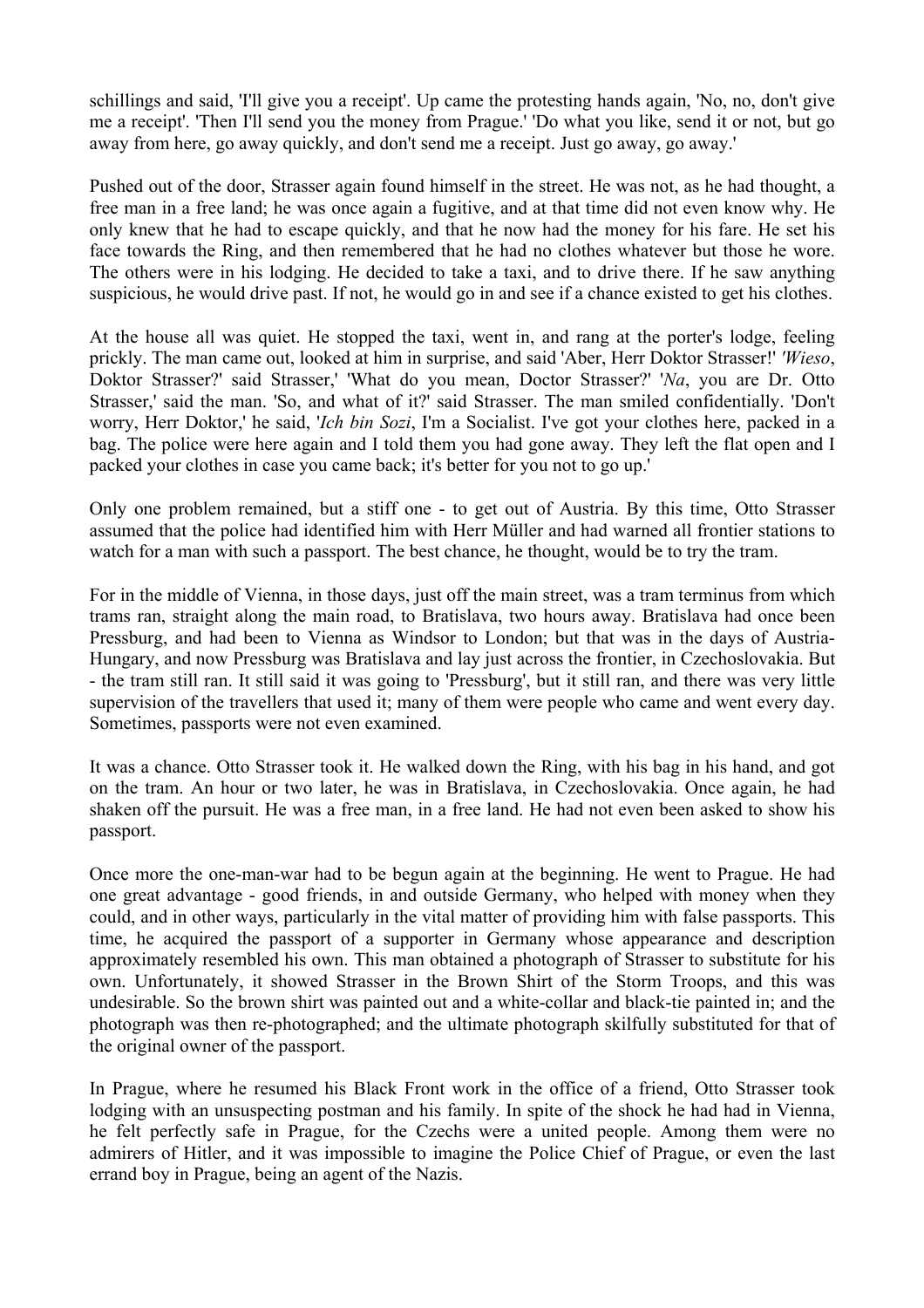He was only left five months in this illusion of security. On the morning of November 25th, 1933, as he lay abed, his corpulent landlady came waddling in, breathless and excited, exclaiming 'Police', and close behind her pressed two Czech detectives with levelled revolvers, who addressed the sleepy Strasser in harsh and voluble Czech. He asked them to speak German, whereon they asked him, in that language, if he were Herr Müller - the name he had used in Vienna. He denied this, and they demanded his passport.

Fortunately, he had his beautiful new passport, a recent one, issued after Hitler's advent to power and bearing the Reich swastika on it. This completely bewildered the two policemen, who repeatedly exclaimed that Herr Müller *must* live here, and eventually retired, cursing and puzzled. Strasser's landlady, an enormously fat woman, waddled breathlessly back into the room, exclaiming in comic German, 'Outside two policemen more, with revolver, by big motor car, all very cross'.

On this occasion, too, Strasser was more puzzled than alarmed, for he had on his arrival in Prague immediately informed the authorities of his identity and of the name he was living under; as they knew this, he assumed that some mistake had been made in the address, and went off to sleep again. No Czech policeman, he knew, would want to deliver him up to Hitler.

Later, he strolled along to Police Headquarters to ask the Chief of Police why his officials had made such a mistake. On his description of the scene, this official immediately answered that some mystery must be present, because the Prague police had no motor cars whatever and never used them. Inquiry then revealed that nothing of the visit was known to the police. Then it was learned that the waiting motor car, with the four ostensible officials from the Criminal Investigation Department in it, had carried a German number, namely, the IIA of Munich; that the two officials who had waited outside had spoken German with the two who had made the raid; and that one of them had held a gag, or chloroform wad, in his hand, which he threw away in disgust when no captive was brought. This was found in the gutter.

This time the Gestapo visited Otto Strasser in his bed and held a revolver under his very nose.

The chain of events was eventually pieced together thus: Otto Strasser had evidently been seen and followed to his lodging by someone who knew him and knew that in Vienna he passed as Müller, and this man had betrayed him to the Gestapo. The familiar abduction-across-the-frontier was then planned, but the Gestapo needed men for this who spoke fluent Czech and could thus, pass themselves off as Czech detectives. To that end they used Sudeten Germans from the mixedlanguage belt.

These men spoke perfect Czech - but did not know Strasser. The possibility that he would by this time have acquired yet another name and passport had been overlooked, so that the sham agents were completely thrown off the trail by the production of his new, and seemingly good, National-Socialist German passport, and assumed that the informer had made a mistake.

This affair shook Prague badly. For the first time the Czechs realized, in 1933, how near and how daring the enemy was - their enemy, too. Strict precautions were taken to prevent any further exploits of the same kind. But these precautions were restricted to Prague, and for this reason another fantastic stroke of the Gestapo against Otto Strasser and his friends had a bloody end, as I shall tell.

Soon after this, another very remarkable thing happened to Otto Strasser, an adventure the end of which has not yet come, and which may eventually dovetail into the mysterious affair of the bomb explosion which occurred at Munich after the present war had begun.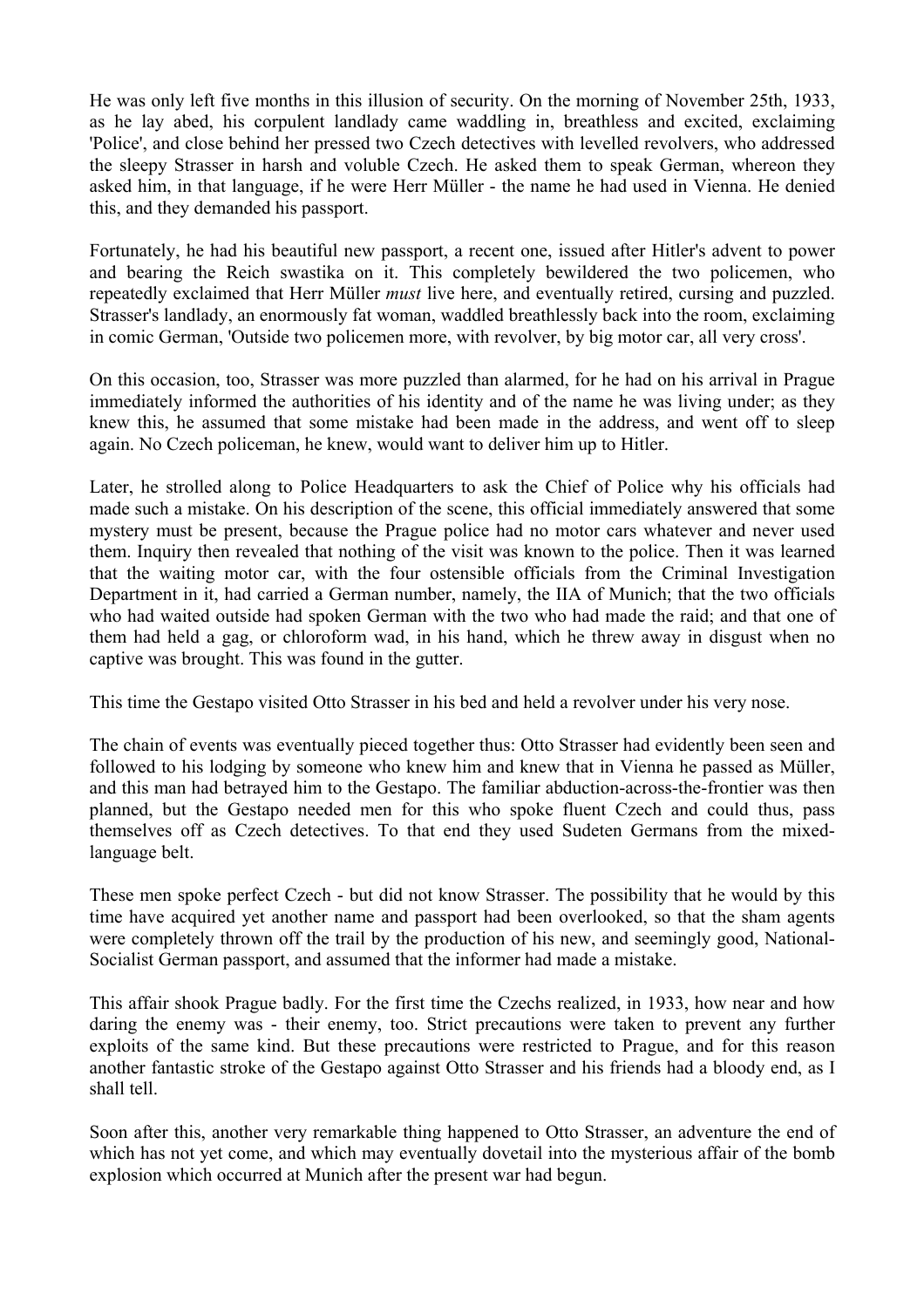About the turn of the year 1934, soon after the attempted abduction by the sham Czech detectives, a man called on Otto Strasser in Prague in whom he was astonished to recognize one Constantin, who had for many years been a member of his Black Front.

'Why, how on earth did you contrive to miss being sent to a concentration camp?' asked Strasser.

'They offered me ten thousand marks and a high post in the SA, if I could succeed in killing you,' said Constantin, and gravely handed Strasser a phial, adding 'This is the poison'.

Otto Strasser says that Constantin, whom he regarded as a loyal helper, had had a few drinks, so that he wondered if the man knew just what he was saying. To be on the safe side, he went with Constantin, later, to the political police in Prague, with whom he remained in close touch throughout his stay there, and had the contents of the phial examined. 'It was prussic acid,' he says, 'and enough to poison a regiment.'

Constantin then explained further that the Gestapo had told him Strasser would be sure to invite him to a meal and he should pour the poison in Strasser's beer or coffee. 'I thought the best thing to do was to agree to come to Prague, so that I could see you, and I guessed that you would find a way to get me out of this, for I shall have to have some plausible excuse for returning without having killed you.'

This was easily arranged. The phial was given back to Constantin and he was supplied with an order of expulsion from Czechoslovakia so worded that he appeared to have been detained at the frontier and never to have been allowed as far as Prague. With this in his possession, he went off and from that day to this Otto Strasser has never heard another word of him.

Nevertheless, there was a sequel, and a strange one. A former inmate of the Oranienburg concentration camp, now in France, saw in the press in November 1939, the pictures, issued by the Gestapo, of the mysterious man 'Georg Elser' who is supposed to have planted the bomb in the Bürgerbräukeller at Munich and was alleged by the Gestapo to have been the tool, in this act, of Otto Strasser and the British Secret Service. This man claimed to recognize in the pictures of 'Georg Elser' one Constantin, whom he had known at Oranienburg. Constantin, he said, was one of the better-treated prisoners in the camp and told him one day that he had been sent to Oranienburg by the Gestapo as punishment for his failure in a mission entrusted to him. This mission -- as Constantin told his fellow-prisoner -- was to go to Prague, to gain the confidence of Strasser, and to find out what relations Strasser entertained with the Czechoslovak Government.

If this is true, the man 'Georg Elser' is thus none other than that Constantin who went to Prague, and the handing-over of the poison was actually but another trick to get inside Strasser's guard. And if that is the case, 'George Elser' already stands revealed as an agent of the Gestapo. Unfortunately the chain cannot be quite completed. The missing link in it is that Otto Strasser either does not recognize, or will not admit that he recognizes, Constantin in the picture of 'Georg Elser'. 'I am unable to recognize Constantin in these photographs,' he says, 'but then they do not resemble each other. They give me the impression that either the man in the pictures has been made up -- he might be wearing a wig, for instance -- or that the photographs have been touched up. I cannot recognize anybody; but with the Gestapo, you never know.'

So there is an episode in Otto Strasser's tale of strange adventure that has already had one sequel, and may yet have a second sequel.

In Prague, Otto Strasser continued to work hard at his anti-Hitlerist campaign. His energy is hard to believe. During these crowded years he somehow found time to write several books, which I shall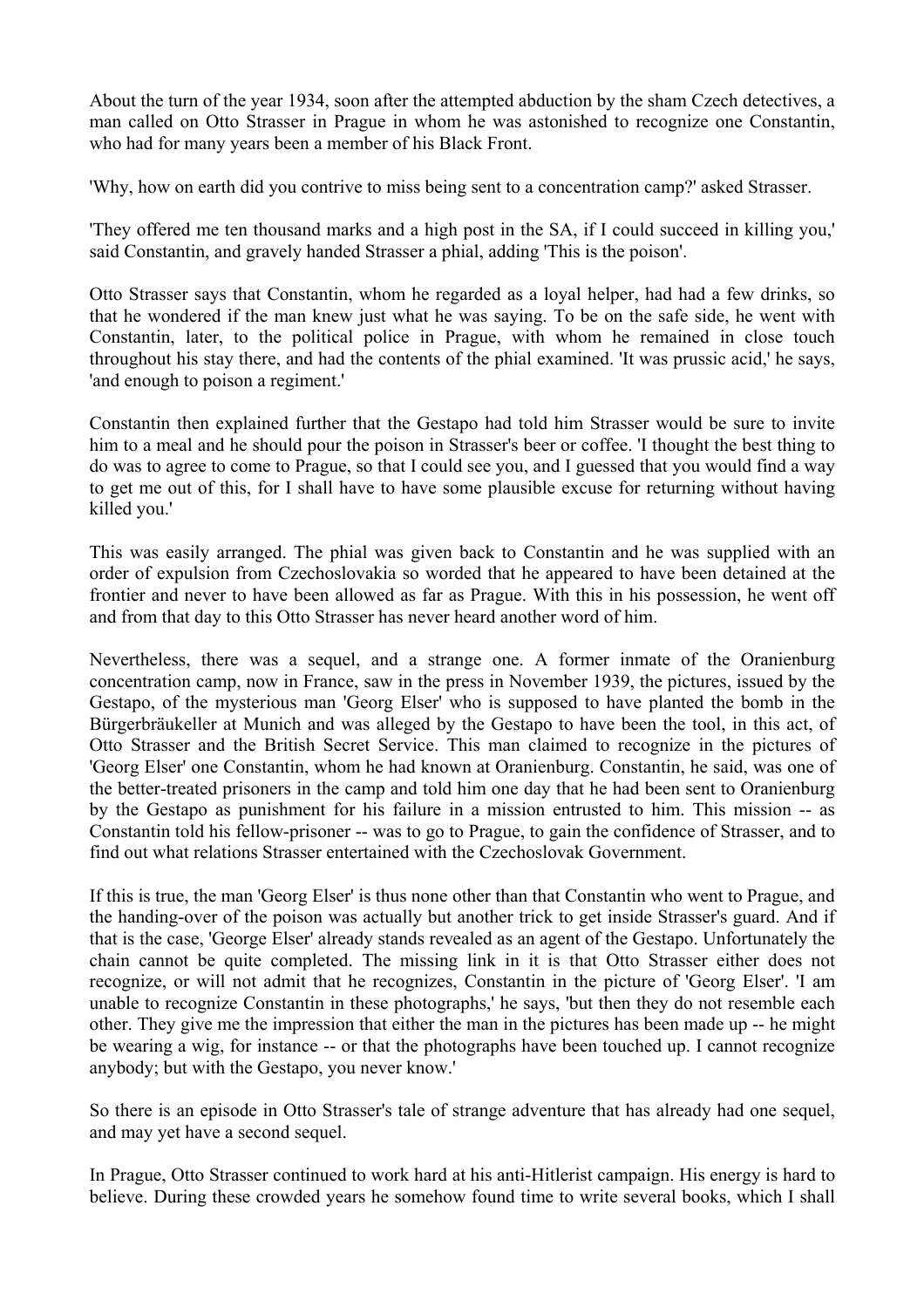describe later. Some of them are of much interest, and I wonder that none has yet been translated into English. All this time, the production of miniature anti-Hitlerist newspapers, of pamphlets and letters, was going on apace. From Czechoslovakia, as from Austria, they were smuggled in large quantities into the Reich, by reckless men who used the most audacious methods, who continually risked, and on several occasions lost their lives, for no other payment than the hope of contributing to the end of Hitler.



#### THREE SPECIMENS OF THE MINIATURE ANTI-HITLERIST NEWSPAPERS PRINTED ON FLIMSY PAPER BY OTTO STRASSER AND SMUGGLED INTO GERMANY FROM AUSTRIA, CZECHOSLOVAKIA AND DENMARK

Germans, Sudeten-Germans, and even Czechs, helped in the work. They crossed the frontiers by secret paths at mid of night with knapsacks on their backs containing thousands of these anti-Hitlerist flimsies, already contained in envelopes, stamped with German stamps, ready for posting. When they reached Leipzig or Dresden, and had posted their burdens at some main post office, they would buy enough stamps for the next consignment and return for more.<sup>[\[3\]](#page-152-0)</sup>

Once, Otto Strasser had an envelope of the German Medical Association sent to him in Prague and had fifty thousand facsimiles made there. These he filled with his leaflets, leaving the flap unstuck, and posted them, in Germany, as printed matter! On another occasion, he had the letterheads of the German jurists Association similarly copied; but that piously Hitlerist body must have had a shock when it learned of the literature that was being distributed in Germany on paper bearing its imprint.

Another method used by Otto Strasser in his one-man-war was to smuggle into Germany, and into the hands of his supporters there, millions of glued, stick-on labels, rather bigger than an ordinary postage stamp. These bore the sword-and-hammer badge of the Black Front and some such legend as 'The Black Front will oust Hitler'. One of them is reproduced below. These were pasted all over Germany - on doors, walls, windows, trains, trams, pavements, hoardings, National Socialist Party offices, Brown Shirt headquarters, military barracks and the like. It was so simple to hold one in the palm of the hand and swiftly stick it on in passing that it was almost impossible to catch the distributors of these stamps, which sometimes appeared in the most unexpected places - for instance, on the desks of Nazi leaders and the like.



At the beginning of March 1934, the shadow of the Gestapo fell across Strasser's path again. He gave a lecture on National Socialism at Prague University, which was widely reported, and the next day received the visit of a well-dressed Dutch gentleman, one Mr. Frank, who in faulty German,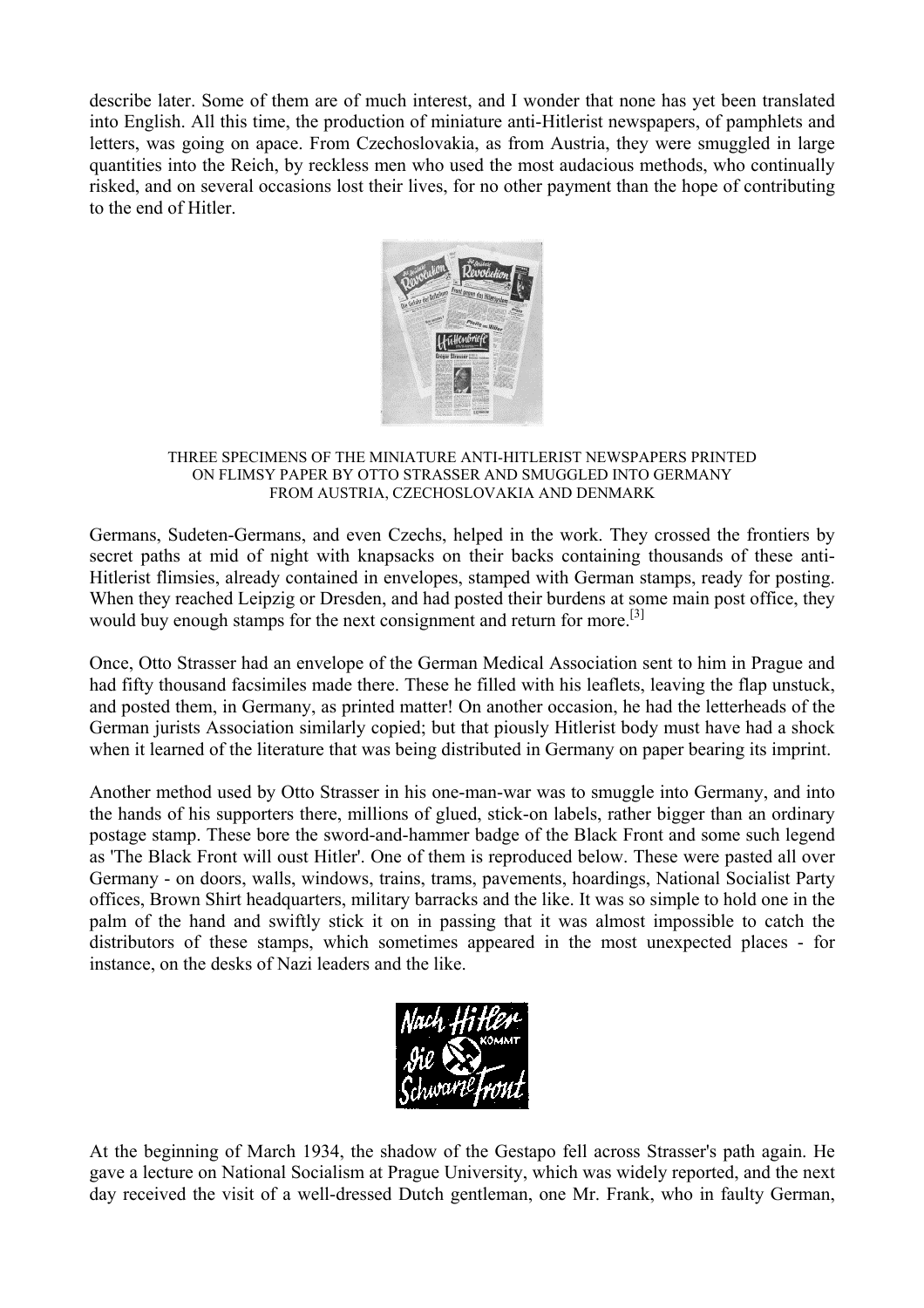interspersed with Dutch and English words expressed his admiration of the lecture and offered Strasser, on behalf of an 'American anti-Nazi organization' which he did not name, his financial support. He was accompanied -- this is a particularly interesting example of the ingenuity of Gestapo methods -- by a Jewish lawyer of Prague, Dr. Soundso, to whose sister he was said to be engaged. The use of Jewish agents by the Gestapo is a chapter to itself, and one of the most interesting, in that dark story.

Mr. Frank offered, without any conditions, to pay for five thousand copies of each number of Otto Strasser's weekly paper, which was being smuggled into Germany in the manner I have described, for a period of three months, in token of his sympathy with the cause; the genuineness of this sympathy was subtly underlined by the presence of his Jewish friend. The money was paid on the spot. (At the end of this episode, Otto Strasser was thus the richer by some 60,000 Czech crowns of Gestapo money, which had gone to swell the floods of anti-Hitlerist propaganda that was crossing the frontier, and this is his happiest memory of the one-man-war.)

At the end of the three months Mr. Frank appeared in Prague again, with a pressing invitation to Strasser to come to Paris and there meet Mr. Frank's 'chief', in the middle of June 1934. In the meantime Strasser had asked the Prague police about both Mr. Frank and his Jewish lawyer, and been told that nothing was known of Mr. Frank save that he had a good *British* passport, while the Jewish faith of his companion, Dr. Soundso, seemed to speak for Mr. Frank's good faith.

On this, Strasser went to Paris, and met Mr. Frank, who said that his 'chief' had unfortunately had to go to Saarbrücken (in the Saar Territory, not at that time reunited with Germany) to meet Konrad Heiden (the anti-Hitlerist writer) and would await Strasser there. This seemed plausible, for Heiden lived there and an anti-Hitler-Chief might well desire to meet him.

So Strasser agreed to go to Saarbrücken, but without telling Mr. Frank that he knew Konrad Heiden well; on arrival he visited that writer and learned that he had never heard of Mr. Frank, of the anti-Hitler organization, or of his 'chief'. Strasser then went on to keep his appointment with Mr. Frank, but, having been made suspicious, he noticed with still greater suspicion that between twenty and thirty SS men, whom his expert eye at once recognized by their high boots, their husky appearance, and their general behaviour, were standing about before the hotel. He was made still further suspicious by the manner of Mr. Frank, who was in a state of extreme nervousness, and continually left the room 'to telephone', although the room had a telephone. The fact that the German frontier was but ten minutes distant recurred forcibly to Strasser at this point, and the beauties of Saarbrücken, as the beauties of Austria on a former occasion, suddenly appeared stupendous to him.

He had to think quickly and find a way out of a trap. Telling Mr. Frank that he would gladly wait for the 'chief', who still had not appeared, but must first postpone a meeting which he had previously arranged, he left the room, disarming any suspicion on Mr. Frank's part by leaving his trunk behind. Then he walked calmly down the stairs, through the surprised SS men outside, and drove away in a taxi.

But Mr. Frank was persistent, and at the beginning of the next month, July 1934, appeared in Prague again and overwhelmed Strasser with reproaches for his desertion at Saarbrücken. He invited him forthwith to accompany him in a special aeroplane to London, and Strasser, with a broad smile, declined. On this Mr. Frank said: 'If you don't trust me, I am willing for your friend Dr. Hebrew to pilot the aeroplane'.

This was another most illuminating example of Gestapo methods. Dr. Hebrew, a qualified pilot, was another Jew, the son of the proprietor of a big store in the Leipzigerstrasse in Berlin. He was in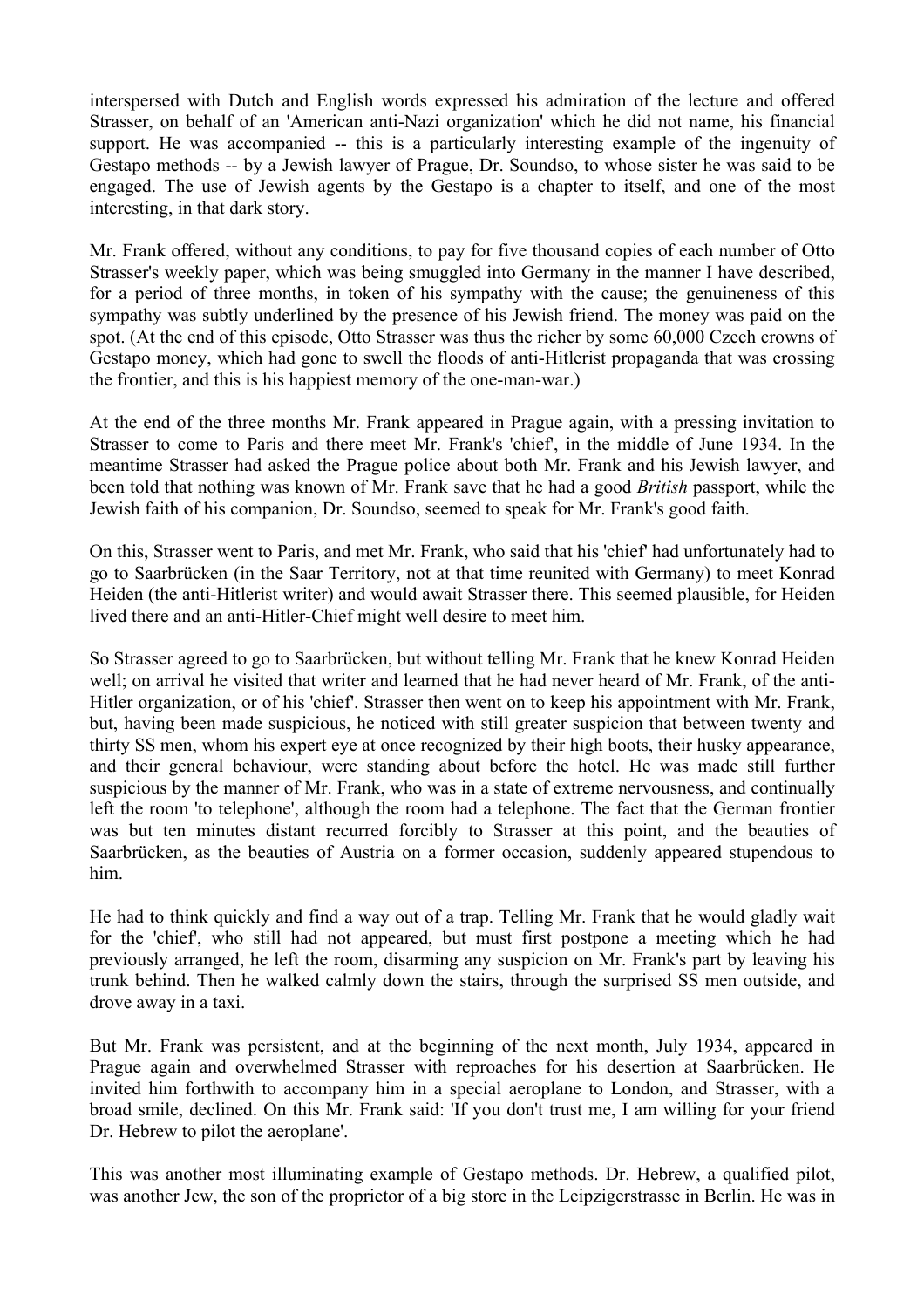Prague as 'a fugitive from Hitlerist oppression' and had there met a school friend of his, one Franke, who was a collaborator with Strasser. By this means, he had come to know Strasser, who finds the Streicher-Stürmer form of anti-Semitism, as practised in Hitler's Germany, as stupid as it is repugnant, but in the Fourth Reich he dreams of would retain, in dignified form, measures of restriction against the excessive spread of Jewish influence. Dr. Hebrew had presented himself to Strasser as a violently resentful 'victim of Hitlerist persecution'.

Put a little off his guard, once more, by this apparent earnest of good faith -- for Dr. Hebrew seemed above suspicion in his anti-Hitlerism -- Strasser nevertheless telephoned the Chief of Police for an interview before making a decision. Dr. Hebrew overheard this telephone conversation, and when the police went to arrest Mr. Frank he was flown. Thereon Dr. Hebrew was arrested and the whole plot came to light. Mr. Frank (whose secretary was also arrested) was actually Dr. Wenzel Heindl, the head of the anti-Black Front section of the Gestapo. The abduction of Strasser at Saarbrücken had only failed through the potential victim's awakened suspicions.

The most interesting figure in this episode was that of Dr. Hebrew, who eventually confessed that he had been promised 'rehabilitation as an Aryan' for his part in the plot. On this bait, he bit. He was to have piloted the aeroplane, with Strasser and Mr. Frank in it, and to have landed in Germany. He received a long sentence of imprisonment from the Czechs, but afterwards became again a Gestapo agent and was last heard of in Copenhagen.

The sympathy which this type of man can claim, and usually enjoy, as a Jew, puts him among the most dangerous of Gestapo agents. Strasser, strangely, bears him no mortal illwill. But Strasser's hatreds are not quite clear to me. Although his war is against Hitler, his personal hatred is less for Hitler than for Göring, whom he regards as the murderer of his brother; Heydrich, the blond assistant of Heinrich Himmler, whom he believes to have been the actual gunman; and Goebbels in whom he sees the traitor who was chiefly responsible for the defeat of the Strassers in the struggle for the soul of the National Socialist Party.



GOEBBELS AND GÖERING

But the upshot of it all was that the Gestapo, once more, had Otto Strasser in its hands and let him slip through its fingers, and that he chortles to-day at the thought of those 60,000 Czech crowns.

Now came the most dramatic of all the acts in this vendetta of one man against a nation. It is a story that deserves a book or a play to itself.

A lonely inn, with a river flowing by. A lonely exile, fighting the men who outlawed him with the weapons of modern science. Avengers, with revolvers in their hands. The decoy, the beautiful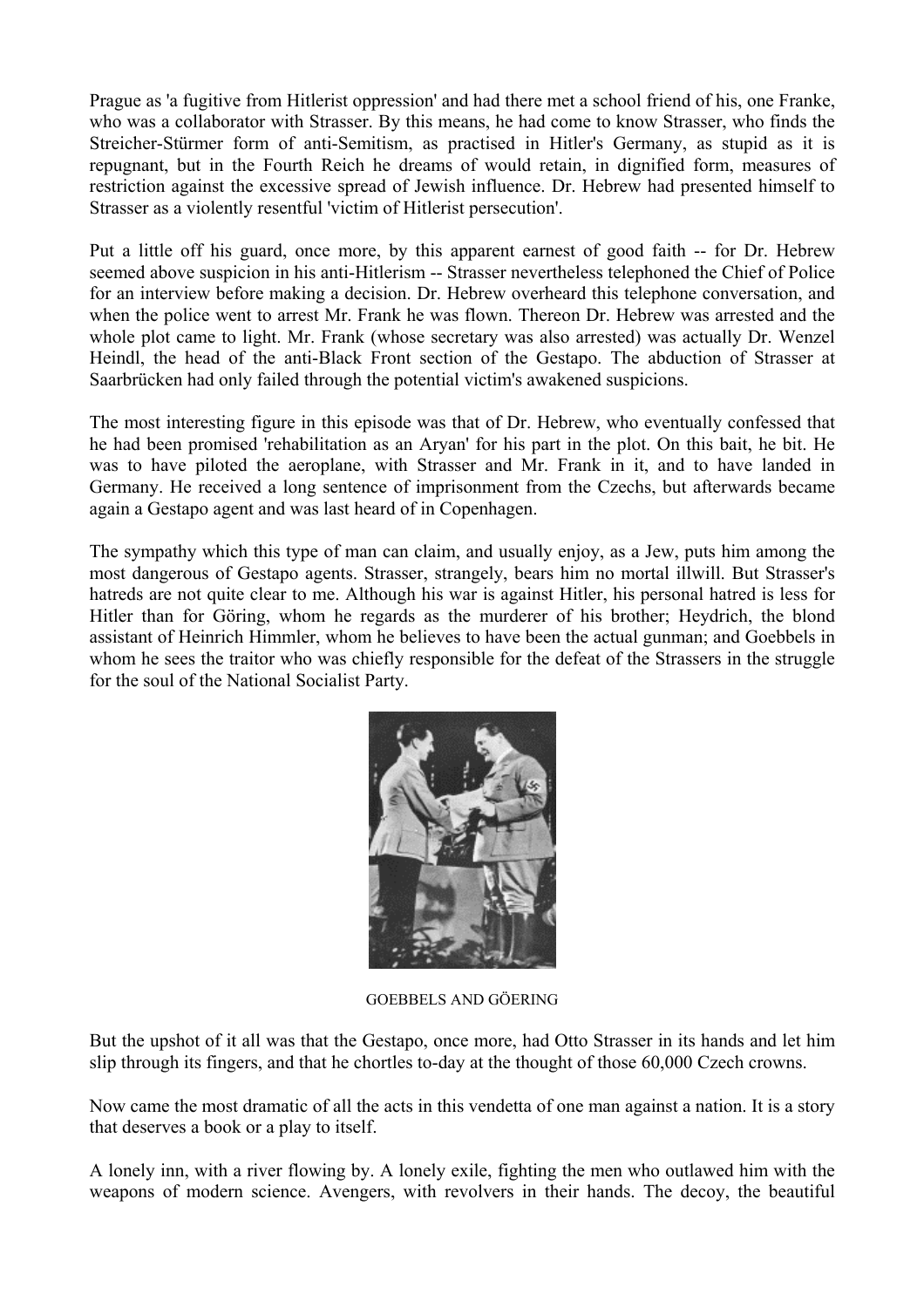blonde - incredible, but she *was* blonde and most beautiful. The trap, the exchange of shots, the dying blonde and the dying exile. The startled, cowed innkeeper. The stampeding feet of the fugitive gunmen. The staunching of the blonde's blood in the river near by. The hurtling getaway in a fast motor car. The dash across the frontier.

Does it not all sound too bad to be true? And yet it all happened, just like that, the most fantastic thing in all this crazy Odyssey. This story, alone, justifies this whole book, if nothing else does. When I heard it, I had to write it. I cannot think why anybody can be bothered to read detective stories, when the world about us offers such things. Believe it or not, but I once knew a writer, a first-class writer, who was given a contract to write a series of short stories for a periodical read by masses of English people, and though he needed the money badly he had to send back the contract because his stories were required to conform to these rules, and this side of the grave he couldn't do it: 'They should be about pleasant likeable people; they should have plenty of action; they should tell of passion without sex; they should have a metropolitan setting; and remember that this magazine is much read at Eton and Harrow.'

Can you beat it? What sort of story fits into this frame? One about a castrated Don Juan dashing along Piccadilly with a Glamour Girl in a racing motor car and an old school tie, I suppose. And in a world where such things happen as the story I have now to tell! Listen to the story of Zahori pronounced, if I may dangerously air my little knowledge, Zahorzhi.

In the autumn of 1934, when Mr. Frank had withdrawn from the chase, the name of Otto Strasser's news paper, *The Secret Sender*, came true. He built secretly, and secretly operated, a Secret Sender.

At this present moment, when we are at war, this has become a commonplace. The Governments have millions to spend. From dozens of stations, every night, come voices, to which the Reich Germans eagerly listen, telling the tale of Hitler's crimes.

When I was in Paris, talking with Otto Strasser about this very book, the air was fouled every night by something called *Der Freiheitssender* - The Freedom Sender, or Liberty Radio. This dishonest fake pretended to be operating from within Germany. Every night you could hear the speaker telling how the Gestapo were close behind him, but to-morrow, no matter what the Gestapo did, he would pop up in Cologne, or in Hamburg, or in Breslau, or somewhere else. And anybody who cares to, and has not been in Germany, may believe this, if he be credulous enough. To anybody who knows Germany, and the closeness of the Gestapo net, the thing is farcical. Liberty Radio, when I was in Paris, was operating from Paris, and the Germans must have laughed themselves into fits when they heard it.

But for one man, poor, hunted and friendless, in 1934, to build and operate a Secret Sender, only a few miles from the borders of the Reich itself - that was a feat, if you like. This was the first Secret Sender, and the only Secret Sender that ever deserved the name, for it was operated by real men who risked their lives, as one of them lost his life, not by cosmopolitan buffoons working in the safety of a distant capital.

This was the greatest achievement of Otto Strasser in his one-man-war against Hitler. It was not his own achievement alone; it was only made possible by the skill of another brave man, Rudolf Formis, his close friend and one of the best radio engineers Germany ever had.

Formis, a small, dauntless man, did brilliant service with the Germans in Palestine in the World War (1914-18). He held a diploma for having built the first wireless reception apparatus ever used in Germany, and was the author of many inventions used by the German radio, particularly the short-wave radio, to-day.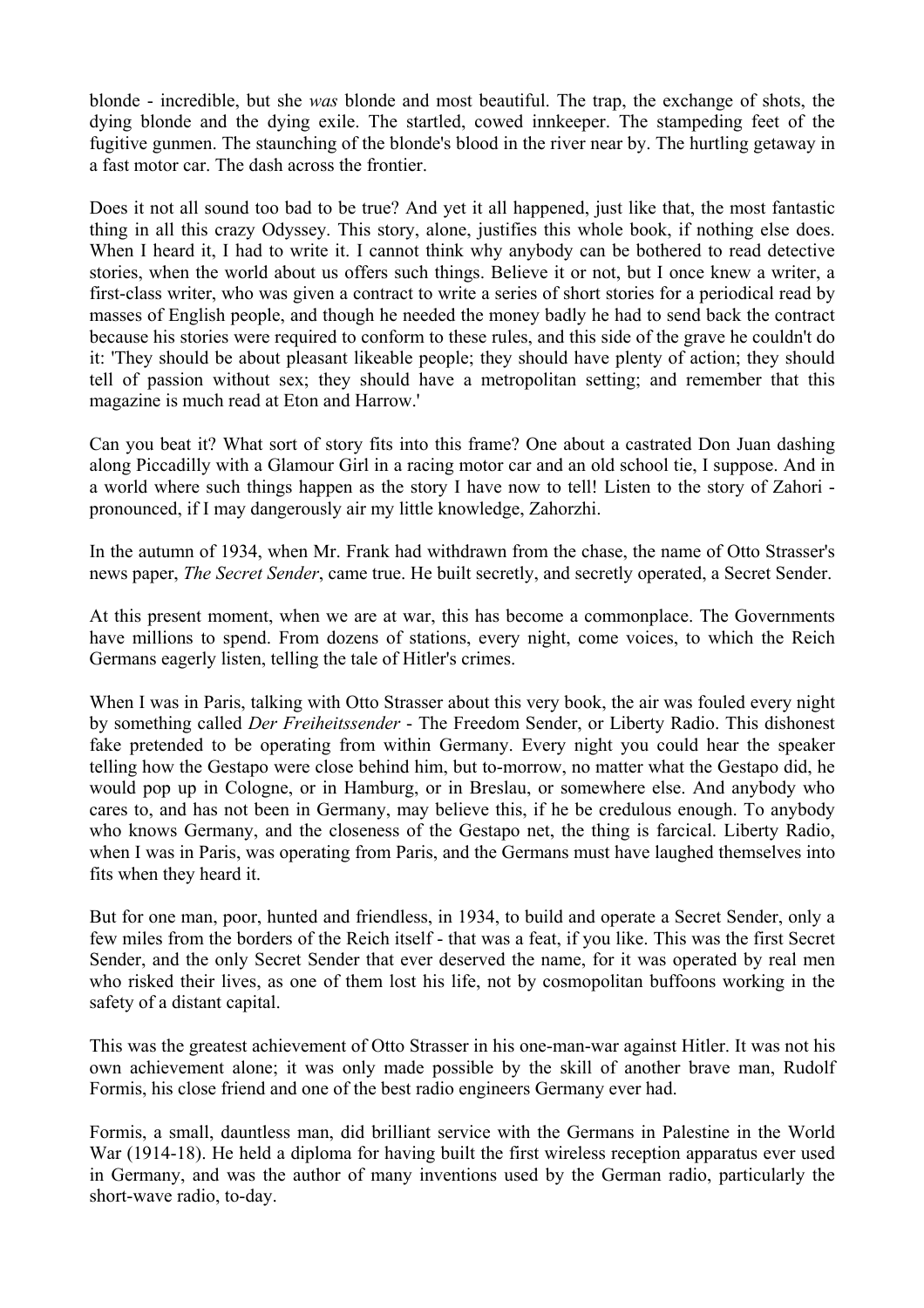His exceptional skill brought him to high office in the German radio organization, at last to the post of chief engineer for the Stuttgart Sender. In this post, he performed audacious exploits which made his name known throughout Germany. One of the earliest members of the Black Front, he demonstrated his contempt of Hitler, when Hitler became Chancellor, by cutting the cable during the transmission of an important speech of Hitler at Stuttgart. The entire Gestapo buzzed with feverish activity after this incident, but the culprit was never found. But when a series of 'technical defects' occurred during the transmission of Hitler's speeches from Stuttgart, Formis was dismissed and arrested. Luck enabled him to escape, and *his* crazy Odyssey began. It led him, by way of Austria, Turkey and Hungary, to his friend Otto Strasser in Prague. In Rudolf Formis, I commend you again to a German of the type that ought to be at the top in Germany; then, all might be well.

The result of this reunion in Prague was that in the autumn of 1934 Heinrich Himmler, the Gestapo chief, and his assistant Heydrich, an unusually handsome and revolting mass-murderer, called the senior officials of the Gestapo together and told them that The Black Front Sender, which for some time past had been dinning hatred of Hitler into the ears of millions of enchanted Germans, must at all costs be found and destroyed.

This was Formis's work. He had given Strasser the idea of a 'radio-war' against Hitler, and planned it in detail. The main obstacle was the want of money. The Black Front was a purely German organization, without the normal, usually Jewish, sources of financial support which are open to all other, internationally-affiliated, anti-Hitlerist organizations. But somehow these two men managed to smuggle funds from their friends in Germany, in spite of the stringent German supervision, and the work began.

The most important thing was the choice of a site for the Sender. It had to be technically suitable, for transmissions, and yet secret - secret from the Czech authorities, secret from the Gestapo. At last, Strasser and Formis found, about forty miles south-west of Prague, in the valley of the Moldau, that river which in such beauty runs through Prague itself, a lonely weekend inn, bearing the lovely name of Zahori. 'Behind the hills'! It was ideal. The owner did not bother himself overmuch with the strange activities of his new, and permanent, guests. He was a good Czech patriot, anyway; he died, afterwards. Autumn was taking all his other guests away; the valley grew chill. The spot was ideally lonely; or rather, that fatal loneliness then seemed ideal.

In this secluded spot, Rudolf Formis, German officer, patriot and anti-Hitlerist, built his Secret Sender. It was, as experts tell me, a technical marvel, and is -- or at any rate was, until Hitler invaded Prague and I left Prague -- one of the chief exhibits of the Czechoslovak Postal Museum. It was something entirely new. From this Sender, the news and views of The Black Front were delivered three times daily, in three transmissions of an hour each, into the heart of Hitlerist Germany. The Sender was cunningly built into the rafters of the loft of the little inn; in Formis's bedroom, only the microphone was to be seen. He could lie abed and open his heart to his fellow-Germans.

Neither Strasser nor Formis, after all they had been through, could have forgotten the danger they were in, or have gone in a sense of false security. They knew that their lives were at stake. And nevertheless - the Gestapo found them and struck. The real culprit, as Otto Strasser says, was their chronic need of money, which harassed and hampered them at every move. Formis went armed, and whenever the monetary position allowed, an armed companion went out to Zahori to stay with him, but that was seldom, and Strasser had to be in Prague.

Strasser's opinion is that the second armed companion would have saved Formis. My own opinion is that even the second armed companion, if he had been there, might not have saved Formis. These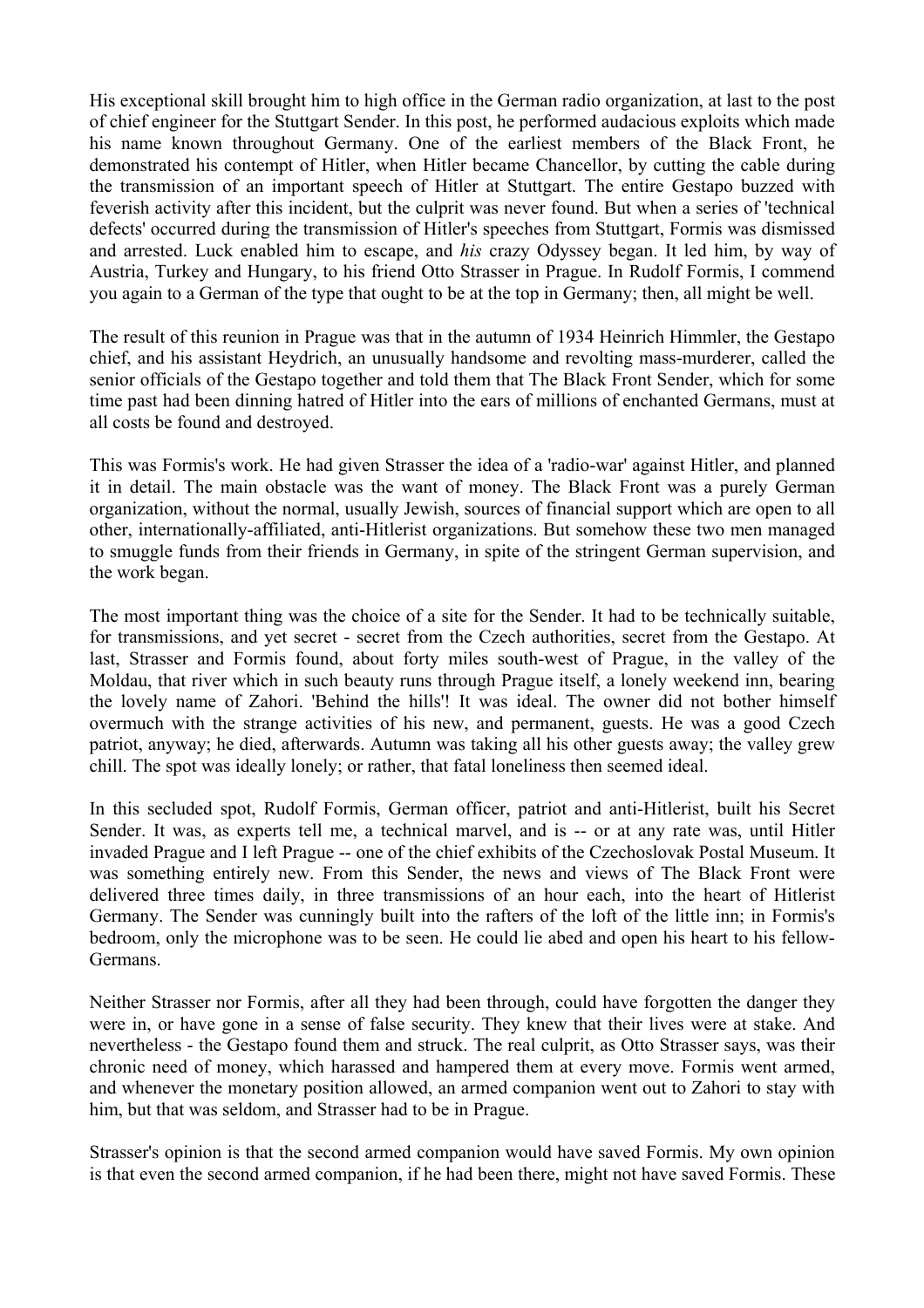beautiful blondes! But perhaps I am wrong. Indeed, on second thoughts I think I am. What a tragedy.

On January 16th, 1935, Strasser was at Zahori, and saw Formis for the last time. He brought him new gramophone records of recorded speeches to the German people; these were changed every month.

He also asked Formis if he had noticed anything suspicious. Formis answered that on the previous day, January 15th, a German couple, a pair of lovers, had been there, one Hans Müller, a business man from Kiel, and one Edith Kersbach, who was a games-teacher from Berlin and an exceptionally beautiful girl with golden hair.

Strasser immediately told Formis that he 'didn't like the sound of it', and advised him to have the innkeeper ask the police to check their papers and have a look at them. But Formis said he thought them to have been 'nice, harmless people'.

Consider that, 'nice, harmless people'. Is it not strange that a man who has knocked about the world, and fought in Palestine, who has learned about women from 'er in this country and that, and who knows that the Gestapo is close behind him and is merciless, is it not strange that such a man should be immediately blinded and bereft of all his senses and all his caution, and despoiled of his very life, by some nitwit of a blonde who comes along and smiles challengingly at him and allows her hand artlessly to rest a moment on his arm and her thigh to rub against his and has cold murder in her heart for a man she has never seen before and is saying by signs to some other man, this is the man you want, go on, kill him, all probably because she likes some other, third man - ugh, these lice. But happily, she paid.

Because Formis did not tell Strasser -- perhaps he had forgotten it, or perhaps he held it to be unimportant, or maybe he did not want Strasser to think that he had looked upon the blonde and lo, she was good -- that on the day before she had pretended to be cross with her lover, and had snuggled up to Formis, and said 'Let's be photographed together and make this grumpy fellow jealous'. Whereon Formis and the blonde were photographed together, arm-in-arm, by the smiling, attentive waiter, and the next day, as was later ascertained, the grumpy Hans Müller flew to Berlin with the photograph to make sure that Formis was the right man, and the Gestapo examined the picture and said, 'Yes, this is the man we want, go on, get him'.

(You may be wondering how the Gestapo knew where to look and whom to seek. It is simple. The good Dr. Hebrew, who had been promised 'rehabilitation as an Aryan', told them.)

So Hans Müller of the Gestapo, accompanied now by a friend, whose passport-name was Gerhard Schubert, also of the Gestapo, took aeroplane back to Prague, and with the beautiful Edith the three -- this was also subsequently ascertained -- had a gay time in the bars of Prague, and this is only just, because Edith's gay life was to be a short one. On January 21st they stayed the night at Stechovice, not far from Zahori, and had their fast Mercedes car overhauled, and then they were all set.

On January 23rd, Edith and her Hans Müller returned to Zahori. They were received with cautious reserve by the innkeeper and Rudolf Formis, who had been put on his guard, but not enough -- this was the father and mother of all blondes -- by Strasser.

It was late. Neither the innkeeper nor the local police had a telephone, so that the police check-up recommended by Strasser could not take place that night. It would not have yielded much result, anyway; the passports of these three were as good as platinum.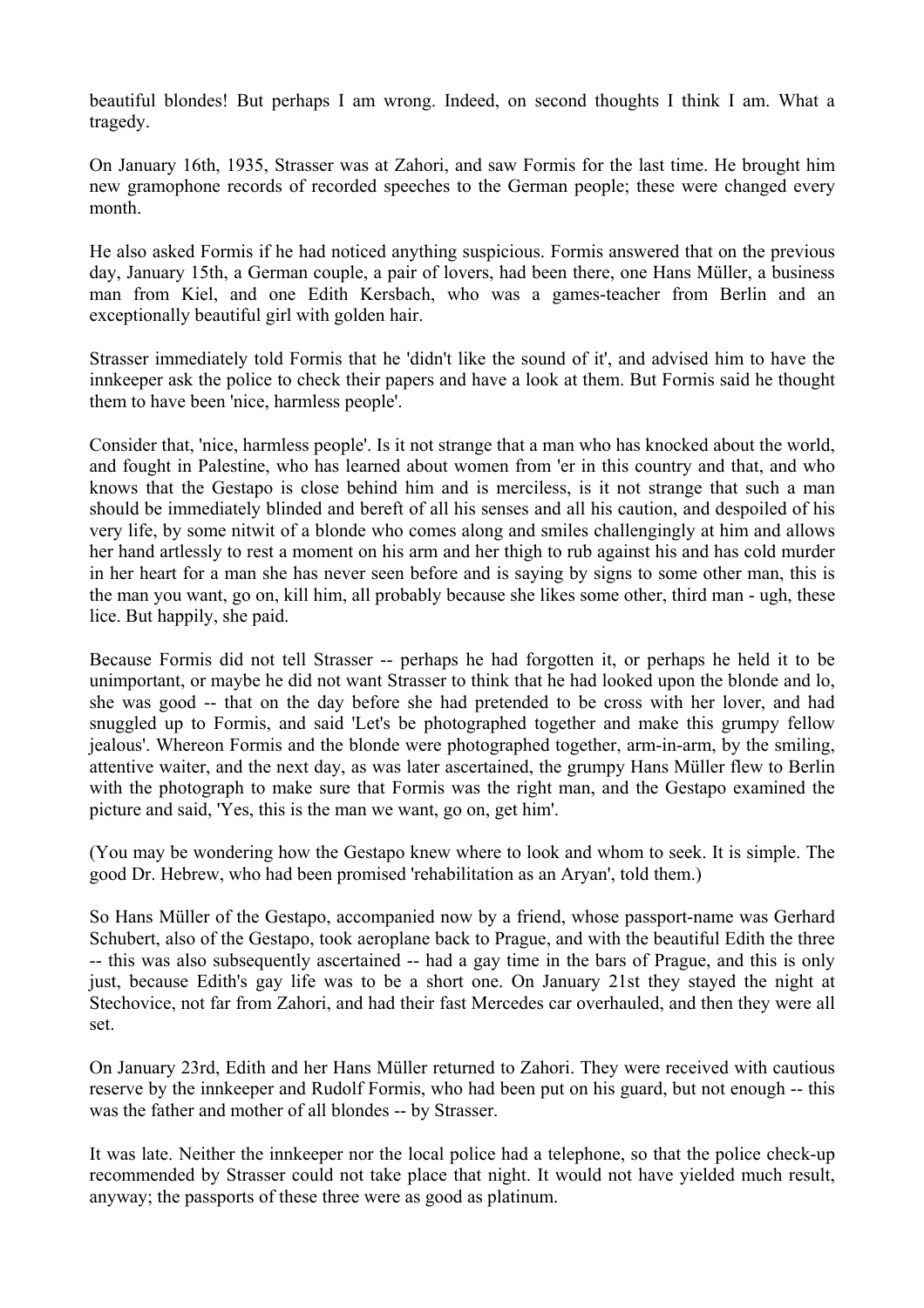Hans Müller, moreover, was *terribly* tired and had a *terrible* headache, and went immediately to bed. In the picture of the hotel, reproduced below, you will see the layout. His bedroom, which was also that of Edith, was on the first floor; two doors beyond it was Formis's room.



#### THE INN AT ZAHORI

*The first floor window half hidden behind the left-hand umbrella is that of the room occupied by EDITH KERSBACH; from it she was carried, dying, down the rope ladder by her accomplices. The window beneath the letter 'N' is that of the room occupied by FORMIS. The Secret Sender was built into the loft at the extreme left. In the foreground runs the River Moldau.*

Formis and Edith remained together in the *Gastzimmer*, or sitting-room, for an hour and a half after Müller went to bed. Edith now unburdened herself, told the whole tale of her lovelornness, of the brutality of her lover.

She did not know she was about to die, this strumpet, and she played a marvellous part. The artless pat on the hand; the accidental touch; the lingering glance. At 9.30 in the evening, when the innkeeper and his family made their way to their rooms in the far wing of the hotel, Edith and Formis sat together, the best of friends.

Nevertheless, I think Formis may have been latently suspicious, that his inner man may instinctively have distrusted the whole pantomime, but perhaps he belonged to those men who simply cannot bring themselves to box such a woman's ears. Anyway, at 10 o'clock they rose to go to bed and went upstairs, along the corridor, where Edith and her lover had room Number Three, and Formis the room two doors farther on, Number Seven.

Only Hans Müller and Gerhard Schubert know exactly what happened then; they were inside Room Number Three.

I have studied the layout and the details that are known very closely, and I think that Edith, who held one of Formis's hands in hers, opened the door of her room, as if to say good-night to him, and then tried to pull him in with her.

His latent suspicions awoke and he drew back. She drove her claws into him and tried to *drag* him in; the lacerations of the she-cat were found carved deep in his wrist.

And then - did he manage to draw his revolver and shoot her, or did she get one of the bullets that were meant for him? That we shall never know, unless Hans Müller or Gerhard Schubert speaks, and that is not likely.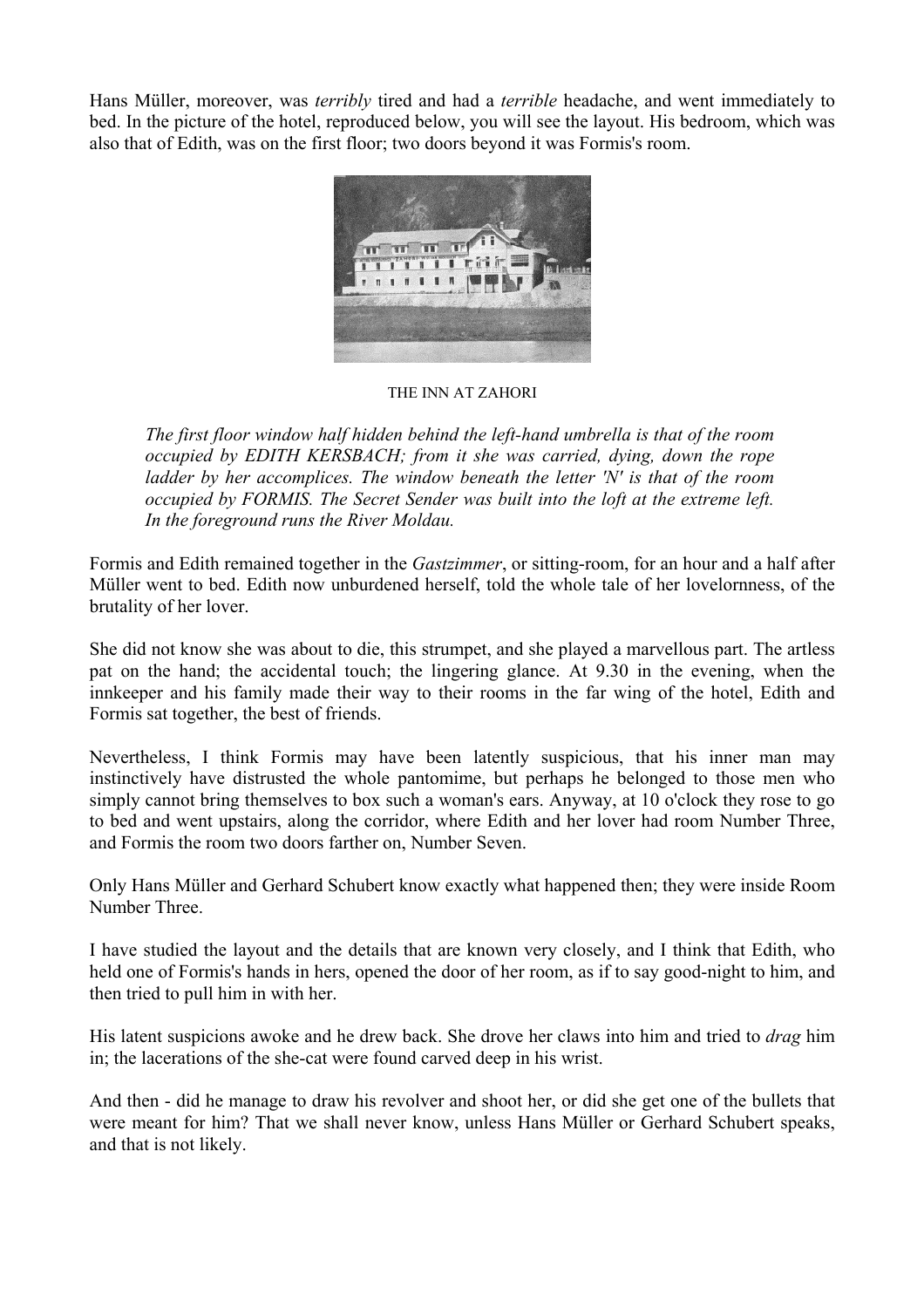Anyway, about 10 o'clock the obliging waiter, who slept in the basement, was awakened by the noise of many revolver shots. As he rushed upstairs, he was confronted by an unknown man with a revolver in each hand. He fell back, down the stairs, but first he saw Hans Müller dragging the body of Formis along the corridor to Room Number Seven, heard Edith herself screaming in mortal anguish. The unknown man (who was Schubert) drove the waiter and the chambermaid, who had also appeared, in curl-papers, on the scene, down the stairs and into the basement, where he locked the door on them. There, shut in, they heard further bangs and noises, but were too frightened to move. The inn-keeper and his family, in the far wing, neither saw nor heard anything of what was afoot.

Later, as rolling black smoke filled the basement, the captives, in fear of suffocation, broke out through the window and awakened the innkeeper. With the waiter, he rushed through this nightmare inn to the place of the tragedy. In Room Number Seven they found the petrol-soaked body of Formis, with two incendiary bombs, which had been prevented by the masses of smoke from taking full effect; they had only smoked and smouldered, not burst into flame. The microphone had been smashed to pieces by the murderers, but the Secret Sender itself, concealed in the loft, they never found.

A strange scene, now, in the chill and lonely valley. Clouds of smoke pouring from the inn. The waiter, rushing along the dark road to the nearest village. A sleepy and bemused village policeman, rushing back along the dark road to the lonely inn. Telephone calls from the village post office to Prague. Endless delays, before the police of the nearest town, the police at the frontier, could be reached. Meanwhile, the Mercedes car dashed through the night, dashed through the frontier posts without stopping. After that, the Czech frontier police always kept the barriers down - but only after that.

They found, the next day, a rope-ladder hanging from the window of Edith's room. That was how the unknown gunman, Gerhard Schubert, got in. They found, in Formis's head, a bullet, and in his chest two more. They found that petrol had been poured over his body, but had not caught fire. They found blood on the rope-ladder. The two gunmen had lowered Edith that way. In the river that runs past the little inn they washed her wounds; the bloodstained handkerchief was found there.

By a strange chance, the racing Mercedes was stopped in the township of Loboshitz at one o'clock in the morning, because of its excessive speed. The driver's papers were in order, and it was allowed to go. The policeman Boehm says that it only had two occupants, the two men who sat in the front seats. In the back seat was 'a mound of rugs and coats'. That was Edith.

Later inquiries revealed that the Mercedes car crossed the German frontier between 4 and 5 o'clock in the morning. In the Saxon township of Königsstein the two men brought Edith to a hospital. The doctors examined her and told them that she must be taken to Dresden immediately, for an operation. On the way there she died. (All these facts were established through Otto Strasser's subterranean channels of information.)

I apologize to all good strumpets for calling her a strumpet. I have a large vocabulary, but find no word in it for this - for Edith Kersbach, who was young, fair-haired, lovely, and a sports-mistress.

Müller and Schubert received the award of 10,000 marks which the Gestapo had put on Formis's head (as Otto Strasser's informants in Germany reported to him) and have a high place on the list of people with whom scores have to be settled when Hitler's regime is overthrown.

The methods of the German propaganda and Gestapo machine in this exploit are interesting to study. Just as Hitler's invasions and annexations were always heralded by a great press campaign of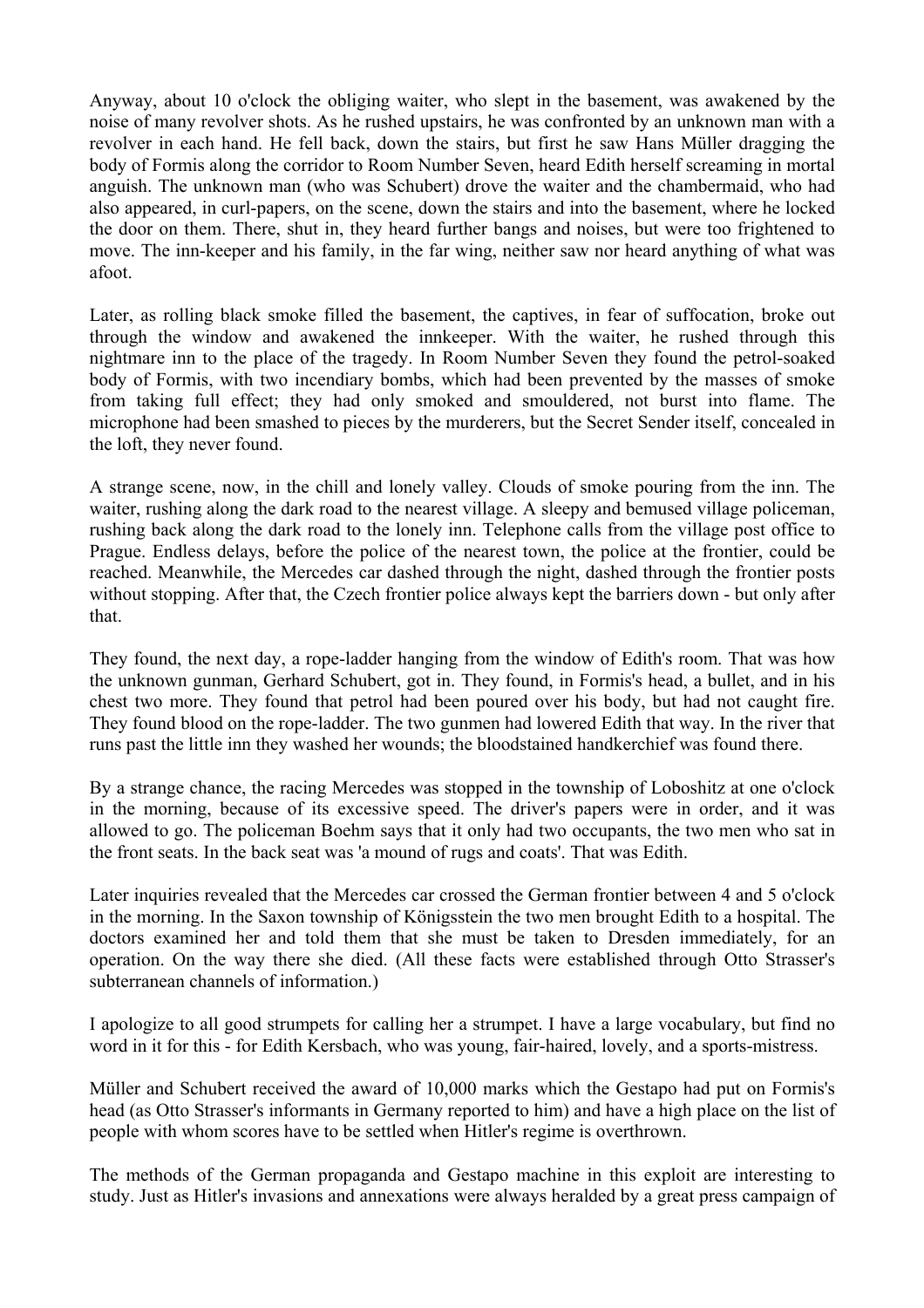complaint about the provocation offered by the country to be attacked, whether it was called Austria, Czechoslovakia, or Poland, so was this killing of one man in another country first announced with the usual plaint about intolerable provocation, in the German press.

The passion of the German mind for self-justification-in-advance, whether the potential victim be a State or an individual, is ineradicable. It is strange that Otto Strasser and Rudolf Formis, who were Germans themselves and knew the men and the methods they had to fear, did not hear the warning bell in that violent attack on Strasser and his 'intolerable Secret Sender' which appeared in the *Völkischer Beobachter* on January 12th, 1935 - the day before the murderers crossed the frontier in search of Formis!

Though the number of the Mercedes car, with full details of its occupants and their papers, was given, the German Government blandly answered that it had never heard of such a car, of such persons, or of such passports and triptychs, and when the Czechoslovak Government renewed its formal protests, the reply was that all research had been fruitless; no trace whatever of such a car, or of the passengers supposed to have travelled in it, could be found.

But four and a half years later, when the present war had begun and the Munich bomb explosion occurred, the *Völkischer Beobachter*, in accusing Otto Strasser and the British Intelligence Service of causing this, stated that his Secret Sender 'was destroyed on January 26th, 1935, by two SS leaders in execution of their orders'.

Actually, the Sender was not destroyed, but confiscated by the Czech police. Otto Strasser lost in Formis one of his most valuable and valorous helpers, as well as a weapon against Hitler which had become the talk of Germany.

Although the Gestapo had once more failed to kill him, it had dealt him a heavy blow, and Formis was also one of his closest personal friends. In the picture below, you see Otto Strasser, and another Black Front man, at Formis's grave.



OTTO STRASSER (right) AT THE GRAVE OF RUDOLF FORMIS

Once again, he had to start the one-man-war from the beginning. The episodes of Dr. Pollack and Dr. Hebrew had shown him that no man was to be trusted, the murder of Formis had proved how close the Gestapo still were behind him.

In Prague, the German Minister repeatedly inquired of the Czechoslovak Government 'when Dr. Otto Strasser is to be tried for operating a Secret Sender'; the harassed Prague Government, too, was paying for the hospitality it had given such refugees-from-Hitlerist-tyranny as Dr. Hebrew.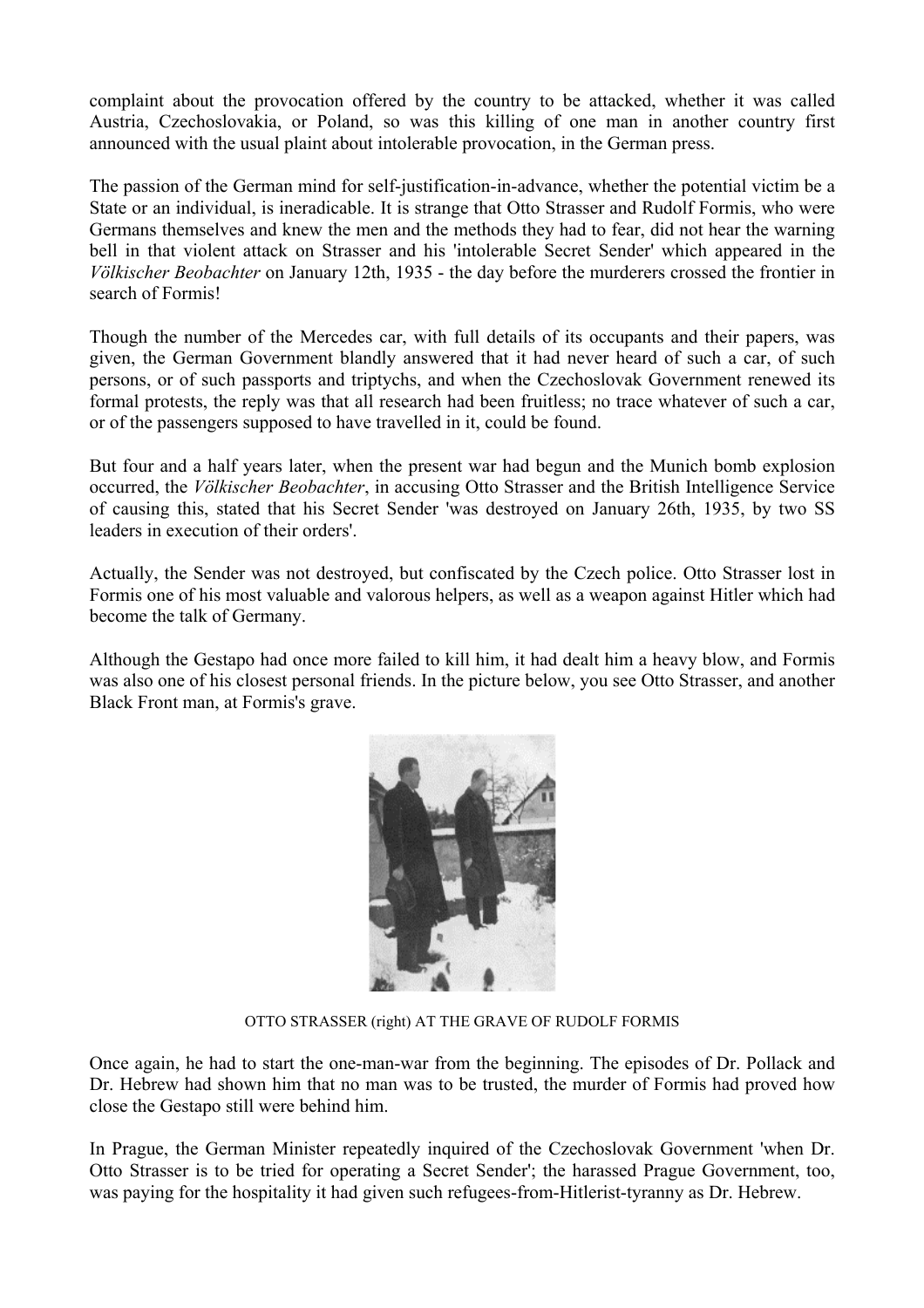On January 6th, 1936, Strasser was duly sentenced to four months hard labour, without alleviating circumstances. The sentence was confirmed on appeal. It was never served, because under Czech law, if a plea for the quashing of a sentence were lodged on some legal grounds, the highest authority in the State had to confirm or quash it. The law, however, apparently laid down no timelimit for such a decision, and President Edouard Benesh just put the document back in his 'Pending' file each time it was put before him.

Two Czechoslovak years remained to Strasser and he used them to the full. He continued to publish his paper, until the hard-pressed Czechoslovak Government suppressed it. He continued the leafletwar across the frontier. Unfortunately, some of the most stirring episodes of the one-man-war in this field cannot yet be told; this would imperil the lives of men who still live. Some were caught, brought before the People's Court and sentenced to death. Some were killed. Exploits were planned and carried out which still cannot be recounted.

Strasser spared neither his nerves, his strength, nor his affections; he used them all unsparingly, as a man should, and remained in spite of everything a merry fellow, a citizen of the world, a good German, a good European, and a Revolutionary Socialist.

Then came Munich and the British ultimatum to the Czechoslovaks to surrender to the German demands. Once again, the pursuers reached out a hand that nearly touched Strasser's shoulder. If he had stayed in Czechoslovakia after that, he would six months later have been caught like a rat in a trap, on that day, March 15th, 1939, when Hitler's armies closed in on Prague from all sides; even destiny would have needed to rack its brains to get him out of that. So, while those armies were taking their first slice of Czechoslovakia -- the Sudetenland -- he took an aeroplane, together with Wenzel Jaksch, the Sudeten-German Socialist leader, and flew away, over their heads.

In the country he left behind him, the tragedy of Zahori continued. It was not finished, is not yet finished. Formis's life was not the only life that was destroyed by it. The innkeeper, already a sick man, had his death hastened by the events of that January night and the days that followed it. His wife and daughter came to Prague and leased a little inn there. When Hitler arrived, the Gestapo sought them out. The daughter, a good friend and admirer of Strasser, was put in a concentration camp. A bomb was planted in the inn.

Otto Strasser, now in almost-penury, found quarters, with his wife and children, in a little hamlet, Herrliberg, near Zürich. The German frontier was not much more than a stone's throw away, and this, again, impressed the beauties of Switzerland on his mind. Here he had, from respect for Swiss hospitality, to curtail operations in his one-man-war, though his friends in Germany continued to smuggle news and reports out to him; but the war was continued on a small scale from Copenhagen, where one of his chief helpers held the strings of the Black Front together, and issued orders to the Black Front in Germany.

From Switzerland, Otto Strasser tried vainly to get to France or England. None would have him. The 'refugees from Hitlerist oppression' were admitted and petted in thousands, everywhere. For a man like this, the doors were closed. Here was 'a Red', a man who was 'too anti-Hitler'. None would ever have dreamed of describing this man as 'a victim of persecution'. He was this, though it would never occur to him to think of himself in such terms; he is, as I say, a man.

The war came and, a few weeks after its beginning, on November 8th, 1939, when the anniversary of that first Hitlerist Putsch of 1923 was being celebrated, according to tradition, by the Old Guard of National Socialism in the Bürgerbräukeller at Munich, the bomb exploded which was either meant to kill Hitler or, like the Reichstag Fire, was the act of his own men, a new blood-curdler for the German masses, who simply cannot live without the feeling that they are being encircled and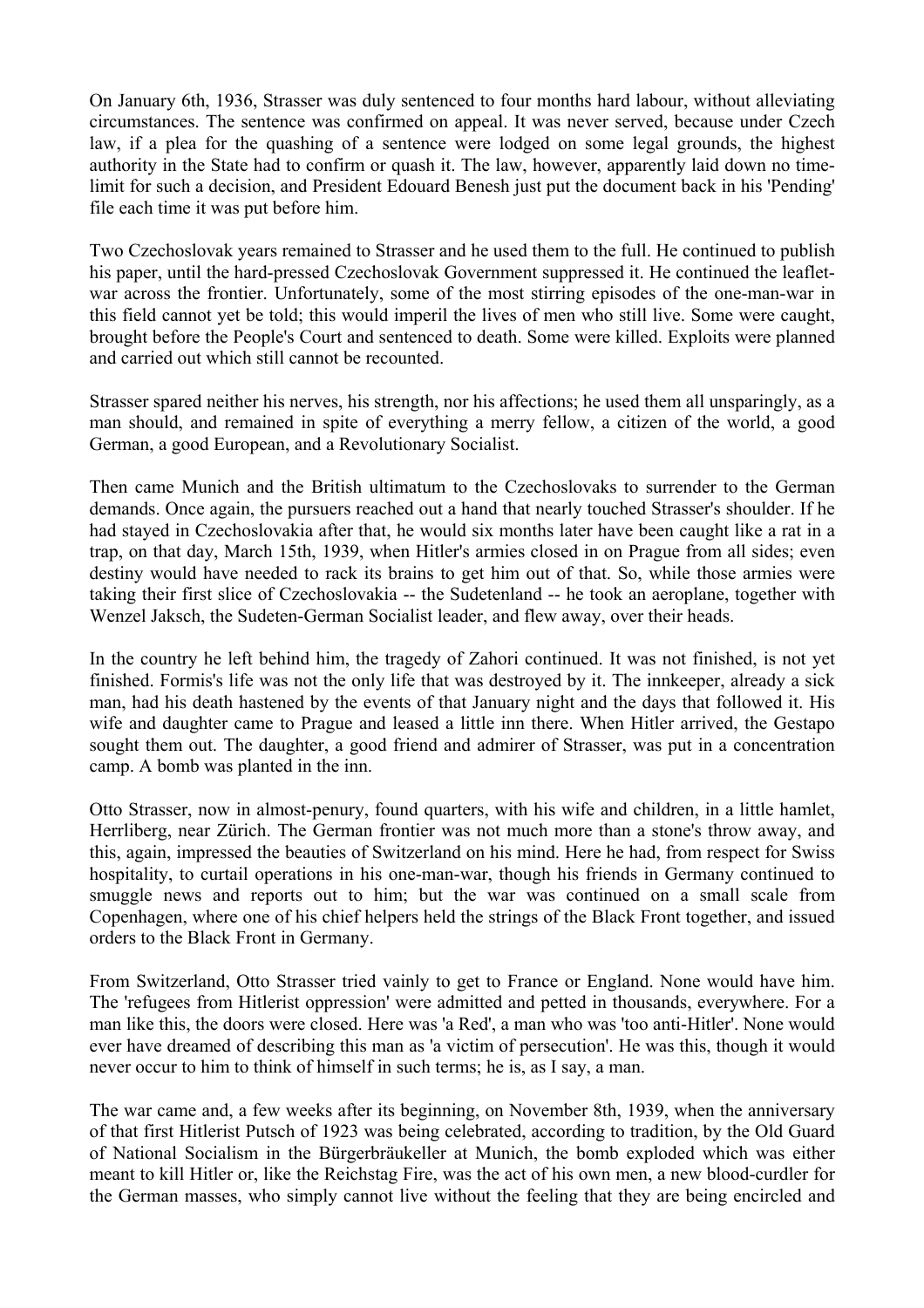plotted against by secret and sinister foes. Like Tartarin of Tarascon, the Germans love to feel that 'they' are lurking in the shadows, waiting to spring.

Within a few hours of the bomb explosion the German police informed the Swiss authorities that Otto Strasser was the organizer of the plot (Himmler's statement issued on November 21st said that Georg Elser, the man arrested for complicity in the night of November 8th-9th, only 'confessed', and incriminated Strasser, after six days of obstinate denials, namely, on November 14th; but he apparently knew on November 9th what Elser would admit a week later.)

As I write, no light whatever has been cast on this dark affair. The German Secret Police announced that the culprits were: Georg Elser, the completely unknown individual arrested in Munich; Otto Strasser, the instigator and instrument of 'the British Secret Service'; and the 'British Secret Service' itself, which was described as having given Strasser the order to prepare the bomb explosion and the money for it; two British consular officials serving in Holland, Messrs. Richard Henry Stevens and Sigismund Payne Best, were on the day after the Munich explosion, November 9th, 1939, enticed to the German-Dutch frontier, there kidnapped by Gestapo agents, and held captive. They, Elser and Strasser were announced to be the accused men in a coming Munich Bomb Trial.

As a student of the Reichstag Fire Trial, which ended in a farce, I may draw attention to the extraordinary resemblance between that mock-trial and the Munich Bomb Trial which the German Government contemplated; whether it will actually be held, remains to be seen. In the Reichstag Fire Trial the half-witted Dutch vagrant, van der Lubbe, was the actual incendiary; in this case another equally obscure individual, Georg Elser, is supposed to have been the actual bomb-layer. In the Reichstag Fire Trail, Ernst Torgler, the German Communist Parliamentary leader, was supposed to be the German instrument of the malignant foreign foe that sought to destroy Germany - International Bolshevism. In this case, Otto Strasser is supposed to be the German instrument of the malignant foreign foe - Britain, bent on the destruction of Germany, and the British Secret Service. In the Reichstag Fire Trial, three Bulgarian Communist exiles, who chanced to be in Berlin at the time and had been earmarked for the part, were put in the dock as the actual, foreign-born representatives of the malignant foreign foe - Bolshevism. In this case, Messrs. Stevens and Best appear as the foreign-born representatives of the malignant foreign foe - Britain.

It is an extraordinary mentality, which runs in a rut. It is cunning up to a point, and childish after that point. Just as Germany, in the murder of Formis, used precisely the same method as in the invasion of Czechoslovakia, so is the same old bogyman fairytale being used for the Munich bomb plot.

I ought to add that I do not believe the Munich Bomb Trial will be held. After the farcical end of the Reichstag Fire Trial, which ordered the beheading of a mental deficient and had to acquit the other four men, because the possibility that world publicity would enable them to play the anti-Nazi trick of proving innocence had been entirely overlooked, no great mock-trial was ever again held in Germany. Instead, the People's Court, with a majority of officers, Storm Troop commanders, and high Secret Police officials among the judges, was formed, and such trials were held in secret, so that the trick of proving innocence could no longer be worked. This was much more satisfactory. I cannot believe, after that experience, that the Germans will again make themselves a laughing stock by staging another such judicial comedy.

But the Munich bomb itself remains a mystery. Otto Strasser has regretfully to deny all knowledge of a bomb which he would probably have liked to plant.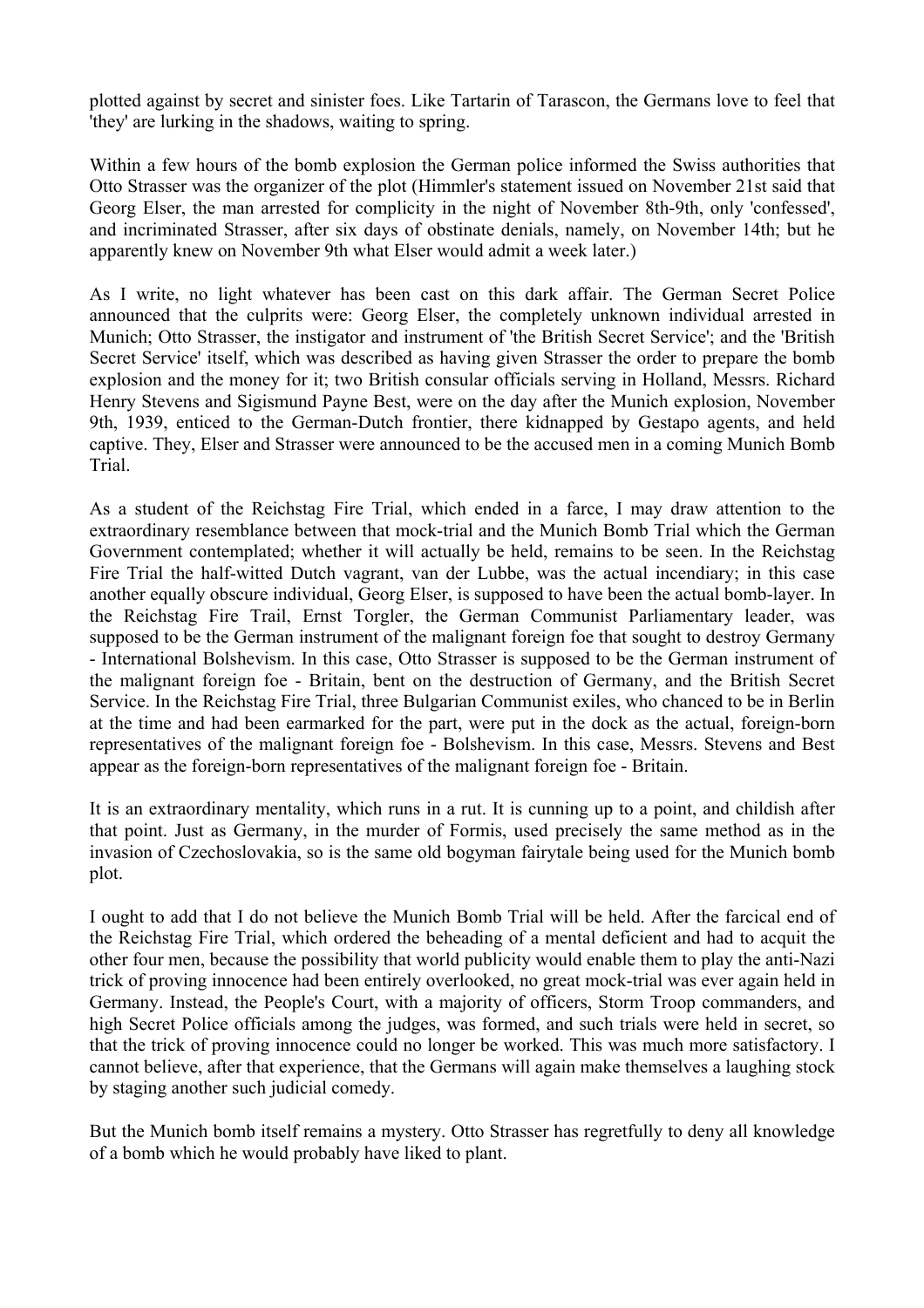I happen to know, as I was in loose communication with him at the time about the then vague project of this book, that his financial circumstances were desperate; nobody, least of all the British Secret Service, showed any anxiety to relieve them. I know also that he had repeatedly been refused permission to come to England, and though no reason was given, it is most probable that this was withheld in the desire to avoid offending that German Government, and particularly its Führer, whose desire for peace remained until the end the incorrigible illusion of our own leaders. It is another illuminating commentary on our arrangements and our times that such a man should be implacably denied admission to England at a time when undesirables in thousands have been let through, welcomed, and even given preferential treatment over the native-born citizens.

Strasser is himself convinced that the bomb was planted by the Nazis themselves, from the same motive that led them to fire the Reichstag - to give the German people visible proof of the existence and implacable hatred of that malignant foe whom they accused of beginning the war, Britain.

The kidnapping of the two British officials is a very strange affair indeed. In its planning and execution it exactly follows the familiar methods of the Gestapo, as I have shown them in the repeated attempts to capture Strasser and in the killing of Formis. But one aspect of it is most important.

The two men, as our own authorities stated, were enticed to the frontier by the proposal of peaceparleys, put forward in the name of some important personage or group of personages in Germany. This tallies so closely with the devices used to disarm Strasser's suspicions (for instance, the offer of financial and other support in his anti-Hitlerist campaign) that I am convinced it was a Gestapo trick. A second, though less likely possibility, however, is that there *was* a peace offer, of which the Gestapo got wind and which they intercepted. In that case, the point of engrossing interest would be - who was the man in Germany who wanted to talk peace?

But I do not believe in this theory. All the details about former abductions point to my first explanation. In that case, the authorship of the Munich bomb explosion is clear to see. It was the work of the Gestapo, who timed the abduction of the two British officials for the very next day: they were to play the part of culprits.

For Strasser, the clutch of the Gestapo loomed murderously near, again, when the Munich bomb exploded. He was but a mile or two from the German frontier. War was in progress. The Gestapo had chosen him for the fourth man-in-the-dock, was demanding his extradition. By methods which I cannot yet describe, he succeeded, in this moment of danger, in breaking through the French refusal to have him in France. He obtained permission to go there, and in the twinkling of an eye he put Switzerland behind him and crossed yet another frontier.

He came to Paris, convinced that the end of Hitler's regime was now approaching, that the time for him to return to Germany and build his Fourth Reich was now drawing near. He had a very modest lodging, and few weapons with which to resume the one-man-war and conquer. But, bursting with energy, as ever, he set to work; wrote; negotiated; interviewed and was interviewed; tried to invigorate other men among the exiles in whom he had some faith, to form a German National Council, as a kind of shadow-government for The Day; and even found time to exercise his affections, which he never neglected. As I say, a man of enormous energy and unflagging enthusiasm.

In those circumstances, I met him. He had a crazy Odyssey behind him - well worthy of our Insanity Fair.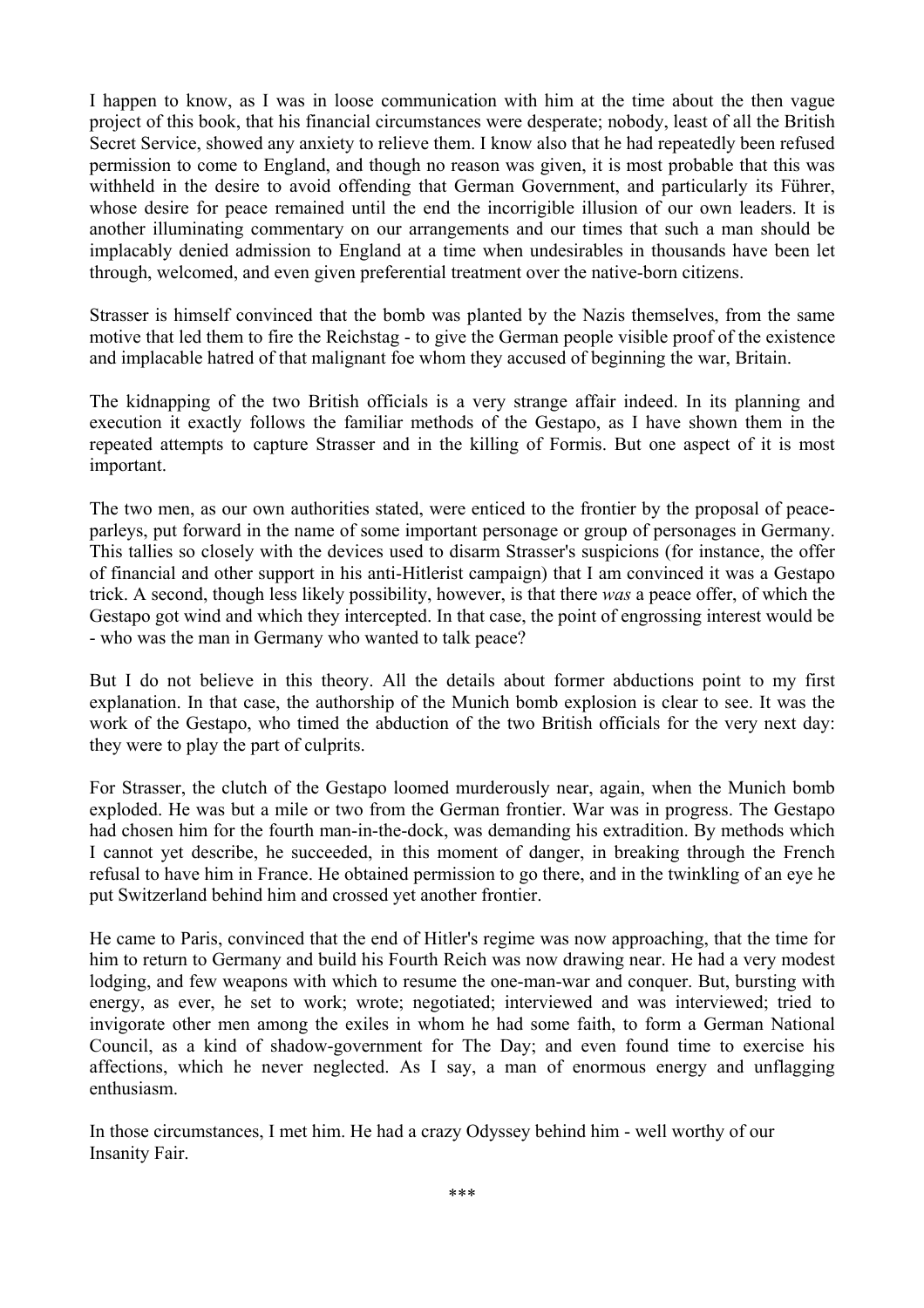## Chapter Nine

#### NEMESIS IN THE SHADOWS

In the spring of 1939, Otto Strasser, in his Swiss retreat, felt the imminence of the war he had foretold for many years as the inevitable result of Hitler's abandonment of a social policy for a militarist one. For the second time in his life, he felt, the starting-gun was about to sound. The first war found him a young man, burning to be first in the field, then shattered his scheme of things about him and left him floundering in chaos. The second war would find him an exile and outlaw, with a price on his head; but he felt, too, that it would bring him homecoming, and the belated fulfilment of his dreams for Germany.

So he set about, in that spring of 1939, to overhaul his secret organization within Germany as best he could through his headquarters in Copenhagen, to instruct those waiting shadows what they should do and how they should act when war came. The order was 'Clear decks for action'; but the captain was on a distant shore, and the crew were stowaways.

In this book, I have not been able to give more than a hint, here and there, of the kind of man, in Germany, who is pledged to Otto Strasser, but I know some of their names, and I have seen letters from others, and can say that one day, if the enemies of Germany are skilful in their handling of this war, Hitler and his henchmen may receive a most unpleasant shock.

Now the moment has come, I think, to show in these pages how the Black Front worked, when the threat of war came near.

In Great Britain, the public was completely confused until the last moment. Many people felt intuitively, perhaps, that war was coming, but did not understand why or *know* that it would inevitably come. This was because the public was misled or misinformed by those whose duty it is to lead and inform it - the government and the press. One newspaper until the last moment repeated, moron-like, 'There will be no war in which Britain will be involved this year, some time, any time, ever'; to-day it could better prophesy that there will be no peace in which Britain will be involved this year or next, but it does not say that. At least two other newspapers kept up the same lunatic chorus until war actually came. Orgies of ostrichism, of wishbone politics, were celebrated.

This was unnecessary, unpatriotic and mendacious. The men whose business it was to study politics knew, or should have known, long before how events would move. To show this, I am going to quote at length the Order-of-the-day which Otto Strasser, from exile, issued to his Black Front, inside Germany, long before war broke out.

The war began, or began for this country, on September 3rd, 1939, and ever since then the people of this country, misinformed now as they were before it began, have been shaking their heads and saying they couldn't understand this war at all. At the beginning of May 1939, four months before the war began, Otto Strasser issued this order to his men:

'The course of events since March 15th, 1939 [when Prague was invaded] shows clearly that our old forecast, "Hitler means war", is rapidly approaching realization. Important signs, particularly the question of food supplies, suggest that the war will not break out until the late summer; an earlier or later moment is possible, but this is irrelevant to the main development.

'As far as it is possible to foresee the course of such a war, it seems likely to be a defensive war in the West and an offensive one in the East; in other words, it will be waged against England and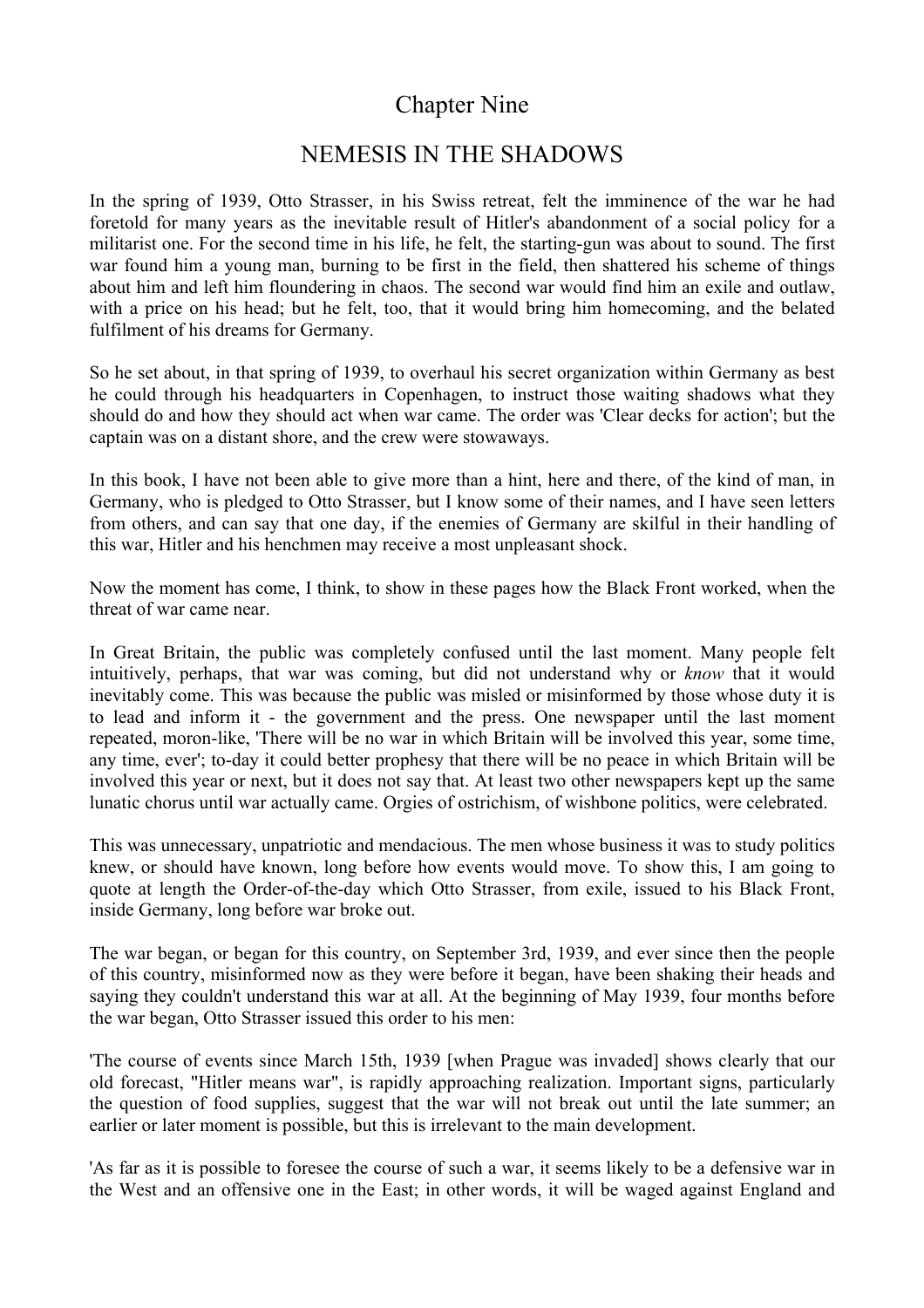France only at sea and in the air, but against Poland on land. Contrary to Polish hopes, it may be confidently anticipated that the German attack in the east will be rapidly successful and that the Poles, possibly after heavy fighting and loss of life on both sides, will within six or eight weeks be pushed back behind the line which in the World War for years formed the German Eastern Front, and which probably satisfies the military and political aims of Berlin to-day. The air war, on the other hand, may lead to heavy losses for Germany and a rapid decline in the strength and efficiency of the German air arm, whereas the Western Powers, partly through American help, will be able currently to make good their losses. With the end of the Polish campaign, therefore, the situation of Germany in the air would have changed to the sensible disadvantage of Germany, and this would be of the greatest importance for the further development.'

The last two sentences contain one of Otto Strasser's few miscalculations in this remarkable order. He assumed immediately -- as Ribbentrop is said not to have believed -- that Britain and France would at once go to the help of Poland, but he further assumed, from that, that they would help Poland in the only way they could - by attacking Germany from the air. This, he foresaw, would cause the German air force heavy losses, and the further development of the war would be affected by such a deterioration in her air position. Actually, Britain and France, though they declared war in support of Poland, delivered no attack at all from the air, and thus the end of the Polish campaign, from which the German air force emerged almost intact, left Germany in a better position, at that stage of the war, than Otto Strasser foresaw.

The order, issued in May, 1939, continues:

'Even if Italy should fight at Germany's side, it may confidently be anticipated that the French and British fleets will quickly secure complete mastery of the Mediterranean. With the collapse of Poland, a new political and military stage in the war will be reached. Hitler will have no more success than Ludendorff had in 1917 in obtaining the hoped-for separate peace, and will, whether he likes it or not, have to prepare for an attack against the West. Whether he try the direct attack on the Maginot Line, or his darling idea of a landing in England, or the indirect form of attack through the northern neutral States, or a combination of these, is unimportant. The decisive thing is that he can no more avoid the attack in the West, after the crushing of Poland (and possibly Rumania) than Ludendorff was able to avoid it after crushing Russia and Rumania, and that this attack is just as certainly doomed to failure.'

I am not sure, as is Strasser, that Hitler will make this great attack in the West. I always gathered, when I was in Germany, that the West Wall was built for a war of this very kind, a war in which Germany had neither been able to find mighty allies nor to separate Britain and France, and the idea was in that event to sit down behind the West Wall, with an intact army and air force, and wait for the Western Powers, if they wished, to come and beat Germany. Rather than attempt that, the Germans thought, they would be inclined sooner or later to make peace, which would leave Germany in possession of that mighty, and intact, army, and ready to start again on new conquests after a breathing space. But perhaps Strasser is right; we soon shall see, if we have not seen by the time this book appears.

His order continues:

'At this moment [namely, between the collapse of Poland and the attack on the West] our task moves from the preparatory to the acute stage: we must overthrow Hitler through a domestic revolution in Germany, in order to save Germany. The whole strategy of our campaign, from the first hour of the war onward, must be ruled by the principle: "Only the rapid overthrow of Hitler can save Germany from partitioning". For only if the German Army is still strong, and capable of carrying on a defensive war for years, will there be a chance that the growing desire to destroy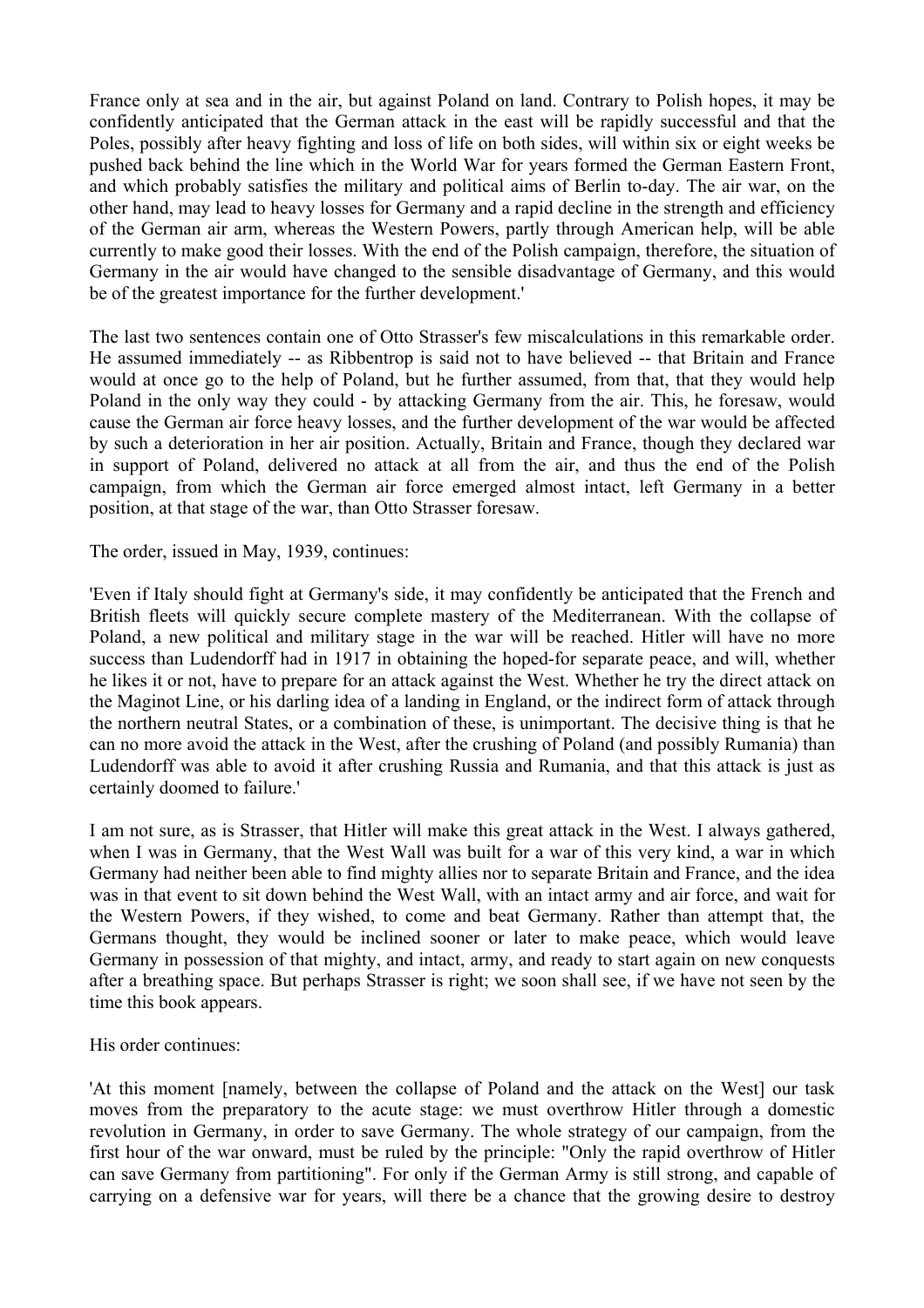Germany can be thwarted. Our most urgent task is to spread understanding of this fact, by every possible means, in the German army, the National Socialist Party, and the German people.'

Proceeding with his order, Otto Strasser says:

'Our tactics must be governed by circumstances to some extent. The things to aim for are the early formation abroad of a German National Council, composed of men of various political parties "between Fascism and Bolshevism"; the groups of the Black Front in Germany must work with other enemies of the regime towards the common end of its overthrow, and they should also preach this doctrine: "Neither Fascism nor Bolshevism, but the alliance of army, workers and youth".

'Our first task is to overthrow Hitler, probably between the defeat of Poland and his attack against the West. We know that only the possession of a strong army can save us from a second Versailles. But alongside that intact army, our best weapon against an excessive lust for imperialist conquest will be the establishment of a German Socialism. This is essential to our self-preservation in post-Hitler Germany. It is important, too, in relation to the questions of Austria and the Sudetenland. The just solution, advocated by us, of free self-determination in these territories will be favourably influenced in our favour by a reshaping of the economic and political order in Germany. The world will be distrustful of us, and the argument we must use is: "Do not partition Germany and preserve Prussia, as you did before, but partition Prussia and preserve Germany". This would necessarily bring with it the breaking-up of the Prussian administration, the big Prussian estates, and the Prussian army, and also a Federal system in all branches of German life.

'We must be ready to reject an Entente dictate, even if we should by this action be excluded for the time being from power in Germany. The development of the social question in Germany and in other countries would even in that event soon produce a favourable situation for us.'

I have given lengthy quotations from this order, because it was issued so long before the war openly began and shows how clearly Otto Strasser and his followers saw the course of coming events. Men who are so well instructed need to be reckoned with.

For that reason I quote something of another document, not this time an order issued by Otto Strasser to his men, but a report on the situation in Germany made by his followers there and smuggled out to him. In its exact forecast of events, and in some of the other things it says, it is even more remarkable, and excellently well illustrates the interplay, between Strasser in exile and his men in Germany, which was kept up until the outbreak of war and still has not quite stopped.

This document knows nothing of the doubts which at the time -- July 28th, 1939, nearly five weeks before the outbreak of war -- racked the British press and Britain's representatives on the score of Hitler's intentions. Was he bluffing, or was he not bluffing? Would he seize Danzig, would he not seize Danzig? Would he stop there, would he not stop there? And all the old dreary litany of the years 1933-39.

It says that Hitler's determination to crush and partition Poland by one means or another, 'à la Munich, or by war', is unshakable. 'None who knows him and his policy can have the smallest doubt that he will in 1939 fulfil his solemn undertaking to incorporate Danzig in the Reich. It is quite certain that he will do this - because by this means he can begin the dissolution of Poland, which is an essential condition of his further foreign policy. The Munich method would of course suit him better; but if this should not be possible he is just as ready for the "little war" with Poland as for the "big war" with the Western Powers.'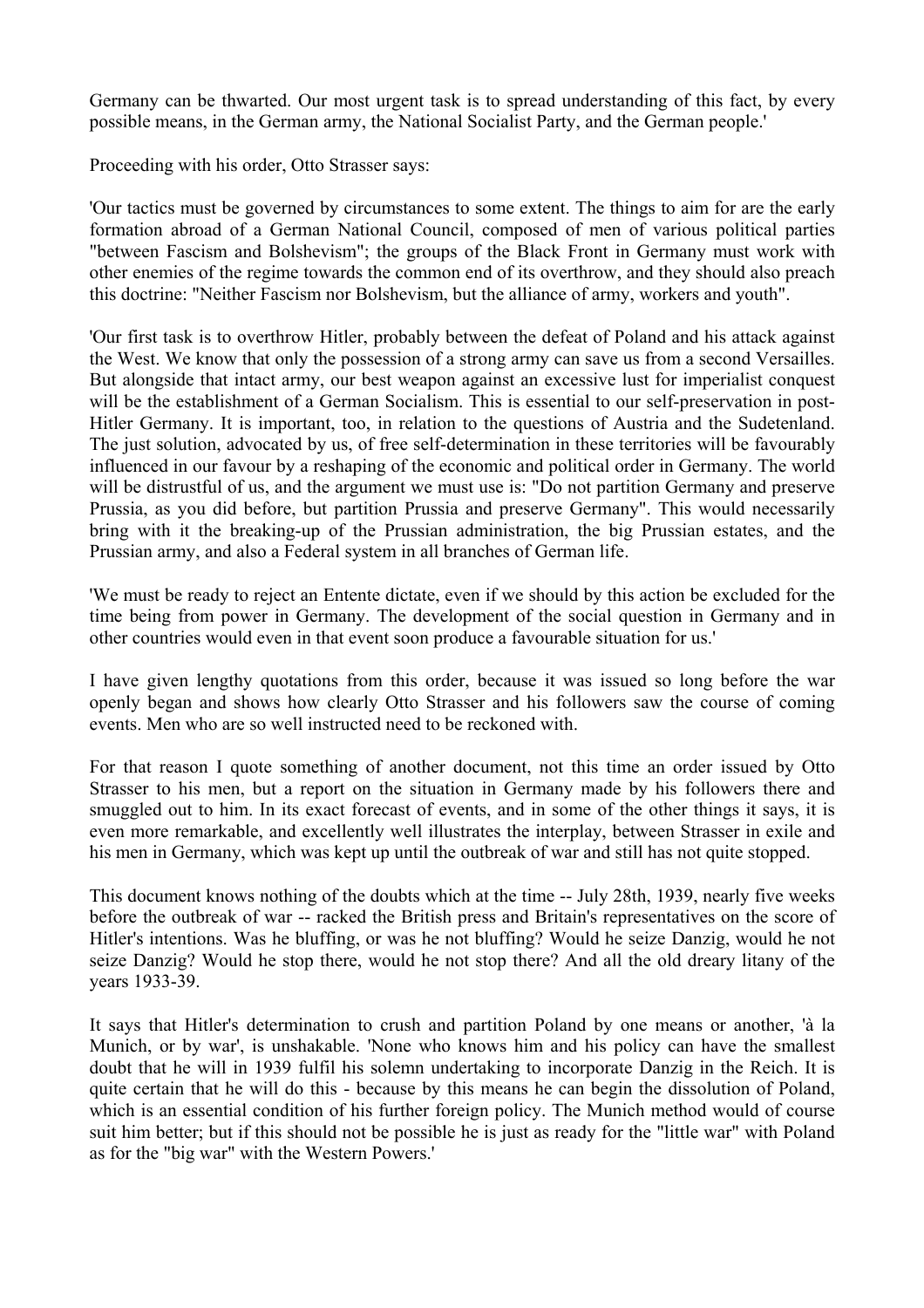The document then goes on to give a precise forecast of the course of the Polish campaign - a concentric attack by four German armies, planned to bring about a Polish collapse and to overrun Warsaw within three weeks. This would enable him, after fortifying his new frontier, to transfer the bulk of the German Army to the West. About the summer of 1940, says the author of this document, the inevitable 'great war' would begin with the lightning-like occupation of Rumania and Denmark, as sources of oil and food supplies, and with an attack on Holland.

'The domestic situation in Germany', says the document, will first show signs of movement at that point, and may rapidly develop in a manner likely to make it a decisive factor in the further course of the war. It is beyond doubt that the German people will at first support the Hitler regime in a war against Poland. Not only the feeling for Danzig and the antagonism to the Poles are responsible for this, but also the expectation that England will remain neutral. This expectation may he illusory, but it must not be forgotten that the speeches and actions of the Chamberlain Government have nourished such illusions until quite recently. The immediate intervention of England in the war would thus at first only lend new popularity to the old tune of perfidious Albion, though it would unquestionably give the German people a mighty jolt. But this shock would have really deep and lasting effects only if the British and French air fleets should bomb German towns. It is true that a people with good nerves and a good conscience is rather provoked into stubborner resistance than cowed by air attack, but it is equally sure that the effect on a people with exhausted nerves and a bad conscience must sow the seeds of panic. But the German people in 1939 has these exhausted nerves, and in its great majority has also a guilty conscience, because it has had to suppress its better instincts and knowledge for so long from fear of the government's terror. As long as tidings of victory come in, they will cancel out the hatred of the enemies of Hitlerism and the latent panic of the masses. But as soon as it becomes clear that an offensive war against the Western Powers impends, a revolutionary situation will immediately develop in Germany, which can only be aggravated by attempts to repress it. The fate of Hitler and the war, of peace, and of Europe depend on the use that is made of that revolutionary situation in Germany.'

This document, also, like Otto Strasser's order, assumes that the great offensive against the Western Powers must come, and I am doubtful of this. Everything would be much simpler if it would come.

But in all other respects these two documents, written so long before the war, seem to me most apt to this story. They show a revolution in the womb. It may be stillborn or it may be a lusty infant, but the embryo is there, and in these papers you see it. They show how clearly, and with what a small margin of error, these unknown men looked into Hitler's mind, into the future of Germany, and into the war, and made their plans accordingly. That is the way a Black Front works.

This is the way that Nemesis stealthily approaches from the shadows. In the story of Otto Strasser and his Black Front these two documents are vivid illustrations.

\*\*\*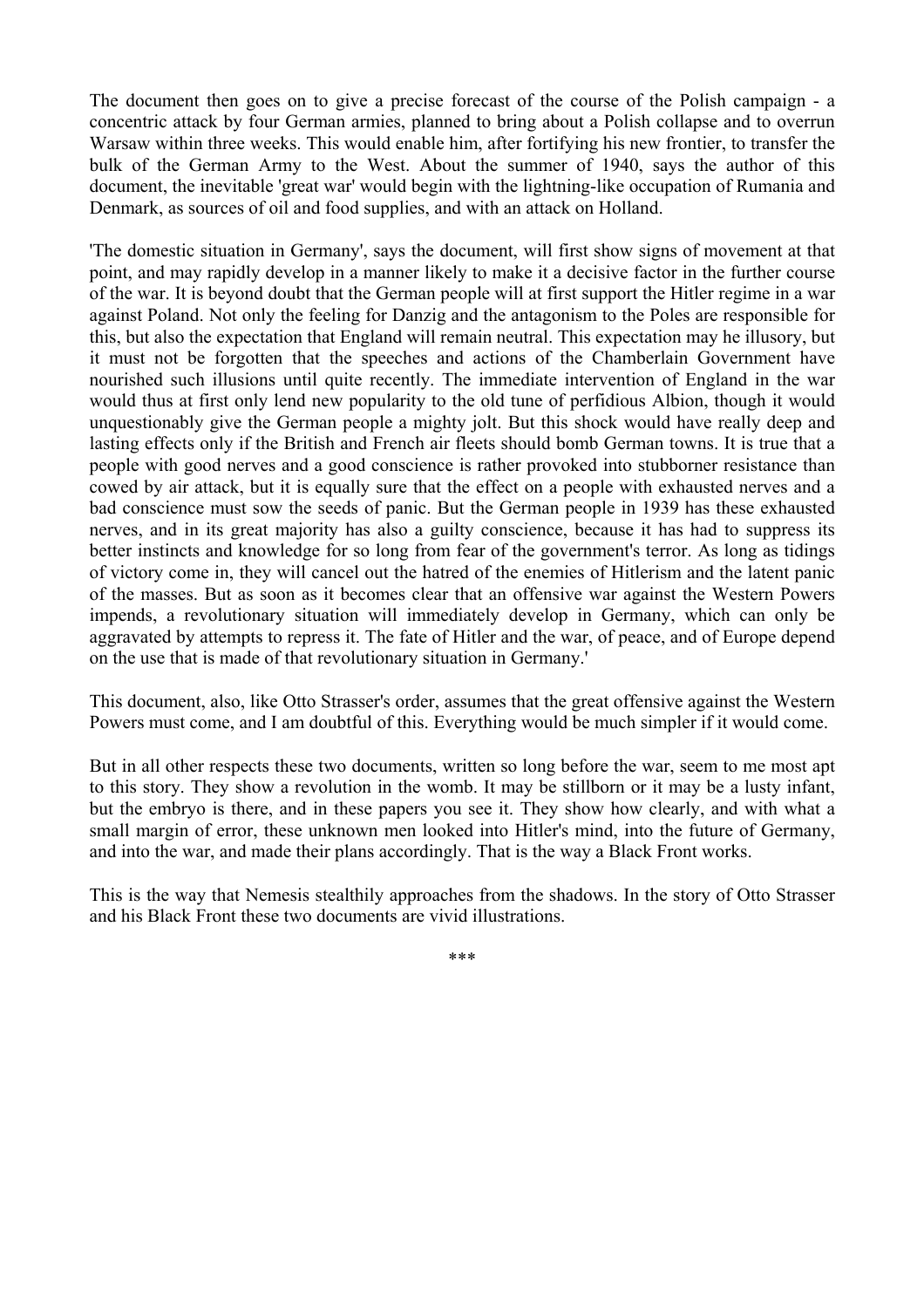## Chapter Ten

# FOURTH REICH?

I have told the story of a German, Otto Strasser, as far as he has lived it. It has taken him to penurious exile in Paris, but he has never ceased to struggle and has never counted the cost. His day may dawn soon.

Hitler's day is already closing. He becomes the prey of the historians; in the tranquillity of a later day they will be able soberly to examine him. For us, who still have our lives to live, he is already yesterday's news, though he will plague us a while yet.

He was the destroyer; as Otto Strasser says, his part in our times was a destructive one, and he has accomplished it. He has wrecked the lives and homes of millions and may yet wreck those of millions more.

But his course is nearly run, and for us, who live in these times, the important things are: what men will succeed him; what sort of Germany will follow his Germany; shall we at last be able to live at peace with that Germany; shall we at last be able to plan our future and live for our countries instead of being called on every so often by elderly gentlemen to die for them; and, above all, is there hope that a better social order will come out of this war, that the high hopes with which the 1914 generation went to war can yet be realized; or is the 1939 generation to be a lost generation, too?

The hopes of a better order, as I think, are still not good, unless new men and new ideals arise in the later stages of the war. At its beginnings, men see far less clearly than at the beginning of the last war, what they are fighting for. Mr. Chamberlain, in the course of his weekly statements about the war, has only once said anything that a plain man could bite on, and then he used four words of French: *Il faut en finir*.

That is true; that a man can understand; that is the thing our inner voices tell us; we must have done with this nightmare. But after that Mr. Chamberlain always spoke in English, and said of course we did not want to pull up 'the old frontier posts' (are those planted by Hitler after his four invasions 'old'?), that we did not want 'a vindictive peace', and so on, and in the midst of war we were at appeasement.

The awful danger looms ahead that after this war the process of deterioration in all the standards of truth and justice and humanity will continue further; that it will not be used to wipe out the real evils that grew up between 1933 and 1939 and to resume the onward-and-upward movement that came with the nineteenth century and would probably have continued unchecked but for the lamentable discovery of coal and the invention of the new form of slavery, machine-slavery.

This period of destruction, in which Hitler has played the biggest part yet, has been going on for thirty-five years. In all that time Europe has gone from crisis to crisis and from war to war: Morocco crisis, Tripoli war, Balkan crisis, Balkan wars, a World War which left half Europe in ruins, then revolution, anarchy, inflation, Putsches, and gradually more little wars, the Turco-Greek war, the Abyssinian war, the Rhineland crisis, the bloodless Austrian, Sudetenland and Prague wars, the Albanian war, the Polish war, and now, again, the big war.

If this continues, we shall have the 'Chinese conditions' in Europe that I wrote about in a memorandum of 1936; a war would come in Europe soon, if it were not prevented, I said, and this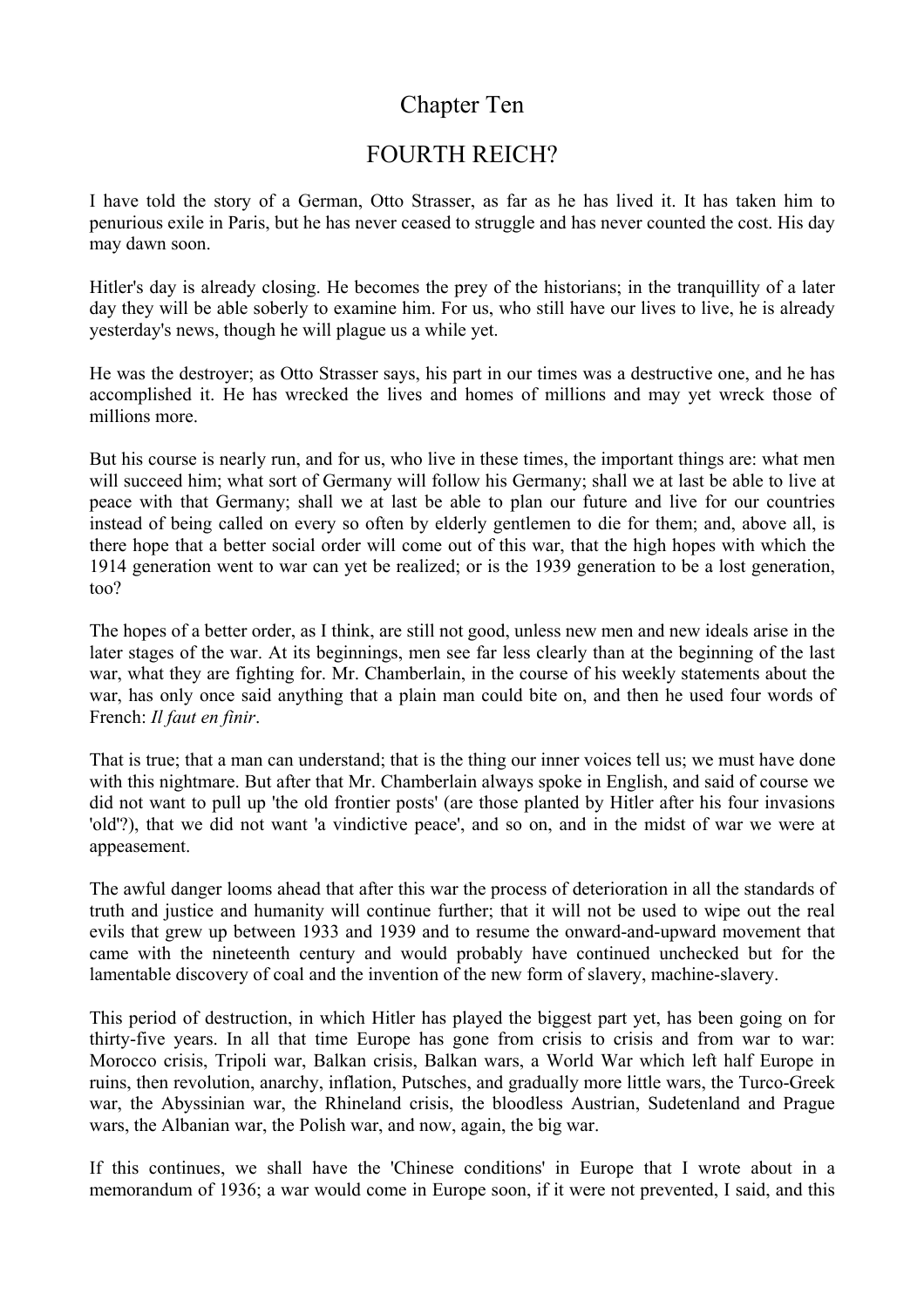war would either end in a quick victory for Germany or in a protracted struggle which would degenerate into a kind of Chinese chaos in Europe.

If we are to survive at all, we *must* get back to a stable and an honourable order in Europe, and we cannot do that without Germany. For this reason, the Germany that will come of this war is, once more and yet again, the key to our own lives. You cannot resume the march towards civilization by barbaric methods, as Hitler proclaimed, and as our many influential old wives, terrified of the Reds with whom he presently linked arms, longed to believe.

And this is the greatest danger, as I think, in this war; that our rulers, though disillusioned about Hitler, will seek to establish in Germany a regime of men as much like themselves as possible, without regard for the longing that exists in men's souls for a better, a juster and a stable order - a longing that in perpetual disappointment leads to desperation and anarchy.

This is the reason why I shiver when I see the figure of Göring advancing upstage. Göring means fire and sword - the Reichstag fire and the present war.

Men who used to think that Hitler was a boon to mankind, or at all events to mankind of their own particular class, are now turning their eyes on Göring. We ought really to have known better about Hitler, they think; was he not a housepainter? Now Göring - ah, that's a man, a sahib. What a pity he was not the Führer! Perhaps he will be yet.

So you read that the Marquess of Londonderry on January 14th, 1940, though he was now convinced of Hitler's 'unbalanced mind', has 'a fairly accurate appreciation of Göring's character'. And this appreciation is that 'Göring is loyal and dependable in a crisis. He is a real German; he could be cruel and ruthless and unscrupulous, but I would sooner deal with Field-Marshal Göring than any German that I have met.'

And so too with Sir Nevile Henderson, whose delusions about Hitler and Hitler's National Socialism ('this great social experiment') persisted long. He did not know Germany well when he became our Ambassador there, a year or two before the invasions began, and took long to learn. 'Göring may be a blackguard,' he said, in January 1940, 'but not a dirty blackguard.' The distinction may seem a fine one to people of simple thought. To subtler minds it contains a great difference. A blackguard is just a man who might murder his fellow-officers and their wives, put thousands of his fellow-countrymen in concentration camps, fire a Reichstag and the like - all black deeds, perhaps, but not dirty. A dirty blackguard is presumably a man who consorts with Bolshevy.

So there we have it, all over again, in the selfsame words. The same illusion; or else, the same wish-to-be-duped. The same danger to this country, to Europe, and to our common future. Göring, the Reichstag fire-man, the shoot-to-kill order man, the executioner of General Schleicher, Frau Schleicher, Gregor Strasser and countless other defenceless people; the secret-rearmament wizard; the man who in his first speech after this war began proclaimed that 'if my soldier's heart had its way I would show these *Engländer* that they can he beaten'. He is 'unscrupulous', but also 'loyal and dependable in a crisis'.

*Il faut en finir*. How? We shall never have done with this thing our livelong day, if this mentality continues to govern England. Göring is as bad for us, for Germany, for Europe as Hitler, or worse. A consolation of mine, as a writer, is that nine months before this war broke out, at Christmas 1938, I wrote for an American paper an article which said that, when it broke out, this Göring racket would soon follow. I kept the typescript by me, and it is becoming, as the Germans say, *aktuell*, or highly topical.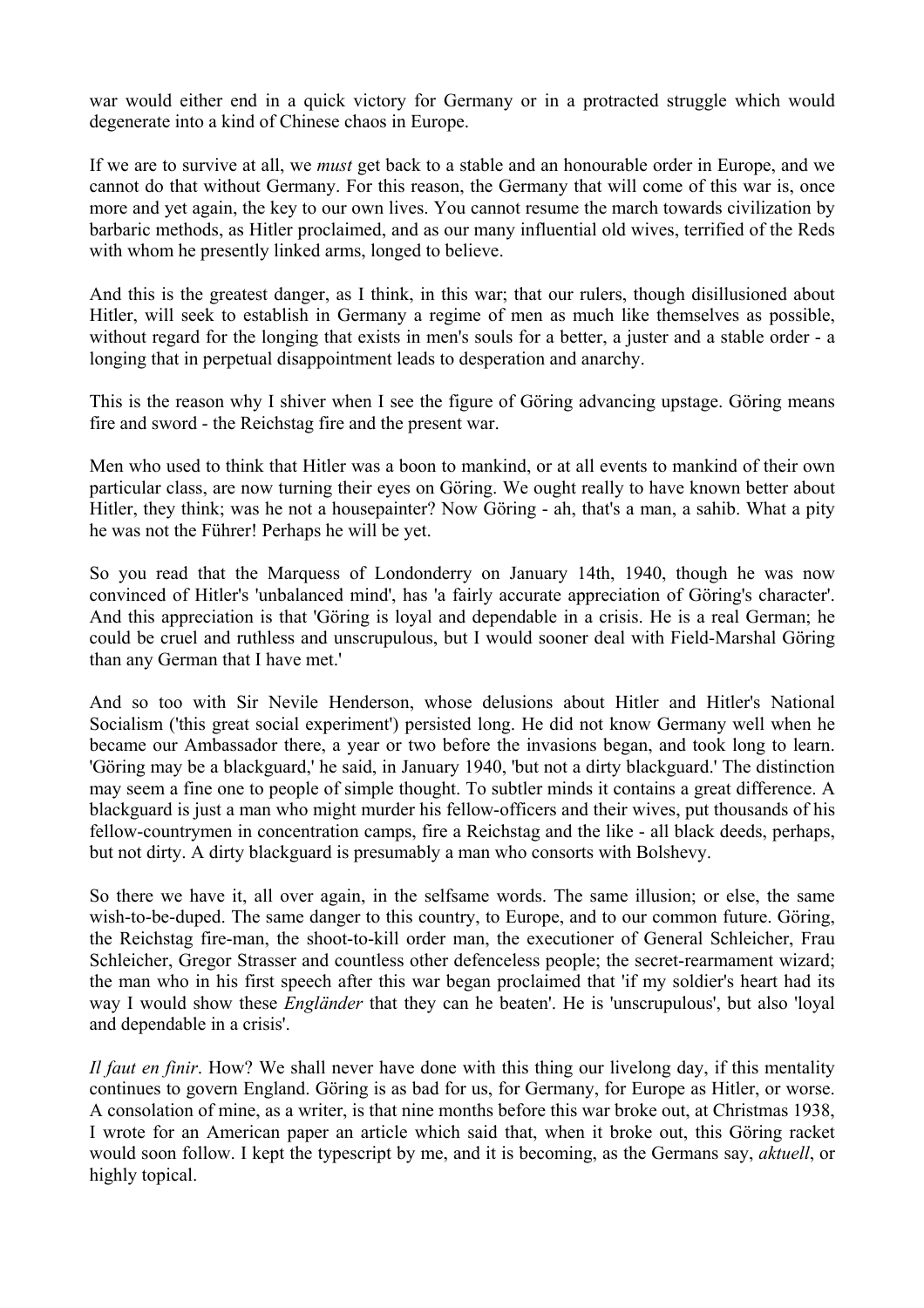I mention this because I want to say, in time, that any deal with Göring would be disastrous for us. Göring, more than Hitler, has led us to our present pass. He was the man who told Reuter's correspondent in December 1934: 'English anxiety about a threat from the air is senseless, for Germany has not the technical means to attempt an air attack. Of course we have a few experimental machines, but to suggest that we have hundreds of military aeroplanes is ridiculous.' And in that very same month, December 1934, Mr. Baldwin stated: 'It is not the case that Germany is rapidly approaching equality with us. If Germany continues to execute her air programme without acceleration, and if we continue to carry out ours at the present approved rate, we estimate that we shall have in a year's time in Europe a margin -- in Europe alone -- of nearly 50 per cent'. And just twelve weeks later, on March 12th, 1935, Göring, whose secret air force had in the meantime reached the desired point of superiority, ironically told another British newspaper correspondent: 'German aerial rearmament is now completed and an independent Air Ministry has been set up under my leadership'. A few days after that, again, Hitler told Sir John Simon and Mr. Anthony Eden that the German air force was as strong as or stronger than the British forces throughout the British Empire.'

To trust this man, who derisively hoodwinked our leaders, to treat with him on the basis that he is loyal and trustworthy, would be to invite disaster. This is only one of the things about Göring that should make any British statesman shy like a startled foal at any idea of a deal with Göring. I recall this particular incident because the Habsburgs and Bourbons show us that some people never learn.

As long as ill-informed or obdurately unseeing men have a word to say in affairs in England, we are likely to lose this war; that is to say, we cannot now, short of some inconceivable blunder, lose it in the field, but we should lose the peace, again.

For this is the position as I write in February 1940:

We cannot -- failing that gigantic blunder -- lose this war in the field now, because (1) Germany failed to separate us from France, or France from us, and to attack each singly, and (2) because Germany did not find an ally whose military strength, added to her own, would have made a total great enough for the two to attack France and Britain together and overwhelm them both.

The ally with whom she might have done that -- and this was the reason why I so dreaded that our leaders would inveterately pursue the ignoble policy miscalled Appeasement until it brought Germany and Bolshevy together -- was Soviet Russia. But she needed to do it, if she intended to do it all, immediately at the outbreak of war. A full Nazi-Bolshevist military alliance, a joint offensive with the full strength of those two armies, would still be a terrible danger for us, but at the least we can say that we are, or should be, in a much better position to meet it than we were six months ago.

There are two dangers between which we have to steer. The first is that Germany be crushed so completely and reduced to such exhaustion and chaos that she collapse into Communism, and this danger is remote.

The other, and greater danger is that, dazzled by the prospect of Hitler's *personal* disappearance, and thus of being able to claim that they had 'ended Hitlerism', our rulers should make what, by the three-card-trick method, could be represented as a peace, with somebody in Germany who would be left in possession of an intact German army and air force.

The name of this danger is Göring, and it is a mortal danger. In the Reichstag fire and in the secretrearmament hoax this man has given proof of the greatest cunning; in the shoot-to-kill order and the mass-murder of people he disliked on June 30th, 1934, he gave the proof of the most complete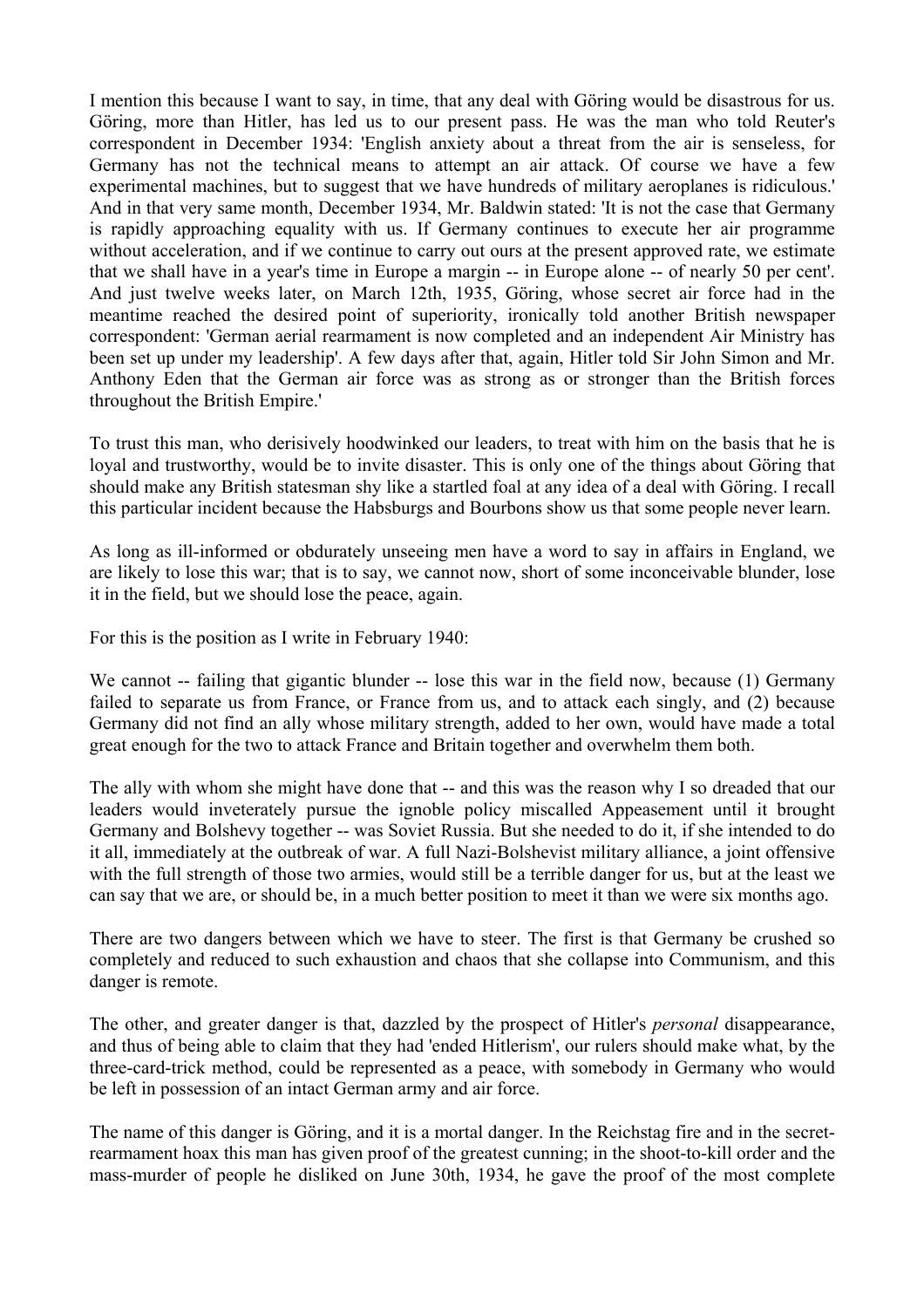ruthlessness; his eternal dream is to humble England; and he is quite ready to be bluff and hearty with any influential foreigners he wishes to dupe if bluffness and heartiness will help.

A middle way between these two dangers must be found if we are to be left any hope of peace after this war. A Göring mock-peace would mean more wars; a completely ruined, Communist or anarchic Germany might not mean war, but who wants a heap of ruins in the middle of Europe?

The third way is the best - to support the men in Germany who want to build something new and want peace, and to pave the way for them, somehow, by destroying the German faith in German invincibility and by making Germany feel what Germany has never yet felt - the rigours, within her own walls, of that war which she has carried in the last twenty-five years into the lands of Frenchmen, Britons, Belgians, Spaniards, Czechs, Rumanians, Serbs, Poles and Russians.

This is tremendously difficult now, because of those locust-eaten years, but if we are ever to reach peace in Europe it has to be done.

When this war ends, or perhaps before it ends, when it reaches a certain stage, the men who do not count to-day, whose names are hardly known, will return to their countries - the exiles. That happened in and after the last war. Some of them returned for *good*, but not for good; their works were evil.

Lenin and Trotsky were plague-carriers, sent to Russia by the Germans to promote their war-aims. They did their work, and achieved what seemed impossible; they created in Russia a far worse tyranny than that of the Tsars, which in retrospect to-day looks positively benevolent beside it. Benesh and Masaryk returned to Prague, and put democracy into actual practice; this was the one example in post-war Europe of a State which truly embodied some of the ideals for which the 1914-18 war was fought - by the men who *fought*. It was a great achievement. Pilsudski returned to Warsaw, and was less successful.

But all these men had one thing in common - they were, until they returned from their exile, less known in this country than the obscurest, bottom-of-the-bill music-hall comedian, the last outsider at Epsom, or the second reserve man of the Galashiels second eleven. Yet, they played a big part, and if even Britain's most highly educated men, who live in a state of amazement at the things that happen in Europe, had known anything about them, we need not have come to this war.

Now the time for the return of the exiles is approaching again. This time, the German exiles are most important, for us. That is the main reason why I have written this book about Otto Strasser, and about the Fourth Reich that he would like to build.

What would it mean to us? Could we work with it? Would it leave us in peace? Would it stand for peace? How would it compare with the Göring, Reich that threatens us? Would it offer us the hope that reason and justice and humanity and liberty, but not libertinism as in the Germany of 1918-33, would return to Europe?

The answer to this question, What will the next Germany be?, is at once the answer to the question, What will our future be?

Before considering it, Otto Strasser thinks that the outer world should essentially understand a vital factor that it overlooks - what he calls the *deutsche Sehnsucht*, or German yearning, for something that we will call, in order to give it a name in a few syllables, Socialism, although it is not fulfilled by the Socialism of the present-day Labour or Socialist parties in any country, or by the Socialism of Moscow.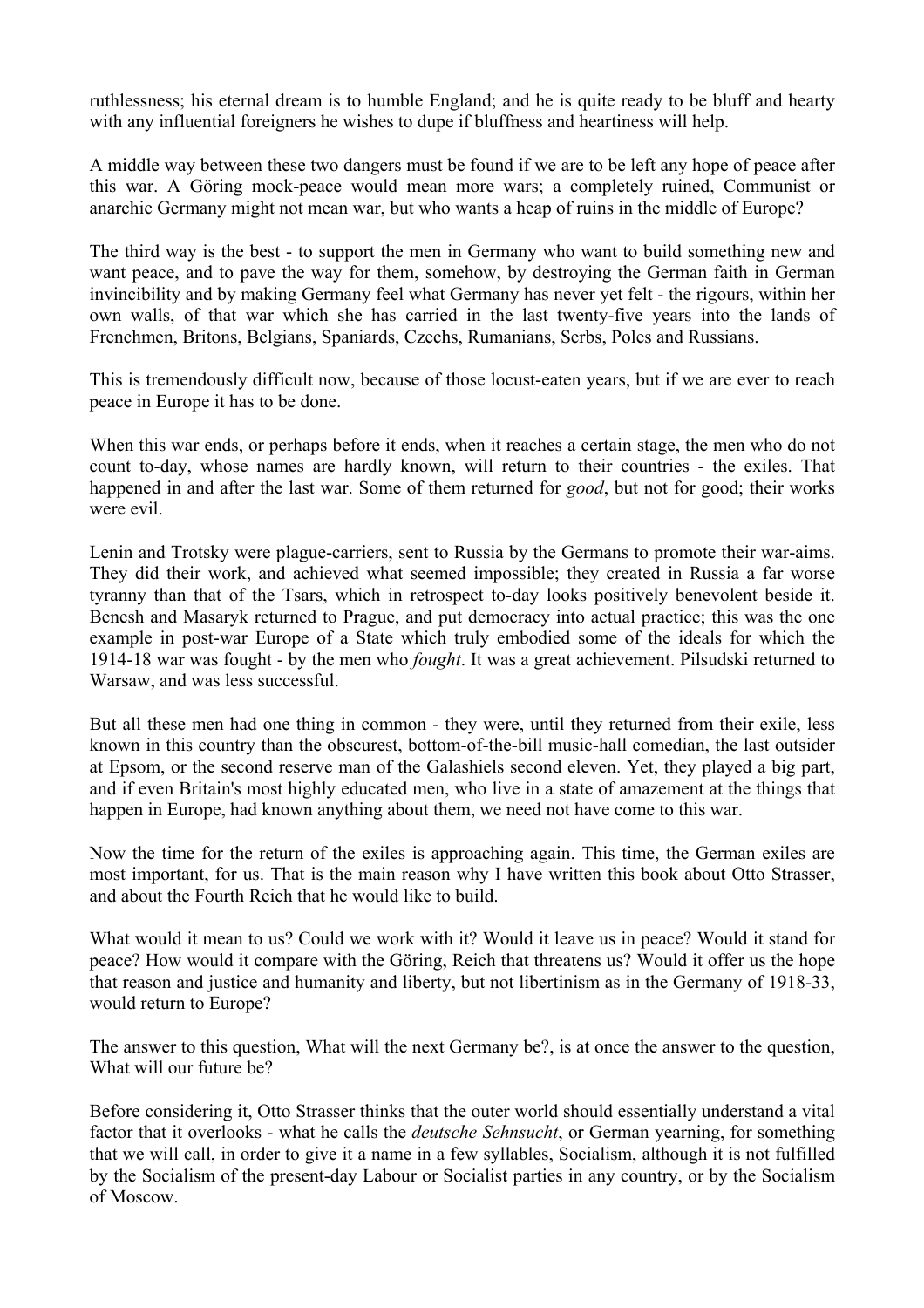This longing, this yearning, this impulse, he says, is ineradicably present in the souls of the great majority of Germans, and the several incidents I have described in previous chapters show the writhings of this soul in its search for it. It is the product of the hope universally born in the minds of humane and simple men, during the eighteenth and nineteenth centuries, for a better social order, for a fairer adjustment of their workaday lives and human relationships.

As yet, he says, the groups in power have always diverted this mighty impulse, at the moment when they thought it dangerous to their own especial position or wealth or influence, into the channel of War. The people wanted something, clamorously; then give them something else, to keep their minds occupied.

As this is the background to Otto Strasser's whole political thought and philosophy, and to his plans for a new Germany, it must be understood. It is not difficult to understand. Simply expressed, this was the development.

In the first decade of this century this *deutsche Sehnsucht*, this German longing, first expressed itself openly in the rapid growth of the Socialist Party, a phenomenon only eclipsed in history by the still more rapid growth of the National Socialist Party in 1930-33. 'The Kaiser', says Otto Strasser, 'had a mortal shock when, in 1913, a third of the seats in the Reichstag suddenly filled with Socialists. That was why he made the war of 1914. The people needed to have their thoughts turned to something else, and the only thing that serves that end, in such a moment, is the old device of a war of imperialist conquest.

'Thus the *deutsche Sehnsucht* was disappointed the first time. The Socialists fell into line, voted military credits, cheered the Kaiser. The *Sehnsucht*, the deep-rooted impulse, was left leaderless and bemused, like a flock of shepherdless sheep. In order to forethwart a revolution, the Hohenzollern monarchy made the war of 1914-18.'

The loss of that war reawakened the revolutionary feeling, the *Sehnsucht*. 'But the times were chaotic,' says Strasser, and this longing and feeling had a completely chaotic and turbulent character, akin to those of a young man or girl who wants something ardently but does not know what. On all hands were inward despair and disbelief and hopelessness; risings and Putsches; the collapse of confidence; the break-up of the old family order; the licentious exploitation of the young; recurrent financial scandals; the mushroom-like growth of monstrous industrialist concerns, trusts and syndicates; the destruction, through the inflation, of the middle-class and the small manufacturer; anarchist conditions in art; the murder of Ministers.'

But out of this chaos, the old *Sehnsucht*, the longing, gradually reappeared. The masses still did not see clearly the goal they groped for, but the great bulk of the people were revolutionary-minded. They wanted to be rid of all these pestilent things and to be given something new.

Now came Hitler, and gave a single direction to this revolutionary longing and impulse. Immediately, the old problem raised its head. Was this clamant urge, this social *Sehnsucht*, to be satisfied, or was it once again to he blindfolded and nose-led in the direction of War? Was all that pent-up hope and energy to be misused once more for the ends of war, in order to preserve the things which the *Sehnsucht* wished to destroy?

Hitler gave the answer. This, as I have fully shown, was the eternal and unbridgeable gap between him and Otto Strasser. Hitler never admitted what he had done, any more than the Kaiser did, but, after gaining power by promising to fulfil the social *Sehnsucht*, he gave Germany the stone of war.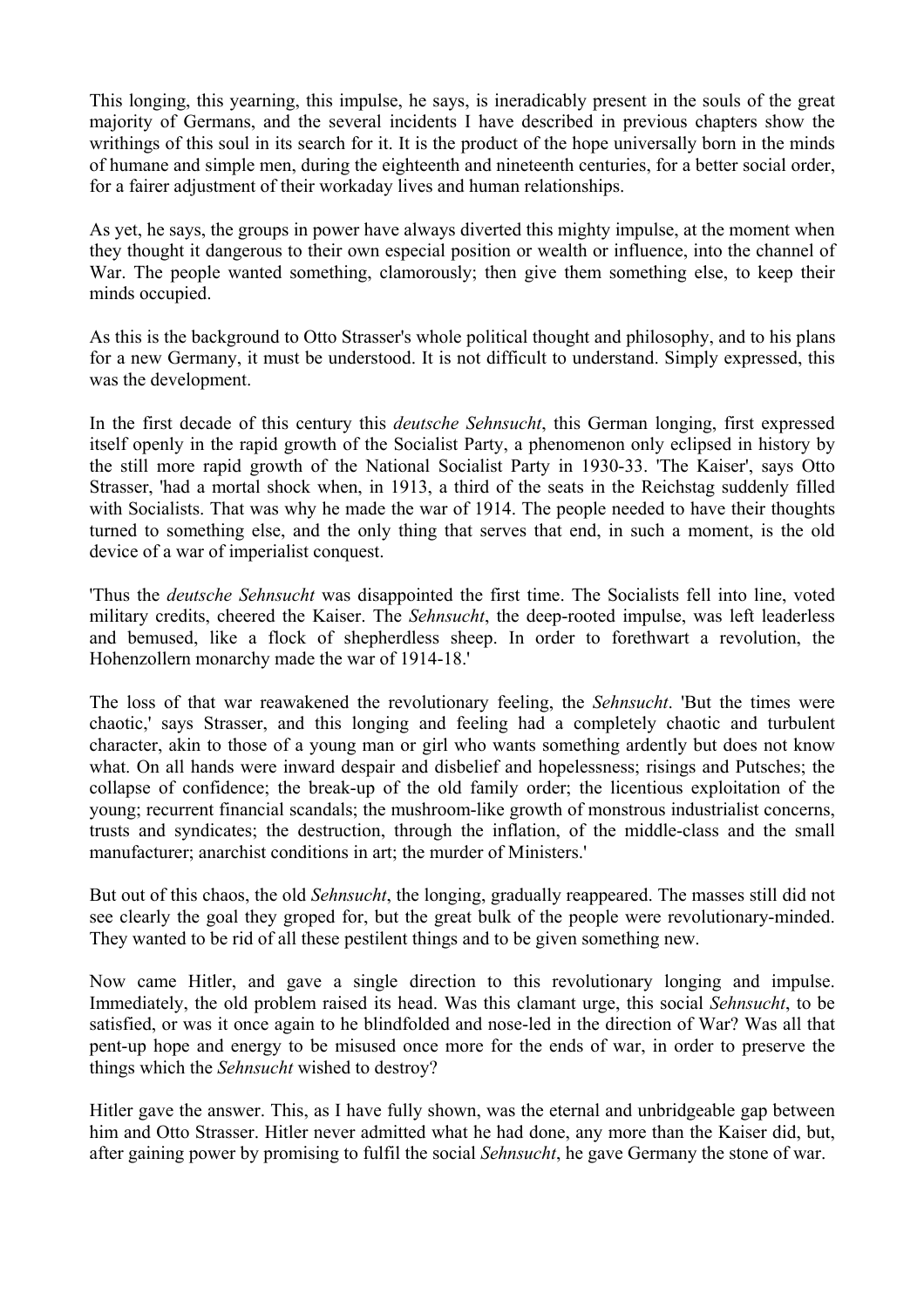People who study these things, and try to look with intelligence into the future, should constantly bear in mind that at Hitler's first election, after the Reichstag fire, the last election to give any indication of the political thought of the German people, that of March 5th, 1933, *eighty per cent of the entire electorate* voted for Socialist parties. In a house of 647 seats, 502 were held by parties which had promised the electorate, filled with that social *Sehnsucht*, Socialism: 288 National Socialists, 120 Socialists, 100 Communists. The National Socialists received 17,000,000, the Socialists 7,000,000 and the Communists 5,000,000 votes; all other parties, about 8,000,000 votes between them.

These figures clearly prove the truth of Otto Strasser's statement - that by 1933 the old social *Sehnsucht*, diverted to the outlet of war by the Kaiser in 1913, was far stronger and far more clamant than ever. It is important to understand this, because he believes that Germany is in the course of a revolution, as was England in the sixteenth and France in the eighteenth century, which must come to its consummation, and that the Kaiser, Hitler and the two diversions of the *Sehnsucht* are but incidents in a historical process which is inflexibly going on. The task of Europe now, he says, if Europe is to live, is to contrive, (1) that the *Sehnsucht* should not a third time be used, by Göring or another such man, to bring about war, and (2) to divert it from turning to Communism and that is where he comes in.

Hitler did just what the Kaiser had done twenty years earlier - he diverted the stream from the social outlet it sought to the outlet of war. Under him, all the mighty energy of the German people was applied to that end, with a ruthlessness and single-mindedness that far outdid the Kaiser's. One of his closest collaborators, General Konstantin Hierl, Commander of the Labour Conscript Army, in his *Foundations of German Military Policy*, put the whole thing in the proverbial nutshell, and opened the nutshell for our benefit, in these words:

'The terribly pressing burden upon our people of being a people without space will have a continually worsening effect upon the lowest and economically weaker strata of the workers and peasants. Sometime, the flame of indignation will flare up from among these strata. Unless we want the revolutionary will to liberation of the lower strata to lead to an explosion, we must transform it into a driving-force for our national liberation.'

There you have the full confirmation of Otto Strasser's words, and the reason for this war. The thoughts of the German people must he turned from that social *Sehnsucht*, which might ensure peace and benefit mankind in general, and clamped on War. In this way the *Sehnsucht*, the revolutionary longing for a better social scheme of things in Germany, was for the second time turned aside and allowed to blow off steam on Spaniards, Poles, Czechs, Britons and Frenchmen.

But, says Otto Strasser, the *Sehnsucht* is still there, stronger than ever after this second three-cardtrick. Soon, in the exhaustion and disillusionment of war, it will break out again, more clamant than ever. Are the militarists, the monarchists, then, to be helped back to power again, so that they can keep up this game for ever? Or, failing that, is Germany to be crushed completely, so that the *Sehnsucht* will find its outlet in Communism?

These are the two dangers he sees, and of the two, he thinks the first the greater and worse because the Germans themselves can avert the second if they are allowed.

The end of the second stage in the German Revolution, the two stages of frustration and misuse is coming. 'Hitler', says Otto Strasser, 'made it the epoch of destruction and in that sense may have played an essential part. He introduced a medley of half-conceived ideas which he never carried through. The State of Germany was to be organized anew, on the basis of the old German tribal divisions, or *Gaue*. He has never done it. The State divisions remain, with Prussia dominant as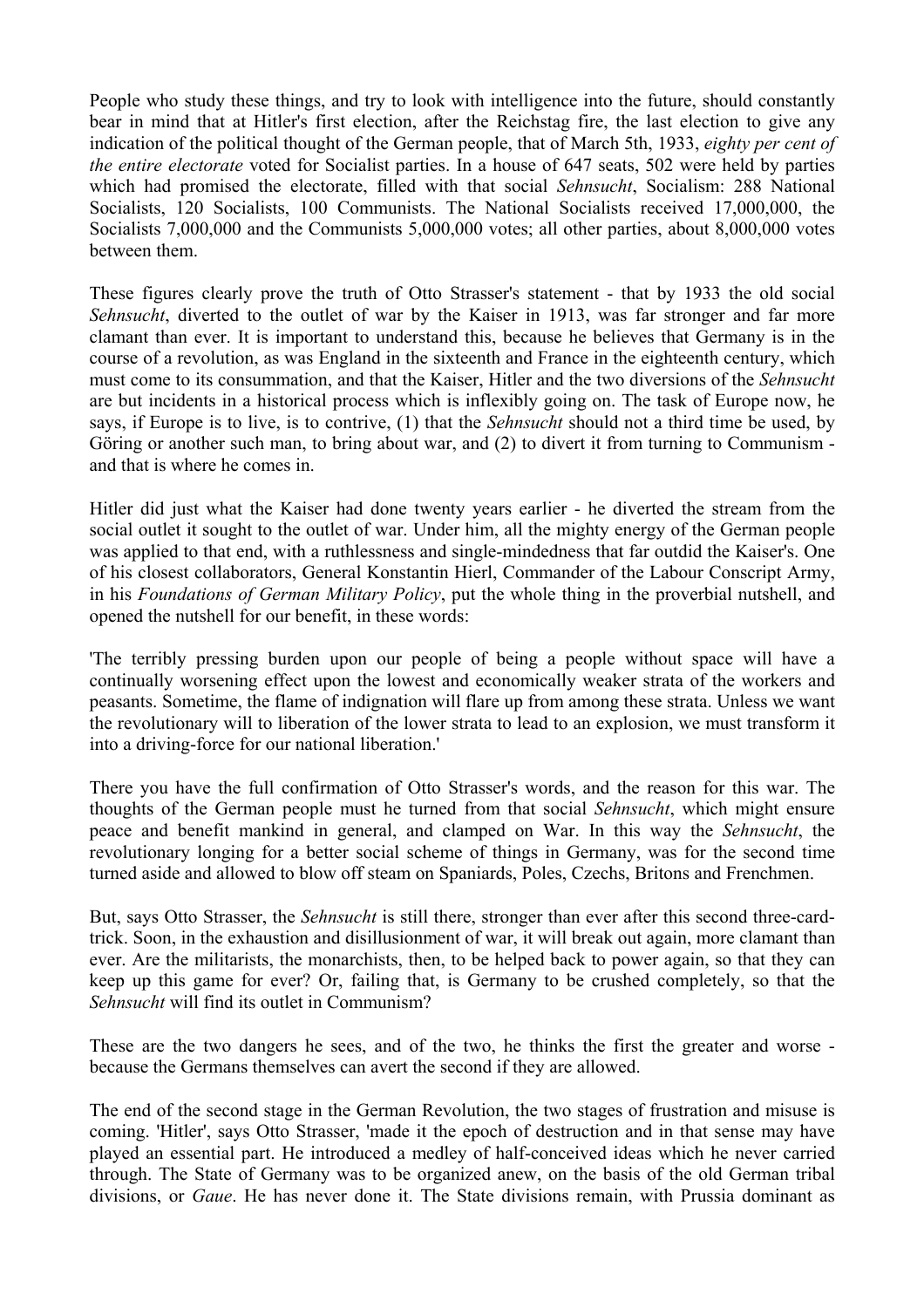ever. The Reich Parliament and the various State Parliaments stand to-day as they stood when he came to power - empty shells, but still they stand, with their Cabinets, Ministers and deputies. The Reichstag, which meets once a year or less to be drilled by Sergeant-Major Göring, who tells the 800 SS men and Yes Yes men when to stand up, when to sit down, and when to go home, is larger than it ever was, and every one of these men draws a large salary. Göring even has a body called the 'Prussian State Council', formed six or seven years ago, the members of which draw the handsome sum of 1,000 marks a month for their services - and have never met! The same thing happened with the Church. The Evangelical and Catholic Churches were to be dethroned in favour of a national church, a German Christian Church, under a Reich Bishop. Some confusion was introduced in the Church at the beginning, and the militant Pastor Niemöller, who protested, was interned; but to-day the position of the two great Churches remains completely unchanged. The State pays large subventions to the one, collects taxes for the other, and has done both an enormous service by appearing to be antagonistic to them, for this has driven masses of people who before Hitler had stopped going to church into those very deserted temples. The same thing happened in every other department of German life. Germany to-day is in the condition of a half-ruined house of which the foundations still stand - the old State divisions, the old Reichstag and State Governments, and capitalism.'

The only things that were completely destroyed were liberty of thought, the organizations of the working-classes, and the hope, that *Sehnsucht*, for a better social order. The only things that were completely effected were rearmament, remilitarization and war. The entire strength of the nation was turned to forging swords, in the interest of armaments makers and those who grow rich through wars, and the war duly came.

'When Hitler goes', says Strasser, 'the period of destruction will come to an end. The *Sehnsucht* will break through for a third time, and this time it must be fulfilled, if Germany and Europe are to find peace.' For this reason, he sees the greatest present danger to Germany and Europe, not in Communism -- the old bogy which was used to bring about this war -- but in the efforts which are now being made behind the scenes to restore the old, war-obsessed militarism in Germany under some new name.

Strasser sees three possible endings to this war, and thinks the fate of Europe in this century rests upon the choice that is made between these three:

(1) A fight-to-a-finish which would after a long, long time lead to a revolution *from below* in Germany; that is a violent eruption of the old, reawakening *Sehnsucht* among the exhausted and tormented masses and - Soviet Germany. He does not think this likely.

(2) A deal behind-the-scenes between monarchists, leading financiers, and the old ruling-classes generally, led by such people as Göring and Schacht, and men of the same kind in other countries, for the abdication of Hitler, the enthronement of Göring or another of his kind and possibly the recall of the Hohenzollerns and Habsburgs. This he thinks more likely and fears greatly; in it, he sees the forcible repression of the old social *Sehnsucht* for a third time, the beginning of a new period of great wars, and a continuation of the Gadarene gallop in Europe.

(3) The overthrow of Hitler by men of civic and social conscience *inside* Germany who would not be the instruments of international capitalism, big business, monarchism and the rest. These men he sees in a part of the Army, a part of the National Socialist Party, and a part of the workers; in other words, the men of his own Black Front. This would in effect mean that the development which, was broken on January 30th, 1933, when Hitler decided for collaboration with big business and big landownership and against the Schleicher-Strasser-Leipart coalition, would be resumed, the threads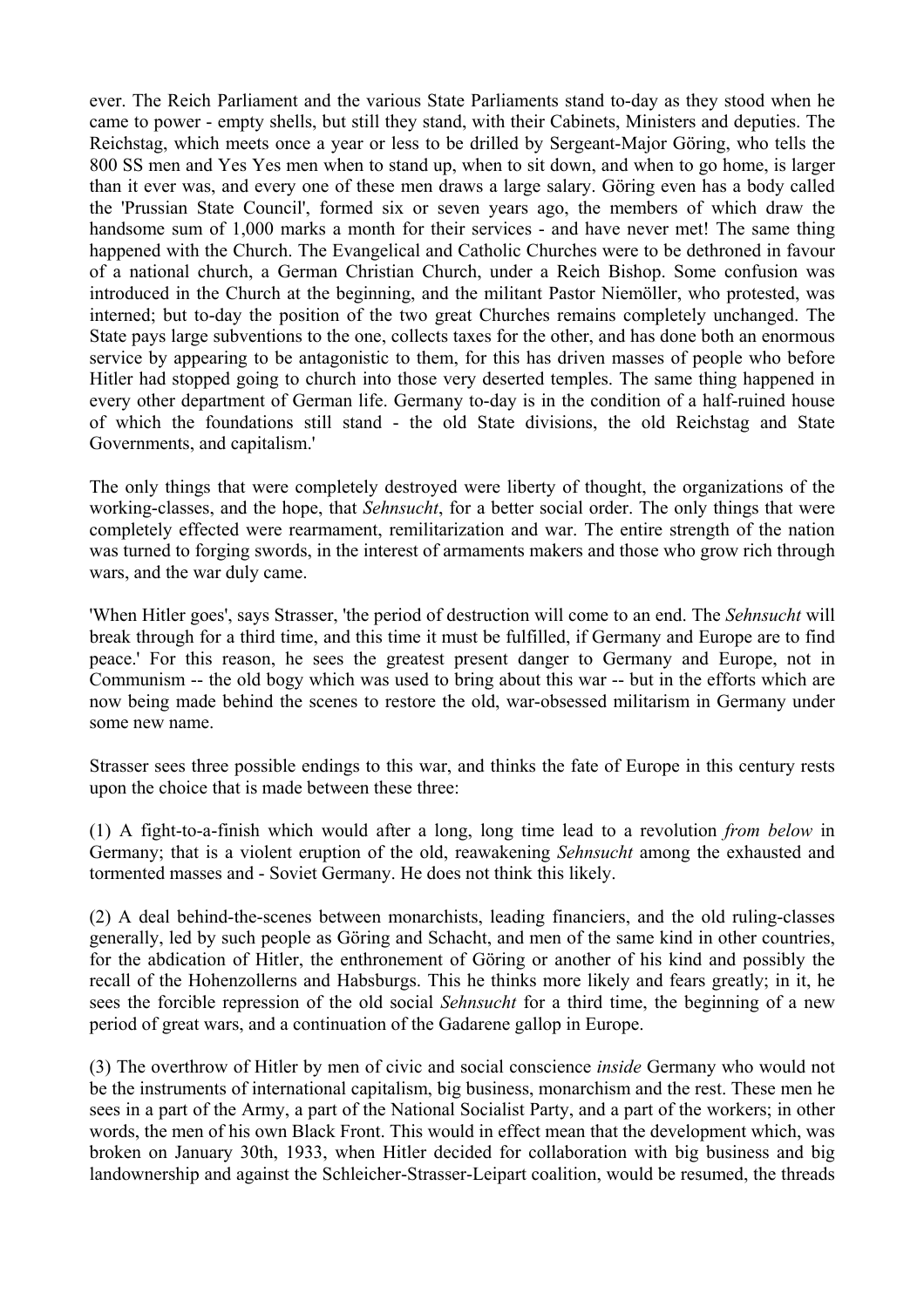picked up and joined together where they were severed, the promise of a German Socialism fulfilled.

He hopes for this ending to the war, in which he sees the fulfilment of the *Sehnsucht*, and the promise of peace. He calls this the revolution *from above*, and when I asked him if he, as a good revolutionary, thought that revolutions could be made from above, he answered: 'In Germany, *only* from above.' I had to admit the truth of this.

These three ways out of the war are worth closer study. The first, Otto Strasser does not take very seriously, because of the detestation of the majority of Germans, who long for their Socialism, of Communism. He sees it only as a possibility of an anarchic but as yet distant future, and thinks that, before that time comes, the men in Germany who think as he thinks will have intervened to prevent it - unless they are tripped up by cosmopolitan intriguers before then.

The second possibility he does take very seriously, and I know enough about what is going on behind the scenes to know that he is right. One of the most depressing thoughts to-day is the thought of that preliminary peace conference which is in progress between all sorts of ancient aristocrats, Jewish politicians, international bankers and moneyed wire-pullers generally; most of them are in Paris, London, and New York, and the spectacle of these people, none of whom will ever hear a shot fired, playing about with the jigsaw puzzle of Europe again, and fitting in the pieces in the way they think best for their own particular rackets, does not augur well.

The time is coming when these groups may achieve the substitution of Göring or some other man for Hitler, and they would then present him to the world, after his previous consent to various plans of their own, as the man to end Hitlerism, the man to avert chaos, possibly as the man to restore Hohenzollernism, and, quite conceivably, as the man to save the world from Bolshevism. The isms would come into their own again, and the old dreary-go-round of regimentation, militarism and war would begin again.

This is the three-card-trick that Otto Strasser most fears. 'To say, "After Hitler, chaos" is nonsense', he says. 'Hitler *was* chaos, and the end of Hitler is an end to chaos. The world is in danger, from fear of the future, of falling back on the past, which it fought the first World War to vanquish - on the Hohenzollerns, the Habsburgs, Göring, the Prussian generals. This is wrong. The thing to do is boldly to face the future and build something new.'

'For that reason' -- continues Otto Strasser -- 'I should not propose a return to the past in anything, neither in the colonial question nor in anything else, but offer a constructive plan to build a new order. This war came out of the old war; and Hitler and all the other misery came out of that; so that recourse to the old is no cure, no solution, offers no promise of peace or security or tranquillity. A restoration of 1913 means a restoration of the first World War. At first sight it may seem an alluring idea, because easily-frightened people tend to turn to the devil that they know rather than the devil that they do not know. By means of force -- inside Germany the German Army, and outside Germany the Allied armies -- it might be possible to set up a new order of this kind in Germany. But it would not satisfy Germany domestically and it would not secure peace in Europe. For the new Kaiser or new ruler would mean a return to 1914, when the social *Sehnsucht* first became acute which now exists in far more acute form; and in order to turn the people's thoughts to other things this new Hohenzollern Germany would, once again, immediately revert to its imperialist policy - a big navy, colonies and all the rest. Similarly with the Habsburgs in South Germany. A Habsburg *cannot* renounce the Habsburg claim to Slovakia, Croatia, Galicia, Trieste, Lemberg. They have to sign on the dotted line in Budapest that they will never renounce these claims. Precisely because they had been installed after a lost or half-lost war, they would energetically defend themselves against the reproach, which their own people would level at them,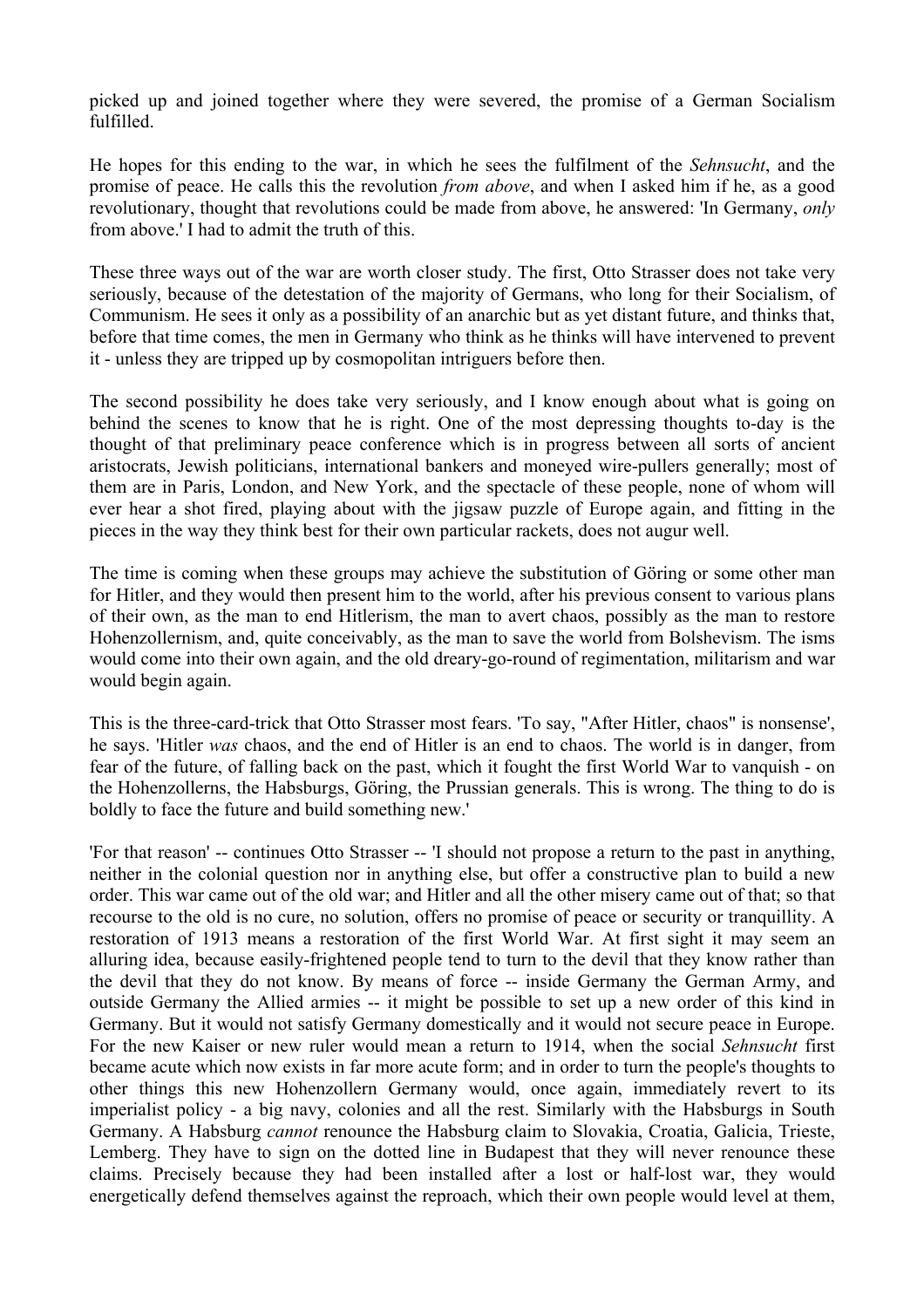that they were Kaisers by the grace of London or Paris, and would immediately set about to prove how patriotic and imperialist they were - as they have always done. Any such manoeuvre would mean that the legacy of this war would be worse than that of the last. It would defeat the only end worth fighting for - a real pacification of Europe.'

These words of Strasser are true. I have lived long enough in the countries of the Hohenzollern and Habsburg monarchies to know that they are true. Whether anybody in this country can understand their truth, I do not know. I have just read a book in which a professed expert on foreign politics reproaches President Benesh of Czechoslovakia with his stupidity in opposing the restoration of the Austrian monarchy, and as long as Britain has a mighty word to say in the affairs of Europe, but remains at this level of knowledge of them, I cannot see clearly how peace can ever be assured in Europe.

These are Otto Strasser's arguments against a deal, with some man or group of men in Germany, of the kind which may threaten us before long. It might be on the basis of a monarchist restoration, or on that of a common front against Bolshevy, but no good could come of it, only more and more crises, more and more wars, a further deterioration in conditions everywhere. We should find that we had been tricked again.

What, then, is Otto Strasser's own conception of an ending to the war that would be good for Germany and good for Europe?

Quite frankly, and it is difficult for a German to admit this, he does not hope for much at all until Germany feels the pinch of hunger and the rigours of war. But when that stage has been reached, as I said, he believes that Hitler, and not only Hitler but the equally dangerous men around him, can be overthrown by a movement representing Germans in all camps - and his own Black Front alone has its men in *all* camps, save the Communist camp but including the Nazi camp.

The coalition which could have saved Germany and Europe on January 30th, 1933, but for those intrigues of Papen, Göring and the panic-stricken rich men, was one of the Reichswehr, the socially-minded National Socialists and the trade unionist workers; this coalition was represented by the three names, General Schleicher, Gregor Strasser, and Leipart. After eighteen months of Hitlerism, and of public disillusionment, this coalition became a practical possibility again, and was again crushed, this time by killing its leaders, by Göring and his associates. Now, in the midst of war, it is raising its head again; its name now is The Black Front. Its greatest enemy is still Göring for Hitler is finished.

Otto Strasser believes that this time the sound solution will come true, that this combination of forces in Germany can and will rise to destroy Hitlerism and, at long last, really build a new Germany. But -- how well he knows his Germans -- to that end these men in Germany need a man over them, a word of command. And to that end again, the German National Council, formed among the exiles, is in his view essential. As yet, he has failed to form it. He is one man alone, he has not the powerful financial backing available to any man who will make himself the tool of interested groups, and these groups, as I said, which have their own especial interests and not those of Europe or Germany at heart, are at present much attracted by the person of Hermann Göring.

The German National Council which Strasser is seeking to form, so that the men in Germany who await the word should have some organized body to look to, ready to give orders and accept responsibility for them when Hitler's house showed signs of cracking, would be formed of men of the type I have so often described in this book, men of his own type, of the type of Gregor Strasser, Rudolf Formis, of the three Reichswehr lieutenants, of the members of the Black Front - men, that is, of patriotic, Christian, and Socialist feeling.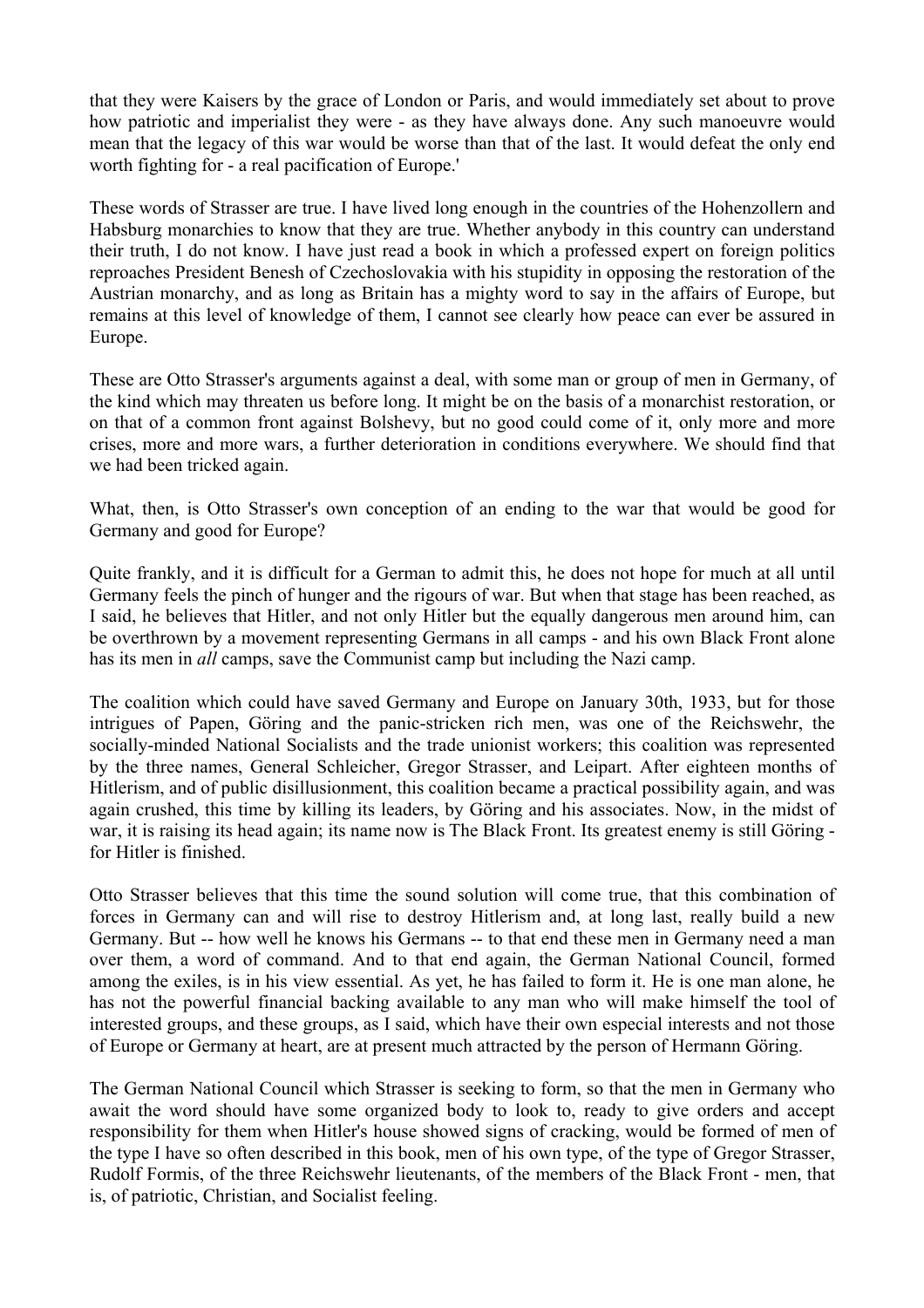Men whom Otto Strasser would like to enlist in a German National Council, when the war has developed further, are, to quote a few names, Heinrich Brüning, the former German officer and Catholic Chancellor who fought and failed to keep Hitler out; Dr. Hermann Rauschning, Hitler's former President of the Senate in Danzig, a former officer and Conservative politician, who, like Strasser, turned to Hitler and then away from him; Wilhelm Sollmann, one of the few clear heads in the old Reich. German Socialist Party; Lieutenant Commander Treviranus, a Conservative politician who was one of Dr. Brüning's chief collaborators. All these are men who have proved three things: their common humanity, their hatred of Hitlerism, and, in peace and war alike, their German patriotism.

Such a group of men, if it could be brought together in a German National Council, would be the keyboard from which the development for the overthrow of Hitler inside Germany could be controlled, when the war has developed further. Its other members, its active instruments, would be the men inside Germany who, like Otto Strasser's Black Front men, wait and long for the formation of such an alternative authority.

At present its formation is delayed, first by the protracted prelude to the war, and secondly by the rivalries and cross-currents among the exiles themselves. For there is, among these exiles, another anti-Hitlerist group which has its eye on the succession - the group consisting of the International Socialists, the Communists, the Jews, and assorted intellectuals. They would prefer the complete, and even annihilating defeat of Germany, her division into two or more pieces, and would not be averse from the chaotic, Soviet Germany. There is a wide gulf between the two groups, but their ideas and interests occasionally interlap and hinder, as yet, the emergence of a clearly-defined German National Council. Moreover, one or two of the men Otto Strasser would like to co-opt may be in two minds about that Göring peace. The prospect of Germany being left in possession of most of Hitler's ill-gotten gains, and also an intact army and air force, under Göring's leadership, can only dazzle any German. Well, he thinks to himself, if the world is as silly as all that, who am I to struggle further?

So that, as matters stand, Otto Strasser has as much to fight against, in exile, as he ever had to fight against in Germany. But if he succeed, what sort of a peace would he work for? This is what he says:

'The immediate evacuation of the Polish and Czechoslovak lands seized by Hitler, with the exception of the Sudetenland and the northern part of the Polish Corridor, as a pledge of goodwill. Then, peace negotiations, a new Vienna Congress. For this conference, the following proposals:

'The non-recognition in principle of all Hitlerist annexations and, in consequence, a referendum in two of the territories seized by him which would not be automatically and immediately evacuated the Sudetenland and Austria. Direct agreement between Germany and Poland about the Polish Corridor and Danzig. The help of German arms in the reconquest of Eastern Poland from the Bolshevists, in exchange for the retention by Germany of the northern part of the Corridor. A German proposal for the expulsion of the Bolshevists from Finland and the Baltic area, as well as White Russia and the Ukraine, by a German-Polish army, with French and British collaboration in the command. War compensation to Poland and Czechoslovakia. Acknowledgment of Germany's old foreign loans, but not payment of interest; the reduction of the capital sum by yearly payments guaranteed by the leasing of a German tobacco monopoly to an international company.'

Only two of these points need any explanatory comment.

Otto Strasser envisages the immediate rendition, before peace negotiations begin, and as a pledge of good faith, of those territories which Hitler annexed in defiance of his own oft-proclaimed theory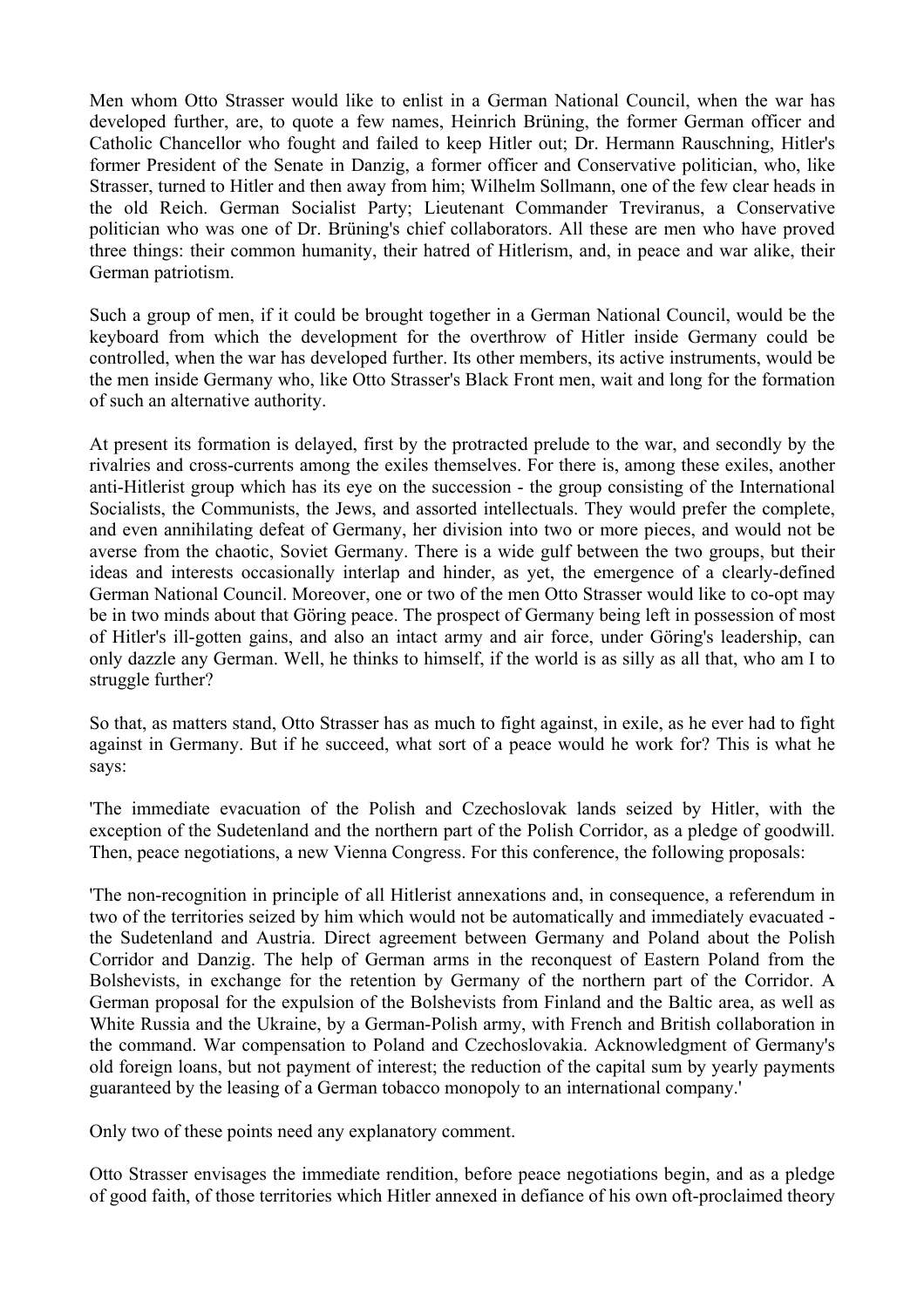of national independence - the Czechoslovak and the Polish lands. That means, the lands inhabited by Czechs, Slovaks and Poles not those parts of the former Czechoslovak and Polish States which were largely populated by Germans - the Sudetenland and the top part of the miscalled Corridor. To this extent, and also in the case of Austria and Danzig, he thus thinks of retaining something of what Hitler took, against the qualification that a referendum would be held in Austria and the Sudetenland and that the Poles would be helped to regain their eastern possessions in return for allowing Germany to retain the Corridor.

In respect of this last proposal, Otto Strasser was always an uncompromising enemy of any proposal for a war against Bolshevist Russia - as long as Bolshevist Russia remained where she was and kept the peace herself. He believes that by her recent actions she has lost the claim to be regarded as an enemy of aggression, and more particularly that she has come further into Europe than is good for the peace of Europe, and should be pressed back.

I have shown in this chapter how he hopes to see this war ended, and on what foundations he would, if he had the power, set about to build his Fourth Reich. The peace he envisages should appeal to the sensitive feelings of those good people in this country who believed that Germany would never have made this war but for the Versailles Treaty, which they never read; that Germany did not in that Treaty have 'a fair deal'; that Hitler 'had a good case' in wanting slices of adjoining countries; and that after this war there must not be 'a second Versailles' - not that they would read a second Versailles Treaty anyway, but that doesn't matter.

His proposals seem to me to be cleverly put together. Our own Lord Lloyd, head of that British Council which is said paternally to foster our relations with foreign peoples, has in explaining 'The British Case' said that we *are* fighting for the 'independence of nations' but that we are not fighting for 'the Versailles frontiers'; that is, we are *not* fighting for the one thing in the Versailles Treaty worth fighting for. A seeker after the truth might look for a very small needle in several large haystacks with more hope of success than he would have of discovering, from this definition, what is The British Case or what we are fighting for.

But Otto Strasser's proposals would even fit in with Lord Lloyd's definition, which only shows that Otto Strasser is, as I have indicated in this book, a remarkable man, who can not only discover needles in haystacks but even make camels leap gaily through their eyes.

I commend this conception of a European peace to careful study. It would leave Germany still much greater than she was before 1914. It would do the utmost justice, indeed more than justice to the principle of 'the independence of nations' in her own case. It would still leave unanswered the question how, if the rulers of Britain and France were no more resolute in the years after this war than they were after the last one, 'the independence of nations' could be ensured for such small nations as those of the Czechs and Poles, who live on Germany's borders. But then, if our rulers in those years should be no more resolute than in the past, there is no hope of peace anyway, and the peace that comes of this war does not much matter.

But if they should be resolute, then these proposals of Otto Strasser could form the basis of a good peace between the nations, a lasting peace in Europe. That, again, would depend on conditions within the German house itself. What of them? How does Otto Strasser envisage them? How would Germany be constructed and governed? What would his Fourth Reich be?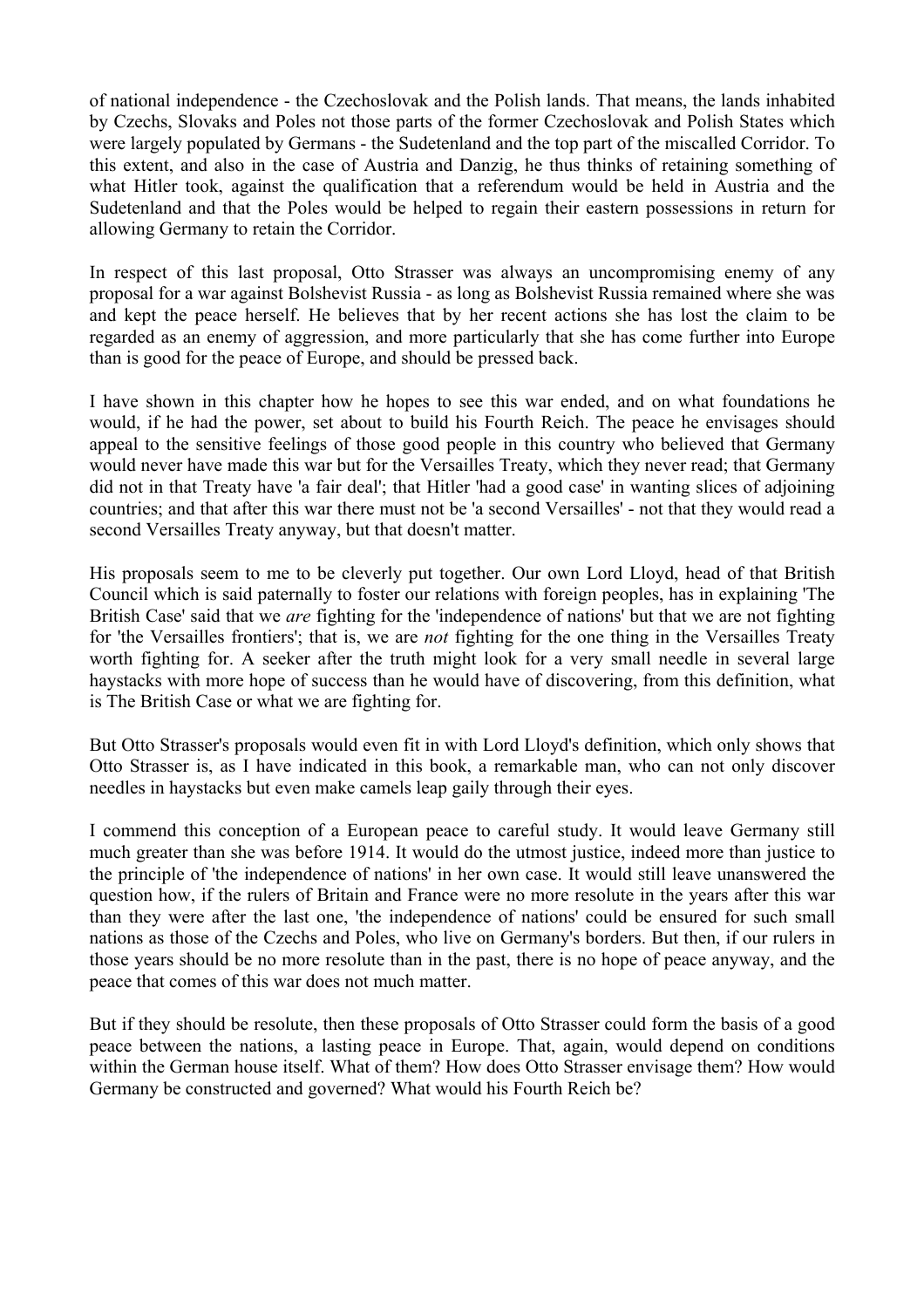I feel entitled to add a brief comment of my own to Otto Strasser's outline of a good peace for Europe, or at any rate to one point in it. He proposes that German troops should automatically withdraw, before peace negotiations began, from a Little Czechoslovakia and Little Poland, as a token of good faith and practical acknowledgement that all Hitler's annexations were immoral *in principle*. These would leave Germany still in possession of the following territories which Hitler annexed: that part of Western Poland which German propaganda had labelled the Polish Corridor, the Sudeten-German part of Czechoslovakia, Danzig, and Austria. The feeling of the populations in these areas would then be ascertained by plebiscites.

Of these, I would say that, in my view, such a proposal should only be entertained for Danzig. The word 'plebiscite' or 'referendum' exercises a hypnotic effect on that part of the British character which is dignified by the name of 'a sense of fair play'. Actually, there is no such thing as a free plebiscite or referendum in a country occupied by foreign troops, and it is most difficult to ensure one in a country not so occupied. In the case of Austria, I should say, on the strength of my knowledge of that country, that the withdrawal of German troops from it should be as automatic and unconditional as in the case of Czechoslovakia. In the case of Czechoslovakia, the 'national independence' of that country, for which we are said to be fighting, cannot be ensured without possession of the ancient Bohemian frontiers, which include the Sudetenland; without them, the country cannot be defended, and the real infamy of Munich was that it took from the Czechs the possibility of defending themselves against the next attack. Poland, though I do not see that it has a sound claim to the eastern provinces annexed by Soviet Russia, cannot remain independent without its outlet to the sea. In fact, the garrulous ignoramuses who have been shaking their wise old heads in recent years about the wickedness of the Versailles Treaty will find themselves in much trouble when the European map has to be redrawn again - for those frontiers were, and remain, about the best that can be devised in Europe. They were the only good things in the Versailles Treaty, and they were also the most important things in that treaty.

Also, if Germany is left in possession both of a mighty army and of some of Hitler's ill-gotten gains, Germany will also be left with the feeling, once again, that she is the real winner of the war, that war pays her, and that the best policy for her will be to start again, soon, on the chase after world domination. Her next ruler, whether he were Otto Strasser or any other, might be a man of the best will, but he would in such circumstances soon be overthrown again by the warmakers inside Germany, as was Brüning, unless he himself reverted to the policy of militarism and war. In these circumstances, such a peace as that outlined would be wise only if the counterbalancing certainty existed that Germany would immediately be opposed by overwhelming might if she attempted to upset the new treaty - and what hope can any man have of such certainty, after the events of the years 1933 to 1939?

I feel that if I were to expound these proposals of Otto Strasser without comment I might be assumed to endorse them, and that would be the denial of everything I believe and have written about Germany. His proposals would, in effect, leave Germany greater, after two world wars, than she was in 1914. That, in my view, would so convince the Germans of the utility of war, and so steel them in the belief that their destiny is to conquer the world, that the last hope of peace and national freedom in Europe would perish. The destruction of *Prussia* would avail nothing to secure the peace if *Germany* were shown that war pays. If I were Otto Strasser, and were negotiating peace, I should certainly try for a settlement of this kind; but if I were a British negotiator I should not agree to it.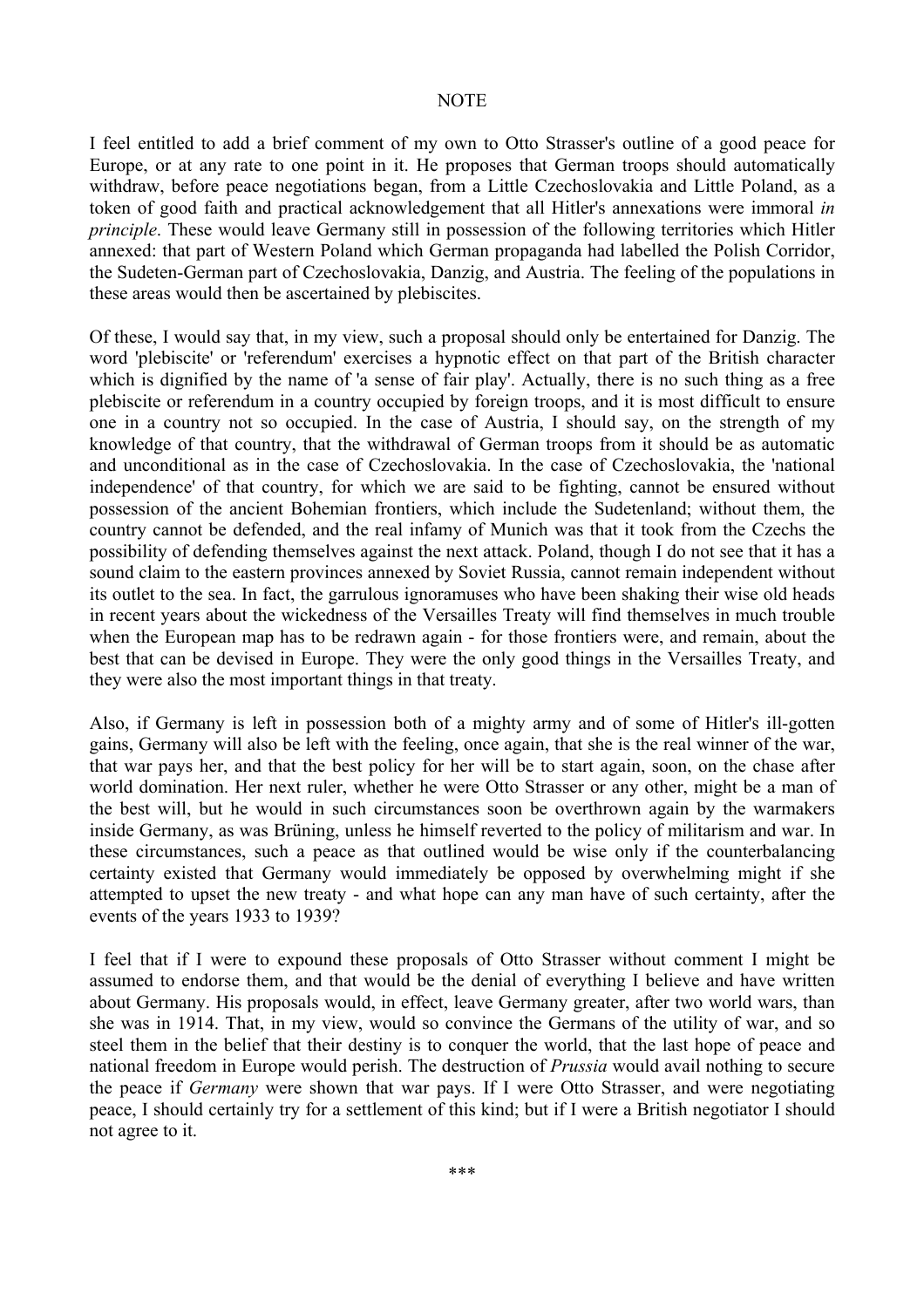## Chapter Eleven

#### 'A GERMAN SOCIALISM'

Otto Strasser, a German exile now in his forty-third year, has spent his manhood days, as I have shown, in search of his 'German socialism'. I have gone to great pains to show what sort of a man he is, and shall now try to show what sort of Socialism he seeks, because, in the country where this book is due to appear, many people are spellbound or fascinated by words, and do not trouble to examine the things they describe.

This is particularly the case with the word Socialist. The Island Race, as one of our foremost satirists currently says, is mentally in its fourteenth year, or thereabouts, and the majority of people cannot picture anything other, behind the word Socialist, than an unmoneyed man who wants to take their money from them. Most of them do not even think as far as that. They just hate the word, and do not trouble about its meaning.

Otto Strasser, as this story has shown, had his Socialism partly bequeathed to him and partly bred in him by the world he grew up in. The war developed it: he detested the bullying brutes who put him through his first drills and to the present day retains his loathing of this class of man, whom he sees incorporated in the leaders of the National Socialist regime; but at the same time he took with him from the war an affectionate respect for the Officers' Corps of the old Imperial German Army and a deep sympathy for the doubts and perplexities of his men. He never for a moment saw the hope of his German Socialism in the Communist Party: indeed, he could not, for that Party is an international one and his Socialism is a patriotic Socialism; and he fought to turn the Communists out of his native Bavaria. Then, in search of his German Socialism, he went in turn to the Socialist Party and to the National Socialist Party, and left both in disgust.

He claims for himself the name of a revolutionary Socialist. But in one of his books I noticed that he called himself, just once, a Conservative revolutionary, and I think this name, coupled with the story of his life, actually gives the British reader a better idea of the man he is.

His loathing of those parade-ground tyrants of 1914 is equalled by his deep hatred of officialdom; he sees no merit in dispossessing one class of over-propertied and over-privileged people in order to put an aristocracy of officials in its place, as the Bolshevists have done, as the average Socialist would do. This is to exchange one tyranny for another, without improving the lot of the submerged masses.

He sees no remedy for the social evils of to-day, no hope of social progress, in the simple confiscation of wealth from the wealthy, in making all poor and calling the result, which in practice is one nest-feathering gang in place of another nest-feathering gang, the Dictatorship of the Proletariat. On the contrary, that is the negation of Socialism' as he understands it.

He sees Socialism in the gradual upraising of the unpropertied masses towards the level of those more fortunate; not in the violent depression of the propertied classes towards the level of the proletariat. Not the enthronement, real or illusory, of the proletariat (which my dictionary describes as 'the lowest class of the community') but the abolition of proletarianism is the aim he fixes his gaze on. To give this lowest class, this submerged mass, the feeling of independence, of coownership, of co-responsibility in the State is the ideal he fights for. Not to put a new despot, the Socialist State with its horde of limpet-officials, in the place of the other despots -- Kaisers, Hitlers, money-magnates and the like -- but to reduce the divisions between all classes is the goal.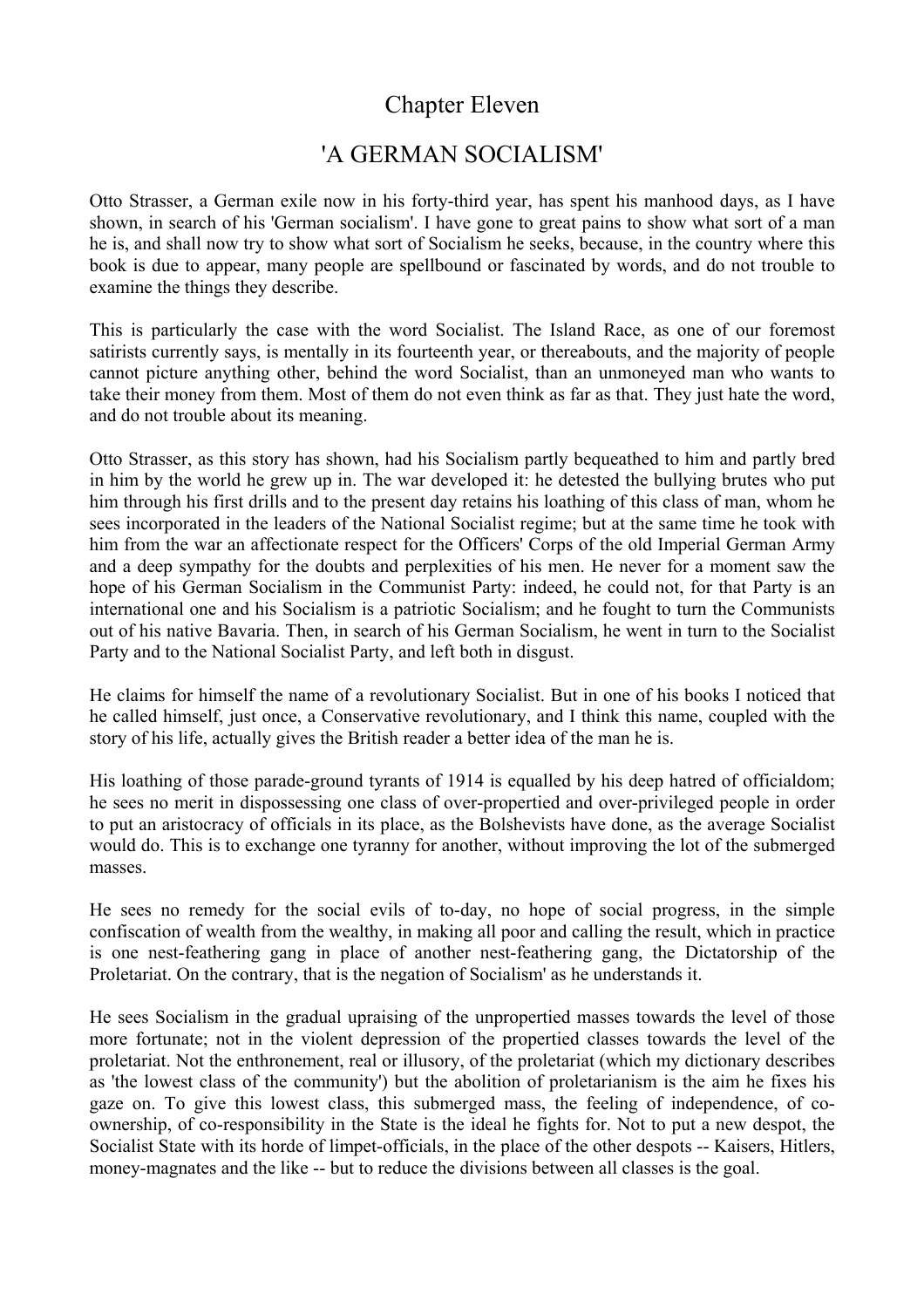Otto Strasser differs from most other aspirants to mould the future of Germany in that he has a detailed plan of his German Socialism, which has been on paper and in print for ten years. It is called *The Structure of German Socialism*, and he has never seriously modified it. This is the plan which, as he says, came to him, complete in all its details, almost vision-like, during a long railway journey between Berlin and Munich. His 'German Socialism' is therefore no nebulous thing, but a political programme which all may study, and if he wins through to power in Germany it will be of the first importance. For this reason, I am going to give a summary of it here.

'Socialism', as it has been put into practice, wholly or in part, in various countries since the war, has, as I imagine, repelled most men who in their hearts long for something, as I do, which this word should represent. The Moscow form of Socialism, which has put the Russian masses under the oppression of an imported alien regime for twenty years and has worsened instead of bettering their lot, is repulsive enough to be disgusting. The Socialist parties in other countries have mostly degenerated into bodies of mutually squabbling professors and trade union leaders whose domestic and foreign policies cannot usually be distinguished from the policies of the Conservative and other parties in these countries. Miss Jennie Lee's book, *Tomorrow is a New Day*, faithfully reproduces the feelings of an undeviating and idealistic mind about the degeneration of such a party, the British Socialist or Labour Party.

But even if such parties as these had untrammelled power to-morrow and Socialized everything, it is most difficult to imagine that any real improvement in social conditions would result. As far as the human mind can foresee, this would again be the regime of taking from those that have, without giving to those who have not, and I am not even sure about the taking from those that have.

In Berlin, predominantly Socialist rule meant chiefly an enormous increase in the Jewish influence in the city and the grant of 'freedom' in the sense of unchecked licence and libertinism; that is, there was unlimited freedom for the exploiters of human misery. A great improvement in social conditions, there was not. The only Socialists, in my experience, who really did anything to improve the lot of the masses, who actually did things which I recognize as Socialist -- that is, for the good of the *whole* community -- were the Socialists of Vienna, with their magnificent workers' settlements.

I think, after all that I have seen of politics and politicians all over Europe in the last twelve years, I am the last man to develop a facile enthusiasm for the theories or programme of any one politician, old or new.

Rather have I tended, after watching the brewing of this war for so many years, to think that they were all alike, from the politician of the poorest Balkan peasant country to the politician of the wealthiest Western State, men without steadfastness or truth towards their countrymen, and I held them all jointly responsible for the Gadarene gallop. Not one of them but could be convicted out of his own mouth of preaching one thing and doing another. Hardly one of them who, in the moment of crisis, played a man's part. Strange that he who, in such a moment, played the manliest part was one of the poorest politicians, in the tactical sense, of them all - Kurt von Schuschnigg. His bearing on that day makes him a greater man than all the rest.

But I, as compère and commentator, do find Otto Strasser's German Socialism a most stimulating and provoking idea. We do not know yet whether worse tyrannies and greater chaos are to come out of this war, or whether it will at last reopen the way to reason and humanity. It may lead him to power and I commend it to the closest study. I can only give it in outline, and here it is:

Otto Strasser begins his 'German Socialism' with a brief philosophical study of the roots of his thought. He has no theory of a superior race of Nordic supermen; he protests vigorously (in 1930!)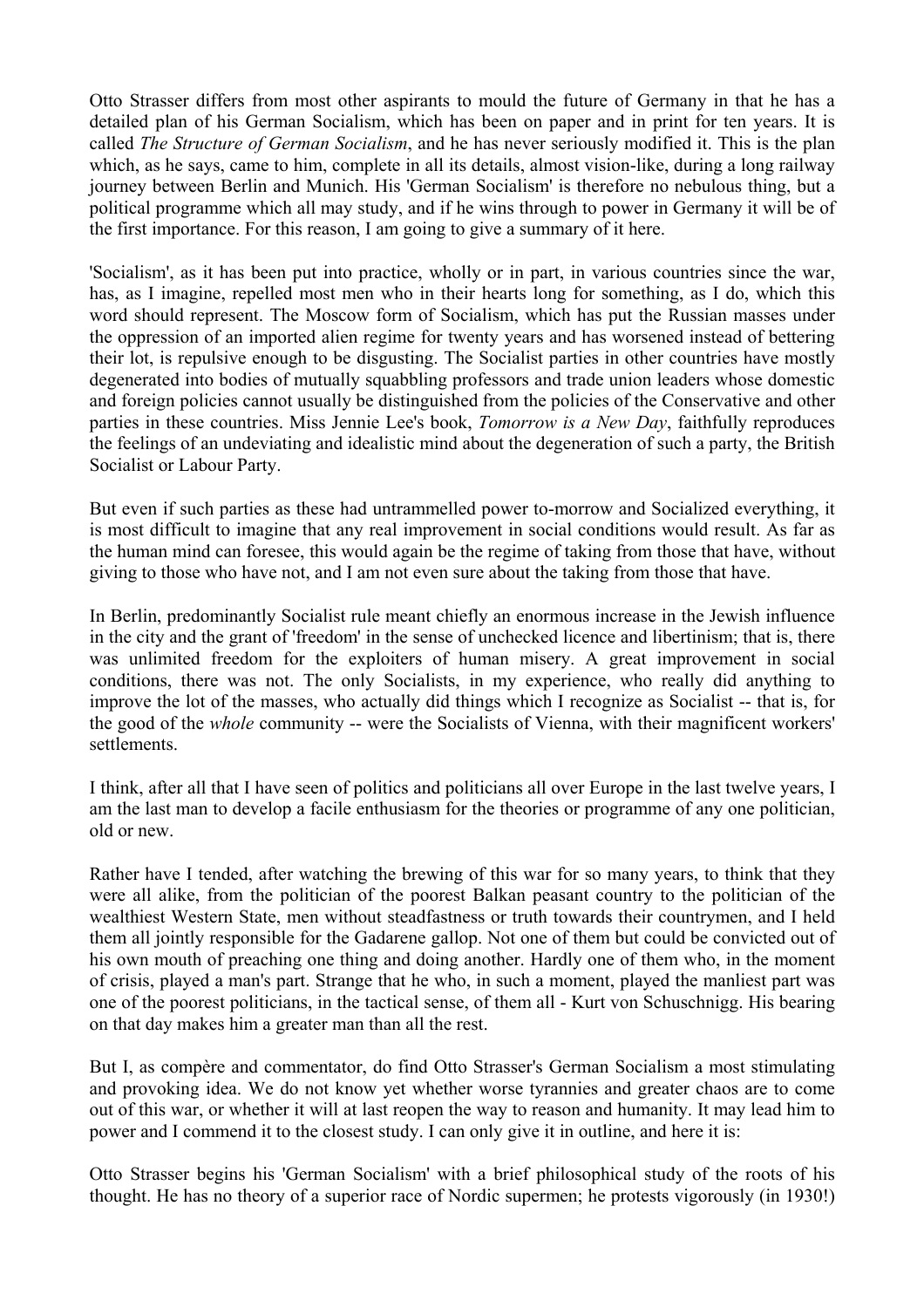against 'the idolatry of race'. He believes the peoples of Europe (from which he excludes Russia) to be a mixture, in varying proportions, of four or five races; this at any rate is the verdict of science.

Out of these racially-mixed groups, all interrelated, landscape, climate and history have made the various 'peoples'. And growing consciousness of their own individuality has made of some of these peoples 'nations'. The World War, says Otto Strasser, fashioned the German people into a nation, the latest of the nations thus to take shape in the area of what we call, with dubious right, Western civilization'.

This brief summary shows how different is Otto Strasser's view of the 'family of Europe' (his own expression) from that of Hitler, and how much more akin to the feeling of well-meaning men.

In the history of the Europe that he thus pictures as a community of interrelated nations, Otto Strasser perceives a rhythm of recurrent epochs, epochs of communal or belonging-together feeling, and of individualist or egoist feeling. He sees such epochs recurring every hundred or hundred-and-fifty years, from the Reformation around 1500, to the English Revolution of 1640-49, and the French Revolution of 1789-99.

In each of these Revolutions he sees the recurrent conflict between these two primitive instincts the instinct of self-preservation, and the instinct of preservation of the species. For him, the first of these is identical with that which we call Liberalism - each man for himself. The second, he identifies with that which he calls Conservatism - each man for the community.

The pendulum of history, he writes, swings continuously to and fro between these ideas of self and species. The English Revolution, he says, brought the victory of the Conservative, the French Revolution the victory of the Liberal, idea. The epoch of Liberalism, he wrote (in 1930), is inevitably approaching its end, and carrying with it that of Socialism as it was then understood, for the Socialist *Sehnsucht*, or yearning, first manifested itself at a time when the Liberal idea of eachman-for-himself was in its heyday and took so much from Liberalism -- for instance, internationalism, the doctrine of the class-struggle and materialism -- that it was bound to founder with it. (In 1930, when he wrote this, the forecast was a farsighted one; the disasters suffered by the Socialist Parties in Germany, Austria and Spain subsequently confirmed it.)

Thus Otto Strasser sees a new epoch of the second idea, each man for the community, or the preservation of the species, approaching. Since 1914, he writes, the pendulum of history has been swinging over towards a new era of Conservatism and its associated ideas -- Socialism, patriotism and national idealism -- and the violent eruption of these ideas in Germany will be the German **Revolution** 

Starting from these convictions, Otto Strasser sees the approaching end of capitalism, as we have known it, which he identifies with the Liberal era. (The reader must differentiate between his correct use of the terms 'Conservative era' and 'Liberal era' and the current use of these words in relation to two parties in England which seem to have no perceptible difference of principle or policy.)

Capitalism he regards as the child and the economic expression of the Liberal era, and he finds the economic system which existed, in Germany, before the Liberal era to have much in common with his Socialism, just as he finds Socialism, as it has been preached and partly tried in Europe in our time, to be but another form of capitalism - State-capitalism. The armies of unemployed, alone, are proof enough that capitalism has failed, he says. It is the ideal economic expression of 'Liberalism' of the theory of each-man-for-himself, of the free-fox-in-the-free-henroost, of the democratic exploiter democratically exploiting the democratic exploitees in the name of Liberty. Its motto is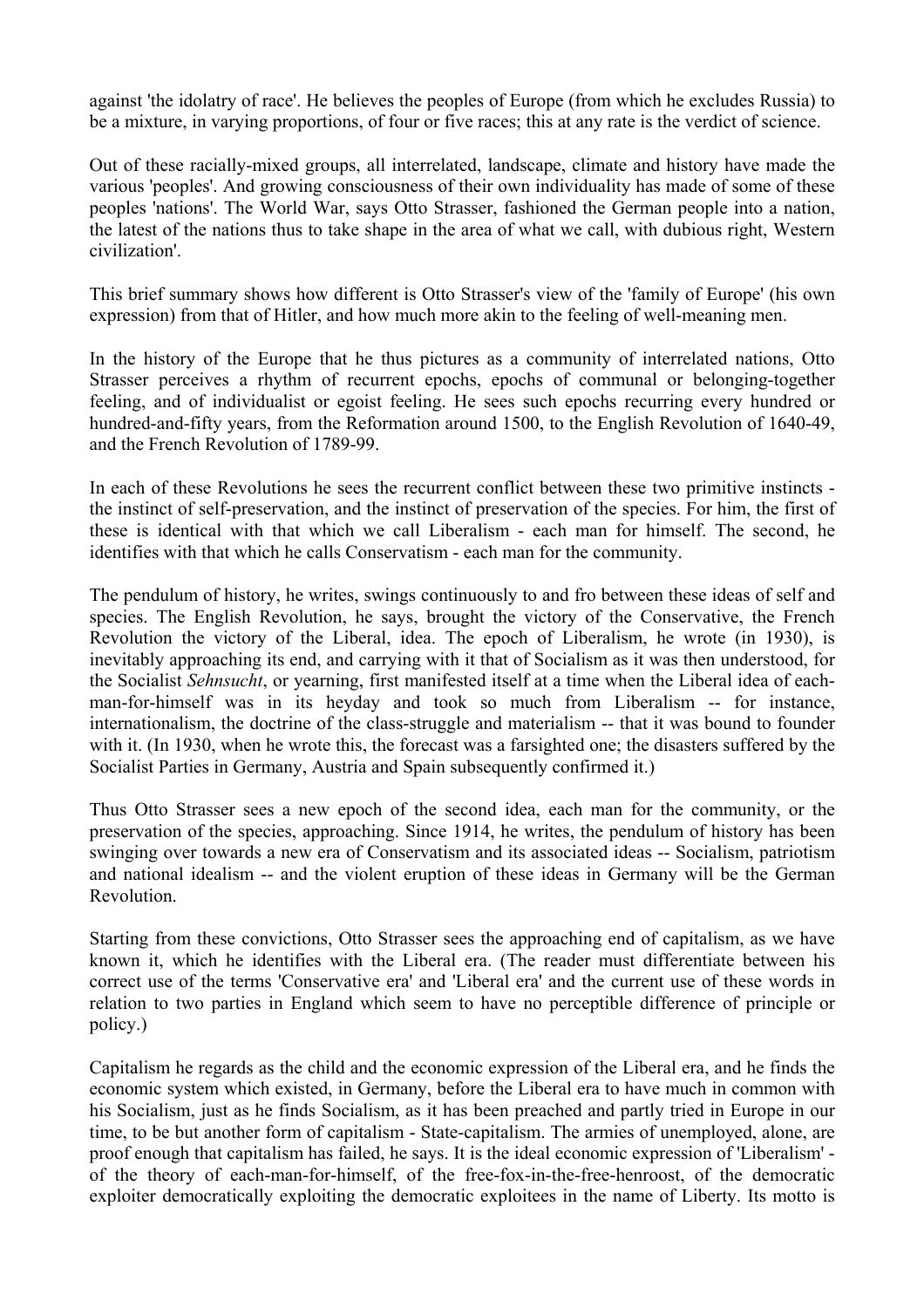'the sanctity of private property', and the condition of its existence is that four-fifths of the people should have no property. The public mind instinctively feels that a system is immoral and unjust under which the community is divided into exploiters and exploited, and the overwhelming majority of the people dispossessed.

Thus Otto Strasser in his 'German Socialism', in his 'Fourth Reich', would abolish the 'sacred rights of private property' - in his own way.

How would he set about it?

He makes a sharp distinction between what he calls 'Monopoly goods' (that is, the land, coal, other products of the earth, and the means of production) which are only existent in limited quantities; and goods which can be produced without limit. The existence of the people, he writes, is based first and foremost on these monopoly-goods, and the fact that they are in private ownership, and that the owner may do with them what he will, places the population in a relationship of dependence to him which is 'the real curse of capitalism'. He would therefore abolish private ownership of land, or mineral resources and the products of the earth, and of the means of production.

This he calls the main demand, the cornerstone, of his 'German Socialism'. It is, as he emphasizes, identical with the demand of Marxist Socialism, - but his proposal for the further development is entirely different. That is where 'German Socialism' comes in.

His solution is derived from study of German history and the German character. It is not, therefore, an attempt to force an economic theory down the German throat; but an attempt to distil from the German nature and its traditions a practical economic system which suits the German.

The German, says Strasser, carries deep in his soul the *Sehnsucht*, the longing for an independent and creative existence. The lack of all means and all hope of fulfilling that *Sehnsucht* is the very cause of the dissatisfaction and aimlessness which the life of the German of to-day reveals. (This was written in 1930, and since then Hitler has given the German something to think about; but Strasser's whole argument, as I have explained, is that Hitler simply diverted the *Sehnsucht* towards rearmament, militarism and war, and that the hopelessness of winning the war will now soon send it streaming back towards the demand for Socialism.) The German -- says Strasser -- suffers under the feeling of his indigent existence, his unpropertied lot, the hopelessness of his old age and the dependence of his present.

This ineradicable *Sehnsucht*, writes Strasser, can only be cured by ending his proletarian state, and that is only possible if every German comes to share in 'the sacred right of private property', because this feeling of ownership alone gives that independence of thought, feeling of responsibility and creative energy which allow a man to feel that he is a man.

This brings Otto Strasser to the two first definitions of his German Socialism in relation to property. They seem contradictory at first sight, but are extremely interesting on closer examination.

No German shall in future own as private property land and estate, mineral resources, or the means of production;

Every German shall come to possession of land and estate, mineral resources, and the means of production.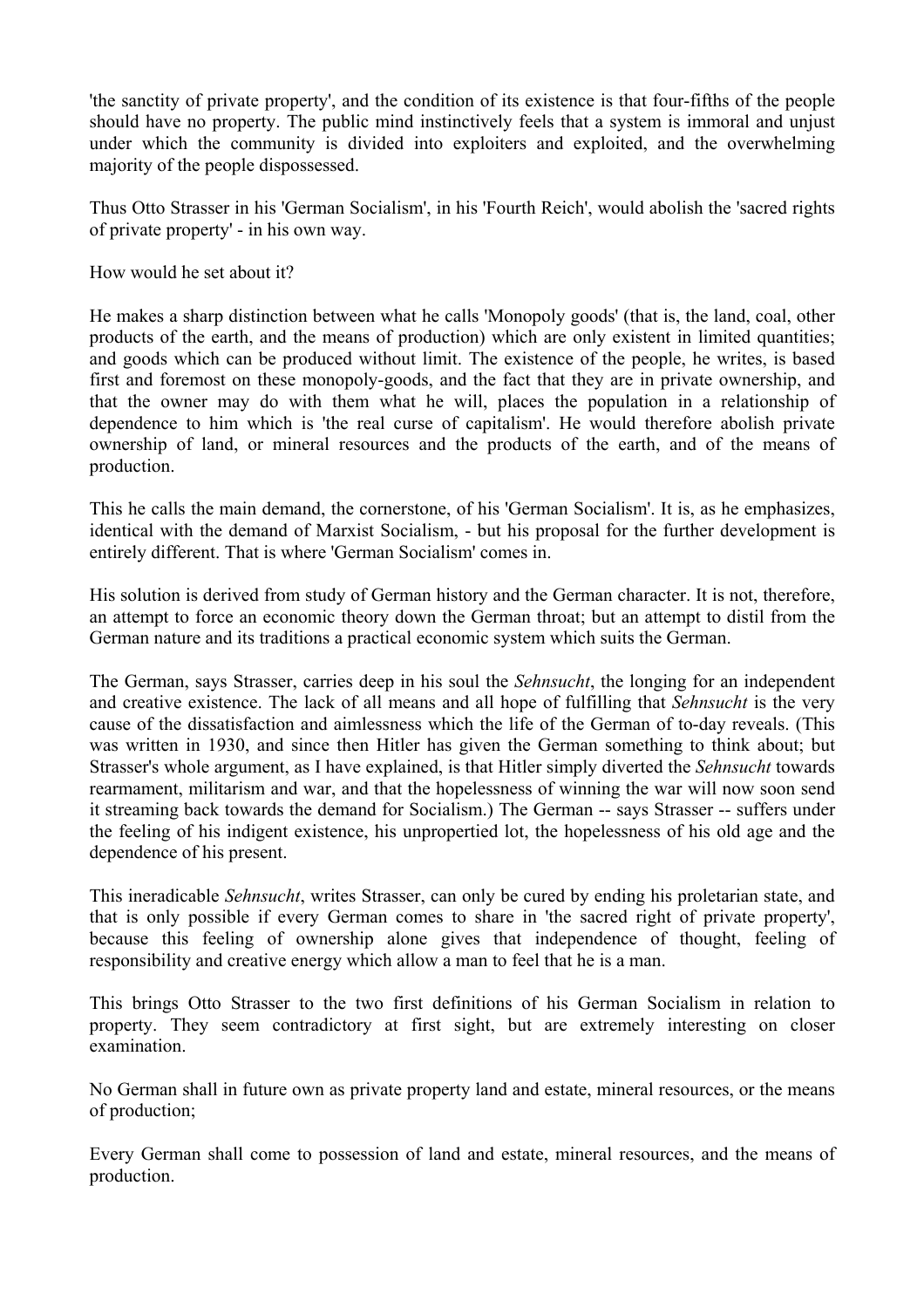(The distinction between 'ownership', which is a conception without any limits, and 'possession', which signifies an occupancy subject to limits, is important for the further understanding of this cardinal tenet of 'German Socialism'.)

Otto Strasser's solution of this main problem is the introduction of the hereditary fief, or fee. This is his own idea, derived from German history before the Liberal era, and is to my mind a most interesting attempt to devise a system which would retain the merits of the Socialist idea without its chief disadvantages.

'The Nation, that is, the community of Germans' -- continues his programme -- 'becomes the sole owner of land and estate, mineral resources and means of production, the management of which will be entrusted to individuals according to their ability and merits.'

By this proposal, Otto Strasser aims at finding a reasonable and practical middle-way between the unbridled right of one man to exploit, close, mortgage, or sell abroad, say, a great coalfield or coalmine, of immense value to the community, and the monopolistic, official-ridden Socialist State of the Marxists and Communists. His proposal is, of course, a reversion to a feudal practice, with the State or the community of the nation, in place of the prince or baron.

'To own a thing' -- he writes -- 'means to be able to do anything you like with it - to sell it, to damage it, to destroy it. To possess it means to administer it, to have its use and enjoyment, to hold it in usufruct, on behalf of another, namely, the "Owner".'

'The Owner will in future be exclusively the community, the Nation. But the Nation, through its outward form, the State, will not itself operate or manage; it will give the land to individuals or groups in *Erblehen* (hereditary fief), to operate.'

Here, then, is the solution which Otto Strasser offers for the age-old problem of the haves and the have-nots, of the wealthy few and the penurious many, of the community and the parasites. I find it extraordinarily interesting, and I believe many men who search for a practical Socialism, but see nothing to attract them either in Marxist or Moscovite Socialism, will also find it worthy of long thought. I particularly like its joining-up with old tradition and with old historical forms.

The abolition of the legal conception of 'the sanctity of private property', and the substitution, in the things vital for the nation, of this system of the hereditary fief, Otto Strasser describes as the foundation stone of his whole 'Structure of German Socialism'. It alone, he says, enables that marriage of private profit and general welfare which fufils the Socialist *Sehnsucht* and does not outrage the law's of human nature. The capitalist system wrote its own death warrant when it made it impossible for the masses to lead their own lives in it, to progress, to come to possessions. The division of all possessions among the community of the nation, whether in individual or in collective holding, is necessary to abolish the evils to which capitalism has led. The system of the hereditary fief, which for centuries was the legal form of the German economic system, alone offers this possibility.

'German Socialism', says Otto Strasser, 'is at one with State Capitalism, to-day miscalled State Socialism, in the demand for the transfer of the entire *rights* of ownership to the community, as represented by the State, but it is passionately opposed to the operation of concerns by the State or its officials, because this would be the opposite of Socialism. It would neither raise the masses from their proletarian state, nor unloose their creative energy, nor give them a feeling of responsibility. On the contrary, it would aggravate all these existent evils, and the workers would have even less rights in relation to their employer -- the State -- than to the private capitalist. And I know all too well' -- he continues -- 'the annihilating effect of officialdom upon the individual. I know so well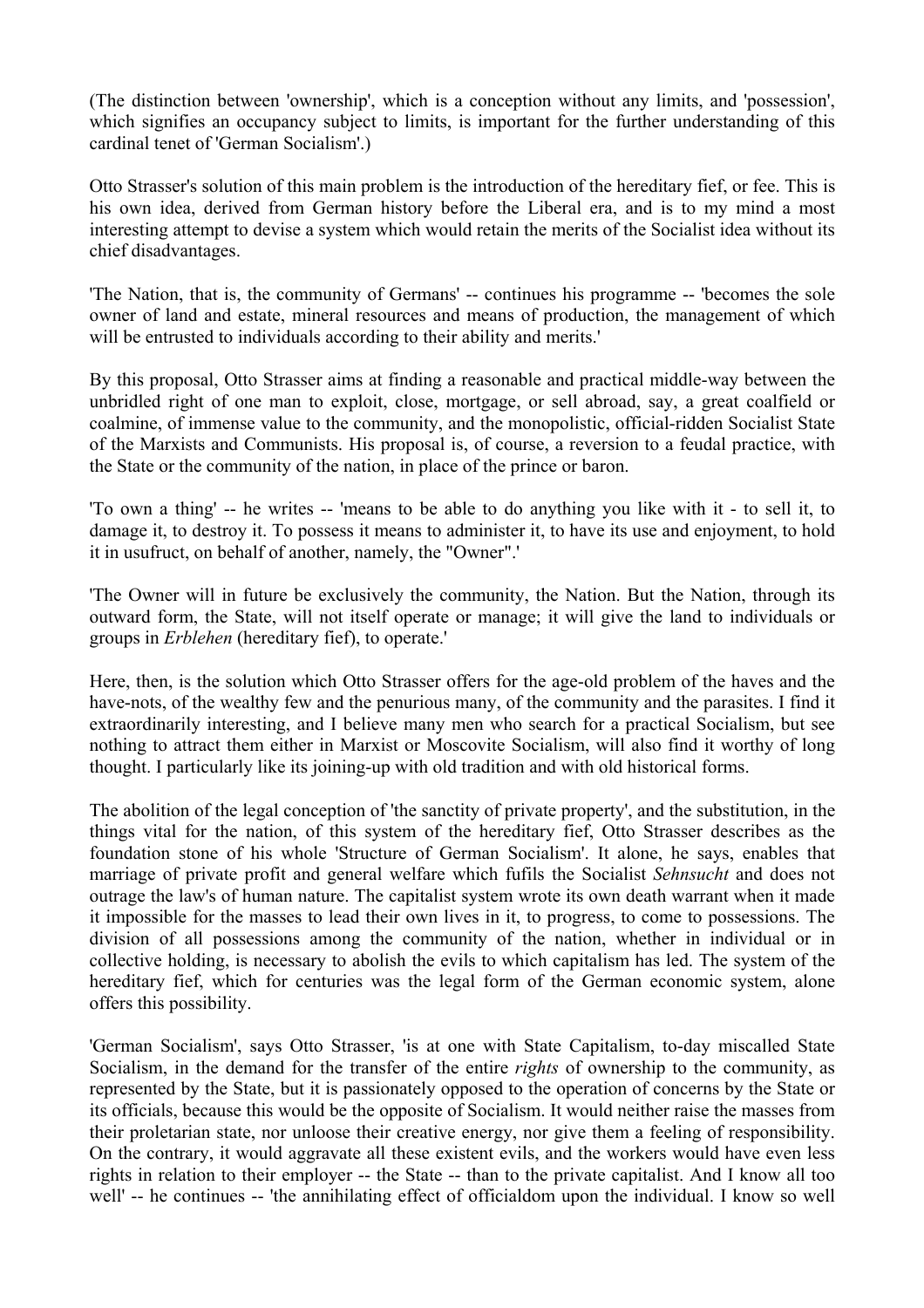the longing for independence of the German peasant and the middle-class German, and I should regard any reform as disastrous which condemned this striving for independence to be crushed under the steamroller of officialdom. I see the real torment of a proletarian existence in this deficient, or eternally repressed, urge for independence, and hold the most important task to be the creation of this feeling of independence for the worker, not the worsening of the lot of the peasant and middle-class man.'

Moreover, under State Socialism -- which, as Otto Strasser correctly points out, is really State Capitalism, one big capitalist in place of the few hundred or thousand who actually rule the countries to-day -- the worker has even less rights than under private capitalism (Jewish Bolshevy has clearly proved this), for the State is at once employer and lawmaker. Under private capitalism the State always has to keep up some pretence of impartiality, for the worker is after all a citizen, taxpayer and soldier. This fact, Otto Strasser continues, the revolutionary Marxists try to confute by representing the State as 'the dictatorship of the Proletariat', by pretending that the State is identical with the workers and that there can thus be no antagonism between them. Actually, their system leads to the rule of a new privileged class -- officialdom -- in place of the old privileged classesaristocrats, money-barons, tsars, and the like.

This argument of Strasser's is correct. I have seen the thing in practice in Moscow. The working masses there have been driven deeper into the mire of ignorance and oppression than they were before, which is almost incredible and just shows what a Soviet State can do if it tries.

The only class in the land that enjoys privilege and preferment and perquisites and bodily comfort is that of the new tyrants, the officials; the majority of these are Jews, and Jews who not even by the longest stretch of the imagination can be called Russian. They are the equivalents of those recent newcomers to Britain who are already 'one hundred per cent British', whose incomplete knowledge of our language and ineradicable difference from ourselves is shown in the magazines and books they publish and the plays and films they make. Bolshevist Russia offers, I should think, the most astonishing example in history of an alien tyranny introduced into the land by sleight-ofhand and masquerading as something Russian. Even the general who led the unfortunate Russian soldiers in the farcical and calamitous operations against Finland, Stern, was a foreign Jew; he is a poor advertisement for that superior ability which the apologists of anti-Gentilism claim to be the chief attribute of the Jews.

I have tried at some length to make clear Otto Strasser's inveterate hostility, in his conception of 'a German Socialism', to the idea that social evils can be cured, the lot of the peasant and worker bettered, and the general condition of the whole community improved, simply by the creation of some monstrous thing called 'The State', which is supposed to symbolize the liberation and triumph of the submerged masses, but actually is as great a tyrant as any other.

For him, that inflated official-State is just a super-capitalist; and it represents for him the triumph, not of the submerged masses, but of the classes he particularly hates from his parade-ground days the mean-souled and bullying nitwit dressed in a little brief authority, the ignorant clown who thinks himself a little god because he has the might of the State behind him, is undismissible, and has a pension waiting for him at the end of his service. 'Fascism and Communism alike', says Otto Strasser, 'vie with each other in the glorification of the State, in the repression of economic and individual independence, in the exaggeration of the might and success of organization, decrees, umpteen-year-plans and, particularly, the police!'

So, as the foundation of his German Socialism, Otto Strasser lays down his chief proposals: the cancellation of the dogma of 'the sanctity of private property'; the transfer to the State, as representative of the community of all Germans, of the title of *owner* of the things most precious to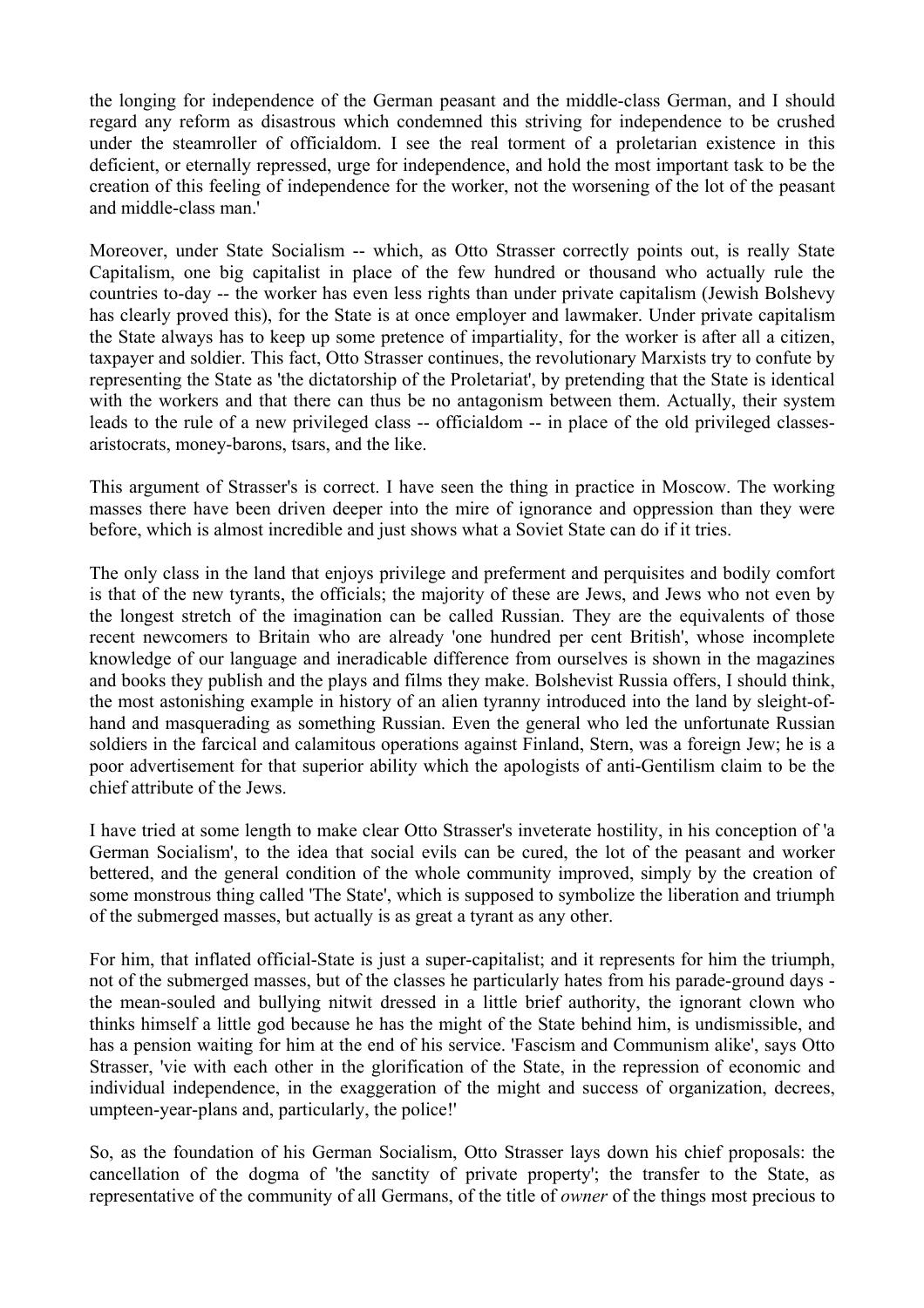the nation - land and estate, mineral resources, and the means of production; and the re-conferment, upon the previous owners, of the hereditary usufruct of their possessions, which they would hold and administer in fee from the State.

A main argument in favour of his plan is that the usufructuaries, though their occupancy is hereditary, would be unable to sell, mortgage, or otherwise alienate their possessions. In this manner, the joint *ownership* of the community would be safeguarded, and the most vital possessions of the nation secured against the secret, sinister and often anti-patriotic operations of big banking, international finance, and stock-market manipulation.

A main aim of Strasser's 'German Socialism' is to promote the back-to-the-land movement in Germany (in England, incidentally, this is an even more urgent need, but no hope of it seems to offer) and to check the process of over-industrialization, the growth of gigantic machine-slavehives. 'The Liberal-capitalist and Liberal-Marxist ideal of a modern mammoth factory and a maximum output of goods', he writes, 'must give way to the Conservative ideal of a free existence used to the full ... Conservative thought cannot regard a process as retrograde because it will lead to a certain twilight of the mechanical gods. The time is coming for the German to overthrow the tyranny of the mechanical age, the rule of the machine, and to force mechanics and the machine back to their 'due part of servant, from which, to his misfortune, they have been freed ... For the conservative revolutionary, work is but the means to the maintenance of life.' Among other things, Otto Strasser would transfer the capital of Germany from Berlin or any other of the nervedestroying mammoth settlements of present-day Germany to some such centre of history and tradition as Regensburg or Goslar.

I have explained, as best I can in a brief summary, the basic thought of Otto Strasser's 'German Socialism', which culminates in that stimulating idea of the *Erblehen*, or hereditary fief. Now for the way he would in practice carry it out.

First, agriculture and the land, which are, in Germany, and indeed in any sound-thinking State, the bases of all reform.

All land and estate would pass into the *ownership* of the community, represented by the State, and be reconferred, in hereditary fief, upon men able to work it, at the proposal of local Peasants' Councils. The governing principle of the distribution would be that no man should have more land than he could himself farm or less than is essential for the maintenance of himself and his family and a reasonable surplus.

Here Otto Strasser justifies his claim to be called a revolutionary Socialist, or, perhaps still more, a Conservative revolutionary. For his proposal would mean the confiscation of the great estates and their division among a small peasantry holding them in hereditary fee from the State. In practice, this would affect chiefly the great landlords of Eastern Germany; in the rest of Germany, a deeprooted, long-standing, sturdy, land-owning peasantry already exists, freemen save for debt.

In this proposal Otto Strasser attacks the forces which have led Europe from war to war, which brought Hitler to power, and which have caused the present conflict. He also stakes his own political future, all his hopes, on the turn of a coin. If he were to compromise on *this* issue, as he has always refused to compromise, all roads to power in Germany might quickly and smoothly open to him, when the Nazi regime begins to disintegrate. If he remains uncompromising, the most powerful group in Germany will oppose his appearance in the political scene tooth and nail, with every weapon at its command. But he believes that the German social *Sehnsucht* implacably demands this reform and will never rest until it is finally carried out.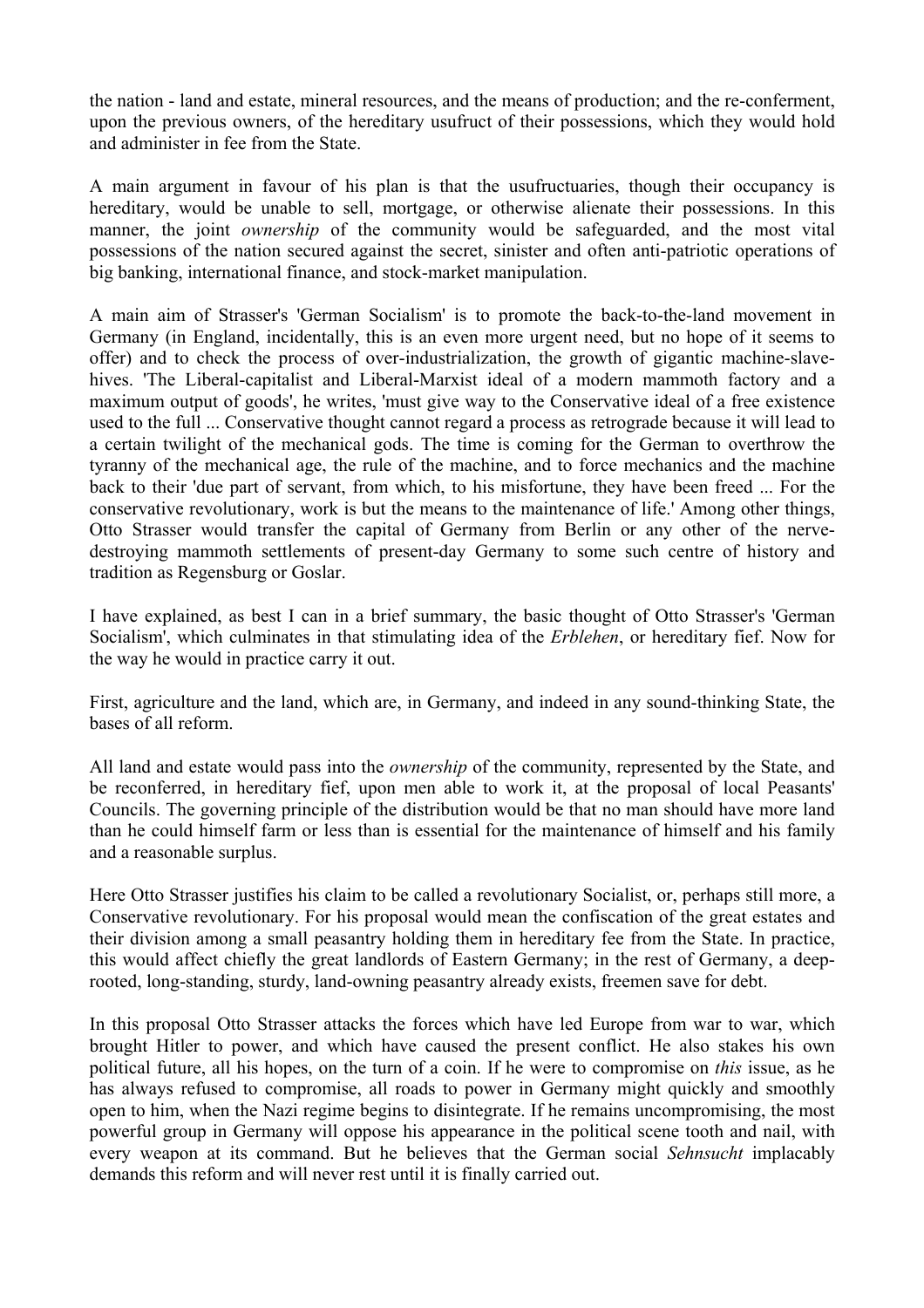Remember that these Prussian magnates, the great landowning nobility of Eastern Germany, overthrew Chancellor Brüning, the man who might have brought Germany through to peaceful and prosperous collaboration in the family of Europe, on this very issue. He, too, wished to divide those vast estates, many of them hopelessly insolvent and deeply indebted to the State ('Help for the Farmer!') and to settle ex-service men on them. Indeed, this was but the fulfilment of a promise made by President, and Field Marshal, von Hindenburg to the soldiers he had led back from the World War when he offered himself to them as candidate for the Presidency. But when he became President, those Eastern German squires clubbed together and bought a great Eastern German estate for Hindenburg, who thus became one of themselves. And when Brüning proposed to partition their insolvent estates, they whispered: 'This is rank Bolshevism' to Hindenburg, who turned on Brüning, threw him out, and made Franz von Papen, the scion of heavy industry, Chancellor in his place.

That began the period of political chaos in Germany which ended in Hitler's triumph. But before his triumph another Chancellor, General von Schleicher, again tried to do that very thing, in the hope of rallying around himself enough Germans to rule against Hitler, and to vanquish Hitler. Again the selfsame thing happened. The squires whispered 'Bolshevism' in the ageing President's ear, and out went Schleicher (who was afterwards shot) and in came Hitler.

So that in taking up this gauntlet, Otto Strasser is doing a very daring thing. I explain it at length because it is the key to the understanding of the whole German situation and the test of his sincerity.

Hitler, even before he came to power, had ensured himself the support of those powerful East Elbian squires in a decisive moment by cancelling that item of the original National Socialist programme, the famous Twenty-Five Points, which demanded the confiscation of the big estates. When he came to power he enacted an *Erbhofgesetz*, or Hereditary Farmholding law, which alone, in all his legislation, bore some faint resemblance to his Socialist programme and to Otto Strasser's plans for the reinvigoration of the German countryside. It established a system of inalienable, hereditary ownership among the peasants; but among the peasants this already existed in practice, as far as the present capitalist order allows it to exist. What he did not do was to remove those things which in practice work against the establishment of a sound, prosperous, father-to-son peasantry. He left the capitalist order untouched, so that the peasant remains, not really a freeman, but the slave of the credits he has to raise from some bank or moneylender in the nearest town. He left unchanged the prevailing taxation system, that in its endless complication and onerousness demands cash payments from the peasant which repeatedly plunge him in indebtedness. He left unmitigated the burden of mortgage on farms which are supposed to be free, inalienable and bequeathable. And above all, he protected the great estates and thus destroyed the hopes of the peasant's second and third sons of achieving a peasant independence for themselves.

Thus Otto Strasser puts in the forefront of his programme, of his 'German Socialism', this greatest and most dynamite-laden of reforms. A reform that Hitler promised and jettisoned with every other promise he ever made. A reform that a Conservative and Catholic Chancellor sought to make, so that he is now these many years in exile. A reform that a Prussian General sought to make, so that he is now dead. A reform that the German mind undoubtedly longs for.

As I say, that he should uncompromisingly present it is the test and proof of Otto Strasser's sincerity. For if he abandoned it, how much financial and political support, how much friendly regard and influential backing he could find - even in his exile.

The peasant, farmer, smallholder, or what you will, who under Otto Strasser's system would thus hold his land in fee from the State, and bequeath it to a son at his death, would pay to the State one single due - a tithe, payable in cash or kind. In practice, the reform would mean that the vast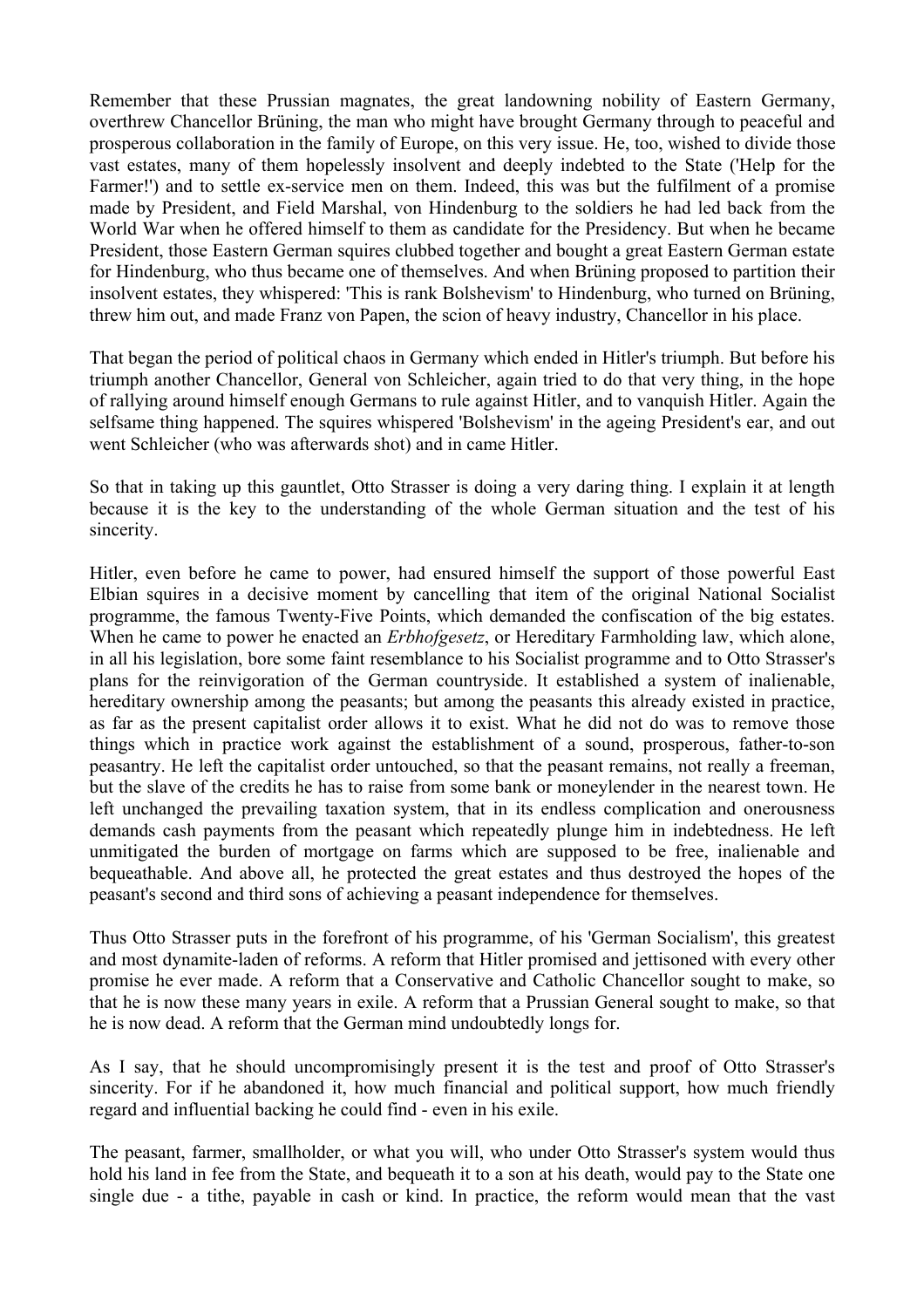majority of peasants would remain on their present holdings, for of the 5,096,533 holdings counted in Germany at the 1925 census, only 18,668 came into the category of great estates; they comprised, that is, 200 hectares or more (a hectare is 2 ½ acres). But these 18,668 landowners held between them nearly a fifth of all German agricultural land. This is the land which would be taken for the creation of new peasant-holdings.

Under this reform, says Otto Strasser, the great bulk of German peasants would thus remain in occupation of their present farms. But they would for the first time become freemen - because the abolition of the legal status of 'private ownership', and the substitution for it of the legal status of 'hereditary fief' held from the State, would logically and necessarily carry with it the cancellation of mortgages. Land held in fee from the State is of necessity non-mortgageable.

Thus the peasant, freed from the burden of interest-payment, would, though no longer the private owner of his property, for the first time become a freeman, in free enjoyment of it. This liberation of German agriculture from debt, and the impossibility of incurring new debt, is similarly a major piece in the structure of 'German Socialism'. To preserve the creditors from ruin, existing mortgages would be exchanged for non-interest-bearing bonds, paying three-per-cent amortization annually, and these would be financed from the proceeds of the tithe-payments. The dispossessed great landowners would remain in possession of a sufficiently large piece of land, and would also receive compensation from the mortgage-elimination fund.

The process, as Otto Strasser conceives it, would take several years to complete, but he thinks that its practical fulfilment would be relatively simple.

So much for agriculture, the rock on which every well-found and soundly-constructed State must be built. All these ideas would have been described by Hitler, and were so described by him, as the ramblings of an 'intellectual crank', as Marxism, Bolshevism, Liberalism, Democracy, diabolo and whatnot. These are the words with which cheats and halfwits always seek to defeat the strivings of honest men. I leave it to the reader to compare the two men, their ideas, their works, and their lives.

What of industry? That, as Otto Strasser writes, is a very different question, and one which needs quite another solution. Agricultural undertakings rest mainly upon the labour of one man and his kin, industrial undertakings upon the collaboration of the owner and his workers. Agriculture depends upon the land and climatic conditions; industry upon the supply of raw materials and their distribution. The sources of raw-material supply are the German earth itself, for some of them, and imports, for others. In order efficiently to exploit, without plundering, the one, and adequately to obtain the other, Otto Strasser's 'German Socialism' demands an economic and trade policy of the greatest possible self-sufficiency, in Germany, and a foreign trade monopoly, for the supervision of exports and imports, within reasonable limits. By these means the State would gain sufficient influence over the supply of raw materials to safeguard the interests of the nation.

For that reason, the State would be represented, with the other participants, in industrial undertakings. A trinity of interests exists, says Otto Strasser - the interests of the owner, the workers, and the community; none of these has the right to absolute authority - not the owner, as in the capitalist system; nor the State, as in Fascism (though in practice the unchecked rule of the owner continues under that system); nor the workers, as in Communism (though that again is but a pretence, and the real rulers are the State and its officials).

The community, as represented by the State, would, in Otto Strasser's German Socialist Reich, become the *owner* of industrial undertakings, which, like agricultural land, would be held in hereditary fee from it. It would re-confer the undertaking upon the owner, as usufructuary, and, in place of the present-day taxes, receive from the earnings of the undertaking a single payment,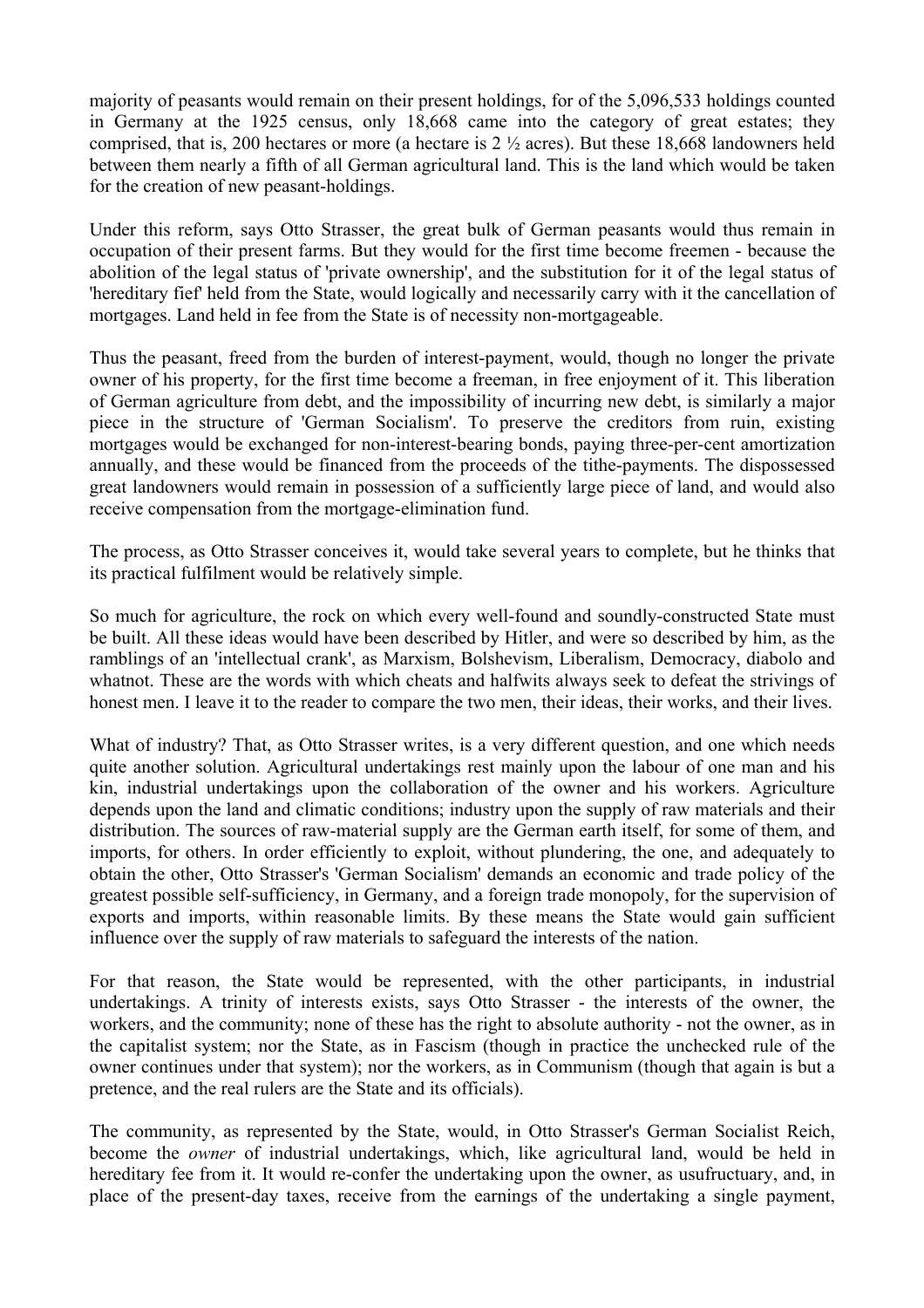assessed from time to time, which would go to cover the expenditure of the State and would have precedence over profits and reserves.

Thus in industry a common-ownership order, equally shared between State, usufructuary and workers, would be introduced. The head of the undertaking would under that order, as now, depend upon his energy and ingenuity for a greater or smaller income. He, the community, and his workers would hold equal shares in the management, capital and profits of the undertaking. From their third-share, the workers would derive a payment, of necessity not very large, additional to their wages; but they would have the feeling of co-ownership and co-responsibility. They would be raised above the status of machine-serving slaves. Otto Strasser writes that this system would, in his opinion, breed a class of responsible industrial leaders, in sharp contrast to the capitalist privateer of to-day, on the one hand; and on the other hand the present mass of dispossessed, propertyless, dependent, to-be-seen-and-not-heard class of wage-bondmen would give way to a class of free workmen, who would enjoy the status of co-ownership and of co-responsibility for the prosperity of the undertaking.

Otto Strasser explains in this way the differences between his 'German Socialism', as it would affect industry, and 'Capitalism' and 'Socialism', in the contemporary understandings of the words, respectively.

It differs from capitalism in that the private *ownership* of the means of production would be abolished, and these could neither be bought nor sold, but only conferred by and acquired from the State in fee; so that great possessions in money or goods, though possible and desirable, could nevertheless not lead to the evils which distinguish capitalism unchecked; the workers and the State would be equal partners with the head or heads of a concern, who would thus not be unfettered 'capitalists' but usufructuaries; the obligation to sound economic methods and consideration for the interests of the entire community would be safeguarded by the two-thirds majority of the State and the workers in relation to the heads of the concern.

But it differs also from Marxist Socialism in that the personal initiative of the leaders of industry would remain, and be limited only by the needs of the entire community; within the limits of the State's economic policy, the competition of individual concerns would remain; the identification of 'the State' with 'industry', or of State-officials with the leadership of industry, would be avoided, and so would the exposure of the workers to arbitrary exploitation by 'the State'.

In industry, as in agriculture, the question arises of the practical fulfilment of these proposals. Their fulfilment depends first and foremost on Otto Strasser, or a man like him, coming to power in Germany, and then on the alteration of the laws governing Germany's economic system - on the abolition, that is, of the legal principle of private ownership unrestricted by any national, social, moral or other considerations whatever.

Once that fence has been taken, Otto Strasser foresees no great difficulty in putting his 'German Socialism' into practice in industry, as in agriculture. 'The simplest method', he writes, 'would be to transform all industrial concerns and great undertakings employing more than a certain number of hands into joint-stock companies; the tripartitioning of the property, its management and profits would then be possible without further difficulty. But these "shares" would be quite different from the shares we know to-day. They would be shares inscribed in the National Register of Property, exclusively in the name of the holder; they would be neither saleable nor mortgageable, in accordance with their nature of property held-in-fee from the State.'

The objection most frequently raised to his proposals for industry is, says Otto Strasser, that under his system new capitalists would arise. But this objection, he answers, overlooks the decisive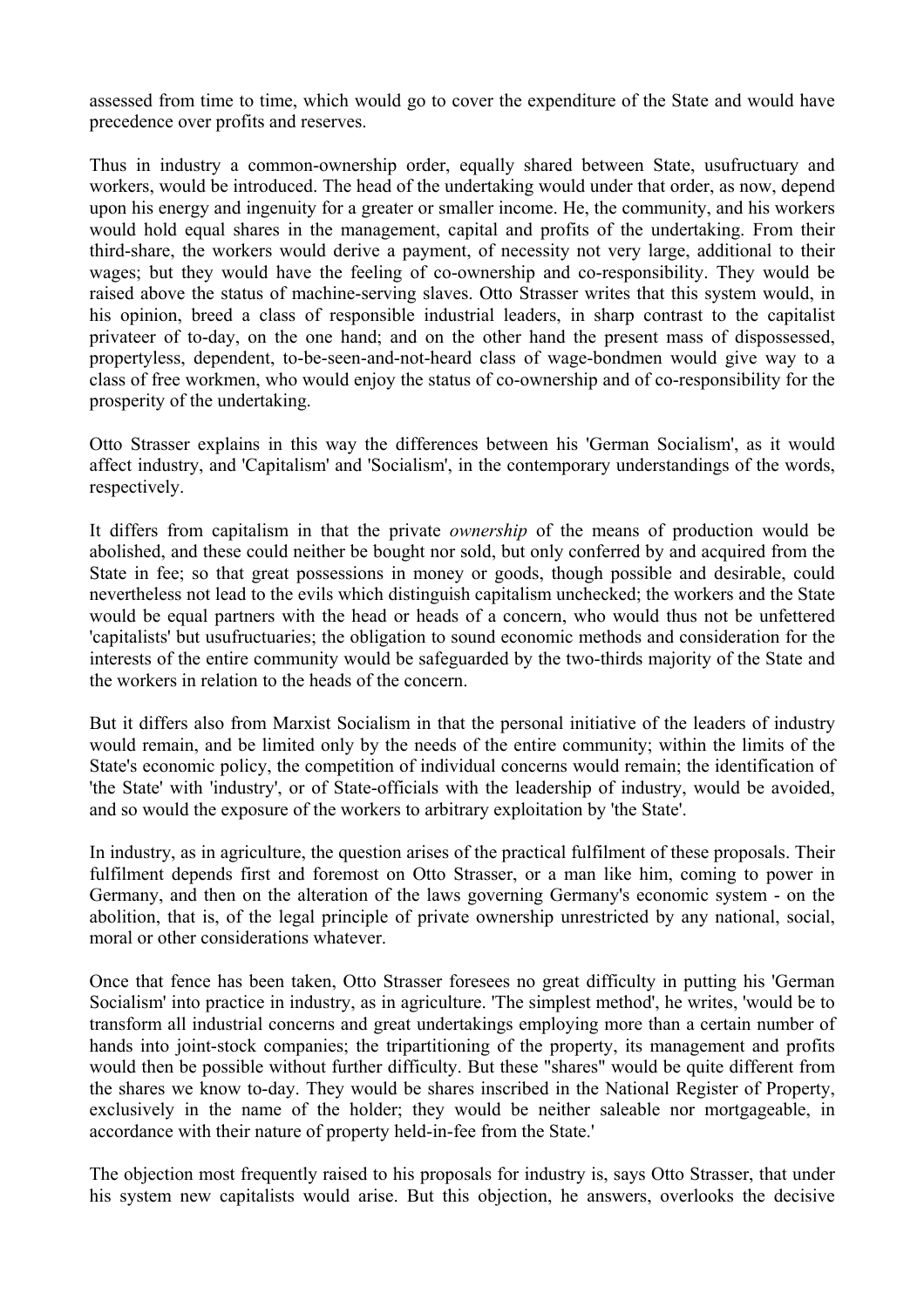difference between a capitalist, the unhampered money-privateer, and his potential works-leader, or usufructuary. Above all things, it overlooks the fact that 'Capitalism', which means economic and financial power based on the unrestricted ownership of monopoly-goods, could not reappear, for not even the richest man could buy shares in an undertaking, since these would only be granted-infee from the State. He could buy unlimited quantities of those goods which can be produced in unlimited quantities, say toothpaste; but he could not buy those things which only existed in limited quantities, that is, land and estate, mineral resources, and the means of production.

After agriculture and industry, Otto Strasser, in planning the structure of his 'German Socialism', approaches his third main problem - that of the small man, the master craftsman and tradesman. Here again, he finds a new and different problem and offers a new solution.

Under this heading come 'the independent small concerns, which employ relatively few hands - clerks, shop-assistants, workmen, apprentices -- and these have fair prospect of becoming masters themselves. These small undertakings differ fundamentally from the great concerns. In the great enterprises, the prosperity of the works, and therewith the wellbeing or illbeing of each individual worker, depends on the collaboration of all; but in the small ones this depends on the personality of the master'.

Thus, in the big undertakings Otto Strasser would, as I have shown, give an equal voice in all decisions to all three parties concerned -- the leader or leaders, the workers, and the State -- but in the small ones he would leave the management entirely in the hands of the master. 'But', he says, 'in a Socialist system such a degree of personal freedom is possible only if on the other hand the individual is subjected to obligations which safeguard the interests of the whole community.' To this end, Otto Strasser proposes the revival, in a form suitable to our times, of another good and well-proven German institution - the Guilds.

Under Otto Strasser's 'German Socialism', handicrafts-men, or if you will manual workers, traders, and men of the professions, would be organized in Guilds, which would receive from the State certain rights and in return undertake the collection from their members of the sum assessed as the contribution of the Guilds to the State's expenditure. The Guilds would bestow the master's title and the right to practise a calling, craft or profession. They would also decide how many apprentices might be employed, and the like.

'By these means it would be made impossible for any individual ruthlessly to promote his own especial interests or to misuse his economic freedom.' Under this system, says Otto Strasser, the workers in the small concerns would not, like those in the great ones, have a share in the ownership, profit and operation of it. They would thus seem to be put at a disadvantage; but in practice this is not so. As employees and apprentices they would have the certainty that, if they passed the necessary tests, they could themselves become masters.

'The supply of candidates, and their direction through the schools or universities towards the callings where they were most needed, would need to be regulated in accordance with demand and with the interests of the community; but such intervention with freedom of choice as this would entail would be compensated by the fact that assured existences would be available for those who sought them and that this intervention would not be from the State but by these self-governing bodies themselves, who would only themselves be subject to a minimum of supervision by the State.'

(It is a most interesting point, which I think deserves to be recorded here, that in one branch of German professional life the ideas advocated by Otto Strasser already exist in practice, or rather, have never ceased to exist. This is in the profession of the apothecaries. Only the State can in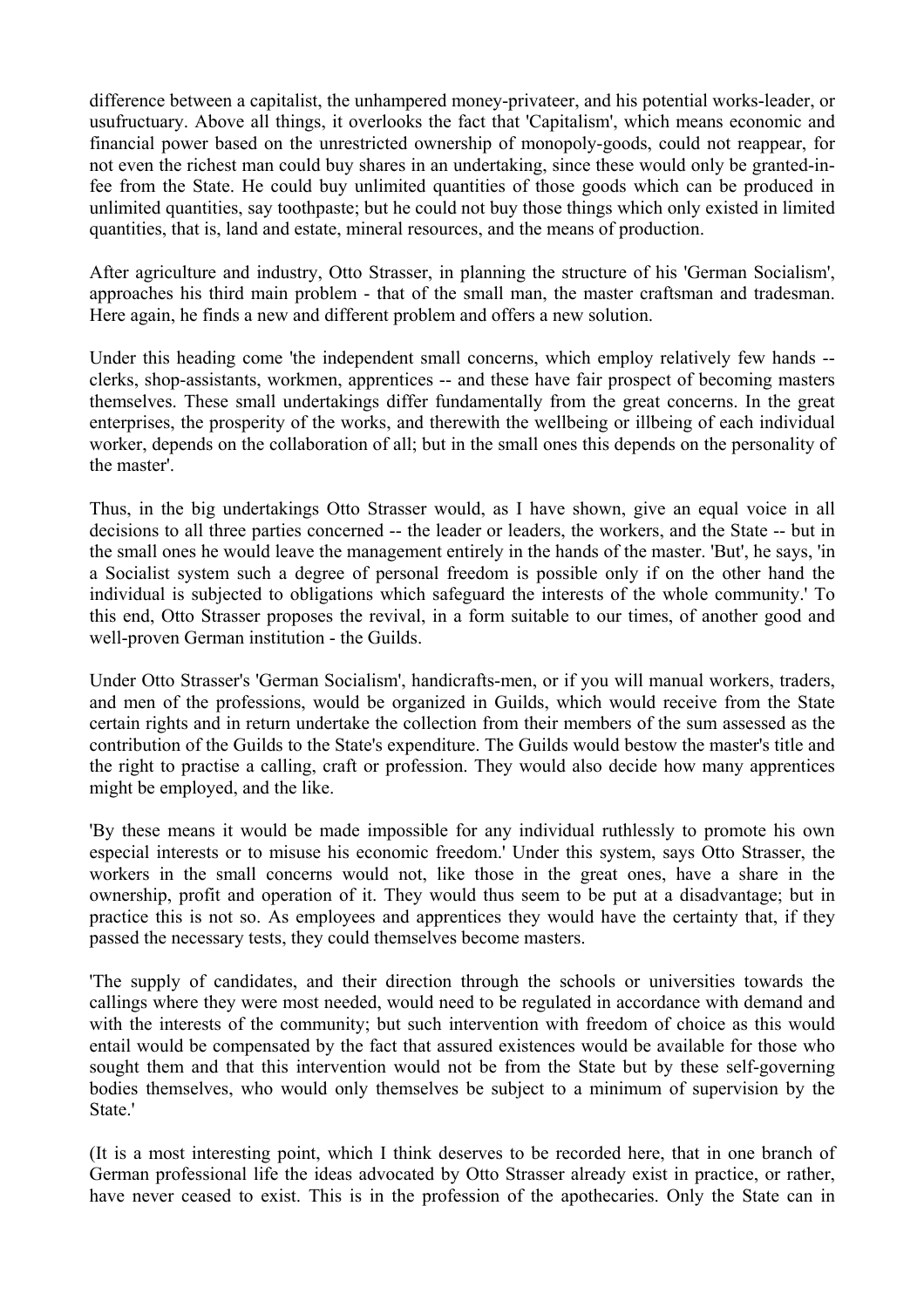Germany confer the right to open an apothecary's business, and these cannot be bought, sold, founded, bequeathed or inherited. On the death of a holder, the title reverts to the State, for bestowment upon the next candidate.)

The practical fulfilment of his proposals for the organization of small concerns and of the professions in Guilds, says Otto Strasser, would best be achieved by taking up such threads of the old Guild system as still remain in Germany. Here again he sees reinvigoration for a most important branch of Germany's economic life in the abolition of the fiendishly complicated and onerous burden of taxes as it has taken its satanic shape in our modern life; the Guilds would pay a lump sum to the State, recoverable in one contribution from their members.

The legal principle of unrestricted private ownership, under Otto Strasser's 'German Socialism', would remain intact in respect of house property - with the sole exception that any newly-built property would arise on ground not acquired freehold, but held, as in the other cases, in fee from the State.

I have given a brief, but I believe sufficient, description of Otto Strasser's 'German Socialism', of the economic system he would build in his Fourth Reich, of the just social order which he envisages.

The question follows, what would be the political structure of that State? Would it be a monarchy, a republic, a centralized or a decentralized State? Here again I find much that is of the greatest interest in Otto Strasser's plans. Those who now read his theory of the State should always bear in mind that it was put on paper ten years ago, and this lends the more importance to the fact that some of its ideas are those which the outbreak of the war, and the uncertainty of our future, have now, ten years later, caused vaguely to take shape and to surge and simmer in the minds of men in many countries:

First, the principles on which Otto Strasser would found the political structure of his German Socialist Fourth Reich. His governing principle, his golden rule, he says -- and in this book I have shown how he came to this conviction --, would be at all costs to avoid the demon of officialdom, of an enormous bureaucracy wedged in arm-chairs from which nothing can dislodge it. This is almost an obsession with him, and a healthy obsession.

Secondly, -- and this is particularly interesting, as dating from the time of the breach with Hitler - the fullest possible self-government in every branch of German life. Farmers, and not officials, should decide how to milk cows; master-bootmakers, and not officials, should decide how to make boots; master-butchers, and not officials, should decide when to slaughter cattle; doctors, and not officials, should decide what reforms are needed in the medical profession; Saxons, and not Prussian officials, should decide Saxon affairs. (Hitler has imposed a horde of Prussians upon his fellow-Austrians.)

Thirdly, federation. This is the exact opposite of Hitler's theory, which he has put into practice, of centralization, of the merging of all power in the hands of one man, so that his word is law to the uttermost corners of the land, one capital, one parliament, and so on.

Otto Strasser would destroy the last vestiges of this system (his plan, as I say, dates from 1930, long before Hitler built his Third Reich) and build anew, on a federal basis. Local differences of religion, tradition, custom and character are too great in Germany, he says, for this central rule to succeed.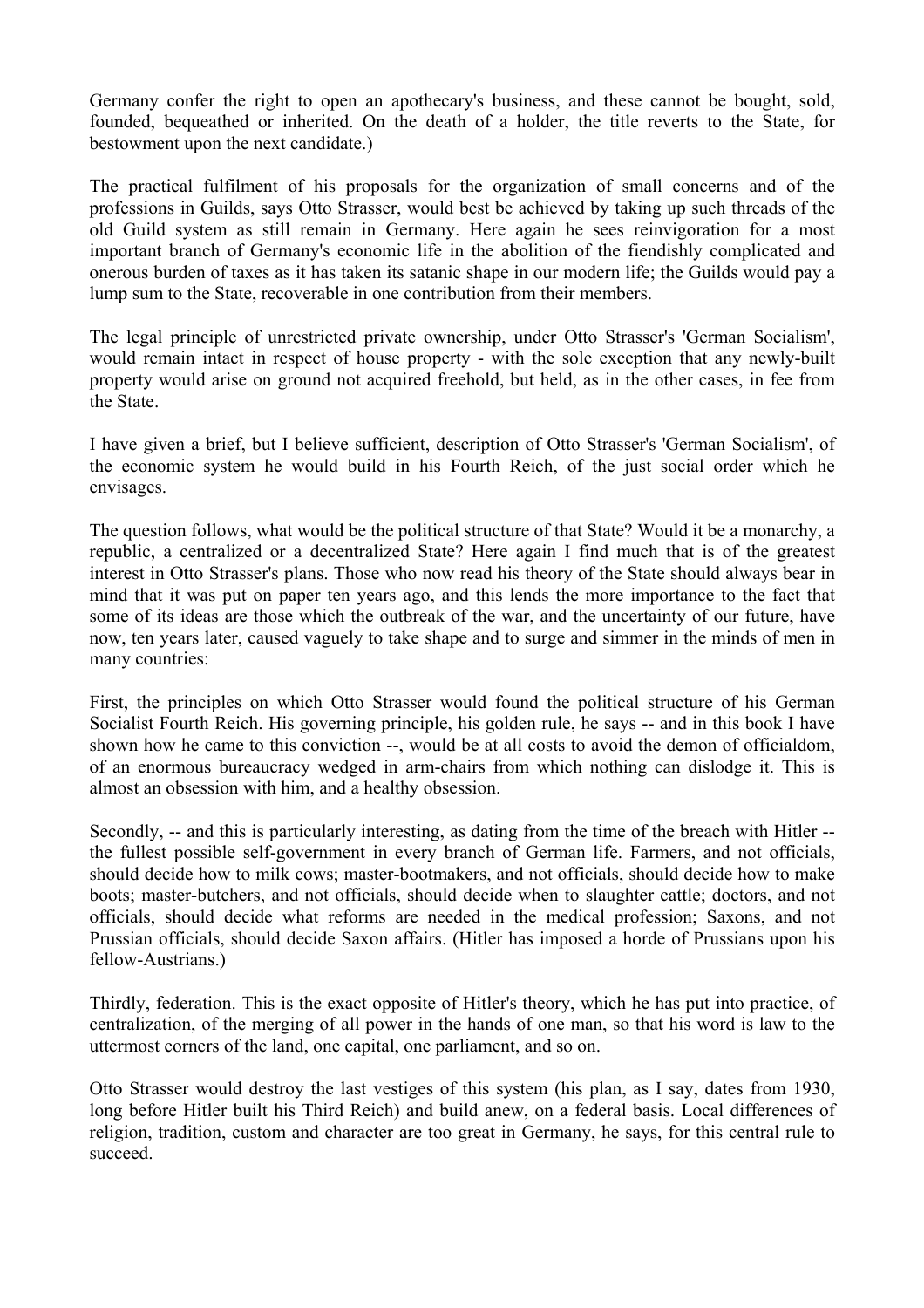This as I think is the most important thing in all Otto Strasser's political thought - at all events, the most important thing for us to-day. At this very moment, statesmen and politicians, plotters and intriguers, are racking their brains to know what sort of Germany should be left after this war - providing, as I say, that it can be decisively won -- and how to ensure that it does not again arise in awful militarist guise to destroy us, or try to destroy us.

The first, and vital, condition for that longed-for peace, if I may again interject a word, is that after this war the other countries shall be resolute to crush any new German attempt to alter frontiers by force, and shall not in dithering irresolution sit by and watch her destroy one country after another until the danger becomes so great that they have to rush to arms in a last-minute stampede.

If that resolution does not exist after this war, no conjuring-tricks with words, no appeals to Germany's better conscience, no urging of others to give Germany a Fair Deal, and no new regime in Germany, will preserve the peace. That is the fundamental condition, and without it, no Germany, not Hitler's Germany or Göring's Germany or a Hohenzollern Germany or even a Strasser Germany, can be counted on to keep the peace, for peacemakers would again be outlawed, tortured and killed, as they were by Hitler. Not Germany, but we, shall have the peace in our hands after this war, as we had it in the years 1918 to 1939.

But assuming that this simple truth somehow penetrates the minds of people in this country, and that our policy be shaped accordingly, it is nevertheless of the utmost importance that a Germany should arise after this war which would be led by men who wanted peace and which would see that peace paid better. What sort of Germany should it be?

To-day, men behind the scenes are playing with various ideas. They think vaguely of restoring the two Germanies, the Hohenzollern and the Habsburg Germanies, of putting back in power the Houses which the World War was fought to oust, the princes whose incorrigible imperialist ambitions can never he stilled. Others think of restoring *all* the monarchies, of resurrecting all the 'dear little Germanies' of the dear old nineteenth century, the little Kings of this and that. Very soon, these little Kings would be swallowed up once more by the King of Prussia, and the game would begin all over again.

Otto Strasser's conception of the future structure of Germany is extraordinarily interesting, considered in the light of these problems of to-day. It is as if he had looked ten years ahead and seen that these problems would be racking the world. Hitler's reign in Germany has proved to be nothing more than the triumph of Prussia, once again. His one-man-rule from Berlin is just that, and nothing else. His *Grossdeutschland*, his Greater Germany, is nothing but Great Prussia, with everything else in the Prussian stomach, and a new Prussian war of conquest on its hands.

That is why it is so remarkable that Otto Strasser, ten years ago, should have made the destruction of Prussia the foundation stone of his proposals for the structure of the new German Reich. (It is his main proposal to-day.)

'I know', he wrote, 'that every proposal for the dissolution of the Prussian State is attacked as antipatriotic, because the creative energy of the Prussian spirit would allegedly disappear. I know too well the great part that Prussia and the Prussian spirit have played in the history of Germany to give way to any anti-Prussian feeling possibly deriving from my Bavarian homeland. But the very study of the German character and German history show that this Prussian solution for Germany's problems was but an emergency-outlet, though this does not diminish the services of Frederick the Great and Bismarck in using it. In the Liberal era the dominance of Prussia alone could form a firm basis for the Reich. But to-day the German people are becoming a nation, and this demands the melting-down of this exclusive, Prussian, little-German spirit and all its manifestations.' It was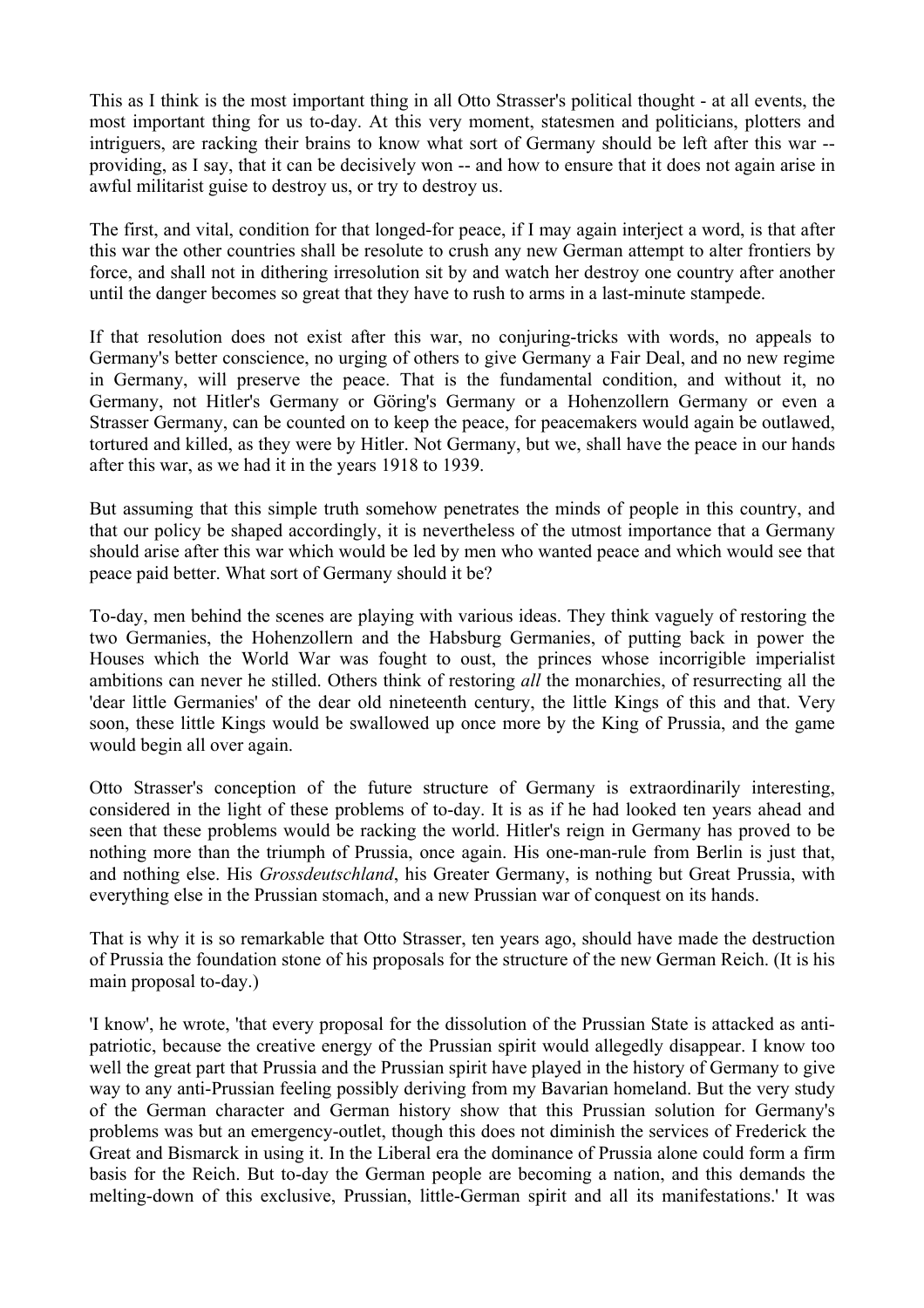wrong, he proceeded, to stamp 'made in Prussia' on all Germans alike. The times demanded, not the subordination of all types of German to the one, but the merging of these types, the wedding of the 'Prussian' and the 'Austrian' spirit, so that the real German could be born of them.

This real German, wrote Otto Strasser in prophetic words which command admiration, for he was writing at a time when Hitler was telling Germany that all the world, and especially all Europe, was Germany's relentless enemy, '*will then have that European conscience the lack of which is so sinister in the Prussian product*'.

I have stressed these words because they are of vital importance. Great courage was needed to say them, when they were written; they ran dead counter to the tide that was then flowing in Germany. They show a man who thinks as men of goodwill in other lands think - a man of peace.

For that reason, wrote Otto Strasser, the German Union of the future must not be centrally governed from one place. It must be a uniform Reich, but federally constructed, in *Landschaften* (say, Cantons) formed by breaking-up the arbitrarily-born States of to-day. There would be from twelve to fifteen Cantons, their boundaries drawn according to religious, traditional, historical, and *stammesmässigen* (say, tribal) considerations.

This was a bold proposal in 1930. To-day, it is becoming practical politics. It is the only proposal I have heard that really offers hope of a Germany that after this war would collaborate in the family of Europe. That this new Germany should be inspired by the *will* to peace, depends entirely on the *will* of others to compel her to keep the peace; if that will is lacking, not even Otto Strasser's Germany would keep the peace, because he, or another man like him, would in time be overborne or overthrown by the old, powerful, warmaking groups inside Germany; but given such support from outside, a man like Otto Strasser could make out of Germany a land that *wished* to keep the peace, because the men who wanted peace would come to the top.

His proposal, prophetically inspired as it was, was for the destruction of Prussia. If Prussia remained, bigger than all the other German States put together, Prussia would, he knew, sooner or later impose her sway upon them all, exclude them from the European family, and lead them to war again - and precisely this happened, through the instrumentality of Hitler.

So Otto Strasser would destroy Prussia, and the other dynastically-derived States and Statelets, rub out the memories of princely feuds, and draw the map of Germany again - in Cantons. Of Prussia, nothing would remain but the Brandenburgers, in the historic Mark of Brandenburg - the *Landschaft* or Canton Brandenburg. Bavaria would be partitioned to yield the three tribally-derived Cantons of the Bavarians, Swabians and Franks. Hanover, the Rhineland and Hessen would reappear, as Cantons. Thuringia would become bigger through the incorporation of Erfurt, Saxony through the incorporation of Magdeburg. Swabia would swallow up Württemberg, Baden and the present Bavarian province of Swabia.

In this way the Reich would emerge as a Federation of twelve or fifteen equiponderant Cantons. The old bogy of Prussian domination, of militarism, of war, would disappear - providing always (this is my interjection) that the outer world were resolved to resist any rebirth of that spirit.

This is, in my view, a scheme that does justice to the Germans, and promises hope for Europe, and for my part I would commend it to the most careful study.

How, by whom and by what would this German Federation be ruled and governed?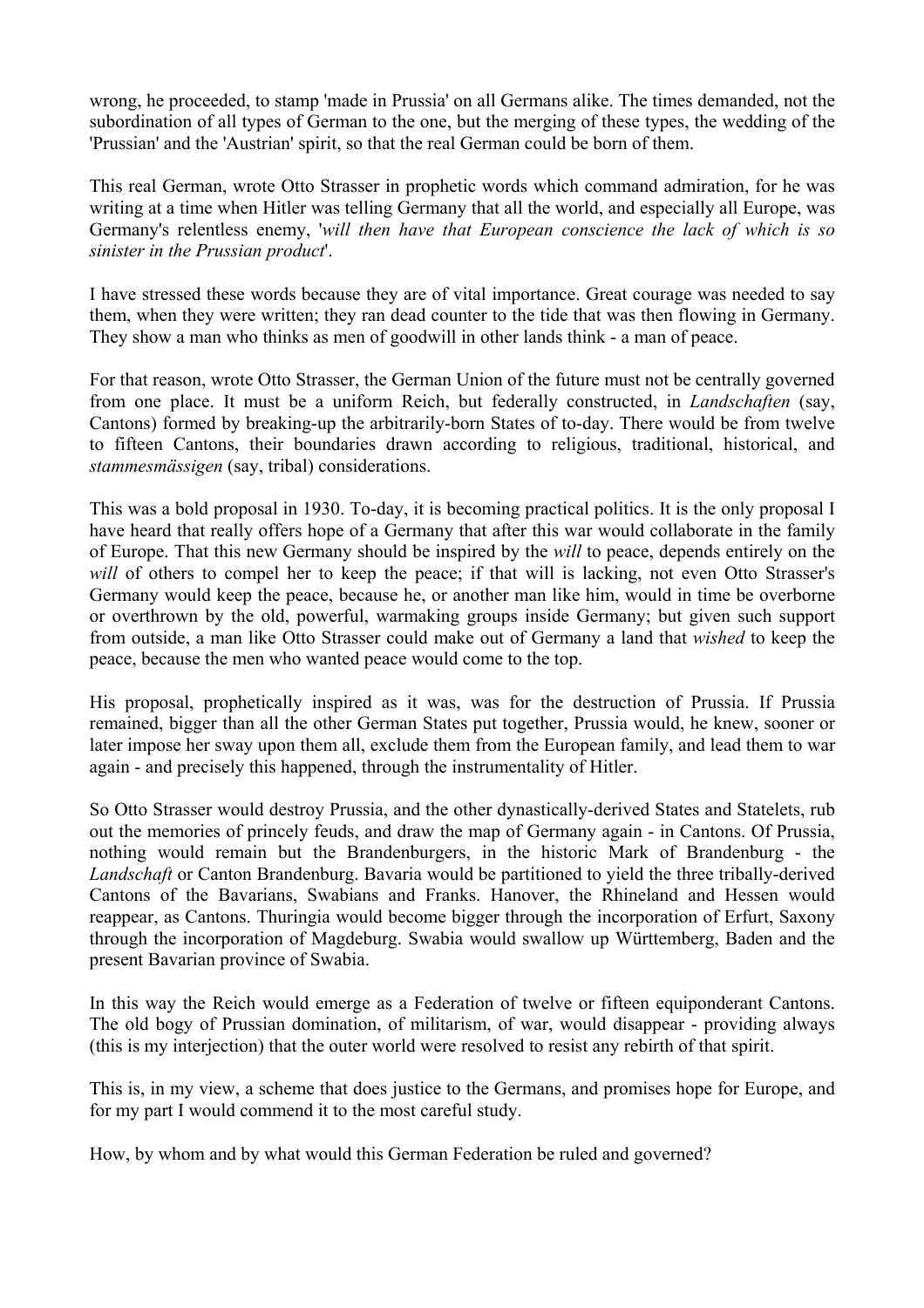The principle that the most competent Germans are those who should come to the leadership of the State excludes, says Otto Strasser, a hereditary monarchy. Human experience does not suggest, and human probability denies, that qualities can be bequeathed in such measure that the son of a leader should automatically become the next leader of the people. The system of hereditary rulers is also opposed to the principle that each member of the nation should have the same start in life. A system by which a man is assured the highest office in the State by reason of his birth is contrary to 'German Socialism'. The choice remains between an elected monarchy or a republic. Both have this much in common, that the head of the State is elected, in the first case for life, in the second usually for a limited term.

But such limited periods, writes Otto Strasser, carry with them the danger that the candidate, in order to secure re-election will make concessions to the electorate, and this in turn endangers the principle of impartiality in his office. It may lead to corruption, to cheap vote-catching methods. These dangers disappear if the head of the State be elected for life. This would give him independence of the electorate and enable him to make far-sighted plans, without taking account of the fickleness of public favour.

So Otto Strasser sees at the head of his federalist German Socialist Reich a *Reichspräsident* elected for life. History, again, votes for him; for centuries Germany knew this form of elected rulers. The name - Emperor or President - is a thing of indifference, he says.

Thus the Fourth Reich, as Otto Strasser would build it on a basis of German Socialism, would have a Reich President, a Reich Parliament, and a Reich Federal Council. Each Canton would similarly have a Cantonal President and a Cantonal Parliament, and the Reich Federal Council would be composed of the representatives of the Cantons, preferably the Cantonal Presidents. The Federal Council would elect the Reich President, as the Cardinals the Pope.

All parliaments, Reich and Cantonal, would be elected; not by political parties, however, but by five corporative groups: those of the peasants; the workers; the employees and officials; the employers and tradesmen; and the professions. The workers could only elect a worker, the professional men only one of their own kind, and so on.

Thus it would be impossible for 'the workers' and 'the peasants' to be represented in parliament, as they are in most countries to-day, by university professors, journalists, alien intellectuals and the like conglomeration. No one group would be allowed more than 49 per cent of seats in any parliament, but every group must be represented; this to avoid little local dictatorships of farmers in a predominantly rural district, or of workers in an industrial district. The officials in the Cantons would be natives.

Little more remains for me to say, in this brief summary of Otto Strasser's German Socialism, than to gather up a few loose ends. Under his Cantonal scheme Austria -- if at the referendum which he proposes it decided to stay with the Reich -- would immediately emerge as a self-governing Austria, called Austria, and administered only by Austrian-born officials.

In the Jewish question, Otto Strasser has the deepest contempt for the methods of Hitler, not only because they are vulgar and repugnant, but because they are stupid; the Jewish question has not been solved, any more than any other question save that of militarism and war, by these methods, and the sum effect of them has in practice been a world-wide publicity campaign in favour of the Jews in which the things they have suffered have been exaggerated and the evils which they promoted have been forgotten.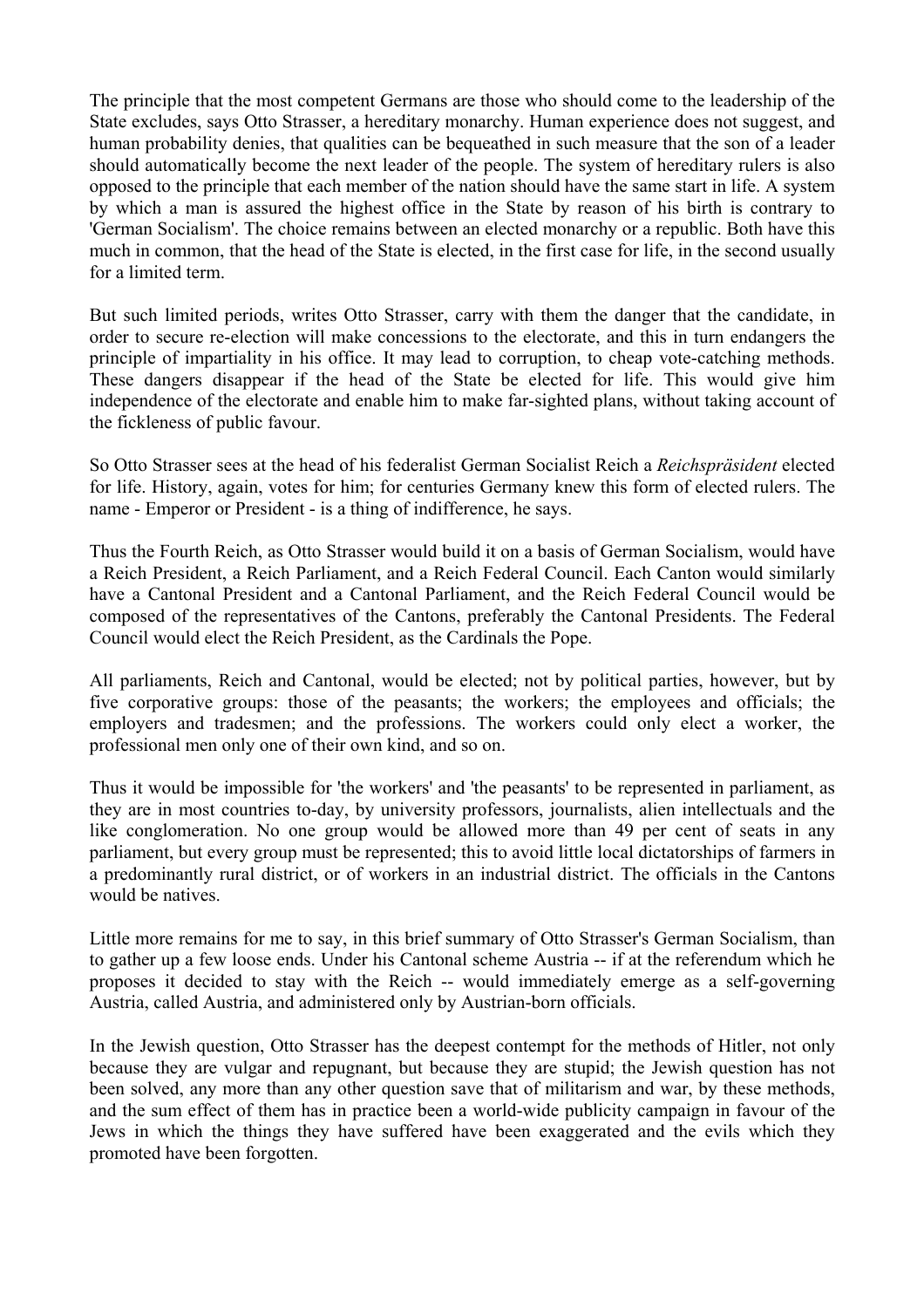Gregor Strasser, as I have told, expelled Julius Streicher from the party many years ago; Hitler paid Streicher the most marked honour. Otto Strasser bitterly attacked Streicher's methods, in the newspapers of his Kampfverlag, the independent attitude of which was the main reason for his quarrel and breach with Hitler, years before the Hitlerist triumph; for instance, in an article published in 1928 which was called 'Anti-Semitism is dead; long live the national idea'. In his book on German Socialism, similarly, he attacks the 'idolatry of racialism', and indeed, as I have shown in this book, he regards Hitler's racial doctrines as beneath the contempt of a thinking or educated man.

But then again, these racial babblings of Hitler are no more seriously meant than his anti-Bolshevist ravings or anything else that he ever said; a Jewess, in the meaning of his own anti-Jewish Act, was his intermediary in important international negotiations with foreign politicians. He presented her with his signed portrait, and even gave her a testimonial, through his aide-de-camp, to the effect that she had made the Munich Agreement possible. Hitler's Gestapo, similarly, habitually uses Jewish agents.

Strasser's view on the Jewish question is the view that is coming now to be more and more widely accepted - that the Jews are an alien community, with a fiercely anti-Gentile religion that gives them a concealed inward feeling of antagonism towards the non-Jewish communities among which they live, and anti-Gentile religious laws far more rabid than Hitler's anti-Jewish laws, which are but a pallid inversion of them. That being so, and as they have this inborn, overriding, supernational, international, mutually anti-Gentile allegiance, they cannot claim, as they do claim, the full and unrestricted rights and privileges, and more, of the native-born citizens.

'Plenty of Englishmen, for instance', he says, 'live, in Germany, and trade there, and thrive there, but they do not expect to become leaders of the German people, to dominate and even monopolize professions and callings and trades, to obtrude an alien way of thought and way of living upon the Germans through literature and newspapers and the stage and the films. Then why should the Jews feel themselves the victims of discrimination?'

In Otto Strasser's Fourth Reich, therefore, methods of the Streicher kind would immediately cease. He would place such restrictions as the welfare of the whole community demands upon the spread of immoderate Jewish influence in the thought of the country, in the professions, and, through the power of money, in the control of power. His endeavour would be to find, in agreement with the Jews, a means by which they could lead a dignified and worthy existence in the State, subject to the limits which their own religion, ineradicable traits and implacable refusal to be assimilated dictate.

He knows that a limited number of Jews always can be assimilated, or as nearly assimilated as makes no odds, particularly in Germany, a country for which nearly all Jews feel a deep admiration. He knows too that the unassimilable core always remains and in its works is covertly hostile to the people among whom it lives. Otto Strasser, incidentally, has no anti-Jewish feeling; I have remarked this. He has had Jewish friends and in Prague, as I have shown, he had, or thought he had, a Jewish collaborator; this nearly cost him his life, and did cost the life of his best friend. His attitude towards the Jews in his contemplated Fourth Reich, nevertheless, is one of conviction, not of prejudice.

His attitude in this question is a further proof of his sincerity, for his years of exile have been always financially straitened and sometimes penurious, and he could have had all the financial backing a politician could desire if he had modified his views in this particular matter. About that, I too, as a writer, could sing a song.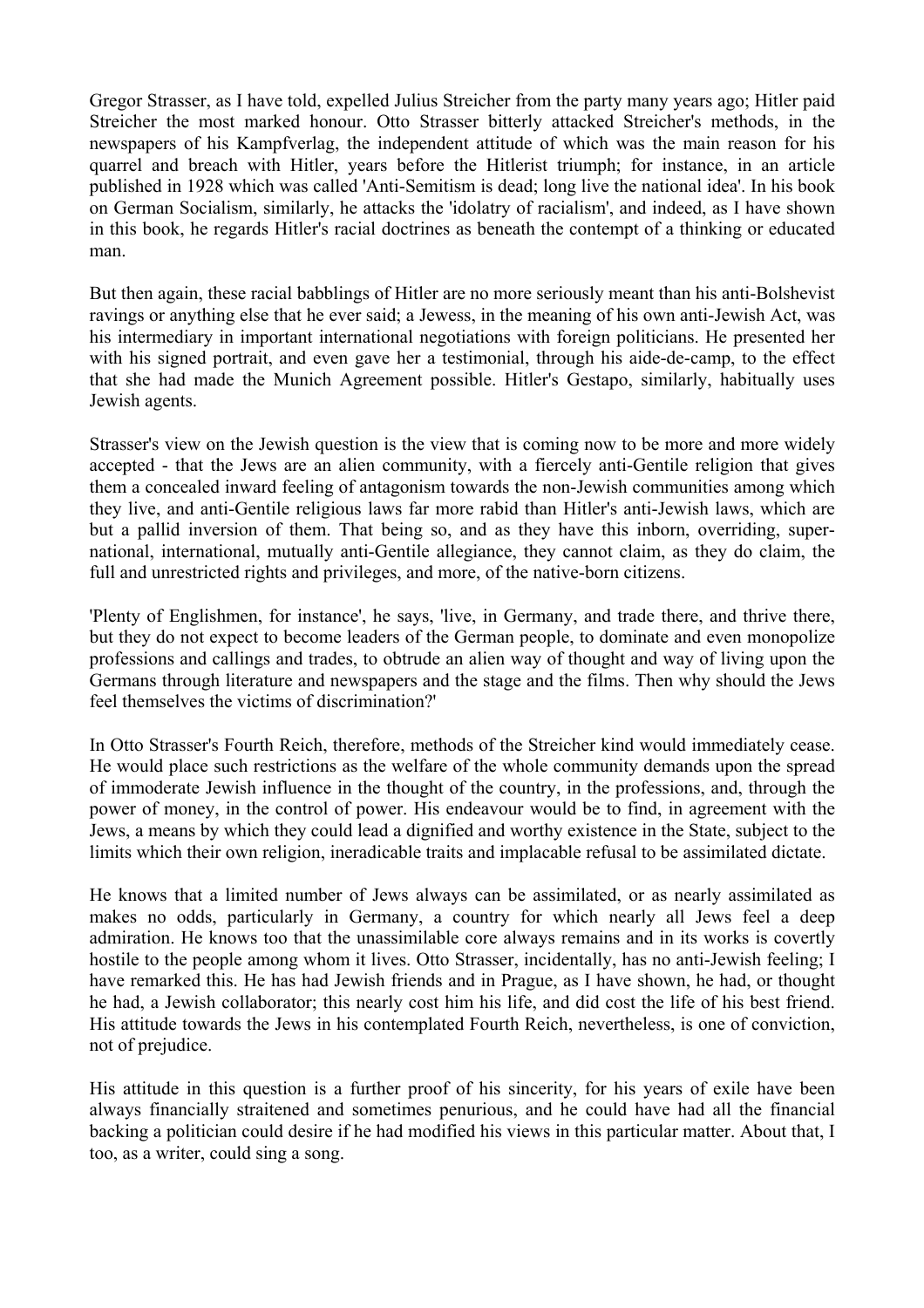In all his political philosophy, Otto Strasser has confined himself to the drafting of a 'German Socialism'. He believes, as he is entitled to believe, that he knows what is good for Germany; he does not claim or presume to know what is good for other countries. But he does think that the conception of Federation, which he laid down so long ago for Germany, should ultimately be extended to Europe. To-day, many people are saying and thinking this; he said and thought it ten years ago. He thinks indeed as a European, and is one of the very few Germans I ever met who do so think.

Many Germans talk as good Europeans, but you need only to put to them a question deftly designed to prick the skin - and immediately that spirit which Otto Strasser calls 'Prussian', which the world calls 'Prussian', peeps out. I did not find this so with Otto Strasser. As I said and repeat, with Germany the only guarantee of peace is for Germany to know that force will recoil upon Germany with even greater force; if that knowledge is not always present in the mind of the German masses, they will sooner or later become again the instruments of the warmakers, and such men as an Otto Strasser will be repeatedly thrust aside. But all his life and works show that here is a good German who is a good European.

I think I have given a true picture of Otto Strasser, of the man, of his struggles, of his fight against Hitler, of his ideals, of his plans for peace, and of the German Socialist Reich which he would set up.

For my part, and there can be few men more wary about the Germans than I am, as my other books have shown, I think that this is a German who, if he could, would work for the welfare both of his country and of Europe - in short, for peace. Whatever the future hold for him, and for us all, I am glad to have known him and to have written this book.

\*\*\*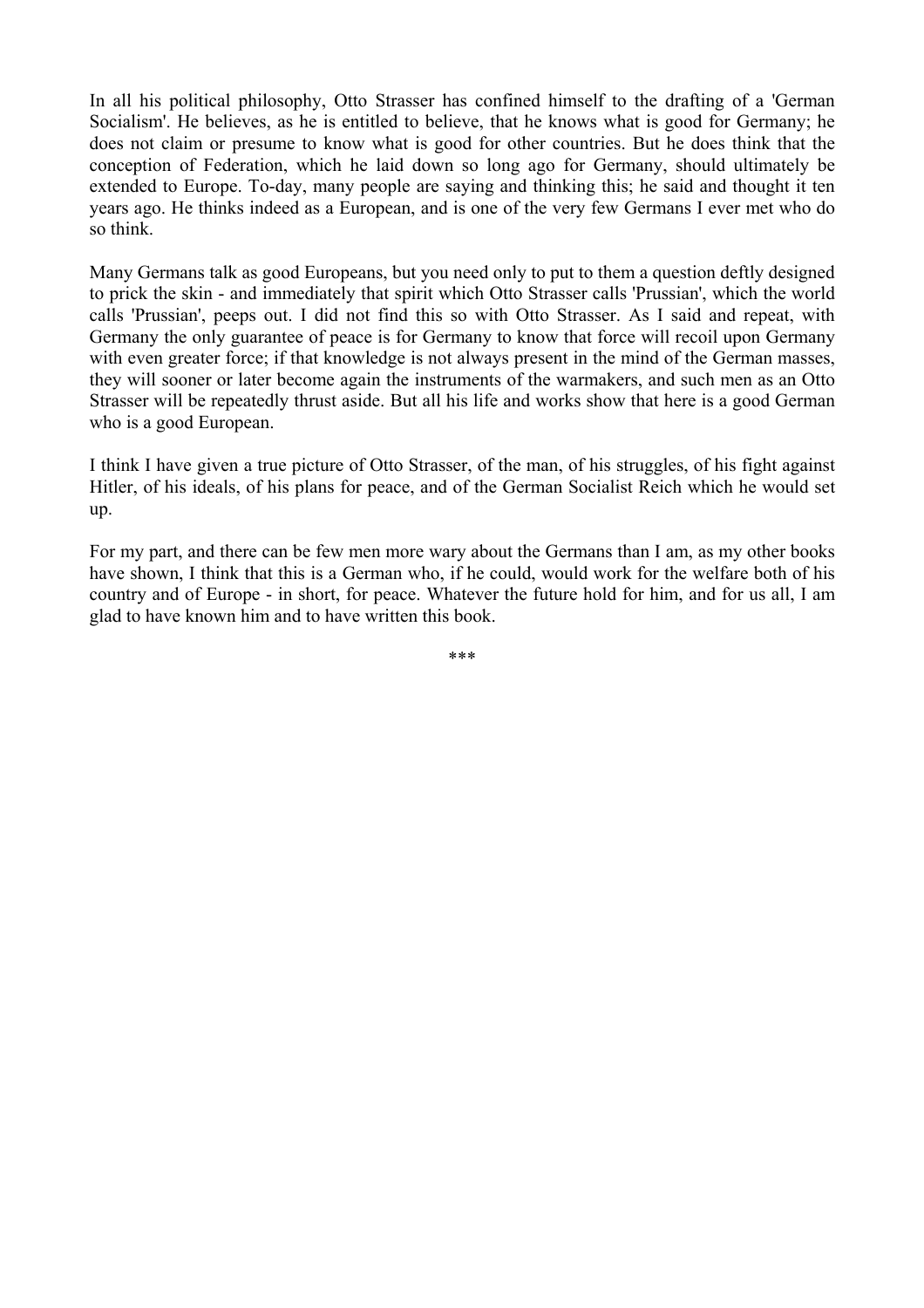#### POSTSCRIPT

With regret, after a rousing and carousing farewell evening *chez* Perouse, I shook hands with Otto Strasser for the last time, said 'Well, I'll get along and write that book now', and, wishing to clear my head a little before I turned in, I set out to walk home.

The hour was before midnight, yet Paris was an empty shell. The city was not blacked-out, as was my native London; the lighting was just subdued, but the unpeopled streets stretched clearly enough before me in all directions. The night was fine and starry, with an invigorating breeze, and I thought, I may never have a chance to see Paris like this again and so, I wandered about, for some hours, until I was hopelessly lost and wondered how I should ever find my way home, for in those adequately lighted streets not a soul nor a taxi was to be seen. I had begun my wanderings somewhere on the Rive Gauche, I knew that, and had eventually to find my way back to the Avenue de I'Opéra in time to catch a train at eight o'clock in the morning.

However, it suited me very well, and I did not worry. All roads roam to Leeds, I thought, and I roamed. The moon came up, and I had never seen Paris so lovely. What man ever thought to see an unpeopled Paris, beneath the moon? I came upon the Seine, but did not know at which end of it I was, so I took a chance and turned left and after a while I came to the Ile de la Cité, and knew where I was, so that I set forth again along the Boul' Mich', thinking of Henry Murger, and walked and walked until I came to the Rotonde, which was black and dead, and I wondered whether any good pictures were on the walls there now. Then I came back through the narrow streets of the Quartier to the Seine again, strolled along and said Good-morning to a Zouave, about the only thing in the semblance of a man I had seen for some hours, and crossed the bridge and came presently to the Arc de Triomphe, which had one sandbagged leg and looked gouty. I am all for this sandbagging, I thought: one good thing might come of this war if someone would sandbag the Albert Memorial.

Paris, as I say, was never lovelier to me than in this night, when I walked its streets for hours and barely saw a soul. I could never have imagined a city so still, least of all Paris, which of old never quite went to sleep. Yet two ghosts accompanied me in this nocturnal stroll - the ghosts of Victory and of Peace, both of which I had known, scarcely twenty years before, in this very Paris. I saw the empty streets full of the men I had known, Britishers from the four corners of the earth, down from the line for a respite. I saw myself, spending spellbound days in Paris a few days before that Victory, the first time I ever saw Paris at all. I saw the girl who cheered those days -- gosh, how invigorating she was, after four years of war -- and her flat in the Avenue de Wagram, and wondered where she was now. I saw the actress who danced on a table at Maxim's. And now all these streets were empty, the lights were low, the tumult and the shouting had long since died, the men-depleted shops were shuttered, the glory of that Victory had long departed, and once again, after only twenty years, the politicians were fearlessly proclaiming that they would not furl the sword or sheath the umbrella.

Hell I thought, in lonely fury, brimstone and perdition take them all, these well-banqueted fearless ones.

By the time I had found the Place de la Concorde and the Place Vendôme and the Faubourg Sainte Antoine, where the Czechs had a recruiting office, and the Madeleine, Paris was astir again and I could take the breakfast I liked best of all breakfasts, coffee and a crescent, before going to pack.

When I had it before me, I sat back, slowly enjoying it, and thought, 'Well, here I am, in 1939, and here I was, in 1918, and there was a war then and there's a war now, and in between were so many things, lean and hungry days in England, and unemployment in London and map-selling in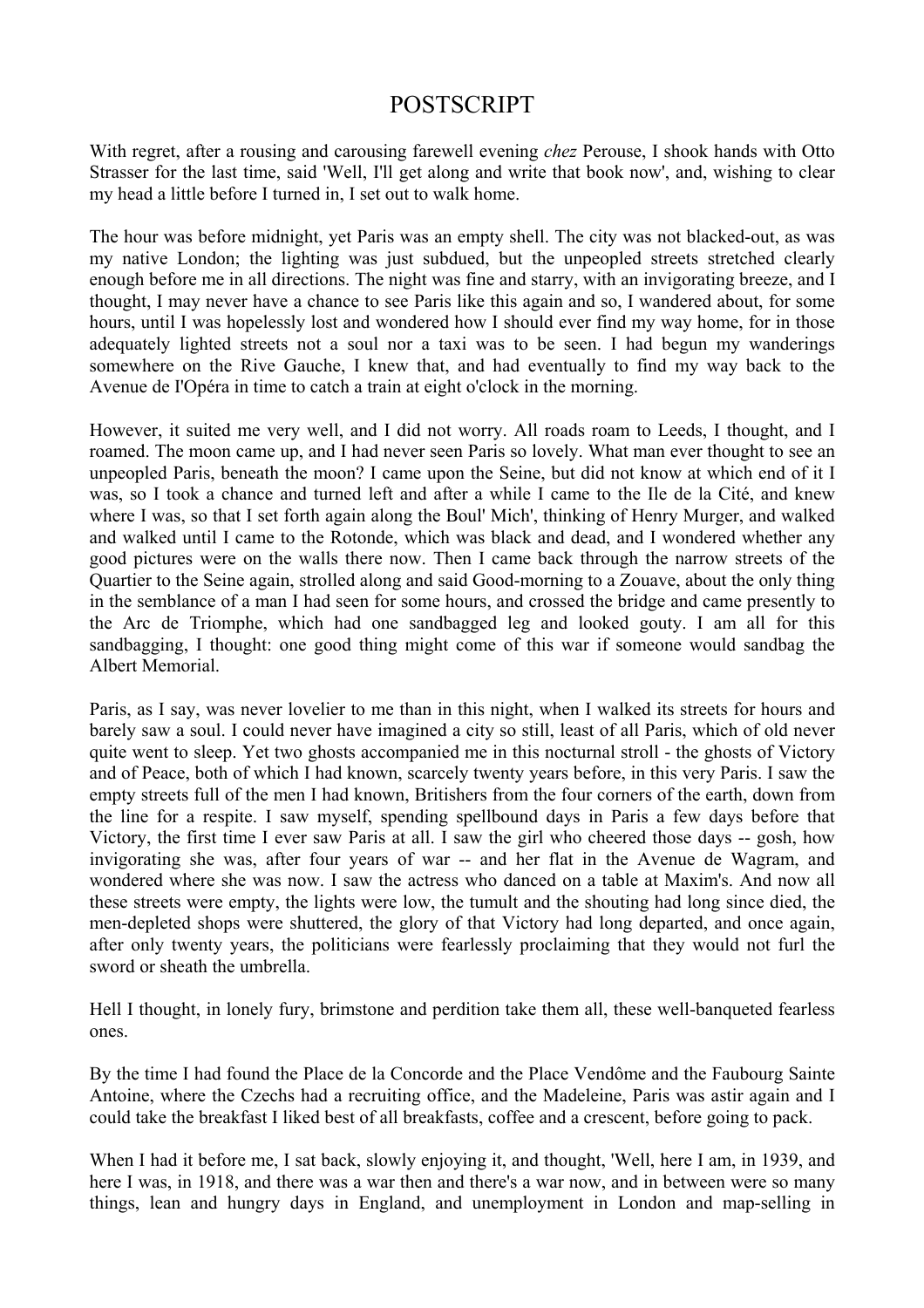Wiltshire and nights in Fleet Street, that flows with ink and money, and Berlin and Hindenburg and Brenda Mary and Hitler and Austria and the mountains and the Wienerwald and the Little Rocket and the invasion and Budapest and Belgrade and Moscow and Sofia and Prague and another invasion and homecoming and now the sum has worked out to the same total again - a café in Paris, a cup of coffee and a crescent roll.

In Paris every second woman had put on black. There, you didn't see Lady Deliria This and Lottie That 'doing their bit' in the illustrated weeklies, for which alone, seemingly, they live. You saw no doing-their-bit pictures of nude-revue actresses, wearing earsplitting smiles and a few beads in the first illustration, and in the second putting on clothes, as their sacrifice to the country's need, and going off in a cock-eyed steel-helmet to do duty as Air Raid Wardresses. No picture-papers suggested that this war was a Les Girls war, run entirely for the benefit of the Home Front and of people needing advertisement.

The French have a sense of dignity and congruity. Paris had not the soul-destroying black-out of London, which looks craven but is actually only silly. No civilian carried a gas-mask, and not many soldiers. But every street had its shuttered shops, where the men up to late middle age had been called away overnight.

At the Gare du Nord, where I caught my train, I saw the real black-out, the black-out of the spirit, the weeping women that I had seen, those many years past, all over Europe. Alongside my train was another, filled with French soldiers returning to the front, and until it left they stood on the platform, kissing, embracing, fondling, whispering to their womenfolk, and then the train steamed out and left the black-clad figures alone, waving, on the platform, and then it disappeared and they turned and came back and went out, with blinking eyes, and disappeared too.

Once more, after twenty years. How little has changed. Indeed, only the young men going away to war have changed. Many of the old politicians are the same men now as then. So are the armament lords, and this is more important.

I felt strange to be on a cross-channel steamer, a revolting substitute barge, in wartime, among British soldiers, and not to be of them. I was the only civilian on the boat, save for two ladies of such venerable age that I assumed them to have been entertaining the troops.

On the boat I saw a man I knew but who did not know me. I suppose most people have had this experience. Somewhere, sometime, a man has been pointed out to them and they have learned certain things about him which cause them to look at him with respect or dislike, and then, by chance, they continually see this man, who has no notion that they know him or are watching him, and each time they see him they think of that certain thing they know about him.

This was such a man. I knew of him that he had, long years ago, been a regular officer, in the last war; that for some reason he had retired or been retired from the army after that and had never found himself capable of doing a job of honest work in civilian life; so that he had lived on his wife, a hard-working woman and sometimes took the dog for a walk; but he never failed to remind anyone who would listen that he belonged to a higher caste, that his rank was captain, and that he held himself to be a superior person.

Now I saw this man on board, wearing on his shoulder the three stars which had been his in that other war. I watched him, thinking how glad he must be that another war had come and that he need not take the dog out any more. As I watched, I saw that he chatted, with what seemed to me unusual familiarity, with a sergeant-major.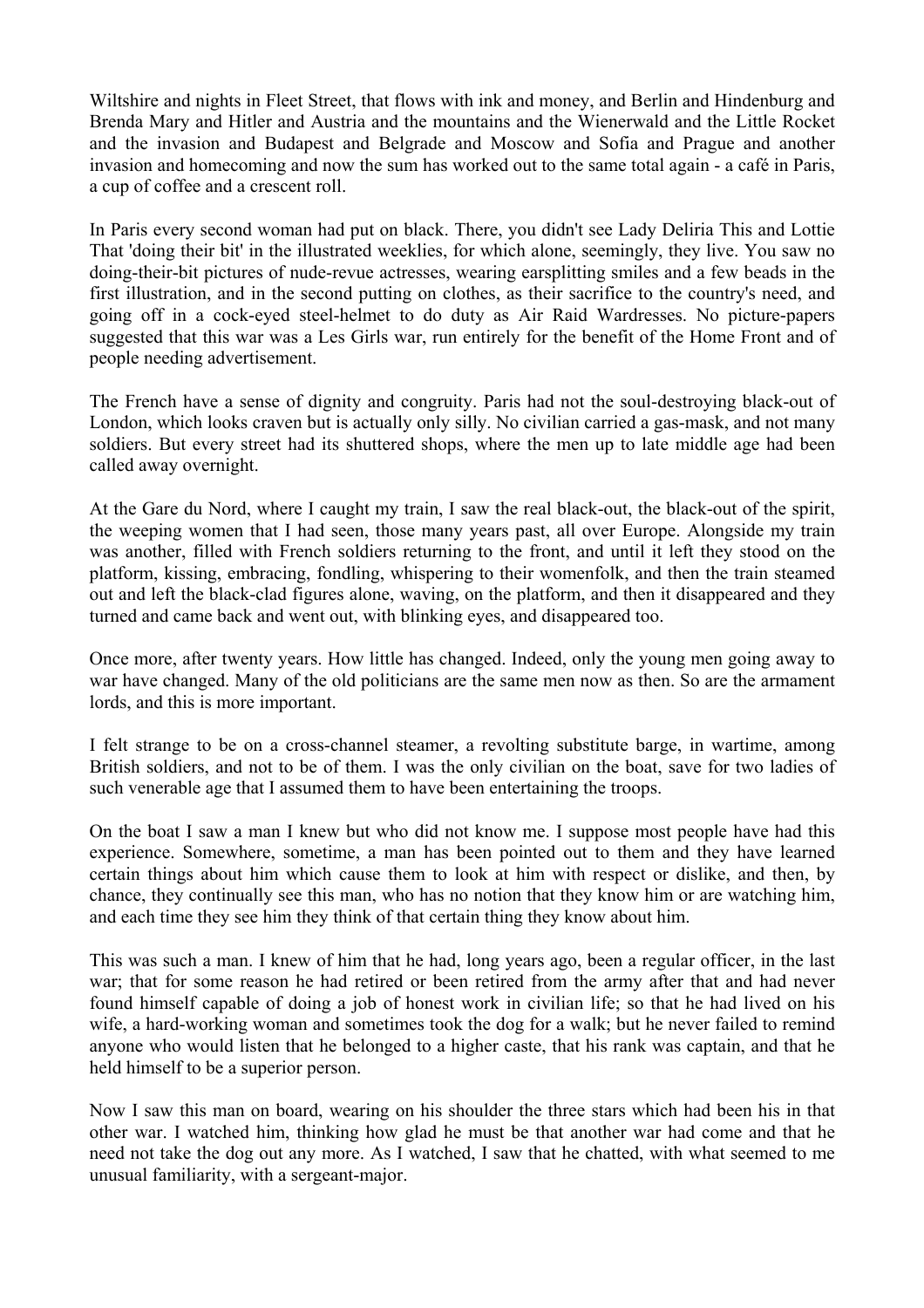A little later I sat in the dining-saloon, not far from this sergeant-major, who had a sergeant by him. Suddenly I heard the sergeant say, 'Here he comes', and make a disparaging remark, and from curiosity I looked in that direction. So did the sergeant-major. The man I knew strolled lazily in. The sergeant-major half rose and called 'Have a drink, sir?' The man I knew came over, leaned lazily over the sergeant-major's chair and murmured, just as lazily, 'Aren't you getting fearfully broke?' Apparently he had had a few from the same quarter already. The sergeant-major, a man, as I thought, of the too-knowing, old-soldier type, said jovially, 'That's all right, sir, I'll rub my magic button', whereon the man I knew murmured again, 'Then I'll have a whisky and soda'.

Well, thought I, that's not so good. But I suppose, I hope anyway, that this was an isolated incident; a leech of this kind can always find somebody to buy him drinks, in war as in peace, and if nobody else is available, why then he will take them from his own sergeant-major, and the contempt of his own men means nothing to him.

I watched this man with interest from my corner of the saloon, for in a small way he represented a type that I detest more than any other - the class that thrives on war. When I was in the British Army you would have needed to go a long way to find such a man as this, and you would, I imagine, need to go just as far to-day; it was the greatest fluke that I happened to run across him on that cross-channel steamer and to see him behaving in a way that showed the things I had heard about him were true. But there he was, anyway, and for him the war meant return to glory, and embroidered gold stars, and drinks at the sergeant-major's expense.

I contemplated those British soldiers. The last time I had travelled in a cross-channel steamer with men in khaki, homeward bound, had been when the other war was finished. It was night, and moonlight. I stood on an upper deck and thought 'Well, here I am, the war's over and I'm alive and how now?' In the stern of the ship, below me, soldiers -- not 'Tommies', I loathe this Tommy-rot - many of them, stood in a group, leaning against the sides, the dark profiles of their faces clearly drawn against the moonlit sea, and sang softly, in harmony:

Sing us a song of bonny Scotland Any old song will do Round the old camp fire, a rough and ready choir Will join in the chorus too. You take the high road, and I'll take the low ...

Not much of a song, I suppose, and I think hardly any of them were Scotsmen, but we English have no songs left anyway, and have to borrow from the feelings and melodies of the Welsh, Irish and Scots on these occasions. But I have never forgotten the song or the scene. Callow youth, a hard war, and a hard-fought victory lay behind; the uncharted future lay ahead; and this song, softly sung in the moonlight aboard the steamer England-bound, seemed to say everything. It was a song of home and hope, and yet was sad.

Now, twenty years later, I found myself in another such steamer, again among such men, and I studied them closely. They were good-looking soldiers, better, I think, than the men who went that way before them, But they had none of that roistering, short-and-gay, here-to-day-and-gone-tomorrow spirit of those men, who believed, many of them, that a better world would come of their victory. These men were quiet and businesslike. They looked to me as if they were without illusions. Not even the youngest of them, I should imagine, had much hope that their victory would save freedom, or the liberty of small nations, or national independence, or whatnot. They could not believe such things, unless they had grown up deaf and blind to all that happened around them.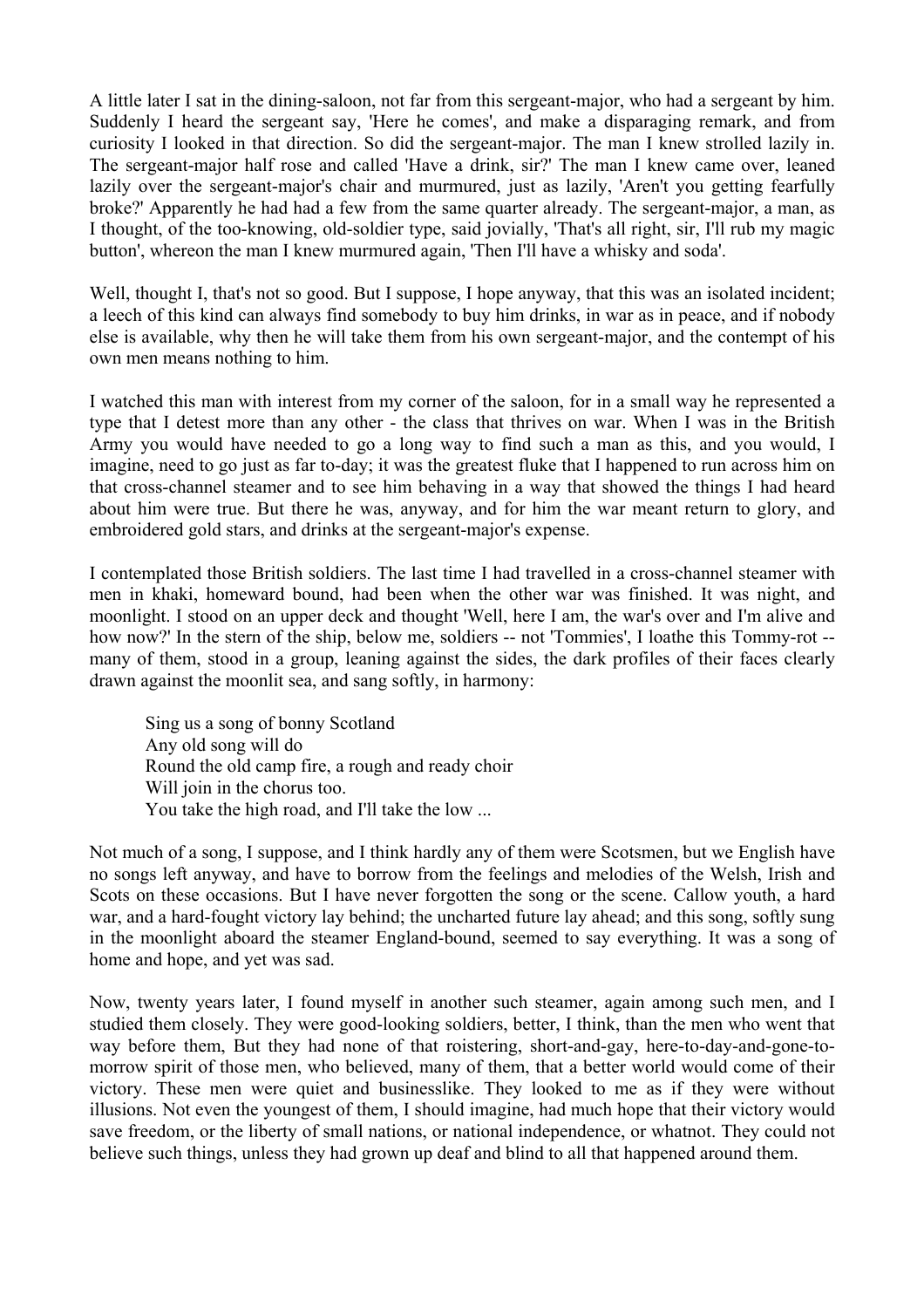But, in contrast to the hundreds of politicians and writers who claimed to tell them every day what they were fighting for and never did, they knew, as I think, what they were fighting for. It is quite simple, indeed, though for some reason none of our politicians has ever said it.

If they had not fought, at that moment, the Germans would have been in London next. We did, by the skin of our teeth, catch a bus that was nearly out of our reach. I think the inner voice of these men told them that, and this enabled them, uncomplaining, to go to a war which should not have been allowed to come. They have already shown that they can fight, if anything, better than their predecessors of twenty years ago. But in them is a seed of scepticism and disbelief, born of that other war and the things that happened after it. These men would be dangerous if they found that this was but another profiteers' war, at the end of which the soldier would again be the least honoured of men.

Leaving the saloon, where the little captain was still drinking with the sergeant-major, while the sergeant- major's comrades looked on with unveiled scorn in their eyes, I went on deck, found the windiest corner I could, and exchanged thoughts with the ragged and slate-coloured sea.

I thought back to that last war and to the high hopes with which the youth of the British Empire went into it, men from all the corners of the earth who were ready to come and fight to make the world a better place. Is that not inspiring, and is it not in gruesome contrast with the eternal humbuggery and word-juggling of the politicians? It is the difference between idealism and tactics, between a patriotic German and Hitler.

Incidentally, what greater dishonour was ever one to the spirit of the nation than the introduction of conscription in England - in Great Britain, if you prefer it. This is the one country in the world where you do not need conscription, where you could at a moment's notice have all the men in the land worth having as volunteers. Some months after the war began a call came for volunteers for the mine-sweepers, and within twenty-four hours, I believe, about twenty-four thousand men volunteered. At that time a German I know said to me, shaking his head in bewilderment, 'That is the thing I can't understand. Germans are patriots, and will immediately rush to die in the cause of patriotism, if they are ordered to; but to volunteer like this? No, that couldn't happen anywhere else.'

What an opportunity was lost, in 1934 and 1935 and 1936 and 1937 and 1938 and even in 1939, to show the world that it may yet believe in an ideal. Why conscript men you can have as volunteers, and then try to slur over the transaction, in that awful jargon of Eton-Balliol-Whitehall-Palestine, by calling them 'militiamen'? Universal military service is, socially considered, a just and honourable system, if it be justly and honourably applied, as in Switzerland, for instance. But if you have, by chance, a country where that conception of conscription has never been explained enough for it to be understood, and where the real men of the country are willing to serve at any moment without it, why make them conscripts?

If I had the decision in these things in this country, I would repeal conscription; and I would five minutes later show the world as fine an army as any it can produce, made of volunteers. Not all the politicians, publicity experts and cretinous film producers in the world could think out a better propaganda campaign -- unfortunately I have to use the disgusting jargon of our time -- than this. But its merits would never occur to them; their minds are too subtle to comprehend anything sincere; and they have not an ideal between them.

Moreover, they prefer conscripts. They do not want free men, who fight in their own birthright; they want morons, who will do what they are told.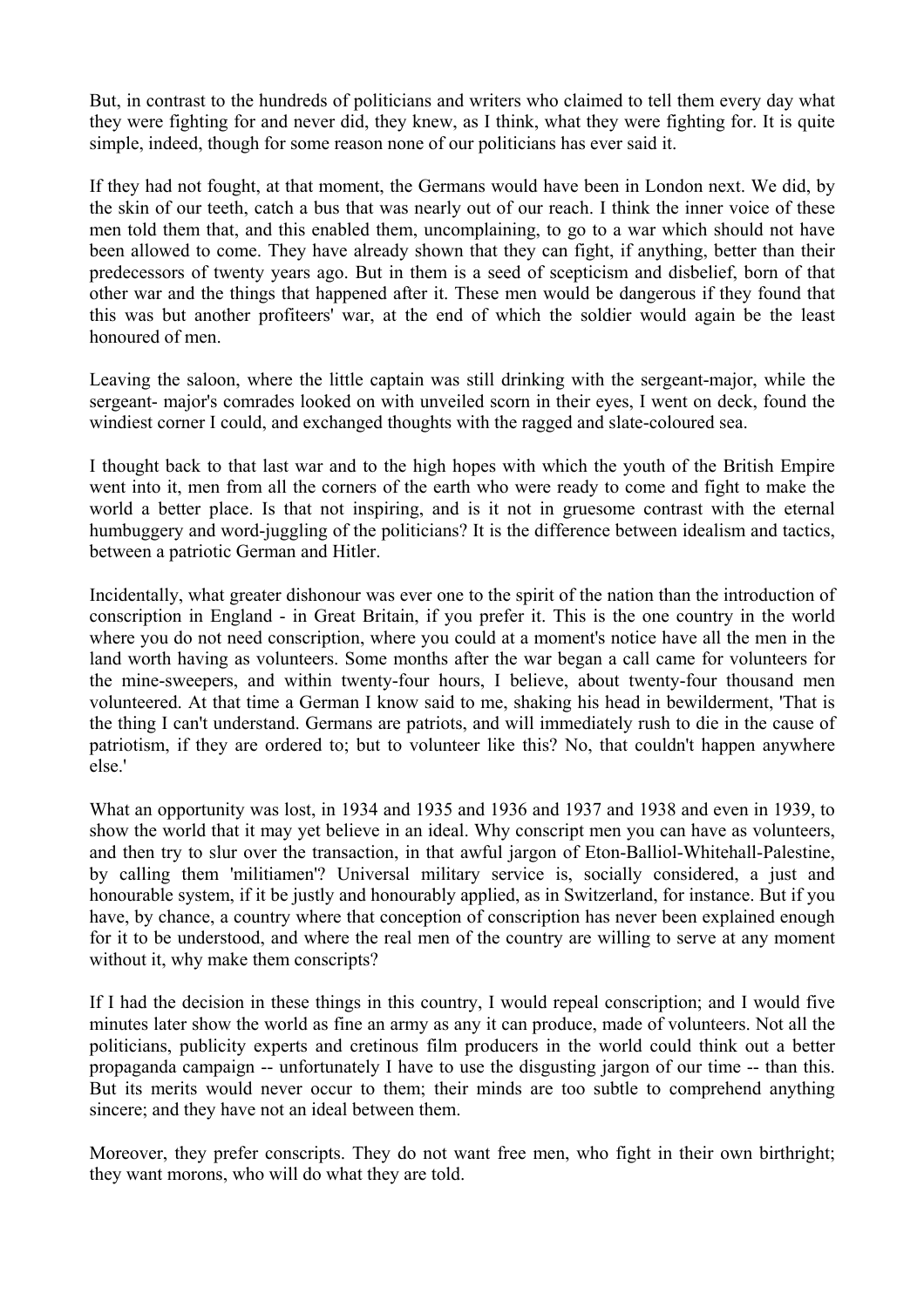Besides, under my scheme those volunteers would have first preferment in the life of the nation in peacetime, and the people who arrange wars would not like that. They never fight, anyway.

Thinking about these things, in that windy corner of the deck, my mind ranged over the years between these two wars, or these two instalments of one war, and turned to Germany.

I had seen this Germany after the World War which she professedly lost. I knew that, within ten years of her ostensible disaster, she was as mighty in trade and commerce as the countries that believed they had vanquished her. She was debt-free, through the conjuring trick of the inflation. After that, she incurred another enormous foreign debt in all the richer countries of the world, and spent the money on improving that handsome and valuable property, Germany. New stations, new power plants and gasworks, new sewage works, and civic improvements of every kind were made with that foreign money, so that, within fifteen years of the disastrous war, the country Germany, as I saw it, was better, house for house, town for town, street for street, park for park, sportsground for sportsground, than any other country I knew save the small, thrifty, diligent and prosperous democracies of Northern Europe and Switzerland.

That money, too, is lost; after this war Germany will not continue to repay it - save in exchange for new loans. But the things it bought remain, and make Germany, as the estate agents say, a first-rate property, with every modern improvement and in a perfect state of up-keep. She, the loser of that war, and as we think the potential loser of this one, has no slums or derelict areas in our understanding of the words. Is the same lunatic process to continue after this war? Then what are the fruits of our victory or victories?

After that period of foreign-paid civic improvement, Germany was left free to devote all her own money and strength to armaments, and in less than twenty years from the catastrophic defeat she was mightier again in arms, on land and in the air, than any country in Europe. By just leaning her weight in this or that direction, she was able to destroy, one after another, every penalty of the peace treaty, to regain all that she had lost and more, without any cost to herself. She was not only mightier than the others in arms, she was greater in territory, less than twenty years after her downfall, than she had ever been.

At that point -- put the date of it at August 1939 -- she was, as I think, one of the most enviable countries in Europe. The world, which has no conscience, was ready even to forget the annexation of Bohemia and Moravia; ready to look the other way if she annexed Danzig; ready, I think, to do nothing more than deplore and deprecate if she took a small slice of Poland, namely, the slice which she called The Polish Corridor; and ready, as I am pretty sure, to give her colonies in some form.

The world was ready to connive in all that, if she would then rest on her laurels and abstain from further conquest; in other words, if she would leave the Great Powers alone. At that point, I think nothing could have stopped her from becoming the greatest power in the world if she had then changed over, if only for the time being, from the method of armed conquest to the method of commercial, diplomatic and political conquest. That Hitler did not do this, when he had already gained so much and could gain so much more, is to my mind the proof that in his inmost heart he is a traitor to the German people.

And yet, how could the world hope or expect that Germany would do this? The Germans have an inherent passion for soldiering and war, and why should they not? Any German who at that point looked back over the preceding twenty-five years would perforce have said to himself that war paid Germany. Nonsense to say that war settles nothing, war achieves nothing. A German would have seen about him a country that, on balance, had profited even by a defeat commonly described by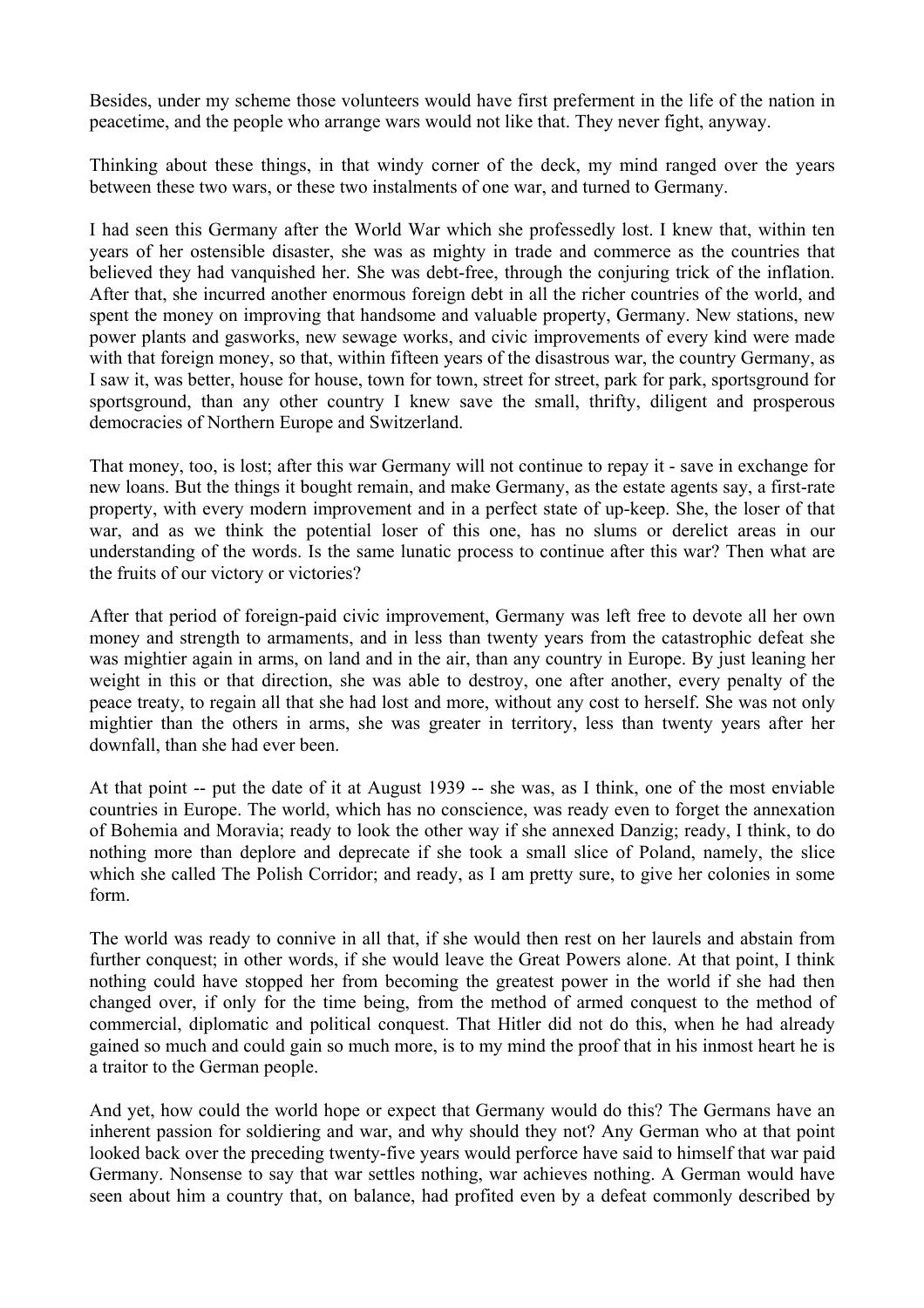historians as the greatest in history. Not only that his Reich was greater, his army mightier than before that lost war: but the civic condition of his country was better. Why, then, should his inner voice prompt him, at another decisive moment, to take the path of peace? Even a lost war would not seem to him an all too appalling prospect; while a victorious one would offer the most golden visions of wealth, territorial aggrandizement and glory.

And from all these thoughts, that filled my mind in the cross-channel steamer, arose a fear of the next peace. Assume for a moment that we *can* win through to a peace, in the normal understanding of the word, and that this war does not degenerate, as I thought in 1936 that it would if the unnecessary war were not prevented, into a Chinese chaos of warring generalissimos, local dictators and anarchy. Assume that we can somehow reduce Germany, in spite of the help given her by her confederate Bolshevy, to such straits that a peace can be made. Is that peace too to work out to her advantage a few years later?

This is a great danger, because the same minds still rule England that led her through a fools' paradise to this war. Still the peers and politicians and magnates, as I have shown in this book, continue in the midst of war their Crazy Gang chorus: 'No second Versailles'; 'no vindictive peace'; 'we are not fighting for the frontiers of Versailles'; 'we do not wish to pull up the old frontier posts' and so on and so on and so on.

This country has more than forty million inhabitants, I believe; more than forty million people in it have seemingly been led to believe by these imbecile slogans that the Versailles Treaty, and not the muddle-headedness of our own leaders, led to this war; and more than forty million people in Great Britain, I fancy, have never read the Versailles Treaty and do not know what it contained.

The vociferous group of Pall Mall experts who cried for so long that all would be well if France would only give Germany a Fair Deal, is preparing to renew this cry after a new peace.

Here, again, is a great danger to us. The French are very forbearing with us, but they have not forgotten how the rulers of Britain for nearly twenty years believed, or pretended to believe, that only the implacable malice of France stood in the way of a contented Germany and a pacified Europe. They have not forgotten how, when Germany cast off the mask and stood revealed as the mortal enemy, not of France, but of Britain, France was calmly expected to hold the Maginot Line until Britain should have changed out of golf clothes and made ready.

The Frenchmen I met, when I was in Paris, were all prepared to go through with this war, but looked with the greatest foreboding to the peace. They all asked me 'Will you be at our side in peace, or will that wrangle begin all over again? Shall we become the scapegoat of your politicians again? Will you nag at us to be nice to Germany until Germany begins another war - and then look to us to hold the Maginot Line until you come along some time later?' I found these men full of misgiving, and this is a perilous thing for us, because, as I write, the war has hardly begun, but French peasants have been for six months standing idly in the Maginot Line and worrying about their farms, French shopkeepers have been standing alongside them for as long and worrying about their shops, and this is a demoralizing business, and all the while German propaganda whispers into their ears that Germany has not the least wish to fight France, only to be done once and for all with these intolerable *Engländer*. So if there is any man in England who can induce a politician to listen to him, and to read a book or two about Europe, and try to learn something about France and Germany, I hope he will get to work and leave that politician no rest until he has come to understand a little about these things.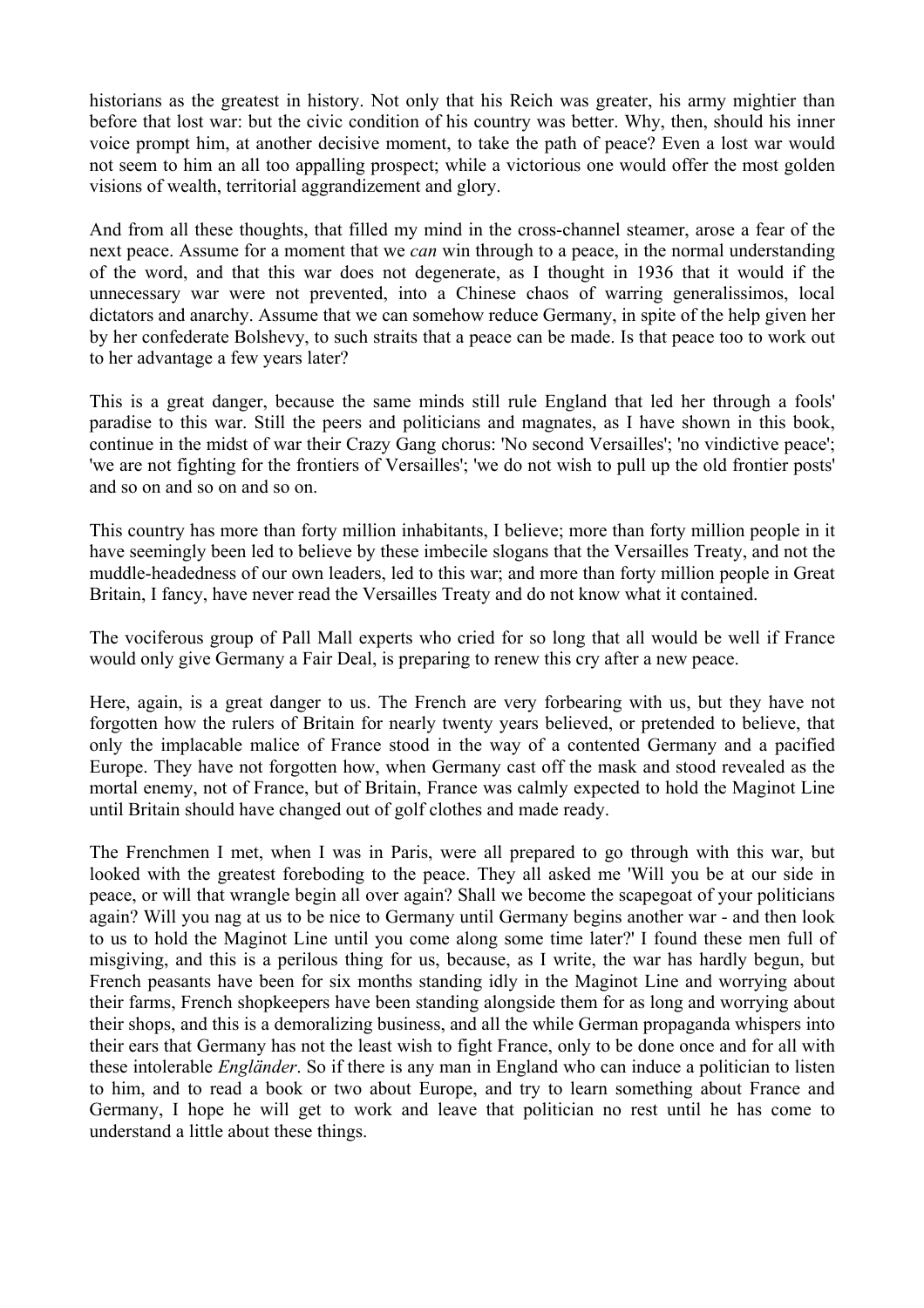These cries, which so worry the French, of 'no second Versailles' and 'no vindictive peace' are seemingly the expressions of that peculiarly British form of Christianity which, hoping to be forgiven its own trespasses, is ready to forgive the trespasses of Germany against Poles and Czechs.

The League of Nations was the golden vision that was held before the people of Britain after the last war. This time it is to be called 'Federal Union'. Another slogan, another disillusionment-instore, unless the will-to-prevent war is there; words won't stop it.

When this war loomed menacingly ahead, our rulers began to cry that 'The League of Nations' had failed. This is as if the managing director of some great concern were to attribute its bankruptcy to the shortcomings of his lady stenographer. France and Britain held about seventy per cent of the capital in that concern, and had its success or failure in their hands; it failed through their management, and to pretend that the crash was due to the conduct of such small shareholders as Iceland, Costa Rica, Haiti, or Bulgaria is ludicrous.

The League of Nations was a sound idea, if the leading shareholders were prepared to fulfil their duty to it. That duty was to lead the whole body of shareholders in implacable armed resistance to a peacebreaker. If the resolution to fulfil that duty exists, Federal Union can be made a success, but so could the League of Nations have been a success. If the intention is not there, the one slogan is as empty, the one institution as bankrupt at birth, as the other. The change of name will of itself accomplish nothing; and a very sinister gang may he hiding behind this new slogan of 'Federal Union'.

This is the vital issue, always slurred over beneath fine phrases, to which all thought about the future of Europe invariably returns. This is the reason why all these insidious whispers about 'Göring is a moderate', 'we are not making war on the German people', and 'no second Versailles' show that the next peace, if we can win through to one, may be more dangerous to us even than this war.

At the root of them lies that appalling class-and-caste feeling in Britain which is the real cause of our troubles. The awful fear that the idea of social progress might revive in Europe and in this country, that they might one day have one million pounds instead of two, leads influential people in this country to rack their brains for a way to inflict the appearance of defeat on Germany while preserving intact in that country the regime of its real rulers - the magnates and armamentsmonarchs who before 1914 nose-led it through Kaiser Wilhelm and in 1933 put Hitler into power.

What sort of people these are, you may see from the case of Krupps. Krupps are foremost among the big-business, big-battalion and big-battle group which put Hitler into power on January 30th, 1933, the day when he openly bade farewell to his social and Socialist promises and became the Chancellor of heavy industry and big landlordry. During the present war, Krupps have been supplying artillery to the Dutch army. If Hitler should invade that country, his soldiers will be killed by German shells. Thus Krupps have no cause to fear overmuch about the result of the war.

The two-mindedness of our rulers, which was a chief cause for the dreary approach and outbreak of the war, may lead to the loss of another peace. Their attitude to their own people, not to the German people, is the real reason for our plight and for the indecision, the uncertainty, the bewilderment about the things-we-are-fighting-for, that plague us and obscure our future. They need to open their minds to the inevitability of social reinvigoration in England, and then they will no longer be in two minds about the peace they would make with Germany. 'We've got to be prepared' said, in execrable English, a bedraggled and rainstained banner at Marble Arch when the war approached. But that is not all. In England, we've got to be repaired.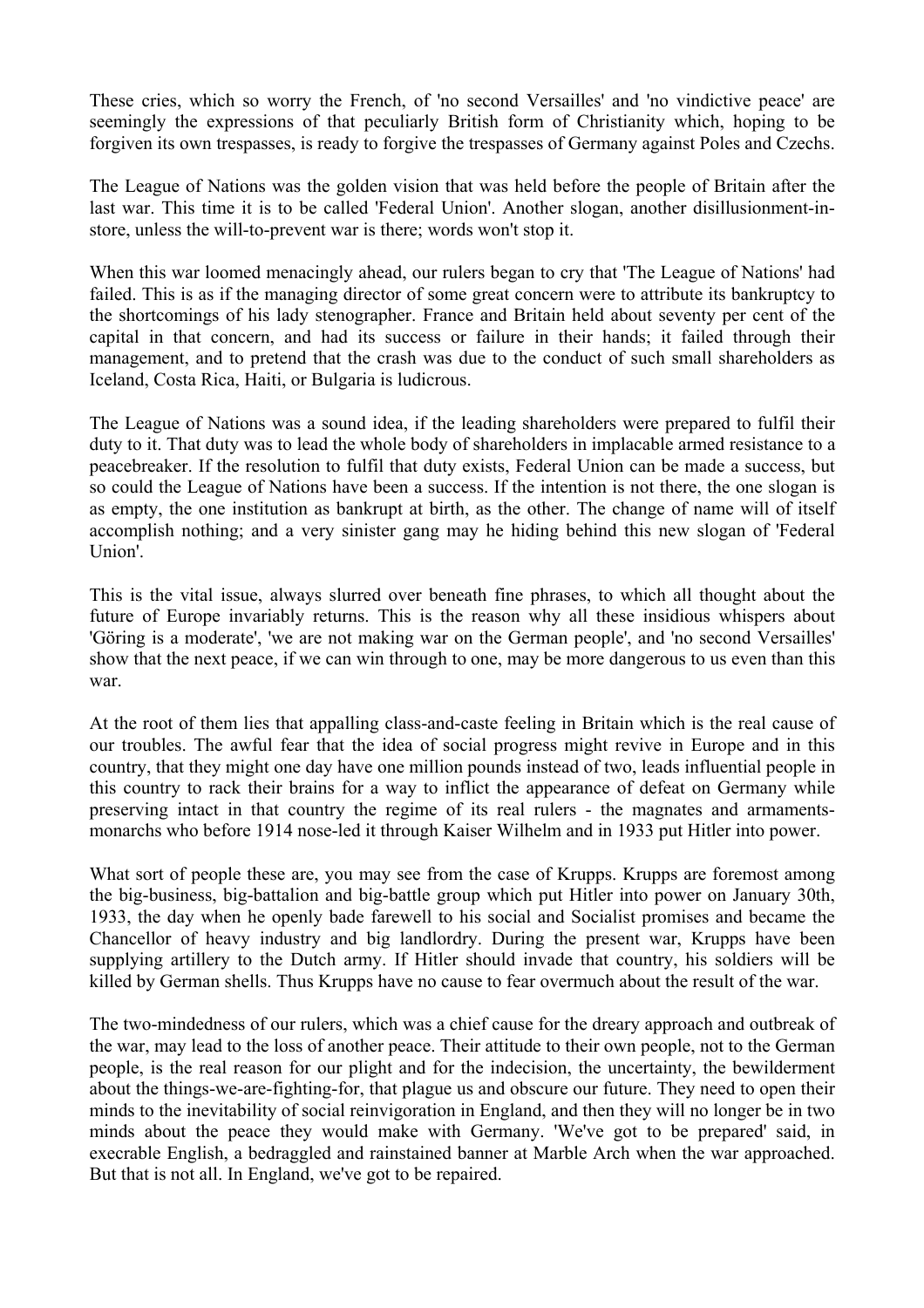History, destiny or what you will, played a grim joke on mankind when it invented the machine. Until that time, the development of mankind, at any rate during the centuries of our civilization, as we call it, had been an upward one.

Slowly, slowly, the belief in the dignity of man gained ground, and the dogma that his lot was to be the bondslave of a few lost ground. The claim that he was entitled to be a freeman gained an acceptance which spread and spread until it was on the point of gaining universal acceptance; the opposing theory, that he was born to be the serf of others who were born richer, a landless slave without rights either for himself or his daughters, approached universal rejection. Even some princes and aristocrats saw this; from their ranks came some of the most enlightened men, such as Ludwig I of Bavaria and Kossuth of Hungary.

The liberation of the peasants, the men who farmed the land and were thus the most valuable citizens of the state, gradually came to be a development recognized as inevitable, opposed only in islands of feudalism here and there which grew progressively smaller. The World War continued this development in Bohemia and Poland.

But at that very moment, when mankind seemed to be engaged in an upward march that was slow but yet perceptible enough to satisfy the minds of enlightened men, came the machine, the factory, the coalmine, and brought with them a new age of obdurate privilege-holders, entrenched in money, and a new race of landless serfs without rights - the machine-slaves. The millionaire, the magnate, the managing director, the mass-production monarch, succeeded, by right of wealth, to the barons and the princes. The old, age-long struggle has been resumed in another form.

This is the underlying struggle that explains all our wars, that confuses their issues, and leads to the recurrent bamboozling of the masses. They do not see clearly what is afoot. Their leaders, adept in the art of drilling them, feed them on phrases that satisfy their inarticulate longing for progress, but actually they do not move forward; of low intelligence, they think they march while they actually mark time.

Some men, and I think I am of them, see and regret this three-card-trick. This is what Captain Liddell Hart said in *The Defence of Britain*:

'The longer I have watched events, from a close-up view, the more I have come to the conclusion that most of our mistakes, and troubles, are not due to natural faults of judgment. But that the real cause lies in the habit -- on all sides -- of saying something less, or something more, than we know to be true. This almost universal practice of distorting simple matters of fact, whether by suppression or exaggeration, is inspired by concern for the interests of party, class, or profession at bottom this so-called loyalty being too often self-interest. We are intent on "making a case" rather than on finding the truth. We play the part of counsel for the defence or for the prosecution. It is easier, and more popular, than the laborious effort of becoming scientific investigators. The results, as I have observed them in the sphere of governments and of public administration, are an endless chain of decisions taken in avoidable ignorance and of judgments marred by prejudice. The highest attainment of freedom is freedom from prejudice ... Truth may be hard to attain, as we all know; but the best chance of attaining it lies in consistent care to avoid untruth. That is a lesson that mankind has been slow to learn. Yet it is engraved on the whole course of history.'

This, as I think, expresses the truth of our recent history. We are being too clever, our rulers have found that the masses are too easy to delude. Thus we always hear a noble name for a shady transaction. 'Non-intervention' sounded fine; the thing that bore this name was in fact intervention in favour of the side which appealed to the ruling classes in this country. Munich was 'a heroic effort to preserve the peace', and is to this very day. But was it heroic for Britain -- for Britain, of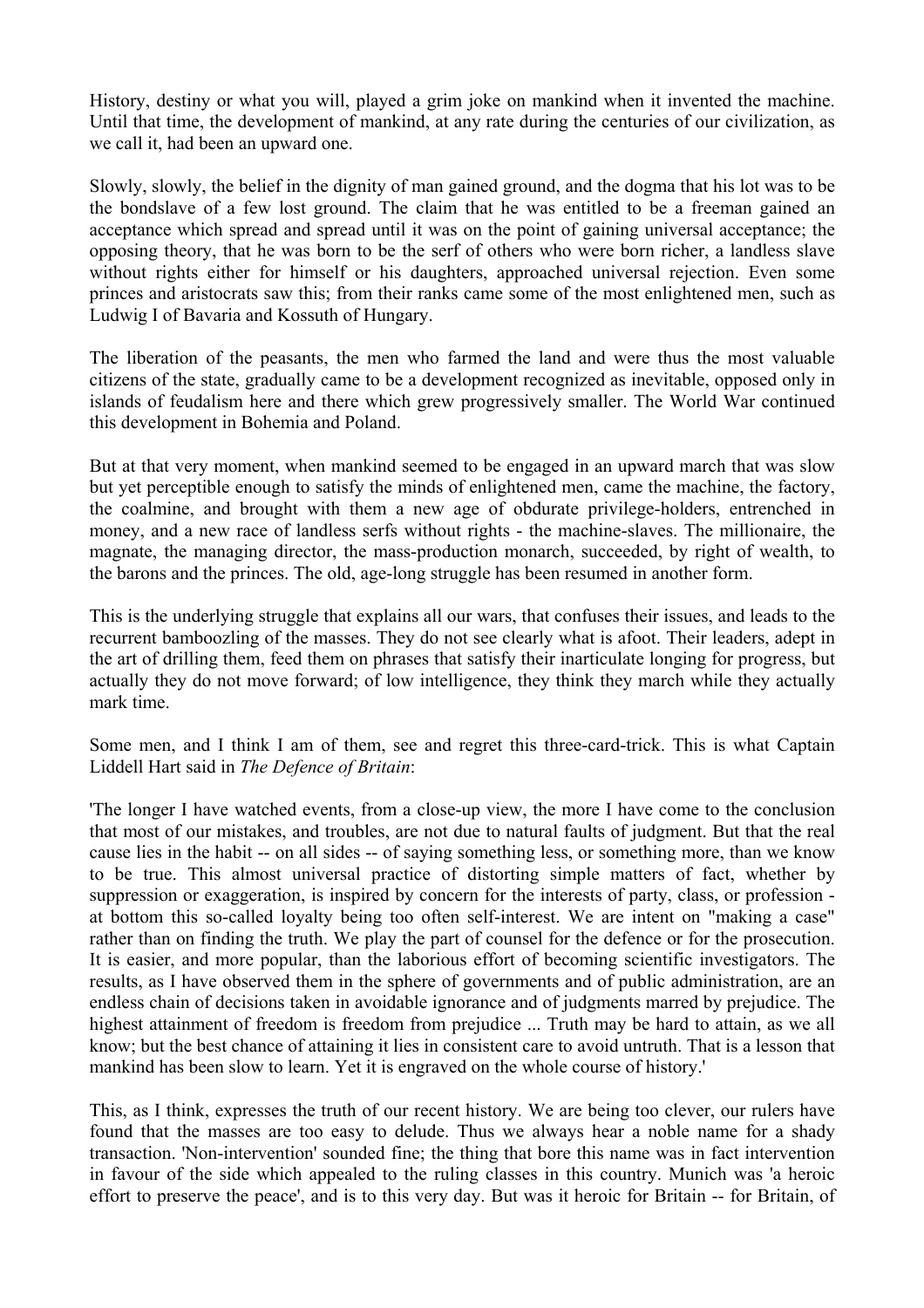all countries in this world -- to send an ultimatum to a small State, expiring 'at twelve o'clock today', that demanded its surrender to a mighty neighbouring power?

Here is the eternal distortion of simple matters inspired by concern for the interests of party, class or profession. 'We were not ready to fight for Czechoslovakia' - yes, no one would quarrel with that. 'Our military preparations were not far enough advanced for us to enter a conflict at that moment on this issue' - none would quarrel with that. 'We believed that if Germany were enabled, at the cost of the independence of a small state, to expand in an eastward direction, she would come into conflict with Soviet Russia and we ourselves should be spared a war which we wish to avoid' well, even that would command respect. But, 'a heroic effort to preserve the peace'? This is the kind of phrase that makes the seeker after truth, the seeker after better times, retch.

To-day, it is said often enough that the proof of Britain's democracy, of the freedom of speech in Britain, is given by the liberty which writers still have to say such things as I have said in this book - things which seem to me so obvious that they should be above controversy. Perhaps that is a sign that something sturdy and ineradicable remains of the British spirit.

Yet I am not sure of it. I think rather that the rulers of Britain feel so sure of themselves, are so firmly dug-in, have so little respect for the intelligence of the masses, such complete faith in their ability to find a three-card-trick for every emergency, that they do not very much care about anything that is said or written. The House is packed with hundreds of Members of such indomitable compliancy that they will, on Monday, pledge themselves to support the Government to their last breaths in its inflexible determination not to introduce conscription, and, a week later, cheer to the same echo the same Government's announcement of its decision to introduce conscription.

#### This happened!

It is a great danger for us that the lordly ones, those in high places behind the scenes who so incorrigibly pinned their faith to Adolf (Save-us-from-Bolshevism) Hitler, even now have so much to say in our affairs. Lately I heard the man they call Lord Haw-Haw, Mahomet knows why, quoting some of the things that Lord Lothian wrote and said three years ago. I hoped they had been forgotten, but no, they had been stored up in a Nazi card-index, and now, out they came, and strange sounds they made, in 1940. Lord Lothian is now our Ambassador in Washington.

For such reasons, I fear the peace, if we can win through to a peace - that is, some arrangement reached at a conference table after Germany has intimated that she does not wish to continue the war. And with such thoughts in my mind, I contemplated the homecoming soldiers in that crosschannel steamer and saw, among them, the shadows of the men who came that way twenty years earlier, their hearts glad with victory and big with hope for the world that heroes were to live in.

When I reached London, I stepped out into the black-out, and felt as if I had been plunged to my scalp in a bottle of ink. A terrible thing, this London black-out, and, as I believe, unnecessary, for my experience in the air tells me that nothing but a thick fog could hide London, with the broad silver ribbon of the Thames leading to it, from the eyes of enemy airmen, once they reached it. You cannot hide London from them, if they come. But you *can* fight them off.

I believe the best means of bewildering raiding airmen would be to floodlight London and its near countryside as brilliantly as possible; then they would have beneath them a dead-white and ghostly picture in which they would be unable to distinguish anything at all.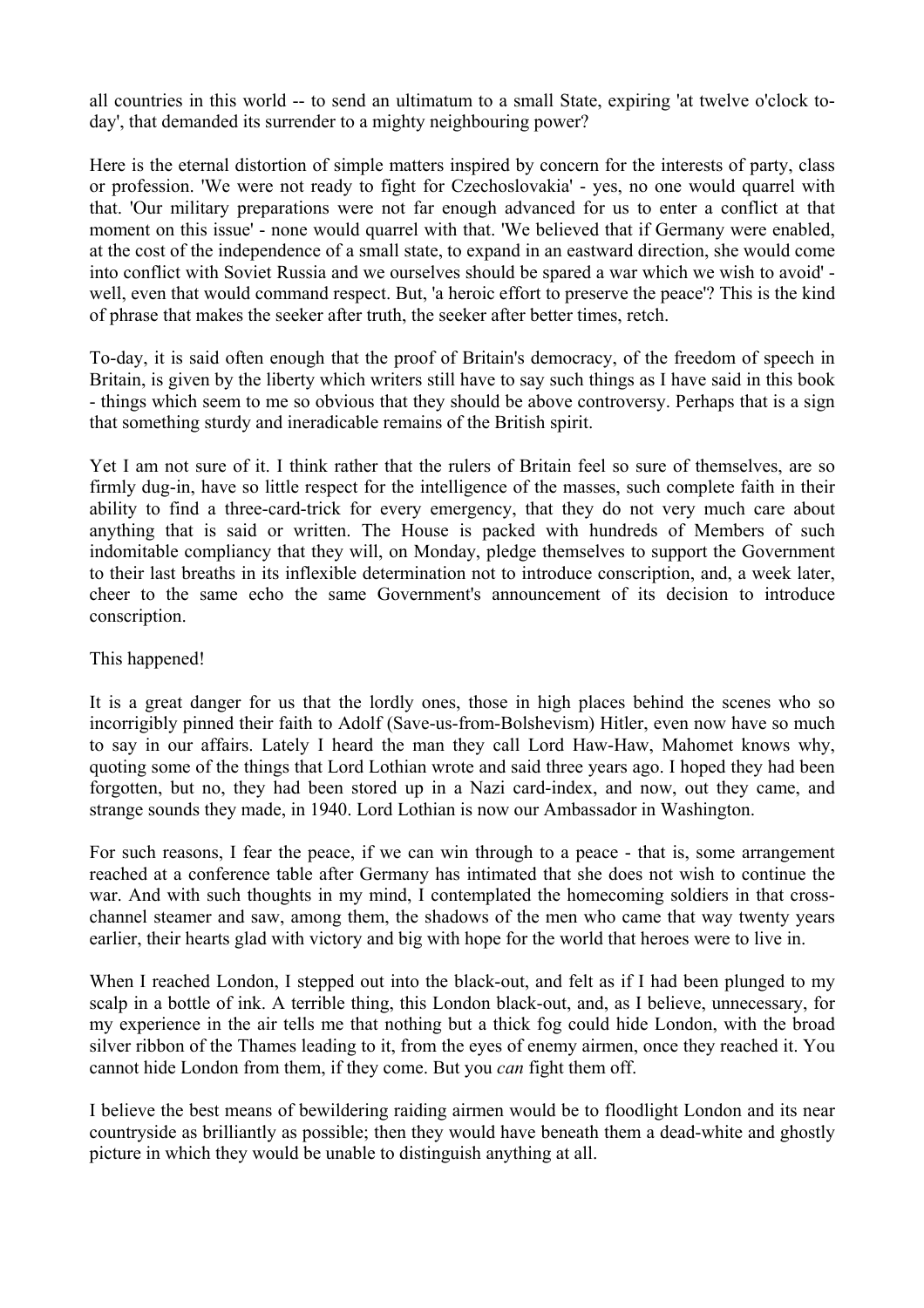In the London I returned to, Mr. Chamberlain was speaking at the Mansion House about the dangers of an unbridled rise in wages. I suppose the world-famed British sense of humour causes a British Prime Minister, a rich man himself, to choose as his audience an assembly of other rich men, and as his platform the Mansion House, with its sanctified odour of tradition and turtle-soup, when he wishes to tell the workers not to strive after higher wages. Crumbs from the rich man's table!

Mr. Chamberlain, inevitably, said that 'a vicious spiral' would result if wages, crying 'Excelsior', set out on that hazardous climb after prices. I think all young boys and girls on the threshold of life and its perils should be acquainted by prudent parents with this excellent definition of the word 'vice'. When prices rise, that is a virtuous perpendicular movement. When wages follow them, that is a vicious spiral.

In that England that I found again, a fox-hunter had written to a fox-hunting magazine from his lines in France to complain that the French had refused him permission to hunt foxes across their fields. He evidently felt that they did not take the war seriously. But when he asked them why, they answered, of all things, that they took this war seriously, because it was for their country. How perfectly we love and understand one another, the French and British. My hotel in Paris had advertised a Scots speciality, 'Wels Rarebit'. One of the first British propaganda films, prepared to impress our allies and the remaining world with our might in arms, had just been released in Paris; it began with Crecy and Agincourt.

#### Ah well!

We are in the roaring 'forties, the fourth decade of the twentieth century, the year 1940, and the future lies more turbulent than ever before the generation, the children of the storm, cradled when the eighteen-hundreds were dying. The war-to-end-war never even ended itself, it has now been resumed. This instalment of it, as I write, has not passed out of the war-to-begin-war stage; it will not grow up.

What kind of a war is it? For freedom? Freedom dwindles every day; though licence grows; in the free henroosts of mass-regimentation, ever more impregnably enclosed, the free foxes of massexploitation revel in their increasing liberty.

Is it a war to end 'Hitlerism', to begin Göringism? Is it worth while sacrificing millions of men, in the roaring 'twenties, to take 'ism' off 'Kaiser' and 'Despot', only to allow 'ism' to grow on to 'Hitler' twenty years later; and in the roaring 'forties to sacrifice more millions so that the 'ism' may be transferred from 'Hitler' to 'Göring' or to 'Hohenzollern' again?

Is it a war for The Survival Of The Richest? A gentleman's, or Gentile-man's war, to enthrone the gentle anti-Gentiles? What on Jupiter is it? The man in the moon knows; we do not - yet.

For many centuries Europe moved, slowly but perceptibly, onward and upward towards the ideals of humanity and justice. During the first forty years of this century, Europe has moved steadily backward. Slavery, mass-regimentation and mass-exploitation, injustice, have returned, always masquerading under noble names, chief among them 'Patriotism' and 'Nationalism'; but the parasites, the exploiters, the anti-patriots, the slave-drivers, the murderers of souls, also misused the rise of 'Liberalism', Humanity' and 'Justice' for their own ends and contributed to the process of deterioration. 'What, you would persecute me because I keep a sweatshop or a brothel? What freedom, what justice, what equality is this?'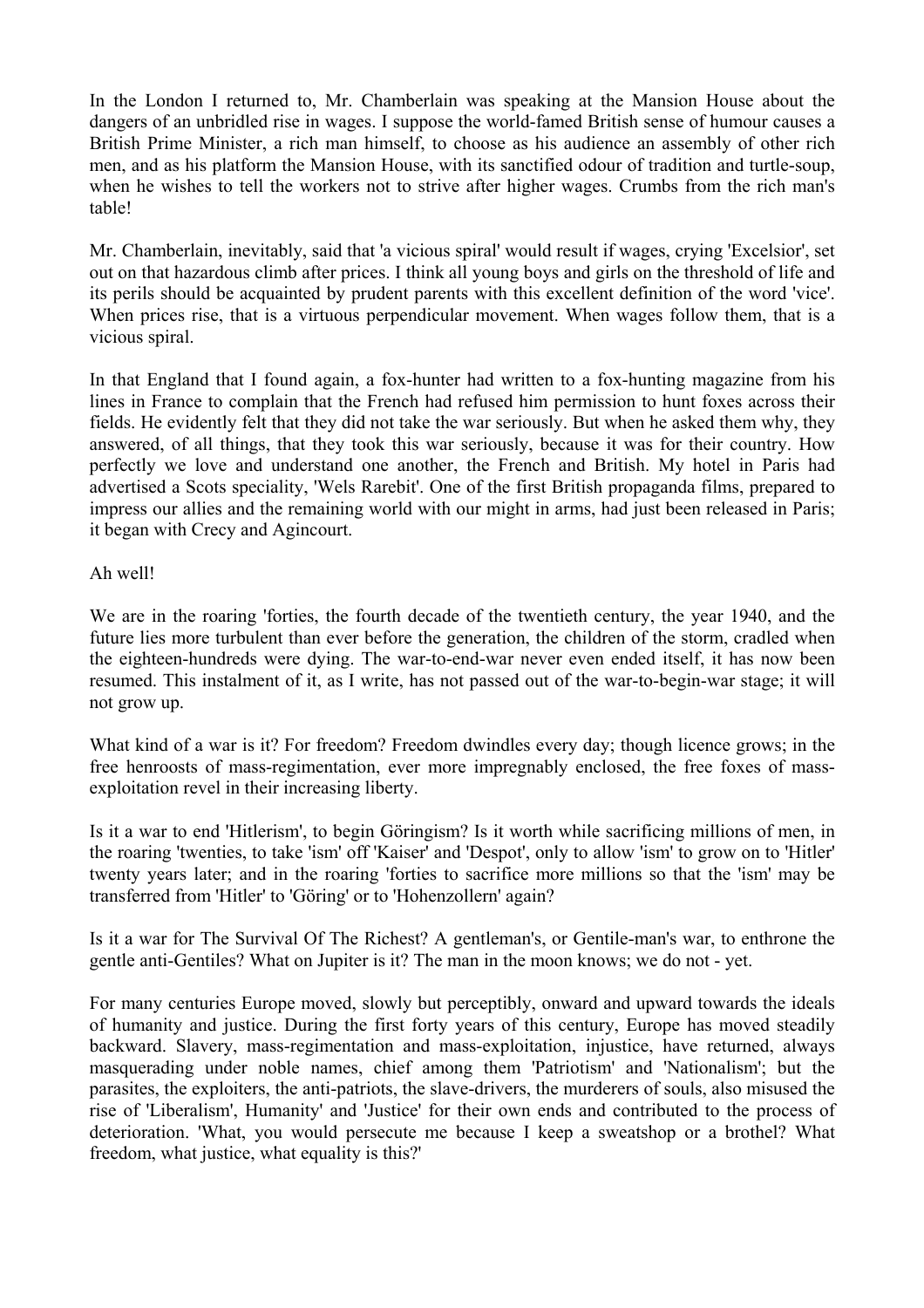This war will show, at last, whether the slow progress towards noble ideals which many men, consciously or unwittingly, strive and long for in their souls, can be resumed in Europe; or whether it is itself but a part of the process of degeneration in standards of thought, of living and of behaviour which has uninterruptedly continued for forty years past.

Of freedom, so little now remains that the placards proclaiming the word seem like jests uttered at a grave. Before the 1914 war, a man could put on his hat and take a ship to the ends of the earth, without even a visiting card. Before this war, he needed passports, visas, currency permits, and a whole pocketful of authorizations, recommendations, permissions and what you will. Now, in the countries at war, he cannot leave at all, save he overcome enormous difficulties. He may not send a penny piece abroad without surmounting the same array of obstacles. In one country he cannot obtain tea or coffee; in another, butter; in a third, meat. This is at the beginning of a war to preserve freedom. What will the state of affairs be at its end?

This war had to come - because it was not prevented in time. When it came, we bought it at the top of the market, which is bad business in the commodity war, as in all else. Victory could have been had cheaply on one occasion. On three subsequent occasions, it could have been had, less cheaply, but at a reasonable price. Victory -- in the Waterloo sense -- is now, I think, unpurchasable; but nevertheless, we must pay the price of it.

For the simple commercial reasons I have stated, I watched the approach of this war with feelings of ever-deepening foreboding. For one thing, I was closer to it than most, and my feelings were those of a man who shouts to another man to jump out of the way of the motor lorry which is about to demolish him, only to be rebuked by the cold stare of one who does not care to be addressed by persons to whom he has not been introduced.

When the war came, I experienced, for the first time for many years, a glorious sensation - the rebirth of hope. The foul and unnecessary war had come, but after a few weeks I saw the death of my greatest fear - that we should lose. I still could not see how we could win - but we could no longer lose, and that was much gained.

The reasons were that Hitler's marriage with Moscow, which was clear to foresee and duly came, was not consummated; that the full, two-armies-that-strike-as-one military alliance was not made.

To marry the lady with the scarlet letter on her brow and yet not harvest the nuptial delights? Not the marriage, but the abstention from the marriage bed was the unexpected and inexplicable thing. Hitler seemed to be carrying his vows of abstinence to the point of absurdity. Only an autopsy or his own disclosures can ever explain this farcical denouement.

But it was good enough to me and, jubilant but scarcely daring to believe my eyes, I watched, in the first weeks of the war, the possibility of our defeat vanish.

Many other reassuring things came crowding on the heels of those glad tidings. Firstly, the quality of our Air Force and Navy. I had feared that these would have been infected by the political senility which allowed the country to drift into this war, but I was wrong. The men who had charge of the Services, at all events, had never forgotten their task and their duty, which was to keep Britain's defences strong and efficient.

I knew, from my years in Germany, the great hopes that the Germans reposed in the starve-out, and this was a major, though a secondary, danger for us. The Germans always believed that they brought us to the verge of starvation in 1917 by unbridled submarine warfare, and that we were only saved from it by American intervention. They hoped to reach that end this time by extending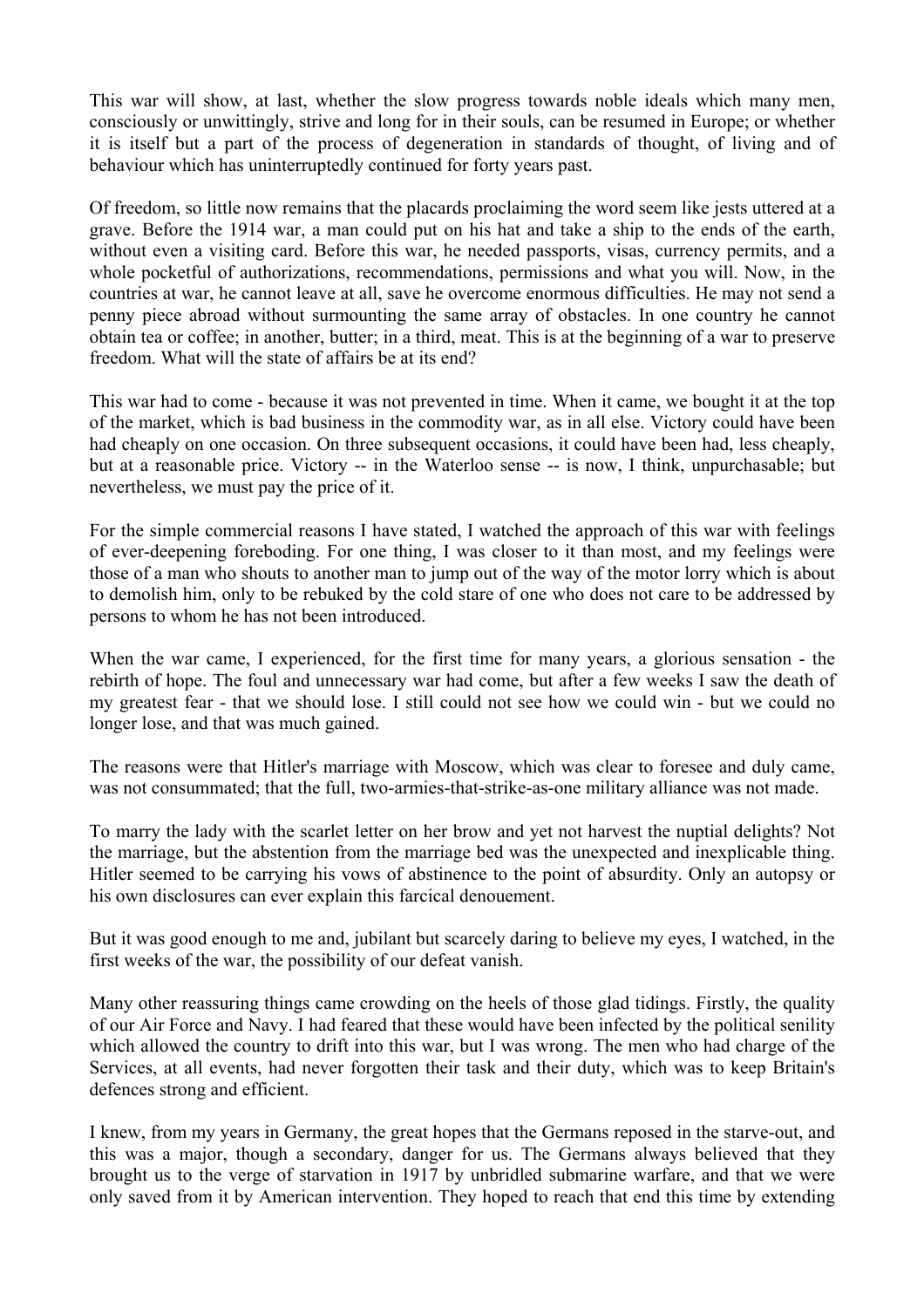the same type of warfare; the four weapons they had were the submarine, the mine, the aeroplane, and the ocean-going raider.

I began to exult when I studied the young Naval and Air Force officers and men I saw about. I had a good standard of comparison -- 1914-18 -- and soon saw that they were better than their predecessors of that day. They were, indeed, as good as they could be, and the way the Navy quietly but tenaciously mastered the submarines, and then began to master the mines, and the Air Force fought off the German raiders when they tried to bomb the fleet at anchor made me feel that I was being reborn.

But to be reborn is one thing, and to regain your birth-right is another. I felt that I had regained mine, which with many other Britishers I felt I had lost at Munich, on the day the *Graf Spee* ran for Montevideo harbour.

I had seen this ship, in Germany, and talked to the officer who eventually scuttled her. I saw her sister-ship, the *Deutschland*, launched. I knew that all Germans put some of their greatest hopes for the humbling of Britain in these ships. I knew that they had been especially designed and built for the starve-out. They were designed to make the quick kill and quick getaway. They were armed to outgun ships that could catch them; they were given speed to outrun ships that could destroy them.

By all paper calculations, they should have done enormous damage. The French and British navies, together, had only four ships which, on paper, could both catch them and outgun them. In the Great War the raider *Wolf* cruised the seven seas for fifteen months, sank 135,000 tons of Allied shipping, laid hundreds of mines - and she was but a 6000-ton passenger steamer of 11 knots, armed with 5.9 inch guns. The pocket-battleships, especially built for their task, could steam at 26 knots, had 11 inch guns. How could they be found; when found, how could they be overtaken; when overtaken, how could they be destroyed? Germans confidently foretold that they would sink a million tons of shipping each.

Yet those British ships caught, fought and vanquished the *Graf Spee*. The last dreams of the starveout faded. Italy, if she ever thought of taking Germany's side, probably changed her mind that day. Of this magnificent exploit can it be said, more truly than it was said on another occasion in the last war, that 'Nelson came again'.

The men of our Air Force and Navy showed, what I had begun to doubt before the war, that the spirit of the British people stood as high as ever. They had this advantage - that from the word go they knew exactly what their job was, to fight Britain's enemies. That is a thing a man can understand; there is no ambiguity about it. The contrast remained, between this valiancy and clarity, and the mists that shrouded everything as soon as the gaze was shifted from Montevideo to **Westminster** 

What was the war about? Why was the trustworthy statesman of yesterday suddenly become the perjured villain of to-day, after only one more fib? Would to-day's enemy become the friend of tomorrow? Whither *were* we going?

I could never forget this contrast between the fighting-men of Britain and the politicians, never understand why men of their type could not win through to the control of civic affairs. Would this generation, too, be elbowed aside after this war, I wondered. In the Government, as a member stated in the House, only two Ministers of military age went off to the war they had undertaken. To me, it was incongruous that such a nation should be led by elderly gentlemen who took umbrellas to go flying in closed aeroplanes. The new Ministries, Institutes, Councils and whatnot, too, were filling up, once more, with the children of influence, with alien-born 'specialists' and other limpets.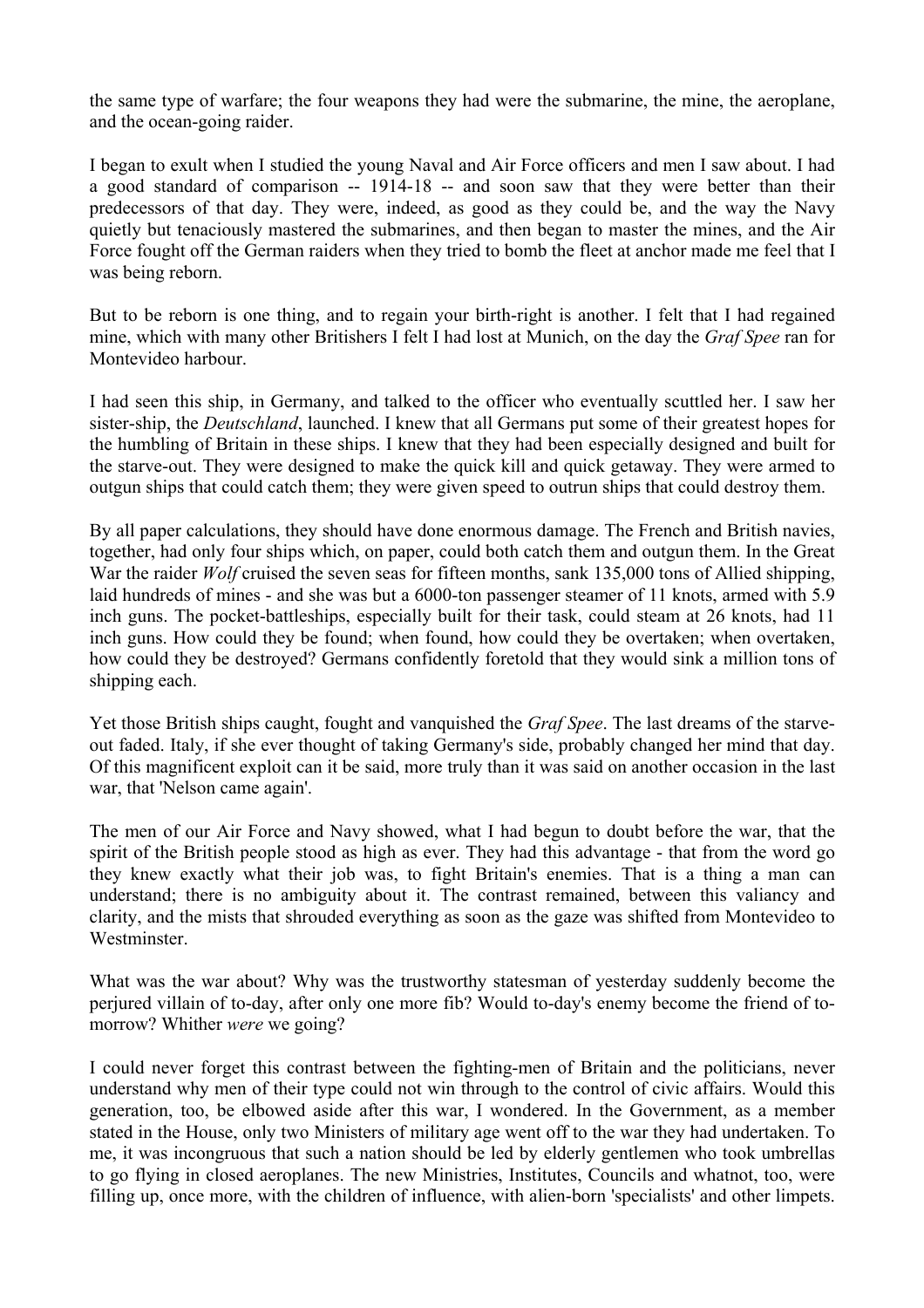These two scenes did not attune. The repugnant old profiteer-and-soft-job racket of 1914-1918 was beginning again.

Two other sunbeams fell on me out of a sky still overcast. The first was the response of the Empire, which. I think, surprised many people who had consistently had less forebodings than I. I suppose only men who knew France in 1914 and 1915 can understand the feelings with which I saw the Australians, Canadians, South Africans and New Zealanders of 1939. They, too, were better than ever. The exalting effect of their appearance was like that of champagne.

The other inspiring thing was that we did not make the one mistake that could have lost the war. The ghosts of Passchendaele and the Somme, where millions of Britishers were thrown without rhyme or reason or hope of victory against impregnable German fortifications, still prowled about the West Wall. I had a nightmarish apprehension that the longing of Wall Street for 'action' or 'a token of good faith', or the obsession of some text-book-bred commander, would lead to this. No man can say how we can *win* this war; but we could certainly *lose* it like that. It has not happened, praise be. If I did not, of all communities of men, most detest the Lettuce Brotherhood ('Lettuce hope that ...'; 'Lettuce not forget that ...'; 'Lettuce not think that we are fighting the German people'; 'Lettuce thank God for Mr ...' *ad nauseam*) I should say, let us hope that it will not happen.

For in this war, luck or what you will has placed us beyond the danger of defeat; now, we could only defeat ourselves, by impaling ourselves upon a proffered sword, or by allowing our enemy to find mighty allies, and as to this second possibility, even Russia, after that fantastic debacle in Finland, looks less formidable.

Our enemy cannot defeat us - but his mighty army and air force are still intact, behind an impregnable West Wall. He longs for nothing more than that we should attack him - it would give him a last chance of victory. He will *not* attack us, in full force. Do not believe the people who told you he would do this in the autumn of 1939: who now tell you that he will do it in the spring of 1940; and who will tell you, if he does not do it then, that he will do it in the autumn of 1940. These voices are criminally suspect; they are the voices of armament rings rabid for their profits, they want to accustom you to the idea that there *must* be a big slaughter, somehow, somewhere, somewhen. Probably there will be, with so many ghouls around, but it will not help any save those ghouls.

For in this war, for us, the best form of attack is defence. Captain Liddell Hart foretold it all, long before the war broke out. The great blood-bath would not win the war; it would increase profits; there is just a hope that the war can be *ended* -- not *won* -- without it. For our best ally, our best hope of victory, is the enemy within Hitler's walls: the pinch of hunger, the enemies of his regime, the captive peoples, and, ultimately, the effect of attack from the *air*, which we should not defer a day longer than we can help.

Hitler will not attack us with all his strength. I know, from my years in Germany, that the Nazi strategy, laid down long before the war began, was only to launch that great-attack-witheverything-that-Germany-has if (1) France and Britain could be sundered from each other, and this has not happened; or, (2) if Germany could find allies strong enough to overcome them both together, and that has not happened.

Failing either of these, that Nazi strategy, long prepared, is to sit tight behind the West Wall and wait for Germany's enemies to come and take Hitler's ill-gotten gains from her, snapping up the while any unconsidered trifles that may be lying about. That is the meaning of the West Wall; that is why the West Wall was built; that is why Hitler calls it the West Wall - not the Siegfried Line.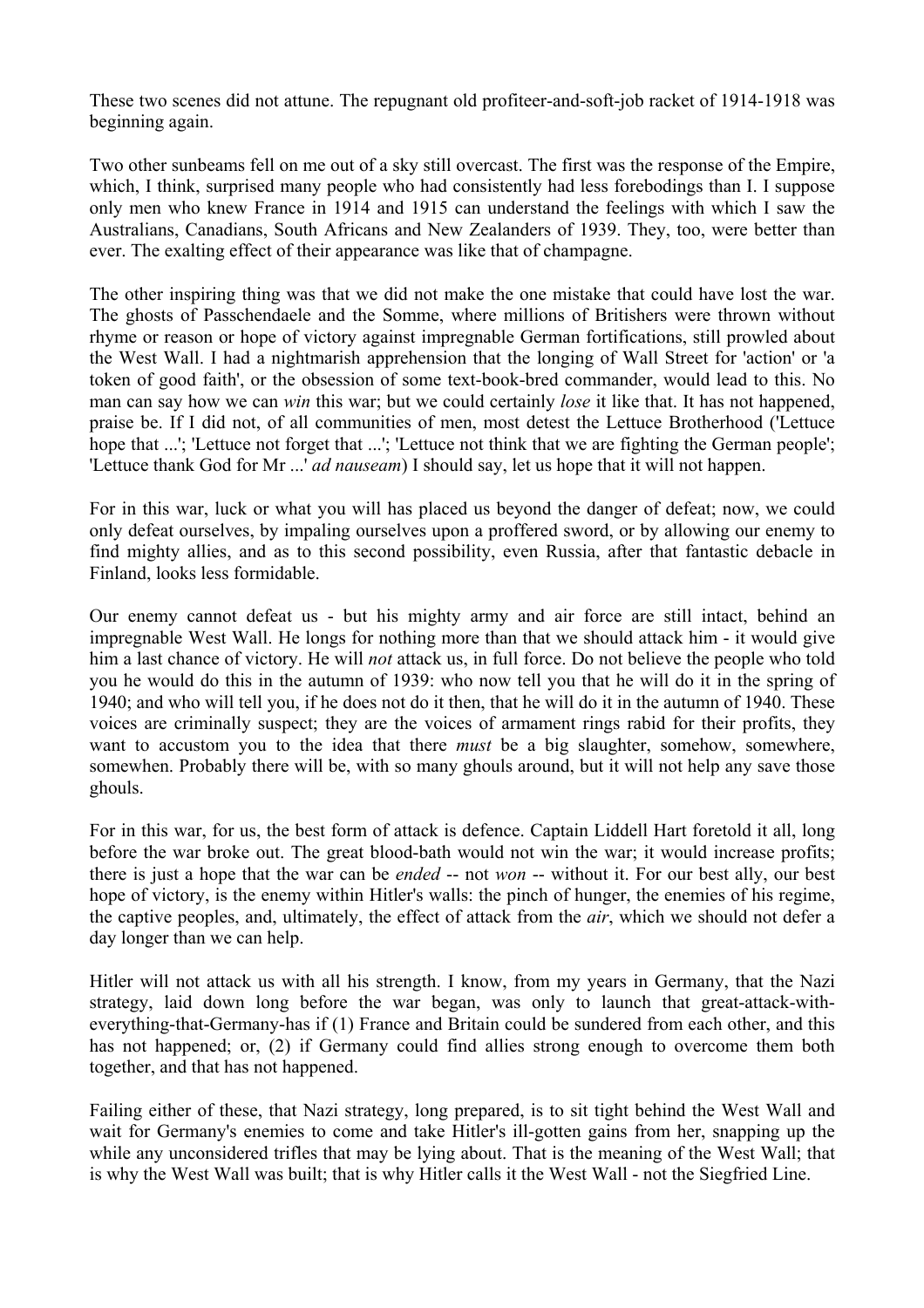Behind that West Wall stand a mighty army and air force, and a mighty nation as yet strong and united. I do not know whether they can be tamed without a great military defeat, but I think there is a chance of this after a long time, and after enough air-bombing.

I do not see how a great military defeat can be inflicted on them, even after a long time. They already know they cannot defeat us, have known this since the beginning of the war; but they think we cannot beat them. I think the best hope of *ending* this war, since our privations would in any case be less than theirs, is to tire, squeeze, bore and bomb them into compliance.

Such an ending to the war might be a *real* victory, for peace. In 1918 we had a military victory, but no peace. It is a fallacy to think that the more bloodshed there is, the better the outcome of the war will be. That is military theory as preached by the armament rings.

If the German-Russian agreement was for a series of alternating, westward-moving blows, to be merged in a joint grand-slam at a given moment, it has suffered dislocation through the Bolshevist debacle in Finland. But for that, Rumania would have been partitioned between Germany and Bolshevy by now, Germany getting the oil, and if the Bolshevists eventually succeed in Finland this scheme may conceivably be taken up. That would mean new conquests in South-Eastern Europe. But after the Finnish debacle, even a joint German-Russian grand offensive against Britain is hardly possible. Hitler's generals, now, would hesitate to carry it out, if he were to order it.

Two victors of this war already stand clear to see - the United States armament interests; and Italy. The Roman Umpire has given a masterly performance; never did a man sit a prettier fence than Mussolini. He had a hand in every warlike exploit as long as these were cheap, and acquired territory by them. They were not costly enough to imperil his popularity with his people; and when they threatened to become expensive and dangerous, he became, for his people, the Prince of Peace.

In the 1914-18 war Italy had a secret clause in her agreement with her ally, Austria-Hungary, that she should not take part in any war involving Britain, and that enabled her to keep out, and come in on the other side, as soon as the issue became clear, and reap the fruits of victory in territorial expansion.

She is not yet satisfied; she has a territorial grievance still outstanding from that war. This time, according to Count Ciano, Mussolini's son-in-law, the secret understanding behind the alliance with Germany, made in May 1939, was that it should not involve Italy in a European war in less than three years' time. Again, she stands aside. Again, she watches intently the course of the struggle. Again, she will either intervene, to ensure her further aggrandizement, when she sees how the struggle is going; or she will at the peace conference stake a claim difficult to withstand.

So how do we stand? There are only two possibilities. Either powerful groups in Germany will unseat Hitler, within a year or so, and make a bargain with France and Britain, on the basis that 'Hitlerism' has been destroyed. Or we are in for a long, long, long siege of the West Wall, for the extension of the war in this and that direction without direct influence on its outcome, for the gradual exhaustion of the peoples, for the further spread of disillusionment, disbelief and desperation - in short, for deterioration and the achievement of those conditions in Europe which I described as 'Chinese' in the memorandum I wrote for my paper in 1936: odd dictators all over the place, holding pieces of territory by means of armed bands, like the robber barons of old, a militarist chaos.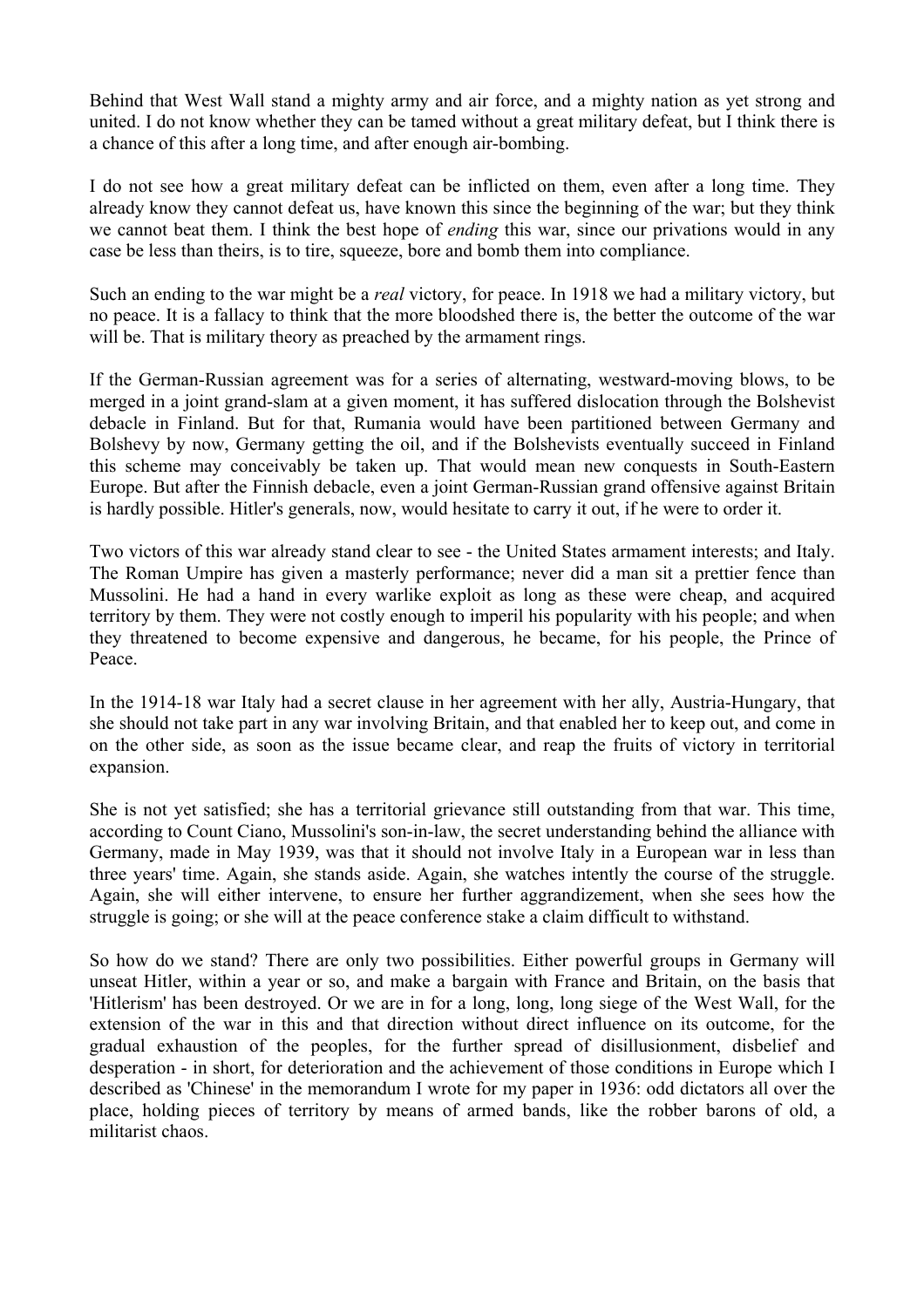The first of these two alternatives would be the better - if the men who succeeded Hitler were better, and more trustworthy than he. But only one method exists to find Germans better and more trustworthy, and that is to make them so.

In other words, we should be back where we were after the last war. We should make an arrangement with Germany and we should preconcert measures to be jointly taken against her if she broke her undertakings.

If we then were resolute, and kept to our word, and did not condone her repeated breaches of her undertakings, if we always maintained enough force to defeat any attempt of hers violently to repudiate them and were always ready to use it - then she would strictly observe them, to the letter and even to the dot on the i. If we began wrangling with the French, she would begin feeling her muscles and throwing her weight about again. We should have another war a few years later.

We are at the beginning of the year which will begin to show us which way the die will fall - and always remember that the armament rings do not want a short war. I want now to cast a glance at the two countries chiefly concerned, for me: England, where I was born, and Germany, which will be with us all until we die.

In England, we have taken up arms 'to defend Freedom'. Our own ancient liberties however, have already been abolished, on paper, by one Home Secretary because 'the Irish Republican terrorists' recommended him to this, apparently; by another Home Secretary, because 'an anti-Semitic organization' instructed its members to 'make fun of the defence regulations' and 'a sudden attack on London' might then 'bring the Jews to their knees'. Not much about Germany and Hitler in all this.

But the liberties have gone - *on paper*. In practice, they exist, as yet, to a great degree. They could be abolished in practice at any moment, or by stages; and the reason given need not be any more worthy of belief than the two I have quoted.

Now, already, at the beginning of 1940, with the war only four months old, the 'manufacturers' of Britain, through their spokesman Sir Patrick Hannon, one of Mr. Chamberlain's most ardent admirers in the House of Commons, who is President of the National Union of Manufacturers and therefore a Field Marshal in big business, drew attention to the 'grave danger of a so-called spiral being created between prices and wages levels'. *The Times*, similarly, wrote that 'the financial demands of the war may compel resort to a lower standard of living ... what happened in the last war is a warning of what will happen again unless prevented. Wages soared to unprecedented heights but they never overtook prices, and the wage-earning classes as a whole were not placed in a better position. War sacrifices will have to be made ...'

These arguments were directed against the possibility that the Mineworkers' Federation would demand a sliding-scale, wages-to-follow-prices, for the war period. I commend them to close attention. A 'spiral' is a dangerous thing. A 'spiral' is an attempt of wages to catch up with rising prices. But, as war has already shown that they do not succeed, they should not try it in this one for this would represent 'a grave danger', and do not 'the financial demands of the war compel resort to a lower standard of living'? In other words prices should, may, must rise - but not wages. The wage-earners as a whole in the last war 'were not placed in a better position' when they obtained higher wages; obviously, in this war, they will be in a better position if they do not obtain higher wages.

Was ever a mean thought clothed in nobler words? Does not the contrast between this sort of thing and the battle of Montevideo hit you in the eye?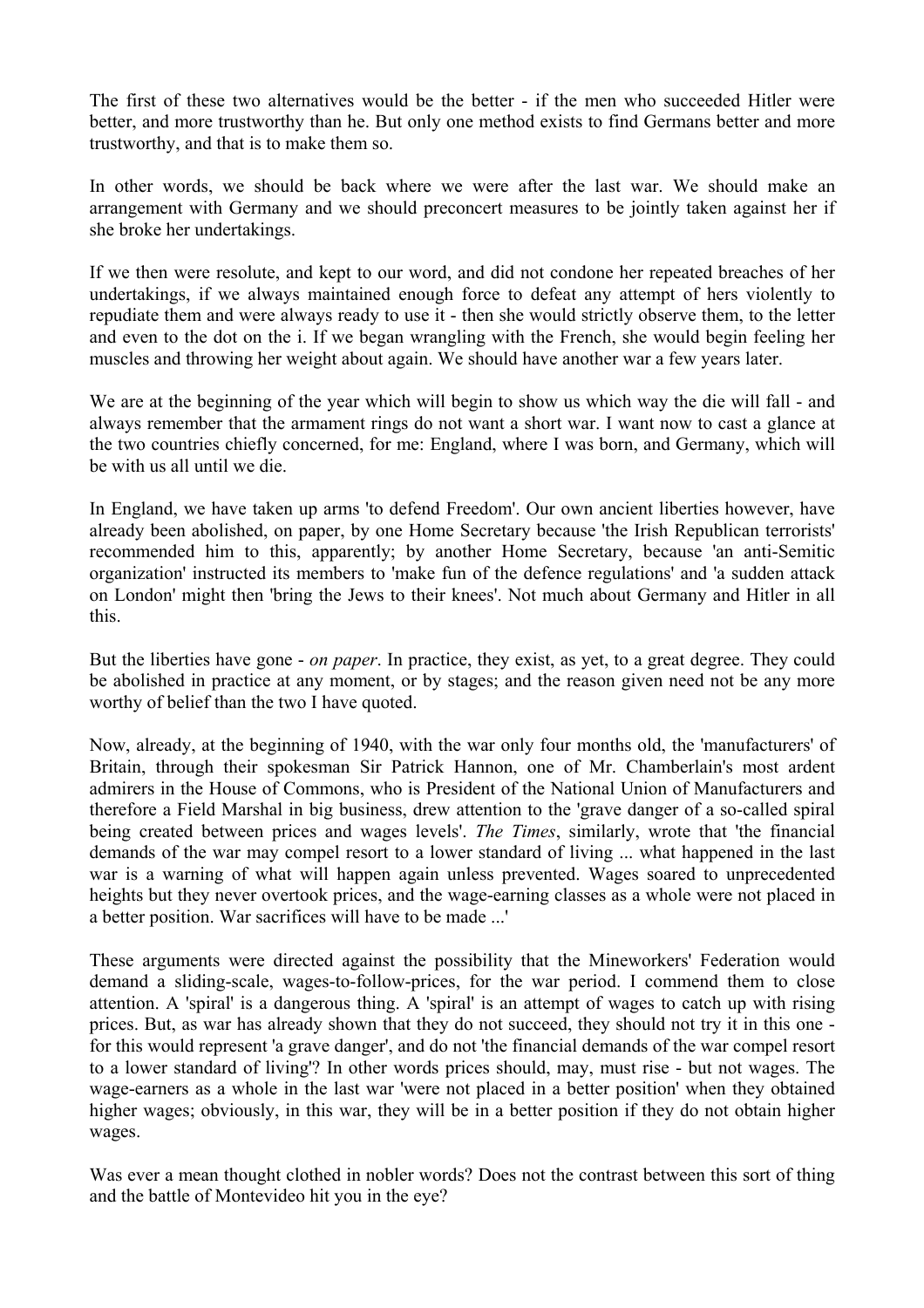We are fighting 'for freedom', 'to end Hitlerism' - over the North Sea, before the West Wall, in the South Atlantic. What are 'we' fighting for at home?

These quotations, and many other things I could say, suggest very strongly that the home-frontfighters are fighting to keep wages down. And what if the demand - that wages should try and climb after prices, disgusting thought, becomes more clamant, if the workers, some of whom fought in the last war, some of whom are specifically in 'reserved occupations', think that the profit-takers, as well as the wage-takers, should 'resort to a lower standard of living', should make 'war, sacrifices'? Is that what those special powers are lying on the table of the House of Commons for?

Remember that the sympathy of our rulers for National Socialist methods, now called Hitlerism - we are fighting to end it, by the way -- was chiefly responsible for the we-are-in-two-minds policy that led to this war. Remember that the most vindictive enemies of the British working-classes are in England, nowhere else, and not always even among the moneyed-classes; did not a conscientious objector from Suburbia say that the British working classes were 'dirty, lazy, foolish and subnormal in physique and mentality', though he certainly added that 'the upper classes are ridiculous figures of egoism, snobbishness and irresponsibility'.

Now, if you are interested in cause and effect, in the sequence of events, turn to an official booklet, *The British Case*, written by Lord Lloyd. Lord Lloyd is Chairman of the Executive Committee of the British Council, a body which is said to promote British relations with foreign countries. Among other things it sends peers' daughters to display British fashions to the bewildered natives of Croatia, gives 'sherry parties' to Austrian Jews in London, and dispatches English-languageteachers to Rumania, where Jews of mixed cosmopolitan origins learn the language before coming to this country, and all this costs the British taxpayer, including the British working-man, £386,000 a year, according to the press. Lord Lloyd's booklet, *The British Case*, invites perusal, because its title promises the reader an answer to the oft-asked, never-answered question, 'What are we fighting for?'

Lord Lloyd (who as the head of a body dedicated to foreign affairs should be an expert on foreign affairs, but does not distinguish between the head of a foreign state and the head of its government and speaks of 'President Schuschnigg of Austria') says, twice and with emphasis, that 'we are not fighting for frontiers'. He is disillusioned with National Socialism, (sorry, 'Hitlerism'), but not with Fascism. This, he says, 'threatens neither religious nor economic freedom, nor the security of other European nations'. (Albania is in Europe, but Lord Lloyd does not bother with unconsidered trifles when he is making a case.) Lord Lloyd also states that 'the political machinery of Fascism is, indeed, built up on trade unionism', and so on.

Here you have the same old story, that was told to you for years about Hitlerism (sorry, it was then National Socialism). 'This great social experiment' - Sir Nevile Henderson, etc. etc.

I have quoted these things to show that the minds of some of Britain's rulers have not changed. The war came because they liked some things in Hitler's Germany so much that they simply could not bear the idea of being bad friends with her, and would not believe that nothing on earth could prevent Hitler's Germany, at the given moment, from turning on Britain. The things they particularly liked were the disciplining of the working-classes, the regimentation, the lowering of wages, the destruction of the trades unions, the enthronement of big business and dividends. They still have that idea enshrined in their hearts. Fascism? Ah, now, that's something like; Mussolini never made a pact with Russia.

So much for England, at the beginning of this war. On all the fighting-fronts, Britishers are doing their duty better than ever. On the home-front, the Government has in its pocket absolute powers; it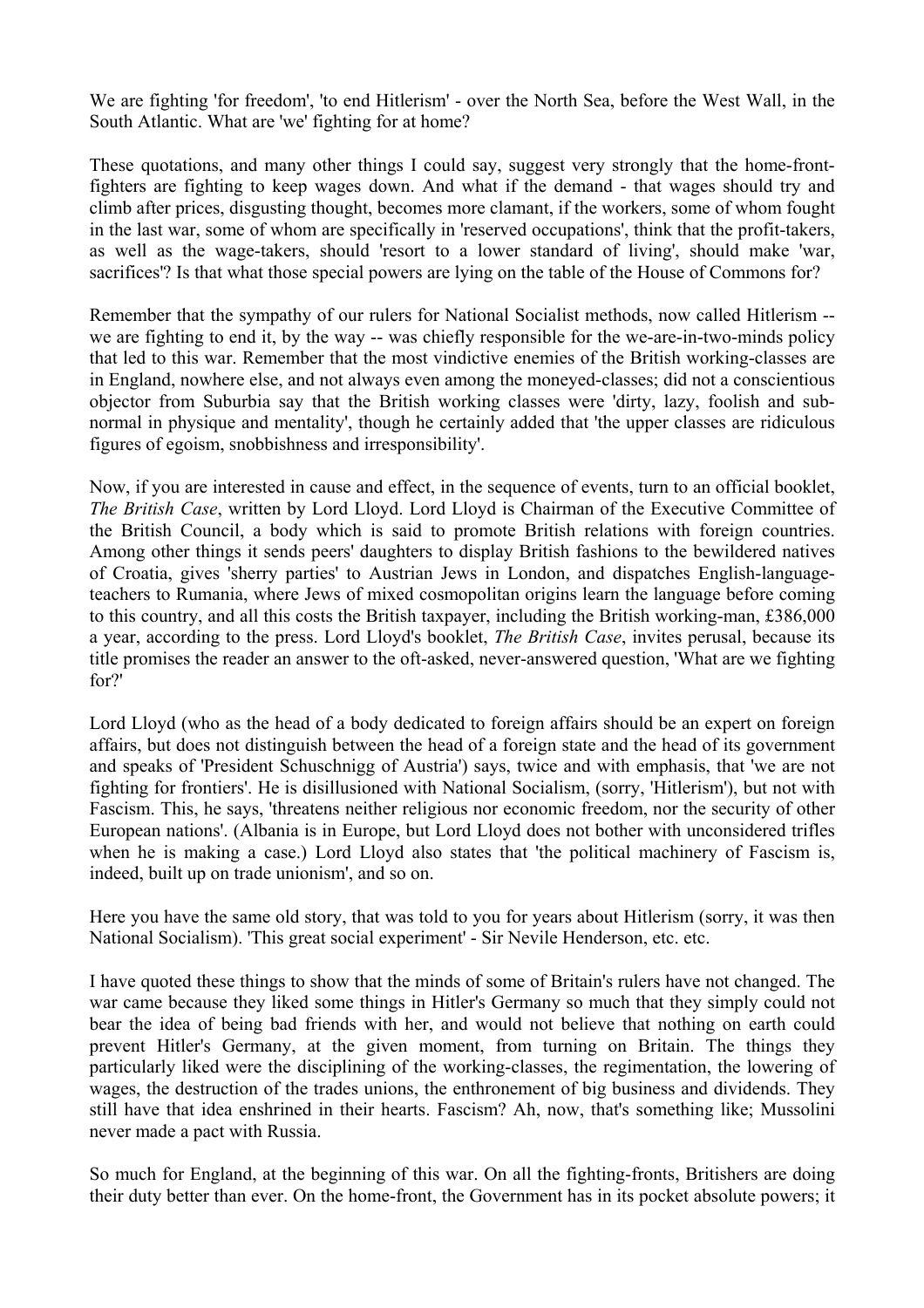can at any moment make itself 'totalitarian', to use the beastly jargon of our times; one more mysterious Irish Republican document like that produced by Sir Samuel Hoare, or mysterious anti-Jewish plot, like that produced by the equally diligent Sir John Anderson, would do the trick.

The warning, 'wages must not rise, though of course prices must', has already been uttered. The grisly contrast between the things the people are told, the things they think they are fighting for, and the truth, the use that is being made of their enthusiasm, their devotion, their lives, is as great as ever. The old, old men behind the scenes, grabbing with vulture-like hands.

The greater contains the lesser - and the class-war seemingly is greater than the Great War, of which this is the second instalment.

In this coming year we shall see whether the British Government, in order to keep wages down, will exercise more and more of the dictatorial powers it has in a pigeon-hole. I don't know whether this sort of thing can be successfully done in wartime. In peacetime, it is like falling off a log. But in war? It has not yet been tried.

I think it would be dangerous. Watch and see. That is one side of the picture, England. And now for Germany.

Hitler, much sooner than I expected, is finished. The fairytale of Adolf in Plunderland may have a few more chapters yet, but its end is in sight. I cannot tell how long he will last, whether he will take an unconscionable time in departing, but his end is written clearly on the wall, and he put it there himself. It is an extraordinary thing, or rather, a thing for which no adequate adjective exists. The marriage with Moscow - without the wedding night. To make an honest woman of the Red Lady - and then not take the dowry? Some of the most powerful Reichswehr generals were always for military collaboration with Bolshevy - but collaboration without the military alliance, what in the name of duplicity is that? And then the Bolshevist military farce in Finland, where the Soviet Generals, chief among them the Jewish General Stern, made war as little Tommy makes war with his tin-soldiers in the nursery?

An amazing development - and, ultimately, the end of Hitler.

And, on top of that, the case of the *Graf Spee*. Adolf Hitler gave himself the name he will deserve in history - Adolf Scuttler. To order a great ship, with a good fighting chance, to sink herself in a Uruguayan harbour?

From that moment, Hitler is old news. Of our Calvary, no end is in sight, but among the gargoyles that flank it, we soon shall leave Hitler behind us. Assuming, that is, that if a Deal be made with Germany -- a Fair Deal, of course, at a square deal table -- our rulers do not make it with Hitler. But even I cannot imagine that.

Hitler is a yellowing page. Long enough he has absorbed our thoughts. The time is coming to consign himself to an upper shelf in the library, to look round for a book about his successor.

His successor will come either from inside or from outside Germany. If he is unseated by those powerful groups within Germany, the man will almost certainly be Göring. If he outlasts that danger, and is dethroned by some eruption of mass discontent in Germany, the man will come from outside. Then he may be Otto Strasser.

Consider Göring first. I wrote earlier that these developments are harder to forecast in wartime than in peacetime, because the factor of the bullet plays a large part, and bullets are incalculable; they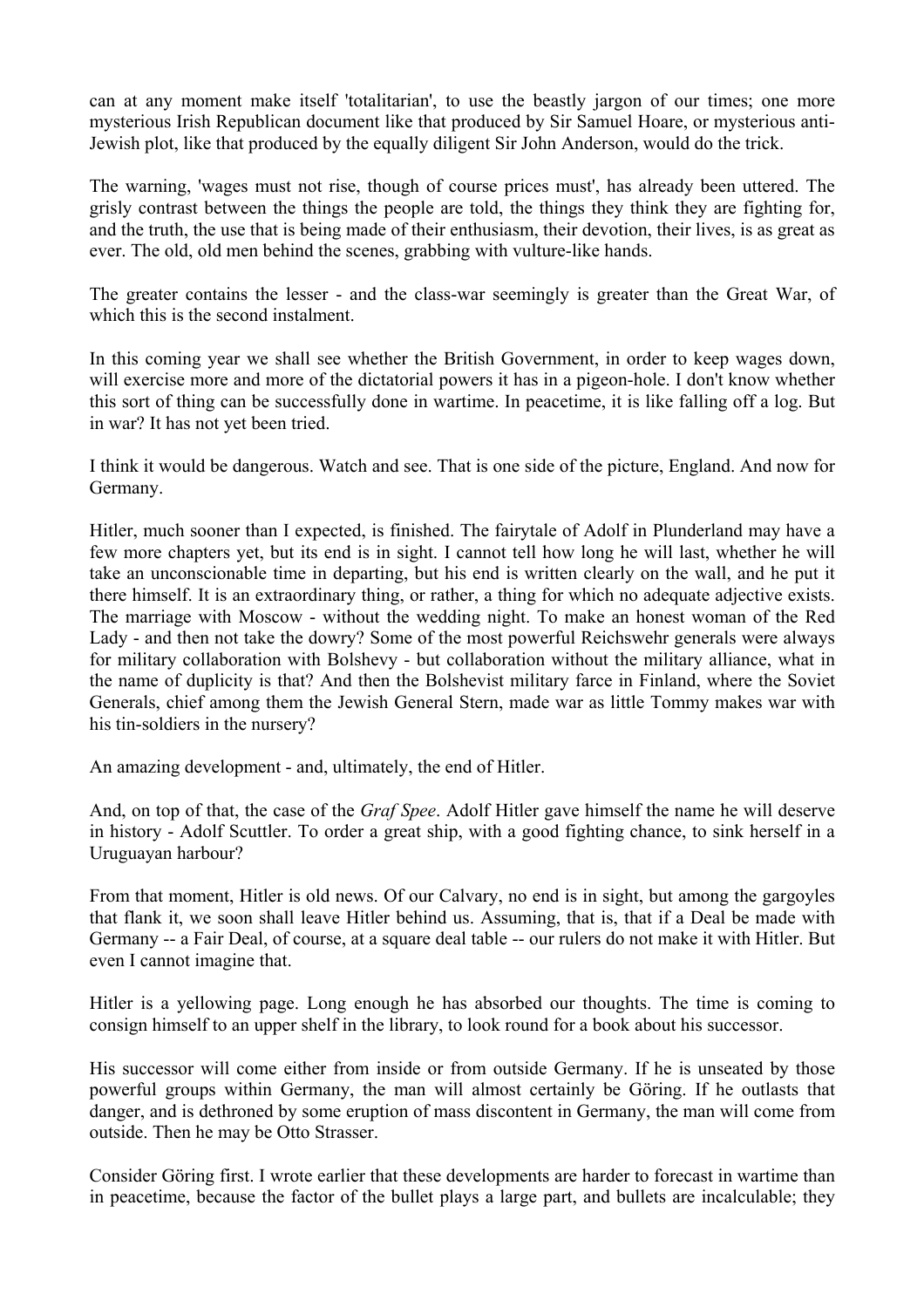ricochet, they strike at a tangent. But I would say that Göring's chance of being the next ruler of Germany is greater than any other man's.

In his self-commiserating mood, Hitler once, years ago, announced that he had already chosen his successor; he thought that a harmless polyp in his throat, afterwards removed, was an incurable, malignant growth. He did not then say that Göring was the man, but I hazarded the guess, in an article which nobody then found important enough to publish, though I was paid an exaggerated sum for it. At the outbreak of war, Hitler stated that Göring actually was Führer-Elect Number Two.

In making that choice, Hitler only forethwarted the inevitable and, probably foreseeing this, may have saved his own life, for by this move he made it possible, when the time comes, for him to he bowed-off and not bumped-off, by his successor. A chaotic, Communist Germany would be needed for himself to be able violently to remove Göring; but I cannot imagine Hitler himself remaining at the head of that Communist Germany, because too many Germans have been in concentration camps for seven years only because they are Communists.

A better picture of Göring is given by the Life of his first wife, Karin, than by any book about himself. That book contains letters written by Karin when Hitler was in prison, after the unsuccessful Putsch of 1923, and Göring was lying wounded, in exile at Innsbruck, and Hitler's triumph of ten years later seemed only a vision for lunatics, yet these letters show the most perfect faith in Hitler. Such loyalty alone, if loyalty meant anything to Hitler, would have predestined Göring to be his closest helper and his chosen successor - but that was not Hitler's motive.

But now Hitler, little though his Germans imagine yet, is preparing to go. He has no chance to remain. He cannot *win* the war; even if he were to turn on Bolshevy, none would trust him now. Plenty-of people would like to do a deal with Germany on that basis - but not with Hitler, he might change his mind again a little later.

So, enter Göring. They always preferred him to Hitler, because he comes of the officer caste; his career was the army, his father was the first Governor of German South West Africa. They never really forgave Hitler his house-paintership, although they were glad to forget it until he made that pact with Bolshevy. How many of those influential people tried to get Göring to England, for instance; this, they thought, is a man very much like ourselves, with him we can do business.

Strange, you may think, if the war to end Hitlerism turned into a war to begin Göringism. Not in the least. It all boils down to the ism, in the end.

Just look at Göring's qualifications. As soon as he came to power, he put off the brown shirt and put on the Reichswehr or Air Force uniform; that puts him in the right drawer at once. Did he not so admire the British Air Attaché's mess-kit that he copied it for the evening-uniform of his own air officers? The man, is clearly a gentleman. Or, as the disillusioned big landowners of Germany say, as they glance apprehensively over their shoulders at the Bolshevists, given them as their nextdoor-neighbours by Adolf (Save-us-from-Bolshevism) Hitler, 'Er ist doch wenigstens ein Herr'.

Now Göring advances upstage. *He* did not make the pact with Bolshevy (did he not tell the British Ambassador that none of them mattered a row of pins when the Führer was making a major decision). Perhaps *he* can get us out of the mess. What about levering Adolf out of his shoes and putting Hermann into them? And then, what about a reconciliation with Britain and France, ('Hitlerism' having been ended) and a common front against Russia?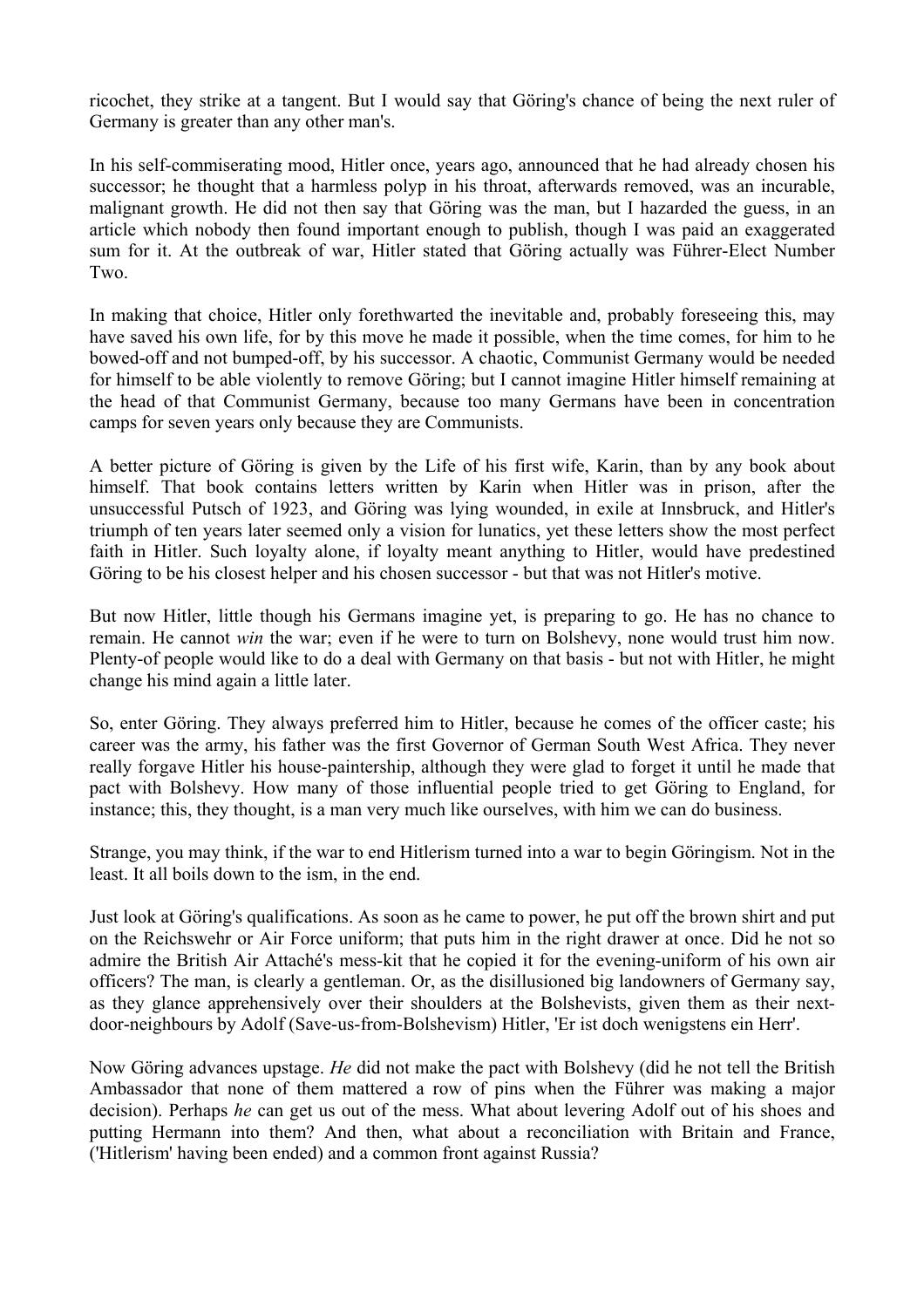Consider Göring's friends at court, at many courts. He has been Mussolini's friend since his exiledays in Italy in 1924. Prince Philip of Hesse, who married the King of Italy's daughter, was a very close friend of his, and was given a high Prussian appointment by him. The former Kaiser liked him and invited him to Doorn. The former Crown Prince pinned on his coat the very Iron Cross he wears. The Princeling whom the Hohenzollern family sent into the National Socialist Party, on the off-chance of a catch in the slips, August Wilhelm, is his friend since many a long day. The Duke of Saxe-Coburg-Gotha, Queen Victoria's grandson, Old Etonian and aristocratic showpiece of the National Socialist Party, is a very close friend; the Duchess of Coburg even travelled especially to Austria to be present at the birth of his sister's child. Wales-Edward-Windsor played trains with him on the marvellous model railway in the loft at Karinhall.

He has not spoiled his chances with any of these people. He might be a King-maker; a commonfront-against-Bolshevy-maker.

Almost a miracle would be needed, as this war is developing, to prevent this man from becoming the next ruler of Germany. He is, in private life, the most jovial, back-slapping, friendly fellow you could wish for, who loves children, flowers, and animals, animals so much that he forbade vivisection, dancing bears, and fox-hunting with hounds. This last is the only serious objection to him, in British eyes; a man who does a thing like that, think the friends-of-man in Leicestershire, must have a cruel streak in him somewhere.

One or two other things about him are interesting. He is the father of the concentration camps. The author of the shoot-to-kill order to the Storm Troops. The man who had a Prussian general and his wife shot in their drawing-room on a fine Saturday afternoon in June. The man who fired the Reichstag and threatened to hang a Bulgarian communist exile for it. The man who, if and when Hitler goes, may have the German army and air force intact, and Hitler's territorial gains in his pocket. He would probably be glad to lead a crusade against Bolshevy - but not at the price of giving up what Hitler filched.

The loveliest picture of Göring that I have in my mind is of him sitting enthroned in the Speaker's Seat of the Reichstag on September 12th, 1932, the day when he was elected Speaker, and giving an unforgettable performance as The Grand Young Man of Parliamentary tradition and usage.

As soon as he had taken his Speaker's seat, the Communists, ostensibly the archest enemies of the Nazis, tabled a motion for the immediate quashing of the decrees by means of which Franz von Papen, Hindenburg's protégé, was then ruling the land. Papen confidently expected the Nazis to oppose this motion and sat smiling in the Chancellor's seat with the Reichstag dissolution order - he had obtained this in advance from Hindenburg in order to intimidate the Reichstag and be able to quell any outbursts -- in its traditional red portfolio on the desk before him. But the Nazis, having telephoned quickly to Hitler, decided to let the motion go through, and before Papen knew where he was Göring had ordered a division and vote. Now Papen, who knew that a vote, if one were allowed to be taken, would make him the laughing stock of the world (the actual result was 512 votes against and 42 for him) jumped up and presented Göring with the dissolution order, so that the vote might be thwarted. Göring motioned him aside, and when the red portfolio was placed on his desk pushed it aside again. 'No, no', he said, 'the vote is now in progress, and must be completed. I am not interested in the contents of your red portfolio. To interfere with the vote now would be a breach of faith, a breach with all parliamentary tradition, why, good heavens, it would be unconstitutional!' The discomfited Papen had to withdraw and suffer ludicrous defeat in Parliament (afterwards, of course, the dissolution was declared legal). When he had gone Göring, with grave and honest mien, declared: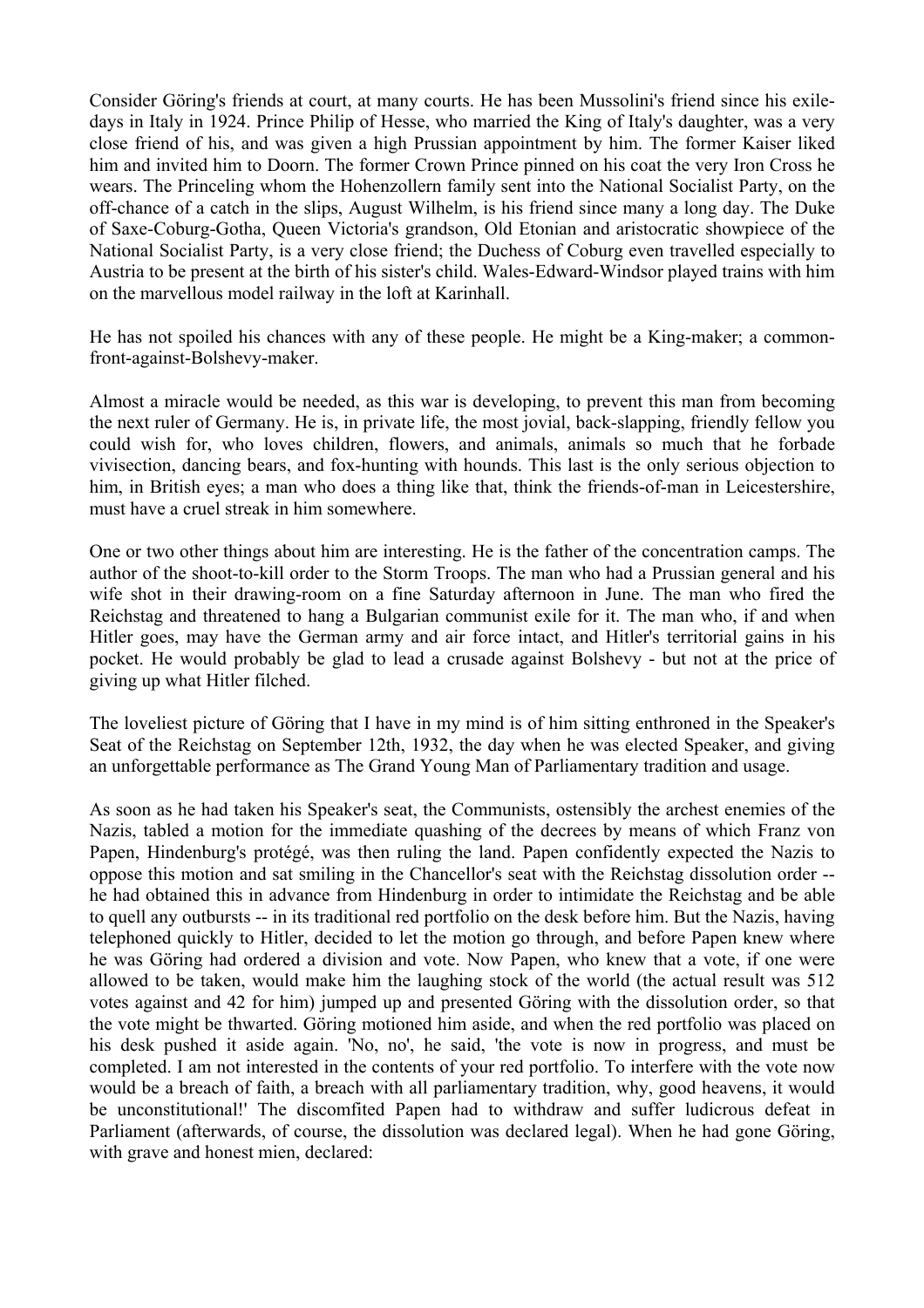'I am firmly resolved to maintain both the prestige of Parliament and, above all, the right of this elected assembly of the German people to continue its work in accordance with the Constitution.'

Five months later he fired this same Reichstag.

So, from the point of view of the outer world, the rose that is Hermann Göring possibly has a few thorns. That will not prevent him from becoming the next ruler of Germany - if the change comes about fairly soon, and is the work of the same, powerful, big-business and big-estate groups which put Hitler into power.

But if the change is delayed in coming, and the German people begin, like Vesuvius in a good sightseeing week, to show signs of simmering and boiling over, the man to follow Hitler will probably come from outside the country, he will be chosen from that group of men, now in the shadows of exile, who seem so obscure to-day, as Hitler seemed obscure only yesterday.

Then other men's names will come up, and foremost among them Otto Strasser's. For these reasons, because he may be important to us, because he may mean you, I began to think, in the summer of 1939, before war began, of writing a book about Göring and Otto Strasser. But then I thought, Göring has been written about nearly enough already, and anybody who still cherishes illusions about him is incurable anyway; I'll write about Otto Strasser.

So, when I came back to England, with the intention of writing a book, about this war and the next peace and Germany and Otto Strasser and the like, I went to a place on the south coast, and into a big hotel there.

It had an enormous apartment, called a Lounge, where a few people sat stiffly about in leather armchairs. In the middle was a glass-sided tank filled with water in which tropical fish swam bemusedly about, wondering, as I thought, what the devil they were doing in that galley, and from time to time one of the other occupants of the larger aquarium -- for The Lounge was a chilly, greenish place, where invalid ladies and water-proofed gentlemen languidly swam in and out, so that you started when you found one near you -- would occasionally approach this tank and contemplate its population, uttering faint sounds which might have expressed pleasure or surprise. I wondered what the other fish, inside the tank, thought of them.

There was an elderly gentleman of military bearing who knitted (Brig.-Gen., ret., late 1st Knitwits, I thought at random) and who was sometimes visited by his son, to whom he would snort complaints about things he had read in the paper ('Pampering these militiamen, I don't hold with it'. 'Yes, father'). There was an elderly lady who tottered from chair to chair and, between totters, nourished herself on the humour which *Punch* distils from that inexhaustible source of fun - the distinctions between the classes. Once a child came into The Lounge and was made much of by a Dutch lady, so that it began to laugh loudly; the elderly lady sent a waiter over with a reproof.

After a day or two, I swam out of The Lounge, which was unsympathetic to me.

So I took train and came, after a long walk on a very cold day, to my deserted village. The old lady with the gleaming eye was there, surrounded by her chickens and the wreck of the hamlet.

'Here I am, I said. 'I'm coming in for a day or two.'

'Well, I didn't expect you back again, Master, she said.

'Why not?' I asked, 'I said I was coming.'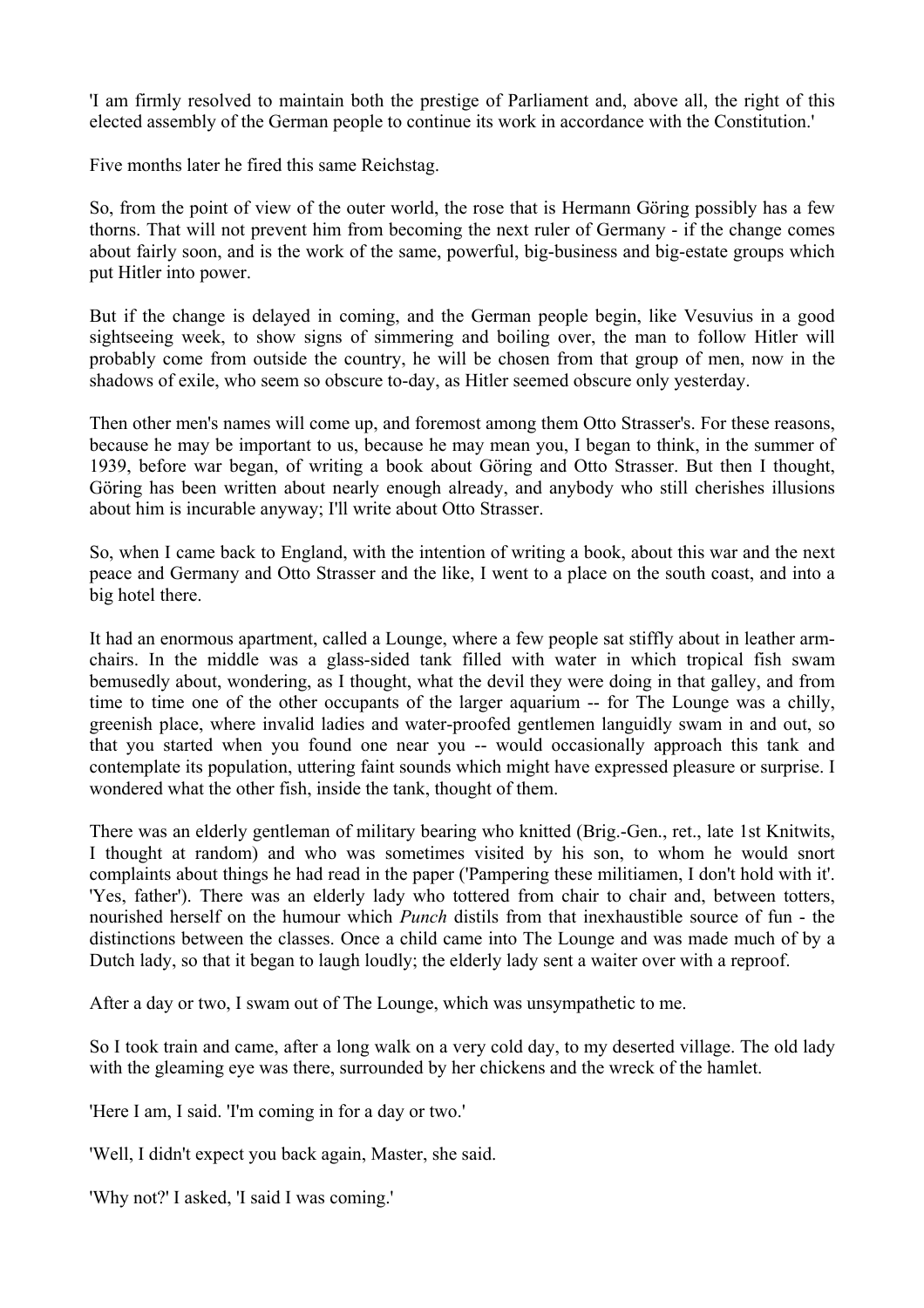'Well, I didn't think you'd come,' she said, 'this is a lonely place, and a cold place in winter, and I never had any visitors at this time before, and it's not very cheerful for you, with all these ruins.'

'It's the only unruined place in England,' I said. 'You haven't a radio, or a film-hell, or a fish-andchip den, or a British Imperial Union Jack Corporation for the assembly of all-British gimcracks made by Polish Jews in New York; you haven't a Glamour Girl, or a Mayfair Man, or an air wardress; horoscopes, football pools and jitterbug dancing are unknown to you; cold it may be here, but think how much colder it is in Finland, or even in London at a full-dress rehearsal of a nude revue, and here you have no nude revues, and I saw enough of that racket in Free Germany and know what it means; you haven't a refugee, save myself, and I am the only real refugee in England; you haven't an Olde Antique Shoppe for the sale of mass-produced brass candlesticks from Birmingham; you haven't even a Tea Shoppe or a Pauper's Arms, where I should be sold warm whisky and cold port, if I were prepared to drink them standing, at certain hours of the day; you even speak English, which is a rare thing in this country; you haven't a Petrol-Station-and-Kozy-Kaffee combined; you haven't a crooner or a swing-singer, you need never listen to your own countrymen and countrywomen, in their blindness, singing 'Oh my bewdaful, yore so bewdaful'; your chickens don't even carry gasmasks; why, I never saw a place so unruined.'

'You talk queerly, Master,' she said, doubtfully, but her strange eye gleamed more indomitably than ever, 'there's enough ruins here, all round you.'

'Ah,' said I, 'you should see Chaucer's Canterbury and Drake's Plymouth.'

'Why?' she said, vaguely 'have they been bombing them?'

'No' said I. 'We have.'

'Oh,' she said, 'well, are you going to write your book here, Master?'

'Some of it, anyway,' I said, 'out of this very head. I'm bitten badly, by this book. I didn't know what to think about it when I left you, but now I'm all caught up in it, and I think Otto Strasser is a remarkable man, and a good German, and a man of peace, so lead the way, I want to work.'

And we went in.

\*\*\*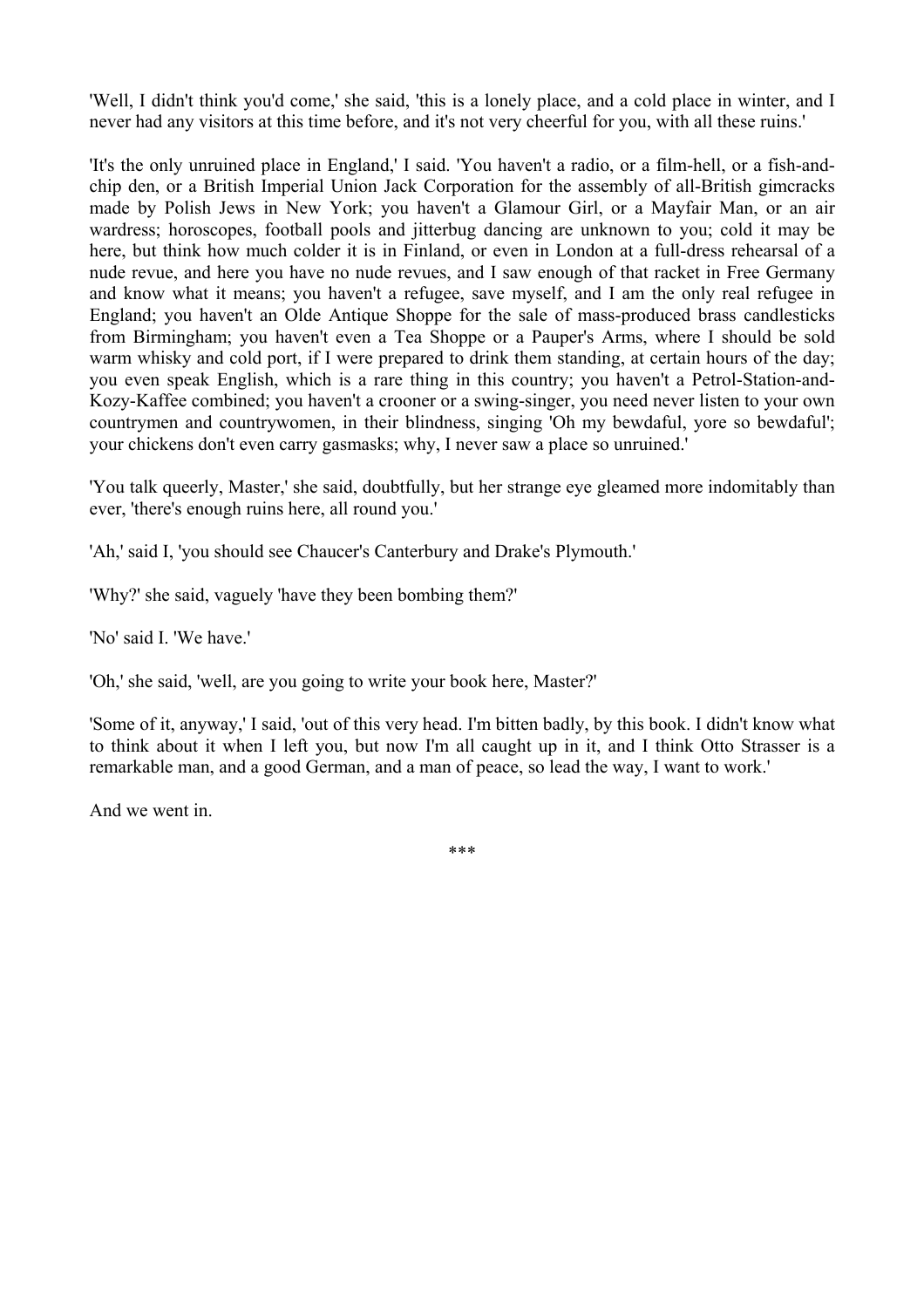### Appendix One

### THE BOOKS OF OTTO STRASSER

I was surprised to find, when I learned to know Otto Strasser better and discussed with him at length his life and work, that he is the author of many books, not one of which, as I believe, has been translated into English. Two or three I had read myself, when I was abroad, and assumed that they had long since appeared in this country, but I had no idea of the number of his works, nor can I understand to-day how a man of his many activities ever found time to write them. But I have mentioned, among the first of his attributes, his enormous and almost unbelievable energy, a thing not uncommon among Germans which he possessed in rare measure. Somehow he contrived, while campaigning up and down Germany for or against Hitler, while campaigning against Hitler in exile, while moving from place to place and from country to country in escape from the ever-pursuing Gestapo, to write dozens of books and pamphlets. He says he is the only author who does not know how many books he has written, and he may be right.

His *Structure of German Socialism* (*Aufbau des Deutschen Sozialismus*) I have mentioned in this book. I find it among the most striking essays in constructive political thought, elaborated in detail, that I have ever read; and at the end of it, overlooked by the great world of readers for so many years, lay the record of the two long conversations with Hitler which give so much insight into that man's mendacity and hysteria. This book was published in 1931.

Another of his political books was *European Federation* (Europäische Föderation) published in 1935; to-day, everybody speaks about European Federation, and this book alone would put Otto Strasser among the prophets. Then he wrote *The German St. Bartholomew's Night* (*Die Deutsche Bartholomäusnacht*) an account of the Hitlerist massacre of June 30th, 1934, in which his own brother Gregor, killed on that day, plays the leading part. I was particularly surprised to learn that this book was never translated into English, because that bloody day belongs to history and the comments upon it of a man so well acquainted with all the leading figures in the tragedy and so closely related to one of them as Otto Strasser must be invaluable to historians.

In 1938 (I am not giving these books in chronological order) he published, in Zürich, under the pseudonym D.G., *Erlebte Weltgeschichte*, which might be approximately translated as *World History in My Tine*. This is a well-written and quite absorbing story of the events that began on June 28th, 1914, when the Archduke Franz Ferdinand was murdered at Serajevo, and continued by way of the World War to the triumph of Hitler, in 1933. Its last words are 'The Hitler system was born, which will shake Germany and Europe to their foundations'.

At one time and another came also *We seek Germany* (*Wir suchen Deutschland*), *Whither Hitler?* (*Wohin reibt Hitler?*), *Europe of To-morrow* (*Europa von Morgen*). The last of these is an interesting work, based on the ideals of T. G. Masaryk.

While he was still in Germany, and fighting against Hitler, Otto Strasser published another pseudonymous book, about his brother, called simply *Gregor Strasser* by 'Michael Geismeyer'. It was a delicate and difficult subject for him, because Gregor was still Hitler's chief lieutenant; he, Otto, was Hitler's chief antagonist. This played a part in a characteristic episode of those days. One day Otto Strasser appeared on the platform of the well-known Spichern Säle in Berlin in one of the famous debate-meetings which he introduced in Germany at that time. On this particular evening, his adversary was a Communist speaker, one of the weird alien 'intellectuals' who adorned the then German Communist Party, a 'Professor' Witfogel of the Lenin University. The Professor came off badly in this debate, before an audience consisting of three-fourths of uproarious Communists, and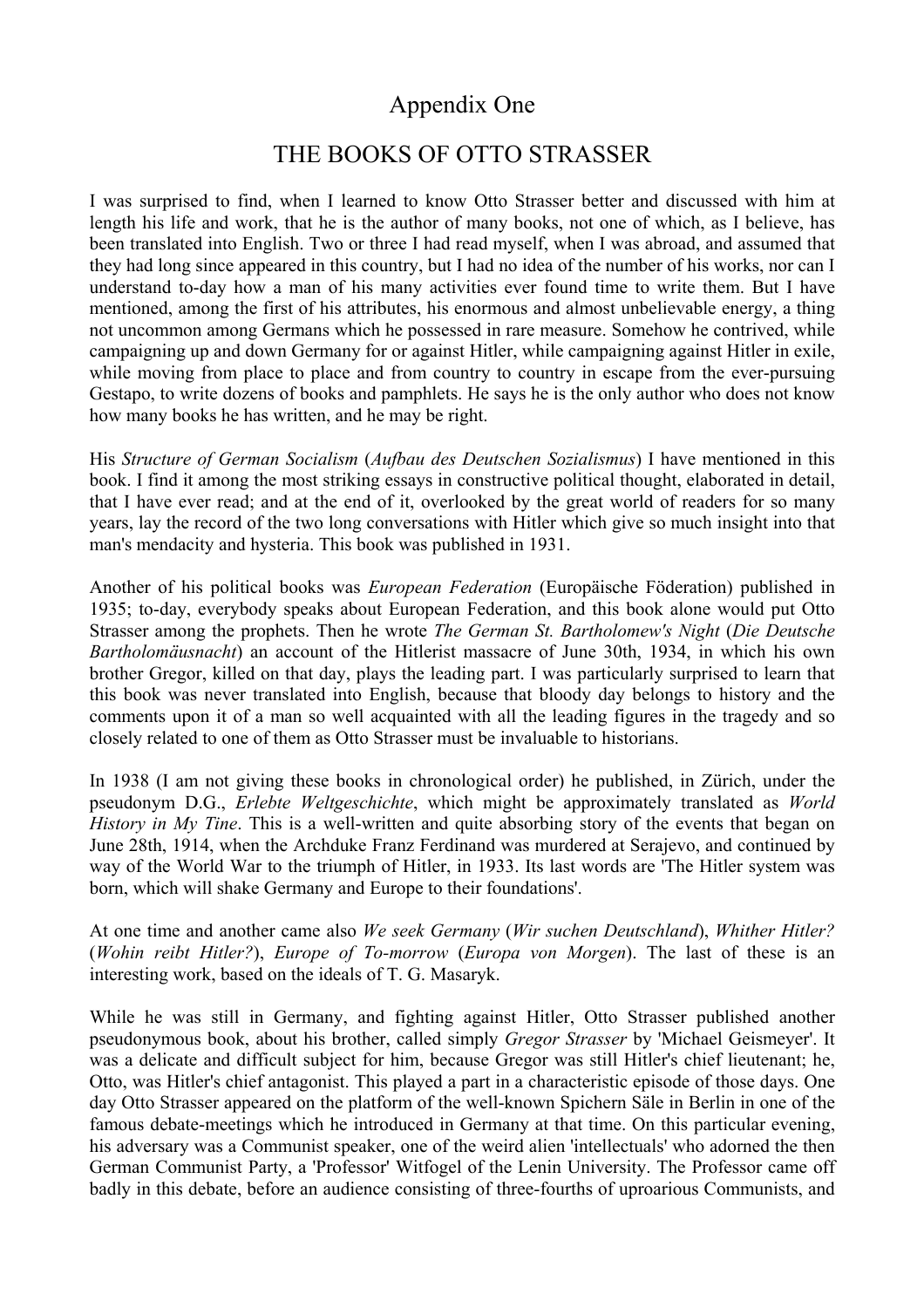sought to turn the tables and discomfit Otto Strasser by asking him, suddenly, 'Are you the author of Michael Geismeyer's book on Gregor Strasser?' This was an unpleasant question for Otto Strasser, who had written the book from two motives: first, to earn some money, since Hitler's purchase and closure of his publishing house had bankrupted him; and secondly, by a skilful artifice to strengthen Gregor Strasser's position, and the Strasser cause generally, within the National Socialist Party. It was, in fact, a little piece of Black Front strategy. Professor Witfogel had learned of this and knew that if he could convict Otto Strasser of the authorship of the book its purchase would immediately be prohibited for National Socialists by Hitler, and Gregor Strasser's position in the party would be seriously shaken. After a brief hesitation, Otto Strasser answered: 'You know very well that if I answer yes to your question the book will be boycotted and my income from it cut off, and you know that it contains nothing that is different from what I have said to-night and have always said. So you wish only to injure me financially. Nevertheless, the answer is yes, I wrote the book, and you are a swine.'

The unexpected result of this encounter was that the 2000 people present broke into loud applause and Professor Witfogel was not allowed to continue the debate.

Apart from these books, which are all that he can remember, if not all that he has written, Otto Strasser in these crowded years wrote innumerable pamphlets, all in the sense of and about the topics I have touched on in this book with one strange exception, a pamphlet, which I have unfortunately been unable to procure, on the Revolution in Male Attire. He thinks the male clothing of to-day, and I agree, to have touched the lowest depths of ugliness, drabness, discomfort and unsuitability that man's dress has ever reached, and, while pursuing doggedly his ideal of a German Conservative Revolution, he even found time to advocate in print another revolution - that in the habiliments of the men of our time.

The thing that strikes me about his books, especially the *Erlebte Weltgeschichte*, is that he writes very well, and I find it particularly strange, for this reason alone, that none of them appeared in England. Apart from that, he was, of course, in unique position to know Hitler and the other Nazi leaders, and all the other men who have played a leading part in Germany in the last twenty years, and had information about the inner truth of great events that was available to no other man. It is a curious comment on the state of the world's literature to-day that his books never reached a larger public, when scores of men who had no better sources of information than a file of newspaper cuttings were turning out the most sensational keyhole stuff about Hitler, Göring and the rest.

\*\*\*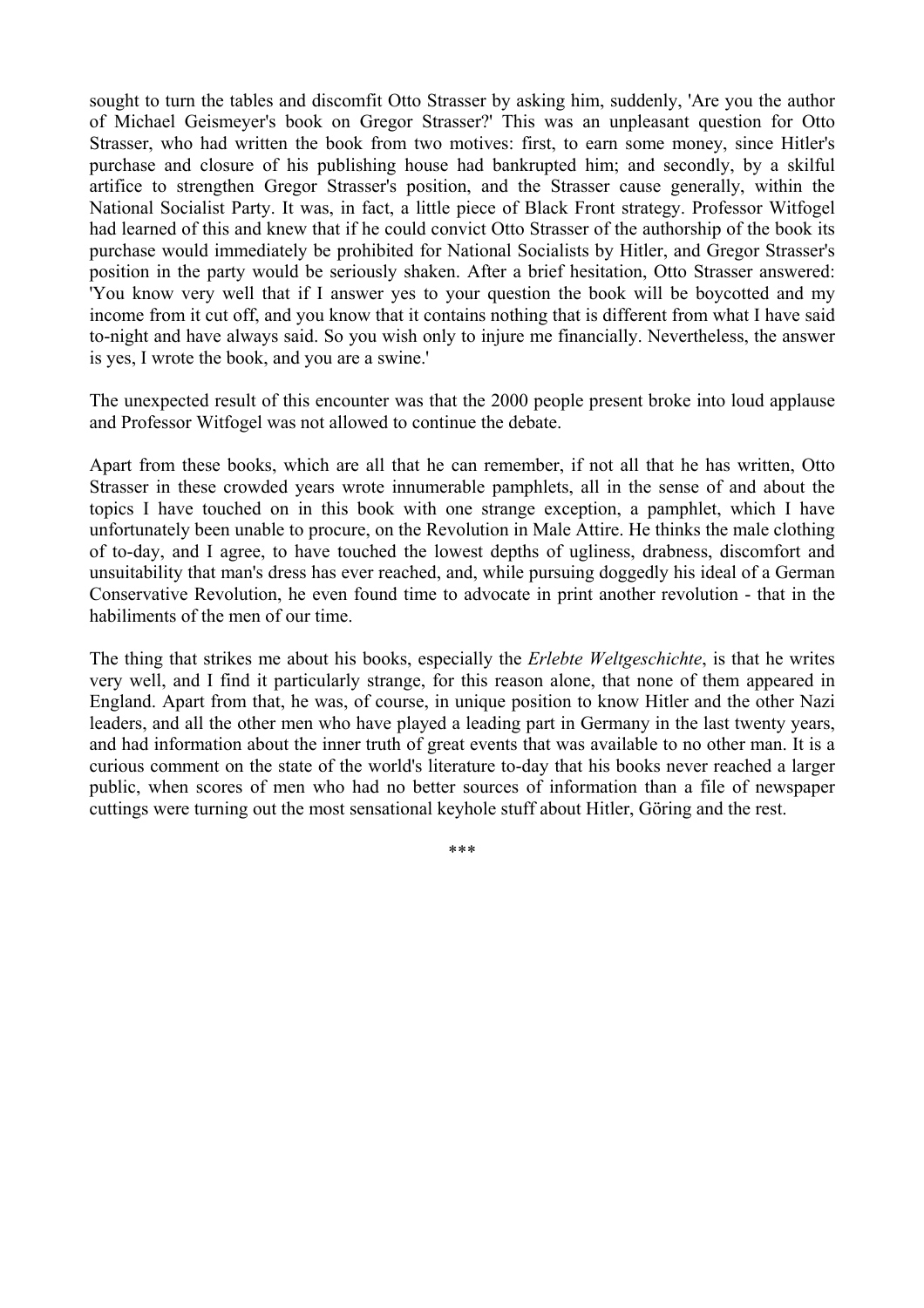# Appendix Two

## THE MILITARY SERVICE OF OTTO STRASSER

I have been at pains to check Otto Strasser's military and civil history - his record of service, that is to say, during the Great War of 1914-18, and his activities in civilian life, particularly his political activities, in the years that followed it.

For one thing, I have a passion for facts. For another, I have usually found that a man's past record gives the best key to his character. For instance, if our rulers had been guided by this principle, and if they desired to do the best for their country, Britain, they could never have fallen into the absurd error of believing -- if they really believed this, and I doubt it -- that Adolf Hitler was a man good at heart but misunderstood, a man who, handled with indulgence, would prove to be an honest treatypartner, a champion of peace, and a first violin in the sweetly harmonious concert of Europe.

His record is too bad for any British statesman to have believed that. There are far too many gaps in Hitler's record, and they can have no other explanation than that he has something to conceal. He has never given a single detail, that can be corroborated, of his doings in Vienna in the years before the war. Of his service in the war itself much less is known than would be known if all was well; it is significant that towards its end, when it was going badly, he was lying in a distant hospital suffering from some affliction, vaguely attributed to 'gas', which strongly recalls the familiar tactics of the malingerer in that war. The most sinister gap of all in Hitler's record is that which I have discussed at some length in this book - the absence of all explanation for his presence in Munich at a time when it was under Jewish-Communist rule and when all good anti-Reds were gathering afar off to expel this Red regime by force of arms.

The known things about Hitler are even more damning than these damning gaps, for the whole record of his political career, before he came to power and afterwards, has been one of pledges given in order to dupe others and broken immediately the end was attained, without a single exception.

Thus Hitler's record contained not one single thing that could justify any foreign statesman in trusting him, and the gaps in it were even more ominous than the things that were known. Close study of this man's past enabled many writers accurately to state what his future acts would be, and this is the enormous importance, to us, to you, to me, of knowing a man and his past.

The same thing applies exactly to Göring. In Göring's record there are no gaps whatever. Everything is known about him. Everything he has done is creditable - judged as the acts of a man whose lifelong ambition is to humble Britain and to put Germany at the head of the nations of the world. To that end, Göring will use any means whatever; he will stick at nothing. The Reichstag fire; the shoot-to-kill order to the police; the murder of hundreds of his fellow-Germans; the stupendous 'black', or secret, rearmament of Germany, blandly denied to every British and other foreign statesman until a long lead had been established; all these are the unmistakable signs and proofs of Göring's implacability, ruthlessness and lack of all scruple in pursuing the end which he considers patriotic.

If British statesmen a second time ignore these things, and dupe the British public by pretending that Göring, or another man like him, will become the friend of Britain if he be gently and 'tactfully' handled, more disasters await us. Göring's life is an open book compared with Hitler's; but his only law is Germany and Germany's domination in the world, and to that end the destruction of all, chief among them Britain, who stand in the way.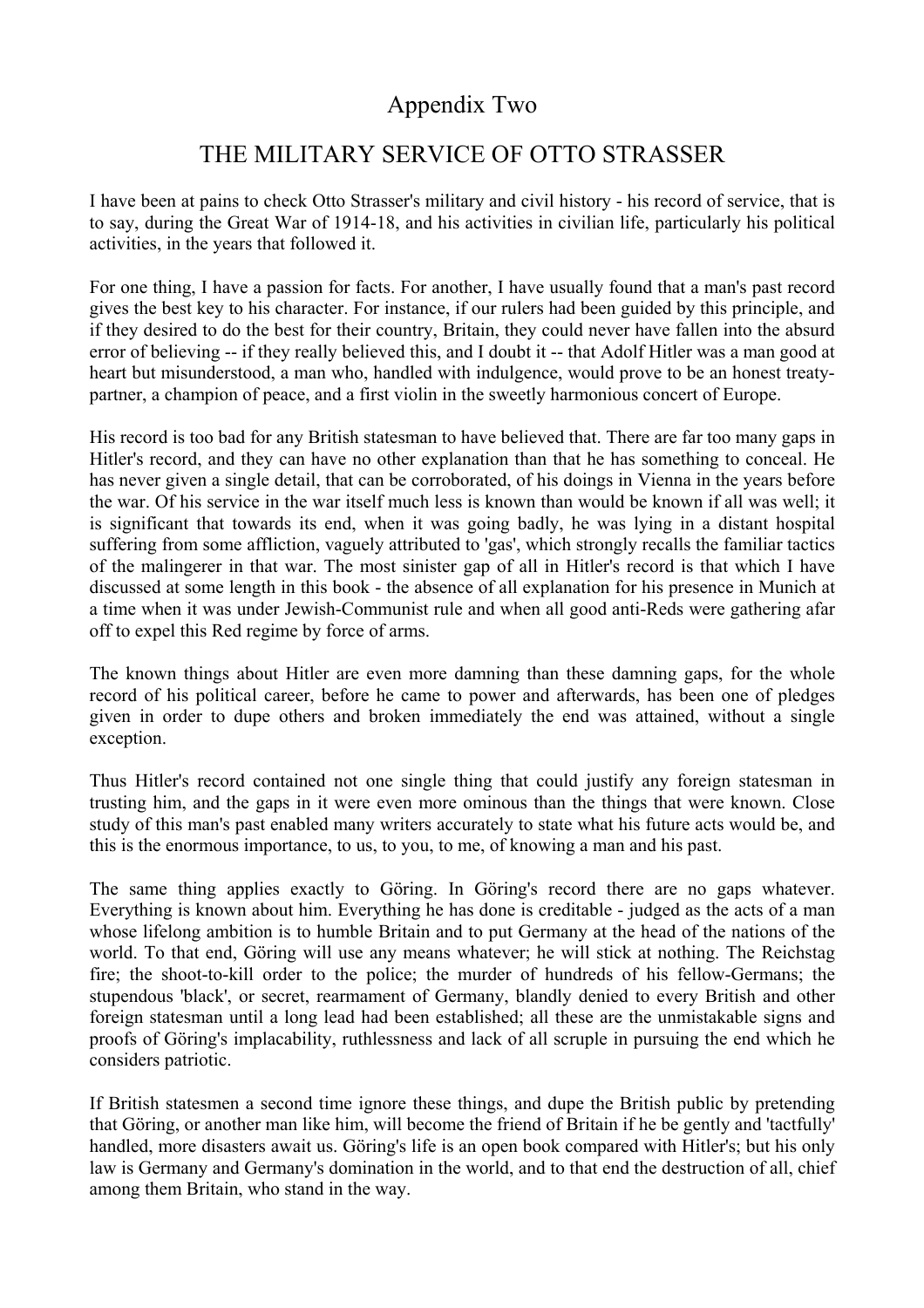For these reasons I have gone in detail into Otto Strasser's record in this book, and have also described his service in the war of 1914-18. Here is no ambiguity, here are no gaps, any more than there are in the record of his political life after that war. Chapter and verse are contained in the *History of the First* (*Prince Regent Luitpold*) *Bavarian Field Artillery Regiment*. The fourth volume of this history, which was published by the Bavarian War Museum at Munich in 1931, covers the years 1911-20, and therefore includes the war we once called Great. Otto Strasser is one of the most oft-mentioned of the hundreds of officers who appear in its pages. I give below the chief extracts concerning him. The first relates to the last and greatest German offensive in that war, that of March 21st, 1918. It says:

'The 24th Bavarian Infantry Regiment took the enemy first line in thick fog. Its left battalion, the First, had been allotted the task of taking Urvillers from the south-east. Lieutenant Strasser was with it and devoted himself to his especial mission, which was to keep the infantry pressing forward hard behind the curtain of fire. At this point in the line, the method was successful. He found the first enemy trenches flattened out and the few survivors offered little resistance ... Lieutenant Strasser and the scout officer of the First Battalion, Lieutenant Sailer (being held up in their advance by a British machine-gun nest), collected a few volunteers and with them pushed along a trench by means of which they were able to reach the British troops, whom they attacked with hand grenades. They captured the three machine-guns and their crews without loss ... Lieutenant Strasser pushed on some hundreds of yards farther and suddenly saw to his left British guns in action. He decided to take these. He surprised the British artillerymen with a quick attack from the north -- they were firing towards the east -- and killed some of the gunners, who had been reinforced by some infantry. He made prisoners of the remainder, whom he gathered in a dugout. Two British guns were thus put out of action ... Lieutenant Strasser then rejoined the staff of the First Battalion which, with one company of the battalion, was in a captured British trench. Five hundred yards away they saw a British battery in action and Lieutenant Strasser offered to attack it with Lieutenant Sailer. Taking a platoon of men with him, he was able to cover the five hundred yards of open ground and to reach cover midway between two British guns. Four guns, two machine-guns and a complete brigade staff were captured in this engagement. Machine-gun fire hindered a further advance, and Lieutenant Strasser decided to turn one of the captured guns upon the machine-gunners. But as the British artillerymen had rendered their guns useless, two hours' work was needed to make one of them ready for action. Lieutenant Strasser then served this gun himself, shooting over open sights.

'Lieutenant Strasser was nominated for the Max Josef Military Order for his work on this day.'

This was the first big engagement in which Otto Strasser took part as an officer (he received his commission towards the end of 1917).

\*

By August the German advance had ceased, American troops were pouring into France, and the German armies were on the defensive. On August 9th the great Allied counter-offensive (which ultimately led to the German collapse and the alleged end of the war) began. Of this day the *History of the First Bavarian Field Artillery Regiment* says:

'The news of the British attack east of Amiens made a deep impression on us. Lieutenant Strasser, who was carrying on in spite of severe sciatica, at this time wrote in his diary: "When I think of the feeling at home and of the condition of our infantry, I am filled with anxiety, the deepest anxiety. If only the whole army were like the artillery and particularly the artillery officers - ah, then!"'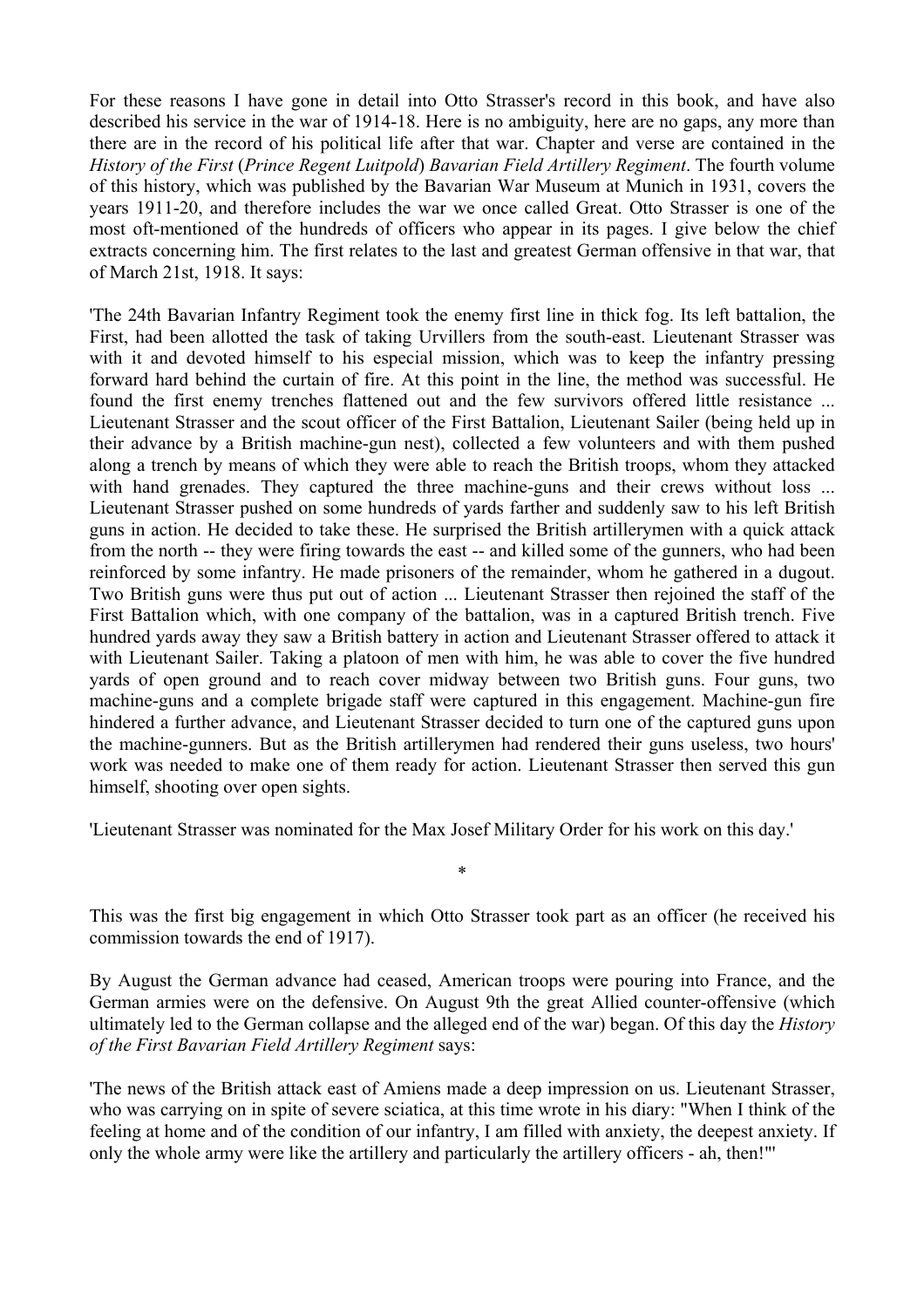On August 20th, 1918, the German line began to break and the German retreat began. The *History* describes how Otto Strasser saved his guns:

'When the advancing enemy was only eight hundred yards distant, Lieutenant Strasser ordered the withdrawal of all his guns save one, and sent an orderly with an appeal for limbers to get this gun away. He took command and fired all his remaining ammunition at the advancing French Colonial troops. At 6.15 p.m. he removed essential parts from the gun and ordered all his men save two bombardiers to retreat, giving one of them a message to say that the limbers must be sent at the gallop. He then went to a point on the road to await the coming of the limber, and saw there three Prussian guns which were bound to fall into the enemy's hands. Lieutenant Hieber, whom he had left in command of the gun, then arrived to report that masses of black troops had captured the battery position vacated by the other guns, and were advancing on the last gun. At this moment the limbers appeared at the gallop. They had already passed the last of the retreating infantry, who had tried to prevent them from coming on, saying that they would only fall into the hands of the French. Lieutenant Strasser succeeded in harnessing six-horse teams to two of the Prussian guns and then went to help Lieutenant Hieber rescue the last of his own guns. The enemy was now within bombing range. The noise of the explosions alarmed both men and horses, and escape seemed impossible. Lieutenant Hieber says: "I attribute our success in saving the gun at the last moment to the coolness and courage of Lieutenant Strasser, who called to the men: 'Steady, don't hurry. Just let them go on throwing their bombs', so that in the end all four guns, his own and the three Prussian guns, were saved". Lieutenant Strasser was the last man to leave the battery position, and came away cursing the French'.

Strasser, says the regimental history, was for his work on this day nominated a second time for the Max Josef Military Order. (He had been wounded, incidentally, on June 6th, but not seriously and did not leave his battery.)

\*\*\*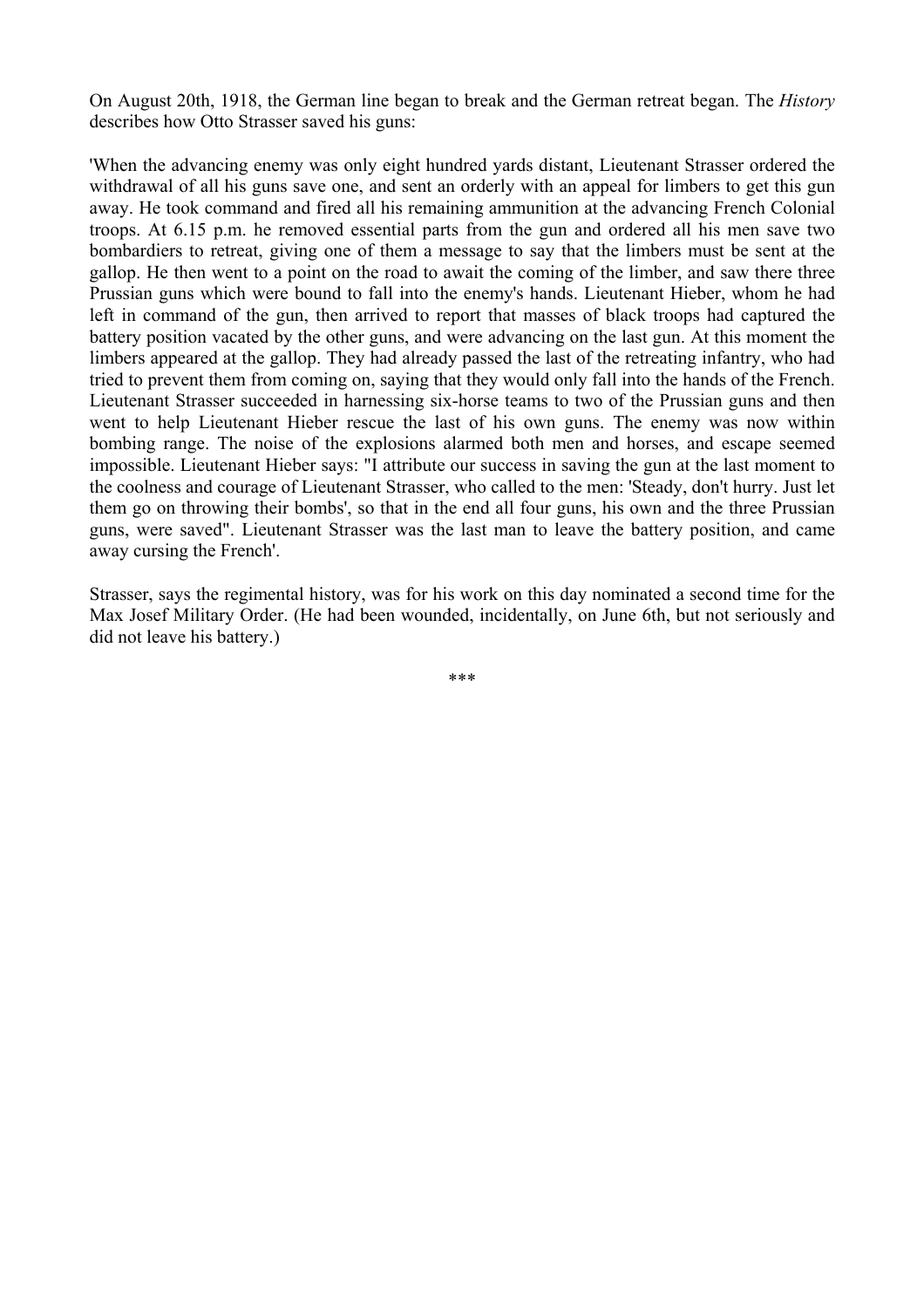## Appendix Three

# THE COLONIAL PLAN OF OTTO STRASSER

The thing that has particularly impressed me about Otto Strasser's proposals for the reorganization of Germany is that they do not belong to the legion of such schemes hatched, or half-hatched, since this war began in September 1939. Since that happened, all sorts of people, among them many who earlier denied that the war would come, that Hitler would invade Austria, or Czechoslovakia, or Poland, and particularly that he would ever join hands with Bolshevy, have begun to offer *their* plans for the re-mapping of Germany and Europe after the war. The history of all their past pronouncements, if anybody remembered it, would show how ill-qualified they are to win a new peace, for they are the people who lost the last one.

Otto Strasser's chief proposal -- the preservation of Germany but the dismemberment of Prussia - was made before this war began, before Hitler began his swoops, before he even came to power. It was first made immediately after Otto Strasser's breach with Hitler, in 1930, and was published in 1931, and the fact that it has become to-day, in 1940, of such enormous political importance shows that he is a man of the most exceptional farsightedness and a master of his subject. That proposal is the most important thing in this book. It has to be considered in conjunction with his other, domestic proposal for the expropriation of the great Prussian landowners. Strasser would ensure peace by destroying the forces inside Germany that recurrently and incorrigibly work for war, the forces that put Hitler in power and made this war.

It is the most striking proposal, and the most worthy of long examination, that I have seen, and puts him, as I believe, in the first rank of the political thinkers of our time, which can show barely a single statesman of quality, unless Mussolini is one. It entitles Strasser's whole political programme to earnest consideration, and gives weight to his ideas about colonies and Germany's title, to colonial activity.

Otto Strasser's proposals about colonies also date from many years back and were published in January 1938. These proposals, and the arguments with which he supports them, deserve comparison, once more, with Hitler's record in the same matter.

Hitler, in *Mein Kampf* and for many years after the publication of that book claimed to be an inveterate enemy of German colonial activity, on the ground that ambitions in this direction would bring Germany into antagonism with Britain, whose friendship was vital for her. This professed view about colonies was as mendacious as his hostility to Bolshevy and all his other avowed opinions; it was an attitude assumed to lull Britain into a sense of false security while German rearmament was being rushed forward, and our rulers inevitably succumbed to the blarney.

By the time of Munich, Hitler had got so far as to state his claim to colonies (to Mr. Chamberlain) and in the last years before the present war, indeed, this claim was an open and official one of Hitler's Germany. The Roman Umpire, too, proclaimed the right of Germany to a colonial empire in Africa in October 1937, and this nobly selfless act of brotherly love, which was better calculated than any other to cut off any possible German retreat to London, was one of the astutest of Mussolini's moves.

Otto Strasser was at that time in exile, and fighting Hitler, but he did not, for the sake of financial support in his campaign or of political backing in foreign countries, take the line of least resistance, attack Hitler for his falsehoods in the matter of colonies, and call on his followers to fight against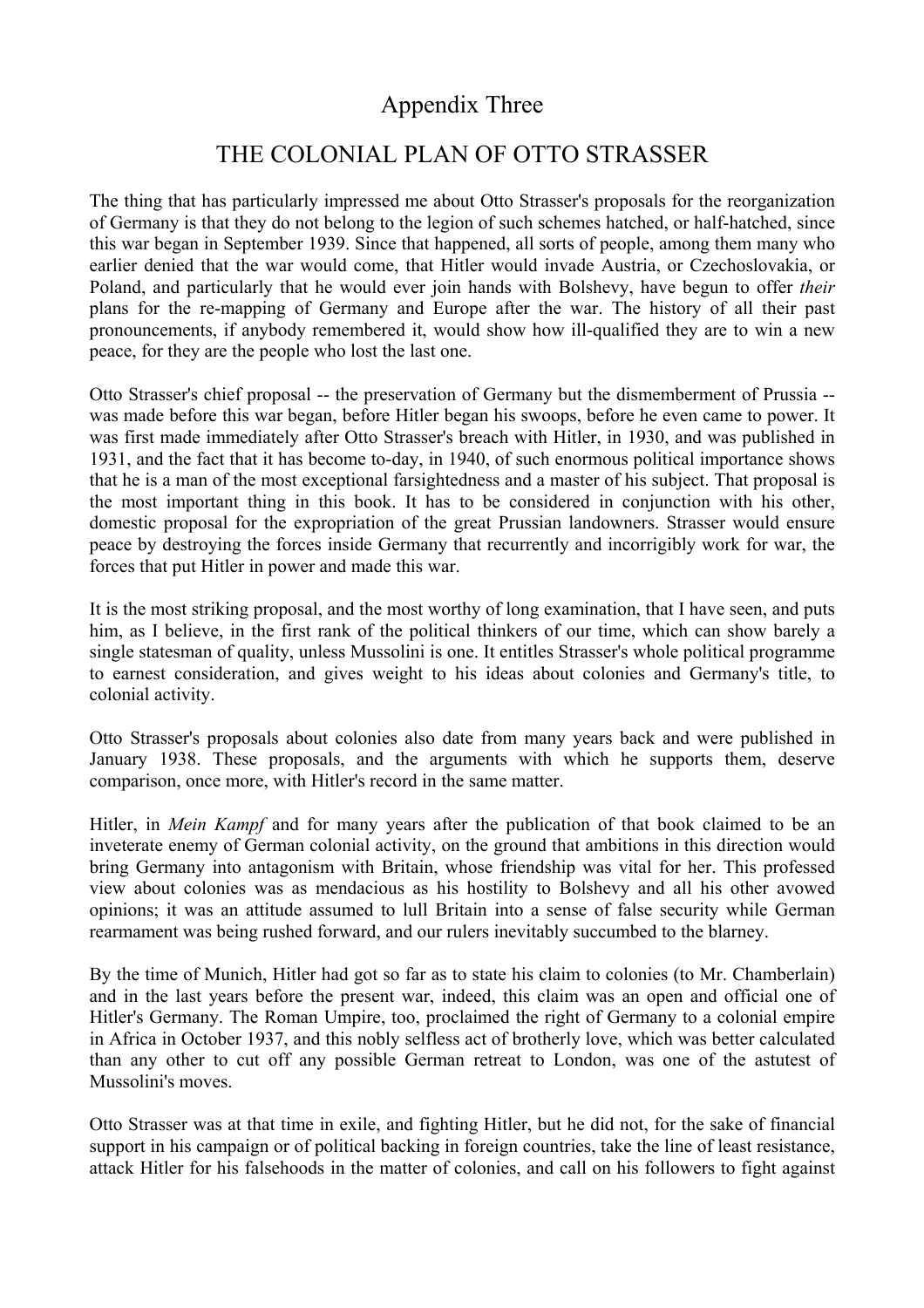any proposal for a German share in colonial activity. Instead, he put forward his own proposals, in these words:

'Nothing could be more unjust and senseless than to declare the present distribution of colonial territory unchangeable. German emigrants of the Left make themselves ridiculous when they emphatically declare themselves against Germany's colonial claims and thus make themselves the spokesmen of the British or French colonial empires. Mussolini's phrase about the "proletarian nations", the have-nots, and their antagonists the "capitalist nations", the haves, is simply the Marxist idea of class-warfare translated into terms of colonies. But the enemy of such classdistinctions must also be the enemy of such nation-distinctions. He cannot acknowledge that there are "privileged nations" with colonial territories ten, a hundred, or a thousand times as large as the mother country, while other countries pine in the confinement of their space and the meagreness of their raw-material sources. Who can deny that the high standard of living of the British and Dutch peoples, the sound basis of French and Belgian industry, in predominant measure rests on their wealth of colonies, while the low standard of living of Italy and Austria, the raw-material poverty of Switzerland and the Sudetenland is in large degree due to their lack of colonies? By what writ does Portugal, with a stationary population of six to seven million, dispose of a colonial empire of over two million square metres, or more than five times the area of Germany, while Poland, with an ever-growing population of thirty-eight millions, has no colonies?

'But' -- adds Otto Strasser -- 'this objective and just examination of the problem shows the monstrous mendacity of Hitler's colonial claims and their completely reactionary motive and aim, for he is not concerned about a useful solution of the whole problem, about justice, or about a new and better order among the nations. For him, the question is solely one of might, of a share in the booty. That achieved, his Germany would immediately rank itself with the haves and against the have-nots. So might a workman profess Socialist principles until he acquired property, and then with the utmost speed become a defender of the capitalist system against the other Socialists, thus proving that he was never a Socialist!

'The colonial problem cannot be solved by such means. The result would be but an eternal struggle for shares in the booty, while the prevailing order would undergo no change whatever. But it is not only a matter of a share of the booty. Only a fundamental change in the colonial system can lead to that durable settlement of the problem which is so important a condition of European pacification.

'How would the government of a new Germany, after Hitler, envisage such a new system, what would it strive for? The conception immediately arises of a joint colonial activity of all European states, especially the industrial states, that is, Germany, Austria, Switzerland, Czechoslovakia, Poland. This would remove from the problem those factors of prestige and might and rivalry which envenom it<sup>'</sup>

(I ought to intervene at this point to mention that since Otto Strasser drew up his proposals for the colonial participation of European States, Austria, Czechoslovakia and Poland have been swallowed up by Hitler, and that even Otto Strasser's conception of a European peace would leave the industrial regions of the last two States, and probably all of Austria, within the Reich, so that a share in colonial activity based on industrial strength would work out very much to Germany's advantage. I also mentioned earlier in this book that I was not in agreement with Otto Strasser's proposals for Austria, the Sudeten-German area of what was Czechoslovakia, and that part of Poland which the Germans miscalled the Polish Corridor. I simply recorded his proposals.)

On the strength of these arguments, Otto Strasser proposes, as the practical means of ensuring a just distribution of colonial activity, the formation of a European Colonial Company, comprising all European states, with the exception of Britain, France, Italy, and Holland, which would be unlikely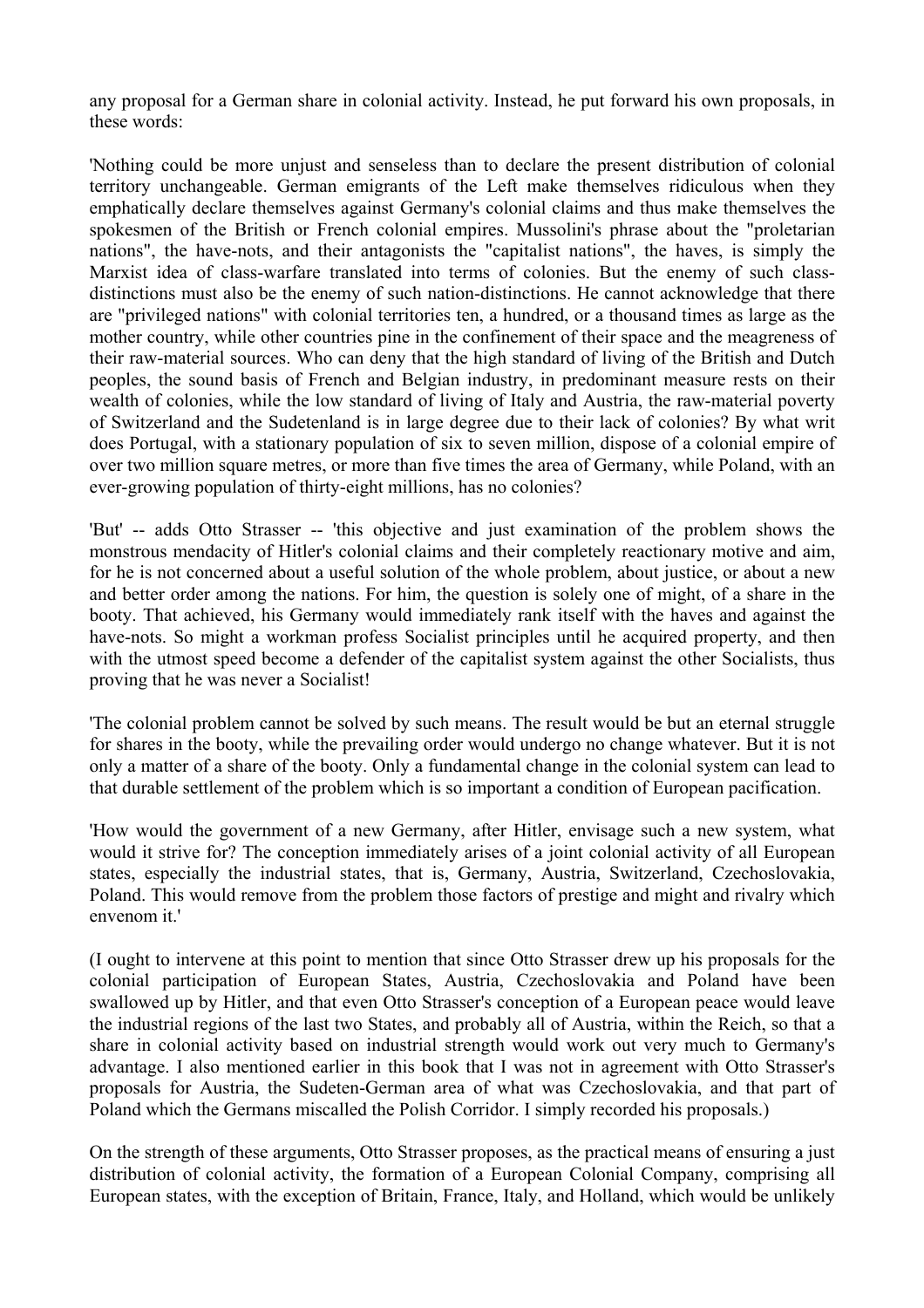to join. The chief members, he wrote in January 1938, would thus be Germany, Poland, Czechoslovakia, Belgium, Hungary, Portugal, Austria, Switzerland, and the Scandinavian and Balkan States if they wished to join. They would participate in the Company in proportion to the size of their populations. The territory to be put at the disposal of this Company would be the former German territories in Africa and the African colonies of Belgium and Portugal. The Company would be under the supervision of the League of Nations.

The former owners in the African territory thus administered by the European Colonial Company, proposes Otto Strasser, should receive from it annually a payment equal to the average of their earnings during the preceding ten years, this to be guaranteed by the League. All colonial services would be taken over by the Company, and would retain their pension and other rights. Flags and official languages would remain unchanged, but the Company's flag would be hoisted alongside, and bilingual speech (French and German) would be gradually introduced in all the Company's territory. New administrative staffs would be trained in colonial schools in the participating countries.

Such were the proposals for 'a just solution of the colonial problem' drawn up by Otto Strasser before Hitler's annexations had begun. To-day, regarded as 'just proposals', they are still attractive. Their practical possibility seems to have receded. They depend, for instance, on the readiness of Belgium and Portugal to place their great African empires under the administration of a 'European Colonial Company', and there is no likelihood of this unless some future peace conference develops in a way that now seems quite improbable. They depend, too, on the readiness of Britain to place the former German colonies in Africa under similar administration, and if Germany loses this war, or better said, if she does not contrive to win it, that seems less likely still. At one point -- by abstention from his last adventure, the attack on Poland -- Hitler could almost certainly have had some such concession in respect of the former German colonies in Africa; I have the strong impression that that card was always held far up the sleeve of our governments. But now?

To-day, these proposals even seem too kind to Germany, which has given the world cause only for ill-will, and none whatever for good will, since March 1938, ten weeks after Otto Strasser drew up this plan. At the time they were written, they were certainly reasonable, and who would say that they were not just? To-day, they remain to throw another light on the mind of a man who may yet play an important part in German affairs.

\*\*\*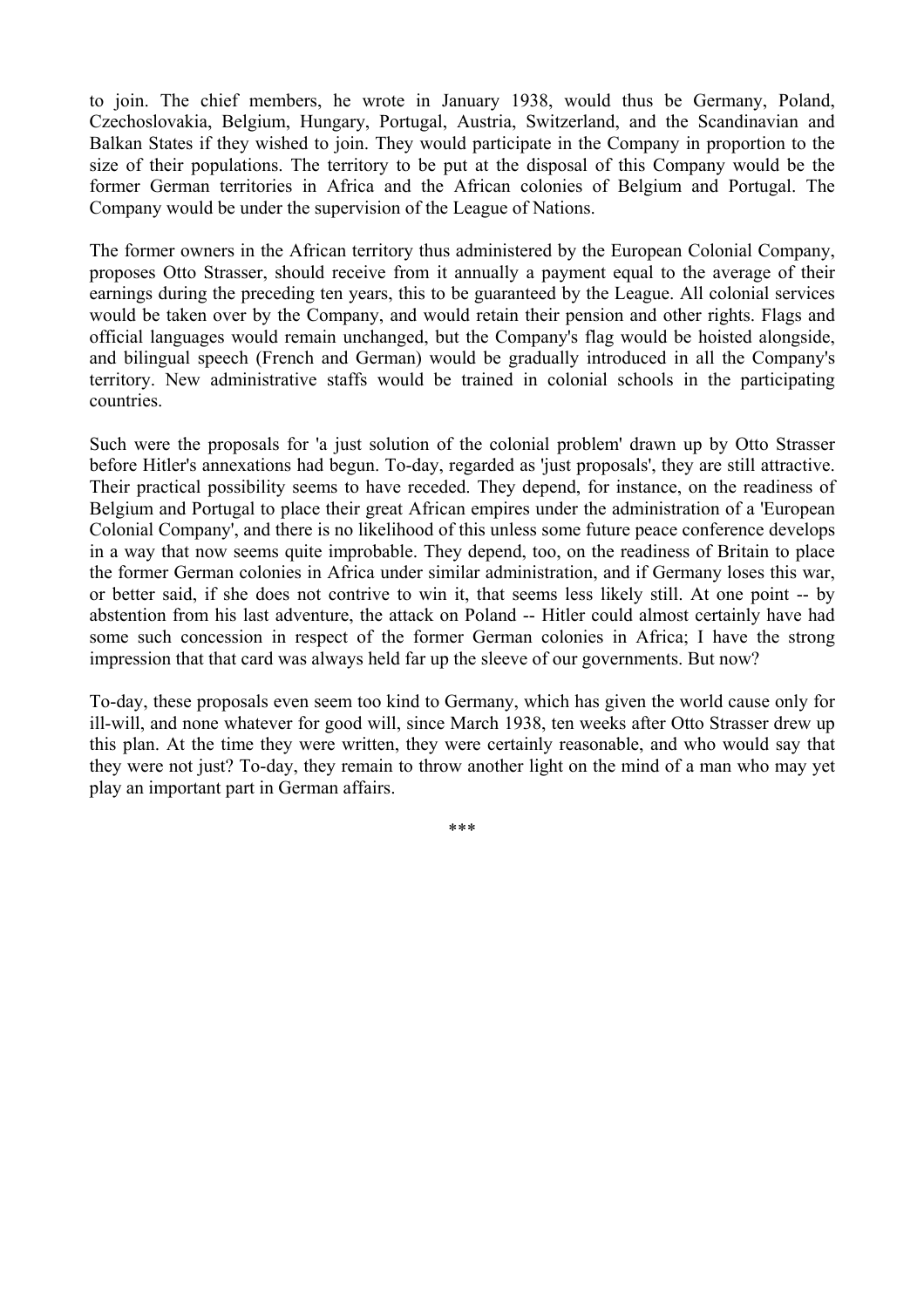### Appendix Four

### THE TWENTY-FIVE POINTS OF NATIONAL SOCIALISM

In order that the theme of this book, the dispute between Otto Strasser and Hitler, may be better understood I give here the 'Twenty-Five Points' - the programme of the National Socialist Party. This programme was already in existence when Hitler, acting as police-spy and agent of Röhm, discovered the little National Socialist Party in Munich in 1919. Afterwards, when he had ousted the first leaders of the party by means of the money with which Röhm supplied him, and had himself become its leader, the 'Twenty-Five Points' were proclaimed as the official programme of the party at its first large meeting, on February 25th, 1920, at the Hofbräuhaus in Munich. At the first congress of the party, on May 22nd, 1920, they were declared to be 'unalterable'. They thus represent the programme which was offered to the electors and show what the millions who voted for Hitler wanted.

The first ten and the last eight of the 'Twenty-Five Points' represent the *national*, or patriotic, part of National Socialism; to understand them, it should be borne in mind that Germany was at that time a chaotic land, groping in the dark aftermath of defeat; that an enormous number of alien immigrants, chiefly Jews, similar to that which has appeared in England and the British Empire in recent years, had come to Germany, swamped many trades and professions, made itself prominent in politics and dominant in the press, and was prospering while the German masses were nearly starving; and that many Germans detested these conditions and hoped against hope to remedy them.

The first ten Points were:

1. We demand the union of all Germans, on the basis of the right of the self-determination of peoples, to form a Great Germany. [This demand was far more than fulfilled by force, and not in virtue of self-determination, by the invasions of Austria, Czechoslovakia and Poland.]

2. We demand equality of rights for the German people in its dealings with other nations, and abolition of the peace treaties of Versailles and St. Germain. [This demand was fulfilled in respect of the Treaty of Versailles, which Germany repudiated, while her equality of rights was established by the passive acquiescence of others in this repudiation.]

3. We demand land and territory [colonies] for the nourishment of our people and for settling our surplus population.

4. None but members of the nation may be citizens of the State. None but those of German blood, whatever their creed, may be members of the nation. No Jew, therefore, may be a member of the nation. [This demand was fulfilled by the laws restricting the activities of Jews.]

5. Anyone who is not a citizen of the State may live in Germany only as a guest and must be regarded as being subject to the alien laws.

6. The right of voting on leadership and legislation is to be enjoyed by the citizens of the State alone. We demand therefore that all official appointments, of whatever kind, whether in the Reich, the provinces, or the small communities, shall be granted to citizens of the State alone. We oppose the corrupt parliamentary custom of the State, of filling posts merely with a view to party considerations, and without reference to character or capacity.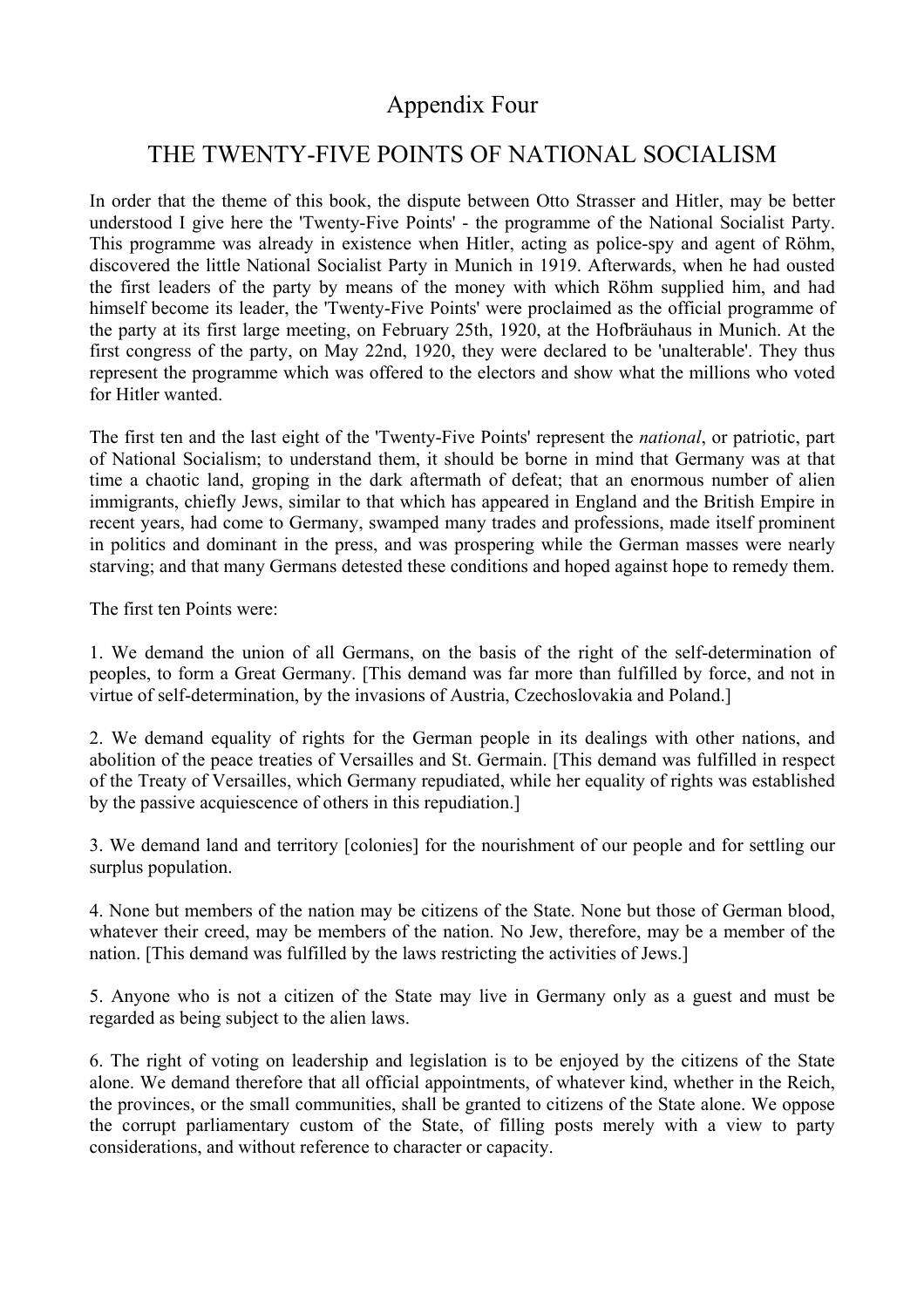7. We demand that the State shall make it its first duty to promote the industry and livelihood of the citizens of the State. If it is not possible to nourish the entire population of the State, foreign nationals (non-citizens of the State) must be excluded from the Reich.

8. All further non-German immigration must be prevented. We demand that all non-Germans who entered Germany after August 2nd, 1914, shall be required forthwith to depart from the Reich. [The first part of this demand was fulfilled, the second part was not, although scores of thousands of the detested immigrants had actually come to Germany since 1914.]

9. All citizens of the State shall possess equal rights and duties.

10. It must be the first duty of every citizen of the State to perform mental or physical work. The activities of the individual must not clash with the interests of the whole, but must proceed within the framework of the community and must be for the general good.

At this point begin the vital seven Points, numbers 11 to 17, which comprise the *Socialist* part of National Socialism and, with the *patriotic* part, gave the Party its dual appeal to the electors. Without these socialist clauses, the party could never have attained power. They were taken over by Hitler precisely for that reason; his long debate with Otto Strasser, recorded in this book, shows that he never regarded them seriously. But Otto Strasser, and many more of his followers, did take them seriously. These were the parts of the programme which irresistibly appealed to that social *Sehnsucht* in the German people of which I have written at length. Not one of these Socialist promises was fulfilled. They were:

11. We demand the abolition of incomes not earned by work. [No step whatever in this direction was ever taken.]

12. In view of the enormous sacrifice of life and property demanded of a nation by every war, personal enrichment through war must be regarded as a crime against the nation. We demand therefore the ruthless confiscation of all war profits. [No action of this kind was taken; the armament-makers in Germany to-day, and during this present war, thrive as freely as those in other lands.]

13. We demand the nationalization of all jointly-owned concerns. [Nothing to this effect was ever done.]

14. We demand that there shall be profit-sharing in the great industries. [No measure to this end was ever enacted.]

15. We demand a generous development of provision for old age. [To the best of my recollection, no improvement was ever made in the old-age insurance or pensions schemes which existed when Hitler came to power.]

16. We demand the creation and maintenance of a healthy middle class, immediate communalization of wholesale warehouses, and their lease at a low rate to small traders, and that the most careful consideration shall be shown to all small purveyors to the State, the provincial administrations, or smaller communities. [This vision of multiple-stores, chain-stores and oneprice-stores converted into small-tradesmen's bazaars particularly appealed to the hard-pressed small shopkeeper in the days of Hitler's fight for power and brought him much support from this class. No move to fulfil this promise was ever made.]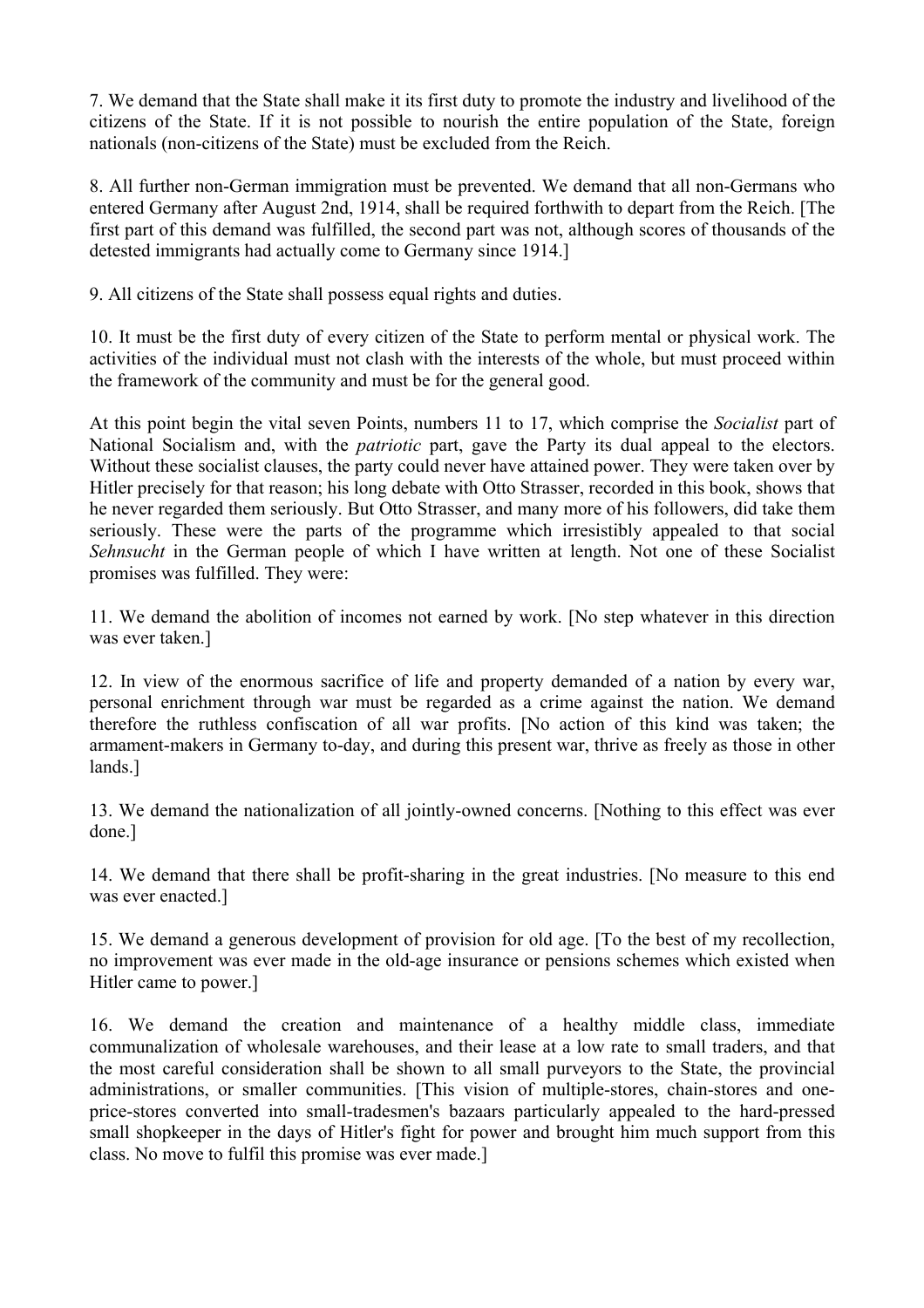17. We demand a land-reform suitable to our national requirements, the passing of a law for the confiscation without compensation of land for communal purposes, the abolition of interest on mortgages, and prohibition of all speculation in land. [This demand was really the most important and vital in the whole programme. 'Confiscation without compensation' was aimed directly at the great warmongering landlords of Prussia, many of them incurably insolvent. The aim was to settle a sturdy stock of peasant smallholders on those bankrupt acres. 'Abolition of interest on mortgages and prohibition of all speculation in land' was aimed at the Jewish banker and usurer in the other rural districts, whose slave the peasant had become. This is still, to-day, a burning issue in the whole German problem, as I have shown in the chapter about Otto Strasser's 'German Socialism'. Not only was nothing ever done to fulfil this Point of the programme, but it was actually discarded long before the Party came to power, for Hitler, as an equivalent for the financial subsidies he received from the lords of land and industry -- one of them, Herr Thyssen, admitted to this in a statement he made after his flight from Germany not long ago -- on April 13th, 1928, added a rider to the famous Point 17 which said. 'It is necessary to reply to the false interpretation on the part of our opponents of Point 17. Since the National Socialist Party admits the principle of private property, it is obvious that the expression "confiscation without compensation" refers merely to the creation of possible legal means of confiscating, when necessary, land illegally acquired, or not administered in accordance with the national welfare. It is therefore directed in the first instance against the Jewish companies which speculate in land.']

[No land-reform was made, no confiscation-law passed, mortgage-interest was not abolished, nor was speculation in land made impossible. On the contrary, the great landowners were chief among the powers behind the scenes which made Hitler dictator.]

This comparison between Hitler's preaching and practice in the social section of his programme is necessary for the understanding of this book and of the German situation as it will take shape in the later stages of the present war.

The remaining eight Points are less important. They are:

18. We demand ruthless war upon all those whose activities are injurious to the common interest. Common criminals against the nation, usurers, profiteers, etc., must be punished with death, whatever their creed or race. (No 'profiteers or usurers' have ever been punished with death in Hitler's Germany, to the best of my knowledge, and very few of them have been punished at all, only a showpiece here and there for propagandist purposes. The only people who have been put to death were those who were charged with treason in one form or another - that is, with endangering the secrecy of Germany's rearmament.]

19. We demand that the Roman Law, which serves the materialistic world order, shall be replaced by a German common law.

20. With the aim of opening to every capable and industrious German the possibility of higher education and consequent advancement to leading positions, the State must consider a thorough reconstruction of our national system of education. The curriculum of all educational establishments must be brought into line with the requirements of practical life. Directly the mind begins to develop, the schools must aim at teaching the pupil to understand the idea of the State. We demand the education of specially gifted children of poor parents, whatever their class or occupation, at the expense of the State. [Nothing was done to fulfil the first and last sentences of this Point.]

21. The State must apply itself to raising the standard of health in the nation by protecting mothers and infants, prohibiting child labour and increasing bodily efficiency by legally obligatory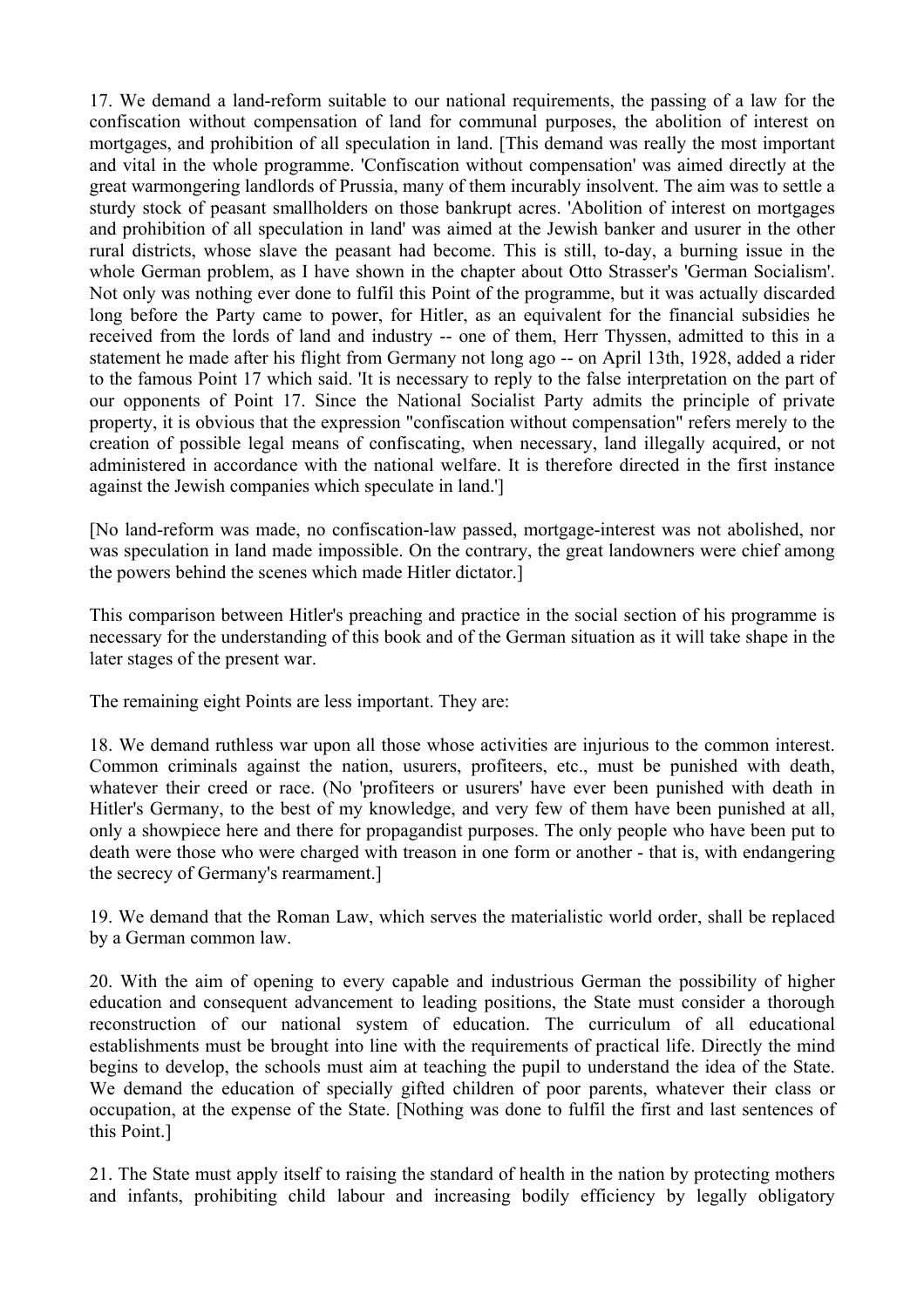gymnastics and sports, and by extensive support of clubs engaged in the physical training of the young. [Germany, under all regimes, is among the leading States of the world in these matters, and very much was done after Hitler came to power to fulfil the second part of this claim, but chiefly from the motive of militarization and war.]

22. We demand the abolition of mercenary troops and the formation of a national army. [This Point has been completely, unreservedly, exuberantly, and enthusiastically fulfilled, and more than fulfilled. The history of German high-speed rearmament is a whole encyclopaedia in itself.]

23. We demand legal warfare against conscious political lies and their dissemination in the press. In order to facilitate the creation of a German national press we demand: (a) that all editors of, and contributors to, newspapers employing the German language must be members of the nation; (b) that special permission from the State shall be necessary before non-German newspapers may appear, these not necessarily to be printed in the German language; (c) that non-Germans shall be prohibited by law from participating financially in or influencing German newspapers, and that the penalty for contravention of the law shall be the suppression of any such newspaper, and immediate deportation of the non-German involved. It must be forbidden to publish newspapers which do not conduce to the national welfare. We demand the legal prosecution of all tendencies in art and literature of a kind likely to disintegrate our life as a nation, and the suppression of institutions which militate against the above-mentioned requirements. [Readers may judge for themselves how far falsehood was expelled from, and truth enthroned in, the German press by the regime of Goebbels. As for the last sentence of this Point, a good deal that was necessary and healthy was accomplished through elimination of alien and meretricious influences.]

24. We demand liberty for all religious denominations in the State, so far as they are not a danger to it and do not militate against the morality and moral sense of the German race. The Party, as such, stands for positive Christianity, but does not bind itself in the matter of creed to any particular confession. It combats the Jewish-materialist spirit *within* and *without* us, and is convinced that our nation can achieve permanent health from within only on the principle that the welfare of all comes before the welfare of the individual.

25. That all the foregoing requirements may be realized, we demand the creation of a strong central power of the Reich. Unconditional authority of the politically central parliament over the entire Reich and its organization in general. The formation of Diets and vocational chambers for the purpose of executing the general laws promulgated by the Reich in the various States of the Confederation. The leaders of the Party swear to proceed regardless of consequences -- if necessary at the sacrifice of their lives -- towards the fulfilment of the foregoing Points.

[Of this last Point, I need only say that the demand for a strong central power was most amply fulfilled, and that the leaders of National Socialism have not proceeded regardless of consequences to the fulfilment of any of the Points other than numbers 1, 2, 4, 22, and 25, while none of them has yet found it necessary to sacrifice his life - unless Ernst Röhm or Gregor Strasser were among those present at the meetings of February 25th and May 22nd, 1920, and I have not been able to ascertain this. If they were, they have kept their word, though not quite in the way they expected.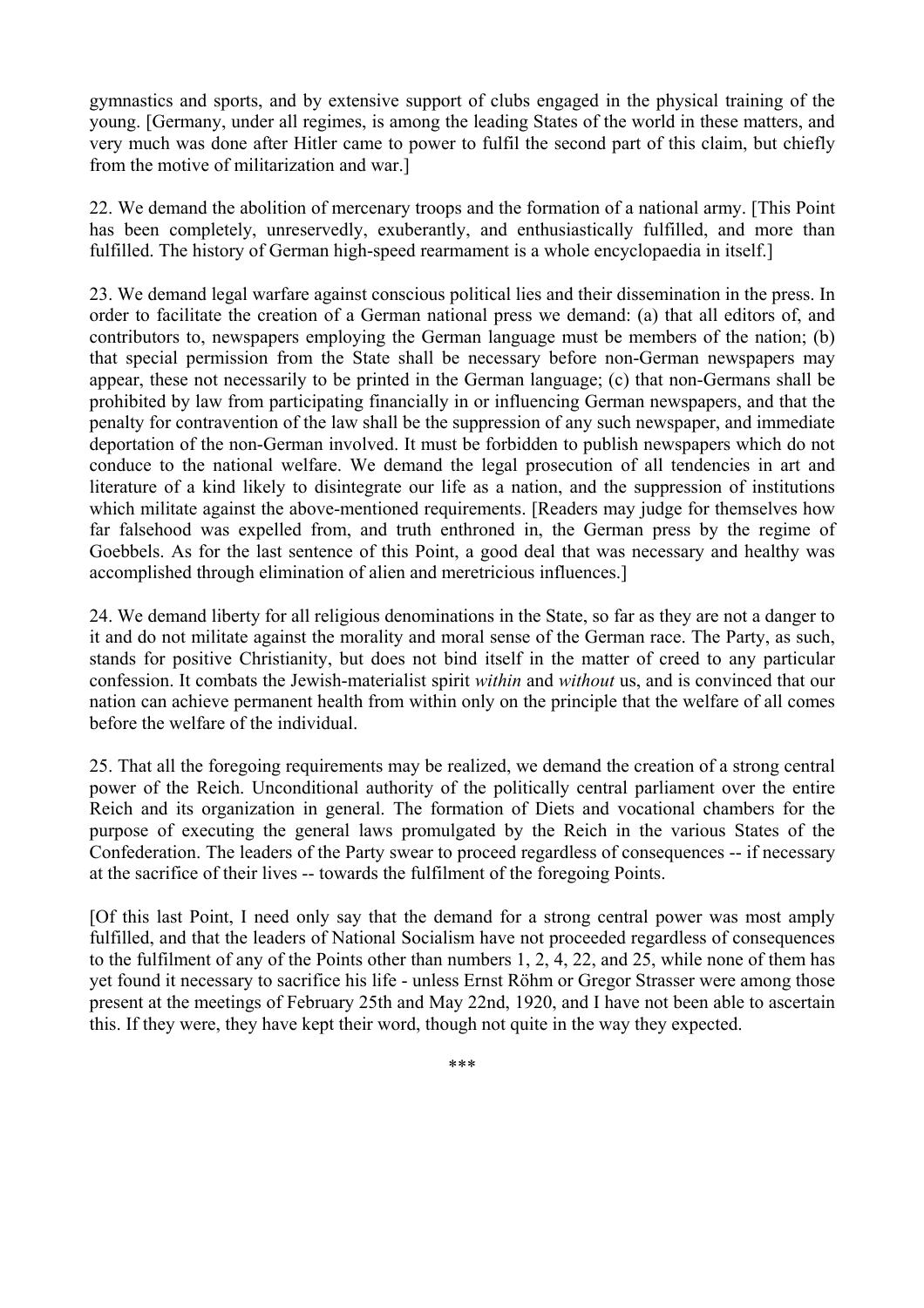#### NOTES

1: Lady Oxford, writing in the *Daily Sketch* about the time war broke out, gave the perfect example of the British sense of humour and of the difference between these fortunate people, the British, who possess it, and those others who have it not.

She found herself one day -- she wrote -- seated next to Joachim von Ribbentrop at a luncheon table and said to him inevitably -- deary, deary me the horror of this inevitability -- 'The fault I have to find with the German race is that they have never had a sense of humour'. Neither Goethe nor Wagner, she added, had possessed one; the only great German writer who a famous humorist was the Jew Heine. Herr von Ribbentrop replied that Herr Hitler and himself had often rolled on the floor in uncontrollable laughter. 'Had he not said this seriously', remarked Lady Oxford, 'I would have suspected that he was pulling my leg. I said: "And do you really think that *this* shows a sense of humour? I can only say that if any of my children had done it I would have sent them to bed".'

2: In the German Republic of those days, the various states had substantial independent powers. Prussia was bigger than all the other sixteen states together; having 38,000,000 inhabitants of a total of 62,000,000 and an area of 113,000 square miles of a total area of 181,000, Prussia comprised over three-fifths of the entire Reich. Prussia and other North German states had at that time banned Hitler, as a once-convicted Putschist, from entering their territory, so that his activity was in practice restricted to the largest South German state of Bavaria, with 7,500,000 inhabitants. The political battle, however, was naturally waged first and foremost in North Germany, particularly Prussia, which was not only preponderant in size and population but also contained the capital, the seat of the Reich Government, and that of the powerful Prussian Government. Because he was thus unable to conduct his campaign on what was actually the battleground -- Prussia -- Hitler delegated the leadership there to Gregor Strasser (in this narrative the term 'North Germany', as indicating the area of Gregor Strasser's authority, for practical purposes may be taken to mean Prussia, although other small states in the North were also included). This meant that Gregor Strasser, although nominally Hitler's representative, was in a position of enormous power in the party throughout the greater part of the Reich. As his views differed from those of Hitler in essential principles, this led to a state of conflict between Gregor Strassor, at the head of the party in North Germany, and Hitler in Munich, and the history of his party's struggle for power and ultimate triumph cannot be understood without a knowledge of this simultaneous struggle between Gregor Strasser, supported by his brother Otto, and Hitler. It was actually a struggle for the soul of the party. Some years later, the ban on Hitler's appearance in Prussia and North Germany was lifted. Gregor Strasser's personal hold on the party was then gradually broken, by means which will be shown in the course of this narrative. The final encounter came on the eve of the attainment of power on January 30th, 1933, when the policy advocated by Gregor Strasser was rejected in favour of that recommended by Göring, and Gregor Strasser's rivals in the party, Göring and Goebbels chief among them, accused Strasser, to Hitler, of treachery. His relegation and disgrace followed; and his murder on June 30th, 1934, was the sequel, and the closing act in the drama.

3: This buying of German postage stamps, which had to be smuggled back to Otto Strasser in Prague and used for stamping new consignments of postal propaganda, which in their turn had to be smuggled into Germany and posted there, was in itself a most dangerous undertaking, for the Secret Police were doing their utmost to trace the source of the leaflets, and had probably instructed the post offices to keep a watch on anyone buying large quantities of stamps.

This very danger, as it is interesting to recall, caused the British authorities, in the 1914-1918 war, to forge German, Austrian and Bavarian stamps, so that the agents who carried the British propaganda leaflets across neutral frontiers for posting inside the enemy countries should not need to endanger their lives by buying large quantities of stamps at the post offices. These 'propaganda